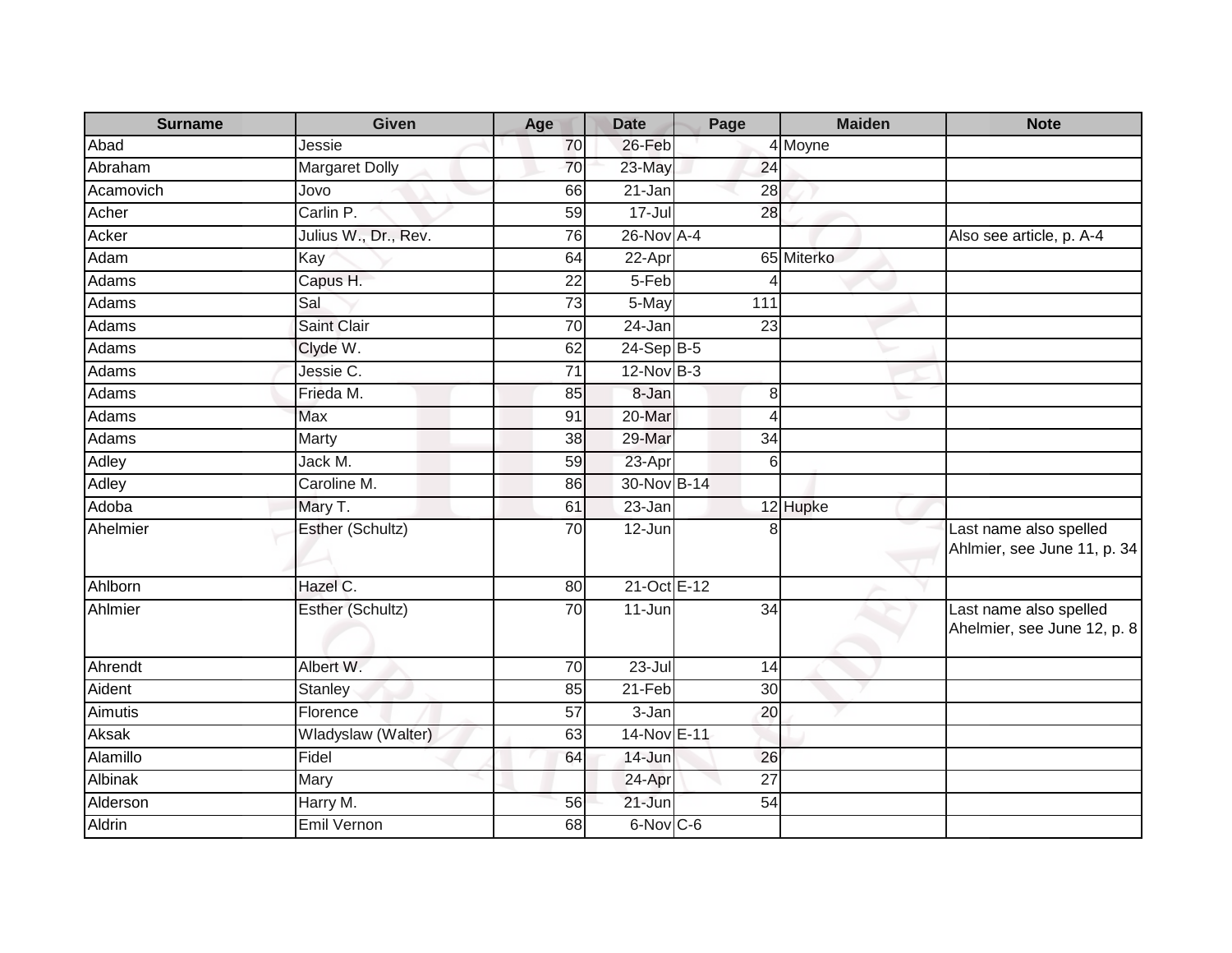| Alexander    | Josephine L.      | 58              | 7-Feb           | 39              |             |                          |
|--------------|-------------------|-----------------|-----------------|-----------------|-------------|--------------------------|
| Alexander    | John              | 70              | 2-Feb           | 32              |             |                          |
| Alexander    | Edna Mae          |                 | 28-Sep A-4      |                 |             |                          |
| Alexander    | Jewell            |                 | 26-Feb          | 4               |             |                          |
| Alexanderson | Charles H.        | 58              | $28 - Feb$      | 12              |             |                          |
| Algozine     | Joseph            | 63              | 10-Jan          | 24              |             |                          |
| Alicea       | Regino            | 64              | 5-Mar           | 37              |             |                          |
| Allard       | Katherine         | 63              | 10-May          |                 | 34 Grcevich |                          |
| Allen        | <b>Willie Mae</b> | 68              | $2-Feb$         | 32              |             |                          |
| Allen        | Milton, Sr.       | 68              | 5-Feb           | $\overline{4}$  |             |                          |
| Allen        | Senthia Serella   | 19              | 7-Mar           | 32              |             |                          |
| Allen        | John A.           | 60              | 13-Feb          | 8               |             |                          |
| Allen        | Alva D.           | 67              | 19-Apr          | $\overline{26}$ |             |                          |
| Allen        | Ronald L.         | 33              | $19 -$ Jul      | 18              | ی           |                          |
| Allenspach   | Ray               | 65              | 4-Jan           | $\overline{29}$ |             |                          |
| <b>Alles</b> | Emma G.           | 92              | 1-Jan           |                 | 39 Reinsch  |                          |
| Allison      | $F$ reeda         | 68              | 27-Jun          | 16              |             |                          |
| Alvarado     | Carlos, Sr.       | 60              | 26-Mar          |                 |             | See also March 27, p. 10 |
| Ambicki      | Michael T.        |                 | 17-Jan          | $\overline{28}$ |             |                          |
| Amedio       | Elizabeth (Becky) | 58              | 8-Mar           |                 | 20 Amodeo   |                          |
| Amilean      | Joseph J.         | 74              | $27 - Mar$      | 10              |             |                          |
| Amodeo       | Olive             | 84              | $19-Aug$        | 46              |             |                          |
| Ancis        | Irene             | 50              | 17-Dec B-4      |                 | Michalak    |                          |
| Andersen     | Helen E.          | $\overline{73}$ | $13 -$ Jul      | 16              |             |                          |
| Anderson     | Gilbert H.        | 67              | 25-Mar          | 42              |             |                          |
| Anderson     | Paul              | 66              | 2-Apr           | 36              |             |                          |
| Anderson     | Walter C.         | 62              | $29 - Jan$      | 14              |             |                          |
| Anderson     | Martha V.         | 87              | 30-Jan          | 10              |             |                          |
| Anderson     | Roxie M.          | 73              | 18-Mar          | 74              |             |                          |
| Anderson     | Theresia A.       | $\overline{88}$ | $29 -$ Jul      | $\overline{90}$ |             |                          |
| Anderson     | Leif E.           | 35              | 5-May           | 111             |             |                          |
| Anderson     | Ernest S.         | 71              | $16$ -Oct $C-4$ |                 |             |                          |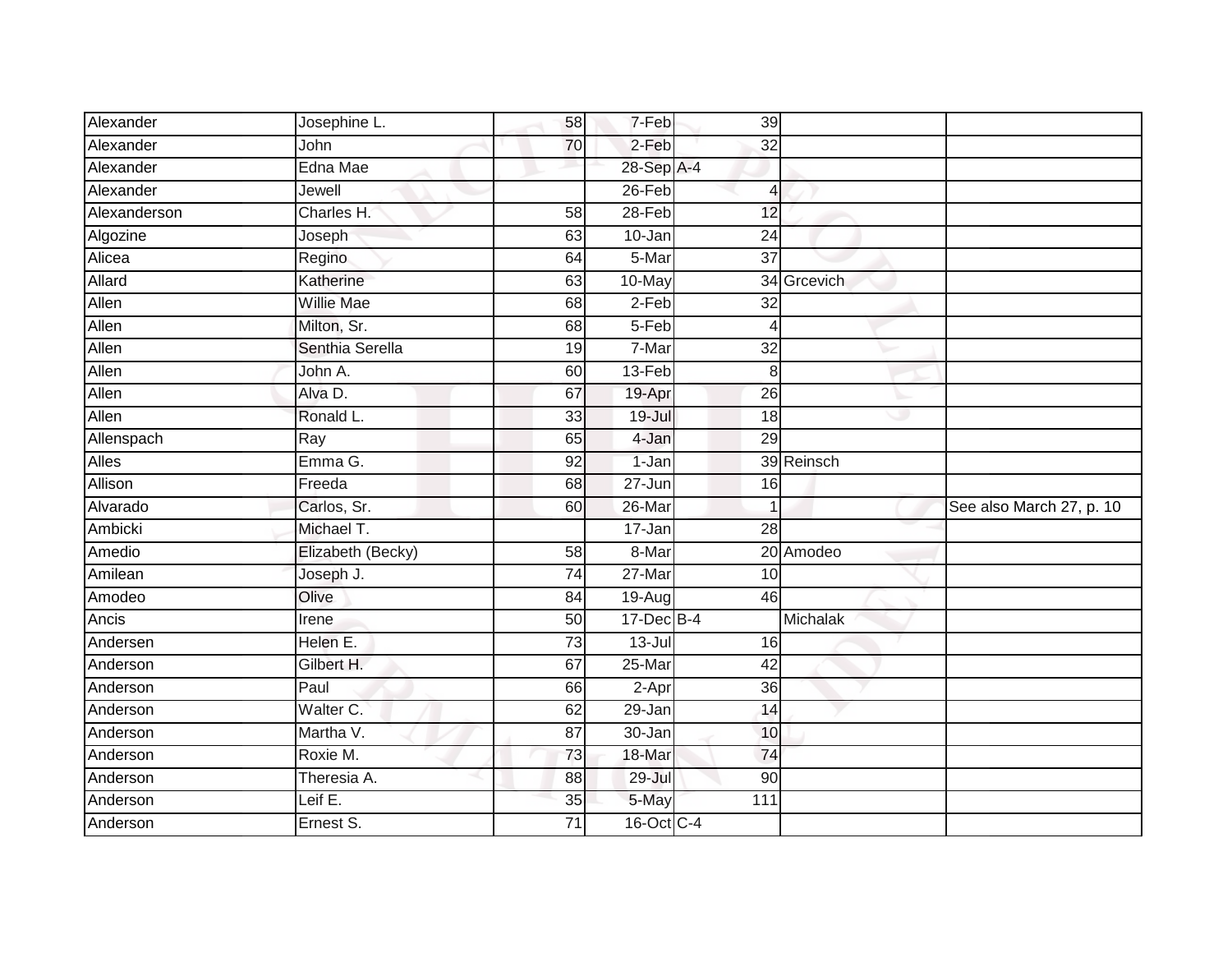| Anderson       | Robert L., Sr.   | 45              | 10-Sep          | $\overline{25}$ |   |                                                                    |
|----------------|------------------|-----------------|-----------------|-----------------|---|--------------------------------------------------------------------|
| Anderson       | William G.       | 45              | 5-Jun           | 16              |   |                                                                    |
| Andree         | Arthur F. (Pete) | 53              | 29-Oct A-8      |                 |   |                                                                    |
| <b>Andrews</b> | George W.        | 74              | 11-Oct B-9      |                 |   |                                                                    |
| Andrews        | Fred E.          | 75              | 5-Sep           | 33              |   |                                                                    |
| Andric         | Shan Lin         | 24              | 5-Mar           | $\overline{37}$ |   |                                                                    |
| Androff        | Nick C.          | 79              | $25$ -Nov $F-7$ |                 |   |                                                                    |
| Antczak        | Edward J., Sr.   | 63              | 29-Jul          | 90              |   |                                                                    |
| Anthony        | Marjorie         | 62              | $27-Feb$        | 8               |   |                                                                    |
| Antilla        | Arvo             | 65              | 16-May          | 43              |   |                                                                    |
| Anton          | John D.          | 92              | 2-Apr           | 36              |   |                                                                    |
| Antonaitis     | Antonette        | $\overline{74}$ | 29-Apr          | $\overline{54}$ |   |                                                                    |
| Antonovic      | Frank            | 81              | 24-Jan          | $\overline{23}$ |   |                                                                    |
| Antu           | Juestavo         | 54              | 7-May           |                 | ە | First name also spelled<br>Gustavo, see May 8, p. 14               |
| Antu           | Omar             | 12              | 7-May           | 1               |   | First name begins with<br>letter G. (G. Omar), see<br>May 8, p. 14 |
| Antu           | Senida           | 42              | 7-May           |                 |   | First name also spelled<br>Zenaida, age 44, see May<br>8, p. 14    |
| Appel          | Peter G.         | 62              | $21$ -Dec $B-4$ |                 |   |                                                                    |
| Appleton       | Kenneth          | 70              | $21 - Jun$      | $\overline{54}$ |   |                                                                    |
| Arakelian      | Tanya Magoushag  | 8               | 2-May           | 50              |   |                                                                    |
| Archie         | Theresa          | 23              | 8-Jan           | 8               |   |                                                                    |
| <b>Aries</b>   | Ezequiel         | 34              | $4$ -Oct C-4    |                 |   |                                                                    |
| Arlt           | John (Walter)    | 38              | 30-Sep B-8      |                 |   |                                                                    |
| Armbruster     | Carl             | 63              | $27$ -Nov $C-4$ |                 |   |                                                                    |
| Armour         | Theoplis         | 59              | 21-Mar          | 22              |   |                                                                    |
| Armstrong      | Clara            | 72              | 5-Dec C-8       |                 |   |                                                                    |
| Armstrong      | Richard E., Sr.  | 61              | 19-Sep          | 42              |   |                                                                    |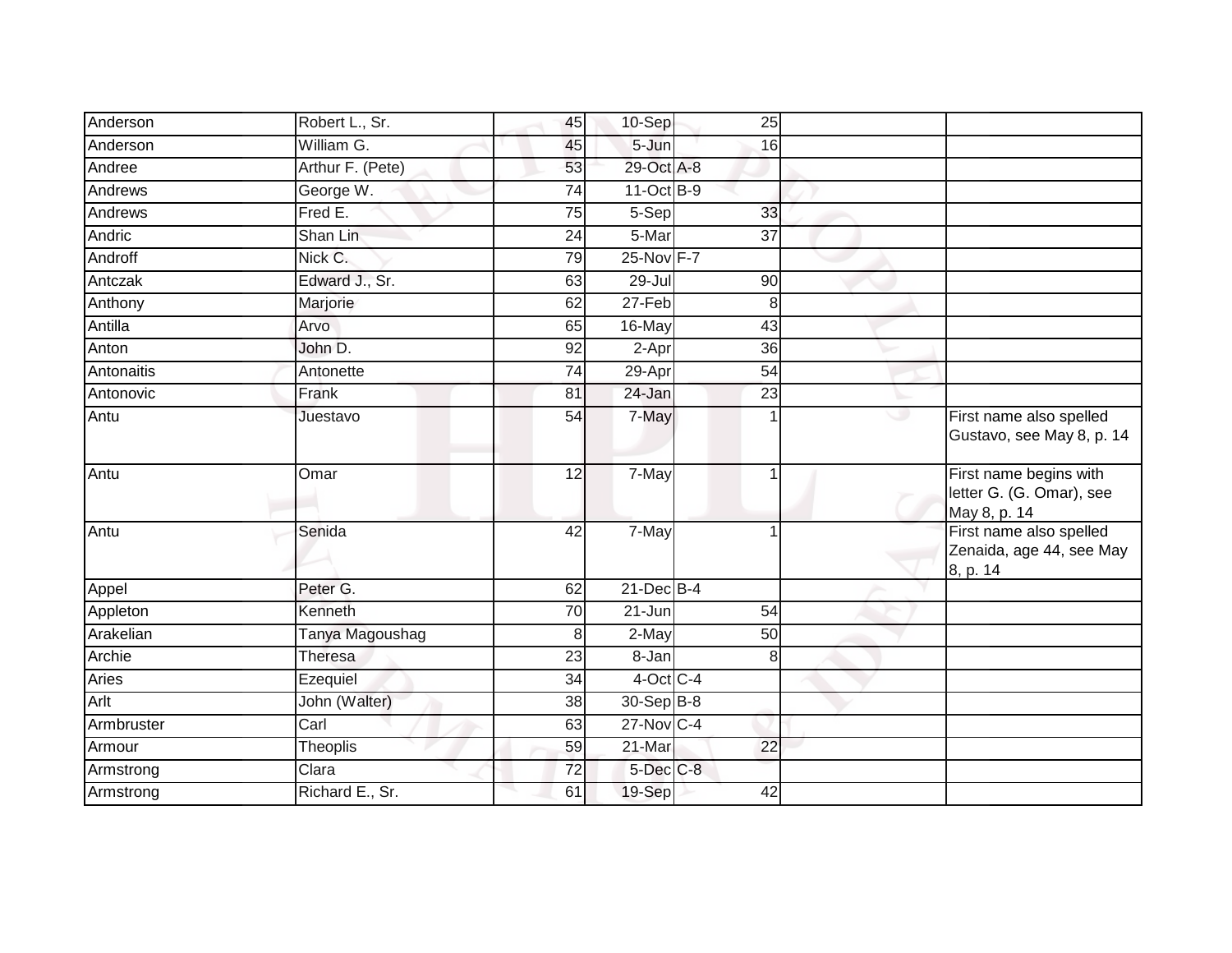| Aronberg       | Samuel               | 92              | 17-Jan          | 28              | See also January 18, p. 14 |
|----------------|----------------------|-----------------|-----------------|-----------------|----------------------------|
| Arthur         | Cecil, Jr.           | 46              | 27-May          | 68              |                            |
| Ashcraft       | Winnie P.            | 65              | 16-Nov B-6      |                 |                            |
| Atchison       | Signe C.             | 85              | $11-Feb$        | 83              |                            |
| Atchison       | Paul E.              | 23              | 9-Apr           | 39              |                            |
| Atchison       | <b>Elmer</b>         |                 | $12$ -Jun       | 8 <sup>1</sup>  |                            |
| <b>Atkins</b>  | Frank P.             | 74              | $9-Nov$ B-6     |                 |                            |
| Atkinson       | Clem L.              |                 | 21-Oct E-12     |                 |                            |
| Atwood         | Marion G.            | 70              | $11$ -Jul       | 54              |                            |
| Aukschun       | Mary Nora, Sister    |                 | $12-Nov$ B-3    |                 |                            |
| Austgen        | Leonard J.           | 62              | 13-Sep          | $\vert$         |                            |
| Austgen        | Kenneth J.           | 72              | 1-Apr           | 110             |                            |
| Auwerda        | Gertrude             | 68              | 6-Jun           | 41              |                            |
| Avalos         | <b>Brigido</b>       | 74              | 30-Mar          | $\overline{24}$ |                            |
| Avery          | Maggie               | 78              | 29-Mar          | 34              |                            |
| Avery          | Jerry                | 51              | 9-Feb           | 10              |                            |
| Ayala          | Salvador             | 76              | $27 -$ Jul      | 36              |                            |
| Aydelotte      | Joseph C.            | 52              | 12-Apr          | 26              |                            |
| Ayers          | Grace M.             | 80              | $16$ -Jul       | $\vert$         |                            |
| <b>Babich</b>  | Thomas Joseph        | $\overline{31}$ | 24-Jan          | $\overline{23}$ |                            |
| <b>Babin</b>   | Stephen M.           |                 | $9-Nov$ B-6     |                 |                            |
| <b>Babusch</b> | Joseph E., Sr.       | 69              | $15-Feb$        | 34              |                            |
| Bache          | Harriette            | 60              | 22-Oct A-7      |                 |                            |
| Bachi          | <b>Hattie Goebel</b> | 85              | $15$ -Nov $D-2$ |                 |                            |
| Bachman        | Jack O.              | 69              | $9-Sep$         | 44              |                            |
| Bachman        | Dorothea A.          | 91              | 6-Apr           | $\overline{22}$ |                            |
| <b>Backus</b>  | John A.              |                 | 5-Feb           | $\overline{4}$  |                            |
| Badowski       | John S.              | 69              | 12-Apr          | 26              |                            |
| Bagrowski      | Louis E.             | 83              | 14-Oct F-6      |                 |                            |
| <b>Bahls</b>   | Alma W.              | 45              | 30-Aug          | 42              |                            |
| Baila          | Sam Simeon           |                 | $19-Nov$ C-6    |                 |                            |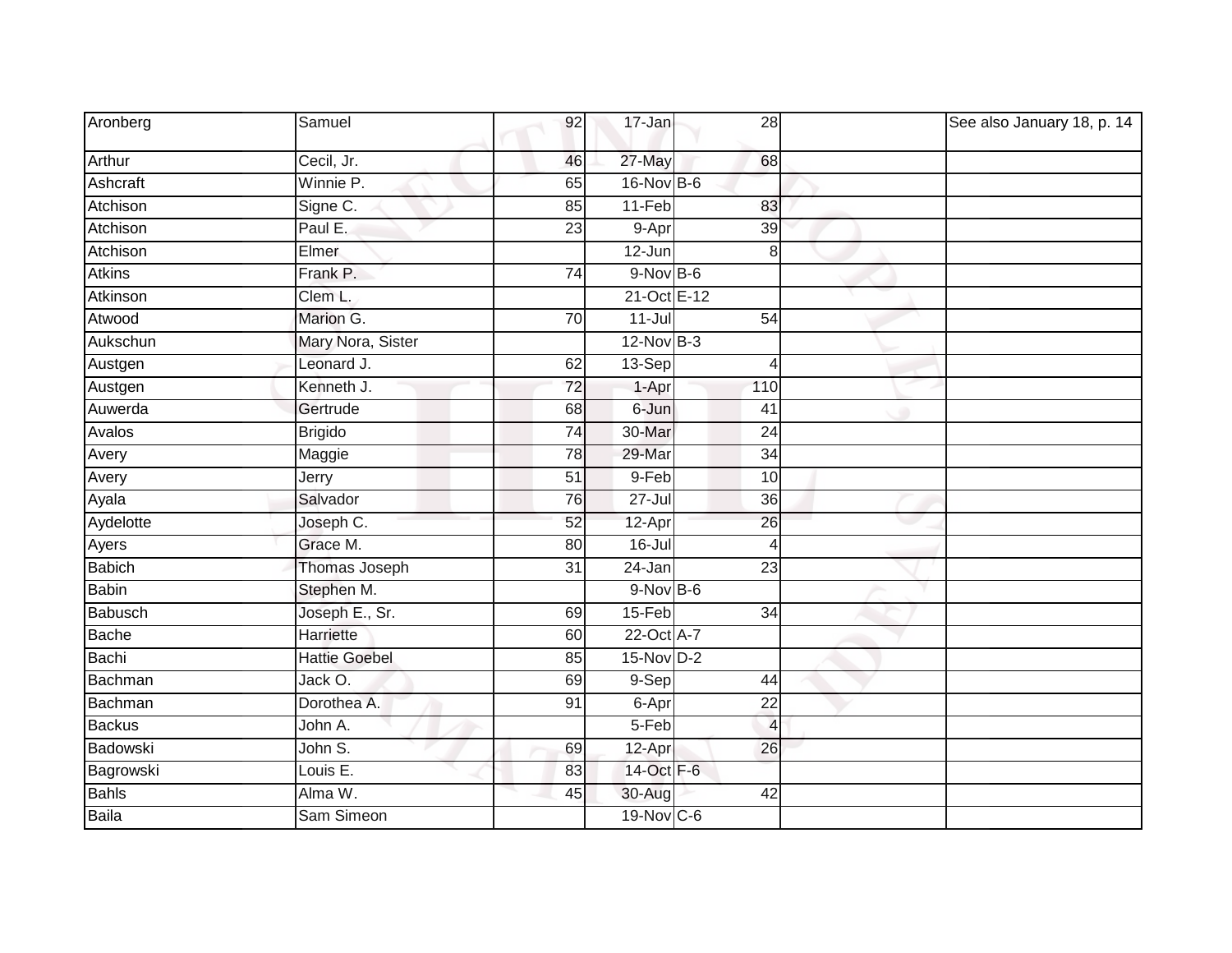| <b>Bailey</b>  | Margaret Helen       | 31              | 5-May           | 111             |           |
|----------------|----------------------|-----------------|-----------------|-----------------|-----------|
| Bajema         | Jerry                | 54              | $18 - Jan$      | 14              |           |
| Bajus          | John                 | 76              | 28-Feb          | 12              |           |
| Baker          | Mary R.              | 60              | 28-Jan          | 62              |           |
| <b>Baker</b>   | Paul                 | 69              | $23$ -Nov $C-6$ |                 |           |
| <b>Baker</b>   | <b>Beulah Ree</b>    | 67              | 18-Mar          | 74              |           |
| Baker          | Lawrence R.          | 80              | 8-Mar           | 20              |           |
| <b>Baker</b>   | Frances E.           | $\overline{87}$ | $12 - Jan$      |                 | 20 Curtis |
| <b>Baker</b>   | Martha               |                 | 15-Mar          | 52              |           |
| Balderrama     | Richard J.           | 38              | 15-May          | 16              |           |
| Ball           | James E.             | 83              | 5-Aug           | 34              |           |
| Ballard        | Nettie H.            | 69              | 18-Nov F-11     |                 |           |
| Ballog         | Elizabeth            | 81              | 7-Mar           | 32              |           |
| Balog          | Margaret M.          | 46              | 2-Aug           | 32              | ٠         |
| Balog          | Sophie               | 87              | 23-Apr          | 6               |           |
| Balogh         | Paul, Jr.            | 70              | 20-Mar          | 4               |           |
| Balsley        | Henry                | 68              | $16$ -Dec $D-4$ |                 |           |
| <b>Banik</b>   | L. Kate              | 87              | 7-Mar           | 32              |           |
| Banik          | Mary                 | 88              | 1-Jan           | $\overline{39}$ |           |
| Banis          | Edward               | 64              | $11 -$ Jul      | $\overline{54}$ |           |
| Bankowski      | Josephine            | 96              | 15-May          | 16              |           |
| Banks          | Johnny               | 47              | 21-Jan          | 28              |           |
| Bannister      | Russell A., Sr.      | 73              | 19-Apr          | $\overline{26}$ |           |
| Bannister      | Gaston B.            | 69              | 8-Oct C-10      |                 |           |
| <b>Bapst</b>   | Pearl                | 79              | 4-Feb           | 30              |           |
| Baranowski     | Clement S.           | 52              | $11-Feb$        | 83              |           |
| Barber         | Harold E.            | 59              | $23$ -May       | $\overline{24}$ |           |
| Barbercheck    | Maxine C.            | 73              | 9-Mar           | $\overline{4}$  |           |
| Barclay        | Preston V.           | 64              | 19-Jul          | 18              |           |
| Barda          | Albert J.            | 69              | $23 -$ Jul      | $\overline{14}$ |           |
| <b>Barkley</b> | <b>Bertha Kotzan</b> | 65              | 5-Jan           | 18              |           |
| <b>Barks</b>   | Archie T.            | 61              | $2-Jul$         | 6               |           |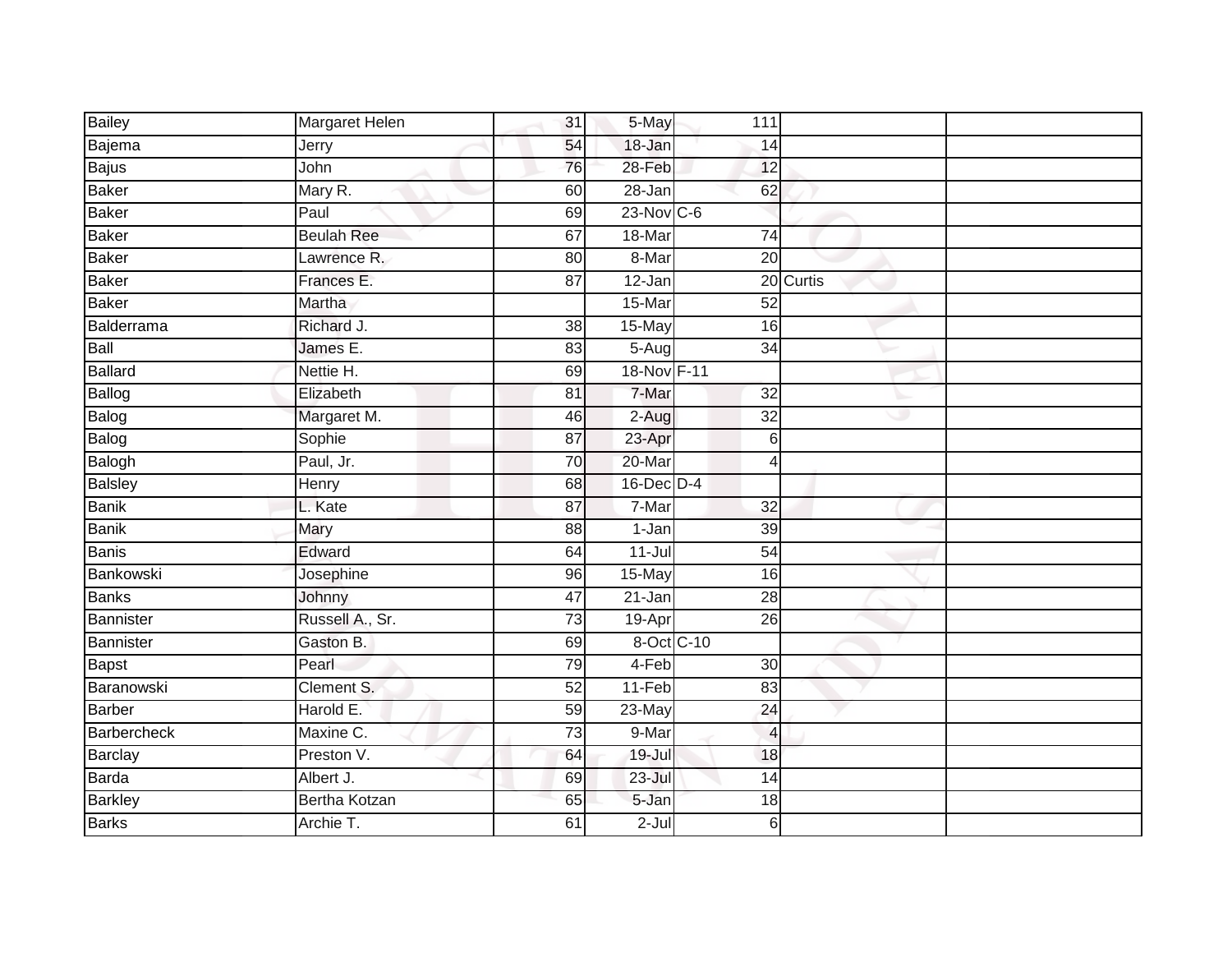| Barkwell        | Geraldine E.       | 48              | 14-Dec C-6      |                  | Bridegroom |
|-----------------|--------------------|-----------------|-----------------|------------------|------------|
| Barman          | John, Sr.          | 85              | 30-Apr          |                  |            |
| Barncord        | Lyle C.            | 68              | 9-Apr           | 39               |            |
| Barnes          | Harry L., Sr.      | $\overline{77}$ | 12-Oct D-6      |                  |            |
| <b>Barnes</b>   | Theo               | 57              | 23-Apr          | $6 \overline{6}$ |            |
| Barney          | Andrew             | 64              | 11-Oct B-9      |                  |            |
| Baroevich       | Nicholas           | 57              | $19$ -Dec $D-8$ |                  |            |
| Baron           | John               | 69              | 11-Jan          | $\overline{22}$  |            |
| Barron          | James J.           | $\overline{72}$ | 8-Apr           | $\overline{72}$  |            |
| Barron          | Linda Gail         | 6               | $13-Auq$        | 36               |            |
| Barta           | Elizabeth T.       | 82              | 30-Nov B-14     |                  |            |
| <b>Barthold</b> | William S.         | $\overline{87}$ | $15 - Jun$      | $\overline{24}$  |            |
| <b>Bartley</b>  | Eva M.             | $\overline{72}$ | 17-Dec B-4      |                  |            |
| Bartman         | Frank J.           | 66              | 26-Feb          | $\overline{4}$   | w          |
| <b>Bartok</b>   | Dan                | 83              | $5 - Jan$       | 18               |            |
| <b>Barton</b>   | Louis              | 67              | 2-Aug           | $\overline{32}$  |            |
| Barton          | Addie P.           | 93              | 22-Feb          | 25               |            |
| Bartuska        | Manda              | 85              | 26-Apr          | 20               |            |
| Basham          | Carl               | 67              | 19-Aug          | 46               |            |
| Basmajian       | Arthur             | 48              | $2-Jul$         | 6                |            |
| <b>Bassett</b>  | Frederick E.       | 45              | $1-Jul$         | $\overline{73}$  |            |
| <b>Bastin</b>   | Charles L.         | 60              | $31 -$ Jul      | 31               |            |
| Bathwell        | Jennie Koedyker    | 81              | 11-Sep          | $\overline{15}$  |            |
| Batterman       | Raymond            | $\overline{75}$ | $1-NovD-2$      |                  |            |
| Bauer           | Steve              | 85              | 5-Jun           | 16               |            |
| Bauman          | Philip A.          | 75              | $29$ -Mar       | $\overline{34}$  |            |
| Baumann         | George             | $\overline{78}$ | 11-Apr          | 45               |            |
| Bazou           | Alton              | 65              | $13 -$ Jul      | 16               |            |
| Beach           | Earl F.            | 95              | 24-Dec C-2      |                  |            |
| Beach           | <b>Grace Mable</b> | 92              | 12-Feb          | $\overline{14}$  |            |
| Beader          | Anna               | 78              | 29-Jan          | 14               |            |
| Beale           | Emmett W.          | 46              | $27 - Jun$      | 16               |            |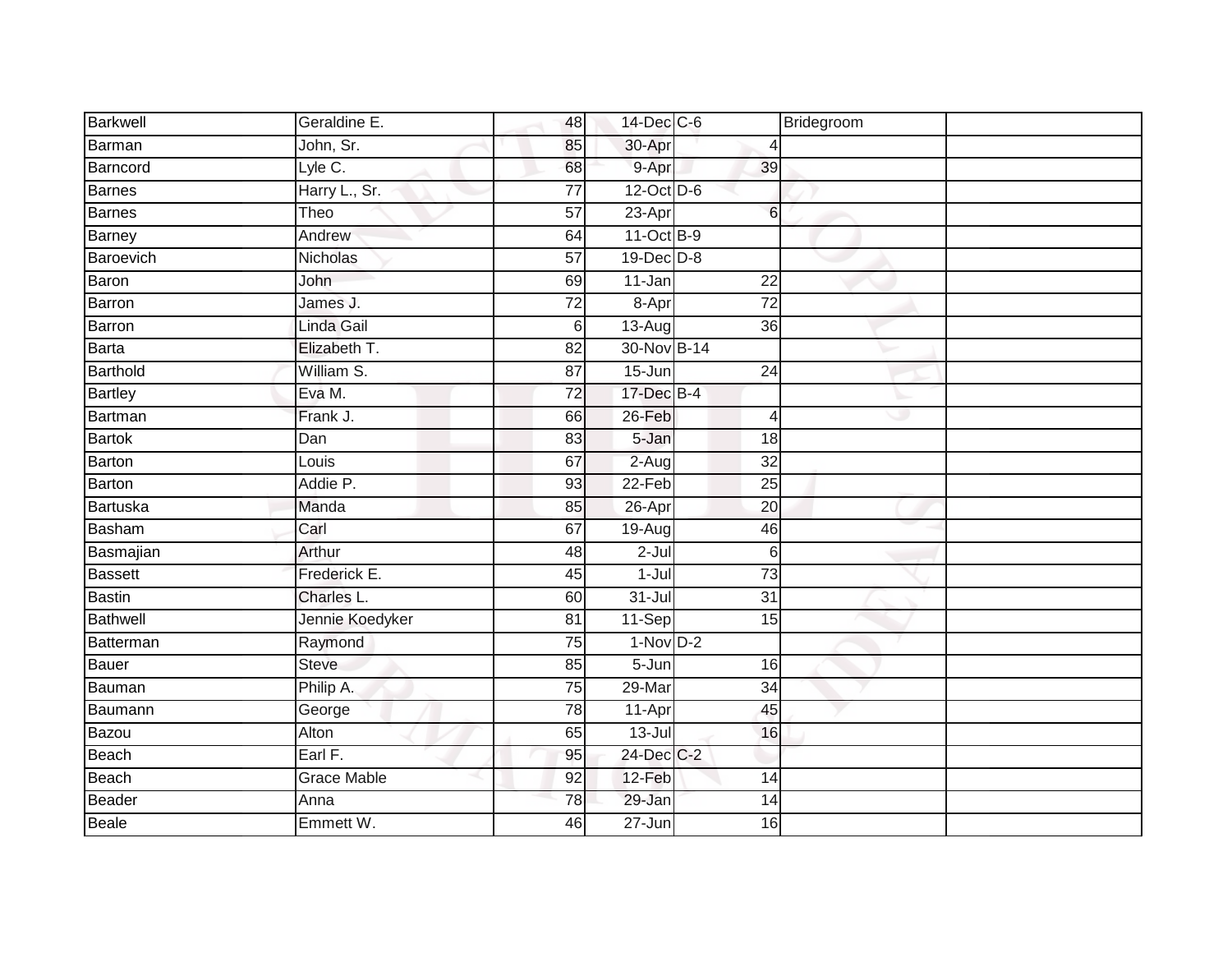| Beals           | George             | 85              | 12-Nov B-3 |                 |             |                                               |
|-----------------|--------------------|-----------------|------------|-----------------|-------------|-----------------------------------------------|
| Bean            | Alta M.            | 76              | 20-Apr     | 24              |             |                                               |
| Bean            | Laura M.           |                 | 6-Sep      | 46              |             |                                               |
| Beatty          | Carl               | 66              | $24 -$ Jul | 8               |             |                                               |
| <b>Bebenek</b>  | Magdalena          | 95              | 16-Oct C-4 |                 |             |                                               |
| <b>Becker</b>   | Otto               | 79              | $13-Aug$   | 36              |             |                                               |
| <b>Beddings</b> | Elsie              |                 | 25-Mar     | 42              |             |                                               |
| Bedinger        | Ethel              |                 | 16-Jan     | 28              |             |                                               |
| Bednar          | Joseph             | $\overline{57}$ | $11$ -Jun  | $\overline{34}$ |             |                                               |
| Bednarski       | Walter S.          |                 | 4-Feb      | 30              |             |                                               |
| Bednarz         | Catherine F.       | 30              | 24-May     |                 | 32 Trattner |                                               |
| <b>Beebe</b>    | Florence           | 68              | 4-Mar      | $\overline{90}$ |             |                                               |
| Bein            | Stanley J., Sr.    | 59              | 24-Sep B-5 |                 | ۰           | See also Sept. 25 p. A-4,<br>age given as 58. |
| Beining         | Fritz A.           | 74              | 13-May     | 65              |             |                                               |
| Belka           | Richard H.         | 46              | 1-Feb      | 49              |             |                                               |
| Belko           | Emil J.            | 61              | $1-Jul$    | $\overline{73}$ |             |                                               |
| Bell            | Paul S.            | 72              | 30-Aug     | 42              |             |                                               |
| Bell            | Howard R.          | 60              | $16 -$ Jul | $\overline{4}$  |             |                                               |
| Bell            | Richard E.         | 47              | $25 - Feb$ | 59              |             |                                               |
| Bell            | Early              | 69              | $20 - Feb$ | $\overline{12}$ |             |                                               |
| Bell            | Roy E.             | 71              | 29-May     | 37              |             |                                               |
| Bell            | Clinton H.         | 58              | 20-Dec D-6 |                 |             |                                               |
| Bell            | William            | 58              | 6-Feb      | $\overline{20}$ |             |                                               |
| Bell            | Dorothy            | 32              | $5-Feb$    | 4               |             |                                               |
| Bell            | Cepora             | 55              | 13-Feb     | 8               |             |                                               |
| Bell            | Harvey N.          | 80              | 5-Feb      | 4               |             |                                               |
| Bell            | <b>Evelyn Delp</b> |                 | $3 - Jun$  | 72              |             |                                               |
| Bellamy         | Letitia            | 76              | 5-Jun      | 16              |             |                                               |
| Benak           | James              | 36              | 27-Nov C-4 |                 |             | See also November 28, p.<br>$C-4$             |
| Benko           | Agnes              | 83              | $15 - Jun$ | $\overline{24}$ |             |                                               |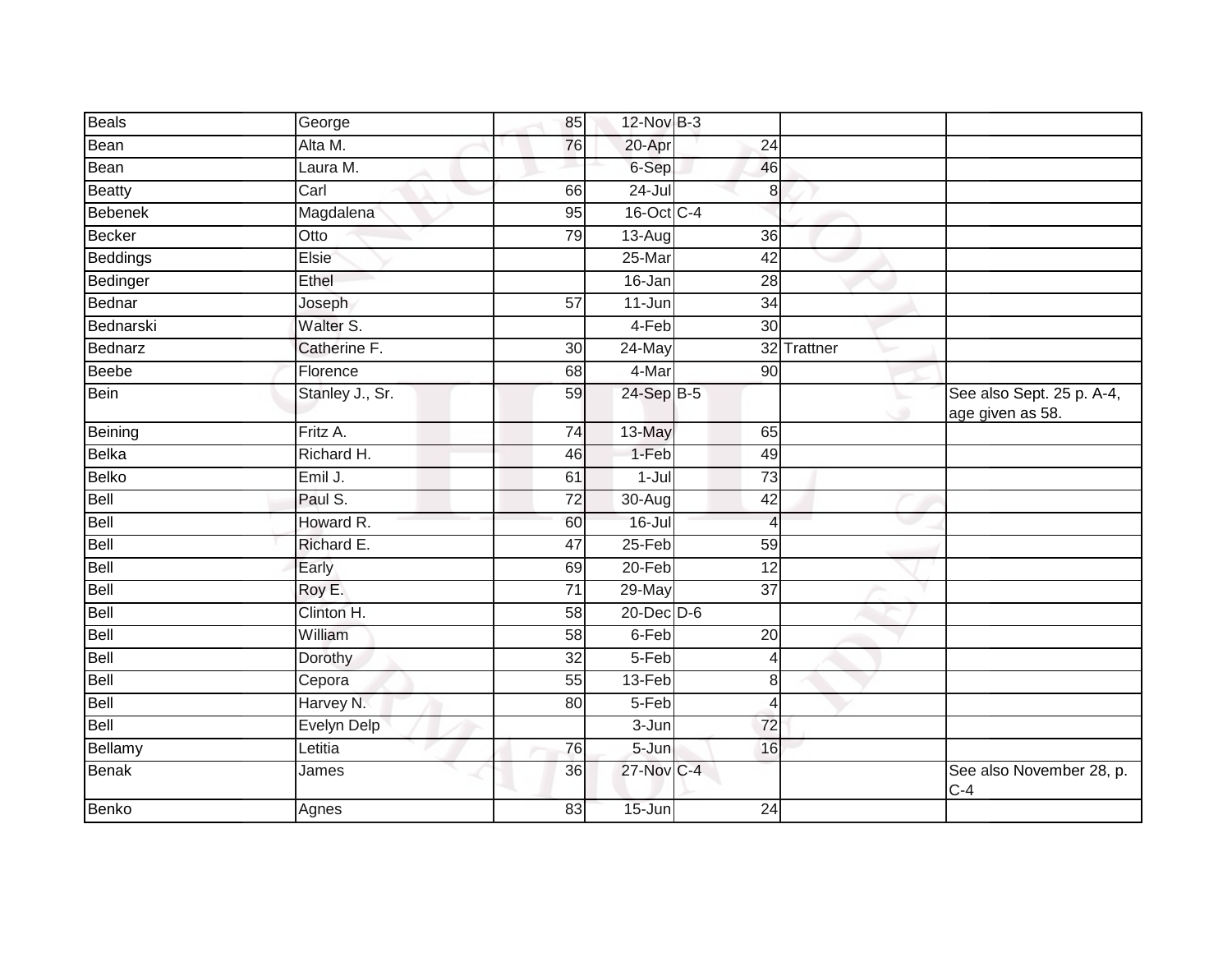| Benko            | Andrew T.                  | $\overline{22}$ | 10-Sep          |     | $\overline{25}$ |   |                                            |
|------------------|----------------------------|-----------------|-----------------|-----|-----------------|---|--------------------------------------------|
| Bennett          | Daryel E.                  | 34              | 18-Dec C-5      |     |                 |   | See also article on<br>December 18, p. C-5 |
| Bennett          | Conrad (Happy)             | 60              | 7-Aug           | 27  |                 |   |                                            |
| <b>Bennett</b>   | Francis E. (Fran)          | 68              | $18 - Jun$      |     | 8               |   |                                            |
| Benninghoff      | Karen A.                   | $\overline{37}$ | 14-Aug          |     | 14              |   |                                            |
| Benson           | James G.                   | 45              | $18 - Jun$      |     | 8               |   |                                            |
| Benson           | Francis J.                 | 83              | $26 -$ Jul      |     | $\overline{38}$ |   |                                            |
| Bent             | Emma                       | 80              | 12-Apr          |     | $\overline{26}$ |   |                                            |
| <b>Bentley</b>   | <b>Charles William</b>     | 51              | 26-Dec D-8      |     |                 |   |                                            |
| <b>Beretz</b>    | Lydia C.                   | 76              | 7-Jan           | 67  |                 |   |                                            |
| Berg             | Albert O.                  | 79              | 15-Apr          |     | $\overline{26}$ |   |                                            |
| Berglund         | Nels W.                    | 93              | $2$ -Oct $B-7$  |     |                 |   |                                            |
| Bergman          | Laura                      | 79              | 31-Dec B-3      |     |                 | ۰ |                                            |
| <b>Bergs</b>     | Kenneth H.                 | 22              | 9-Nov B-6       |     |                 |   |                                            |
| <b>Berkebile</b> | Jessie                     | 91              | $23$ -May       |     | $\overline{24}$ |   |                                            |
| <b>Berlich</b>   | <b>Catherine Elizabeth</b> | 65              | 15-Nov D-2      |     |                 |   |                                            |
| Berman           | Richard                    |                 | 25-Mar          | 42  |                 |   |                                            |
| Bernacki         | Cecelia                    | 74              | 8-May           |     | 14              |   |                                            |
| Bernard          | Will                       | 62              | 5-Sep           |     | 33              |   |                                            |
| <b>Berrios</b>   | Teotista M.                | $\overline{82}$ | 19-Apr          |     | $\overline{26}$ |   |                                            |
| Berumen          | Roberto, Pfc.              | 26              | $15 -$ Jul      |     | 1               |   | See also July 16, p. 4                     |
| Berwanger        | Martha G.                  | $\overline{77}$ | 17-May          |     | 55              |   |                                            |
| Berzac           | Helen                      | 66              | 27-May          |     | 68              |   |                                            |
| Bethel           | Aubrey                     | 66              | 15-Jun          |     | 24              |   |                                            |
| Beverlin         | Estlle L. (Ghick)          | 73              | 4-Apr           |     | 26              |   |                                            |
| Bevil            | Janis K.                   | $\overline{21}$ | $25$ -May       |     | 10 Melhahl      |   |                                            |
| <b>Bevis</b>     | Harry E.                   | 83              | $7$ -Dec $C$ -6 |     |                 |   |                                            |
| Bianchi          | Samuel F., Sr.             | 57              | 14-Feb          |     | 47              |   |                                            |
| Bickford         | Mildred                    |                 | 1-Apr           | 110 |                 |   |                                            |
| Bicknell         | Lois M.                    | 52              | 21-Dec B-4      |     |                 |   |                                            |
| Biederman        | Daniel E.                  | 23              | $13-Feb$        |     | 8               |   |                                            |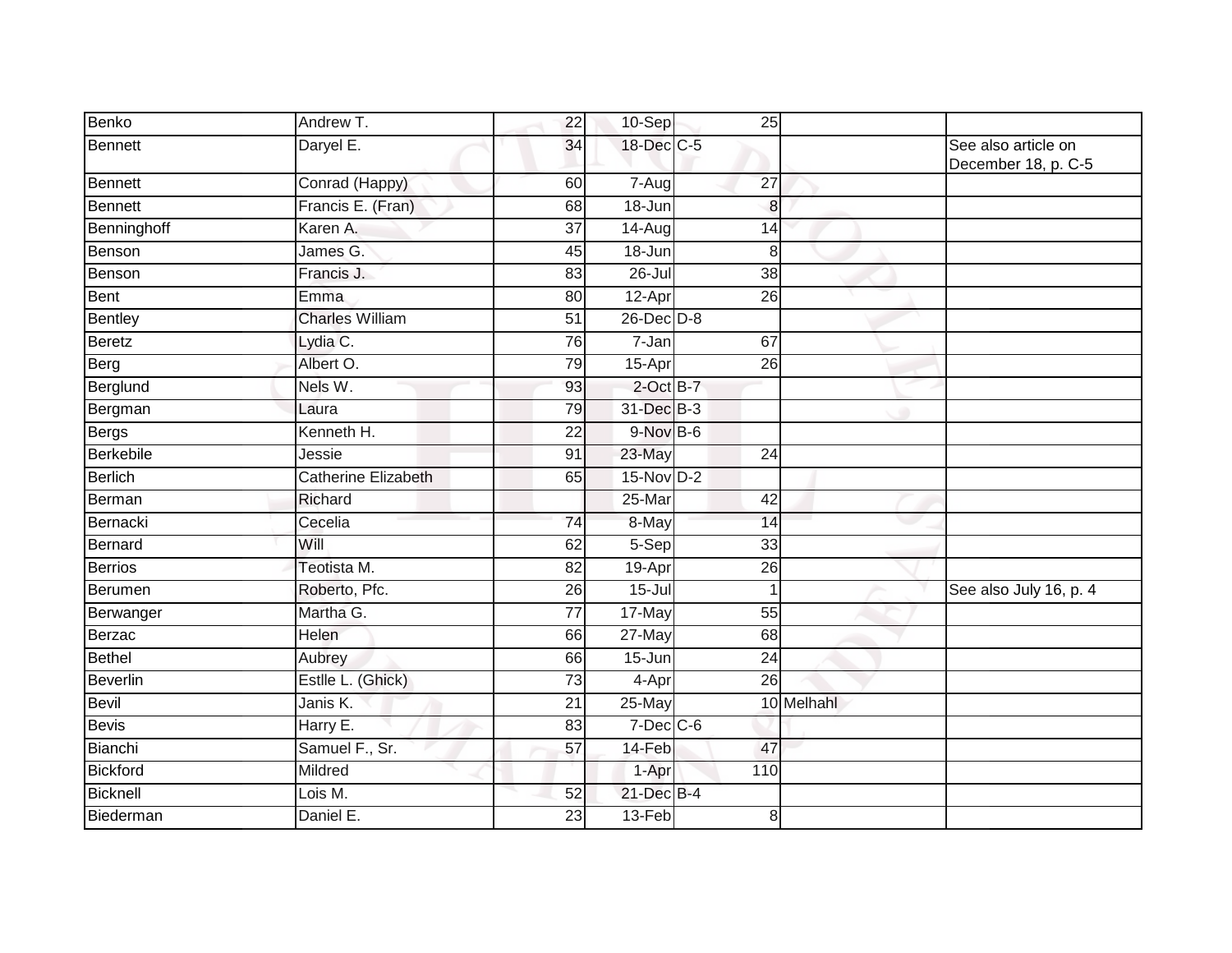| Bieker            | Jerry D.        | $\overline{27}$ | 12-Jun          | 8               |            |                                                 |
|-------------------|-----------------|-----------------|-----------------|-----------------|------------|-------------------------------------------------|
| <b>Biel</b>       | Rose A.         |                 | 21-May          | 10              |            |                                                 |
| <b>Biffle</b>     | Annie Mae       | 48              | $13 -$ Jul      | 16              |            |                                                 |
| <b>Bihl</b>       | Levida          | 90              | $7-Oct$ $C-4$   |                 |            |                                                 |
| <b>Billets</b>    | Dorothy E.      | 63              | 31-Jan          | 41              |            |                                                 |
| Bingham           | Robert B.       |                 | 13-Feb          | 8               |            |                                                 |
| Bingham           | Dorothy R.      | 64              | 28-Feb          | 12              |            |                                                 |
| Bird              | Joann           | $\overline{47}$ | 23-Dec 1, D-6   |                 |            |                                                 |
| Birney            | Donna A.        | 25              | 21-Nov C-5      |                 | Gildewell  |                                                 |
| <b>Biro</b>       | Emilia (Kwolek) | 85              | 14-Oct F-6      |                 |            |                                                 |
| Biro              | Sidney D.       | 85              | 19-Nov C-6      |                 |            |                                                 |
| <b>Bishop</b>     | Jacob           | $\overline{74}$ | 6-Jun           | 41              |            |                                                 |
| <b>Bishop</b>     | William C.      | 55              | 14-Sep          | 8               |            |                                                 |
| <b>Bishop</b>     | Clifford W.     | $\overline{72}$ | 5-Apr           | $\overline{26}$ | ى          |                                                 |
| <b>Bitner</b>     | Gladys          | 82              | 9-Nov B-6       |                 |            |                                                 |
| <b>Black</b>      | Robert M.M.     | 62              | 11-Nov G-13     |                 |            |                                                 |
| <b>Black</b>      | Stephen A.      | 70              | $9$ -Oct $C$ -6 |                 |            |                                                 |
| <b>Black</b>      | Alan            | 43              | 30-Dec          | $\mathbf 1$     |            | See 2 articles; See also<br>December 31, p. A-2 |
| <b>Black</b>      | Joe A.          | 68              | 30-Sep B-8      |                 |            |                                                 |
| Blackburn         | Roy V.          | 69              | 13-Dec E-2      |                 |            |                                                 |
| Blackburn         | Vera E.         | 66              | 26-Jun          | 16              |            |                                                 |
| <b>Blackhurst</b> | Katherine C.    | 81              | $2-Feb$         | 32              |            |                                                 |
| Blackwell         | Arthur, Jr.     | 60              | $12$ -Jan       | $\overline{20}$ |            |                                                 |
| <b>Blakely</b>    | Adanna L.       | 43              | 2-Jan           | 30              |            |                                                 |
| Blanchard         | Virginia Mae    | 61              | 29-Jan          | 14              |            |                                                 |
| Blanchard         | Agnes L.        | $\overline{72}$ | $3-Apr$         | $6\phantom{1}6$ |            |                                                 |
| Blaner            | Ethel M.        | $\overline{82}$ | 9-Apr           | 39              |            |                                                 |
| <b>Blasko</b>     | Stella R.       | 62              | 11-Feb          |                 | 83 Puterko |                                                 |
| <b>Blastic</b>    | Joseph (Joe)    | 89              | 1-Jun           | 30              |            |                                                 |
| Blastick          | Joseph (Jiggs)  | 65              | 15-Mar          | $\overline{52}$ |            |                                                 |
| Blaszak           | Mary A.         | 68              | $5-Feb$         |                 | 4 Murzyn   |                                                 |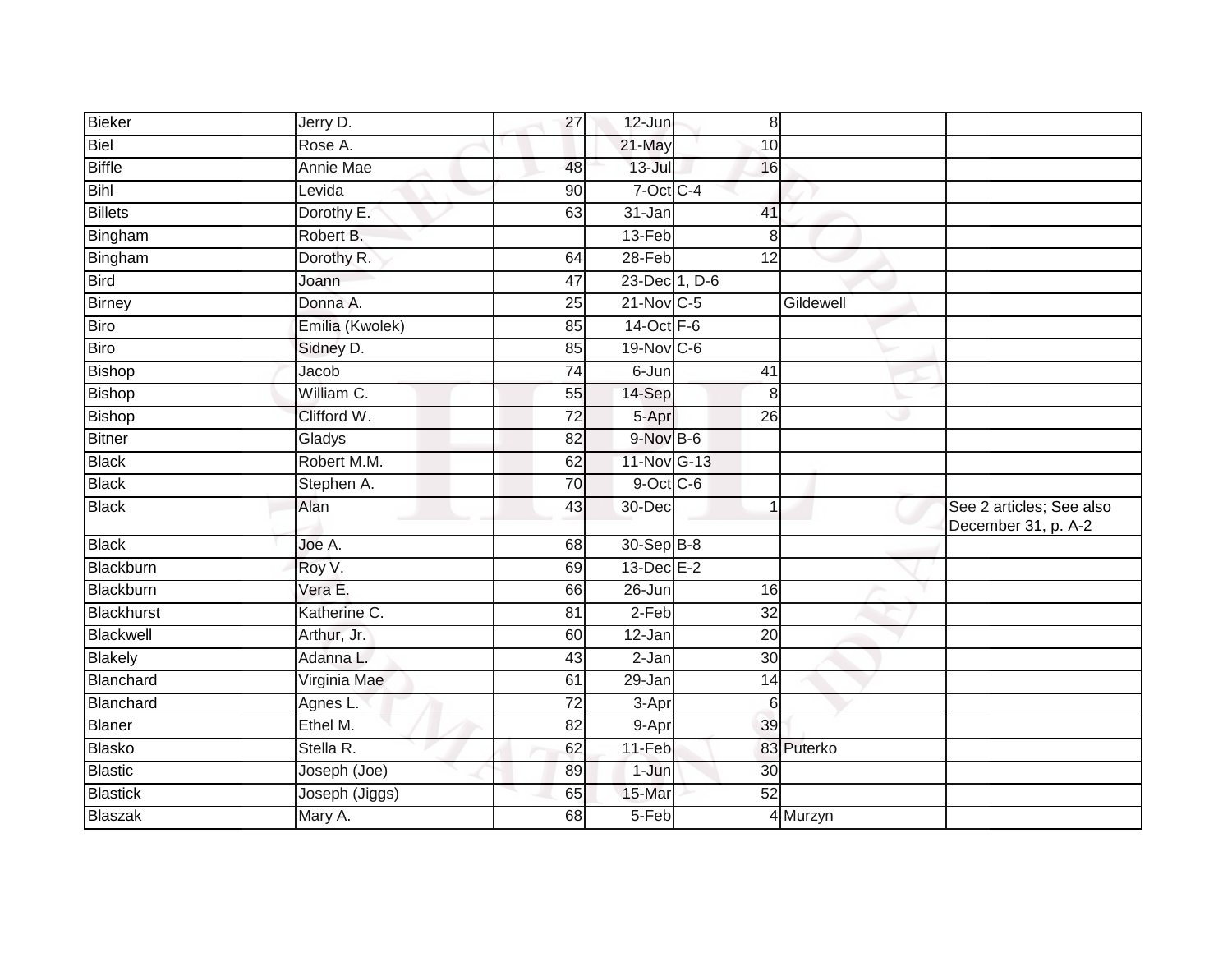| <b>Blocker</b> | <b>Nellie</b>   | 86              | $11$ -Jul      | 54              |             |  |
|----------------|-----------------|-----------------|----------------|-----------------|-------------|--|
| Blockland      | Edward          | 67              | 20-Jun         | 52              |             |  |
| Bloomfield     | Louise          |                 | 18-Feb         |                 | 60 O'Connor |  |
| Blumenhagen    | Emma A.         | $\overline{87}$ | 25-Jun         | 39              |             |  |
| <b>Bobin</b>   | Helen M.        | 53              | 11-Apr         | 45              |             |  |
| Bobowski       | Andrew          | 90              | 16-May         | 43              |             |  |
| Bodie          | Louis           | 63              | $4-Jul$        | $6\phantom{1}6$ |             |  |
| Bodley         | Donald          | $\overline{75}$ | $4-Sep$        | $\overline{23}$ |             |  |
| Bodnar         | Sophia          | $\overline{75}$ | 25-Jan         | 8               |             |  |
| Boender        | Andrew          | 74              | 20-Aug         | 29              |             |  |
| Boersma        | Edward          | 82              | $18 -$ Jul     | 26              |             |  |
| Boersma        | Stewart R.      | $6\,$           | $14$ -Jan      | $\overline{12}$ |             |  |
| Boersma        | Edward E.       | 19              | 10-Sep         | $\overline{1}$  |             |  |
| Boesen         | Raymond M.      | 78              | $10 - Jan$     | 24              |             |  |
| Bogdan         | Charles J.      |                 | 28-Aug         | $\overline{22}$ |             |  |
| Bogdan         | Edmund R.       | 51              | 22-Oct A-7     |                 |             |  |
| Boggess        | Sherman S.      | 74              | 3-May          | 19              |             |  |
| <b>Boggs</b>   | Joan            | 48              | 21-May         | 10              |             |  |
| Bogunovich     | Simeon D. (Sam) | 60              | $3$ -Dec $C-3$ |                 |             |  |
| Bogusz         | Frank J.        | 74              | $21-Aug$       | 14              |             |  |
| Bogusz         | Andrew F.       | 64              | 30-Sep B-8     |                 |             |  |
| Bogusz         | Andrew          | 93              | 10-Jun         | 69              |             |  |
| <b>Bohlke</b>  | Harry B.        | 62              | $12-Aug$       | $\overline{82}$ |             |  |
| <b>Boilek</b>  | Charles A., Sr. | 62              | $19-Sep$       | 42              |             |  |
| Boldenow       | Alma E.         | 79              | 6-Apr          | 22              |             |  |
| <b>Bolin</b>   | Lisa Mae        | $\overline{2}$  | $21-Nov$ C-5   |                 |             |  |
| Bolinger       | Robert E.       | 55              | 6-Mar          | 30              |             |  |
| Bollhortst     | Forrest D.      | 54              | 26-Oct B-6     |                 |             |  |
| Bolton         | Beatrice E.     | $\overline{77}$ | 26-Feb         | $\overline{4}$  |             |  |
| Bonaventura    | Frank F.        | 66              | 8-May          | 14              |             |  |
| Bonczyk        | Stephonia D.    | 63              | 18-Nov F-11    |                 | Poloncasz   |  |
| Bondi          | Anna            |                 | $4-Sep$        | 23              |             |  |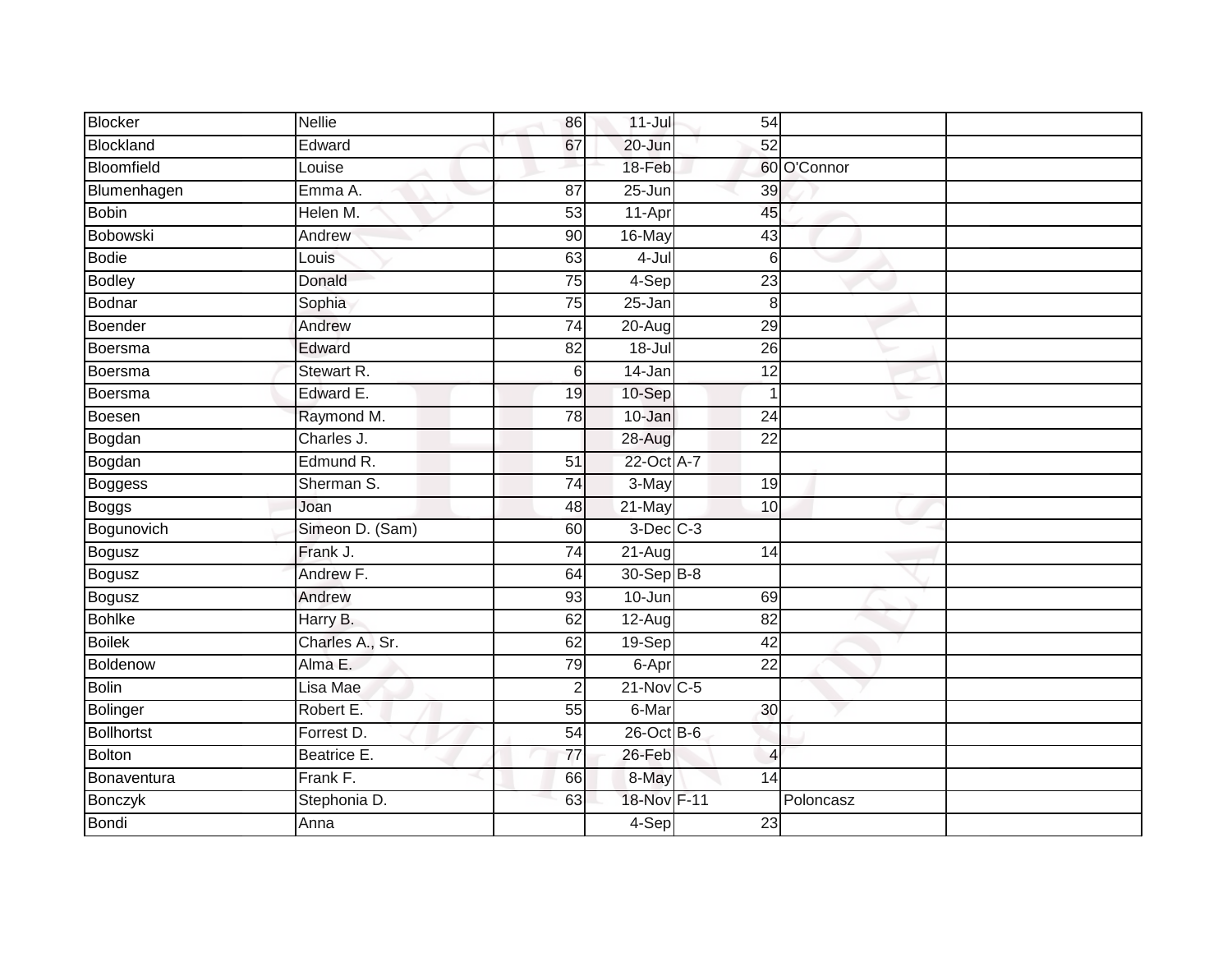| <b>Bonds</b>    | Grady, Jr.          | $\overline{27}$ | 26-Oct B-6       |                  |   |  |
|-----------------|---------------------|-----------------|------------------|------------------|---|--|
| Bonefacich      | Anna                | 78              | 18-Feb           | 60               |   |  |
| Boness          | William C.          | 79              | $2-Jul$          | $6 \overline{6}$ |   |  |
| Boni            | Georgio Boniforio   | 89              | 21-Nov C-5       |                  |   |  |
| Bonnell         | Dorothy A.          | 82              | 9-Apr            | 39               |   |  |
| <b>Boos</b>     | Ray A.              | 64              | $11-Oct$ B-9     |                  |   |  |
| <b>Booth</b>    | Josephine           |                 | 22-Feb           | 25               |   |  |
| <b>Booth</b>    | Lilly (Ebert)       | 91              | $27 -$ Jul       | $\overline{36}$  |   |  |
| <b>Boravich</b> | George "Skits," Jr. | 59              | 16-Aug           | $\overline{38}$  |   |  |
| <b>Borders</b>  | Leona E.            | 47              | 13-May           | 65               |   |  |
| Borgetti        | Samuel              | 87              | $1-Feb$          | 49               |   |  |
| Bornkamp        | Fred W.             | 76              | 26-Mar           | 35               |   |  |
| <b>Borowiec</b> | Joseph L., Jr.      | 30              | 19-Feb           | 18               |   |  |
| Boskovich       | Stephen J.          | 68              | 6-Mar            | $\overline{30}$  | w |  |
| <b>Bostick</b>  | Elaine E.           | 63              | 29-Jan           | 14               |   |  |
| <b>Bostick</b>  | Nolan D.            | 68              | 29-Jan           | 14               |   |  |
| <b>Both</b>     | Mary Fandrei        | 92              | $2$ -Dec $E-10$  |                  |   |  |
| <b>Bothe</b>    | Anne                | 78              | $20 - Feb$       | 12               |   |  |
| <b>Botsko</b>   | Steve W.            | 63              | 17-Sep           | 18               |   |  |
| <b>Botta</b>    | Anton, Jr.          | 63              | $5-Feb$          | 4                |   |  |
| <b>Bottoms</b>  | Richard W.          | 23              | 7-Jun            | 1                |   |  |
| Bourgeois       | James, Jr. (Popsie) | 57              | 15-May           | 16               |   |  |
| Bourque         | <b>Emily Agnes</b>  | $\overline{74}$ | 13-Aug           | $\overline{36}$  |   |  |
| Bouwman         | John                | 70              | 22-Oct A-7       |                  |   |  |
| <b>Bowen</b>    | Millie M.           | 66              | 11-Apr           | 45               |   |  |
| <b>Bower</b>    | Carl J.             | 70              | $21$ -Nov $C-5$  |                  |   |  |
| <b>Bowers</b>   | Vivian E.           | 60              | $15$ -Oct $A$ -8 |                  |   |  |
| <b>Bowles</b>   | Charles             | $\overline{57}$ | 29-Apr           | 54               |   |  |
| Bowman          | James Lee           | 27              | 26-Nov A-4       |                  |   |  |
| Bowman          | Claude A.           | $\overline{74}$ | 9-Oct C-6        |                  |   |  |
| Bowman          | Harry E.            | 83              | 17-Jan           | 28               |   |  |
| <b>Boyd</b>     | George              | 44              | $12$ -Apr        | $\overline{26}$  |   |  |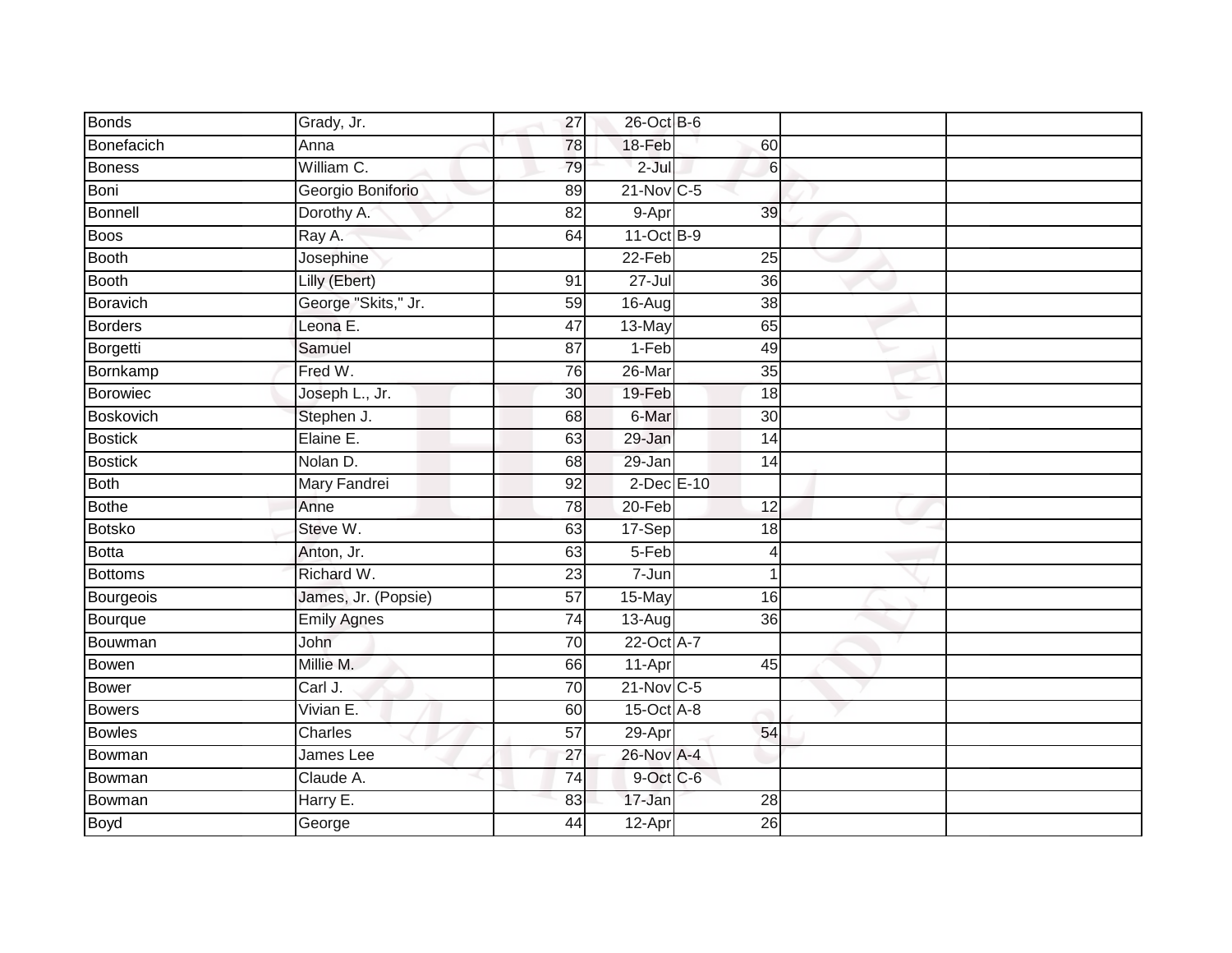| Boyda            | Robert S.             | 40     | $3 -$ Jul       | $\overline{4}$  |           |                                                                    |
|------------------|-----------------------|--------|-----------------|-----------------|-----------|--------------------------------------------------------------------|
| Boyer            | Thomas L.             | 30     | 23-Oct B-5      |                 |           |                                                                    |
| Boyer            | Harold F.             |        | 14-Oct F-6      |                 |           |                                                                    |
| Boyer            | David K.              | 37     | 31-Jan          | 41              |           |                                                                    |
| Bradach          | Cecelia D.            | 87     | $18 - Jan$      | 14              |           |                                                                    |
| <b>Brady</b>     | <b>Thomas Edger</b>   | 70     | $29-Oct$ A-8    |                 |           |                                                                    |
| Brakebill        | <b>Ethel Mary</b>     | 93     | 27-Jun          | 16              |           |                                                                    |
| Brakebill        | Charles A.            | 89     | 11-Mar          | $\overline{78}$ |           |                                                                    |
| Bramer           | Elizabeth (Betty)     |        | 13-Apr          |                 | 22 Orosz  |                                                                    |
| Brandt           | Charlette             | 74     | $16$ -Dec $D-4$ |                 |           |                                                                    |
| Braun            | <b>Ann Marie</b>      | 8 days | 7-Sep           | $\overline{22}$ |           |                                                                    |
| <b>Brehm</b>     | Frank C.              | 75     | 25-May          | $\overline{10}$ |           |                                                                    |
| <b>Brei</b>      | <b>Michael Thomas</b> | 5 days | $26 -$ Jul      | 38              |           |                                                                    |
| Brennan          | <b>Nelle</b>          | 84     | 9-Jan           | 26              |           |                                                                    |
| <b>Brewer</b>    | Eva                   | 95     | 30-Jan          | 10              |           |                                                                    |
| <b>Brick</b>     | <b>Bertha</b>         | 81     | $4$ -Dec $E-1$  |                 | McLochlin |                                                                    |
| Bridgeforth      | George M.             |        | 5-Feb           | $\overline{4}$  |           |                                                                    |
| Brietzke         | Elsie A.              | 68     | 2-May           | 50              |           |                                                                    |
| <b>Briggs</b>    | <b>Ida Mae</b>        | 79     | $26$ -Feb       | $\overline{4}$  |           |                                                                    |
| Brilmeyer        | <b>Brian Lloyd</b>    | 20     | 26-Dec          |                 |           | Picture of incident included;<br>See also December 27, p.<br>$C-6$ |
| <b>Brinkman</b>  | Robert F.             | 56     | 5-Feb           | 4               |           |                                                                    |
| Briski           | Daniel John           | 11     | 3-Jan           | $\overline{20}$ |           |                                                                    |
| <b>Brncich</b>   | Charles A.            | 53     | 12-Aug          | $\overline{82}$ |           |                                                                    |
| Brockman         | Carl                  | 75     | 24-Apr          | 27              |           |                                                                    |
| Broden           | Charles               | 90     | 26-Mar          | 35              |           |                                                                    |
| <b>Broderick</b> | Veronica              | 75     | 30-Jan          |                 | 10 Fronie |                                                                    |
| <b>Brody</b>     | Virtue                | 66     | 18-May          | $\overline{22}$ |           |                                                                    |
| Broman           | Opel                  | 54     | 11-Jan          | $\overline{22}$ |           |                                                                    |
| Bromberk         | Frank J.              | 90     | 21-Jan          | $\overline{28}$ |           |                                                                    |
| Bronas           | Robert L.             | 38     | 21-Jan          | 28              |           |                                                                    |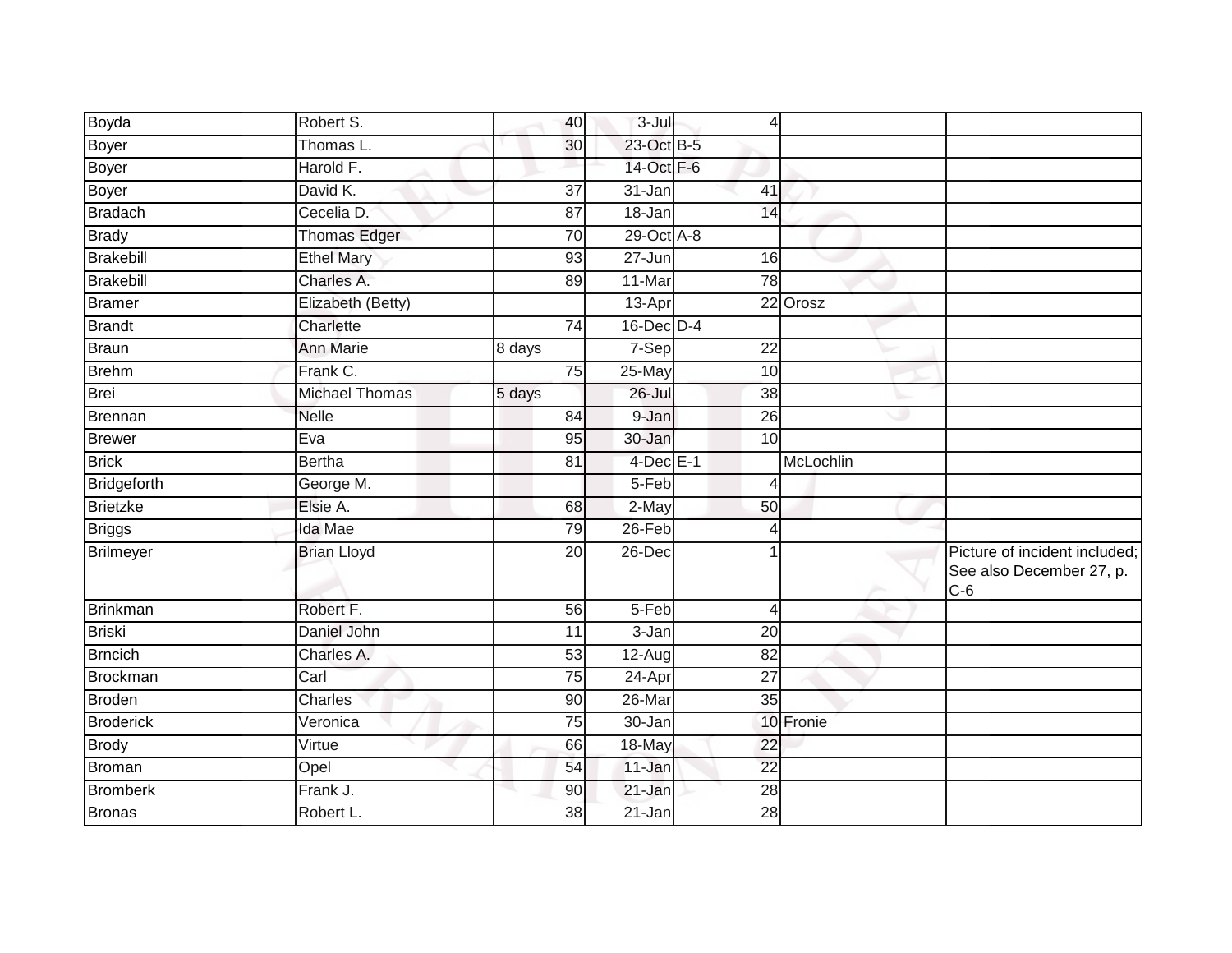| <b>Brooks</b>   | Son                | 62       | 11-Jan           | $\overline{22}$ |               |                                              |
|-----------------|--------------------|----------|------------------|-----------------|---------------|----------------------------------------------|
| <b>Brooks</b>   | Richard, Sr.       |          | 17-Dec B-4       |                 |               |                                              |
| <b>Brooks</b>   | Robert Lee         | 31       | $4$ -Dec $E-1$   |                 |               |                                              |
| Brosman         | L. Jean            | 64       | 29-Jan           |                 | 14 Wilczewski |                                              |
| Brosseau        | Leon R.            | 72       | 19-Apr           | 26              |               |                                              |
| <b>Brown</b>    | Harold D.          | 58       | 8-Oct C-10       |                 |               |                                              |
| <b>Brown</b>    | Claudia B.         |          | $12-Feb$         | 14              |               |                                              |
| Brown           | Olive J.           | 42       | 26-Mar           | 35              |               |                                              |
| Brown           | Laura Densmore     |          | $19-Oct$ A-6     |                 |               |                                              |
| <b>Brown</b>    | Samuel             | 55       | 9-Apr            | 39              |               |                                              |
| Brown           | Leola C.           | 78       | 10-Apr           | 30              |               |                                              |
| Brown           | Bernice B.         | 64       | $15$ -Oct $A$ -8 |                 |               |                                              |
| <b>Brown</b>    | Laura (Bennett)    | 82       | $17 -$ Jul       | 28              |               |                                              |
| <b>Brown</b>    | Lucille            | 69       | $23 - Feb$       | 22              | w             |                                              |
| <b>Brown</b>    | Faye G.            | 51       | 11-Jan           | $\overline{22}$ |               |                                              |
| Brown           | Eric E.            | 75       | 24-Apr           | $\overline{27}$ |               | See also article, page 27                    |
| <b>Brown</b>    | <b>Irma Crites</b> | 84       | 27-May           | 68              |               |                                              |
| Brown           | Elizabeth (Hannah) | 99       | 16-Jan           | 28              |               |                                              |
| Brown           | Joshua David       | 3 months | 17-Jan           | $\overline{28}$ |               |                                              |
| <b>Brown</b>    | William C.         | 87       | 7-Jan            | 67              |               |                                              |
| <b>Brown</b>    | Leon Ray           | 67       | 26-Mar           | 35              |               |                                              |
| <b>Brown</b>    | Thomas             | 51       | 16-Jan           | 28              |               |                                              |
| <b>Browne</b>   | Charles F.         | 86       | 4-May            | 8               |               |                                              |
| <b>Browne</b>   | Florence M.        | 82       | 18-Nov F-11      |                 |               |                                              |
| Broz            | Emma Elizabeth     |          | $25-$ Sep $A-4$  |                 |               |                                              |
| <b>Brozak</b>   | Elizabeth          | 89       | $9$ -Dec $D$ -4  |                 |               |                                              |
| Brudzinski      | Thad S., Dr., DDS  | 69       | 10-Apr           | 30              |               |                                              |
| <b>Bruggink</b> | Garrett            |          | 25-Jan           | 8               |               |                                              |
| Brumm           | Walter G.          | 68       | 1-Jan            | 39              |               | See also Jan. 4, p. 29 -<br>picture included |
| Brunker         | George             | 57       | 9-Apr            | 39              |               |                                              |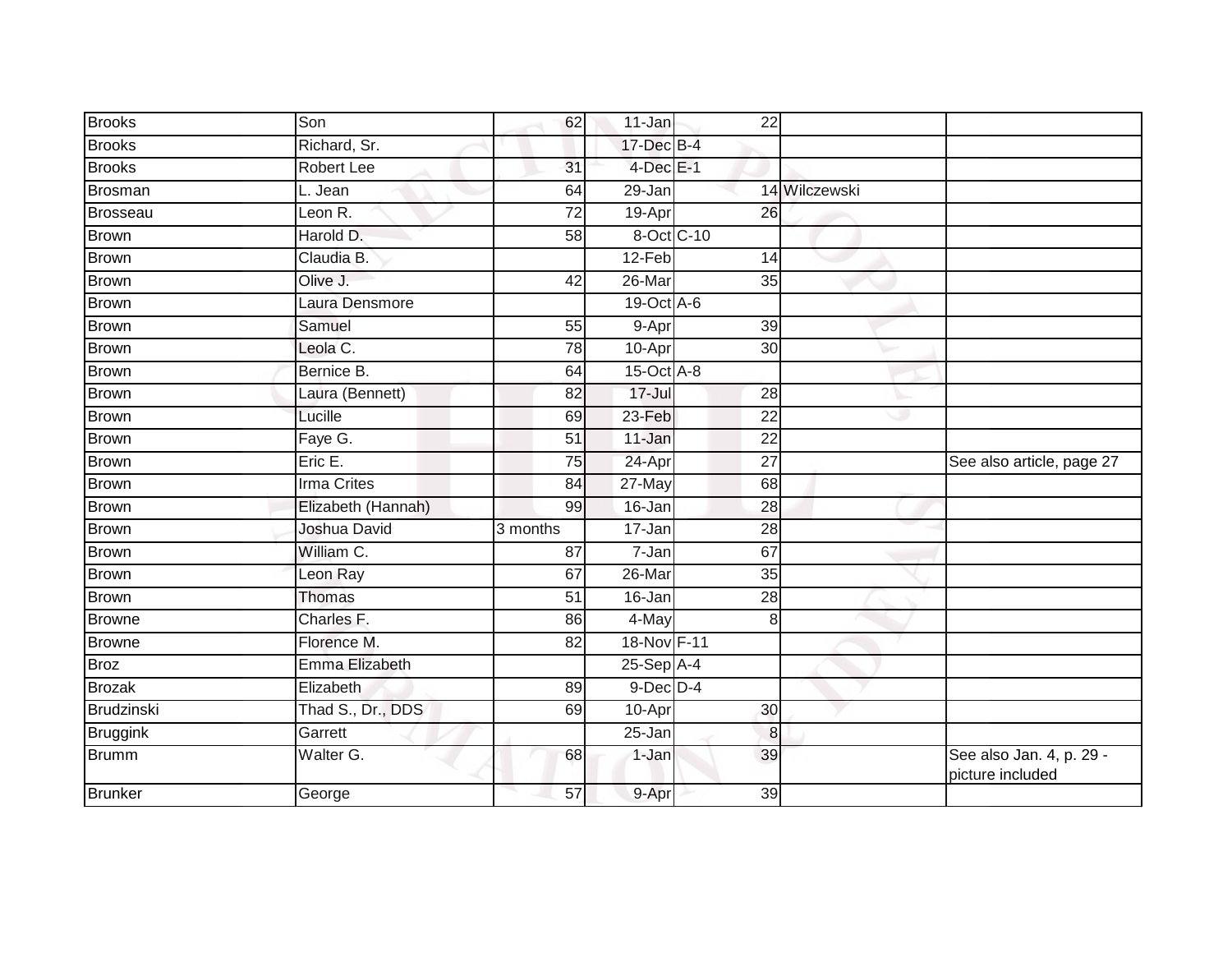| <b>Bruno</b>    | Jose F.                 | 5 <sub>l</sub>  | 3-Dec A-2    |                 |           | See also December 4, p. E-                   |
|-----------------|-------------------------|-----------------|--------------|-----------------|-----------|----------------------------------------------|
| <b>Bruns</b>    | Alvin L.                | 65              | 26-Dec D-8   |                 |           |                                              |
| <b>Bryant</b>   | Edward G., Dr., Jr.     | 54              | 4-Sep        | 1               |           | Picture included. See also<br>Sept. 5, p. 33 |
| Bryant          | Clifford (Toski)        | 68              | 7-Feb        | 39              |           |                                              |
| Bryson          | Frances L.              | 84              | 2-Apr        | 36              |           |                                              |
| <b>Bubnas</b>   | Michael                 | 80              | 22-Mar       | 12              |           |                                              |
| Bucha           | Louis, Jr.              | $\overline{28}$ | $2-Feb$      | $\overline{32}$ |           |                                              |
| Buchanan        | Deborah Sue             | $\overline{14}$ | $9-Feb$ 2,10 |                 |           |                                              |
| Buczek          | Katherine (Corina)      | 70              | $2-Feb$      | 32              |           |                                              |
| <b>Budd</b>     | Ruth M.                 | 68              | $30 - Aug$   | 42              |           |                                              |
| Buege           | Martha                  | 89              | $9 -$ Jul    | 33              |           |                                              |
| Buege           | <b>Shirley Marcella</b> | 64              | $24 - Aug$   | 16              |           |                                              |
| Buffanca        | Albino (Al)             | 51              | 25-Jan       | 8               |           |                                              |
| Bugajski        | Eugene                  | 45              | 29-May       | $\overline{37}$ |           |                                              |
| <b>Bukovitz</b> | Helen M.                |                 | 26-Jan       | $\overline{22}$ | Tarnowski |                                              |
| Bulanda         | Peter P.                | 74              | 26-Mar       | 35              |           |                                              |
| Bunde           | Bertha E.               | 76              | 9-Aug        | 18              |           |                                              |
| Bunger          | Fred D.                 | $\overline{87}$ | 17-Jan       | 28              |           |                                              |
| Buono           | Larry D.                | 30              | 23-Apr       | 6               |           |                                              |
| Burba           | Henrietta K.            | 72              | 10-Aug       | 36              |           |                                              |
| Burch           | Joseph C.               | 42              | 21-Jun       | 54              |           |                                              |
| <b>Burches</b>  | Charles W.              | 68              | 25-Mar       | 42              |           |                                              |
| Burdeau         | Jerome N.               | 75              | 7-May        | $\overline{18}$ |           |                                              |
| Burgan          | Vala E.                 | 73              | 16-Jan       | 28              |           |                                              |
| Burgess         | Ralph                   | 72              | 7-Mar        | 32              |           |                                              |
| Burgher         | William                 | 72              | 5-May        | 111             |           |                                              |
| Burgos          | Clotilde C.             | $\overline{57}$ | 4-Nov G-7    |                 |           |                                              |
| <b>Buric</b>    | Ivka                    | 63              | 5-Jun        | 16              |           |                                              |
| Burnetsky       | Frank                   | $\overline{57}$ | 4-Dec E-1    |                 |           |                                              |
| <b>Burns</b>    | John J.                 | 68              | $15 -$ Jul   | 29              |           |                                              |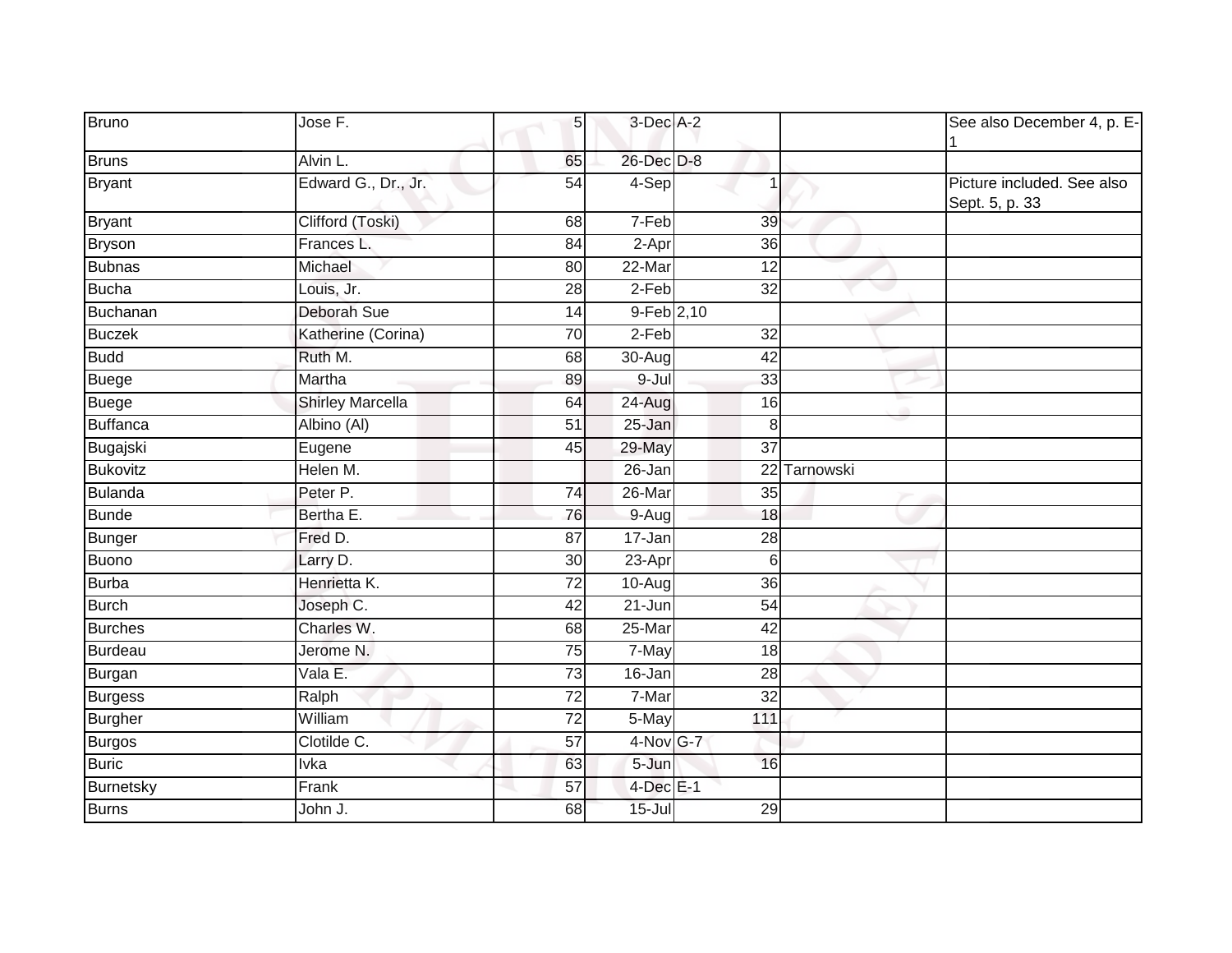| <b>Burns</b>      | Hattie (Mom Bures)  | 89              | $5 - \overline{Aug}$ | $\overline{34}$ |          |                                  |
|-------------------|---------------------|-----------------|----------------------|-----------------|----------|----------------------------------|
| <b>Burns</b>      | Johnny              | 18              | 13-Sep               | 4               |          |                                  |
| <b>Burnside</b>   | Mary K.             | 83              | 8-Oct C-10           |                 |          |                                  |
| Burnstein         | Fennei              | 75              | $23$ -Feb            | $\overline{22}$ |          |                                  |
| <b>Burriss</b>    | James L.            | 53              | $4$ -Dec $E-1$       |                 |          |                                  |
| <b>Burroughs</b>  | Allie W.            | 91              | 20-May               | 97              |          |                                  |
| <b>Burson</b>     | Raveca              | 75              | 11-May               | 10              |          |                                  |
| <b>Burton</b>     | Esther              | $\overline{70}$ | 31-Jan               | $\overline{41}$ |          |                                  |
| Burts             | Johnny L.           | 29              | 5-Oct A-10           |                 |          | See also October 10, p. B-<br>10 |
| Burwell           | Edith               | 89              | 26-Apr               | 20              |          |                                  |
| Burzyznski        | Helene T.           | $\overline{57}$ | $7$ -Dec $C$ -6      |                 |          |                                  |
| <b>Bush</b>       | Don                 | 76              | $1 - Jun$            | 30              |          |                                  |
| <b>Butcher</b>    | Hugh P.             | 42              | 12-Nov 1, B-3        |                 | ۰        |                                  |
| <b>Butcher</b>    | Elizabeth           |                 | 23-Oct B-5           |                 |          |                                  |
| <b>Butcher</b>    | Sarah Lena          | 13              | 12-Nov 1, B-3        |                 |          |                                  |
| <b>Butkiewicz</b> | Vincent             | 74              | $25-Sep$ A-4         |                 |          |                                  |
| <b>Butkovich</b>  | John (Bucky)        | 60              | 10-Sep               | $\overline{25}$ |          |                                  |
| <b>Butler</b>     | Clara Dell          | 76              | 19-Nov C-6           |                 | ٠        |                                  |
| <b>Butler</b>     | Andrew C., Sr.      | 63              | $24$ -Dec $C-2$      |                 |          |                                  |
| <b>Butler</b>     | Pamela K.           | 30              | 23-Feb               |                 | 22 Espey |                                  |
| Butler            | <b>Annie Lee</b>    | 66              | $8-Feb$              | 24              |          |                                  |
| Butler            | Mose, Jr.           | $\overline{37}$ | $16 - Jan$           | 28              |          |                                  |
| <b>Buttram</b>    | Charles R.          | 58              | 31-Aug               | $\overline{31}$ |          |                                  |
| <b>Buttry</b>     | <b>Conley Wayne</b> | 43              | 7-Mar                | 32              |          |                                  |
| Buxbaum           | James E.            | 22              | 5-Mar                | 37              |          |                                  |
| <b>Buxton</b>     | Thomas E.           | 49              | $21$ -May            | 10              |          |                                  |
| <b>Byers</b>      | Hilda E.            | 81              | 14-Jan               | 12              |          |                                  |
| <b>Bzibziak</b>   | Sophie              | 62              | 16-Apr               |                 | 14 Danko |                                  |
| <b>Bzibziak</b>   | Salomea             |                 | 17-Jan               | 28              |          |                                  |
| Cachicalis        | George A.           | 82              | 9-Mar                | 4               |          |                                  |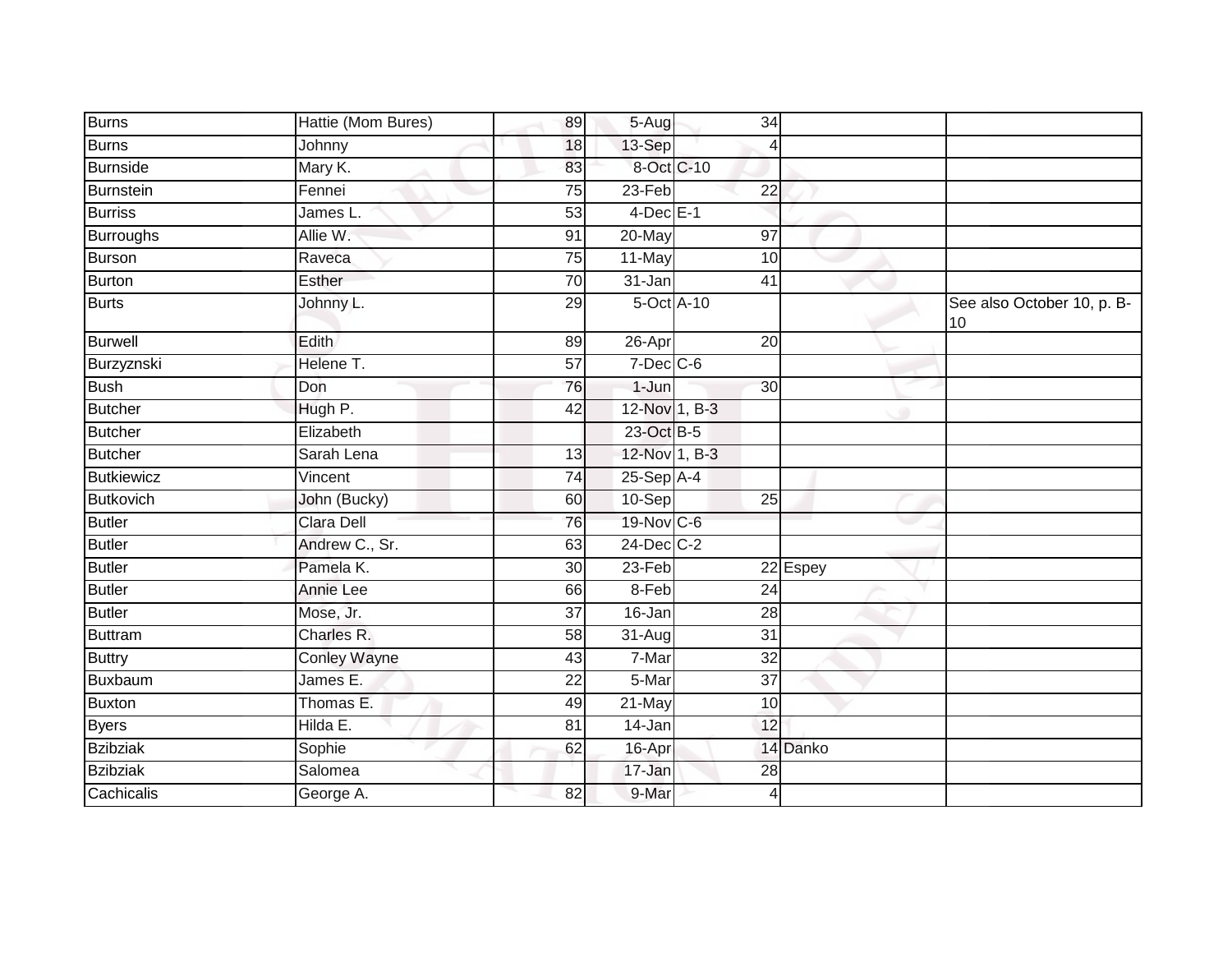| Cacich    | Michael (Kocich)    | 84              | 2-May            | 50              |          | Last name also spelled<br>Kocich |
|-----------|---------------------|-----------------|------------------|-----------------|----------|----------------------------------|
| Cadman    | William R.          | 50              | 25-Mar           | 42              |          |                                  |
| Caesar    | Helen               | 64              | 6-Sep            | 46              |          |                                  |
| Cain      | Lillie              | 75              | $26$ -Mar        | 35              |          |                                  |
| Cairns    | James E.            | 69              | $23$ -Dec $D-6$  |                 |          |                                  |
| Caldwell  | Phyllis L.          | $\overline{38}$ | 4-May            |                 | 8        |                                  |
| Caldwell  | Carl E.             | 49              | 12-Mar           | $\overline{35}$ |          |                                  |
| Callaway  | Harry E.            | 66              | 24-May           | $\overline{32}$ |          |                                  |
| Calvaruso | Victor J.           | 63              | 3-Jan            | 20              |          |                                  |
| Cameli    | Mariann E.          | 47              | 17-Oct D-7       |                 |          |                                  |
| Cameron   | Rose M.             | $\overline{75}$ | 18-Mar           | $\overline{74}$ |          |                                  |
| Cameron   | <b>Eleanor Ruth</b> | 64              | 6-Sep            | 46              |          |                                  |
| Cameron   | Stella A.           | $\overline{71}$ | 30-Jan           | 10              | o        |                                  |
| Camic     | Elsie               | 84              | 19-Jul           | 18              |          |                                  |
| Campagna  | Michael A., Msgr.   | $\overline{74}$ | 26-Jul 1, 38     |                 |          | Picture included                 |
| Campbell  | Herbert, Sr.        | 60              | 25-Mar           | 42              |          |                                  |
| Campbell  | John                | 61              | 16-Mar           | 14              |          |                                  |
| Campbell  | Gertrude            |                 | 28-Jun           | $\overline{52}$ |          |                                  |
| Canner    | Mary H.             | $\overline{82}$ | $27 - Mar$       | 10              |          |                                  |
| Cannon    | David R.            | 64              | 28-Oct D-6       |                 |          |                                  |
| Cantele   | Angeline G. (Guzik) | 66              | $27$ -Dec $C$ -6 |                 | Kurowski |                                  |
| Capretz   | Virgil (Toby) R.    | 63              | 27-Apr           | 22              |          |                                  |
| Capuzzi   | Patsy               | 69              | 11-Oct B-9       |                 |          |                                  |
| Caraher   | John                | 79              | 15-Nov D-2       |                 |          |                                  |
| Carden    | Amanda Renee        | 8 months        | $24-Sep$ B-5     |                 |          |                                  |
| Carley    | Grant L.            | 82              | 17-Sep           | 18              |          |                                  |
| Carlson   | Margaret            | 62              | 7-Mar            | 32              |          |                                  |
| Carlson   | Frances M.          | 72              | 18-Oct C-4       |                 |          |                                  |
| Carlson   | John E.             | 61              | 3-Jan            | 20              |          |                                  |
| Carlson   | Harold A. (Swede)   | 62              | 20-Apr           | 24              |          |                                  |
| Carlson   | Carl O.             | 71              | 18-Jan           | 14              |          |                                  |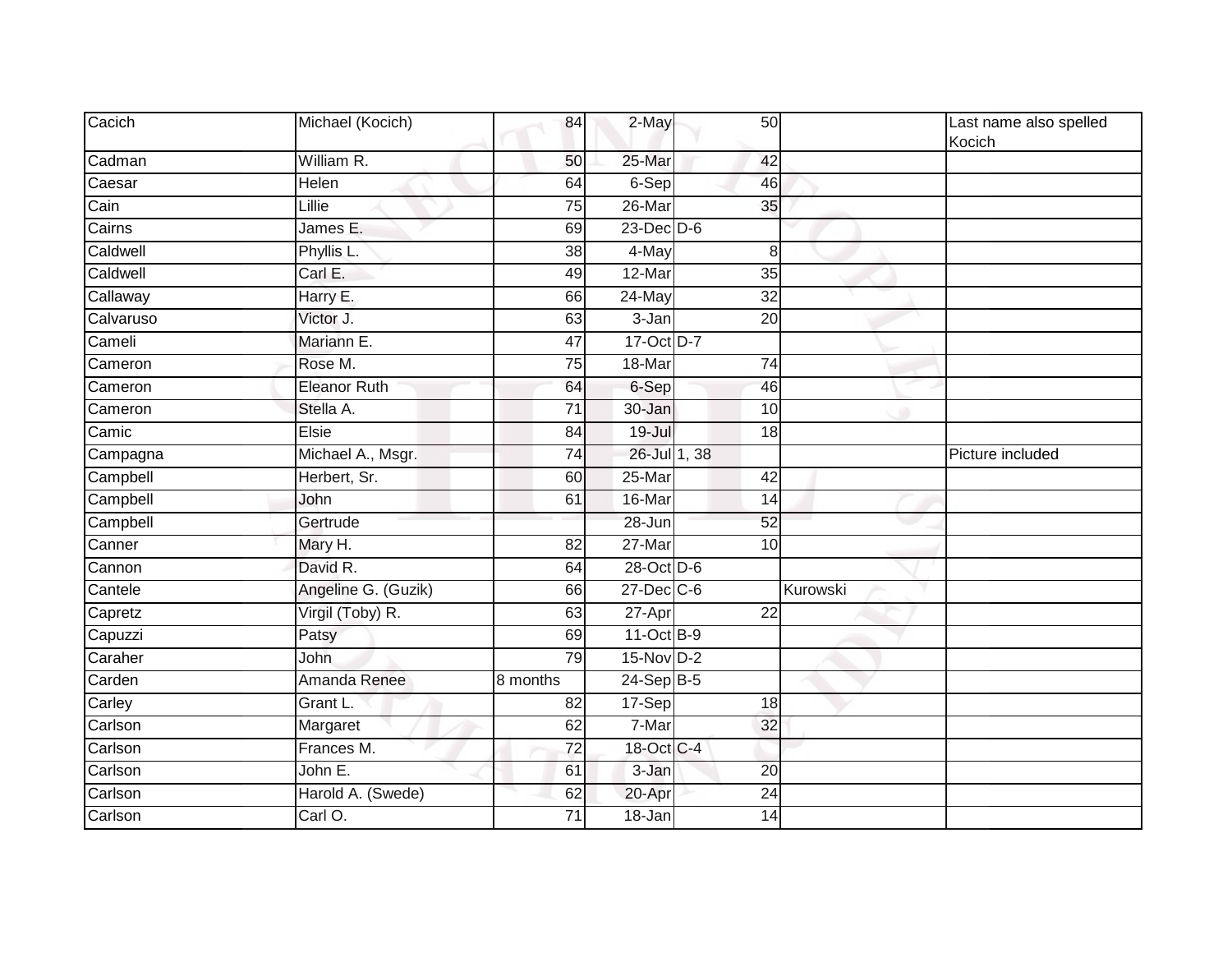| Carlson     | Ralph                 | 58              | 8-Jan               | 8               |          |                                             |
|-------------|-----------------------|-----------------|---------------------|-----------------|----------|---------------------------------------------|
| Carlson     | <b>Grace Marie</b>    | 65              | 17-Sep              | 18              |          |                                             |
| Carnini     | Vincent L.            | 58              | 4-Nov G-7           |                 |          |                                             |
| Carpenter   | George III            | $\overline{17}$ | 4-Sep 1, 23         |                 |          | Picture included. See also<br>Sept. 7, p. 1 |
| Carr        | John H.               | $\overline{77}$ | 20-Feb              | 12              |          |                                             |
| Carr        | Mae M.                | 67              | 6-Jul               | 46              |          |                                             |
| Carrabine   | John J.               | 47              | $\overline{2}$ -Apr | 36              |          |                                             |
| Carroll     | Jerry                 |                 | $21-Feb$            | $\overline{30}$ |          |                                             |
| Carroll     | William O.            | $\overline{52}$ | 4-Apr               | 26              |          |                                             |
| Carroll     | Ella S.               | 89              | 10-Jan              | $\overline{24}$ |          |                                             |
| Carroll     | Margaret              | 80              | 15-Aug              | 43              |          |                                             |
| Carson      | <b>Howard Charles</b> | $\overline{34}$ | 10-Dec B-6          |                 |          |                                             |
| Carter      | <b>Edna Douglas</b>   | 47              | 30-Jan              | 10              | ۰        |                                             |
| Carter      | Cleatus               |                 | 14-Nov E-11         |                 |          |                                             |
| Carter      | <b>Bruce</b>          | 80              | 1-Jan               | $\overline{39}$ |          |                                             |
| Carter      | Mary Lee              | 69              | 5-Mar               | $\overline{37}$ |          |                                             |
| Cartwright  | J. L.                 | 52              | 28-Jan              | 62              |          |                                             |
| Cartwright  | Gay                   | 67              | $11-Jan$            |                 | 22 Rusko |                                             |
| Carver      | Violet (Stinson)      | 78              | $5-Aug$             | 34              |          |                                             |
| Casebier    | Michael L.            | 16 days         | $25-Sep$ A-4        |                 |          |                                             |
| Casey       | Thomas J.             |                 | 23-Oct B-5          |                 |          |                                             |
| Cash        | Robert H.             | 80              | 22-Feb              | 25              |          |                                             |
| Cashen      | Richard M., III       | 19              | $1-Jul$             | $\overline{73}$ |          |                                             |
| Cashman     | Virginia              | 61              | 3-Jan               | 20              |          |                                             |
| Cason       | Tyrone                | 23              | 29-Nov D-10         |                 |          |                                             |
| Cassady     | Charles               | 78              | $16 - Jan$          | 28              |          |                                             |
| Cassano     | <b>Battista</b>       | $\overline{80}$ | $3 - Jun$           | 72              |          |                                             |
| Castaneda   | Benny                 | 40              | $17 - Dec$ B-4      |                 |          |                                             |
| Castellanos | John                  | 63              | 24-Dec C-2          |                 |          |                                             |
| Castillo    | Tony                  | 18              | 18-Mar 1, 74        |                 |          |                                             |
| Castillo    | Julie Ann             | 8               | $7$ -Oct $C-4$      |                 |          |                                             |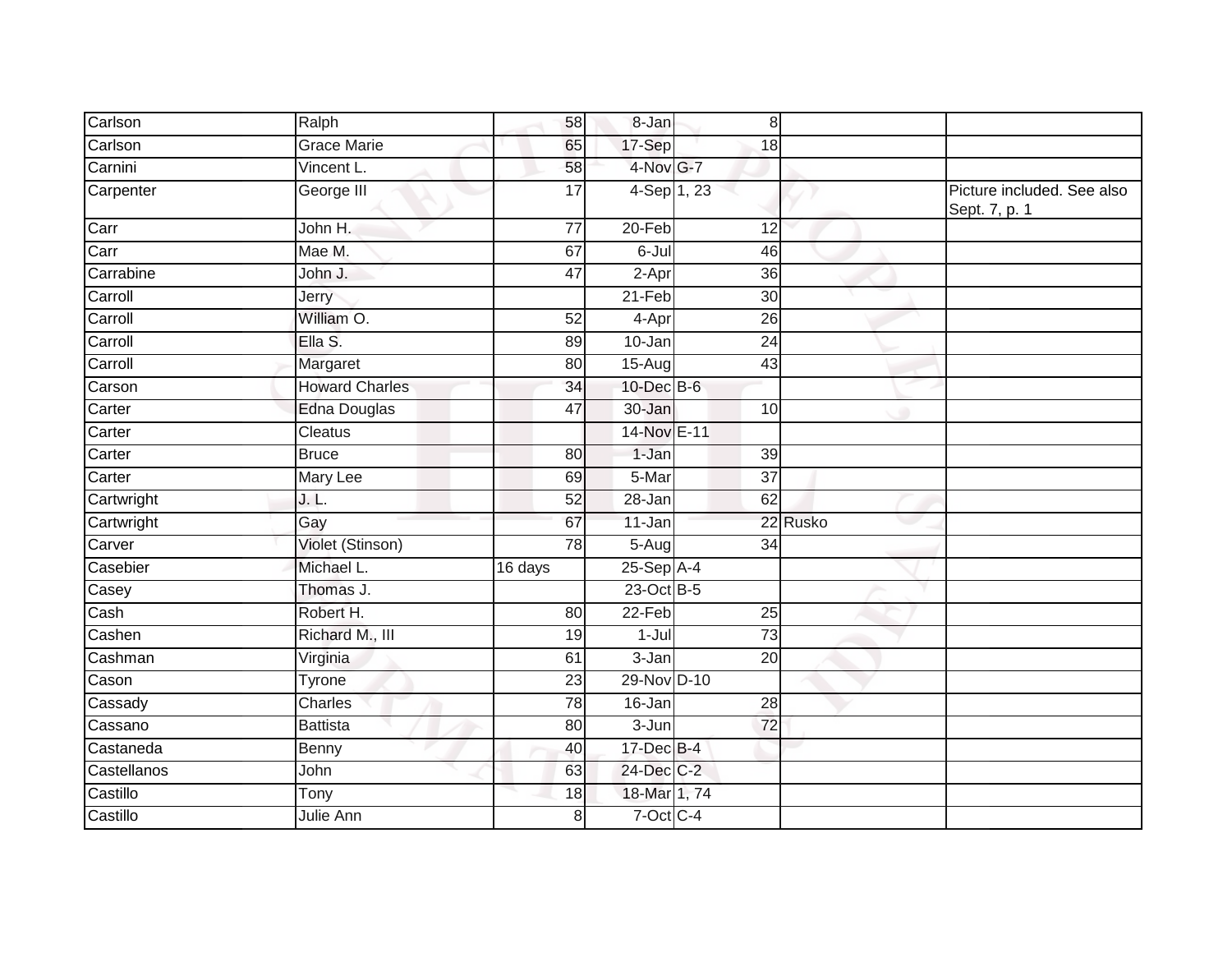| Castret          | Violet                | 62              | 1-Apr                | 110             |             |   |                                        |
|------------------|-----------------------|-----------------|----------------------|-----------------|-------------|---|----------------------------------------|
| Cato             | Peter                 | 84              | 9-Apr                | 39              |             |   |                                        |
| Cech             | Justina               | 89              | 13-May               | 65              |             |   |                                        |
| Certain          | Stella Mae            | 63              | 11-Apr               | 45              |             |   |                                        |
| Cervenak         | Juraj                 | 70              | $31 -$ Jul           | 31              |             |   | Name also spelled George<br>Chervenak  |
| Cetnar           | Raymond M.            | 56              | 2-Sep                | $\overline{52}$ |             |   |                                        |
| Chabe            | Lillian R.            | 58              | $22 - Jan$           |                 | 20 Burke    |   |                                        |
| Chalko           | Alex                  | 83              | 24-Aug               | 16              |             |   |                                        |
| Chambers         | Evelyn                | 62              | $7 - Jan$            | 67              |             |   |                                        |
| Chambers         | Edythe M.             | 86              | 9-Sep                | 44              |             |   |                                        |
| Chambers         | Donald G.             | $\overline{51}$ | 25-Nov F-7           |                 |             |   |                                        |
| Chappo           | Mary                  | 91              | 21-Feb               | 30              |             |   |                                        |
| Chapski          | Emil                  | 60              | 1-Jan                | 39              |             | ی | Last name is also Schultz              |
| Charles          | Joseph A.             | 18              | 12-Aug               | $\overline{82}$ |             |   |                                        |
| Charron          | Raymond W.            |                 | 4-Feb                | 30              |             |   |                                        |
| Chasey           | Joseph A.             | 62              | 23-Jul               | 14              |             |   | Last name also spelled<br>Csecsl       |
| Chavez           | Jesus J.              | 69              | 14-May               | 4               |             |   |                                        |
| Cheatham         | Dwain G.              | $\overline{20}$ | 23-Apr               | 6               |             |   | See also article on April 25,<br>p. 42 |
| Cherne           | Agnes                 |                 | 5-Mar                |                 | 37 Zupancic |   |                                        |
| Cherry           | Willie L.             | 50              | $2-Feb$              | 32              |             |   |                                        |
| Cherry           | George William (Skip) | $\overline{27}$ | $27 -$ Jul           | $\overline{36}$ |             |   |                                        |
| Cherven          | Arlene D.             | 59              | 1-Apr                |                 | 110 Berger  |   |                                        |
| Chervenak        | George                | 70              | $\overline{3}$ 1-Jul | 31              |             |   | Name also spelled Juraj<br>Cervenak    |
| <b>Childress</b> | Rose                  | 74              | $28-Sep$ A-4         |                 |             |   |                                        |
| Chilla           | Joseph J., Jr.        | 70              | 26-Apr               | 20              |             |   |                                        |
| Chinn            | Morris K.             | 59              | 19-Mar               | 39              |             |   |                                        |
| Chisholm         | Fannie M.             | 69              | $13 -$ Jul           | 16              |             |   |                                        |
| Chlebek          | Kathryn (Kay)         | 65              | 23-Sep               | 40              |             |   |                                        |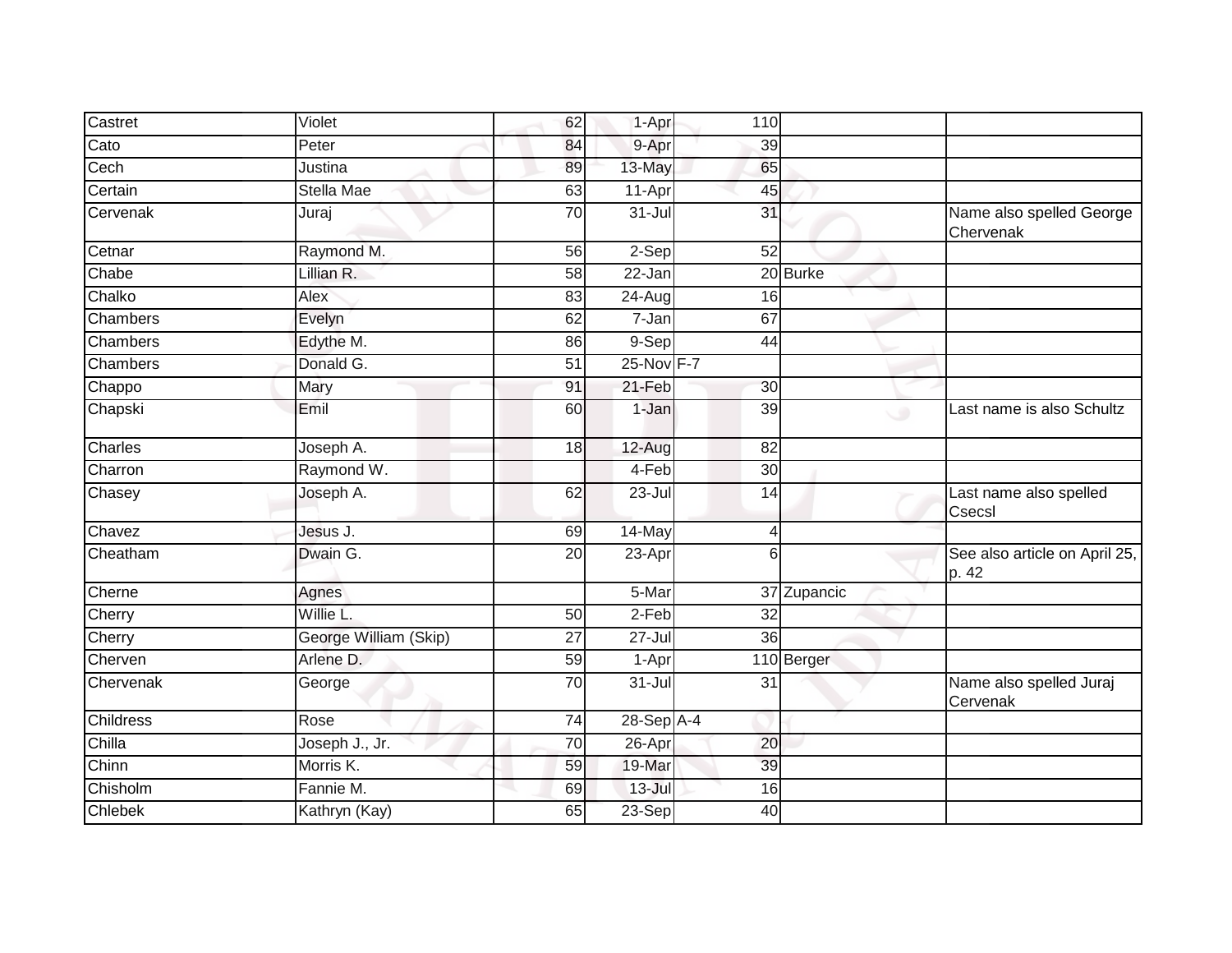| Chocholek    | Joseph A.           |                 | 28-Sep A-4      |                 |                                   |
|--------------|---------------------|-----------------|-----------------|-----------------|-----------------------------------|
| Chojnacki    | John                | 80              | 25-Feb          | $\overline{59}$ | Last name also spelled<br>Hoyne   |
| Chojnicki    | Stanley             | 84              | 23-Mar          | 41              |                                   |
| Chovanec     | Paul                | 84              | 19-Nov C-6      |                 |                                   |
| Christensen  | Grace               | 79              | $1-Feb$         | 49              |                                   |
| Christiana   | Jim (Chris)         | 57              | $7$ -Dec $C$ -6 |                 |                                   |
| Christman    | Alice               | $\overline{53}$ | 29-Nov D-10     |                 |                                   |
| Christofolis | William             | 43              | 8-May           | 14              |                                   |
| Chrustowski  | Catherine           | 67              | 23-Jan          | 12              |                                   |
| Church       | Leona Esther        | 83              | 8-Jan           | 8               |                                   |
| Church       | Florence E. Turner  | 67              | $3$ -Dec $C-3$  |                 |                                   |
| Church       | <b>Nellie Mae</b>   | 85              | 27-Feb          | 8               |                                   |
| Churley      | <b>Mike</b>         | 73              | 6-Feb           | 20              |                                   |
| Cichocki     | Joe                 | 84              | $15-Feb$        | 34              |                                   |
| Cichowicz    | Julia               | 62              | $26 - Aug$      | 69              |                                   |
| Ciereszewski | Frank J.            | 85              | 15-Jan          | $\overline{22}$ |                                   |
| Cihon        | Dora Mae            | 61              | 29-Aug          | 36              |                                   |
| Cison        | Joseph              | 95              | 2-Mar           | 20              |                                   |
| Ciucki       | Edmund              |                 | $2$ -Oct $B-7$  |                 |                                   |
| Clancy       | Patrick             | 24              | $30 -$ Jul      | 1               |                                   |
| <b>Clapp</b> | Chester D., Jr.     | 59              | 4-Jul           | $6\phantom{1}6$ | See also article June 6, p.<br>46 |
| Clark        | Katie               | 63              | 14-Jun          | 26              |                                   |
| Clark        | Laura Bernice       |                 | 1-Apr           | 110             |                                   |
| Clarke       | Bruce S.            | 21              | 23-Dec D-6      |                 |                                   |
| Clarke       | Marianne F.         | 56              | 18-Mar          | 74              |                                   |
| Clauss       | Myrtle E.           | 86              | 11-Jan          | 22              |                                   |
| Claussen     | Bessie B.           | 81              | 29-Oct A-8      |                 |                                   |
| Clavier      | Ethelyn V.          | 60              | 20-May          | $\overline{97}$ |                                   |
| Clay         | Aggenora C. (Angie) | 15              | 8-Feb           | $\overline{24}$ |                                   |
| Clay         | Eugene V.           | 38              | 8-Oct C-10      |                 |                                   |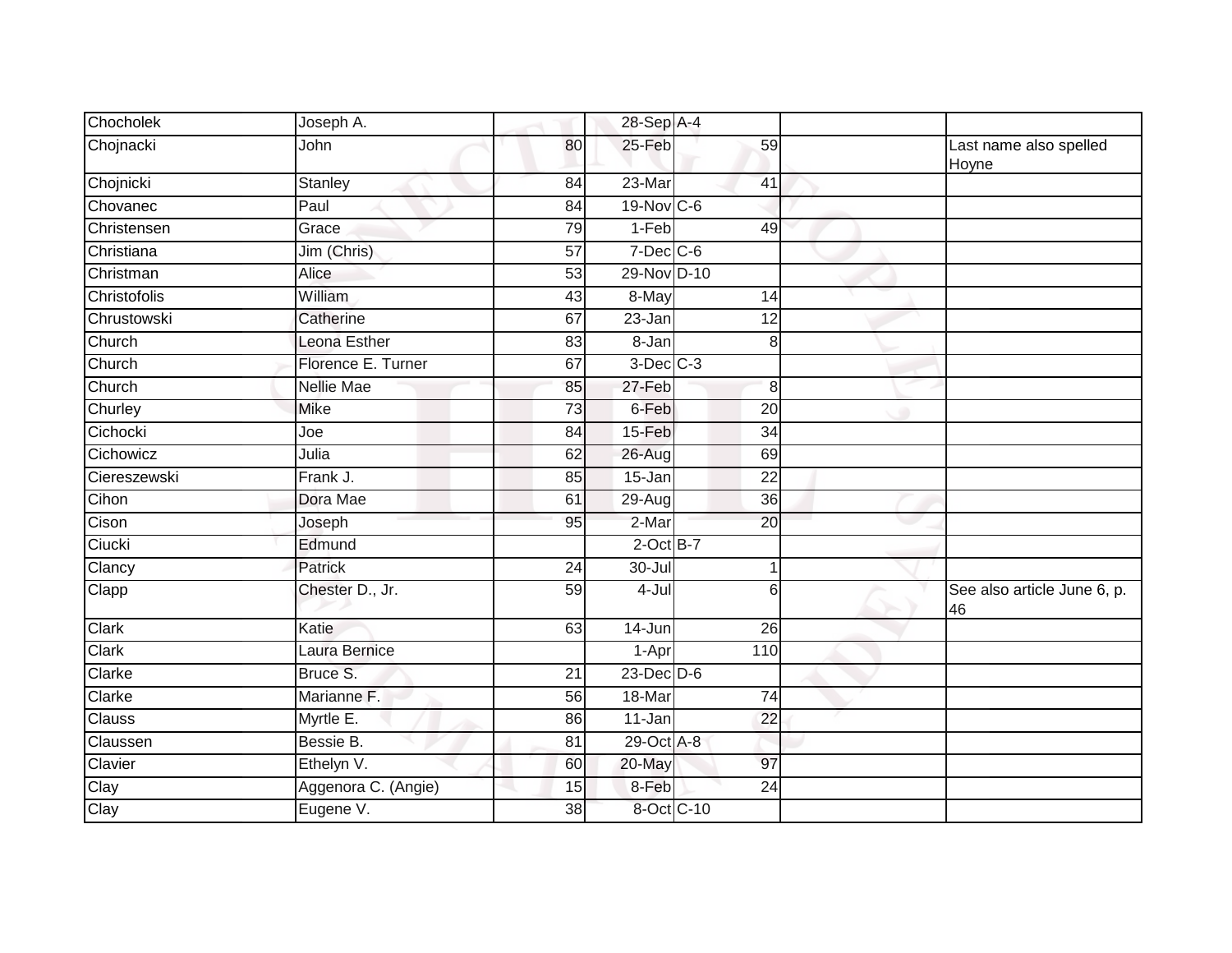| Clayton        | Thomas L.               |                 | 8-Nov F-7      |                 |            |                                  |
|----------------|-------------------------|-----------------|----------------|-----------------|------------|----------------------------------|
| Cletcher       | Norman E.               | 58              | 15-Jan         | 22              |            |                                  |
| Clifton        | Esther W.               | 75              | 31-May         | 51              |            |                                  |
| Coates         | Jeanette A.             | 53              | 19-Jun         | 4               |            |                                  |
| Cobb           | Nona B.                 |                 | 4-Mar          | 90              |            |                                  |
| Coffman        | Marcus R. (Reg)         | 73              | 14-May         | $\overline{4}$  |            | See also May 15, p. 16           |
| Coffman        | Harry R.                | 73              | 7-Aug          | $\overline{27}$ |            |                                  |
| Coffman        | William E.              | 87              | 6-Nov C-6      |                 |            | Picture included                 |
| Coghlan        | Harold                  | 54              | $14$ -Oct      |                 |            | Pictures of incident<br>included |
| Cohen          | Davis S.                | 54              | $3$ -Dec $A-2$ |                 |            |                                  |
| Cohut          | Edward                  | $\overline{59}$ | 12-Jan         | $\overline{20}$ |            |                                  |
| Colbert        | Rosa B.                 |                 | 13-Nov C-5     |                 |            |                                  |
| Cole           | Theodore                | 42              | 16-Feb         | 10              | ۰          |                                  |
| Cole           | Myrtle B. Upchurch      | 87              | 29-Jan         |                 | 14 Sanders |                                  |
| Cole           | Kizzie                  | 88              | 1-Aug          | $\overline{32}$ |            |                                  |
| Coleman        | Ulis S.                 | 49              | 29-Mar         | 34              |            |                                  |
| Coleman        | <b>Willie Jeff</b>      | 35              | $13 -$ Jul     | 16              |            |                                  |
| Coleman        | Violet M.               | 50              | 1-Jan          | 39              |            |                                  |
| Coleman        | Paul                    |                 | 20-Mar         | 4               |            |                                  |
| Collins        | Arthur, Jr.             | $\overline{22}$ | 5-Mar          | $\overline{37}$ |            |                                  |
| Collins        | Benny Lee (Tobe)        | 58              | 29-Jun         | 46              |            |                                  |
| <b>Collins</b> | Grace L.                | 76              | 17-Apr         | $\overline{21}$ |            |                                  |
| Combs          | Helen I.                | 81              | 23-May         | $\overline{24}$ |            |                                  |
| Comer          | Carl                    | 66              | 9-Dec          |                 |            |                                  |
| Comer          | William E., Sr.         | 72              | 10-Oct B-10    |                 |            |                                  |
| Compton        | Michael "Chipper," Jr.  | 19 months       | 6-Apr          | $\overline{22}$ |            | See also April 8, page 72        |
| Conde          | Julio                   | 86              | $8 - Jun$      | 6               |            |                                  |
| Congress       | <b>Christine Louise</b> | 52              | 7-Feb          | 39              |            |                                  |
| Congreve       | Willard, Dr.            | 58              | 29-Nov 1, D-10 |                 |            | Picture included                 |
| Conley         | Robert                  | 95              | $25 -$ Jul     | 16              |            |                                  |
| Connelly       | John P.                 | 82              | 16-Nov B-6     |                 |            |                                  |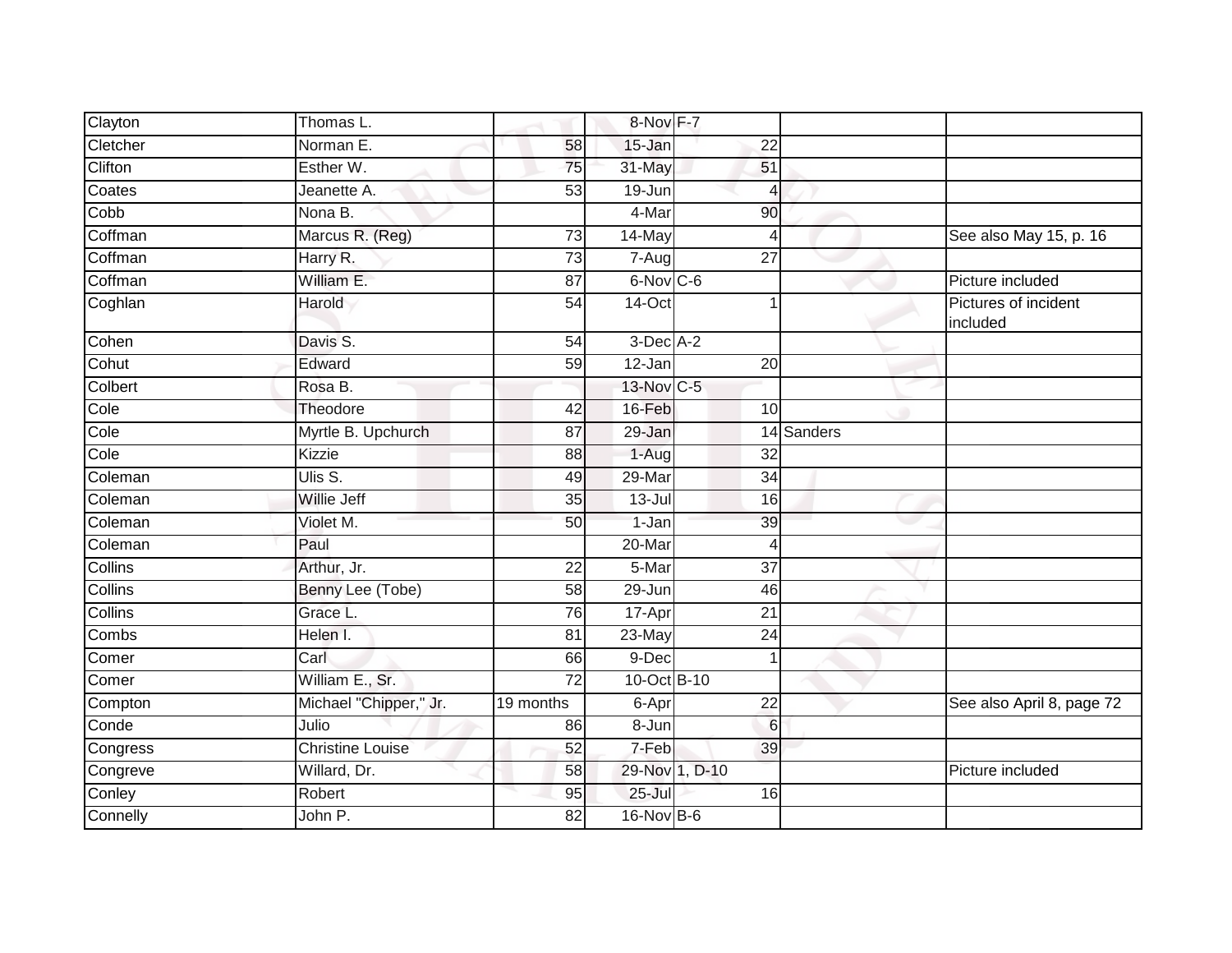| Conner     | McKinley (Mack)       | 73              | 12-Jan                         | 20              |          |  |
|------------|-----------------------|-----------------|--------------------------------|-----------------|----------|--|
| Connor     | Violet L.             |                 | 10-Jan                         | 24              |          |  |
| Connor     | Raymond J.            | 80              | 3-Dec C-3                      |                 |          |  |
| Connor     | Earl D.               | 88              | $6$ -Dec $D$ -6                |                 |          |  |
| Conrick    | Kenneth Duane "Butch" | 8               | $29$ -Oct $\overline{1, A}$ -8 |                 |          |  |
| Considine  | Robert J., Sr.        | 51              | $29 - Apr$                     | 54              |          |  |
| Cook       | Hosea, Sr.            | 80              | 28-Jan                         | 62              |          |  |
| Cook       | Sandra                | 34              | 12-Aug                         | 82              |          |  |
| Cook       | James R.              | $\overline{50}$ | 8-Mar                          | $\overline{20}$ |          |  |
| Cook       | Enzie                 | 7 months        | 9-Apr                          | 39              |          |  |
| Cook       | Paul Irving           | 73              | 3-May                          | 19              |          |  |
| Cook       | Fred                  | $\overline{90}$ | 29-Mar                         | $\overline{34}$ |          |  |
| Cooke      | Robert E.             | 54              | 16-Jan                         | 28              |          |  |
| Cooney     | Edward                | 82              | 30-Mar                         | 24              | ت        |  |
| Copelin    | Jake                  | 70              | 15-Mar                         | $\overline{52}$ |          |  |
| Coram      | Frances A.            | 45              | $2-Jul$                        | 6               |          |  |
| Corey      | Minnie                | 66              | 15-Mar                         | 52              |          |  |
| Corona     | Anthony J.            | 20              | 26-Apr 1, 20                   |                 |          |  |
| Corridon   | Eileen                | 57              | 27-May                         | 68              |          |  |
| Cosentino  | Silvio                | 48              | $17 -$ Jul                     | 28              |          |  |
| Cothroll   | Frank E.              | 70              | $11$ -Dec $C-4$                |                 |          |  |
| Cotterell  | Fern L.               | 57              | $13 - Aug$                     | 36              |          |  |
| Cotterman  | Leslie Wade           | 80              | 7-Jan                          | 67              |          |  |
| Cotton     | Clarence H.           | 80              | $13 -$ Jul                     | 16              |          |  |
| Couillard  | Rebecca (Becky)       | 41              | 20-May                         |                 | 97 Groff |  |
| Courtice   | Craig                 | 33              | 16-Mar                         |                 |          |  |
| Courtright | LaMarr A.             | $\overline{57}$ | $20 - Aug$                     | 29              |          |  |
| Covington  | Poetrie L.            | 71              | 7-Mar                          | 32              |          |  |
| Cox        | J. Harold             | 66              | 12-Feb                         | 14              |          |  |
| Cox        | Irene                 | 68              | 15-Mar                         | $\overline{52}$ |          |  |
| Cox        | Terry (T.C.)          | 28              | 3-Jan                          | 20              |          |  |
| Cox        | James A.              | 62              | 15-Jan                         | 22              |          |  |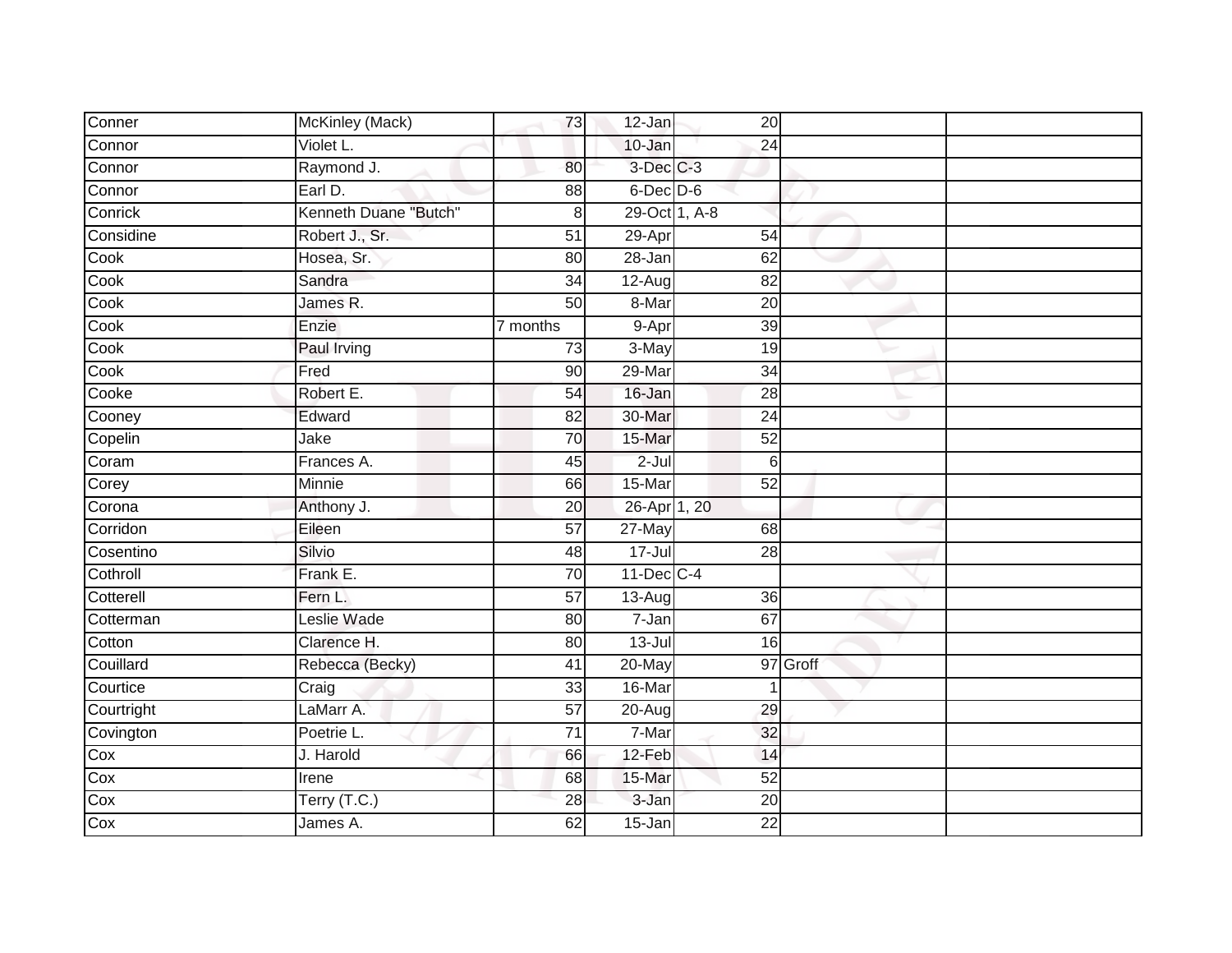| Cox               | <b>John</b>          | 49              | 2-Feb          | 32              |              |                                  |
|-------------------|----------------------|-----------------|----------------|-----------------|--------------|----------------------------------|
| Cox               | Otis (Art)           | 75              | 15-Jan         | 22              |              |                                  |
| Cozad             | Alta G.              | 81              | 20-Aug         | 29              |              |                                  |
| Craig             | Juanita J.           | 58              | 18-Oct C-4     |                 |              |                                  |
| Craig             | James A,             | $\overline{57}$ | $9 -$ Jul      | 33              |              |                                  |
| Cramer            | Etta                 | 84              | 2-Apr          | 36              |              |                                  |
| Cramer            | Alma L.              | $\overline{82}$ | $22 - Nov F-3$ |                 |              |                                  |
| Crance            | Donald (Ray)         | 40              | $30 -$ Jul     | 4               |              |                                  |
| Cravens           | Lois                 | 70              | $29$ -May      | 37              |              |                                  |
| Crawford          | Jesse H.             | 83              | $23$ -Jan      | $\overline{12}$ |              |                                  |
| Crawford          | Darwin J.            | 44              | $24$ -May      | 32              |              |                                  |
| Crawford          | Thomas               | 66              | 17-Apr         | $\overline{21}$ |              |                                  |
| Crawford          | <b>Dorothy Marie</b> | 45              | 7-Feb          | 39              |              |                                  |
| Creamer           | <b>Lesslie Marie</b> | 71              | 13-May         | 65              | رن           |                                  |
| Crenshaw          | Ocello               |                 | 30-Apr         | 21              |              |                                  |
| Creviston         | Marguerite M.        | 77              | 15-Nov D-2     |                 |              |                                  |
| Crimmons          | Simon (Sam)          | 61              | 17-Dec B-4     |                 |              |                                  |
| Crivellone        | Mary C.              | 59              | $25 -$ Jul     |                 | 16 O'Donnell |                                  |
| Crockett          | Jamie L.             | $\overline{72}$ | $10 - Jan$     | $\overline{24}$ |              |                                  |
| Croley            | Glen A.              | 70              | 28-Dec D-4     |                 |              |                                  |
| Crol <sub>1</sub> | Sophia J.            | 91              | $10$ -Jan      | 24              |              |                                  |
| Cross             | Loraine P.           | 59              | 4-Jan          | 29              |              |                                  |
| Cross             | Mildred C.           | 59              | $1-Oct$ D-5    |                 |              |                                  |
| Crouch            | Christopher          | 23              | $26$ -Oct      | $\mathbf{1}$    |              |                                  |
| Crull             | Mary L.              | 53              | 10-Jun         | 69              |              |                                  |
| Crundwell         | Louis S.             | 70              | $23 - Jan$     | 12              |              |                                  |
| Csecsl            | Joseph A.            | 62              | $23 -$ Jul     | 14              |              | Last name also spelled<br>Chasey |
| Csikos            | William B.           | 57              | 18-Mar 1, 74   |                 |              |                                  |
| Culbertson        | Rhea (Millett)       | 84              | $28 - Jun$     | 52              |              |                                  |
| Culver            | Riley                | 77              | 25-Sep A-4     |                 |              |                                  |
| Cummings          | Eleanor M.           | 61              | 26-Dec D-8     |                 |              |                                  |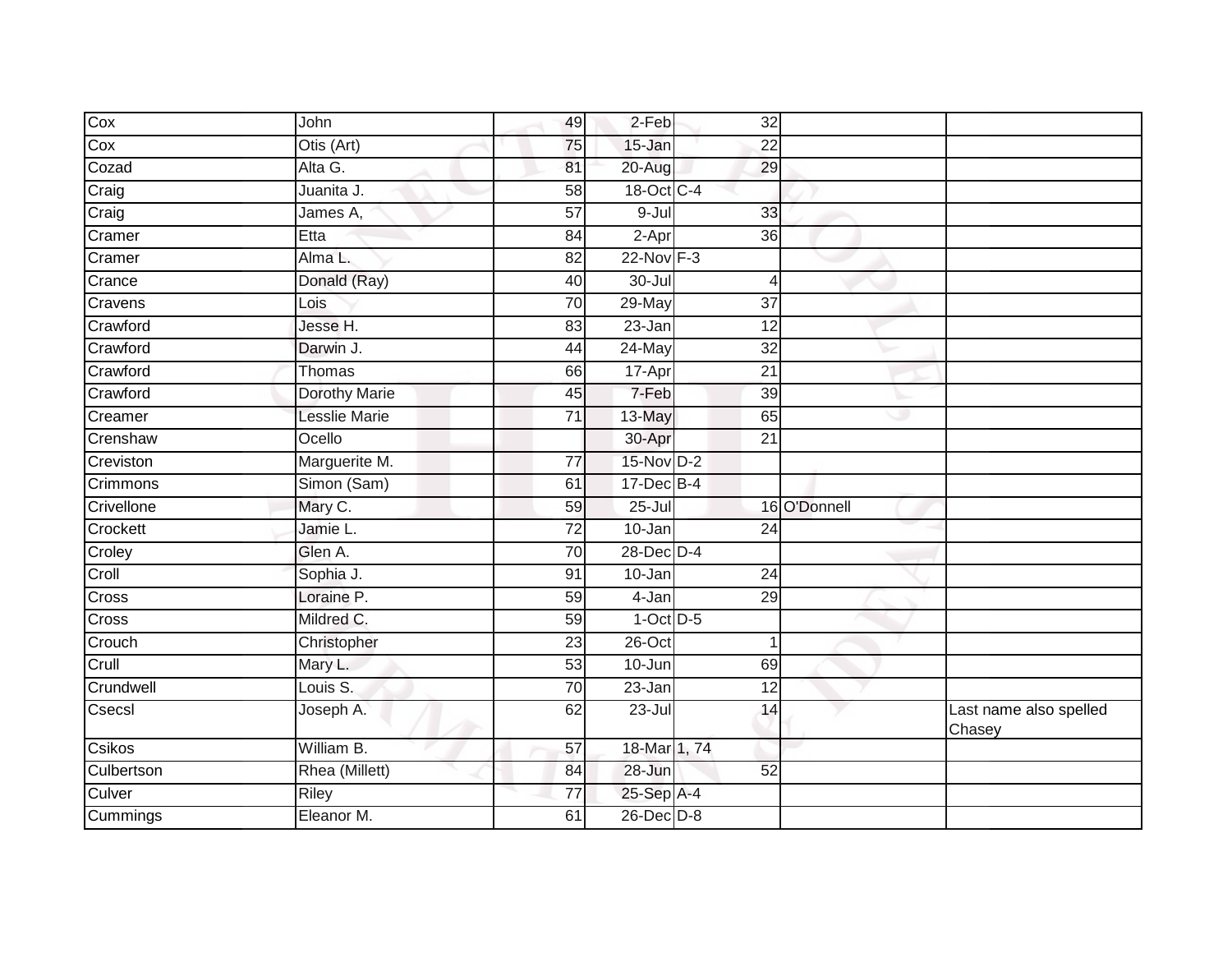| <b>Cummins</b> | Thomas W.              | 18             | 2-May               | 50              |        |                                                     |
|----------------|------------------------|----------------|---------------------|-----------------|--------|-----------------------------------------------------|
| Cunacoff       | Phillip                | 84             | 4-May               | 8               |        |                                                     |
| Cunningham     | Florence (Burgess)     | 72             | $12$ -Jun           | 8               |        |                                                     |
| Cunningham     | Samuel E.              | 54             | $12$ -Nov B-3       |                 |        |                                                     |
| Curran         | <b>William Bernard</b> | 79             | $29$ -Mar           | 34              |        |                                                     |
| Curry          | <b>Charles Burton</b>  | 92             | 22-Oct A-7          |                 |        |                                                     |
| Curtis         | <b>Fred Harold</b>     | 68             | 23-Jan              | 12              |        |                                                     |
| Curtis         | Lawrence W., Sr.       | 76             | 4-Jun               | 39              |        |                                                     |
| Curtis         | Allen A.               | 84             | $\overline{8}$ -Jun | 6               |        |                                                     |
| Curtis         | Ebba C., Brig.         | 72             | 28-Mar              | 48              |        |                                                     |
| Curtis         | Oliver G.              | 60             | $2-Jul$             | 6               |        |                                                     |
| Curtis         | Martha (Marge) A.      | 80             | $26 -$ Jul          | $\overline{38}$ |        |                                                     |
| Cutrell        | <b>Charles Philip</b>  | 59             | 12-Nov B-3          |                 |        |                                                     |
| Czerwinski     | John P.                | 87             | $11-Nov$ G-13       |                 | w      |                                                     |
| Czuba          | Joseph                 | 83             | 11-Apr              | 45              |        |                                                     |
| Czubik         | Albert (George)        | 62             | 6-Feb               | $\overline{20}$ |        |                                                     |
| Czysczon       | <b>Bernice</b>         | 60             | $6-Nov$ $C-6$       |                 | Kozyra |                                                     |
| Dacey          | <b>Mary Eileen</b>     | $\overline{9}$ | $16 -$ Jul          | 1               |        | Last name also spelled<br>Deacy, see July 17, p. 28 |
| Dacus          | Charles E.             | 54             | $29 - Aug$          | 1               |        | See also August 30, p. 42                           |
| Dahlke         | Paul A.                | 89             | 29-May              | 37              |        |                                                     |
| Dailey         | Eva B.                 | 86             | 16-Jan              | $\overline{28}$ |        |                                                     |
| Dal Santo      | Minerua L.             | 62             | 19-Sep              | $\overline{42}$ |        |                                                     |
| Dalenberg      | John                   | 81             | $31 - Aug$          | 31              |        |                                                     |
| Danaher        | Frieda C.              | 80             | 10-May              | 34              |        | Middle initial also G.                              |
| Dancy          | John                   | 67             | $1-Feb$             | 49              |        |                                                     |
| Danda          | Stephen                | 91             | 28-Nov C-4          |                 |        |                                                     |
| Daniel         | Isidro R.              | 78             | 17-Jun              | 50              |        |                                                     |
| Daniels        | John I.                | 66             | 10-Jun              | 69              |        |                                                     |
| <b>Daniels</b> | Richard H.             | 59             | 28-Nov C-4          |                 |        |                                                     |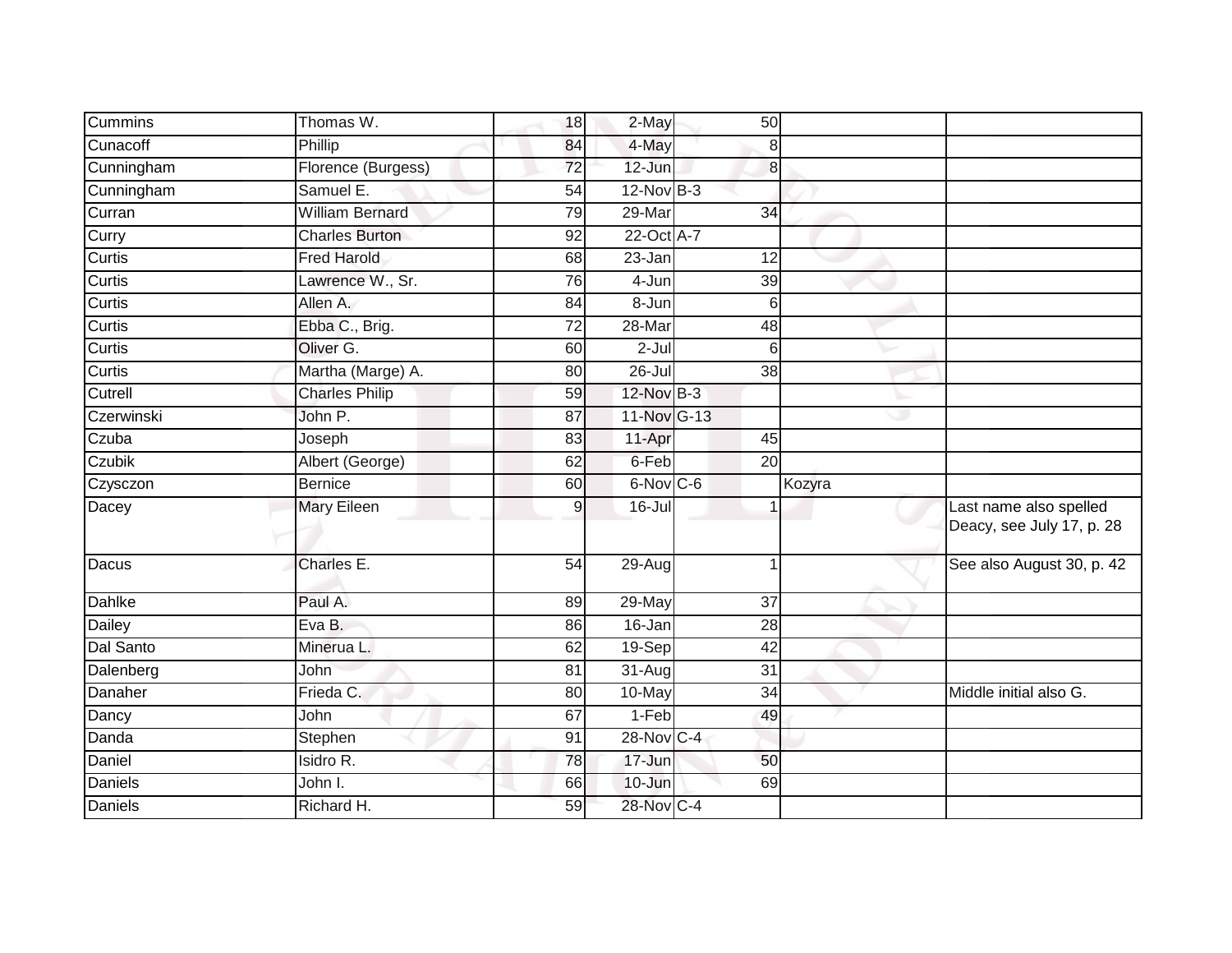| <b>Daniels</b>  | Herman                 | 74              | 28-Nov C-4     |                 |   |                                                    |
|-----------------|------------------------|-----------------|----------------|-----------------|---|----------------------------------------------------|
| Daniunas        | Norma Jean             | 64              | 16-Aug         | 38              |   |                                                    |
| Danko           | Mary                   | 80              | 22-Nov F-3     |                 |   |                                                    |
| Danner          | James T.               | 61              | 5-Feb          | 4               |   |                                                    |
| Darwin          | <b>Buford John</b>     | 47              | 14-Sep         | 8               |   |                                                    |
| Dates           | Gilbert O.             | 36              | 30-Nov B-14    |                 |   |                                                    |
| Daumer          | Edna Irene             | 67              | $5 -$ Jul      | 49              |   |                                                    |
| Davidson        | Dorren H.              |                 | $7 - Aug$      | $\overline{27}$ |   |                                                    |
| Davis           | Helen S.               | 72              | 24-May         | $\overline{32}$ |   |                                                    |
| Davis           | Beatrice J.            | 80              | 10-Jan         | 24              |   |                                                    |
| Davis           | John W. "Skeebo"       | 67              | $24 -$ Jul     | $\,8\,$         |   |                                                    |
| Davis           | Don M.                 | $\overline{71}$ | 28-May         | 4               |   |                                                    |
| Davis           | Earle                  | 87              | 19-Feb         | 18              |   |                                                    |
| Davis           | Leslie H.              | 74              | 20-Mar         | 4               | D |                                                    |
| <b>Davis</b>    | Nathenal L.            | 47              | 31-May         | $\overline{51}$ |   |                                                    |
| Davis           | Lovetta                | 18              | 9-Apr          | 1               |   | See also April 10, page 30                         |
| Davis           | Glen R.                | 78              | $4$ -Dec $E-1$ |                 |   |                                                    |
| Davis           | Marie                  | 80              | 18-Dec C-5     |                 |   |                                                    |
| Davison         | <b>Muriel</b>          | 68              | 17-Jan         | $\overline{28}$ |   |                                                    |
| Davitian        | Grace M.               | 86              | 18-Nov F-11    |                 |   |                                                    |
| Dawan           | Georgia                | 87              | 12-Mar         | 35              |   |                                                    |
| Dawkings        | James                  | 64              | $28 - Feb$     | $\overline{12}$ |   |                                                    |
| <b>Dawkins</b>  | <b>Frederick James</b> | 43              | $20-Sep$       | 55              |   |                                                    |
| De Groot        | Dwayne Paul            | 56              | 20-Aug         | 29              |   |                                                    |
| De La Rosa      | Maria Guadalupe        | 61              | $17-Aug$       | $\overline{24}$ |   |                                                    |
| Deacy           | <b>Mary Eileen</b>     | 9               | $17 -$ Jul     | $\overline{28}$ |   | Last name also spelled<br>Dacey, see July 16, p. 1 |
| DeArmond        | Mabel G.               | 76              | 17-Apr         | 21              |   |                                                    |
| Debrovich       | Peter                  | 61              | 24-Dec C-2     |                 |   |                                                    |
| <b>DeBruler</b> | Amos Guy               | 72              | $3 -$ Jul      | 4               |   |                                                    |
| <b>DeBruler</b> | <b>Hubert "Vince"</b>  | 50              | 8-Jul          | $\overline{75}$ |   |                                                    |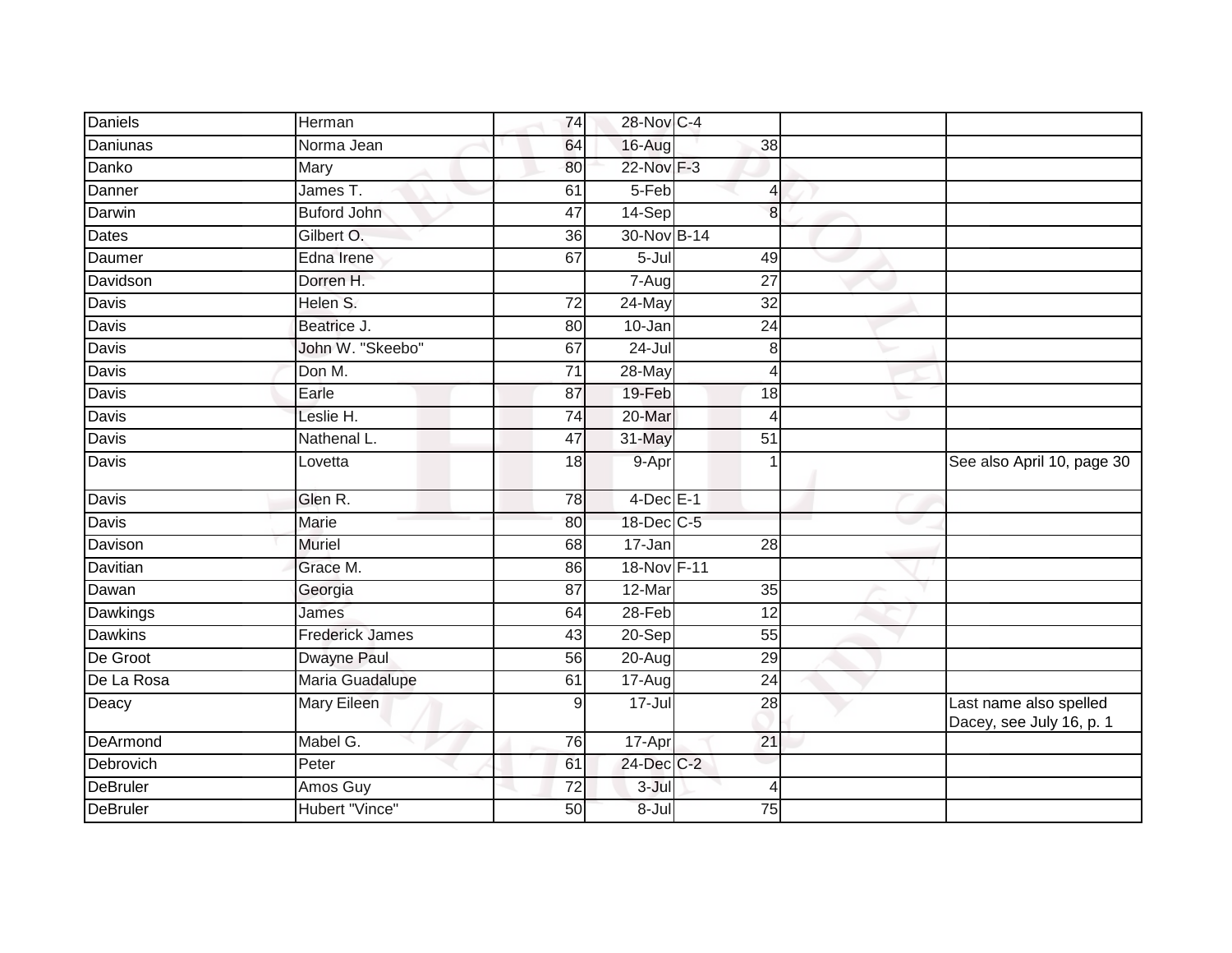| Decker         | Vernon                 | 69              | 24-May           | 32              |             |                                                               |
|----------------|------------------------|-----------------|------------------|-----------------|-------------|---------------------------------------------------------------|
| Dedo           | Jerry                  | 47              | 3-Dec C-3        |                 |             |                                                               |
| Dee            | Michael J.             | 70              | 23-Jan           | 12              |             |                                                               |
| Deering        | Katherine              | 88              | $25 - Jun$       | 39              |             |                                                               |
| DeGeorge       | Myron J.               | $\overline{72}$ | $2-Sep$          | 52              |             |                                                               |
| DeGroot        | Anne                   | 86              | 2-Aug            | 32              |             |                                                               |
| DeHoyos        | Fredrick (Freddy)      | 22              | 30-Dec           | 1               |             | See 2 articles; See also<br>December 31, pages A-2<br>and B-3 |
| Delaney        | Geneva                 | 78              | 4-Mar            | 90              |             |                                                               |
| Delaney        | Charles W.             |                 | $31 -$ Jul       | $\overline{31}$ |             |                                                               |
| DeLaney        | Marilyn                |                 | $12$ -Dec $D-8$  |                 | <b>Bolt</b> |                                                               |
| Delismon       | Joseph M.              | 80              | 29-Oct A-8       |                 |             |                                                               |
| Delnicki       | Clara                  | 77              | 20-Sep           | 55              | a           |                                                               |
| DeLong         | Ann Lennoy             | 64              | 12-Mar           | 35              |             |                                                               |
| Delthony       | Kathleen (Becker)      | 80              | $17 -$ Jul       | 28              |             |                                                               |
| DeLuna         | Eduardo, Sr.           | 29              | $18$ -Dec $C$ -5 |                 |             |                                                               |
| DeLuna         | Moises, Jr.            | 53              | $23-Feb$         | $\overline{22}$ |             |                                                               |
| DeMercede      | Mary Ellen             | 37              | 26-Jun           | 16              |             |                                                               |
| <b>DeMik</b>   | Harold L. (Mickey)     | 52              | 8-Jan            | 8               |             |                                                               |
| Dempsey        | Cora Lee               | 56              | 14-Mar           | $\overline{41}$ |             |                                                               |
| Denbow         | Margaret (Will)        |                 | 8-Jun            | 6               |             |                                                               |
| Dennis         | Myrtle H.              |                 | $5$ -Dec $C$ -8  |                 |             |                                                               |
| Dennis         | Paul Anthony           |                 | 18-Sep           | $\overline{12}$ |             |                                                               |
| Denson         | LeRoy                  |                 | 16-May           | 43              |             |                                                               |
| Deremiah       | <b>Suzette Regnier</b> | 51              | 23-Oct B-5       |                 |             |                                                               |
| Deresch        | Verdella A. (Dell)     | 60              | 18-Apr           | 46              |             |                                                               |
| Derflinger     | Sandra L.              | 35              | 25-Feb           | 1               |             | See also February 26, p. 4                                    |
| Derflinger     | <b>Butch</b>           | 36              | 26-Feb           | $\overline{4}$  |             |                                                               |
| Derjon         | George                 | 86              | 26-Mar           | 35              |             |                                                               |
| <b>Derkacs</b> | Basil C.               | 59              | $24-SepB-5$      |                 |             |                                                               |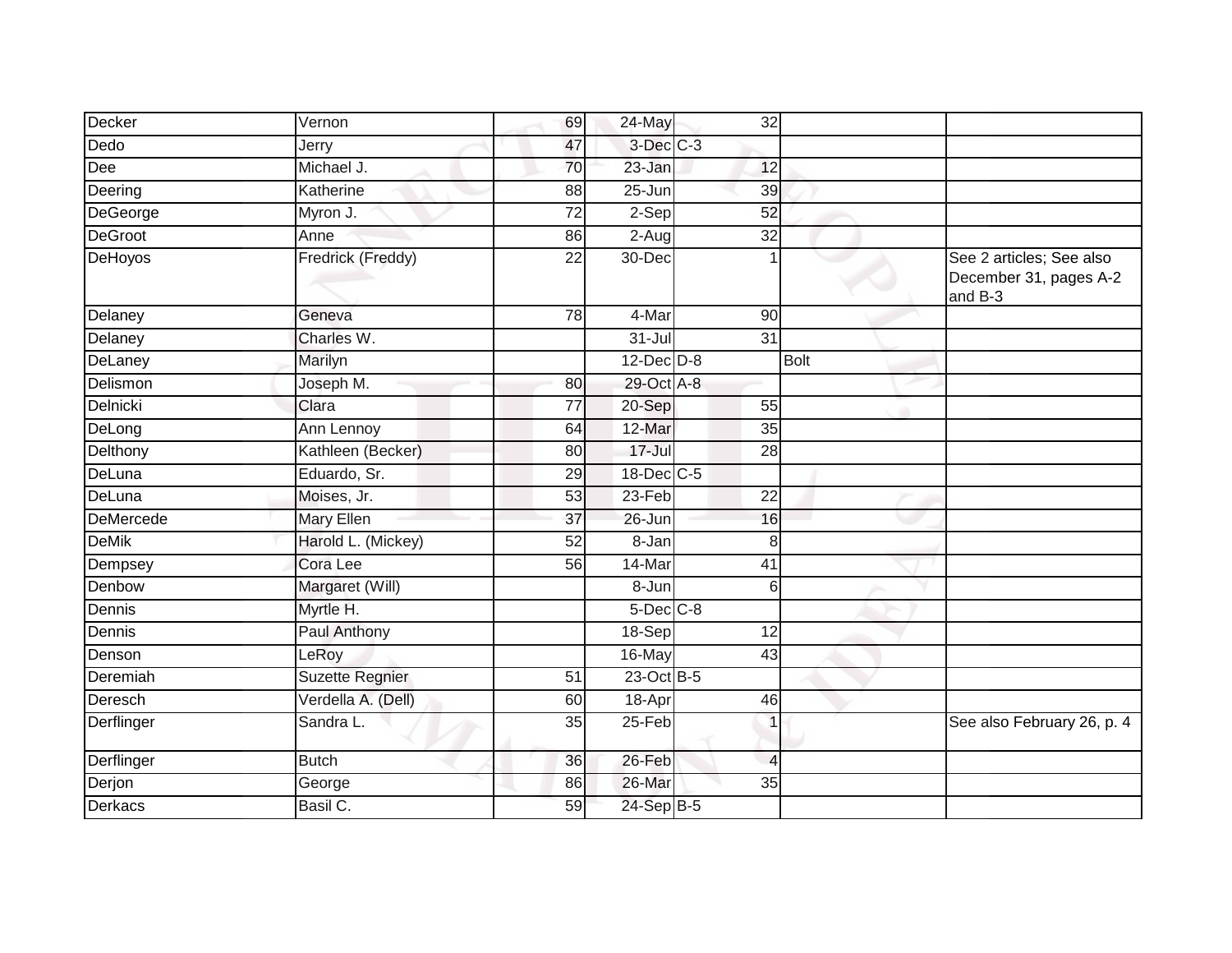| Derlinger        | Dennis W.          |                 | 25-Feb         | $\vert$                  |         |                                              |
|------------------|--------------------|-----------------|----------------|--------------------------|---------|----------------------------------------------|
| Derner           | Elise`             | 84              | 3-May          | 19                       |         |                                              |
| <b>DeRolf</b>    | Eleanor            | 61              | 6-Dec D-6      |                          |         |                                              |
| <b>DeRosa</b>    | Joseph E.          | 67              | 30-May         | 32                       |         |                                              |
| <b>DeRossi</b>   | Letizia (Dolly)    | 71              | $2-Sep$        | 52                       |         |                                              |
| Derousseau       | Julian F.          | 65              | $23-Nov$ C-6   |                          |         |                                              |
| deSt.Aubin       | Olive M.           | 63              | $11$ -Jul      | 54                       |         |                                              |
| <b>Detloff</b>   | John J.            | 85              | 16-Aug         | 38                       |         |                                              |
| Deuel            | Blance G.          |                 | $13-Sep$       | $\vert$                  |         |                                              |
| <b>DeVany</b>    | Edith M.           | 89              | 10-Jan         | 24                       |         |                                              |
| <b>DeVries</b>   | Sena               | 89              | 22-Apr         | 65                       |         |                                              |
| <b>DeVries</b>   | John               | 28              | 7-May          | 18                       |         |                                              |
| <b>DeVries</b>   | Sarah              | 61              | 27-Apr         | $\overline{22}$          |         |                                              |
| Dewes            | John P.            | 88              | $9-NovB-6$     |                          | ت       |                                              |
| <b>DeWitt</b>    | Olive              |                 | 22-Mar         | $\overline{12}$          |         |                                              |
| <b>DeWitt</b>    | Floyd              | 75              | 8-Mar          | 20                       |         |                                              |
| <b>DeWolfe</b>   | Grace L.           | 81              | 19-Feb         | 18                       |         |                                              |
| DeYoung          | Cornelia           | 86              | $30 -$ Jul     | $\overline{\mathcal{A}}$ |         |                                              |
| <b>DeYoung</b>   | Theodora           | $\overline{72}$ | $5-NovA-4$     |                          |         |                                              |
| Diamond          | James A.           | 45              | 11-Jan         | $\overline{22}$          |         |                                              |
| Diaz             | Domingo            | 49              | $10$ -Jun      | 69                       |         |                                              |
| <b>Dickerson</b> | Ray                | 60              | $29-Oct$ A-8   |                          |         |                                              |
| <b>Dickerson</b> | Freel              | 70              | $2-May$        | 50                       |         |                                              |
| Dickson          | <b>Harold Gene</b> | 44              | 5-Feb          | $\vert$                  |         |                                              |
| <b>Diehl</b>     | James (Sarge)      | 72              | 9-Mar          | $\overline{\mathcal{A}}$ |         |                                              |
| Diettrich        | Ann                | 70              | $31 - Dec$ B-3 |                          | Sertich |                                              |
| <b>Dietz</b>     | Daniel A., Sr.     | 49              | 20-Aug         | 29                       |         |                                              |
| <b>Dilley</b>    | Pearl ((Prevo)     | 99              | $27 -$ Jul     | 36                       |         |                                              |
| Dillon           | Lawrence V.        | 69              | 17-Jan         | 28                       |         |                                              |
| <b>Dillon</b>    | Ernest E., Sr.     | 57              | $2$ -Jul       | 6                        |         |                                              |
| Dimitroff        | John Lambro        | 24              | 20-May         | $\overline{97}$          |         | See also May 25, p. 10 -<br>picture included |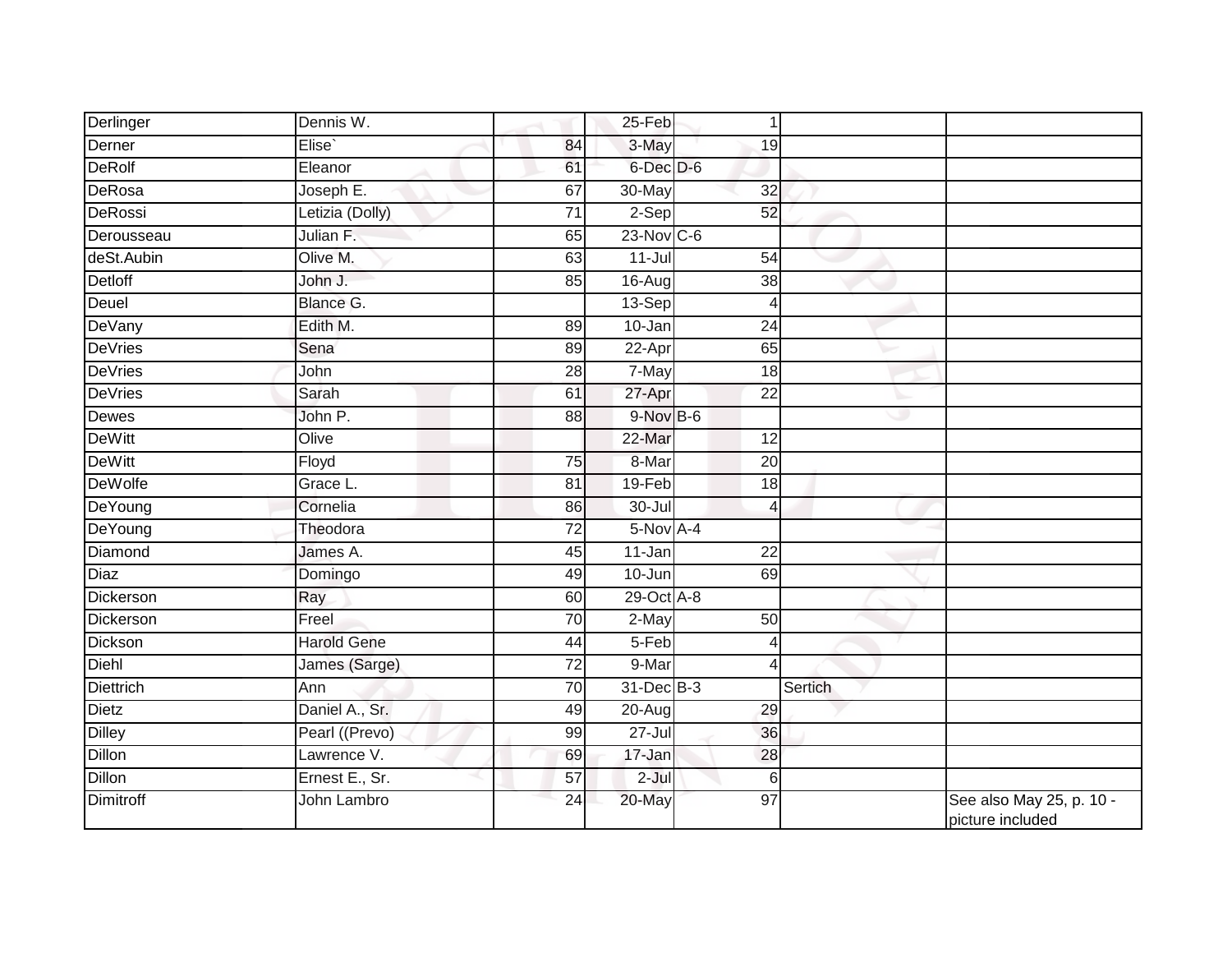| Dinga             | Kenneth         | 3 months        | 28-Feb          | 12              |   |                      |
|-------------------|-----------------|-----------------|-----------------|-----------------|---|----------------------|
| Dinwoodie         | Robert L.       |                 | 29-Jun          | 46              |   |                      |
| <b>Ditterline</b> | Myrtle Z.       | 58              | $4$ -Dec $E-1$  |                 |   |                      |
| <b>Dittrich</b>   | Ella O.         | 80              | $15 - Aug$      | 43              |   |                      |
| <b>Dittrich</b>   | Gustauv         | $\overline{82}$ | $7$ -Dec $C$ -6 |                 |   |                      |
| Dixon             | Genevieve R.    | 92              | 29-Apr          | 54              |   |                      |
| Djerf             | Lillian         | $\overline{71}$ | $7 - Jun$       | 51              |   | Last name also Jones |
| Doan              | Howard G.       | 73              | $28-Oct$ D-6    |                 |   |                      |
| Dobosz            | Jozes (Joseph)  | 44              | $23$ -Dec $D-6$ |                 |   |                      |
| <b>Dockter</b>    | Madge           | 82              | 19-Feb          | 18              |   |                      |
| <b>Doffin</b>     | Louise          | 87              | 15-Feb          | 34              |   |                      |
| Doherty           | John            | 60              | 3-Jan           | $\overline{20}$ |   |                      |
| <b>Dolatowski</b> | Antonia         | 84              | $27 - Aug$      | 35              |   |                      |
| Dolman            | Frank (Buddy)   | 75              | 18-Dec C-5      |                 | w |                      |
| Dombrowski        | Mildred         | 56              | 20-Mar          | 4               |   |                      |
| Dominguez         | Felix           | $\overline{72}$ | 6-Nov C-6       |                 |   |                      |
| Domsic            | Rose            | 76              | 4-Jan           | 29              |   |                      |
| Domsich           | John M.         | 61              | $28 - Jun$      | 52              |   |                      |
| Donahue           | Emma (Dorothy)  | 83              | 18-Mar          | $\overline{74}$ |   |                      |
| Donaldson         | Nettie B.       | 92              | $24 - Jan$      | $\overline{23}$ |   |                      |
| Donley            | Barbara A.      | 24              | 8-Oct C-10      |                 |   |                      |
| Donnelly          | John, III       | 41              | $9$ -Oct C-6    |                 |   |                      |
| Donovan           | Wanda           | 66              | $14 - Jan$      | $\overline{12}$ |   |                      |
| Donovan           | Mina I.         | 80              | 25-Apr          | 42              |   |                      |
| <b>Dornick</b>    | Merrill H.      | 76              | 7-Jan           | 67              |   |                      |
| <b>Dorsey</b>     | Elsie H.        | 86              | $20 - Feb$      | $\overline{12}$ |   |                      |
| Dosey             | Clarence        | $\overline{75}$ | $8 - Jan$       | $\bf 8$         |   |                      |
| Dostatni          | Val (Dusty)     | 60              | 19-Jan          | 22              |   |                      |
| Douglas           | William         | 69              | 10-Jul          | 14              |   |                      |
| Douglas           | <b>Mary Lee</b> | $\overline{36}$ | 16-Jan          | $\overline{28}$ |   |                      |
| Douma             | Ralph Wayne     | 20              | 14-Jan          | 12              |   |                      |
| Downey            | Lenora Guinea   | 78              | $1-Aug$         | 32              |   |                      |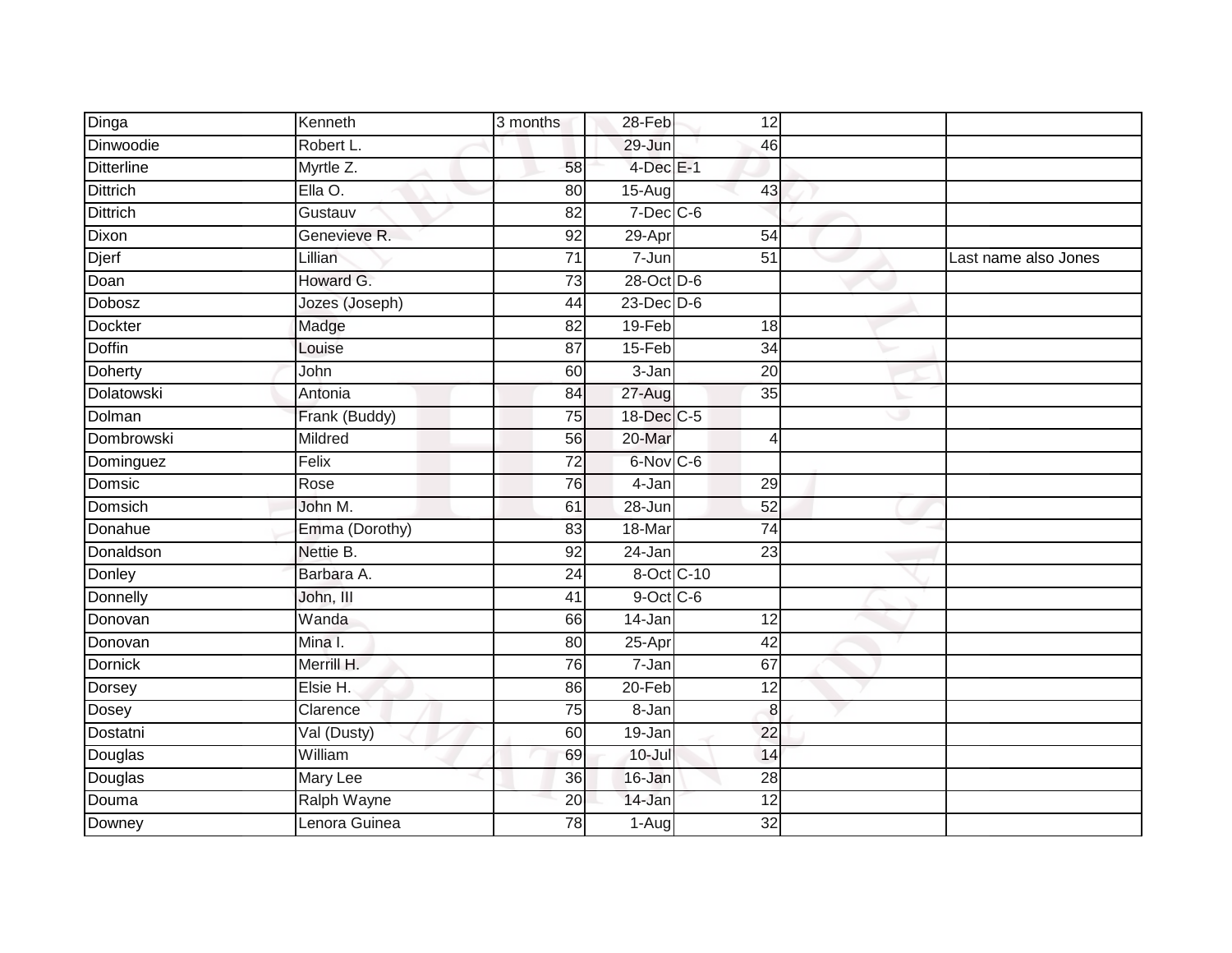| Downie         | Lillian D.            | 72              | 31-Jan                   | 41              |                                                                           |
|----------------|-----------------------|-----------------|--------------------------|-----------------|---------------------------------------------------------------------------|
| Doyal          | Ronald                | 18              | 18-Mar                   |                 |                                                                           |
| Dozier         | William (Billy) Allen | 38              | 2-Sep                    | 52              | See also Sept. 5, p. 33                                                   |
| Dozier         | Annie                 | $\overline{91}$ | $11-Feb$                 | 83              |                                                                           |
| Drabek         | Theresa               | $\overline{42}$ | 14-Aug                   | 14              | See also August 15, p. 43                                                 |
| Drabek         | Adeline               | 84              | 18-Mar                   | 74              |                                                                           |
| Drabenstot     | Herman                | 85              | 16-Dec D-4               |                 |                                                                           |
| Draganowski    | Henry                 | 60              | 26-Jan                   | $\overline{22}$ |                                                                           |
| Dragash        | Violet (Ljuba)        |                 | 9-Apr                    | 39              |                                                                           |
| <b>Drake</b>   | Lucius C., Sr.        | 55              | 9-Mar                    | $\overline{4}$  |                                                                           |
| Drayton        | Simuel                | 61              | 13-Mar                   | 6               |                                                                           |
| Drenth         | <b>Nick</b>           | 83              | 19-Apr                   | 26              |                                                                           |
| Dresbaugh      | <b>Jane Dorothy</b>   | 30              | $3$ -Dec $C-3$           |                 |                                                                           |
| <b>Dresch</b>  | <b>Elmer Walter</b>   | 74              | 20-Mar                   | $\overline{4}$  |                                                                           |
| Drewenski      | <b>Stanley</b>        | $\overline{41}$ | 25-Feb <sup>1</sup> , 59 |                 |                                                                           |
| <b>Drexler</b> | Edward L.             | 50              | 10-May                   | $\overline{34}$ |                                                                           |
| Drog           | Andrew J.             | 32              | 2-May                    | 50              |                                                                           |
| Drost          | John                  |                 | 12-Jan                   | $\overline{20}$ | Last name also spelled<br>Drozd -see also January 14<br>picture included  |
| Drost          | Ede                   | 67              | 16-May                   | 43              |                                                                           |
| Drotar         | Helen (Mirda)         | 84              | 3-May                    | 19              |                                                                           |
| Drozd          | John                  |                 | 12-Jan                   | $\overline{20}$ | Last name also spelled<br>Drost - see also January 14<br>picture included |
| <b>Drusz</b>   | Joseph M.             | 56              | $7$ -Oct C-4             |                 |                                                                           |
| Dubiel         | Walter P.             | 69              | 23-Jan                   | 12              |                                                                           |
| Dubowsky       | Sophie                | 85              | 19-Mar                   | 39              |                                                                           |
| Dubrovich      | Peter                 | 61              | 26-Dec D-8               |                 |                                                                           |
| Dudash         | William               | 88              | 5-Nov A-4                |                 |                                                                           |
| <b>Duddy</b>   | Opal                  | 71              | 29-May                   | 37              |                                                                           |
| <b>Dudley</b>  | Joe                   | 68              | 30-Aug                   | 42              |                                                                           |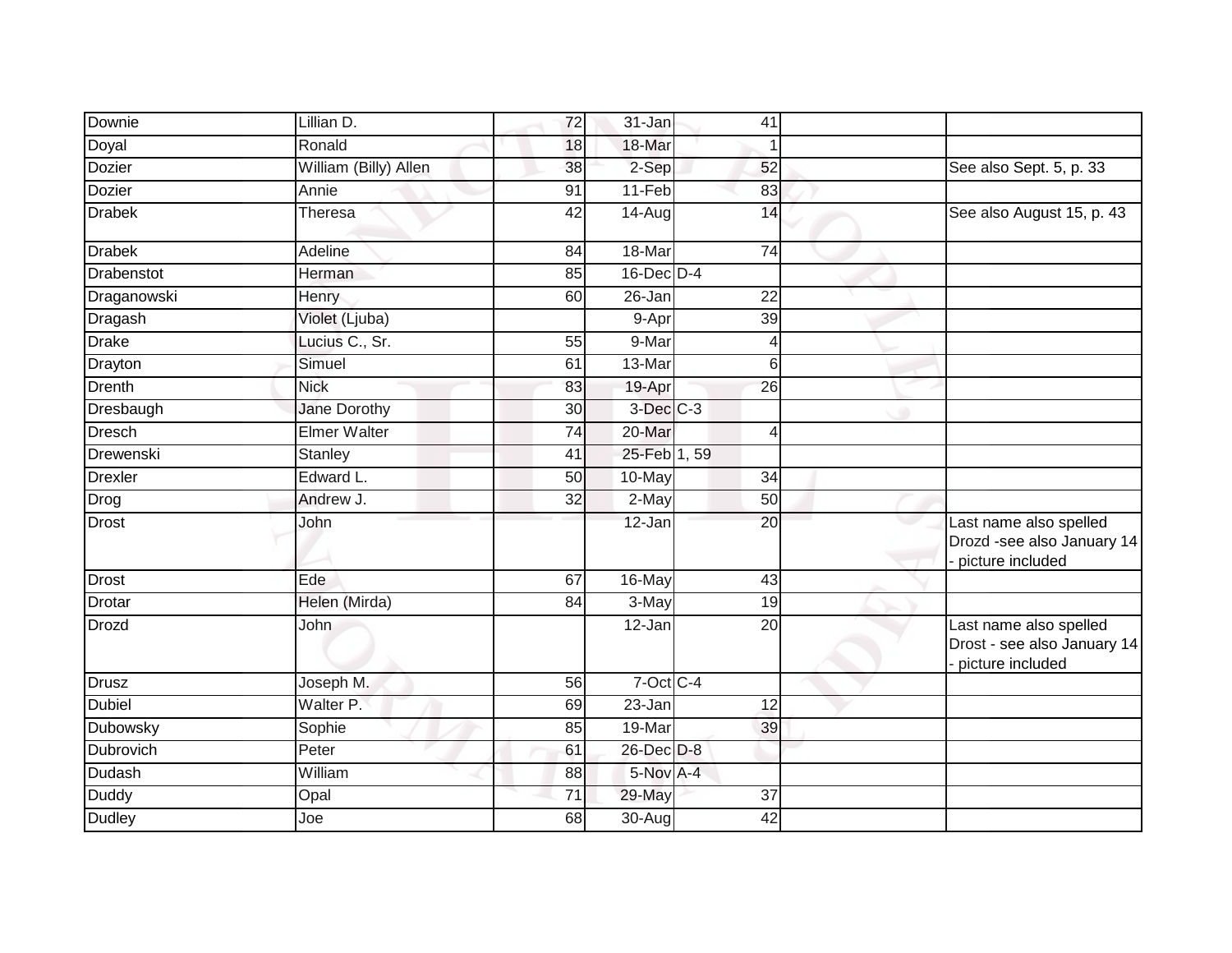| <b>Dudzik</b>    | <b>Marie</b>        | 68              | 28-Jan               | 62              |           |                                 |
|------------------|---------------------|-----------------|----------------------|-----------------|-----------|---------------------------------|
| Dudzinski        | Stanley             | 70              | $7-Aug$              | 27              |           |                                 |
| Duensing         | Herbert L.          | 64              | 20-Mar               | $\overline{4}$  |           |                                 |
| Duff             | Josephine M.        | 62              | 4-Jun                | 39              |           |                                 |
| <b>Dufort</b>    | Thelma Jane         | 61              | $25 - Jan$           | 8 <sup>1</sup>  |           |                                 |
| Dugan            | Daniel F.           |                 | $27$ -May            | 68              |           |                                 |
| Dukeman          | Carol E.            | 70              | 9-Mar                | $\vert$         |           |                                 |
| <b>Dulle</b>     | Leo J.              | 94              | 14-Nov E-11          |                 |           |                                 |
| Duncan           | Robert C.           | 62              | 19-Mar               | 39              |           |                                 |
| Duncan           | George J.           | 82              | $\overline{31}$ -Aug | $\overline{31}$ |           |                                 |
| Dunham           | Angelina (Lena)     | 64              | 10-Jan               |                 | 24 Buttie |                                 |
| <b>Dunker</b>    | Eleanor A.          | 82              | 30-Mar               | 24              |           |                                 |
| Dunn             | Henry L.            | 36              | 5-Mar                | $\overline{37}$ |           |                                 |
| Dunn             | Dona                | 70              | 26-Mar               | 35              | رن        |                                 |
| Dunn             | Douglas J., Jr.     | 51              | 20-Sep               | 55              |           |                                 |
| Dunsmore         | William E.          | 65              | 12-Jan               | 20              |           |                                 |
| Durbin           | Ray Drue, Sr.       | 81              | 29-May               | 37              |           |                                 |
| Durham           | William J.          | 43              | 20-Dec D-6           |                 |           |                                 |
| <b>Durkovich</b> | Susan               | 82              | $17 - Jan$           | 28              |           |                                 |
| <b>Dusseljee</b> | John                | 88              | $17 - Jan$           | 28              |           |                                 |
| Dust             | <b>Liberty Erna</b> | 61              | 5-Feb                | $\vert$         |           |                                 |
| Dutton           | George H., Jr.      | $\overline{51}$ | 10-May               | 34              |           |                                 |
| <b>Dutz</b>      | <b>Richard Paul</b> | 19              | $9$ -Dec $D-4$       |                 |           |                                 |
| <b>Dvorscak</b>  | Ann L.              | 64              | 15-Mar               | 52              |           |                                 |
| Dwight           | Robert              | 18              | 26-Feb               |                 |           |                                 |
| Dwoznik          | Pearl               | 73              | $10 - Jun$           | 69              |           |                                 |
| Dwyer            | <b>Ruth Mae</b>     | 70              | $15-Feb$             | 34              |           |                                 |
| Dybel            | Matthew John        | 68              | $27 -$ Jul           | 36              |           |                                 |
| Dye              | Mildred V.          | 69              | 29-Jul               | 90              |           |                                 |
| <b>Dyke</b>      | William (Bill)      | 54              | 12-Mar               | 35              |           |                                 |
| <b>Dzialo</b>    | Frances A.          | 80              | 16-Apr               | 14              |           | Last name also spelled<br>Jallo |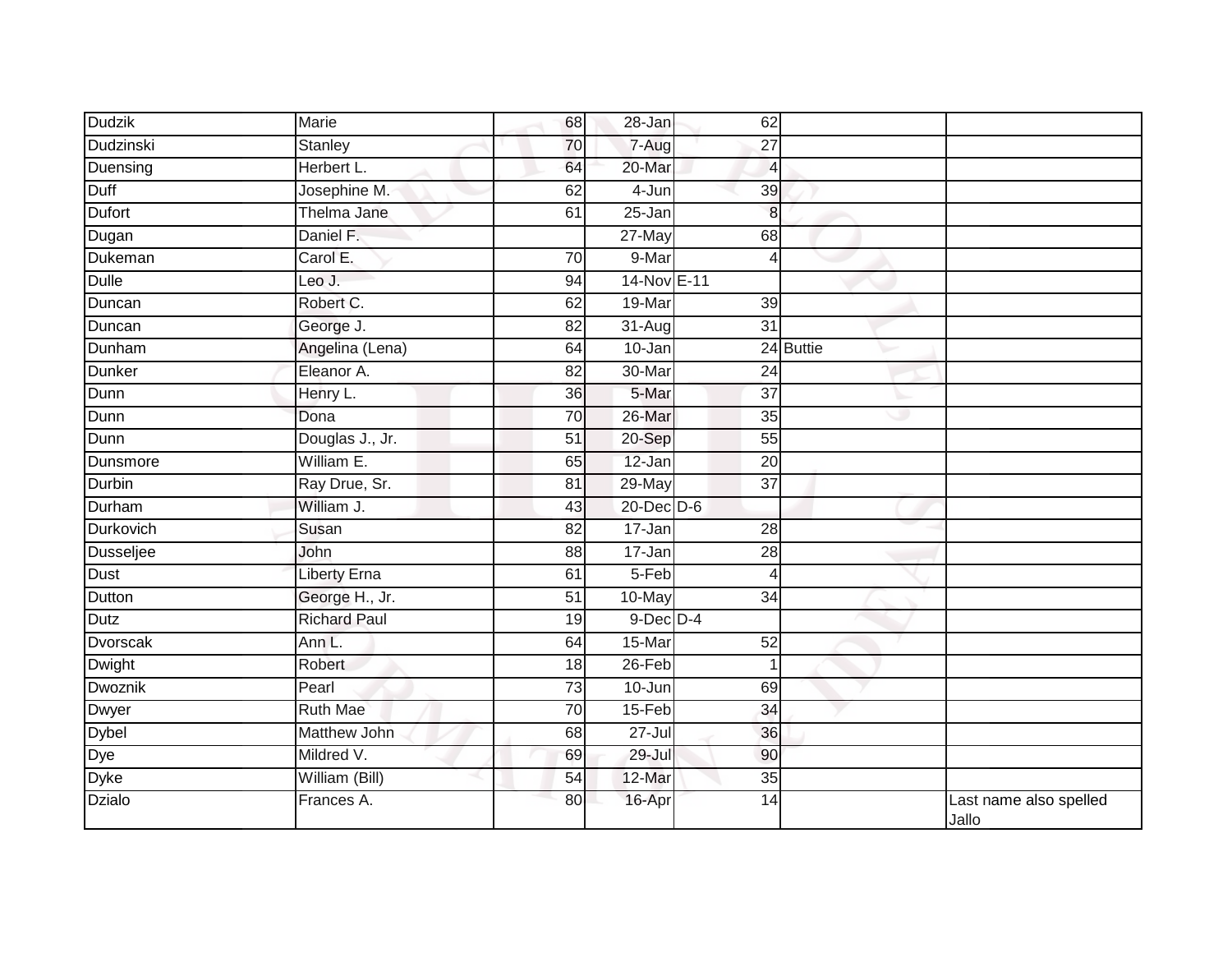| <b>Dziepak</b> | Thomas                | 21              | 13-Jun          | 53              |           |                        |
|----------------|-----------------------|-----------------|-----------------|-----------------|-----------|------------------------|
| Dziura         | Estella J.            | 65              | 30-Aug          | 42              |           |                        |
| Dzurovsak      | Anna                  | 81              | 1-Jan           | 39              |           |                        |
| Eads           | Henry C.              | 75              | $26$ -Dec $D-8$ |                 |           |                        |
| Eads           | Henry E.              | 85              | 17-May          | 55              |           |                        |
| Earl           | James D.              | 64              | 7-Nov D-13      |                 |           |                        |
| Early          | Lester Marvin         | 72              | $15 -$ Jul      | 29              |           |                        |
| Earlywine      | Charles H.            | 68              | 30-May          | $\overline{32}$ |           |                        |
| Eastham        | Losur (Scotty)        | 65              | $23-Apr$        | 6               |           |                        |
| Eaton          | Virginia D.           | 47              | 7-Jan           | 67              |           |                        |
| Eaton          | Elmer O.              | 67              | 30-Jan          | 10              |           |                        |
| Eaton          | Charles H.            | 74              | 28-Aug          | $\overline{22}$ |           |                        |
| Eberle         | Woodrow (Woody)       | 64              | $1-Feb$         | 49              |           |                        |
| Eberle         | Elmer F.              | 78              | 15-May          | 16              | w         |                        |
| Ebert          | <b>Carl Allen</b>     | 51              | 2-May           | 50              |           |                        |
| Echterling     | Ervin L.              | $\overline{77}$ | $11 - Jun$      | 34              |           |                        |
| Eck            | Marie H.              | 76              | $3-Dec$ $C-3$   |                 |           |                        |
| Eckert         | <b>Edna Emenhiser</b> | 89              | 21-Mar          | $\overline{22}$ |           |                        |
| <b>Eckiss</b>  | Edward E.             | 69              | $16 -$ Jul      | 4               |           |                        |
| Ecklund        | Anna                  | 89              | $27 - Mar$      | 10              |           |                        |
| Edgerton       | Harry F.              | 64              | $17-Aug$        | 24              |           |                        |
| Edmonds        | Oscar C.              | 86              | 2-Apr           | 36              |           |                        |
| Edwards        | Charles A. (Chase)    | $\overline{57}$ | $12-Apr$        | $\overline{26}$ |           |                        |
| Edwards        | Florence              | 83              | 11-Nov G-13     |                 |           |                        |
| Edwards        | Cecelia A.            | 75              | 4-Jan           | 29              |           |                        |
| Edwards        | <b>Michael Allen</b>  | 17              | $1-May$         | 6               |           |                        |
| Efron          | Frank S.              | 75              | $2-Jul$         | 6               |           | See also article, p. 6 |
| Eggleston      | Melissa               | infant          | 22-Mar          | 12              |           |                        |
| Ehinger        | Clement A.            | 83              | 23-Apr          | 6               |           |                        |
| <b>Ehlers</b>  | Howard A.             | 69              | 27-Aug          | $\overline{35}$ |           |                        |
| Eichman        | Gertrude              |                 | 15-Nov D-2      |                 | Wachowiak |                        |
| Eidam          | Edward A.             | 80              | 10-Apr          | 30              |           |                        |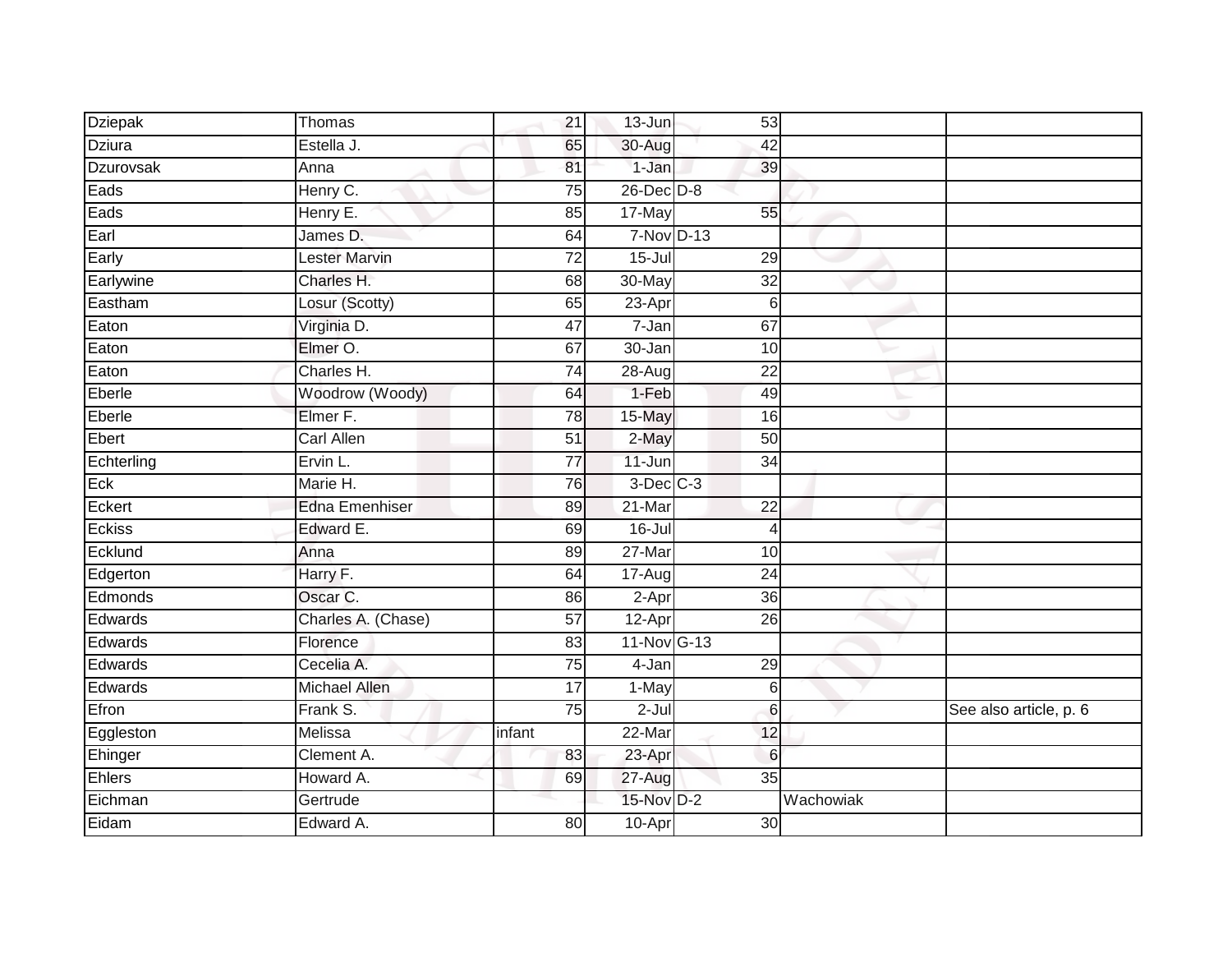| Eidner     | Wolfred R.            | 56              | 17-Dec B-4      |                 |   |                                 |
|------------|-----------------------|-----------------|-----------------|-----------------|---|---------------------------------|
| Eiermann   | Kenneth A.            | 47              | 18-Nov          | 1               |   |                                 |
| Einbecker  | <b>Robert Allen</b>   |                 | 4-Feb           | 30              |   |                                 |
| Einsele    | John T. (Jack)        | $\overline{54}$ | 6-Jun           | 41              |   |                                 |
| Eklund     | Wilbur G.             | 73              | 13-Feb          | 8               |   |                                 |
| Elberth    | Walter J., Rev.       | 84              | $29 -$ Jul      | 90              |   |                                 |
| Elea       | Florence              | 81              | $5-Aug$         | 34              |   |                                 |
| Elea       | Phyllis J.            | 44              | $29 - Jan$      | 14              |   |                                 |
| Eley       | Margaret              | $\overline{77}$ | 19-Nov C-6      |                 |   |                                 |
| Elisha     | Youash B.             | 78              | $13-Feb$        | 8               |   |                                 |
| Elliott    | Lewis R.              | 51              | 18-Sep          | 12              |   |                                 |
| Elliott    | <b>Robert Daniel</b>  | $\overline{22}$ | $12$ -Dec $D-8$ |                 |   | See also December 13, p.<br>E-2 |
| Ellis      | Frank                 | 64              | 12-Jan          | 20              | ۰ |                                 |
| Elloitte   | Alyce C.              | $\overline{77}$ | 29-Jan          | 14              |   |                                 |
| Elman      | John                  |                 | 16-Dec D-4      |                 |   |                                 |
| Elms       | Essie H.              | 67              | 5-Apr           | $\overline{26}$ |   |                                 |
| Emerson    | Donald D.             | 53              | 11-Feb          | 83              |   |                                 |
| Encinas    | Daniel L.             | $\overline{4}$  | 26-Apr          | 20              |   |                                 |
| Engel      | Edward G.             | $\overline{22}$ | $22 -$ Jul      |                 |   |                                 |
| Engelhart  | Mickey                | $\overline{80}$ | $19-Nov$ C-6    |                 |   |                                 |
| Engle      | Virgil                | 66              | 14-Nov E-11     |                 |   |                                 |
| Engle      | Hubert W.             | 66              | 27-Dec C-6      |                 |   |                                 |
| Enlebright | <b>Larry Edward</b>   | 42              | 23-Sep          | 40              |   |                                 |
| Enright    | John J.               | 84              | $16 -$ Apr      | 14              |   |                                 |
| Erb        | John R.               | 55              | 29-Oct A-8      |                 |   |                                 |
| Erickson   | Walter K.             | $\overline{73}$ | 10-Apr          | 30              |   |                                 |
| Escott     | Thomas L. R., Jr.     | 4 days          | 18-Jan          | 14              |   |                                 |
| Eshleman   | <b>Wilbert Ross</b>   | 66              | 11-Mar          | 78              |   |                                 |
| Esparza    | Raymond               | 79              | 2-Feb           | 32              |   |                                 |
| Estrada    | <b>Hope Esperanza</b> | 49              | 20-Dec D-6      |                 |   |                                 |
| Estrup     | Alma                  |                 | $3 -$ Jul       | $\overline{4}$  |   |                                 |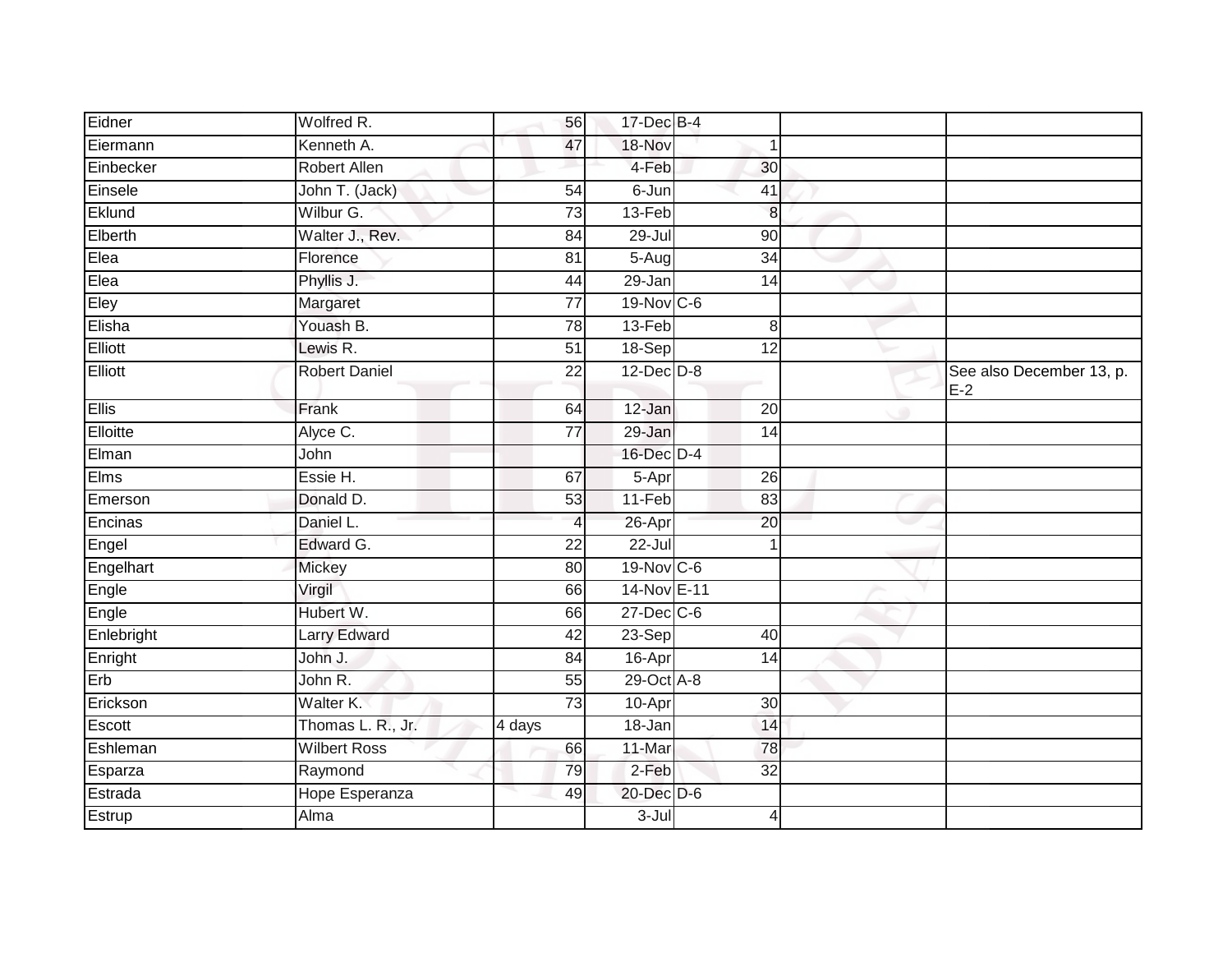| Etrick    | Cecelia H.           | 74              | 7-Feb                | 39              |   |                        |
|-----------|----------------------|-----------------|----------------------|-----------------|---|------------------------|
| Evanoff   | Elizabeth            | 80              | 22-Feb               | 25              |   |                        |
| Evanoff   | John, Jr.            | 43              | 1-Apr                | 110             |   |                        |
| Evanovich | Anna                 | $\overline{77}$ | 19-Jan               | $\overline{22}$ |   |                        |
| Evans     | <b>Belva Irene</b>   | 68              | 12-Jun               | 8               |   |                        |
| Evans     | Thomas A.            |                 | $4-Sep$              | 23              |   |                        |
| Evans     | <b>Martha Sutton</b> | 67              | 29-Apr               | 54              |   |                        |
| Evans     | Lawrence M.          | 45              | 5-Sep                | 33              |   |                        |
| Evans     | Elna E.              | 68              | $17 - Jan$           | $\overline{28}$ |   |                        |
| Everett   | boy                  | infant          | $\overline{2}$ 1-Aug | 14              |   |                        |
| Everly    | Edward J.            | 67              | 30-Dec D-7           |                 |   |                        |
| Fabian    | Stephen              | 59              | 14-Sep               | 8               |   |                        |
| Fabian    | <b>Steve</b>         | 88              | 1-Aug                | $\overline{32}$ |   |                        |
| Fackler   | Berniece L.          | 77              | $15-Aug$             | 43              | ی |                        |
| Factory   | Clarence             | 47              | 10-May 1, 34         |                 |   |                        |
| Fahey     | Caroline             | 90              | $19 -$ Jul           | 18              |   |                        |
| Fair      | Lawrence O.          | 53              | 15-Apr               | 26              |   |                        |
| Fancher   | Wilma A.             | 54              | $2$ -Dec $E-10$      |                 |   |                        |
| Fannin    | Kelly                | 17              | 28-May               |                 |   | See also May 29, p. 37 |
| Fantin    | George M.            |                 | 18-Jun               | 8               |   |                        |
| Farkas    | <b>Steve</b>         | 83              | 8-Mar                | 20              |   |                        |
| Farkas    | <b>Bertha</b>        | 82              | $25 - Jun$           | 39              |   |                        |
| Farley    | William C.           | 56              | $10$ -Dec $B$ -6     |                 |   |                        |
| Farmer    | Keith H.             | 64              | $29 - Jan$           | $\overline{14}$ |   |                        |
| Farn      | Patrick A.           | 24              | 9-Apr                | 39              |   |                        |
| Farris    | Orlie                | 64              | $31$ -Dec $B-3$      |                 |   |                        |
| Farthing  | John C.              | 69              | $2-Feb$              | 32              |   |                        |
| Faught    | George R.            | 55              | 14-Mar               | 41              |   |                        |
| Fausnaugh | Merle                | 72              | 5-Mar                | 37              |   |                        |
| Faust     | Jake                 | 91              | 10-May               | $\overline{34}$ |   |                        |
| Fazekas   | Fred                 | 63              | 8-Jan                | 8               |   |                        |
| Fazio     | Vincent              | 80              | 19-Apr               | 26              |   |                        |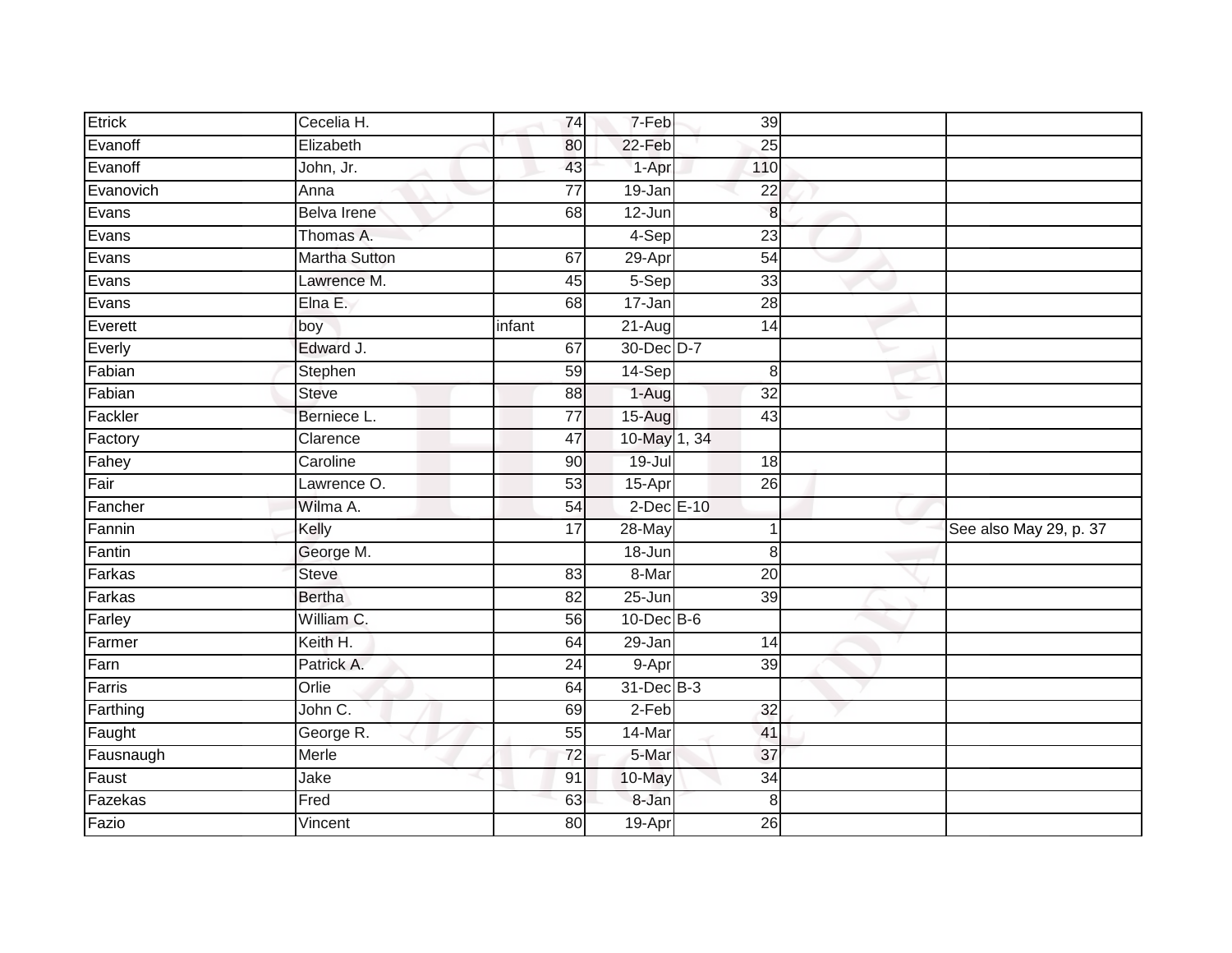| Featherstone   | Harry             | 86              | 22-Feb          | 25              |          |                                                       |
|----------------|-------------------|-----------------|-----------------|-----------------|----------|-------------------------------------------------------|
| Fedorchak      | Paul              | 87              | 25-Feb          | 59              |          |                                                       |
| Fedorchak      | Michael D.        | 69              | 19-Feb          | 18              |          |                                                       |
| Fedorko        | Rose              | $\overline{80}$ | 17-Sep          | 18              |          |                                                       |
| Fedorowitz     | <b>Marie</b>      | $\overline{90}$ | $3 - Jan$       | 20              |          |                                                       |
| Feeley         | Lawrence J.       |                 | 22-Jan          | 20              |          |                                                       |
| Fehlberg       | Erwin             | 88              | $3$ -Dec $C-3$  |                 |          |                                                       |
| Felix          | Margaret M.       | 66              | 1-May           | 6               |          |                                                       |
| Feller         | Emilie A.         | 69              | $20-Sep$        | 55              |          |                                                       |
| Fellman        | Jewell            | 62              | $23 -$ Jul      | 14              |          |                                                       |
| Felton         | Janis             | 48              | $1-NovD-2$      |                 | Prochno  |                                                       |
| Felton         | Kevin E.          | 18              | 15-May          | 16              |          |                                                       |
| Femminella     | Anthony           | 75              | 19-Jul          | 18              |          |                                                       |
| Ferguson       | Kenneth E.        |                 | 7-Oct C-4       |                 | w        |                                                       |
| Ferguson       | Charles V.        | 80              | 11-Jun          | $\overline{34}$ |          |                                                       |
| Ferketich      | John              | 66              | 3-Jan           | $\overline{20}$ |          |                                                       |
| Ferlus         | Stanley J.        | 52              | 21-Jan          | 28              |          |                                                       |
| Fernandez      | Marie             | 85              | 17-Aug          | 24              |          |                                                       |
| Fernandez      | Hubert F.         | 85              | 23-Oct B-5      |                 |          |                                                       |
| Fernstermacher | Frederick E.      | 43              | 26-Jul          | 38              |          | See also July 27, p. 36                               |
| Ferris         | Jeanette          |                 | 22-Jul          | 90              |          | See also August 3, p. 8                               |
| Ferris         | Molinda           | 87              | 16-Aug          | 38              |          |                                                       |
| Ferry          | Margie            |                 | 2-Dec E-10      |                 | Cummings |                                                       |
| Festa          | Joseph A.         | 54              | $23$ -Dec $D-6$ |                 |          | See also picture and article<br>- December 23, p. D-6 |
| Feuerstein     | <b>Helen Mary</b> | 73              | 3-Jan           | 20              |          |                                                       |
| Fiala          | Michael           | 57              | 8-Mar           | 20              |          |                                                       |
| Field          | Ethel B.          | 98              | 8-Feb           | $\overline{24}$ |          |                                                       |
| Field          | Anna M.           | 82              | 14-Jan          | 12              |          |                                                       |
| Fielder        | Willie W., Rev.   |                 | 11-Oct B-9      |                 |          |                                                       |
| Fielding       | Norman J.         | 57              | $12$ -Dec $D-8$ |                 |          |                                                       |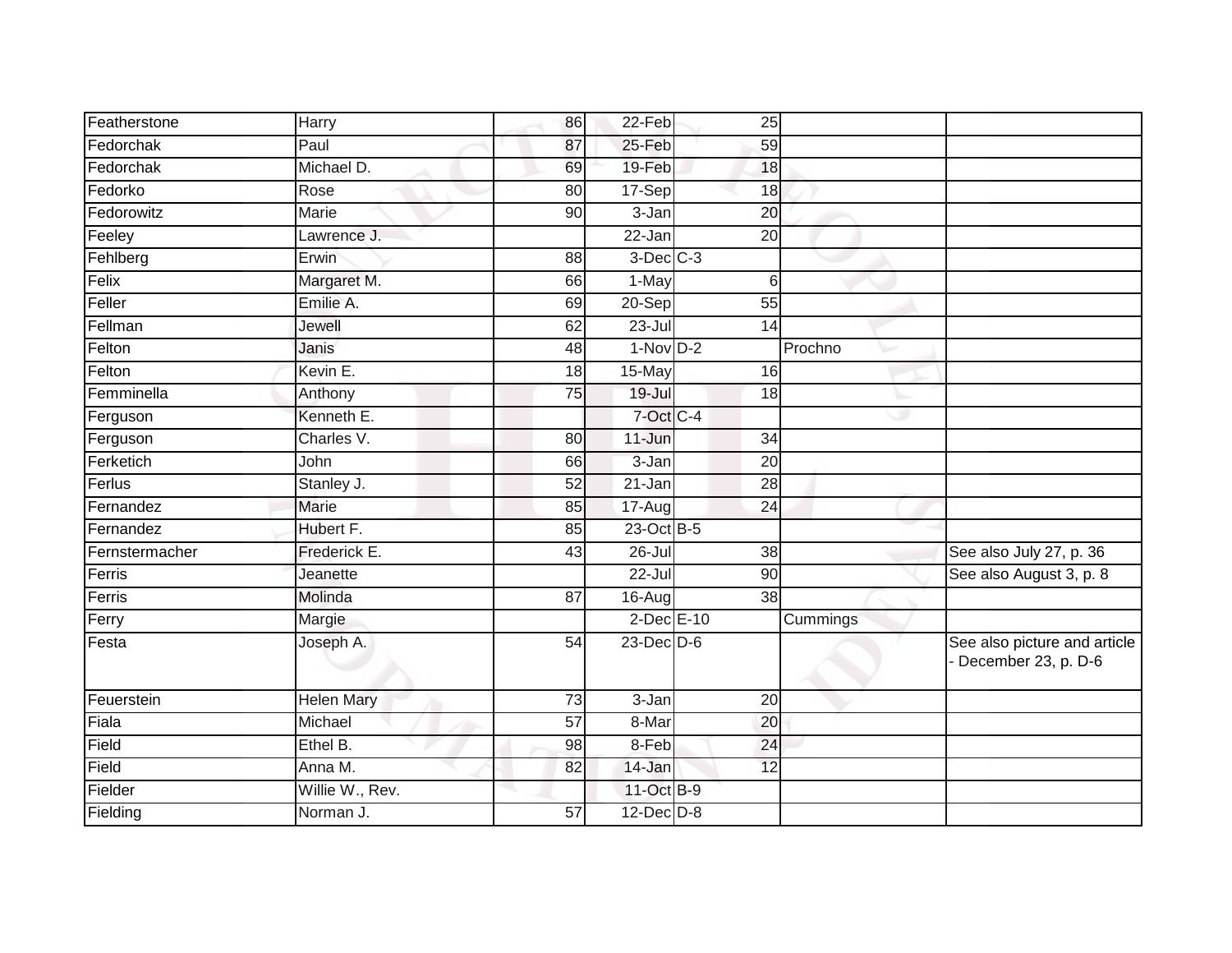| Fields      | Richard               |                 | 2-May           | 50              |           |                                                 |
|-------------|-----------------------|-----------------|-----------------|-----------------|-----------|-------------------------------------------------|
| Fields      | Donald                | 50              | 30-Dec          |                 |           | See 2 articles; See also<br>December 31, p. A-2 |
| Fields      | Inez                  | 74              | $9$ -Dec $D$ -4 |                 |           |                                                 |
| Fifield     | Shirley D.            | 53              | $2-May$         | 50              |           |                                                 |
| Fifield     | Elwood B.             | 67              | 10-Sep 1, 25    |                 |           | Picture included                                |
| Figueroa    | <b>Tomasa Ramirez</b> | $\overline{77}$ | 6-Apr           | $\overline{22}$ |           |                                                 |
| Figuly      | Ann                   | 59              | $1-Oct$ $D-5$   |                 |           |                                                 |
| Finch       | William               |                 | 2-Apr           | 36              |           |                                                 |
| Finger      | Anna (Ruppel)         | 83              | $23$ -Dec $D-6$ |                 |           |                                                 |
| Finik       | Harry                 |                 | 21-Nov C-5      |                 |           |                                                 |
| Finley      | <b>Bradley</b>        | 49              | $26$ -Oct B-6   |                 |           |                                                 |
| Finneran    | James M., Sr.         |                 | 18-May          | $\overline{22}$ |           |                                                 |
| Finnie      | Willie C.             | 56              | 26-Feb          | $\overline{4}$  |           |                                                 |
| Fiorio      | John                  | 17              | 20-Mar          | 1               |           | See also March 21, p. 22                        |
| Fischer     | John K.               | 86              | 29-Apr          | $\overline{54}$ |           |                                                 |
| Fischer     | Paul F.               |                 | $21-Feb$        | 30              |           |                                                 |
| Fisher      | John H.               | $\overline{74}$ | 30-Apr          | $\overline{4}$  |           |                                                 |
| Fisher      | Lundy J.              | 74              | 1-Jan           | 39              |           |                                                 |
| Fisher      | Denise C.             | 26              | 30-Jan          |                 | 10 Walker |                                                 |
| Fitzgerald  | Leon (Mike)           | 71              | 5-Feb           |                 |           |                                                 |
| Fitzpatrick | Mary                  | 86              | 5-Feb           | $\overline{4}$  |           |                                                 |
| Fizer       | Robert F.             | $\overline{54}$ | 25-Nov F-7      |                 |           |                                                 |
| Flaherty    | Lillian J.            | 68              | 25-Jan          | 8               |           |                                                 |
| Flanagan    | Barbara Jean          | 46              | 6-Aug           | 32              |           |                                                 |
| Flaris      | James                 | 61              | 14-Nov E-11     |                 |           |                                                 |
| Flasinski   | Mary T.               | 79              | $27-Sep$ B-4    |                 |           |                                                 |
| Fleishman   | Anthony (Tony)        | 60              | $9-Feb$         | 10              |           |                                                 |
| Flesher     | Eli                   | 38              | 26-Dec          |                 |           | See also December 27, p.<br>$C-6$               |
| Flint       | Wilbur E.             | 61              | 8-Jul           | $\overline{75}$ |           |                                                 |
| Florence    | Charles (Phil)        | $\overline{72}$ | 14-Dec C-6      |                 |           |                                                 |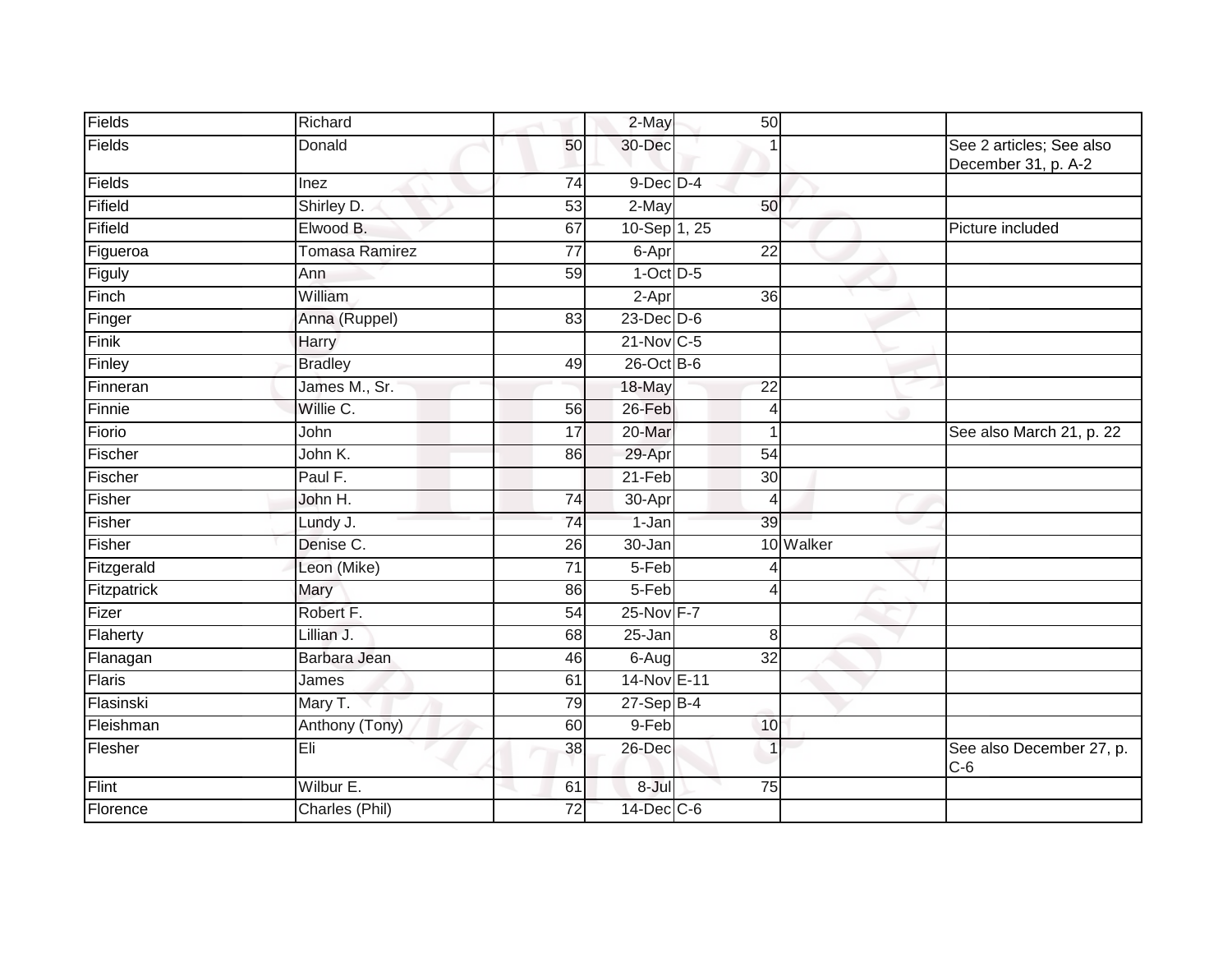| Florentia | Sister M.             | 74              | $23-Aug$             | $\overline{32}$ |        |
|-----------|-----------------------|-----------------|----------------------|-----------------|--------|
| Flores    | <b>Dellanires</b>     | 63              | 4-Mar                | 90              |        |
| Flores    | Juan                  | 30              | 11-Feb               | 83              |        |
| Flores    | Rodrigo S.            | 46              | 22-Oct A-7           |                 |        |
| Flores    | <b>Diala</b>          | 7               | 26-Nov A-4           |                 |        |
| Flowers   | Ernest                | 27              | 23-Feb               | 22              |        |
| Floyd     | Joseph F.             | 54              | 19-Dec D-8           |                 |        |
| Flynn     | Elizabeth J.          | 49              | $27-Sep$ B-4         |                 |        |
| Foale     | John R.               |                 | 17-May               | $\overline{55}$ |        |
| Fodor     | Thomas                | $\overline{76}$ | $\overline{19}$ -Aug | 46              |        |
| Ford      | Ella Z.               | 84              | 17-Jun               | 50              |        |
| Ford      | Jane (Eggert)         | 60              | 28-Nov C-4           |                 | Eggert |
| Ford      | Mary Ann              | 61              | 9-Aug                | 18              |        |
| Ford      | Luther, Jr.           | 56              | 29-Jan               | 14              | æ      |
| Ford      | Parker                | 69              | $24 - Jun$           | 47              |        |
| Ford      | Frances               |                 | 1-Apr                | 110             |        |
| Ford      | Morellas              | 62              | $10 -$ Jul           | 14              |        |
| Foreman   | Richard               | 41              | $24 -$ Jul           | 8               |        |
| Forrest   | Robert                |                 | 30-Dec D-7           |                 |        |
| Forrester | Granderson P.         | 62              | 29-Oct A-8           |                 |        |
| Forsythe  | William R.            | 70              | 23-Mar               | 41              |        |
| Forszt    | Frank F.              | $\overline{70}$ | 14-Jun               | 26              |        |
| Fosle     | Arthur                |                 | 17-Jun               | $\overline{50}$ |        |
| Foster    | Bessie R.             |                 | 10-Apr               | 30              |        |
| Fountain  | Harvey A.             | 61              | 28-Nov C-4           |                 |        |
| Fout      | Richard S.            | 43              | 10-May               | $\overline{34}$ |        |
| Fowler    | <b>Wilkes Raymond</b> | 66              | 8-Nov F-7            |                 |        |
| Fowler    | James Benjamin        | 74              | $2$ -Oct B-7         |                 |        |
| Fowler    | Clarence E.           | 74              | 7-Feb                | 39              |        |
| Fox       | Ethel                 | 68              | 2-Aug                | $\overline{32}$ |        |
| Fox       | Robert A.             | 61              | 5-Feb                | 4               |        |
| Fox       | Lillian M.            | 72              | 24-Jan               | 23              |        |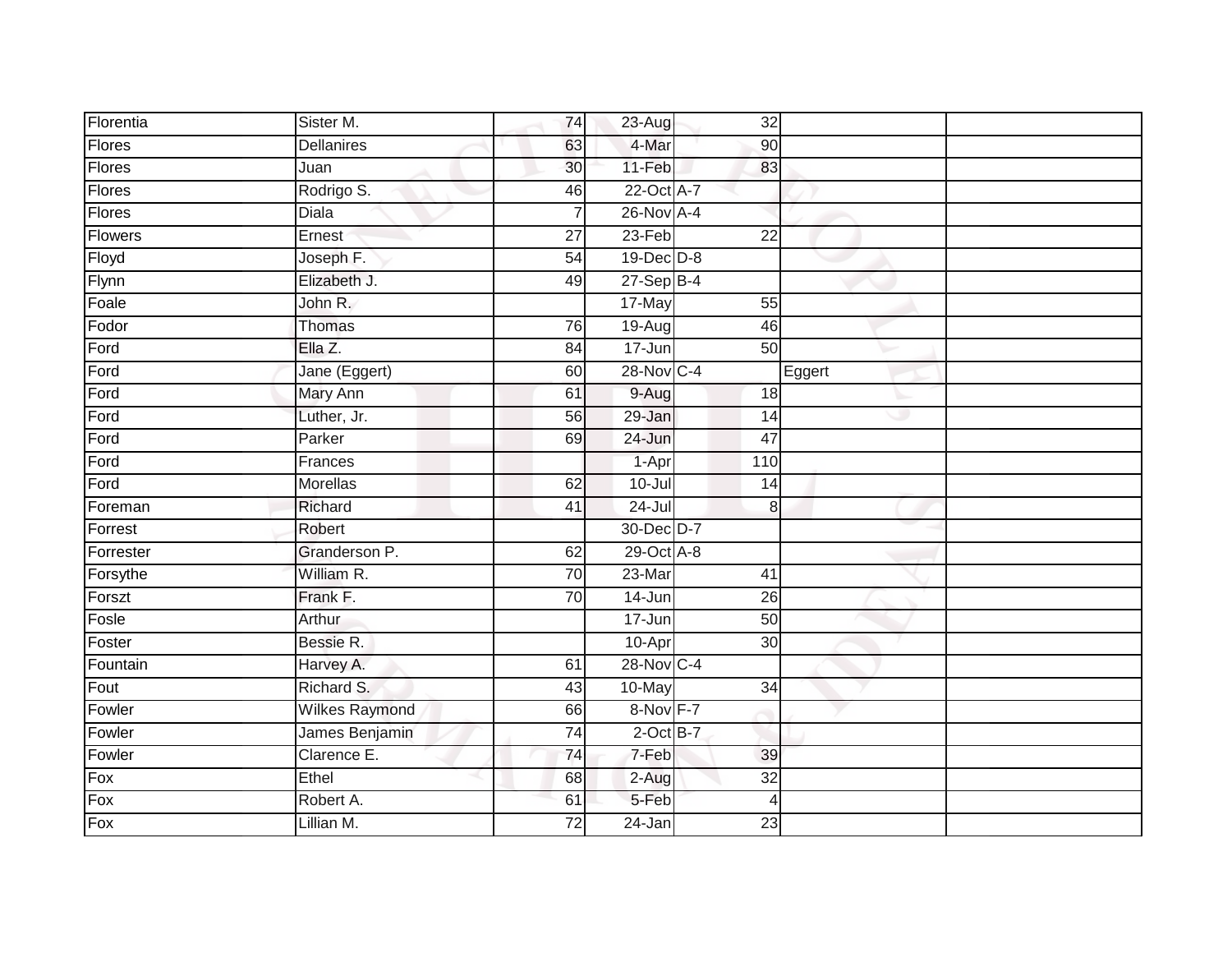| Fox         | Ardola (Kay)        | 41              | 9-Apr           | 39              |   |                                      |
|-------------|---------------------|-----------------|-----------------|-----------------|---|--------------------------------------|
| Foy         | Ruby                | 66              | 12-Jan          | 20              |   |                                      |
| Francini    | Natalino (Ned)      | 75              | 23-Jan          | 12              |   |                                      |
| Francus     | Casimir             | 64              | $13 -$ Jul      | 16              |   |                                      |
| Franklin    | Leora               | 64              | 16-Jan          | 28              |   |                                      |
| Franklin    | Jim                 | 83              | 25-Feb          | 59              |   |                                      |
| Franklin    | Emma                |                 | 17-Sep          | 18              |   |                                      |
| Franks      | Bertha S.           | 85              | $5$ -Dec $C$ -8 |                 |   |                                      |
| Frazier     | Grace O.            | 65              | $3-Dec$ $C-3$   |                 |   |                                      |
| Frazier     | Lawrence N.         | 68              | 16-Feb          | 10              |   |                                      |
| Freeland    | Grace               | 85              | 4-Feb           | 30              |   |                                      |
| Freeman     | Virginia            |                 | 16-Jan          | $\overline{28}$ |   |                                      |
| Freeman     | Artie L.            | 70              | 19-Mar          | 39              |   |                                      |
| Freeman     | Lucille             | 68              | 27-Jun          | 16              | ی |                                      |
| Freeman     | Patricia            | 42              | 14-Oct F-6      |                 |   |                                      |
| Freeman     | Ardenia             | 67              | 30-Nov B-14     |                 |   |                                      |
| Freese      | David C.            | $\overline{77}$ | 24-Apr          | $\overline{27}$ |   |                                      |
| Freitag     | Bernard F. (Bernie) | 51              | 1-Mar           | 47              |   |                                      |
| Frenchik    | Frederick S.        | 44              | 16-Mar          | $\overline{14}$ |   |                                      |
| Frey        | Julia               | 75              | 20-Nov A-5      |                 |   |                                      |
| Frey        | Virgil H.           | 59              | 6-Sep           | 46              |   |                                      |
| Frey        | Eltie               | 94              | 29-Mar          | 34              |   |                                      |
| Fricke      | Edward H.           | 74              | 21-Jan          | $\overline{28}$ |   |                                      |
| Friedhof    | William H.          |                 | 17-Jan          | $\overline{28}$ |   |                                      |
| Friedlander | Zelda (Jennie)      | 89              | 4-Sep           | 23              |   |                                      |
| Friedrich   | Edwin H.            | 86              | 28-May          | 4               |   | See also May 29, picture<br>included |
| Frisinger   | Bernadine           | 69              | 1-Mar           | 47              |   |                                      |
| Frisinger   | Howard              | 79              | 2-Augl          | 32              |   |                                      |
| Frisk       | Viola F.            |                 | 22-Jan          | $\overline{20}$ |   |                                      |
| Frisk       | Joseph              | 91              | 8-Jan           | 8               |   |                                      |
| Fritz       | <b>Peter Paul</b>   |                 | 18-Sep          | $\overline{12}$ |   |                                      |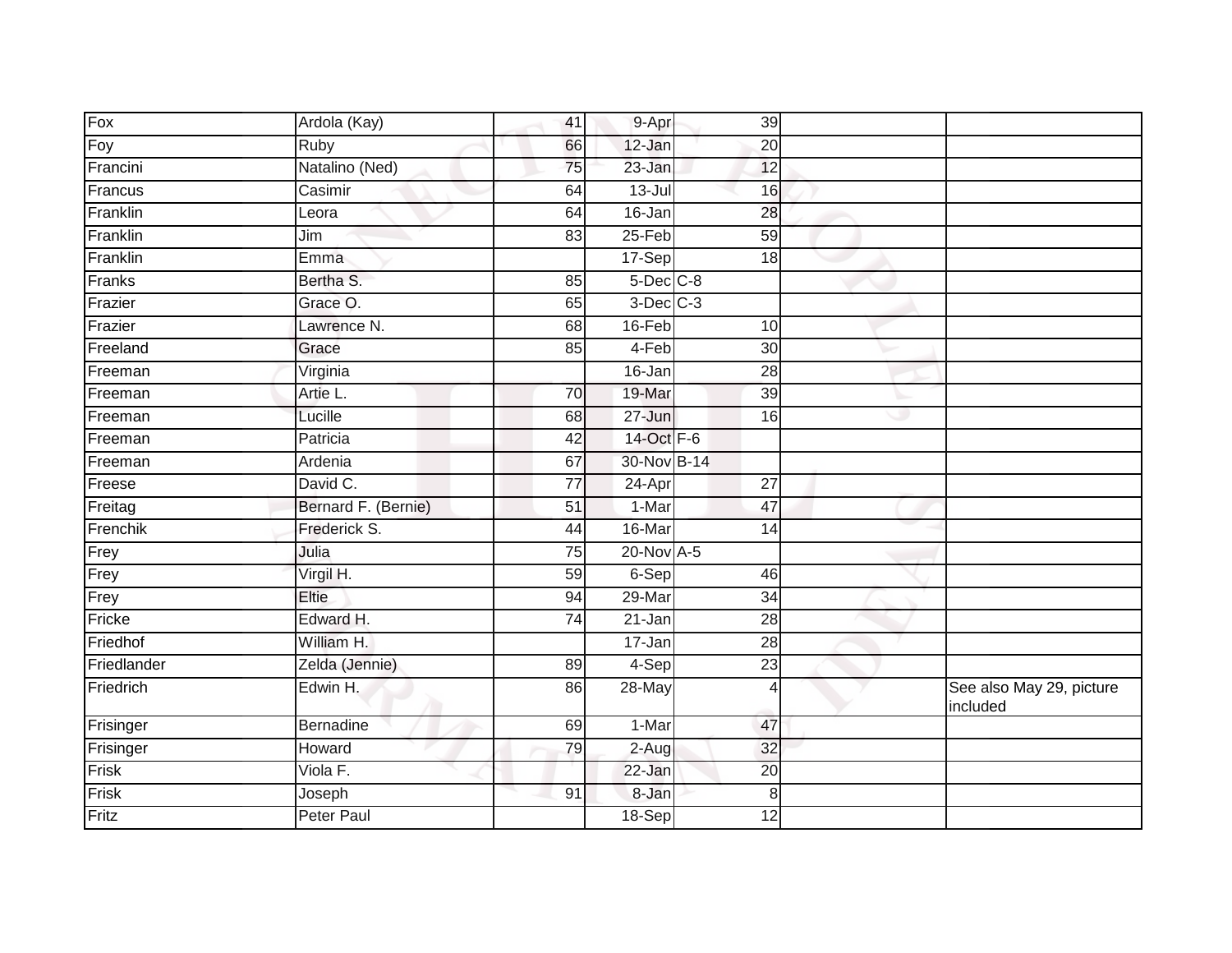| Fritz      | Elmer A.    | 61              | 27-Mar              | 10 <sup>1</sup>  |   |                           |
|------------|-------------|-----------------|---------------------|------------------|---|---------------------------|
| Fritz      | Lawrence J. | 53              | 8-Aug               | 10               |   |                           |
| Fron       | Stanley P.  | 55              | 17-May              | 55               |   |                           |
| Frye       | Autie S.    | 80              | $14-Aug$            | 14               |   |                           |
| Frye       | Wilma E.    | 93              | 15-Jan              | $\overline{22}$  |   |                           |
| Frysztak   | Helena      | 76              | $5$ -Dec $C$ -8     |                  |   |                           |
| Frysztak   | Roy         | 66              | $2-Jul$             | 6                |   |                           |
| Fuehrmeyer | Frieda L.   | 73              | $19-Feb$            | $\overline{18}$  |   |                           |
| Funk       | Viola L.    | 69              | $15$ -Oct $A$ -8    |                  |   |                           |
| Funk       | Chester J.  | 61              | $12-Nov$ B-3        |                  |   |                           |
| Funk       | Glenn P.    |                 | $2-Aug$             | 32               |   |                           |
| Furlong    | Edna B.     | $\overline{71}$ | $25-Feb$            | 59               |   |                           |
| Furman     | <b>Mark</b> |                 | 10-Oct              | 1                |   |                           |
| Furman     | Henry       | 59              | $25 - Jan$          | 8                | ی |                           |
| Furtyo     | Ronald F.   | 50              | 17-Jun              | 50               |   |                           |
| Fuzy       | Gizella M.  | 93              | 16-Aug              | $\overline{38}$  |   |                           |
|            |             |                 |                     |                  |   |                           |
| Gaddy      | Rogers      | 54              | $\overline{1}$ -Jan | 1                |   | See also January 4, p. 29 |
| Gaida      | John M.     | 66              | 15-Oct A-8          |                  |   |                           |
| Gajewski   | Frank B.    |                 | 8-Jan               | 8                |   |                           |
| Galik      | William F.  | 59              | 31-May              | 51               |   |                           |
| Gallas     | Mary T.     | 65              | 24-Apr              | 27               |   |                           |
| Galvez     | Louis, Sr.  | $\overline{74}$ | 12-Jun              | 8                |   |                           |
| Galvin     | Charles C.  | 74              | 6-Sep               | 46               |   |                           |
| Gamble     | Nora Lee    |                 | 3-Apr               | $6 \overline{6}$ |   |                           |
| Gammon     | Russell F.  | 51              | 23-Apr              | $6\phantom{1}6$  |   |                           |
| Gapinski   | Darrel J.   | $\overline{57}$ | $5-Aug$             | 34               |   |                           |
| Garcia     | Genobeva    | 65              | $27 - Mar$          | 10               |   |                           |
| Garcia     | Eulalio     | 65              | 7-Oct C-4           |                  |   |                           |
| Garcia     | Francisco   | 67              | 1-May               | $6\phantom{1}6$  |   |                           |
| Gard       | Lester A.   | 68              | 2-Sep               | 52               |   |                           |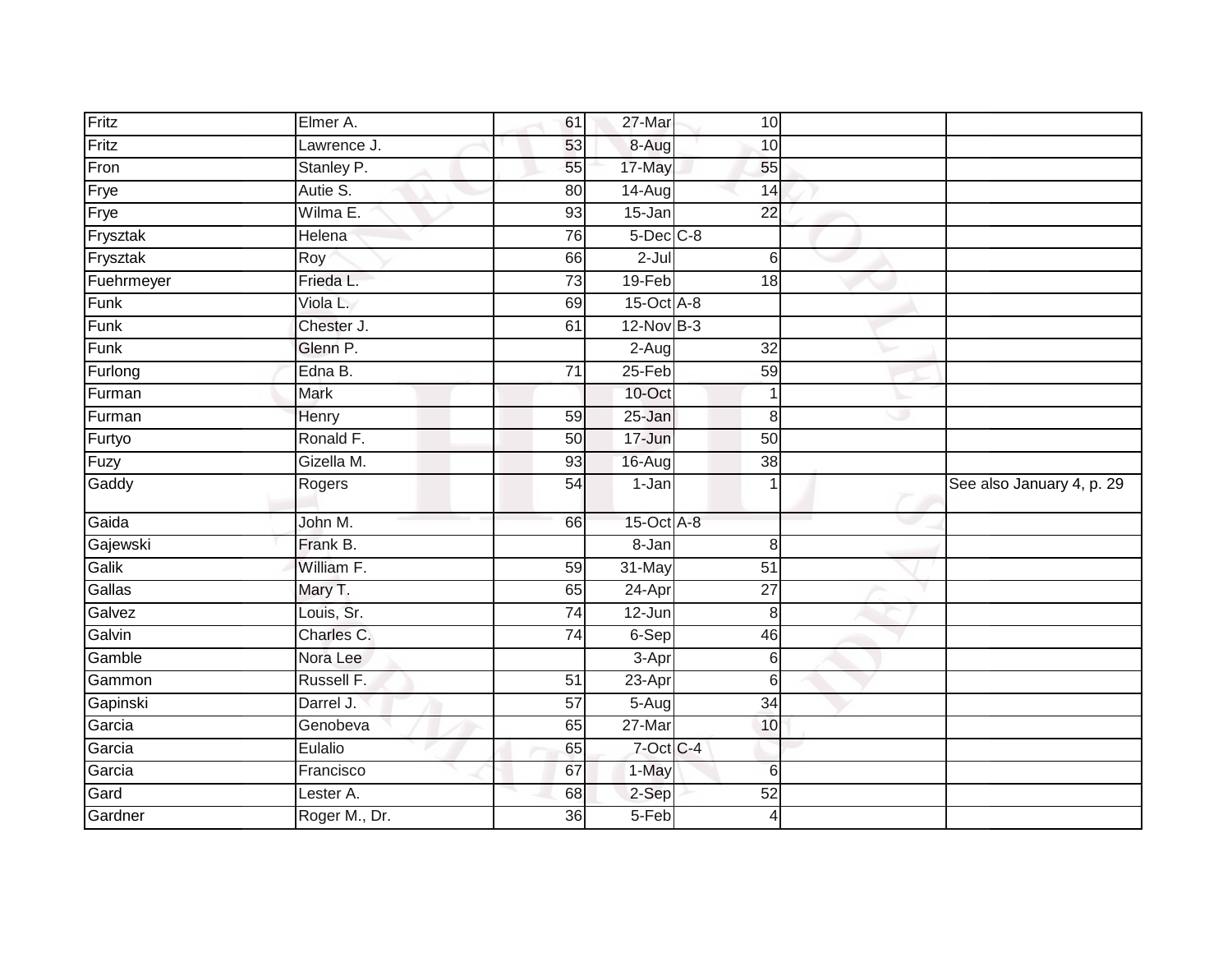| Garmon   | Malcolm T.       | 57                       | 12-Sep          | 53              |           |                                                  |
|----------|------------------|--------------------------|-----------------|-----------------|-----------|--------------------------------------------------|
| Garner   | Millard          | 77                       | 25-Feb          | 59              |           |                                                  |
| Garner   | Hilda S.         | 89                       | 6-Mar           | 30              |           |                                                  |
| Garriot  | Yvonne           | 6                        | 15-Aug 1, 43    |                 |           | Picture of incident included                     |
| Garriott | <b>Frank Orr</b> | 94                       | $24 - Jun$      | 47              |           |                                                  |
| Gartner  | Norbert W., Sr.  | 76                       | 9-Jan           | 26              |           | See also January 10, p. 24 ·<br>picture included |
| Gary     | Lee D.           | 61                       | $8 - Aug$       | 10              |           |                                                  |
| Garza    | Rene             | $\overline{35}$          | 10-Apr          | 1               |           |                                                  |
| Garza    | Antonio (Tony)   | 21                       | 16-Mar          | 14              |           | See also article about<br>incident - p. 14       |
| Garza    | Maria S.         | $\overline{47}$          | 23-Nov C-6      |                 |           | See also November 25, p.<br>$F-7$                |
| Gasic    | <b>Dmitar</b>    | 83                       | 6-Sep           | 46              |           |                                                  |
| Gasich   | Mirko            | 45                       | 30-Apr          | 1               |           |                                                  |
| Gasten   | Latosha          | 3                        | 13-Dec          | 1               |           | Picture of incident included                     |
| Gaston   | Ann              | $\overline{9}$           | 13-Dec          | 1               |           | Picture of incident included                     |
| Gaston   | Lela             | $\overline{\mathcal{A}}$ | $13-Dec$        | 1               |           | Picture of incident included                     |
| Gaston   | Angela           | 1                        | 13-Dec          | 1               |           | Picture of incident included                     |
| Gaston   | Andrew           | 8                        | 13-Dec          | 1               |           | Picture of incident included                     |
| Gatarich | Theresa          |                          | 23-Sep          | 40              |           |                                                  |
| Gatelis  | Deborah (Debbie) | $\overline{12}$          | $2-Mar$         | $\overline{20}$ |           |                                                  |
| Gates    | Gilbert O.       | 36                       | $2$ -Dec $E-10$ |                 |           |                                                  |
| Gault    | Robert           |                          | 3-Jan           | 20              |           |                                                  |
| Gausvich | Rosemary         | 49                       | 22-Feb          |                 | 25 Kother |                                                  |
| Gauthier | Joseph M.        | 77                       | 12-Jan          | 20              |           |                                                  |
| Gauthier | George H.        | 86                       | 16-Aug          | $\overline{38}$ |           |                                                  |
| Gavel    | Ollie (Stamper)  | 52                       | $11$ -Jun       | 34              |           |                                                  |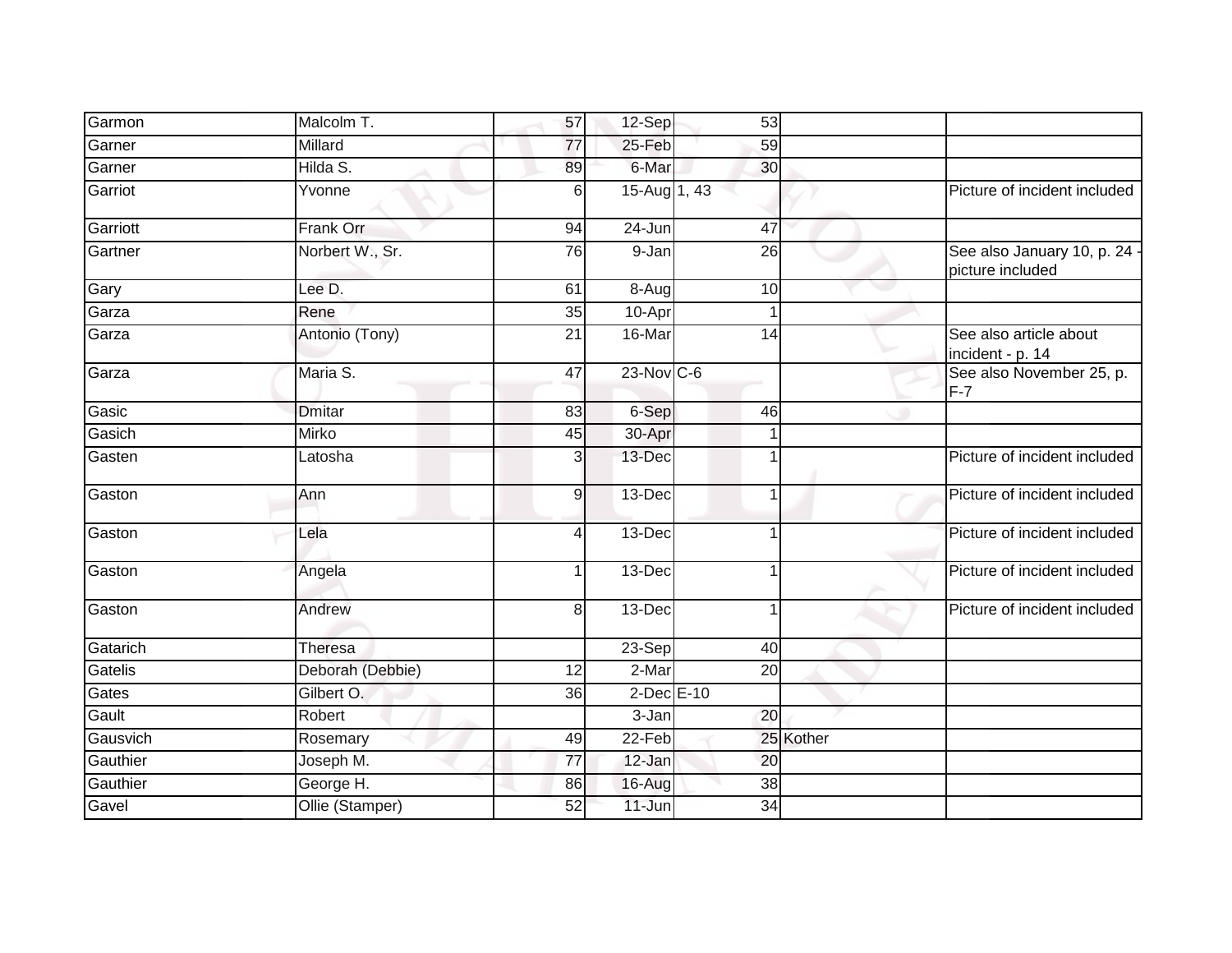| Gaveleck  | Anthony S.         | 64                 | 17-Sep         | 18              |   |                                      |
|-----------|--------------------|--------------------|----------------|-----------------|---|--------------------------------------|
| Gawenda   | Edward H.          | 63                 | 9-Aug          | 18              |   | See also article August 10,<br>p. 36 |
| Gawra     | Tony               | 81                 | 8-Feb          | 24              |   |                                      |
| Gawron    | Eleanor H.         | 47                 | $9-NovB-6$     |                 |   |                                      |
| Gawron    | Rose               | $\overline{77}$    | 22-Apr         | 65              |   |                                      |
| Gazdick   | Vern               |                    | $3$ -Dec $C-3$ |                 |   |                                      |
| Gedda     | Lena K.            | 77                 | $25-Feb$       | 59              |   |                                      |
| Geiselman | Herbert B.         | 43                 | $25 - Jun$     | $\overline{39}$ |   |                                      |
| Genis     | Martha             | 68                 | $15 -$ Jul     | 29              |   |                                      |
| Genkins   | Creola             | 78                 | 11-Jan         | 22              |   |                                      |
| Genovesi  | Leonide            | 83                 | $14 - Jun$     | 26              |   |                                      |
| Genrich   | Paul A.            | $\overline{71}$    | $2-Feb$        | 32              |   |                                      |
| George    | Frankie            | 72                 | 13-Jun         | 53              | ۰ |                                      |
| Gerbis    | Michael J.         | 65                 | 5-Oct A-10     |                 |   |                                      |
| Gerhart   | Elmer A.           | 58                 | 28-Sep A-4     |                 |   |                                      |
| Gerlach   | Adeline R.         | 89                 | 28-Nov C-4     |                 |   |                                      |
| Gerlach   | Richard M.         | 62                 | 6-Jun          | 41              |   |                                      |
| Gerstel   | Lee                | 103                | $10 -$ Jul     | 14              |   |                                      |
| Gervais   | Paul Joseph        | $\overline{1}$ day | 14-Oct F-6     |                 |   |                                      |
| Gibbons   | James F.           | 51                 | 11-Jan         | 22              |   |                                      |
| Gibbs     | Truman             | $\overline{77}$    | 8-May          | 14              |   |                                      |
| Gibson    | Amy                | 61                 | $10 -$ Jul     | 14              |   |                                      |
| Gibson    | Thelma             |                    | 8-Mar          | $\overline{20}$ |   |                                      |
| Giese     | Norbert J., Dr.    | 52                 | 16-Jan         | 28              |   |                                      |
| Giglio    | Sam                | 69                 | 25-May         | 10              |   |                                      |
| Gilbert   | <b>Ruth Morris</b> | 75                 | 4-Apr          | $\overline{26}$ |   |                                      |
| Gilbert   | Arthur W.          | $\overline{22}$    | 30-Sep B-8     |                 |   |                                      |
| Gill      | Helen V.           | 88                 | $27-SepB-4$    |                 |   |                                      |
| Gilles    | <b>Bertram</b>     | 67                 | $10 -$ Jul     | 14              |   |                                      |
| Gillis    | <b>Mary Ella</b>   | $\overline{73}$    | 5-Nov A-4      |                 |   |                                      |
| Gilmore   | Elmore             | 60                 | $16 -$ Jul     |                 |   |                                      |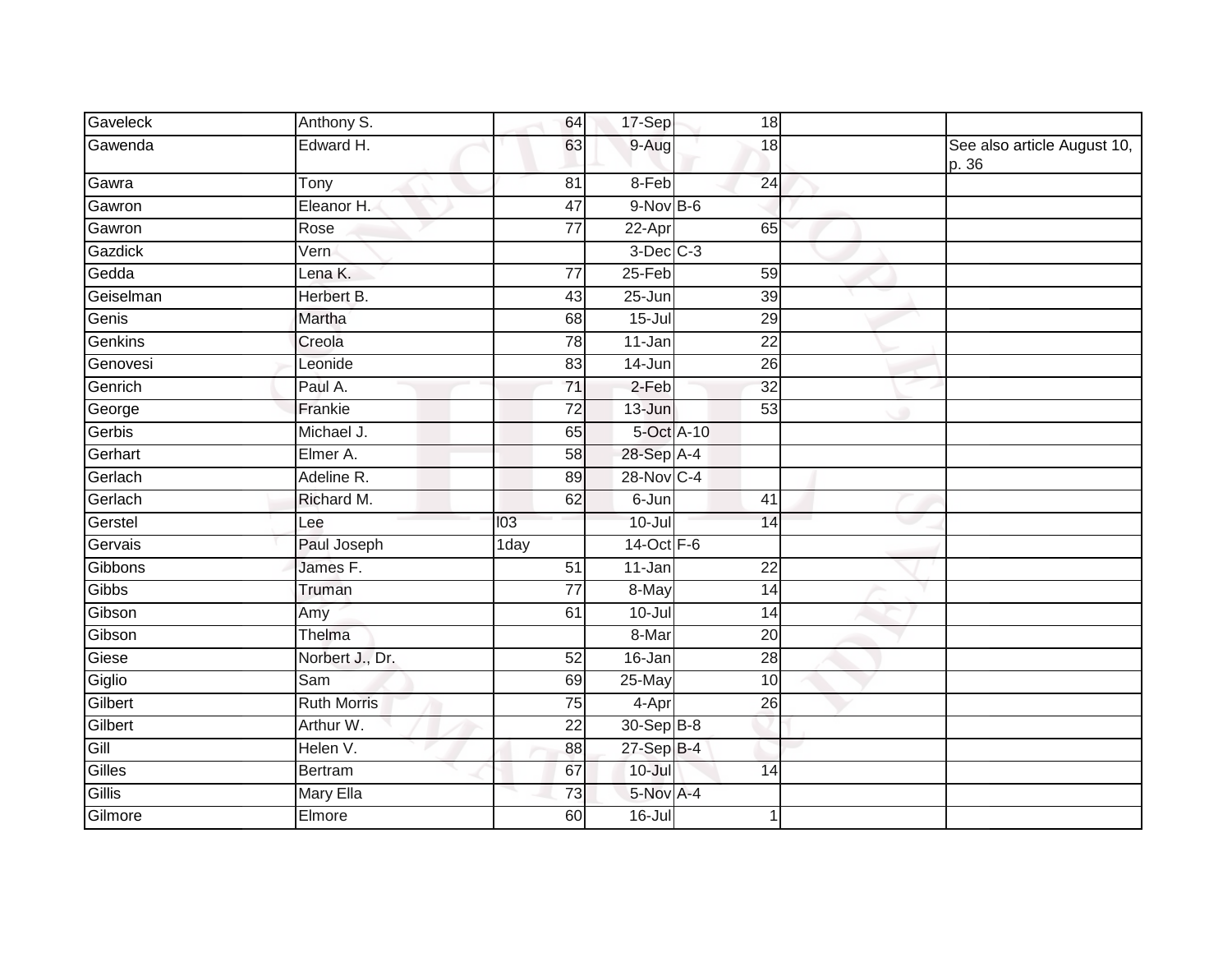| Girard       | George E.              | 76              | 10-Jun              | 69              |              |                                                               |
|--------------|------------------------|-----------------|---------------------|-----------------|--------------|---------------------------------------------------------------|
| Girman       | Frances M.             | 80              | 20-Feb              | 12              |              |                                                               |
| Girol        | Helen                  | 65              | 25-Jun              | 39              |              |                                                               |
| Gish         | Joyce E.               | 53              | $\overline{2}$ -Aug | $\overline{32}$ |              |                                                               |
| Glass        | Charles W.             |                 | 29-Jun              | 46              |              |                                                               |
| Glegg        | <b>Thomas Frederic</b> | 15              | $26$ -Oct B-6       |                 |              |                                                               |
| Glick        | Charles H.             | 61              | 16-May              | 43              |              |                                                               |
| Glinski      | Harry (Bud)            | 60              | 13-Nov C-5          |                 |              |                                                               |
| Gloger       | Charles (Carl)         | 82              | $20$ -May           | 97              |              |                                                               |
| Glover       | David                  |                 | 2-Dec E-10          |                 |              |                                                               |
| Glowski      | Clarence A.            | 72              | 24-Jul              | 8               |              |                                                               |
| Gober        | Eleanor                | 93              | $22 - Jun$          | $\overline{12}$ |              |                                                               |
| Goins        | Ezell                  | $\overline{32}$ | 30-Dec              |                 | ╰<br>$\circ$ | See 2 articles; See also<br>December 31, pages A-2<br>and B-3 |
| Goldhagen    | Carl E.                | 67              | $30 -$ Jul          | 4               |              |                                                               |
| Golding      | Sydney H.              | 65              | $30 -$ Jul          | $\overline{4}$  |              |                                                               |
| Goldstein    | Max                    | 67              | 8-Oct C-10          |                 |              |                                                               |
| Golumbeck    | Gustave A.             | 80              | 22-Feb              | 25              |              | Article included                                              |
| Golumbeck    | George E.              | 70              | $1-NovD-2$          |                 |              |                                                               |
| Gomez        | Jesse                  | 59              | 2-Sep               | 52              |              | See also article and<br>picture, p. 52                        |
| Gondek       | Louis P.               |                 | 5-Nov A-4           |                 |              |                                                               |
| Gonser       | Henry C.               | 83              | $5$ -Dec $C$ -8     |                 |              |                                                               |
| Gonsiorowski | Walter A. (George)     | 67              | $5-Feb$             | 4               |              |                                                               |
| Gonsiorowski | Victoria J.            | $\overline{59}$ | 15-Apr              |                 | 26 Poludniak |                                                               |
| Gonzalez     | Joyce (Bembow)         | 43              | 7-Sep               | 22              |              |                                                               |
| Gonzalez     | Ralph, Sr.             | $\overline{78}$ | 3-Jan               | 20              |              |                                                               |
| Goodman      | Clarence               | 44              | 30-Sep A-3          |                 |              |                                                               |
| Goodrich     | Mary Jane (Beakley)    | 29              | 24-Aug              | $\overline{1}$  |              | See also August 27, p. 35                                     |
| Goodson      | Mary Jo                | $\overline{72}$ | 10-Sep              | $\overline{25}$ |              |                                                               |
| Goolik       | Michael                | 64              | $30 -$ Jul          | 4               |              |                                                               |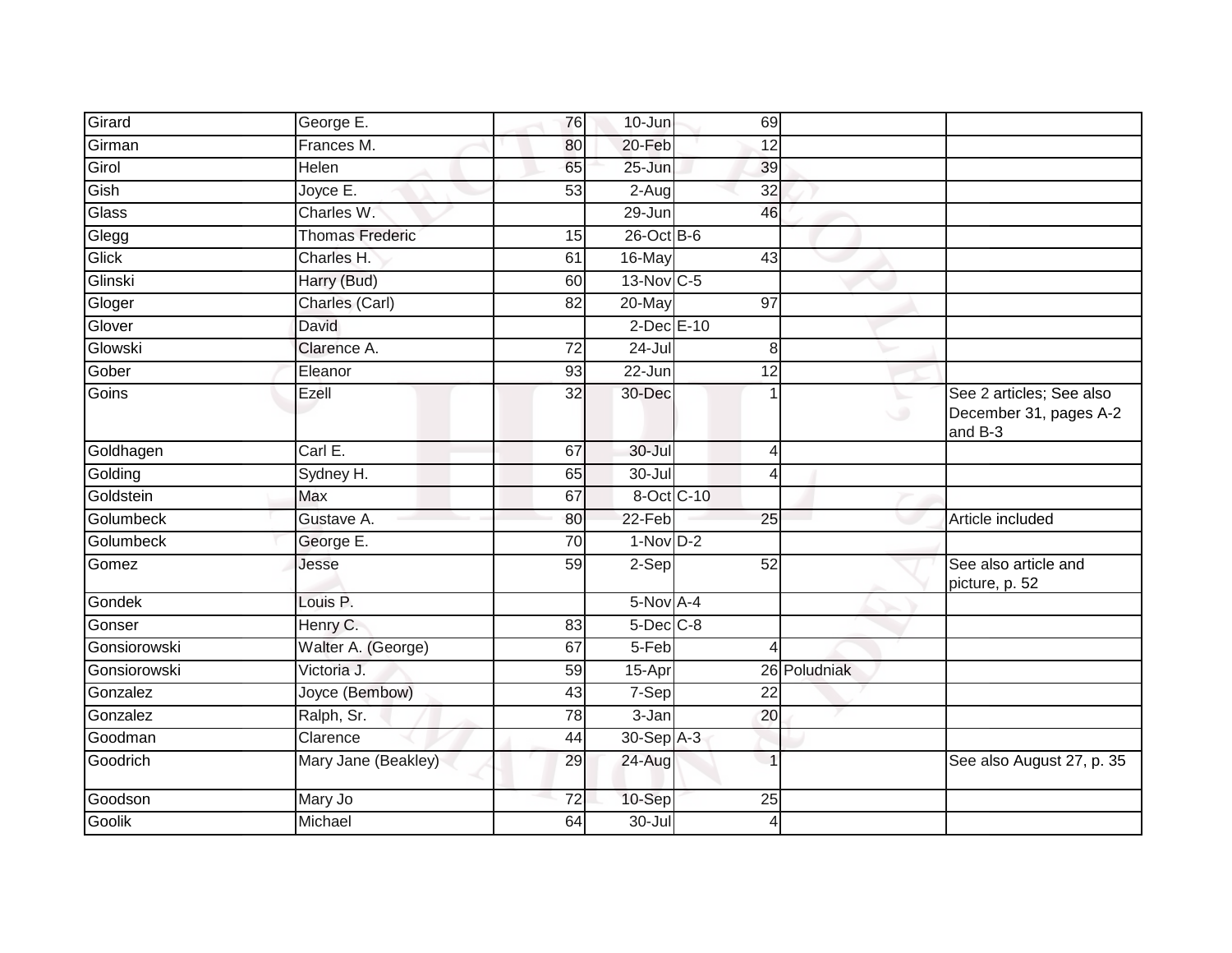| Goranovich | Michael D., Sr.        | 47              | 18-Jan     |                 | 14              |                           |
|------------|------------------------|-----------------|------------|-----------------|-----------------|---------------------------|
| Gordon     | Francis W.             | 69              | 11-Feb     |                 | 83              |                           |
| Gordon     | Harry                  | 77              | 18-Sep     |                 | 12              |                           |
| Gordon     | Eugene C.              | $\overline{74}$ | 13-May     |                 | 65              |                           |
| Gornovich  | Michael D., Sr.        | 47              | 16-Jan     |                 | 28              |                           |
| Gose       | Anton Keith            | 55              | 8-Feb      |                 | 24              |                           |
| Govert     | John William           | 59              | 11-Mar     |                 | 78              |                           |
| Grabill    | Joan                   | 46              | 17-Jan     |                 | 28 Oakes        | See also January 21, p. 1 |
| Grabowski  | John R.                | 56              | $3-Apr$    |                 | 6               |                           |
| Grabski    | Matthew (Mike)         | 88              | 25-Oct D-2 |                 |                 |                           |
| Graceman   | Ralph                  | 60              | $13 -$ Jul |                 | 16              |                           |
| Graden     | Dorothy M.             | 56              | 25-Jan     |                 | 8               |                           |
| Gradle     | Jesse J.               | 79              | 22-Feb     |                 | 25              |                           |
| Grady      | Carl, Jr.              | 53              | 12-Feb     |                 | $\overline{14}$ |                           |
| Graedtke   | <b>Muriel Mae</b>      | 56              | 21-Aug     |                 | 14              |                           |
| Graf       | M. Dorothy             | 71              | $2-Sep$    |                 | 52              |                           |
| Graf       | Maude                  | 101             | $13 -$ Jul |                 | 16              |                           |
| Graft      | <b>Lawrence Edward</b> | 26              | 29-May     | $\overline{37}$ |                 |                           |
| Gragido    | Gail A. (Scratchy)     | 67              | 7-Mar      |                 | 32              |                           |
| Graham     | William I.             | 75              | 17-May     |                 | 55              |                           |
| Graham     | <b>Frank Ted</b>       | 69              | $7-Sep$    |                 | 22              |                           |
| Graham     | Mary Cox               | 70              | 23-Aug     |                 | $\overline{32}$ |                           |
| Grand      | Mary Ellen             | $\overline{77}$ | $20 - Aug$ |                 | 29              |                           |
| Granger    | Alma Ruth              | 82              | 5-Jan      |                 | 18              |                           |
| Grant      | J. C.                  | 52              | 29-Apr     |                 | 54              |                           |
| Grantz     | George                 | 33              | 14-Sep     |                 | 8 <sup>1</sup>  |                           |
| Granville  | Lee, Jr.               | 56              | $9-NovB-6$ |                 |                 |                           |
| Grapsas    | Stella                 | 55              | 10-Sep     | 25              |                 |                           |
| Graves     | Cora May               | $\overline{77}$ | 22-Oct A-7 |                 |                 |                           |
| Gray       | Wilson B.              | 59              | 1-Apr      | 110             |                 |                           |
| Gray       | Elizabeth H.           |                 | 30-Oct C-6 |                 |                 |                           |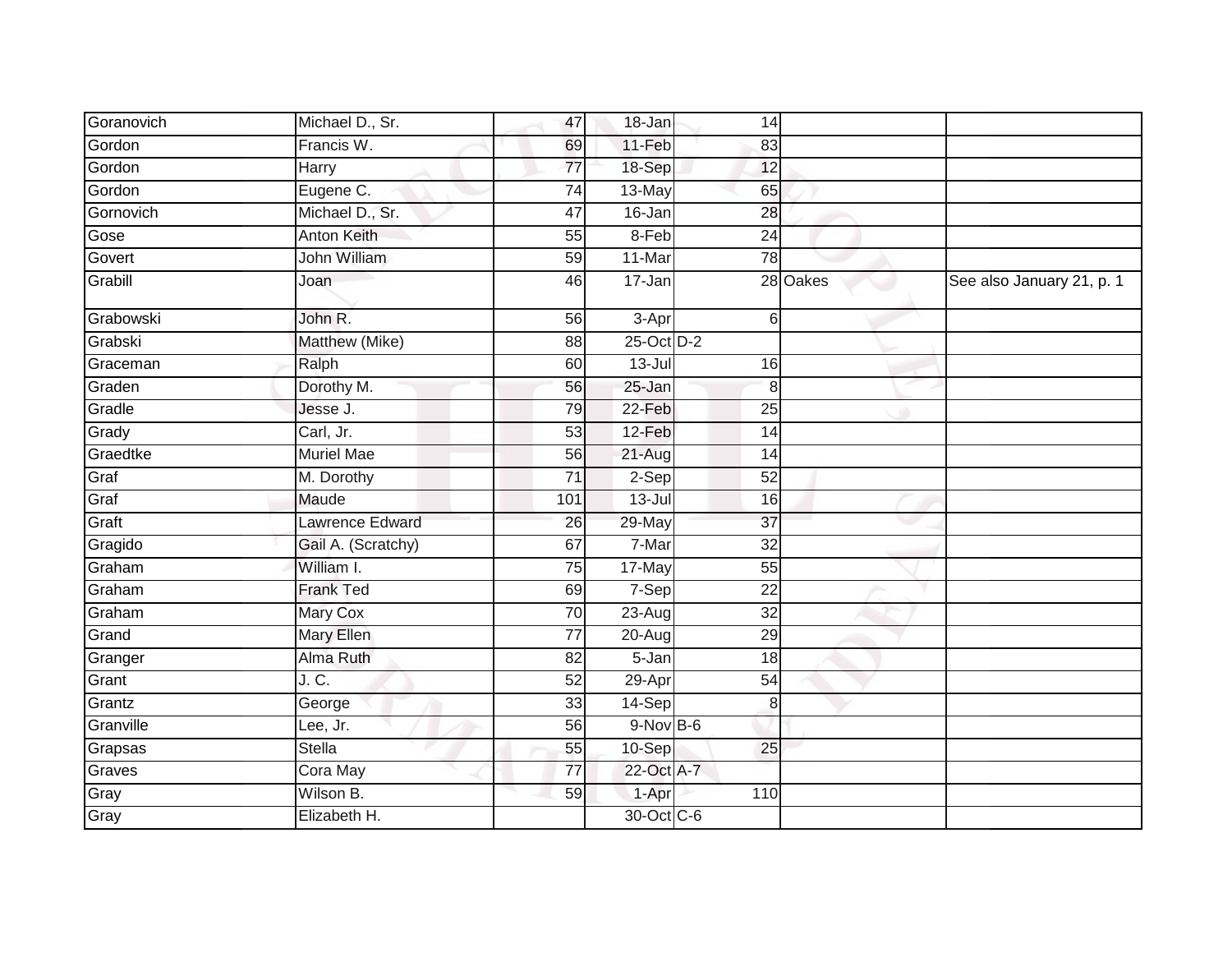| Grbic               | Anka                                 | 82              | $24$ -May            | $\overline{32}$ |        |  |
|---------------------|--------------------------------------|-----------------|----------------------|-----------------|--------|--|
| Greathouse          | Virgil D.                            | 76              | 20-Feb               | 12              |        |  |
| Grecco              | Rocce                                | 61              | 4-Jan                | 29              |        |  |
| Greco               | Lucia M.                             | 84              | $3 - Jan$            | $\overline{20}$ |        |  |
| Green               | Lyle L.                              | 75              | 10-Apr               | 30              |        |  |
| Green               | Charles C.                           | 84              | 7-Feb                | 39              |        |  |
| Green               | Catherine                            | 80              | 10-Sep               | 25              |        |  |
| Green               | Lavinia                              | 84              | 4-Jan                | 29              |        |  |
| Green               | Rosie                                |                 | 4-Mar                | $\overline{90}$ |        |  |
| Green               | Fred F.                              |                 | 22-Feb               | 25              |        |  |
| Green               | James W.                             | 51              | 8-Nov F-7            |                 |        |  |
| Greger              | John                                 | 75              | $15-NovD-2$          |                 |        |  |
| Gregorovich         | Anthony                              | 61              | 28-Oct D-6           |                 |        |  |
| Gregorovich         | Mary                                 | 89              | 10-Jun               | 69              | w      |  |
| Greiner             | Bertha C.                            | 84              | $15 -$ Jul           | 29              |        |  |
| Greski              | Leonard                              | 56              | 27-Apr               | 22              |        |  |
| Grey                | Tenitria                             | 2 months        | 18-Jan               | 14              |        |  |
| Griffin             | <b>Minnie</b>                        | 82              | 24-Jan               | 23              |        |  |
| Griffin             | Earline                              | 45              | 27-May               | 68              |        |  |
| Griffin             |                                      |                 |                      |                 |        |  |
|                     | Jewell M. (Fleck)                    |                 | $9-Sep$              | 44              |        |  |
| Griffith            | Hiram                                | 75              | $11 -$ Jul           | $\overline{54}$ |        |  |
| Grigonis            | George                               | 57              | 7-Mar                | 32              |        |  |
| Grimberg            | Angeline                             | $\overline{73}$ | 19-Dec D-8           |                 |        |  |
| Grimble             | Randall G.                           | $\overline{22}$ | 19-Nov               | 1               |        |  |
| Grimmer             | Norbert S.                           | 60              | 23-Nov C-6           |                 |        |  |
| Grisafi             | Vera C.                              |                 | $9$ -Oct $C$ -6      |                 | Amodeo |  |
| Grisanti            | Ames, Sr.                            | 69              | 7-Nov D-13           |                 |        |  |
| Grisham             | Raymond                              | $\overline{77}$ | $\overline{26}$ -Aug | 69              |        |  |
| Grogan              | Harriet                              | 71              | 19-Oct A-6           |                 |        |  |
| Gronendyke          | <b>Rollin Ray</b>                    | 80              | 31-Dec B-3           |                 |        |  |
| Groszewski<br>Grove | Joseph M.<br>Evangeline "Van" Guelig | 74              | 19-Aug<br>12-Oct D-6 | 46              |        |  |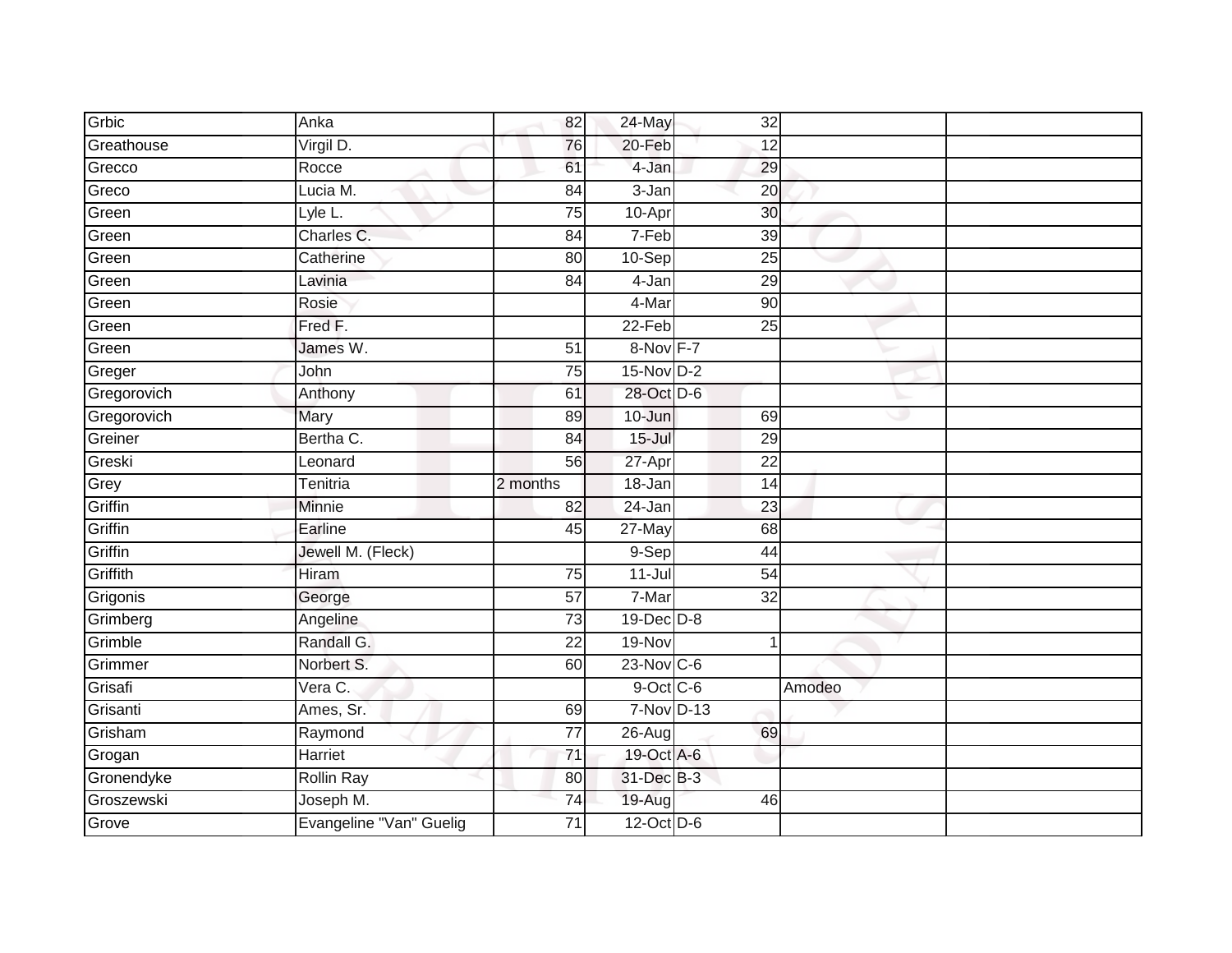| Gruenhagen | Clarence W.        |                 | 21-Mar          | 22              |               |
|------------|--------------------|-----------------|-----------------|-----------------|---------------|
| Gruszkos   | Veronica           | 80              | 7-Feb           | 39              |               |
| Grzembski  | Sophie             | 88              | $23 -$ Jul      | 14              |               |
| Grzyb      | Antoinette S.      | 93              | $2-Nov$ B-6     |                 |               |
| Grzyb      | Anna               | 66              | $16$ -Dec $D-4$ |                 | <b>Mosior</b> |
| Gualandi   | Mary Margaret      | 72              | 31-Dec B-3      |                 |               |
| Gudalis    | John               | 64              | 1-Jan           | 39              |               |
| Gulotta    | Jasper P.          | 59              | $4$ -Oct C-4    |                 |               |
| Guman      | <b>Steve</b>       | 76              | $7 - Jan$       | 67              |               |
| Gumula     | Angeline A.        | 79              | 19-Feb          | 18              |               |
| Gundy      | Caroline H.        | 83              | 5-Feb           | $\overline{4}$  |               |
| Gurney     | Joseph D.          | $\overline{78}$ | $29 -$ Jul      | $\overline{90}$ |               |
| Gursanky   | Frank W.           | 62              | 24-May          | 32              |               |
| Gustafson  | <b>Carol Lee</b>   | 41              | 4-Jun           | 39              | Ð             |
| Gustafson  | Arthur W.          |                 | 2-May           | $\overline{50}$ |               |
| Gustafson  | Marie              |                 | 22-Feb          | 25              |               |
| Guy        | Joe P.             | 88              | 26-Apr          | 20              |               |
| Guzel      | <b>Matthew</b>     | 84              | 2-Sep           | 52              |               |
| Guzman     | Joseph M.          | 43              | $1-Jul$         | $\overline{73}$ |               |
| Guzzino    | Nickolas A.        | 65              | $12 - Jun$      | 8               |               |
| Gyure      | Mary C.            | 74              | 10-Jun          | 69              |               |
| Haack      | <b>Fred George</b> | 80              | 26-Jan          | $\overline{22}$ |               |
| Haberle    | <b>Brett</b>       |                 | 1-Apr           | 110             |               |
| Hackney    | Mozelle            | $\overline{47}$ | 9-May           |                 | 21 Ashley     |
| Hagen      | Glenn W.           | 60              | $13$ -Aug       | 36              |               |
| Haggerty   | Edward             | 38              | $21$ -Dec $B-4$ |                 |               |
| Hahney     | Robert C.          | 68              | 28-Nov C-4      |                 |               |
| Haire      | William B.         | 81              | 28-May          | $\overline{4}$  |               |
| Hajdich    | Alice V.           | 68              | 15-Jan          | 22              |               |
| Hajduch    | John, Sr.          | $\overline{70}$ | 18-Feb          | 60              |               |
| Hajduch    | Richard C.         | 57              | 27-May          | 68              |               |
| Hale       | Harriet P.         | 84              | 1-Apr           | 110             |               |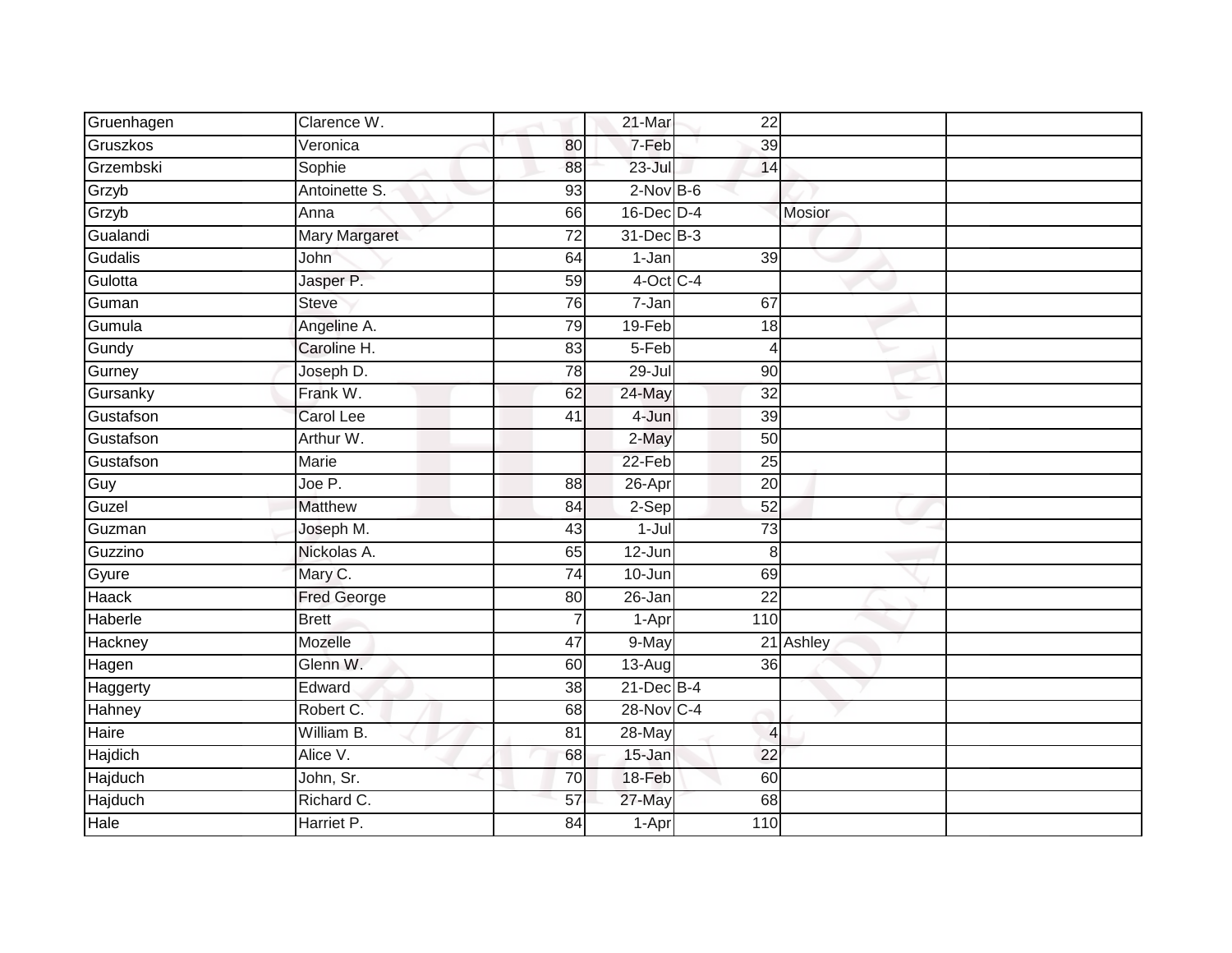| Halfacre        | Willis S.             | 76              | 24-Jun           | 47              |          |                               |
|-----------------|-----------------------|-----------------|------------------|-----------------|----------|-------------------------------|
| Hall            | Essie                 | 90              | 26-Jan           | 22              |          |                               |
| Hall            | Mary F.               |                 | $24$ -Jun        | 47              |          |                               |
| Hall            | Ethel M.              | $\overline{74}$ | 27-May           | 68              |          |                               |
| Hall            | Marion Glade, Rev.    | $\overline{74}$ | 28-Nov C-4       |                 |          |                               |
| Hall            | Joseph, Jr.           | 40              | $13$ -Jul        |                 |          |                               |
| Hall            | Annette               | $\overline{22}$ | 8-Oct            |                 |          | Picture of incident included. |
| Hallberg        | William               | $\overline{77}$ | 24-Oct C-5       |                 |          |                               |
| Haller          | Louis J.              |                 | 13-Mar           |                 | 6        |                               |
| Hallum          | Effie B.              | 86              | 1-Feb            | 49              |          |                               |
| Halpin          | Myra B.               |                 | $20$ -Feb        | 12              |          |                               |
| Halstead        | James                 | 67              | 20-Mar           |                 | $\vert$  |                               |
| Haluska         | Henry                 | 62              | 8-Jun            |                 | $6\vert$ |                               |
| Halze           | Helen                 |                 | 8-Feb            | 24              |          |                               |
| Hamacher        | Robert B. L.          | 74              | 22-Jun           | $\overline{12}$ |          |                               |
| Hamann          | Elmer E.              | 78              | 18-Apr           | 46              |          |                               |
| Hamer           | Lionel                | 55              | 29-Jan           | 14              |          |                               |
| Hamilton        | Dorothy G.            | 64              | 17-Aug           | 24              |          |                               |
| <b>Hamilton</b> | Freida A.             | 64              | 4-Jan            | 29              |          |                               |
| <b>Hamilton</b> | Obie                  | 76              | $18 - Jan$       | $\overline{14}$ |          |                               |
| Hammermeister   | Arthur C.             | 53              | 29-Nov D-10      |                 |          |                               |
| Hampsten        | Charles               | $\overline{57}$ | $22$ -Jul        | 90              |          |                               |
| Hampton         | Robert W.             | 60              | 22-Oct A-7       |                 |          |                               |
| Hamrlik         | Mary                  | 84              | $15$ -Oct $A$ -8 |                 |          |                               |
| Hanchar         | Mary                  | 91              | 18-Nov F-11      |                 |          |                               |
| Handley         | Virgil (Bud) T.       | 44              | $20 - Jun$       | 52              |          |                               |
| Haney           | <b>Frances Louise</b> | 57              | 5-Mar            | 37              |          |                               |
| Hanford         | Everett J.            | 55              | 22-Feb           | 25              |          |                               |
| <b>Hankins</b>  | Louis N.              | 71              | $4$ -Dec $E-1$   |                 |          |                               |
| <b>Hankins</b>  | Ceola (Shaw)          | 27              | 9-Apr            | 39              |          |                               |
| Hanks           | Peggy                 | 42              | 14-Jan           | 12              |          |                               |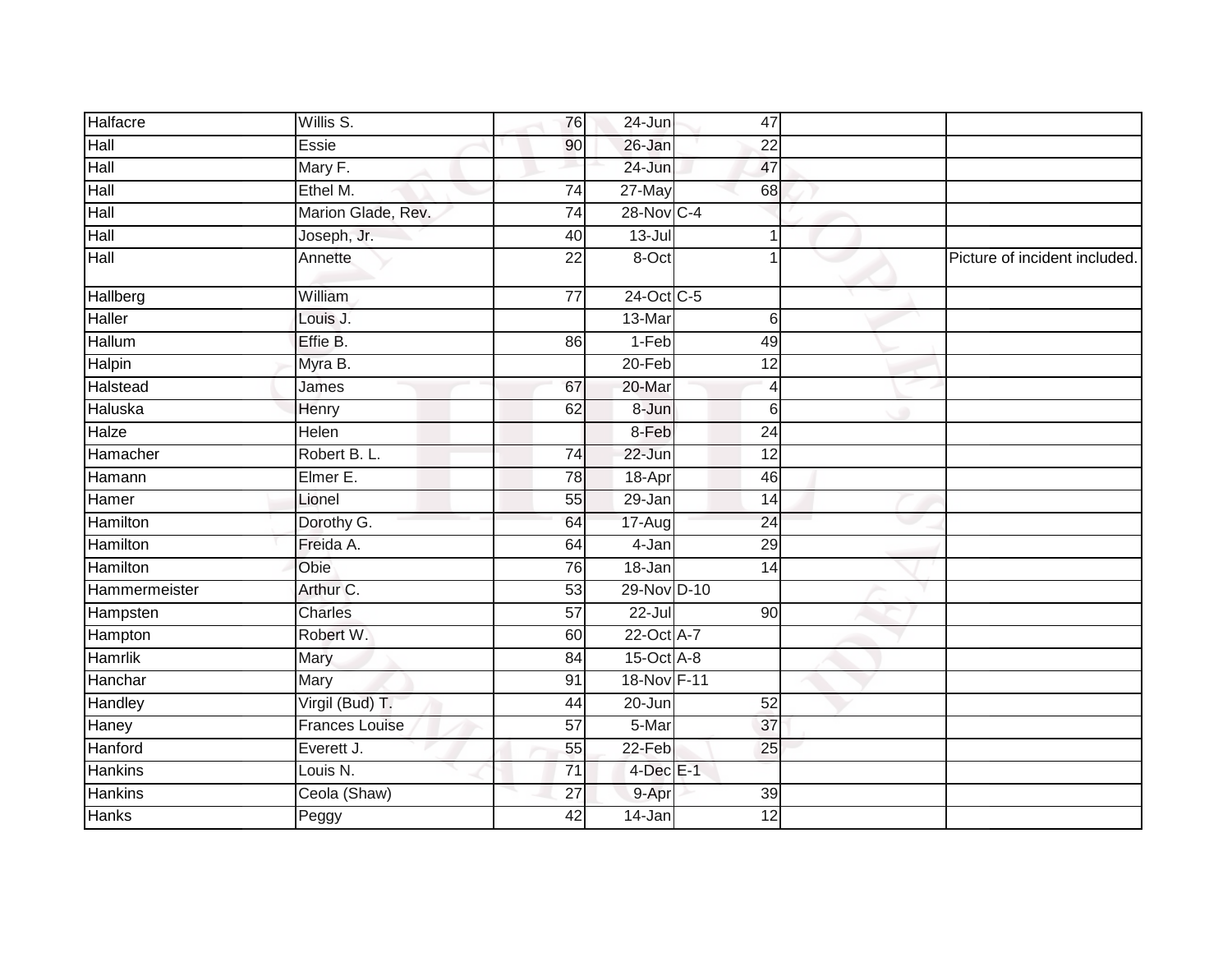| <b>Hanks</b>    | Lloyd Allen           | 57              | 24-Apr          | 27              |         |                                      |
|-----------------|-----------------------|-----------------|-----------------|-----------------|---------|--------------------------------------|
| Hannon          | James H.              | 65              | 25-Oct D-2      |                 |         |                                      |
| Hansen          | Leroy H., Sr.         |                 | 5-Jan           | 18              |         |                                      |
| Hansen          | Frank W.              | 58              | 6-Jul           | 46              |         |                                      |
| Hansing         | Eva Jane              | 70              | 20-May          | 97              |         |                                      |
| Hanson          | Margaret Ann (Kuzma)  | 51              | $21$ -Dec $B-4$ |                 |         |                                      |
| Hanspard        | Edward L.             | 19              | $9-Apr$ 1, 39   |                 |         |                                      |
| Hanthorn        | Frank L., Jr.         | 25              | 20-Sep 1, 55    |                 |         |                                      |
| Hapner          | Cora M.               | 82              | 18-Oct C-4      |                 |         |                                      |
| Harangody       | Elizabeth (Liz)       | 57              | 14-Feb          | 47              |         |                                      |
| Harangody       | Frank                 | 60              | $16$ -Aug       | 38              |         | See also article August 17,<br>p. 24 |
| <b>Harbison</b> | Otto L.               | 89              | 25-Oct D-2      |                 |         |                                      |
| Harden          | Carol L.              | 56              | 22-Mar          | 12              |         |                                      |
| Harder          | William J.            | 84              | 9-May           | $\overline{21}$ |         |                                      |
| Hardtke         | Dorothy G. Schweigert | 63              | 16-Jan          |                 | 28 Cupp |                                      |
| <b>Hardy</b>    | Joe R.                | 53              | 24-Aug          | 16              |         |                                      |
| Harmon          | James J.              | 68              | $7 - Aug$       | 27              |         |                                      |
| Harmon          | Ceylon A.             | 74              | 25-Nov          |                 |         | See also November 26, p.<br>$A - 4$  |
| Harmon          | Pamela J.             | 26              | $2-Sep$         | 52              |         |                                      |
| Harness         | Emery                 | 96              | 10-May          | 34              |         |                                      |
| Harper          | Gladys P.             | 69              | $7-Nov$ D-13    |                 |         |                                      |
| Harper          | Marie R.              | $\overline{34}$ | 27-Mar          | 10              |         |                                      |
| Harper          | Willis Jasper         |                 | $26-Sep$ B-2    |                 |         |                                      |
| Harreld         | William M. (Bones)    | 49              | $16 - Jan$      | $\overline{28}$ |         | See also January 17, p. 28           |
| Harreld         | Thornton M.           | 53              | $12$ -Dec $D-8$ |                 |         |                                      |
| Harris          | Mattie                | 60              | 29-Jun          | 46              |         |                                      |
| Harris          | Milton Judd           | 88              | 10-Jun          | 69              |         |                                      |
| Harris          | Jessie D.             | 84              | 4-Jan           | 29              |         |                                      |
| <b>Harris</b>   | Judson, Jr.           | 44              | 6-Sep           | 46              |         |                                      |
| <b>Harris</b>   | Esther M.             | 70              | 10-Apr          | 30              |         |                                      |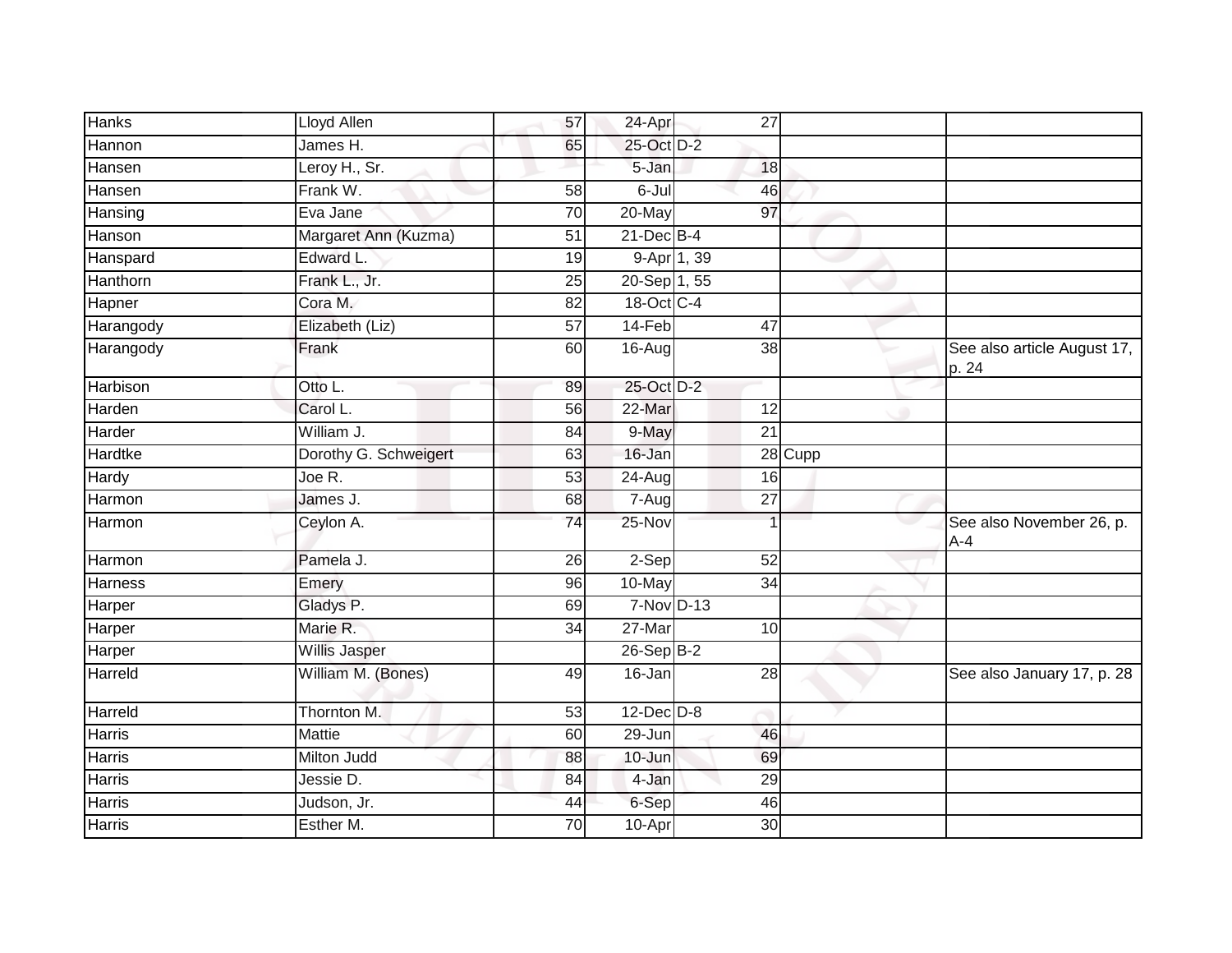| <b>Harris</b>   | <b>William Stanley</b>              | 70 | 11-May         | 10              |       |                                                 |
|-----------------|-------------------------------------|----|----------------|-----------------|-------|-------------------------------------------------|
| <b>Harris</b>   | Benjamin                            | 46 | 30-Dec         |                 |       | See 2 articles; See also<br>December 31, p. A-2 |
| <b>Harris</b>   | Maye                                | 84 | 2-Sep          | 52              |       |                                                 |
| <b>Harris</b>   | Jackson, Jr.                        | 50 | $31 - Jan$     | 41              |       |                                                 |
| Harris          | Lula                                |    | 29-Mar         | 34              |       |                                                 |
| <b>Harris</b>   | <b>Washington Douglas</b><br>(W.D.) |    | Februray 8     | 24              |       |                                                 |
| Harrison        | Emanuel                             | 62 | 18-Jun         | 8               |       |                                                 |
| Hart            | William T.                          | 50 | 14-Jun         | 26              |       |                                                 |
| Hart            | Julia                               | 76 | 31-Dec B-3     |                 |       |                                                 |
| Hartley         | <b>Frank Everett</b>                | 88 | 2-Mar          | 20              |       |                                                 |
| Hartman         | Edward (Pat)                        | 60 | 4-Feb          | 30              |       | Picture included                                |
| Hartman         | Albert M.                           | 51 | 19-Dec D-8     |                 |       |                                                 |
| Hartog          | Emma <sub>F.</sub>                  | 84 | 23-Nov C-6     |                 | Waulf |                                                 |
| Hartsell        | Jones F., Sr.                       | 62 | 8-Apr          | $\overline{72}$ |       |                                                 |
| <b>Hartsock</b> | <b>John Martin</b>                  | 41 | $2$ -Oct $B-7$ |                 |       |                                                 |
| Hartwig         | Leonard F.                          | 81 | 25-Jan         | 8               |       |                                                 |
| Hastings        | James R.                            | 53 | $13 - Aug$     | 36              |       |                                                 |
| <b>Hatfield</b> | Margaret L.                         | 62 | 17-May         | $\overline{55}$ |       |                                                 |
| <b>Hatfield</b> | Robert M.                           | 64 | $22-Nov$ F-3   |                 |       |                                                 |
| Hauer           | Jane S.                             | 72 | 22-Mar         | 12              |       |                                                 |
| Hautsch         | Don D.                              | 42 | 30-Aug         | 42              |       |                                                 |
| Hautsch         | Herschel H.                         | 74 | 14-Nov E-11    |                 |       |                                                 |
| <b>Havlin</b>   | Francis L.                          | 53 | 17-Aug         | $\overline{24}$ |       |                                                 |
| <b>Hawkins</b>  | Alfred P.                           | 62 | $13-May$       | 65              |       |                                                 |
| <b>Hawkins</b>  | Jessie                              | 57 | 4-Nov G-7      |                 |       |                                                 |
| <b>Hawkins</b>  | William, Sr.                        | 57 | $19-Oct$       | $\mathbf{1}$    |       | Picture included                                |
| Hawrys          | John C.                             | 62 | 20-Feb         | $\overline{12}$ |       |                                                 |
| Hawrys          | Stella H.                           | 58 | 23-Feb         | $\overline{22}$ |       |                                                 |
| Hayduk          | George, Sr.                         | 88 | 29-Jul         | 90              |       |                                                 |
| <b>Hayes</b>    | Thomas F.                           | 80 | 18-Apr         | 46              |       |                                                 |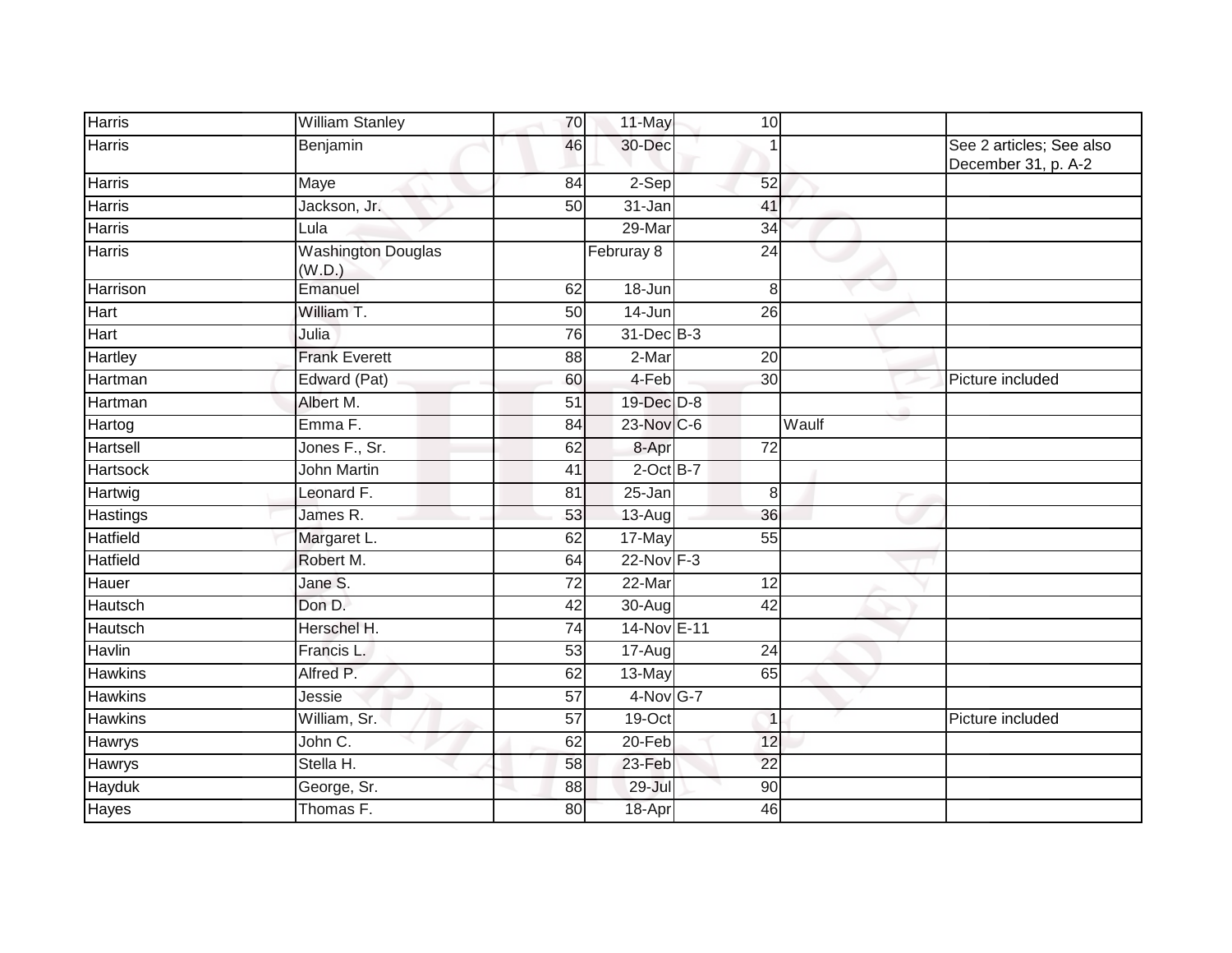| <b>Hayes</b>   | Alan L.             | $\overline{72}$ | $10 - Jun$      | 69              |         |
|----------------|---------------------|-----------------|-----------------|-----------------|---------|
| Hayman         | Harley R.           | 95              | 22-Mar          | 12              |         |
| Haynes         | Carroll B.          |                 | 26-Nov A-4      |                 |         |
| Hays           | Dora A.             | 79              | 30-Mar          | $\overline{24}$ |         |
| Hays           | Mildred S. (Papuga) | $\overline{71}$ | $1-Oct$ D-5     |                 |         |
| Haywood        | Mary                | 87              | 7-Sep           | 22              |         |
| Hazlett        | Clinton             |                 | 8-May           | 14              |         |
| Healy          | Lorraine E.         | 71              | 9-Mar           | 4               |         |
| Heath          | Harry A., Sr.       | 81              | $1-Mar$         | 47              |         |
| Hecht          | Anna B.             | 71              | 22-Jan          | 20              |         |
| Hecimovich     | Catherine           | 75              | 12-Aug          | 82              |         |
| Heckelman      | <b>Nellie</b>       | 90              | 31-Dec B-3      |                 | Keegan  |
| Hecker         | Catherine           | 75              | 22-Oct A-7      |                 | Graczyk |
| Hedges         | Ralph E.            | 83              | $23$ -Dec $D-6$ |                 | ری      |
| Hedinger       | Mattie P.           | 85              | $13 - Jun$      | 53              |         |
| Hedreen        | Nellie A.           | 81              | $3$ -Dec $C-3$  |                 |         |
| Hedrick        | David E.            | 50              | 17-Jan          | 28              |         |
| Hefferman      | Cecelia M.          | 69              | $12-Nov$ B-3    |                 |         |
| <b>Hefflon</b> | Fred, III           | 45              | $1$ -Oct $D-5$  |                 |         |
| Hegje          | Sara                | 56              | 9-Jan           | $\overline{26}$ |         |
| <b>Heick</b>   | William C., Sr.     | 93              | 21-Jan          | $\overline{28}$ |         |
| Heim           | Jeanette            | 51              | 6-Apr           | 22              |         |
| Hein           | Jack                | 30              | 5-Feb           | 4               |         |
| Hein           | Albie               | $\overline{90}$ | 9-Feb           | 10              |         |
| Heinan         | Lawrence, Lt.       | 52              | 1-Nov           | 1               |         |
| <b>Hekkema</b> | Martha              | 84              | $11-Feb$        | 83              |         |
| Helder         | George S.           | 63              | 7-May           | 18              |         |
| Helmke         | Minnie              | 81              | 17-Jun          | 50              |         |
| Helms          | Ida                 | 95              | 13-Jun          | 53              |         |
| Helton         | Robert J., Sr.      | 63              | 6-Dec D-6       |                 |         |
| Henderson      | James K.            | 70              | $2-Jan$         | $\overline{30}$ |         |
| Henderson      | William O.          | 79              | 11-Nov G-13     |                 |         |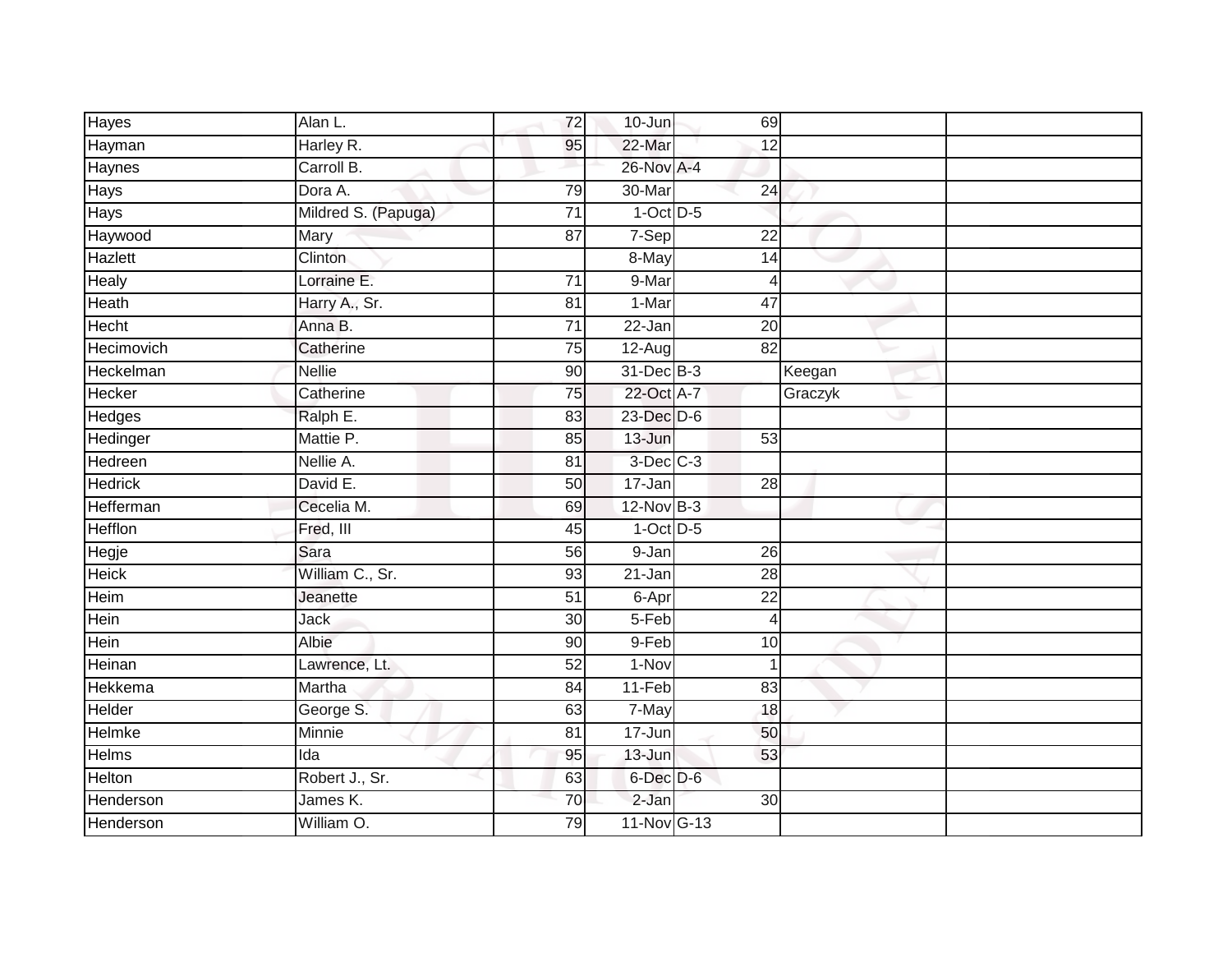| Hendon          | Albert L.             | 69              | 19-Nov C-6       |                 |              |  |
|-----------------|-----------------------|-----------------|------------------|-----------------|--------------|--|
| <b>Hendrick</b> | Joseph V., Sr.        | 61              | 6-Aug            | 32              |              |  |
| Hendron         | Catherine L.          | 76              | 14-May           | $\overline{4}$  |              |  |
| Henke           | Fannie J.             |                 | 25-Mar           | 42              |              |  |
| Henn            | Raymond H.            | 59              | 7-May            | 18              |              |  |
| Henning         | Geraldine             | 72              | 27-Aug           | 35              |              |  |
| Hensey          | William T., Sr.       | 85              | $1-Aug$          | 32              |              |  |
| Hensley         | Fred F., Sr.          | 74              | 16-Apr           | 14              |              |  |
| Hensley         | John W.               | 61              | $9$ -Oct $C$ -6  |                 |              |  |
| Henson          | Paula Sue             | 26              | 10-Jan           | 24              |              |  |
| Herakovich      | Walter P.             | $\overline{77}$ | 21-Aug           | 14              |              |  |
| Herald          | Tracy Lynn            | 3 days          | 30-Mar           | $\overline{24}$ |              |  |
| <b>Herbst</b>   | Leona                 | 86              | 8-Jan            | 8               |              |  |
| <b>Herbst</b>   | William A.            | 77              | $25 - Jun$       | $\overline{39}$ | æ            |  |
| <b>Herbst</b>   | Arthur W.             | 48              | 9-Apr            | $\overline{39}$ |              |  |
| Hermanowicz     | Alexander             |                 | $1-NovD-2$       |                 |              |  |
| Hernandez       | Jesus                 | 68              | 22-Aug           | 53              |              |  |
| Hernandez       | Josephine             | 51              | $11 -$ Jul       | 54              |              |  |
| Hero            | Lydia                 | 60              | $2-Apr$          | 36              |              |  |
| <b>Heroux</b>   | Armond A.             | 61              | 19-Oct A-6       |                 |              |  |
| <b>Herrburg</b> | W.C. Walter           |                 | 10-Dec B-6       |                 |              |  |
| Herrera         | Vicenta               | 73              | 14-Jan           | 12              |              |  |
| Herring         | Pauline K.            | 62              | 25-Nov F-7       |                 |              |  |
| Herring         | O.L.                  | $\overline{74}$ | $11-Jan$         | $\overline{22}$ |              |  |
| Herring         | Kirby L.              | 69              | $10$ -Dec $B$ -6 |                 |              |  |
| Herring         | <b>Charles Vernon</b> | 71              | $16 - Jan$       | $\overline{28}$ |              |  |
| <b>Hess</b>     | <b>Burton</b>         | $\overline{57}$ | $7$ -Dec $C$ -6  |                 |              |  |
| Hess            | Ella                  | 96              | 30-Nov B-14      |                 |              |  |
| <b>Hess</b>     | Ella                  | 96              | 2-Dec E-10       |                 |              |  |
| <b>Hess</b>     | Dolores M.            | 40              | $3 -$ Jul        |                 | 4 Ziolkowski |  |
| Heyden          | Walter                | 22              | 18-Jul           | 26              |              |  |
| Heydorn         | Malvin H.             | 68              | $15 -$ Jul       | 29              |              |  |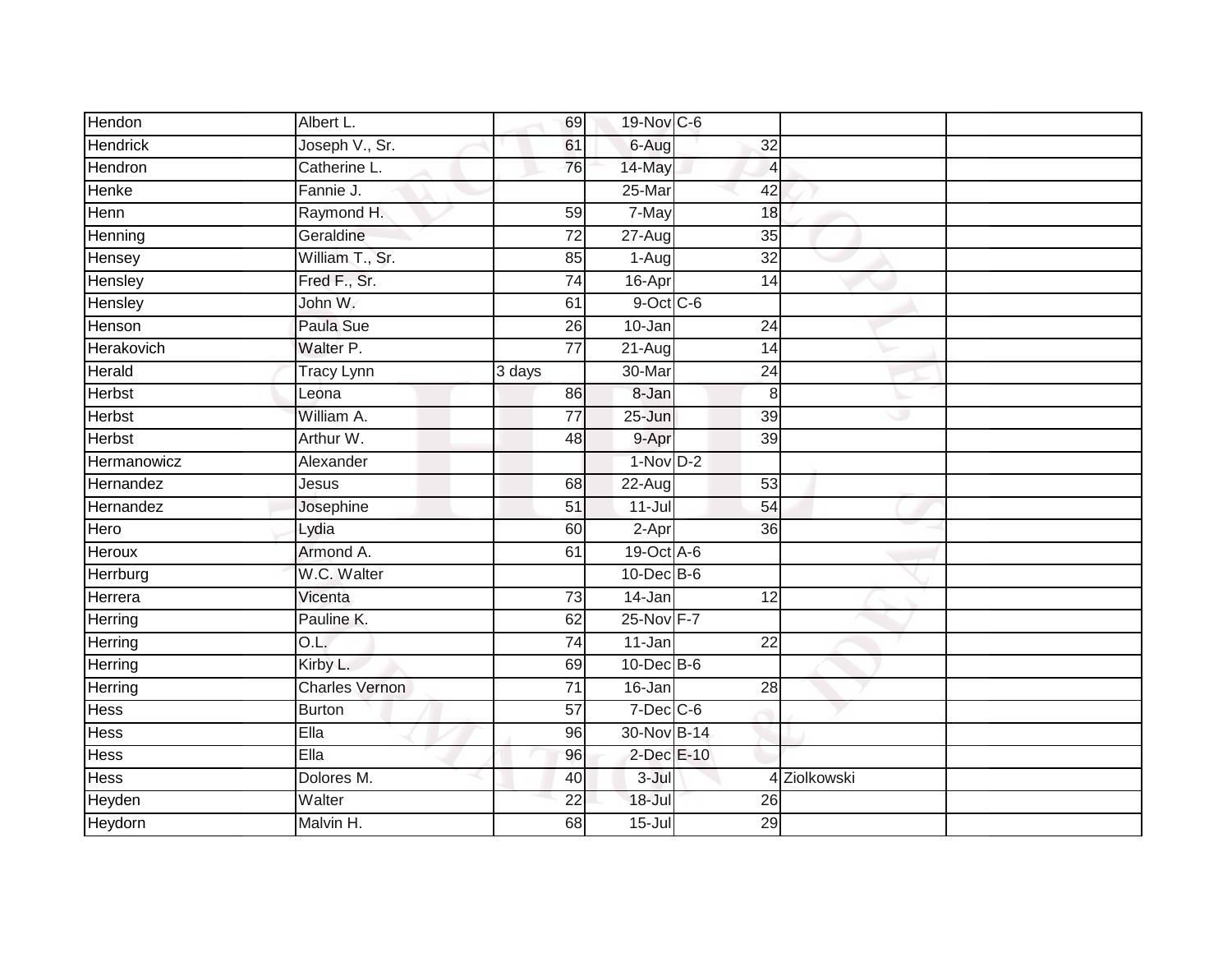| Hickman       | A. Lee, Sr., D.D.S. | 92              | 15-Mar          | 52              |         |  |
|---------------|---------------------|-----------------|-----------------|-----------------|---------|--|
| <b>Hicks</b>  | Georgia Lee         | 59              | 5-Feb           | 4               |         |  |
| Highsmith     | Joan                | 52              | 7-May           | 18              |         |  |
| Hildebrand    | Anna W.             | 84              | $7-Oct$ $C-4$   |                 |         |  |
| Hildebrandt   | <b>Isabel R.</b>    | $\overline{77}$ | 11-Mar          |                 | 78 Otiz |  |
| Hildebrandt   | Leo P., Msgr.       | 81              | $4$ -Dec $E-1$  |                 |         |  |
| Hill          | Fay M.              | 80              | $7$ -Oct $C$ -4 |                 |         |  |
| Hill          | Willie L.           | 56              | $26$ -Feb       | 4               |         |  |
| Hill          | Russell             | 79              | 19-Mar          | 39              |         |  |
| Hill          | Oscar               | 81              | 30-Nov B-14     |                 |         |  |
| Hill          | James D.            | 61              | 19-Jan          | 22              |         |  |
| Hill          | <b>Henry Lee</b>    | $\overline{47}$ | 25-Nov F-7      |                 |         |  |
| Hill          | Eugene (Lou)        | 67              | 21-Jan          | $\overline{28}$ |         |  |
| Hill          | Wesley              | 35              | 8-Jan           | 8               | ری      |  |
| Hillman       | Roy                 | 82              | 8-Mar           | $\overline{20}$ |         |  |
| <b>Hills</b>  | Annette E.          | 93              | 26-Jan          | $\overline{22}$ |         |  |
| Hiltrop       | Hugo J.             | 70              | 10-Apr          | 30              |         |  |
| Hinckley      | Florence (Cutler)   |                 | $25-Sep$ A-4    |                 |         |  |
| Hinkel        | Margaret            | 63              | 30-May          | 32              |         |  |
| <b>Hinkle</b> | Rabon P.            | 45              | 14-May          | $\overline{4}$  |         |  |
| Hinojosa      | Juan P.             | 62              | 16-Jan          | 28              |         |  |
| Hinton        | Bonnie Irene        | 50              | 4-Feb           | 30              |         |  |
| <b>Hinton</b> | May                 | 73              | $2-Feb$         | 32              |         |  |
| Hipp          | Phyllis             | 63              | 30-Apr          | $\overline{4}$  |         |  |
| Hippie        | Paul                | 27              | 28-Mar          | 48              |         |  |
| <b>Hlatko</b> | Gertrude M.         | 69              | $24-Sep$ B-5    |                 |         |  |
| Hlebasko      | Paul                | 68              | 4-Feb           | 30              |         |  |
| Hmurovich     | Joseph              | 78              | $9$ -Oct C-6    |                 |         |  |
| Hoard         | Lina                | 84              | 27-Nov C-4      |                 |         |  |
| <b>Hobbs</b>  | Floy M.             | 83              | 11-Mar          | $\overline{78}$ |         |  |
| <b>Hobbs</b>  | Wayne               | 56              | 4-Sep           | $\overline{23}$ |         |  |
| Hobby         | George H.           |                 | 6-Mar           | 30              |         |  |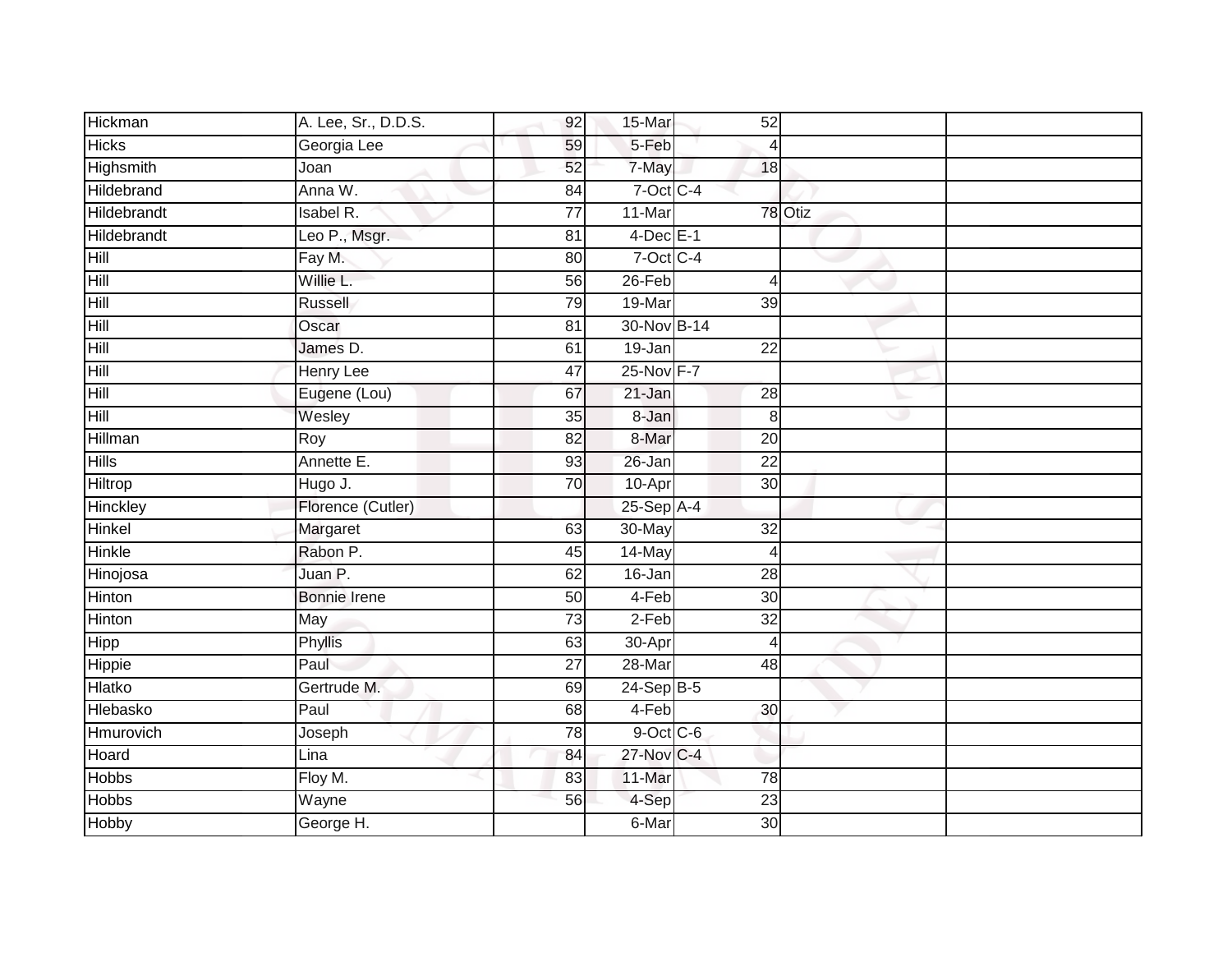| Hobson        | <b>Annie Mae</b>    |                 | 2-May           | 50              |                                                 |
|---------------|---------------------|-----------------|-----------------|-----------------|-------------------------------------------------|
| Hochstetler   | Versa V.            | $\overline{72}$ | 27-Mar          | 10              |                                                 |
| Hodge         | Albert N.           | 73              | 13-Jun          | 53              |                                                 |
| Hodge         | George T.           | 81              | $9-Aug$         | 18              |                                                 |
| Hodge         | Wade, Sr., Rev.     | $\overline{71}$ | 25-Jan          | 8               |                                                 |
| Hodges        | Lillian F.          | 78              | 3-Jan           | 20              |                                                 |
| Hoertz        | Rose E.             | 84              | 12-Mar          | 35              |                                                 |
| Hoffman       | <b>Gary Lee</b>     | $\overline{37}$ | 30-Dec 1, D-7   |                 | See 2 articles; See also<br>December 31, p. A-2 |
| Hoffman       | George W., Sr.      | 79              | 20-Feb          | 12              |                                                 |
| Hoffman       | Mae A.              |                 | 26-Nov A-4      |                 |                                                 |
| Hoffman       | James H.            | 63              | 31-Jan          | $\overline{41}$ |                                                 |
| Hoffmeister   | Herman              | 83              | 12-Jan          | 20              |                                                 |
| Hofmann       | Emma A.             | 95              | $25 - Feb$      | 59              |                                                 |
| Hoge          | Carl H.             | 74              | 29-Oct A-8      |                 |                                                 |
| Hojnacki      | Mary J.             | 87              | 8-Jan           | 8               |                                                 |
| Hokanson      | Kenneth Y.          |                 | 9-Aug           | 18              |                                                 |
| Holeman       | David J.            | 68              | 29-Nov D-10     |                 |                                                 |
| Hollan        | Birdie B.           | 67              | 5-Mar           | $\overline{37}$ |                                                 |
| Holland       | Donald N.           | 50              | 10-Jan          | $\overline{24}$ |                                                 |
| Hollenback    | <b>Marie</b>        | $\overline{87}$ | 2-Apr           | $\overline{36}$ |                                                 |
| Holloman      | Patricia Ann        | 28              | 26-Feb          | $\overline{4}$  |                                                 |
| <b>Holmes</b> | Harold M. (Maurice) | $\overline{22}$ | $29 - Jan$      | $\overline{14}$ |                                                 |
| Holoffe       | Leona M.            | 89              | 13-May          | 65              |                                                 |
| Holtzman      | Lucretia            | 52              | 10-Jan          | 24              |                                                 |
| Homa          | Marie               | 79              | 15-Apr          | 26              | Last name also spelled<br>Homer                 |
| Homan         | William F.          | 68              | 24-Dec C-2      |                 |                                                 |
| Homeier       | Ernest A.           | $\overline{78}$ | $27 - Jun$      | 16              |                                                 |
| Homer         | Marie               | 79              | 15-Apr          | 26              | Last name also spelled<br>Homa                  |
| Honquest      | John T., Sr.        | $\overline{92}$ | $7 - Jan$       | 67              |                                                 |
| Hooker        | Wanda               | 54              | $16$ -Dec $D-4$ |                 |                                                 |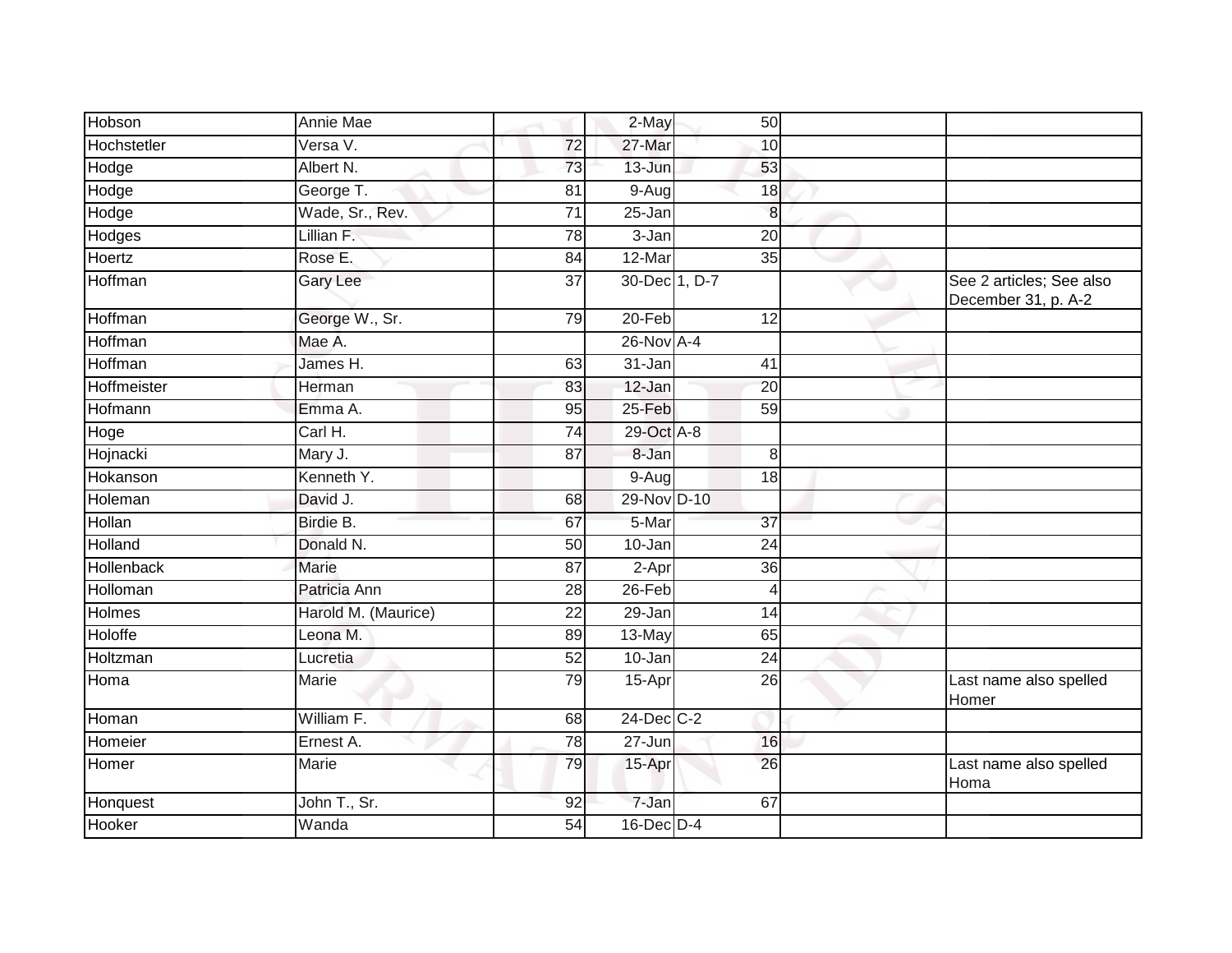| Hooley          | <b>Robert Michael</b>   | 11              | 17-Aug      | 24               |   |                                     |
|-----------------|-------------------------|-----------------|-------------|------------------|---|-------------------------------------|
| Hoover          | Alma H.                 | 78              | 19-Mar      | 39               |   |                                     |
| Horejs          | Rose                    | 86              | 24-Jun      | 47               |   |                                     |
| Horgeshimer     | Ralph R.                | 85              | $2-Jan$     | 30               |   |                                     |
| Horner          | Peter J.                | $\overline{77}$ | $12-Feb$    | 14               |   |                                     |
| Horrell         | <b>Clarence Raymond</b> | 80              | 20-Nov A-5  |                  |   |                                     |
| Horton          | Agnes                   | 59              | 17-Apr      | 21               |   |                                     |
| Horvat          | Ana                     | $\overline{87}$ | 4-Jan       | 29               |   |                                     |
| Horwitz         | Harry M.                | 76              | 6-Aug       | $\overline{32}$  |   |                                     |
| Hosford         | Lurena M.               | 90              | 12-Apr      | 26               |   |                                     |
| Hotaling        | Paul E.                 | 68              | 11-Feb      | 83               |   |                                     |
| <b>Houchins</b> | Kate                    | 86              | 4-Jun       | $\overline{39}$  |   |                                     |
| Houldieson      | Margaret (Houldesworth) |                 | 13-Dec E-2  |                  |   |                                     |
| Houser          | Hazel                   | 92              | $10 -$ Jul  | 14               | ى |                                     |
| Housley         | Blanche J.              |                 | 15-Oct A-8  |                  |   |                                     |
| Houtsma         | Fred                    | 68              | 16-May      | 43               |   |                                     |
| Howard          | <b>Beth Marie</b>       | 22              | 21-Oct E-12 |                  |   |                                     |
| Howard          | Milton B., Sr.          | 70              | 15-Apr      | 26               |   |                                     |
| Howard          | Martha E.               | 58              | 23-May      | $\overline{24}$  |   |                                     |
| Howarth         | Alice L.                | 69              | $3-May$     | 19               |   |                                     |
| Howe            | Edna                    | $\overline{73}$ | $1-Jul$     | $\overline{73}$  |   |                                     |
| Howell          | Ethel B.                | 89              | $25-Feb$    | $\overline{59}$  |   |                                     |
| Howell          | David F.                | 45              | $12-NovB-3$ |                  |   |                                     |
| Hoyda           | Walter E.               | 64              | 17-Jan      | 28               |   |                                     |
| Hoyne           | John                    | 80              | 25-Feb      | 59               |   | Last name also spelled<br>Chojnacki |
| Hrapek          | John (Hap)              | $\overline{52}$ | 6-Nov C-6   |                  |   |                                     |
| Hrehor          | George                  | $\overline{71}$ | $12 - Jun$  | $\boldsymbol{8}$ |   |                                     |
| <b>Hrindak</b>  | Laura A.                | 58              | 29-May      | 37               |   |                                     |
| Hriso           | Michael, Sr.            | 74              | $2-Jan$     | $\overline{30}$  |   |                                     |
| Hruskocy        | John P.                 | 60              | 18-Feb      | 60               |   |                                     |
| <b>Hrycak</b>   | Theodore, Sr.           | 81              | 23-May      | 24               |   |                                     |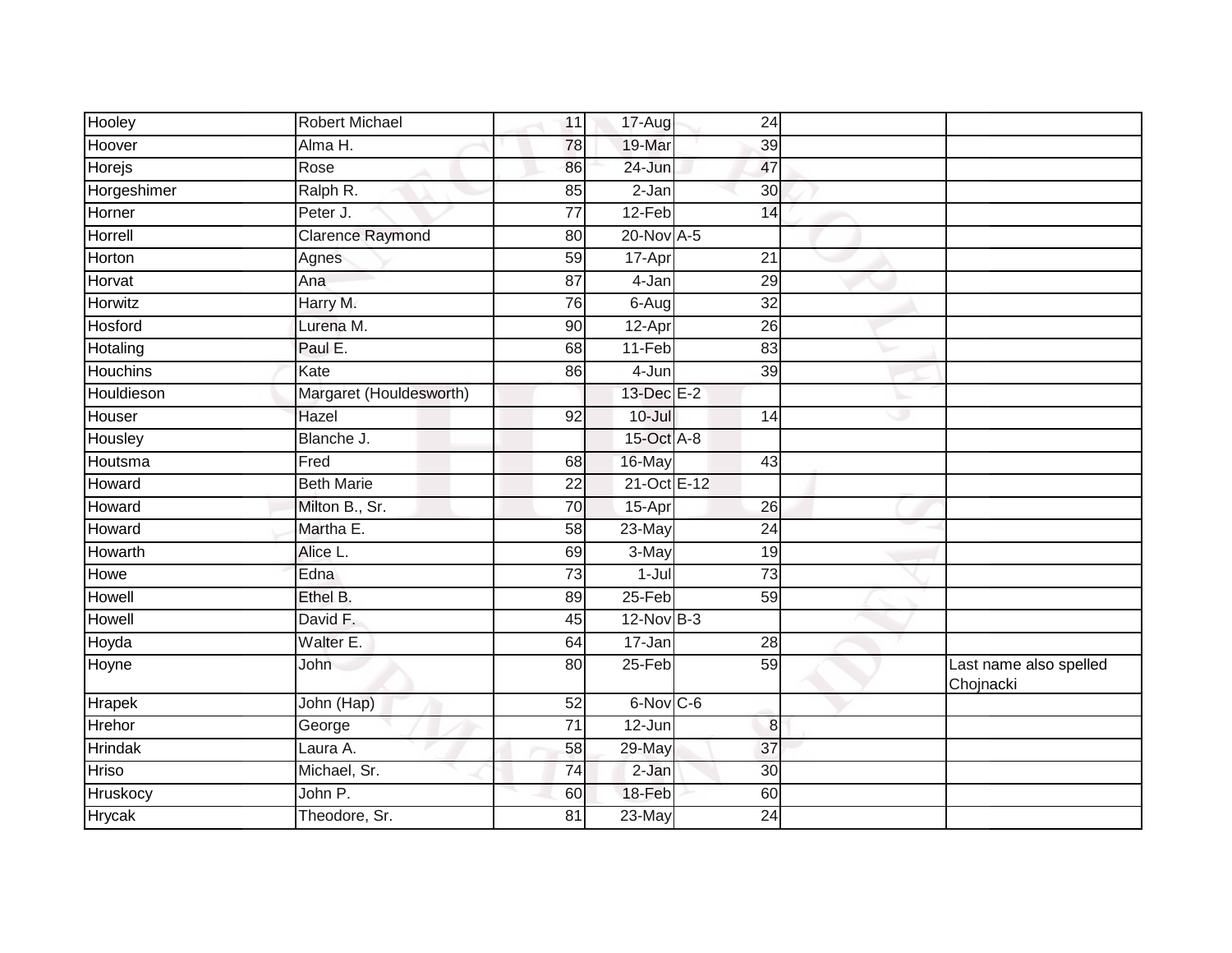| Hryniowiecki    | Jannie S.            | 45              | $12-Feb$     | 14              |                  |
|-----------------|----------------------|-----------------|--------------|-----------------|------------------|
| Hryniowiescki   | Henry Z.             | 60              | 2-Aug        | 32              |                  |
| Hudson          | William N.           | 58              | 20-May       | 97              |                  |
| Hudson          | Elsie A.             | $\overline{78}$ | 15-Mar       | $\overline{52}$ |                  |
| Hudson          | Mary E.              | 93              | 5-Mar        | $\overline{37}$ |                  |
| Hudson          | Leavenworth C.       | 73              | 18-Jan       | 14              |                  |
| Hudspeth        | Virgil               | $\overline{74}$ | 14-May       | 4               |                  |
| Huettner        | Katherine            | 85              | 23-Oct B-5   |                 |                  |
| Huettner        | Katherine            |                 | 24-Oct C-5   |                 |                  |
| Huff            | Vallie               | 68              | 18-Jan       | 14              |                  |
| <b>Huffine</b>  | Karl B.              | 86              | $11-Mar$     | 78              |                  |
| <b>Hughes</b>   | Joseph V.            |                 | 7-May        | 18              |                  |
| Hugo            | Herbert W.           | 49              | $17 -$ Jul   | 28              | Picture included |
| Huizenga        | Fred, Jr.            | 76              | 7-Nov D-13   |                 |                  |
| Huizenga        | Theresa              | 46              | 8-Nov F-7    |                 |                  |
| <b>Hulbert</b>  | Lynn Ellen           | 39              | 7-Feb        | 39              |                  |
| Humerickhouse   | Eunice               | 82              | $2-Jul$      | 6               |                  |
| Hunter          | Mary E. (Upshaw)     | 44              | 16-May       | 43              |                  |
| Hunter          | John C.              | 89              | $1-Jun$      | 30              |                  |
| Hunter          | Albert D.            | 62              | $1-Jun$      | 30              |                  |
| Hunter          | Lula                 | 55              | 26-Aug       | 69              |                  |
| Hunter          | <b>Betty Krueger</b> | 56              | 15-Apr       | 26              |                  |
| Hunter          | Robert               | 63              | $26$ -Mar    | $\overline{35}$ |                  |
| Hurley          | Adam Joshua          | $\overline{2}$  | 7-Sep        | $\overline{22}$ |                  |
| Hurley          | <b>Elmer Ronald</b>  | 35              | $1-Jul$      | 1               |                  |
| <b>Hurysz</b>   | Frank S.             | 37              | 23-Apr       | 6               |                  |
| Huston          | Sam S.               | $\overline{77}$ | $7$ -Oct C-4 |                 |                  |
| Husum           | Ada                  |                 | 23-Feb       | 22              |                  |
| <b>Hutchens</b> | Glen V., Sr.         | 87              | 23-Feb       | 22              |                  |
| Hutman          | <b>Mike</b>          | $\overline{44}$ | 25-Feb       | $\overline{59}$ |                  |
| Huttle          | Florence             | 86              | 11-Mar       | 78              |                  |
| Huttle          | Milton C.            | 63              | 27-Feb       | 8               |                  |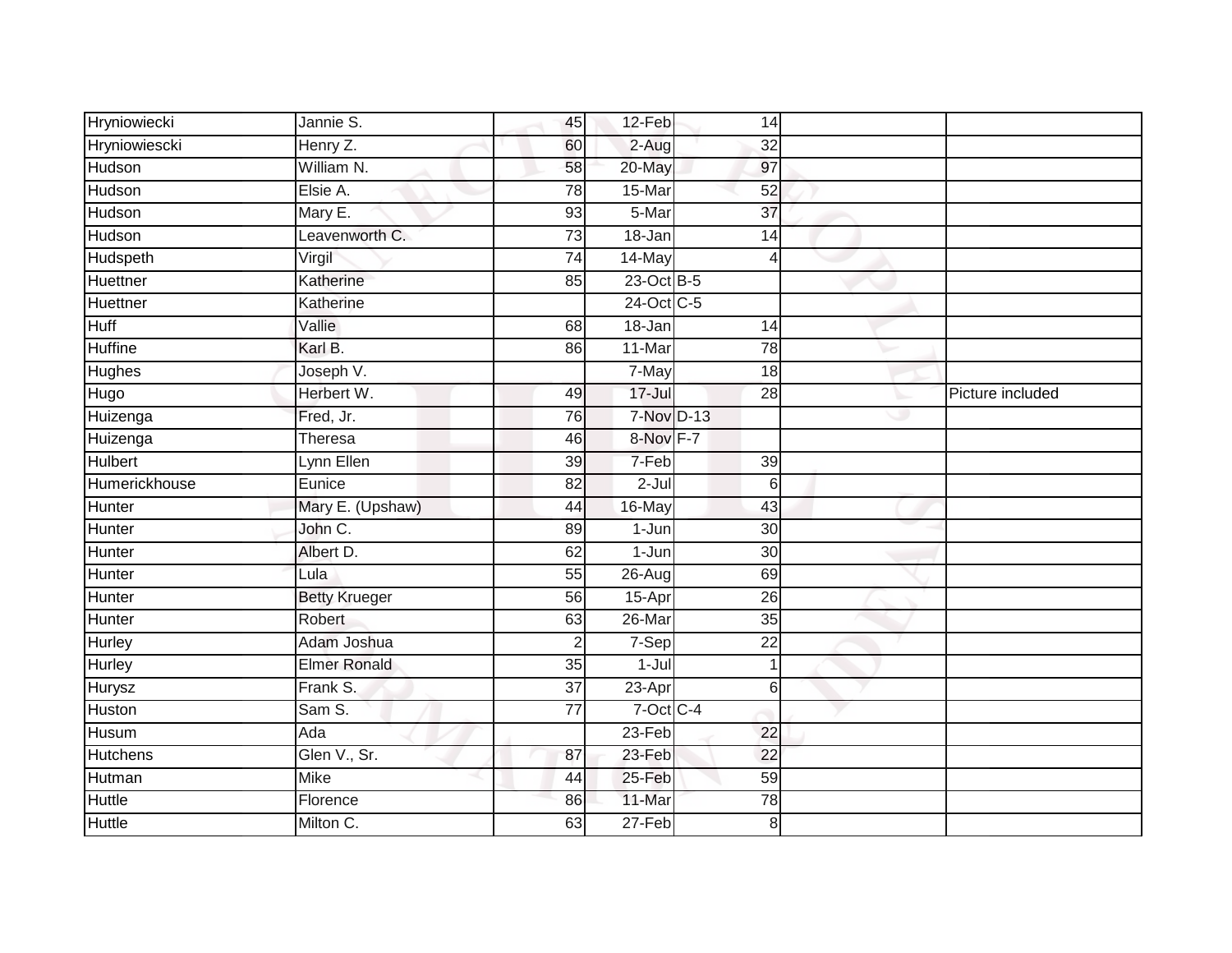| Hyatt              | Wallace A.          | 71              | 23-Jan      | 12              |          |                                       |
|--------------------|---------------------|-----------------|-------------|-----------------|----------|---------------------------------------|
| <b>Hynek</b>       | Frank J., Jr.       | 23              | $1-Jul$     | 73              |          |                                       |
| lannesse           | Maria               | 91              | 19-Nov C-6  |                 |          |                                       |
| Idukovich          | Milos (Mike)        | 80              | 4-Apr       | $\overline{26}$ |          |                                       |
| Idzkowski          | Joseph              | 85              | $19-Feb$    | 18              |          |                                       |
| Igras              | Marion              | 50              | 6-Jul       |                 | 46 Millo |                                       |
| Imrich             | Joseph F.           | 78              | 14-Jan      | 12              |          |                                       |
| Indovina           | <b>Delores</b>      | 58              | 3-Apr       | 6               |          |                                       |
| Inglot             | Frances M.          | $\overline{73}$ | 26-Nov A-4  |                 |          |                                       |
| Ingram             | William Harold, Sr. | 70              | 4-Jun       | 39              |          |                                       |
| Ionnacci           | Rose S.             | 62              | 25-Mar      | 42              |          |                                       |
| Irving             | Horace, Jr.         | $\overline{25}$ | 8-May       | 14              |          |                                       |
| luele              | Alexandro (Alex)    | 78              | 15-Jan      | $\overline{22}$ |          |                                       |
| Jablonski          | Anna                | 80              | 13-Feb      | 8               | w        |                                       |
| Jackson            | <b>Michael Glen</b> | 30              | 10-Oct B-10 |                 |          |                                       |
| Jackson            | Toshiba N.          | 4               | 12-Apr      | $\overline{26}$ |          |                                       |
| Jackson            | Tony                | 22              | 28-Nov C-4  |                 |          |                                       |
| Jackson            | Louise A.           | 70              | $5 - Jun$   | 16              |          |                                       |
| Jackson            | Roy W.              | 47              | 31-Aug      | 31              |          |                                       |
| Jackson            | Mary Ann            | 87              | 13-Mar      | 6               |          |                                       |
| Jacobilski         | William             | 75              | 15-May      | 16              |          | Last name also spelled<br>Jakubielski |
| Jacobs             | Pauline S.          | $\overline{87}$ | 21-Oct E-12 |                 |          |                                       |
| Jacques            | Jean A. P.          | 45              | $21 - Jun$  | 54              |          |                                       |
| Jadron             | Rose                | 86              | $16 -$ Jul  | 4               |          |                                       |
| <b>Jakubczyk</b>   | John J.             | 53              | 26-Jan      | $\overline{22}$ |          |                                       |
| <b>Jakubielski</b> | William             | 75              | $15$ -May   | 16              |          | Last name also spelled<br>Jacobilski  |
| Jallo              | Frances A.          | 80              | 16-Apr      | 14              |          |                                       |
| Jameyfield         | Harold C.           | 54              | 11-Feb      | 83              |          |                                       |
| Jamison            | William             | 66              | 10-Jul      | $\overline{14}$ |          |                                       |
| Jancich            | Gabriel             | 84              | $11 -$ Jul  | $\overline{54}$ |          |                                       |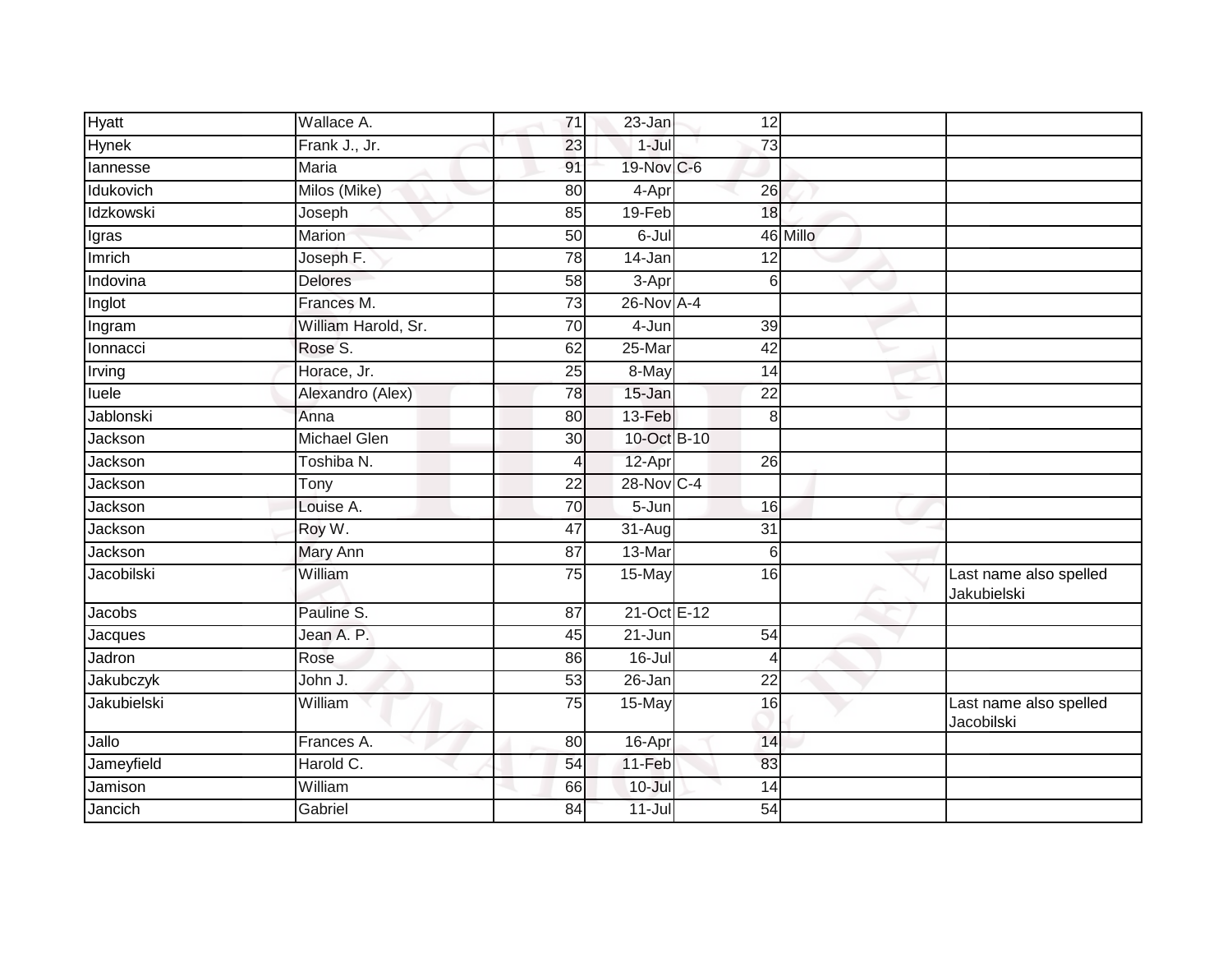| Janiak         | Rose             |                 | $21$ -Jun        | 54              |               |                                        |
|----------------|------------------|-----------------|------------------|-----------------|---------------|----------------------------------------|
| Janiga         | John, Jr.        | $\overline{71}$ | 15-May           | 16              |               |                                        |
| Janos          | Zuzanna          | 80              | 12-Dec D-8       |                 |               |                                        |
| Jansak         | Paul J.          |                 | $27 - Aug$       | 35              |               |                                        |
| Jansen         | Martha           | 79              | 22-May           | 28              |               |                                        |
| Jansing        | Grover H.        | 87              | $11$ -Dec $C-4$  |                 |               |                                        |
| Janus          | Lottie M.        | 70              | 20-Mar           |                 | 4 Kopercinski |                                        |
| Jaros          | John M. (Baker)  | 61              | 30-Apr           |                 |               |                                        |
| Jaros          | Mary             | $\overline{72}$ | 16-Oct C-4       |                 | Toth          |                                        |
| Jaroscak       | Anna             | $\overline{73}$ | 22-Jan           | $\overline{20}$ |               |                                        |
| Jarski         | Ingeborg         | 60              | 24-Jan           | 23              |               |                                        |
| Jarvis         | Willard R.       | 58              | 13-May           | 65              |               |                                        |
| Jaskulski      | Michelle Addabbo | 15              | 26-Sep B-2       |                 |               |                                        |
| Jasper         | <b>Steve</b>     | 23              | 25-Jun           | 1               | w             |                                        |
| Jean           | Edgar E.         | 64              | 14-Dec C-6       |                 |               |                                        |
| Jebens         | Herman           | 90              | $14$ -Dec $C$ -6 |                 |               |                                        |
| Jedlikowski    | Frank            | 85              | 7-Mar            | 32              |               |                                        |
| Jefchak        | Lillian I.       | 52              | $12$ -Jun        | 8               |               | See also article, p. 8                 |
| Jencopale      | John             | 78              | 11-Apr           | 45              |               |                                        |
| Jenczalik      | Anna             | $\overline{55}$ | 25-Oct D-2       |                 | Waligura      |                                        |
| Jend           | Stanley          | 94              | 31-Dec B-3       |                 |               | Last name also spelled<br>Jendrzejczyk |
| Jendrzejczyk   | <b>Stanley</b>   | 94              | 31-Dec B-3       |                 |               | Last name also spelled<br>Jend         |
| Jenkins        | Ola Mae          |                 | 2-May            | 50              |               |                                        |
| Jenkins        | James C.         | $\overline{77}$ | 3-Jun            | $\overline{72}$ |               |                                        |
| <b>Jenkins</b> | Elsie            | 74              | 16-Mar           | 14              |               |                                        |
| <b>Jenkins</b> | Ella A.          | 81              | 3-Apr            | $6\phantom{1}6$ |               |                                        |
| Jenkins        | Nellie C.        | 93              | 23-Oct B-5       |                 |               |                                        |
| Jennings       | Lucille          | 63              | 7-Jun            | $\overline{51}$ |               |                                        |
| Jennings       | Elvert Jackson   |                 | 21-Dec B-4       |                 |               |                                        |
| Jens           | H. William       | 84              | 28-Sep A-4       |                 |               |                                        |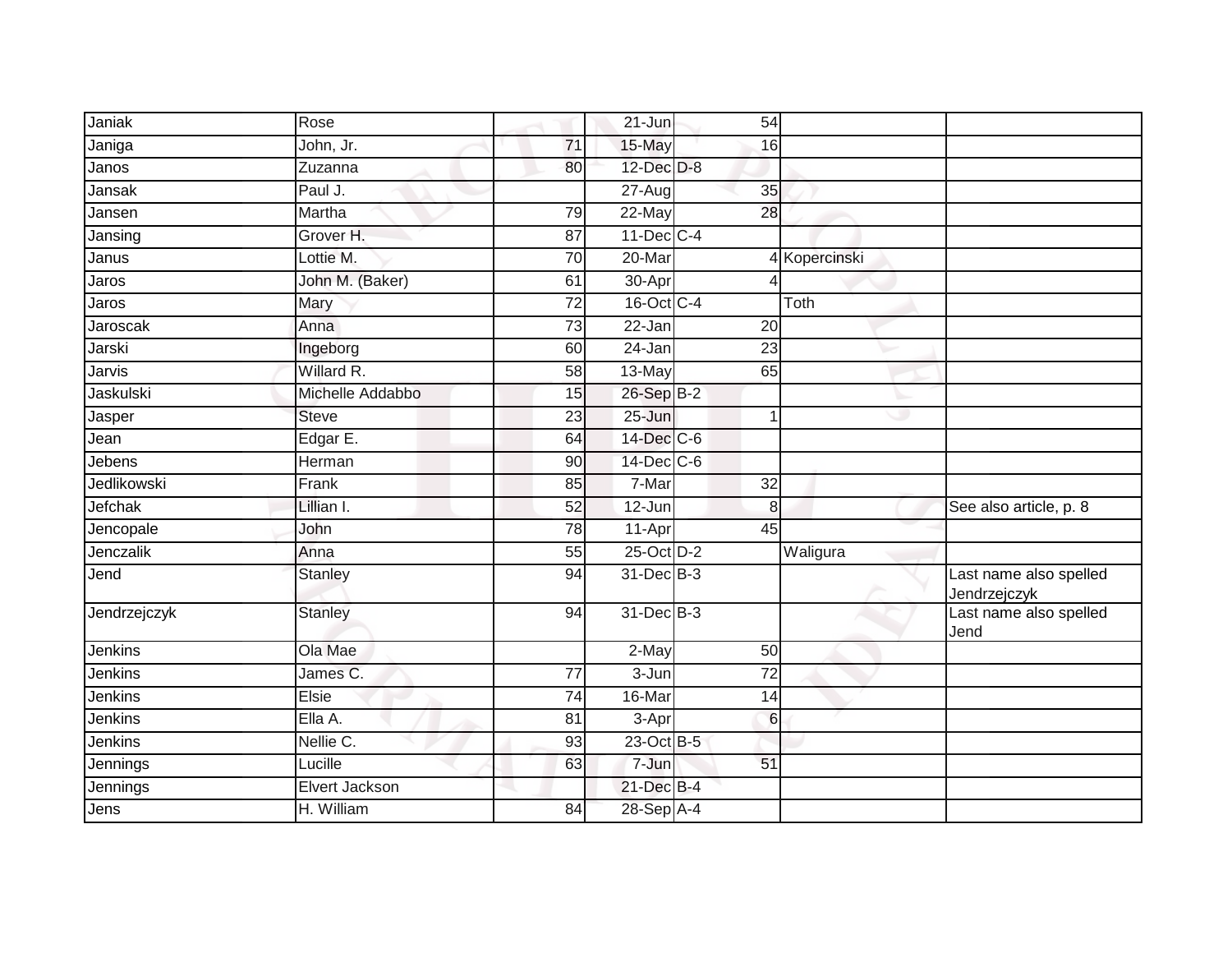| Jensen    | Charles                 | 55              | 28-Dec D-4      |                 |           |   |                                         |
|-----------|-------------------------|-----------------|-----------------|-----------------|-----------|---|-----------------------------------------|
| Jersky    | Henry G.                | 71              | 6-Apr           | 22              |           |   | Last name also spelled<br>Jezierski     |
| Jerzyk    | Anna                    | 83              | 4-Feb           | 30              |           |   |                                         |
| Jesionek  | John S.                 | $\overline{71}$ | 7-Aug           | $\overline{27}$ |           |   |                                         |
| Jewell    | Joseph M.               | $\overline{30}$ | 13-Mar          |                 | 6         |   | See also March 16, p. 14 -<br>age is 29 |
| Jewett    | Ceil (King)             | 80              | $28-Sep$ A-4    |                 |           |   |                                         |
| Jezierski | Henry G.                | $\overline{71}$ | 6-Apr           | $\overline{22}$ |           |   | Last name also spelled<br>Jersky        |
| Jimerson  | Calvin (Jake)           |                 | 27-Dec C-6      |                 |           |   |                                         |
| Johnson   | Gerald                  | 19              | $11-Feb$        |                 |           |   | See also February 12, p. 1<br>and p. 14 |
| Johnson   | Herman C.               | 84              | 9-Jan           |                 | 26 DeCamp |   |                                         |
| Johnson   | Rudolph A.              | 65              | 24-Sep B-5      |                 |           | ۰ |                                         |
| Johnson   | Geraldine M.            | 60              | 2-Feb           | 32              |           |   |                                         |
| Johnson   | Ruthie L.               | 34              | 8-Feb           | 24              |           |   |                                         |
| Johnson   | Elizabeth M.            | 61              | 18-May          | $\overline{22}$ |           |   |                                         |
| Johnson   | Howard C.               | 62              | $21 - Jun$      | $\overline{54}$ |           |   |                                         |
| Johnson   | Doris E.                | 79              | 13-Dec E-2      |                 |           |   |                                         |
| Johnson   | John G.                 | 80              | 6-Jul           | 46              |           |   |                                         |
| Johnson   | Mollie                  | 78              | $9-NovB-6$      |                 |           |   |                                         |
| Johnson   | George H.               | 83              | $25 - Jun$      | 39              |           |   |                                         |
| Johnston  | Ethel M.                | 87              | 7-Mar           | 32              |           |   |                                         |
| Johnston  | Jerry                   | 44              | $11$ -Dec $C-4$ |                 |           |   |                                         |
| Johnston  | <b>Myrtle</b>           |                 | 10-Oct B-10     |                 |           |   |                                         |
| Johnstone | <b>Eleanor McKinnon</b> | 71              | $27 -$ Jul      | 36              |           |   |                                         |
| Johnstone | Isabelle                | 87              | 7-Mar           | 32              |           |   |                                         |
| Johnstone | Floyd A.                | 70              | 26-Nov A-4      |                 |           |   |                                         |
| Joiner    | Louis                   | 74              | 8-Jan           |                 | 8         |   |                                         |
| Jonas     | Beulah                  | 79              | 2-Dec E-10      |                 |           |   |                                         |
| Jones     | Roosevelt               | 63              | 2-Feb           | $\overline{32}$ |           |   |                                         |
| Jones     | Walter Lee (Nubby)      | 66              | $13-Feb$        |                 | 8         |   |                                         |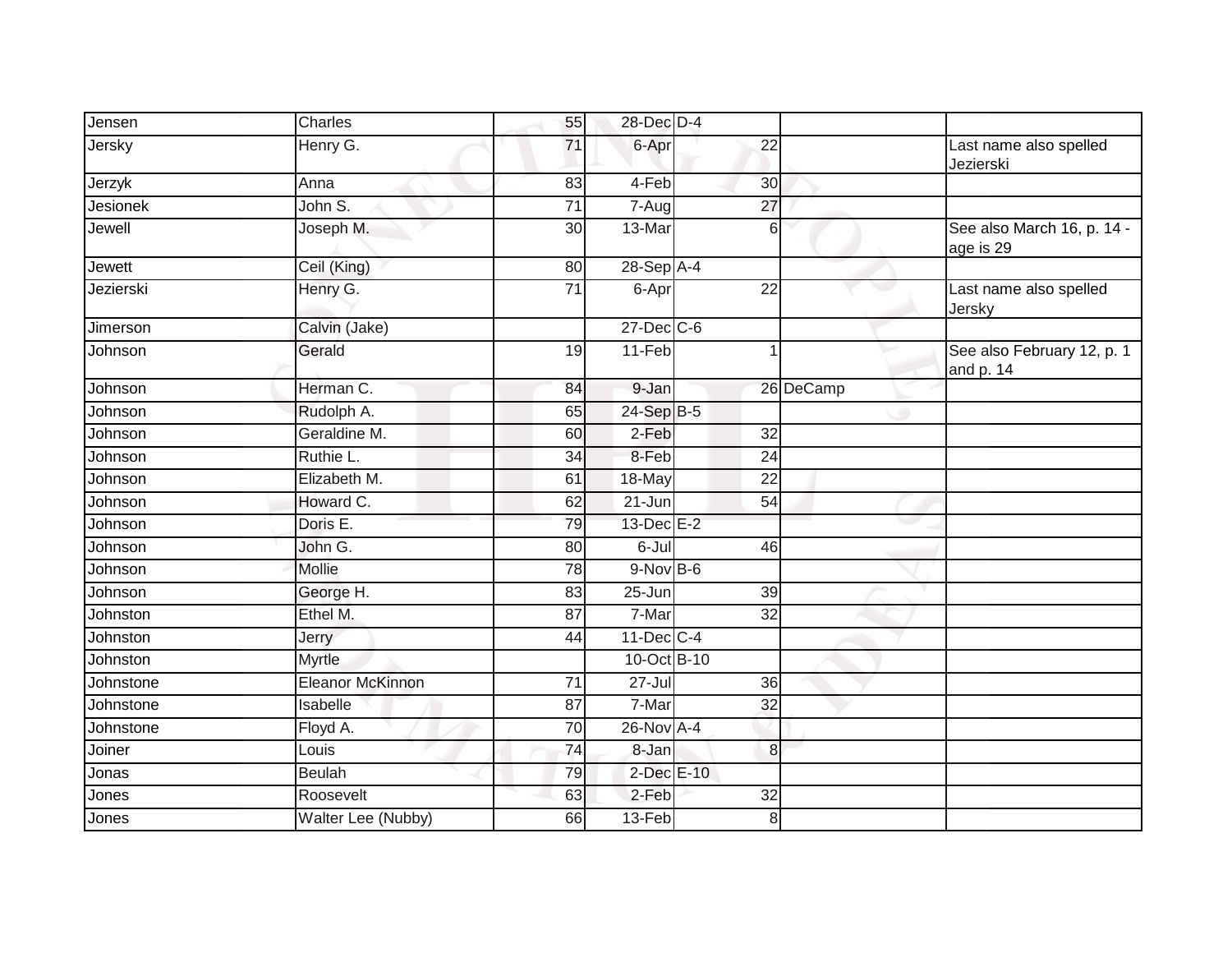| Jones   | Eleanor             | 68              | $10 - Jan$  | 24              |                      |
|---------|---------------------|-----------------|-------------|-----------------|----------------------|
| Jones   | Alice R.            | 80              | 28-Aug      | 22              |                      |
| Jones   | Alice G.            | 66              | 15-Nov D-2  |                 |                      |
| Jones   | Frances M.          | $\overline{72}$ | 3-May       | 19              |                      |
| Jones   | Maggie              | $\overline{80}$ | 29-Nov D-10 |                 |                      |
| Jones   | Mary L.             | 86              | 30-Jan      | 10              |                      |
| Jones   | John                |                 | 3-May       | 19              |                      |
| Jones   | Pearl               |                 | 17-Jan      | 28              |                      |
| Jones   | Ethel C.            |                 | $12-Jan$    | $\overline{20}$ |                      |
| Jones   | Rosie C.            | 107             | 11-Jan      | $\overline{22}$ |                      |
| Jones   | Tamildra            | 4 months        | 8-Jan       | 8               |                      |
| Jones   | Calvin, Sr.         | 43              | 22-Oct A-7  |                 |                      |
| Jones   | Lillian             | 71              | 7-Jun       | 51              | Last name also Djerf |
| Jones   | Charles C.          |                 | 11-Nov G-13 |                 |                      |
| Jones   | William J.          | $\overline{71}$ | 15-Mar      | 52              |                      |
| Jones   | Dickie W.           |                 | 13-Feb      | 8               |                      |
| Jones   | John M.             | 61              | 9-Apr       | 39              |                      |
| Jones   | Oscar C.            | 69              | 4-Mar       | 90              |                      |
| Jones   | Henry               | 68              | $27-Feb$    | 8               |                      |
| Jones   | Ada Mae             | $\overline{51}$ | $15-NovD-2$ |                 |                      |
| Jones   | Clara V.            | 65              | $21-Feb$    | 30              |                      |
| Jongsma | Dorothy E.          | 64              | 8-Jan       | 8               |                      |
| Jongsma | Peter               | 69              | 18-Sep      | $\overline{12}$ |                      |
| Joniak  | Charles A.          | 62              | $24-SepB-5$ |                 |                      |
| Jordan  | Thelma              | $\overline{74}$ | 12-Mar      | 35              |                      |
| Jordan  | Mary                | 89              | $18 - Jun$  | 8               |                      |
| Jordan  | Bernard 'Barney' T. | 60              | 5-Apr       | $\overline{26}$ |                      |
| Jordan  | William E. (Dennis) | 67              | 18-Jan      | 14              |                      |
| Jordan  | Roger               | 38              | 18-Jan      | 14              |                      |
| Jordan  | Willie              | 59              | $2-Feb$     | $\overline{32}$ |                      |
| Joyce   | John                | 31              | 25-Jan      | 8               |                      |
| Juarez  | Socorro             | 81              | 3-Jun       | 72              |                      |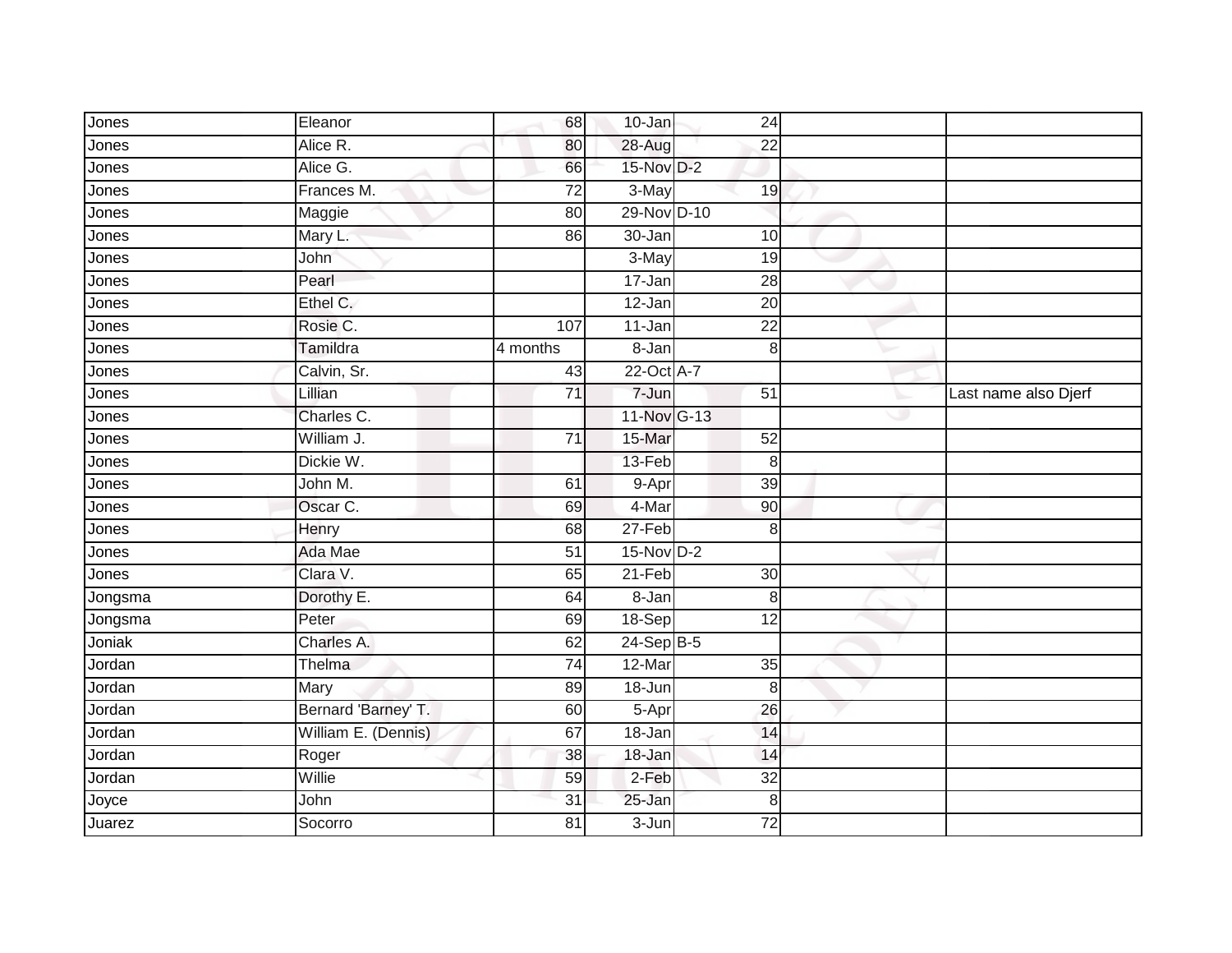| Julkes      | Warren             | 71 | $25-Feb$         | 59              |    |                                           |
|-------------|--------------------|----|------------------|-----------------|----|-------------------------------------------|
| Julkes      | Julia Mae          |    | 30-Sep B-8       |                 |    |                                           |
| Jumche      | Josephine          | 78 | 26-Apr           | 20              |    |                                           |
| Jurasevich  | Michael            | 59 | $24-Sep$ B-5     |                 |    |                                           |
| Juratic     | Sandra L.          | 40 | 15-May           | 16              |    |                                           |
| Juratich    | Frank John         | 49 | $1-Oct$ D-5      |                 |    |                                           |
| Jurik       | Andy, Jr.          | 61 | 28-Mar           | 48              |    |                                           |
| Kacer       | Michael, Sr.       | 85 | $27-Feb$         | 8 <sup>1</sup>  |    |                                           |
| Kacer       | Mary               | 84 | 18-Mar           | 74              |    |                                           |
| Kachnowski  | Victoria M.        | 85 | 18-Dec C-5       |                 |    |                                           |
| Kacoha      | Joseph             | 64 | 19-Jun           | $\vert$         |    |                                           |
| Kaczmarczyk | Frances            |    | $15$ -Oct $A$ -8 |                 |    |                                           |
| Kaczynski   | Leonard            | 57 | 4-Jan            | 29              |    |                                           |
| Kain        | Louise H.          | 91 | $9-Nov$ B-6      |                 | رن |                                           |
| Kairns      | Cele               | 54 | 10-Jan           | 24              |    |                                           |
| Kalemba     | Mary S.            | 80 | 4-May            | 8 <sup>1</sup>  |    |                                           |
| Kaleta      | Anthony I. (Kelly) | 75 | $13$ -Dec $E-2$  |                 |    |                                           |
| Kaliszewski | Franciszek (Frank) | 65 | 25-Feb           | 59              |    |                                           |
| Kallay      | Stephen            | 74 | 15-Oct A-8       |                 |    |                                           |
| Kallen      | Ralph H., Sr.      | 84 | 7-Mar            | $\overline{32}$ |    |                                           |
| Kalmer      | Ann                | 65 | 28-Jan           | 62              |    |                                           |
| Kaluf       | Estelle P.         | 80 | 1-Apr            | 110             |    |                                           |
| Kaminski    | Louise             | 93 | 13-Feb           | 8 <sup>1</sup>  |    |                                           |
| Kaminski    | Stanley C.         | 69 | 16-May           | 43              |    |                                           |
| Kaminski    | <b>Steve</b>       | 58 | $29$ -Jan        | 14              |    |                                           |
| Kaminski    | Edward (Stone)     | 62 | $9$ -Oct $C$ -6  |                 |    |                                           |
| Kaminsky    | Thomas F.          | 74 | $9-Feb$          | 10              |    |                                           |
| Kaminsky    | Mollie             | 73 | 26-Mar           | 35              |    |                                           |
| Kammer      | Amelia (Mildred)   | 70 | 27-Feb           | 8               |    |                                           |
| Kampinski   | Rose               | 92 | 20-Feb           | 12              |    |                                           |
| Kampo       | Mike               | 62 |                  | 14-Nov 1, E-11  |    | Picture and photo of<br>incident included |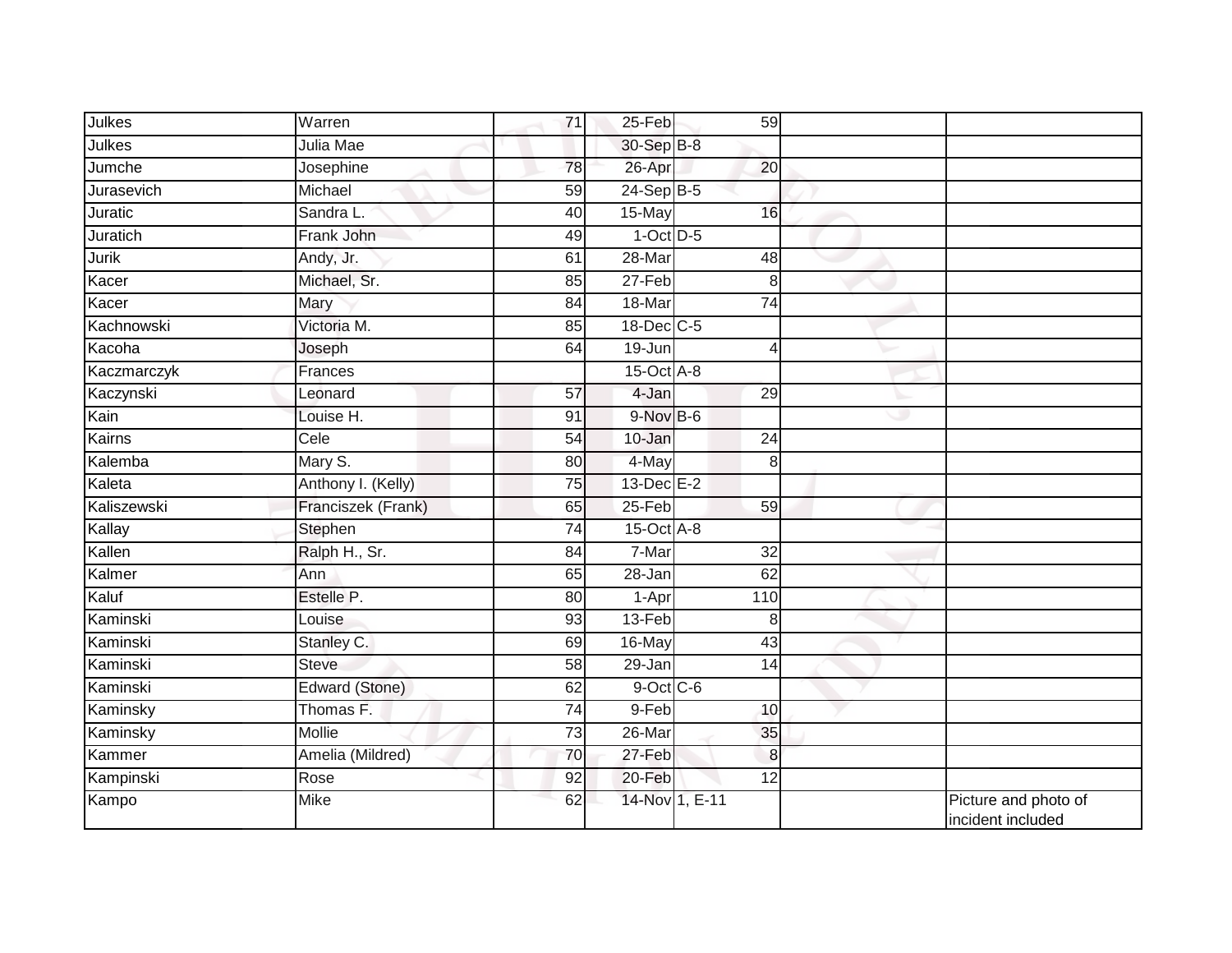| Kaplan     | Anne                   |                 | 27-Nov C-4            |                 | Evenson |                          |
|------------|------------------------|-----------------|-----------------------|-----------------|---------|--------------------------|
| Kaplan     | Julius                 | 80              | 1-Jan                 | 39              |         |                          |
| Kaplan     | Leon                   |                 | 6-Mar                 | 30              |         | See also March 11, p. 78 |
| Kaptur     | Ruby W.                | 69              | $5 - Jun$             | 16              |         |                          |
| Karaffa    | John                   | $\overline{70}$ | $2-Apr$               | 36              |         |                          |
| Karkalatos | Theodor                | 88              | 7-Jan                 | 67              |         |                          |
| Kasperski  | Josephine              | $\overline{77}$ | 9-Jul                 | 33              |         |                          |
| Kasprzak   | John                   | 91              | $20$ -May             | $\overline{97}$ |         |                          |
| Kasprzycki | Stanley J.             | $\overline{52}$ | 14-Jan                | $\overline{12}$ |         |                          |
| Kasprzycki | Leo S.                 | 48              | $9 -$ Jul             | 33              |         |                          |
| Kasza      | Anthony                | 93              | $17 - Dec$ B-4        |                 |         |                          |
| Katsoulis  | Stella                 | 90              | $11-Feb$              | 83              |         |                          |
| Katz       | Meyer                  | 57              | 20-Mar                | $\overline{4}$  |         |                          |
| Katzman    | <b>Bernice Gallett</b> | 77              | 14-Oct F-6            |                 | Ð       |                          |
| Kaufman    | James                  | $\overline{51}$ | 5-Mar                 | $\overline{37}$ |         |                          |
| Kawa       | Joseph A.              | 63              | 11-Jan                | $\overline{22}$ |         |                          |
| Kawalski   | Frank J.               | 65              | 21-Oct E-12           |                 |         |                          |
| Kayes      | Gerald                 | 55              | 19-Nov C-6            |                 |         |                          |
| Kazmierski | Henry F.               | 68              | $25 -$ Jul            | 16              |         |                          |
| Kazmierski | Agnes                  | $\overline{88}$ | 28-Oct D-6            |                 |         |                          |
| Kazmierski | Helen H.               | 78              | 4-Nov G-7             |                 | Gill    |                          |
| Keane      | James T.               |                 | 29-Mar                | 34              |         |                          |
| Keck       | August O. (Sugar)      | 84              | $30 -$ Jul            | $\overline{4}$  |         |                          |
| Keck       | Fred                   | $\overline{85}$ | $2-Jan$               | $\overline{30}$ |         |                          |
| Keefe      | Joseph F.              | $\overline{78}$ | 13-Feb                | 8               |         |                          |
| Keeler     | Bert O.                | 77              | 30-Apr                | $\overline{4}$  |         |                          |
| Keen       | John M.                | 86              | 1-Mar                 | 47              |         |                          |
| Keen       | Vern J.                | 80              | $\overline{17}$ -Augl | 24              |         |                          |
| Keen       | George Thomas          | 51              | 30-Jul                | $\overline{4}$  |         |                          |
| Keilman    | Edward J.              | 79              | 22-Oct A-7            |                 |         |                          |
| Keiser     | Edna P.                | $\overline{72}$ | 11-Jun                | 34              |         |                          |
| Keith      | Ida E.                 | 80              | $13 -$ Jul            | 16              |         |                          |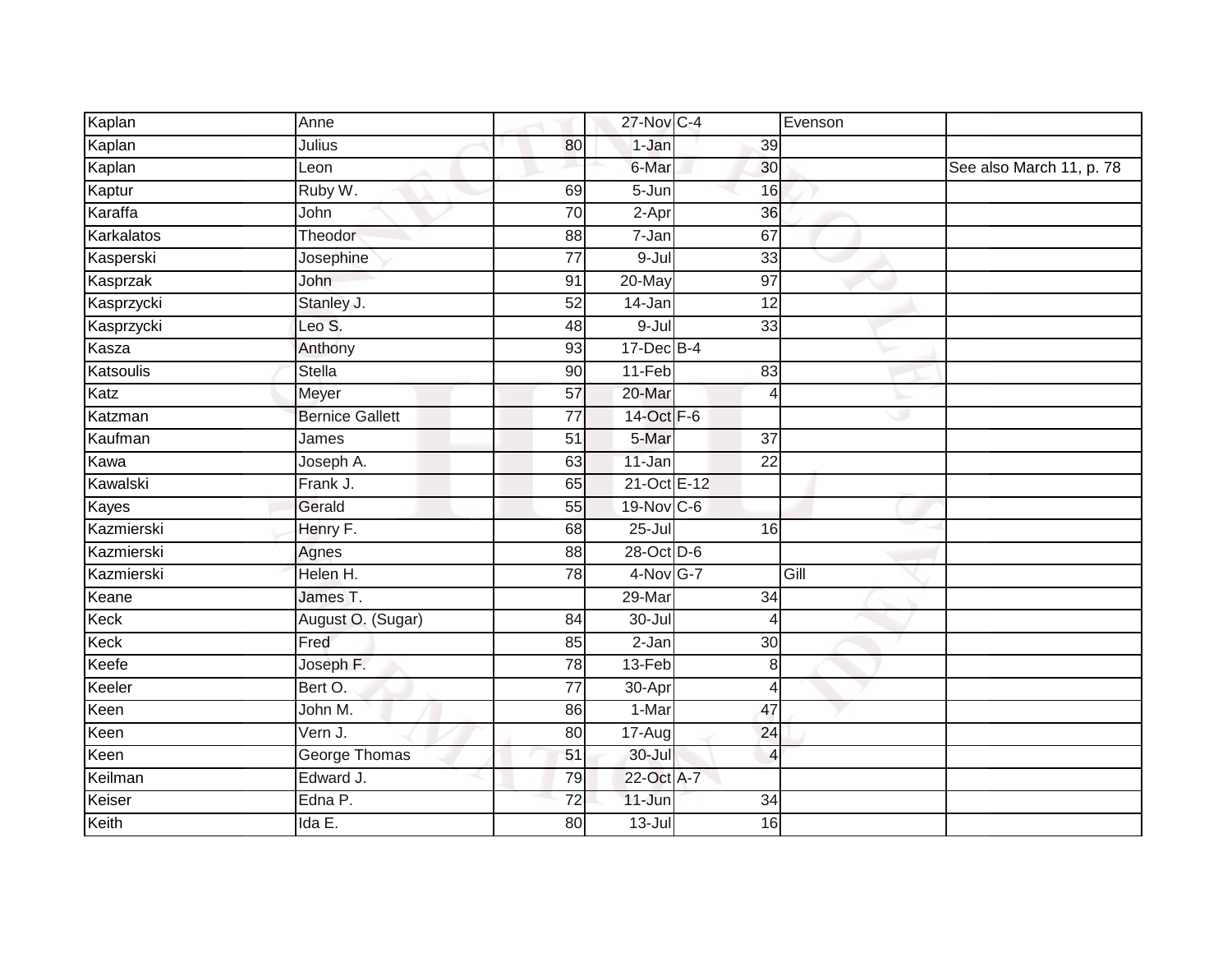| Kekos        | Frances                 | 51              | 24-Sep B-5   |                 | Argus |
|--------------|-------------------------|-----------------|--------------|-----------------|-------|
| Kellenburger | Lillian                 | 78              | $29 - Jan$   | 14              |       |
| Kelley       | Helen M.                | 52              | 21-Nov C-5   |                 |       |
| Kelly        | <b>Marvin Douglas</b>   | 40              | $3 -$ Jul    | 4               |       |
| Kelly        | James M.                | 63              | $24-Sep$ B-5 |                 |       |
| Kelly        | Geraldine L.            |                 | 5-Apr        | 26              |       |
| Kelly        | Catherine (Rena)        | 63              | 4-Nov G-7    |                 |       |
| Kemp         | Elsa                    | 83              | $15 - Jun$   | $\overline{24}$ |       |
| Kenes        | <b>Mike</b>             | 70              | 20-Aug       | 29              |       |
| Kennard      | Amos S.                 | 72              | $26$ -Aug    | 69              |       |
| Kennedy      | Richard J.              | 74              | 19-Sep       | 42              |       |
| Kennedy      | <b>Natalie Khristin</b> | infant          | $14$ -Jan    | $\overline{12}$ |       |
| Kennedy      | Glenn V.                | 63              | 21-May       | 10              |       |
| Kenney       | Raymond                 | 76              | 20-Aug       | 29              | w     |
| Kenney       | Gertrude P.             | 61              | 15-Apr       | $\overline{26}$ |       |
| Kenny        | Wilma C.                | 84              | 29-Mar       | $\overline{34}$ |       |
| Kent         | Anna                    | 89              | 17-Jun       | 50              |       |
| Kenzie       | <b>Bruno</b>            | 76              | 19-Mar       | 39              |       |
| Keown        | <b>Mary Nola</b>        | $\overline{82}$ | 15-Jan       | $\overline{22}$ |       |
| Keppel       | Norman                  | 66              | 20-Aug       | 29              |       |
| Kerrigan     | Thomas S.               | 80              | 11-Nov G-13  |                 |       |
| Kerst        | Annie                   | 53              | $14 - Aug$   | 14              |       |
| Kery         | Henry W.                | 73              | $21 - $      | $\overline{22}$ |       |
| Kesilis      | Anna                    | 76              | 9-May        | $\overline{21}$ |       |
| Ketchum      | Pearl                   | 86              | 31-Oct C-4   |                 |       |
| Key          | Willie L.               | 78              | 19-Mar       | $\overline{39}$ |       |
| Keyes        | Ida                     | $\overline{81}$ | 7-Nov D-13   |                 |       |
| Kick         | Robert (Buzz)           | 66              | 4-Sep        | 23              |       |
| Kidwell      | Florence S.             | 90              | 6-Feb        | 20              |       |
| Kieft        | Menzo                   | $\overline{74}$ | 18-Jun       | 8               |       |
| Kiel         | Maggie                  | 89              | 8-Jul        | $\overline{75}$ |       |
| Kielar       | MaryAnn                 | 62              | $11$ -Jul    | 54              |       |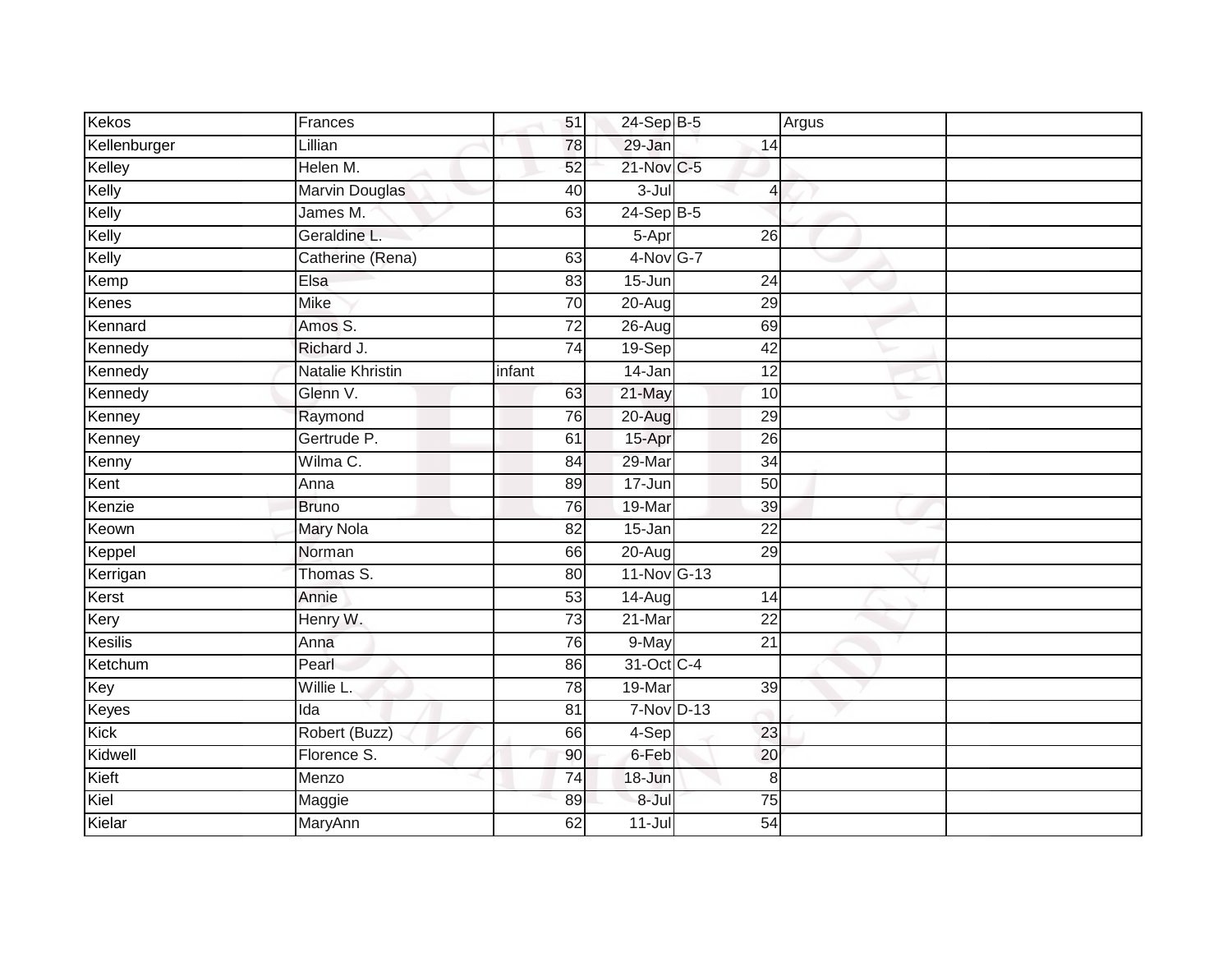| Kielbania   | <b>Stella</b>       | 87              | 24-May          | $\overline{32}$ |              |                                  |
|-------------|---------------------|-----------------|-----------------|-----------------|--------------|----------------------------------|
| Kieltyka    | Robert              | 41              | 10-Sep 1, 25    |                 |              |                                  |
| Kienzynski  | Michael             | 69              | 17-Apr          | 21              |              |                                  |
| Kierman     | James M.            | $\overline{57}$ | 17-Sep          | 18              |              |                                  |
| Kiester     | <b>Ethel Esther</b> | 83              | 13-Apr          | $\overline{22}$ |              |                                  |
| Kikkert     | Elizabeth           | 77              | 1-Jan           | 39              |              |                                  |
| Kilinski    | Adeline             | 74              | $21-Nov$ C-5    |                 |              |                                  |
| Kimpall     | Judy                | 19              | 13-Dec          |                 |              | Picture of incident included     |
| Kinel       | Catherine           | 88              | 15-Apr          | 26              |              |                                  |
| King        | Luvina Brown        |                 | 10-Apr          | 30              |              |                                  |
| King        | Ruth N.             | 65              | $11 -$ Jul      | 54              |              |                                  |
| King        | Lucy                | 59              | 16-May          | 43              |              |                                  |
| King        | Hubert M.           | 72              | $15 -$ Jul      | 29              |              |                                  |
| King        | <b>Bettye</b>       | 83              | 17-Jun          | 50              |              |                                  |
| Kingery     | Richard             | $\overline{21}$ | 14-Oct          |                 |              | Pictures of incident<br>included |
| Kingery     | James B.            | 58              | 19-Feb          | 18              |              |                                  |
| Kingkade    | Pauline (Pat)       | 57              | 23-Nov C-6      |                 | <b>Boyuk</b> |                                  |
| Kinley      | Stephen C.          | 25              | 19-Apr          | $\overline{26}$ |              |                                  |
| Kinsler     | Bruce L.            | $\overline{12}$ | 24-Jun          |                 |              |                                  |
| Kinsman     | Merritt D.          |                 | 8-Mar           | 20              |              |                                  |
| Kiraly      | Helen               | 83              | 31-Oct C-4      |                 |              |                                  |
| Kiraly      | Ethel E.            | 55              | $23$ -Nov $C-6$ |                 |              |                                  |
| Kirk        | Myrtle L.           | 56              | 31-Dec B-3      |                 |              |                                  |
| Kirk        | Eugene, Jr.         | 26              | 21-Mar          | 22              |              |                                  |
| Kirklen     | Ada Smith           | 46              | 12-Mar          | 35              |              |                                  |
| Kirkpatrick | Goldie M.           | 82              | $26$ -Mar       | 35              |              |                                  |
| Kirleis     | Randall Lee, Jr.    | 3 months        | 26-Nov A-4      |                 |              |                                  |
| Kiser       | Kenneth W., Sr.     | 63              | 1-May           | $6\phantom{1}6$ |              |                                  |
| Kish        | Louis J.            | 84              | 17-Jun          | 50              |              |                                  |
| Kish        | Edward              | 60              | $16$ -Dec $D-4$ |                 |              |                                  |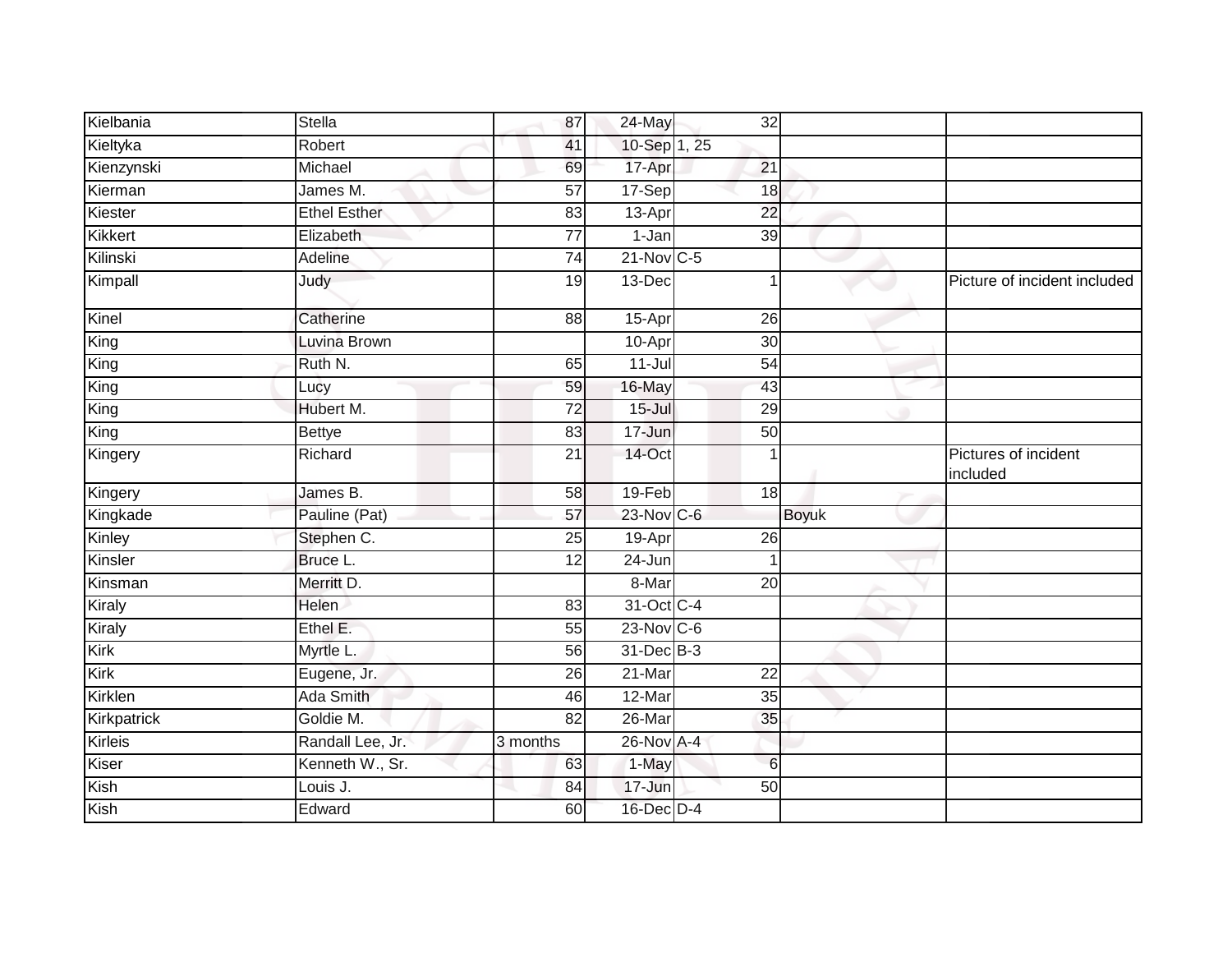| Kistlar       | Roy B.                 | 70              | 19-Nov C-6      |                 |           |                                  |
|---------------|------------------------|-----------------|-----------------|-----------------|-----------|----------------------------------|
| Kitchen       | Mae (Jacob)            | 81              | $14-Oct$ F-6    |                 |           |                                  |
| Klaas         | Katherine J.           | 64              | 30-Sep B-8      |                 |           |                                  |
| Klaubo        | Elsie A. (Sis)         | 62              | 27-May          | 68              |           |                                  |
| Klein         | Elizabeth              | $\overline{74}$ | $7-Sep$         | $\overline{22}$ |           |                                  |
| Klein         | William (Bill)         | 34              | $20$ -Jul       | 19              |           |                                  |
| Klepsch       | Edmund, Sr.            | 75              | 8-Jan           | 8               |           |                                  |
| Klesc         | Richard E.             | $\overline{77}$ | $24-Apr$        | $\overline{27}$ |           |                                  |
| Klimaitis     | Mary                   | 77              | 13-Feb          | 8               |           |                                  |
| Klimentiotis  | Nicholas (Pancho)      | 78              | 13-Feb          | 8               |           |                                  |
| Klinker       | Louis                  | 67              | 25-Nov F-7      |                 |           |                                  |
| Klitzke       | Robert G.              | 60              | 14-Jan          | $\overline{12}$ |           |                                  |
| Klobuchar     | Helen                  | 80              | $4$ -Dec $E-1$  |                 |           |                                  |
| Klopfenstein  | <b>Barbara McGrath</b> | 43              | 9-Sep           | 44              | ت         | See also article, p. 44.         |
| Kmetz         | Elizabeth              | 90              | 22-Apr          | 65              |           |                                  |
| Knerr         | Rose R.                | 62              | 30-Dec D-7      |                 | Kiernicki |                                  |
| Knickerbocker | Valeria G.             | 84              | 8-Feb           | 24              |           |                                  |
| Knight        | Luther                 | 78              | 18-Feb          | 60              |           |                                  |
| <b>Knotts</b> | Jack R.                | 52              | $23-Sep$        | 40              |           |                                  |
| Koblack       | Edward                 | 75              | 19-Dec D-8      |                 |           |                                  |
| Koblack       | Lonnie R.              | 21              | 20-Aug          | 29              |           |                                  |
| Kobli         | Mary                   | 86              | 26-Jan          | $\overline{22}$ |           |                                  |
| Kochin        | John                   | 87              | 29-Jan          | $\overline{14}$ |           |                                  |
| Kocich        | Michael                | 84              | 2-May           | 50              |           | Last name also spelled<br>Cacich |
| Kodicek       | Sally                  | 65              | 16-Feb          | 10              |           |                                  |
| Koedyker      | <b>Albert</b>          | $\overline{74}$ | $16$ -Dec $D-4$ |                 |           |                                  |
| Koehler       | Theodore               | 78              | 9-Apr           | 39              |           |                                  |
| Koenig        | Blanche M.             | 82              | 11-Oct B-9      |                 |           |                                  |
| Koladin       | Agnes                  | 88              | 25-Oct D-2      |                 |           |                                  |
| Koladin       | Walter                 | 86              | 26-Aug          | 69              |           |                                  |
| Kolakowski    | Thomas                 | 88              | $30 -$ Jul      | 4               |           |                                  |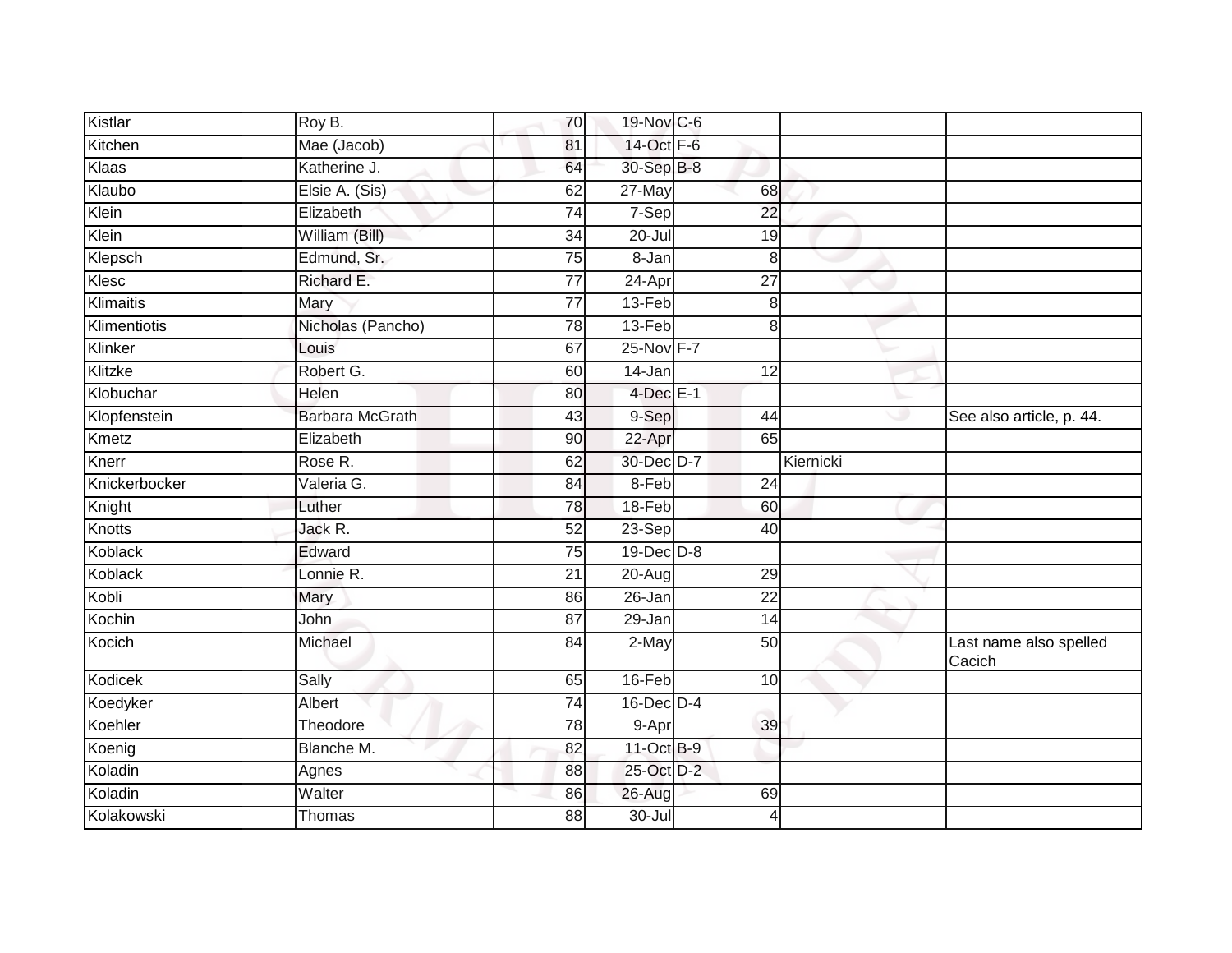| Kolar      | Mary P.            |                 | 4-Feb               | 30              |                                  |
|------------|--------------------|-----------------|---------------------|-----------------|----------------------------------|
| Kolar      | Joseph J.          | $\overline{77}$ | $25 - Jun$          | 39              |                                  |
| Kolavo     | Cecelia            | 87              | 28-Jun              | 52              |                                  |
| Kolbas     | John               | 85              | 19-Jan              | 22              | Last name also spelled<br>Kolbos |
| Kolbos     | John               | 85              | $19$ -Jan           | $\overline{22}$ | Last name also spelled<br>Kolbas |
| Koleff     | Anna               | 79              | $15$ -Oct $A$ -8    |                 |                                  |
| Kolesar    | Mary A.            | $\overline{87}$ | 14-Oct F-6          |                 |                                  |
| Kolina     | Mary               | $\overline{77}$ | $8 -$ Jul           | 75              |                                  |
| Kolisz     | John               | 75              | 3-Jun               | $\overline{72}$ |                                  |
| Kolling    | John B.            | 78              | 15-Feb              | 34              |                                  |
| Kolodziej  | Walter             | 69              | 8-Jan               | 8               |                                  |
| Kolwicz    | Agnes              | $\overline{75}$ | 10-Oct B-10         |                 |                                  |
| Komarowski | Martha M.          | 82              | $20 -$ Jul          | 19              |                                  |
| Komorowski | Walter J.          | 73              | 4-Sep               | 23              |                                  |
| Konecki    | Elizabeth D.       | $\overline{74}$ | $10-Aug$            | $\overline{36}$ |                                  |
| Konkol     | William J.         | 74              | $26$ -Aug           | 69              |                                  |
| Konopasek  | Dewey              | 82              | 16-Nov B-6          |                 |                                  |
| Kontrik    | Mary               | $\overline{78}$ | $26$ -Mar           | 35              |                                  |
| Kooi       | Elizabeth          | 93              | 12-Aug              | 82              |                                  |
| Kooima     | Ebel               | 59              | 7-Nov D-13          |                 |                                  |
| Koomans    | Gerrit             | 75              | $\overline{2}$ -Apr | 36              |                                  |
| Kooy       | Elizabeth          | 91              | 17-Sep              | 18              |                                  |
| Koppitz    | Viola M.           | $\overline{50}$ | 10-Sep              | $\overline{25}$ |                                  |
| Korcz      | Katie              | 82              | 13-Jun              | 53              |                                  |
| Korczyk    | Andrew             | 79              | $15 -$ Jul          | 29              |                                  |
| Kordich    | Nicholas (Nick) P. | 60              | $15 -$ Jul          | 29              |                                  |
| Korem      | John "Jerry"       | $\overline{72}$ | 1-Feb               | 49              |                                  |
| Korem      | Estella V.         | 75              | 28-Jun              | 52              |                                  |
| Korenchik  | Sophie             | 88              | 24-Jul              | 8               |                                  |
| Koricich   | Frederick P.       | 27              | $6-Aug$             | $\overline{32}$ |                                  |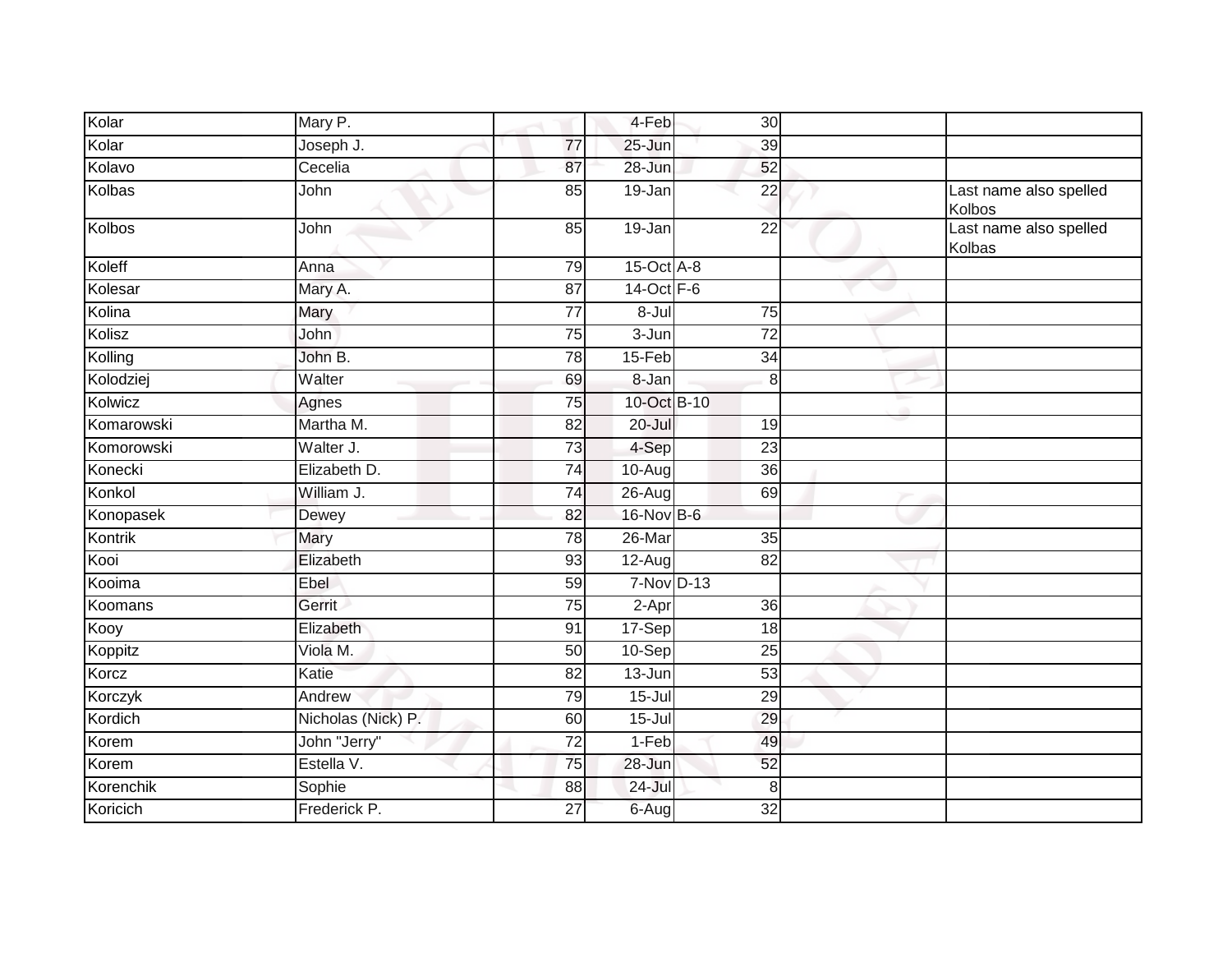| Kors       | Rose A.          | 82              | 21-Oct E-12             |                 |                 |
|------------|------------------|-----------------|-------------------------|-----------------|-----------------|
| Kosanke    | Myrtle           | 70              | $21 - Jun$              | 54              |                 |
| Kosarch    | Anne             | 69              | $1-Jan$                 | 39              |                 |
| Koslowski  | Wilhelm (Willie) | 56              | 23-Jan                  | 12              |                 |
| Kosmitis   | John J.          | 59              | 10-Oct B-10             |                 |                 |
| Kostoff    | George, Sr.      | 84              | $5-Feb$                 | $\overline{4}$  |                 |
| Kostyo     | Steve, Jr.       | 68              | 15-May                  | 16              |                 |
| Koszarek   | Frank            | $\overline{97}$ | $7-Mar$                 | $\overline{32}$ |                 |
| Kotecki    | Casper           | 63              | 9-Jan                   | 26              |                 |
| Kotowski   | Edward W.        | 74              | $\overline{9}$ -Aug     | 18              |                 |
| Kotso      | Andrew           | 58              | 9-Jan                   | 26              |                 |
| Kotter     | Charles R.       | 64              | $18 - Jan$              | 14              |                 |
| Kotvasz    | Joseph           | 68              | 12-Nov B-3              |                 |                 |
| Kotyuk     | Emma             | $\overline{71}$ | $11-\overline{Dec}$ C-4 |                 |                 |
| Kotzan     | Charles J.       | 74              | 10-Sep                  | 25              |                 |
| Kovac      | Dorothy          | 18              | 30-Nov                  | 1               |                 |
| Kovach     | John             | 73              | 16-Apr                  | 14              |                 |
| Kovacs     | Joseph J.        |                 | 25-Mar                  | 42              |                 |
| Kovacsy    | John W.          | 80              | 2-Mar                   | 20              |                 |
| Kovesci    | Elsie Agan       | 64              | $13 -$ Jul              | 16              |                 |
| Kovich     | John C.          | 84              | 3-Jan                   | 20              |                 |
| Kowal      | Joseph W.        | 60              | 17-Dec B-4              |                 |                 |
| Kowalczyk  | Alexander        | $\overline{71}$ | 15-Apr                  | $\overline{26}$ |                 |
| Kowalewski | Stefan           | 66              | 11-Nov G-13             |                 |                 |
| Kowalski   | Lillian          | 55              | $\overline{8}$ -Aug     | 10              |                 |
| Kowalski   | Kenneth R.       | $\overline{37}$ | 18-Nov F-11             |                 |                 |
| Kowalski   | Andrew S.        | 78              | 15-Mar                  | 52              |                 |
| Kozacik    | Anna             | 82              | 17-Oct D-7              |                 |                 |
| Kozacik    | Marguerite       | 69              | 31-May                  | 51              |                 |
| Kozlowski  | Pearl (Lena)     |                 | 22-Feb                  |                 | 25 Gonsiorowski |
| Kozlowski  | Lillian          | 74              | 30-Oct C-6              |                 |                 |
| Kozlowski  | Anna             |                 | $27 - Aug$              | 35              |                 |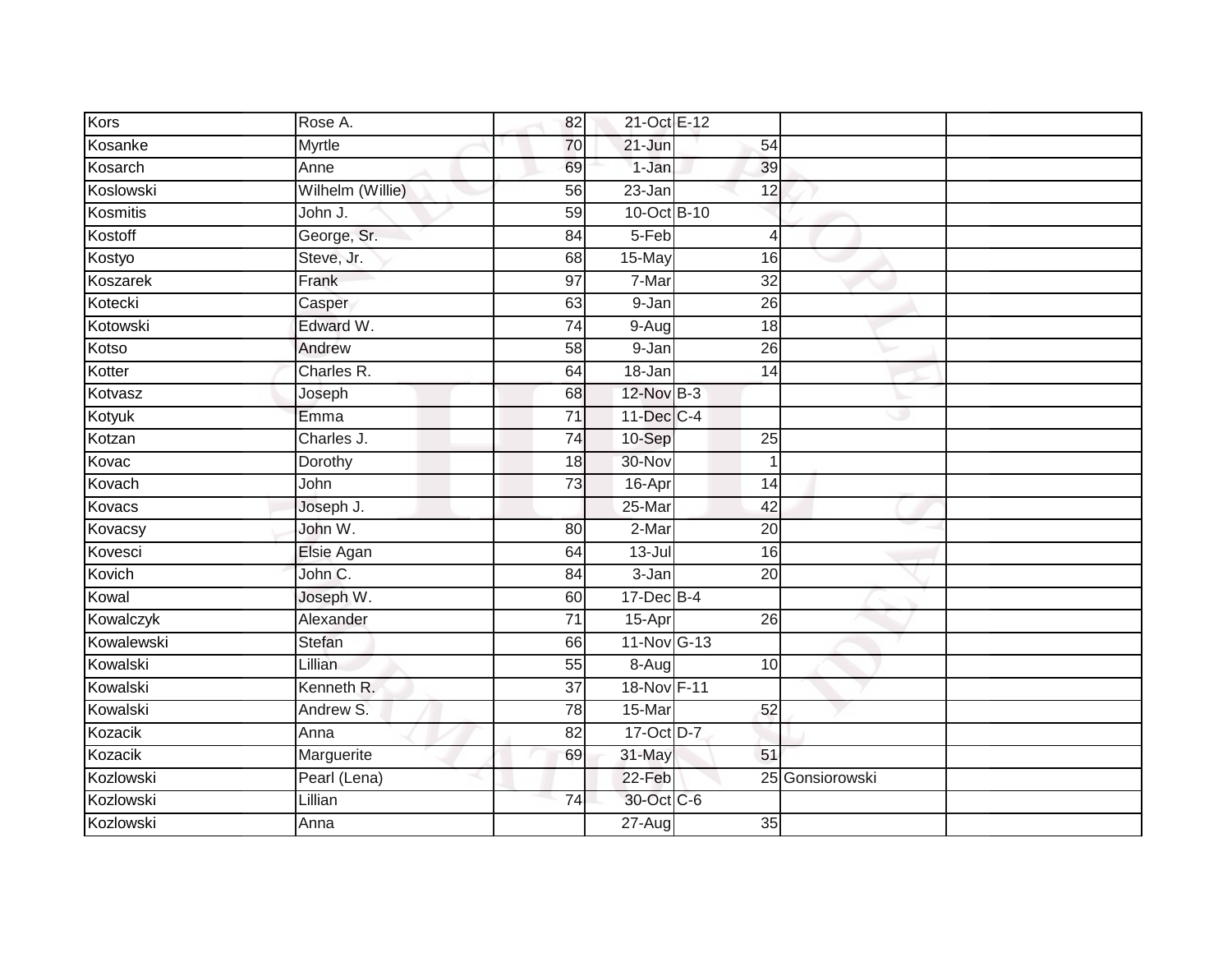| Kraay           | Lawrence E.         | 62              | $20 - Aug$      | 29              |                | See also August 20, p. 29 -<br>picture included |
|-----------------|---------------------|-----------------|-----------------|-----------------|----------------|-------------------------------------------------|
| Kraefft         | Susan               | 69              | 7-Oct C-4       |                 |                |                                                 |
| Krahies         | Gus                 | 52              | $6$ -Dec $D$ -6 |                 |                |                                                 |
| Krainovich      | Dorothy             |                 | $12-Nov$ B-3    |                 | <b>Babich</b>  |                                                 |
| Kralovansky     | Suzanna D.          | 82              | $1-Oct$ D-5     |                 |                |                                                 |
| Kralowetz       | Frank               | 93              | 7-Feb           | 39              |                |                                                 |
| Kramer          | Antoinette          | 99              | 19-Mar          | 39              |                |                                                 |
| Krawetz         | Helen               | 86              | 13-Sep          |                 | Δ              | Last name also spelled<br>Krawiec               |
| Krawiec         | Helen               | 86              | 13-Sep          |                 | 4              | Last name also spelled<br>Krawetz               |
| Kray            | Dorothy             | 57              | 11-Dec C-4      |                 |                |                                                 |
| Krecik          | Frank               | $\overline{71}$ | 29-Jun          | 46              |                |                                                 |
| Krencel         | Mae                 | 75              | 7-Jan           | 67              | رن             |                                                 |
| Kretz           | Raymond C.          | 68              | 10-Apr          | 30              |                |                                                 |
| Kritikos        | Mike (Menelaos)     | 65              | 8-Feb           | $\overline{24}$ |                |                                                 |
| Kritz           | Francis L.          | 52              | 8-Nov F-7       |                 |                |                                                 |
| Krivo           | Edward              | 56              | $25 -$ Jul      | 16              |                | Last name also spelled<br>Krivokucha            |
| Krivokucha      | Edward              | 56              | $25 -$ Jul      | 16              |                | Last name also spelled<br>Krivo                 |
| Krizmis         | Sam G.              | 63              | $8-Aug$         | 10              |                |                                                 |
| Kropp           | Jane                | $\overline{70}$ | 27-Mar          | 10              |                |                                                 |
| <b>Kroslack</b> | Ronald              | $\overline{41}$ | 18-Nov F-11     |                 |                |                                                 |
| Krueger         | Katherine H.        | 76              | 26-Jan          | 22              |                |                                                 |
| Krueger         | Mildred B.          | 75              | 27-Aug          | 35              |                |                                                 |
| Krueger         | Walter              | 75              | 26-Nov A-4      |                 |                |                                                 |
| Krulik          | Pearl M.            | $\overline{75}$ | 12-Apr          | 26              |                |                                                 |
| Krupa           | Victoria B.         | 84              | 17-Oct D-7      |                 |                |                                                 |
| Krupa           | Anthony (Tubby)     | 77              | 14-Sep          |                 | 8 <sup>1</sup> |                                                 |
| Krupinski       | <b>Bertha Julie</b> | 63              | 13-Mar          |                 | 6              |                                                 |
| Kruszka         | Clara               | 79              | 6-Feb           |                 | 20 Cieszynski  |                                                 |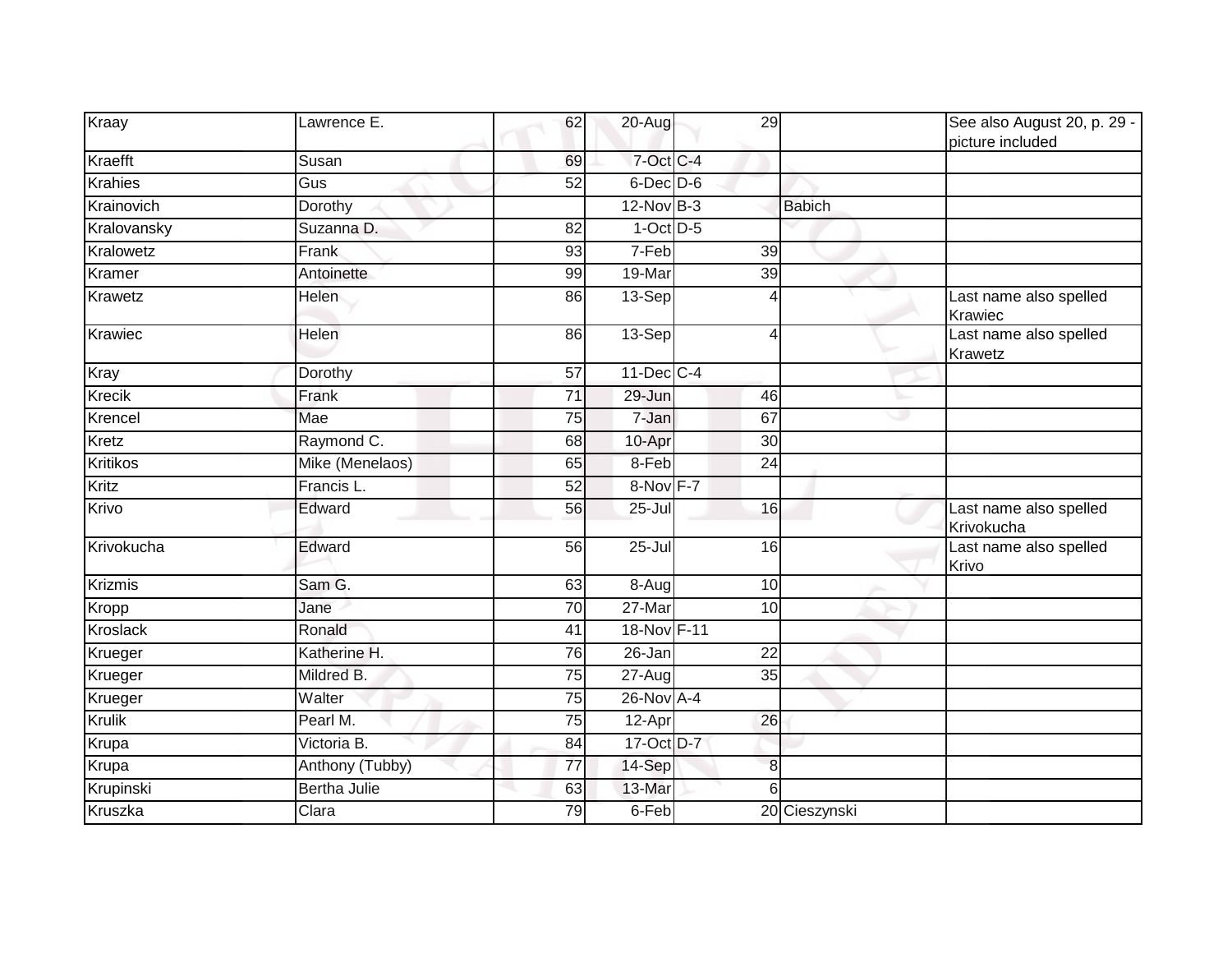| Kruto        | Steve M.         | 67              | 19-Sep           | 42              |             |                                    |
|--------------|------------------|-----------------|------------------|-----------------|-------------|------------------------------------|
| Kruzic       | <b>Barbara</b>   | 89              | 12-Nov B-3       |                 |             |                                    |
| Kryger       | Walter J.        | 65              | $15 - Jan$       | 22              |             | Last name also spelled<br>Krygoski |
| Krygoski     | Walter J.        | 65              | $15 - Jan$       | $\overline{22}$ |             | Last name also spelled<br>Kryger   |
| Kryzanowski  | Anthony (Tony)   | 60              | 20-Aug           | 29              |             |                                    |
| Kubacki      | Evelyn L.        | 62              | 12-Mar           | 35              |             |                                    |
| Kubal        | Anthony A., Sr.  | $\overline{92}$ | 12-Mar           | $\overline{35}$ |             |                                    |
| Kucharski    | Sophie           | 69              | $16 -$ Jul       | 4               |             |                                    |
| Kuchenbacker | Francis          | $\overline{77}$ | $26$ -Dec $D-8$  |                 |             |                                    |
| Kuchma       | George           | 70              | $17 -$ Jul       | 28              |             |                                    |
| Kudlo        | Maxine M.        | 51              | $12-Aug$         | 82              |             |                                    |
| Kueny        | Edith            | 82              | 21-Nov C-5       |                 |             |                                    |
| Kuiper       | Kevin C.         | $\overline{2}$  | 20-Aug           | 29              |             |                                    |
| Kuipers      | <b>Hattie</b>    | 102             | 21-May           | 10              |             |                                    |
| Kujawa       | Frank            | 69              | $27$ -May        | 68              |             |                                    |
| Kula         | Victoria (Betty) | 70              | $23-Aug$         | 32              |             |                                    |
| Kula         | <b>Bernice</b>   | 55              | $2-Jan$          | 30              |             |                                    |
| Kulig        | Caroline R.      |                 | 13-Sep           |                 | 4 Kolodziej |                                    |
| Kuric        | Kristina         | 79              | 30-Apr           |                 |             |                                    |
| Kurnik       | August J. (Jack) | 61              | 13-Nov C-5       |                 |             |                                    |
| Kussy        | Joseph S.        | 79              | $10-Aug$         | 36              |             |                                    |
| Kuzemka      | Nancy            | 86              | 16-Oct C-4       |                 |             |                                    |
| Kwasny       | John M.          | 68              | $23-Apr$         | $\,6$           |             |                                    |
| Kwasny       | Sophia           |                 | 20-May           | 97              |             |                                    |
| Kwasny       | Alex (Major)     | 70              | 19-Dec D-8       |                 |             |                                    |
| Kwiatkowski  | Julia            | $\overline{37}$ | 29-May           | 37              |             |                                    |
| Kwinski      | Michael S.       | 15 months       | 19-Dec D-8       |                 |             |                                    |
| Kwinski      | Stephen M., Jr.  | 32              | $19$ -Dec $D$ -8 |                 |             |                                    |
| Kwinski      | Mary Jane        | 38              | 19-Dec D-8       |                 | McCoy       |                                    |
| Kwitz        | Emma             | 84              | 3-May            | 19              |             |                                    |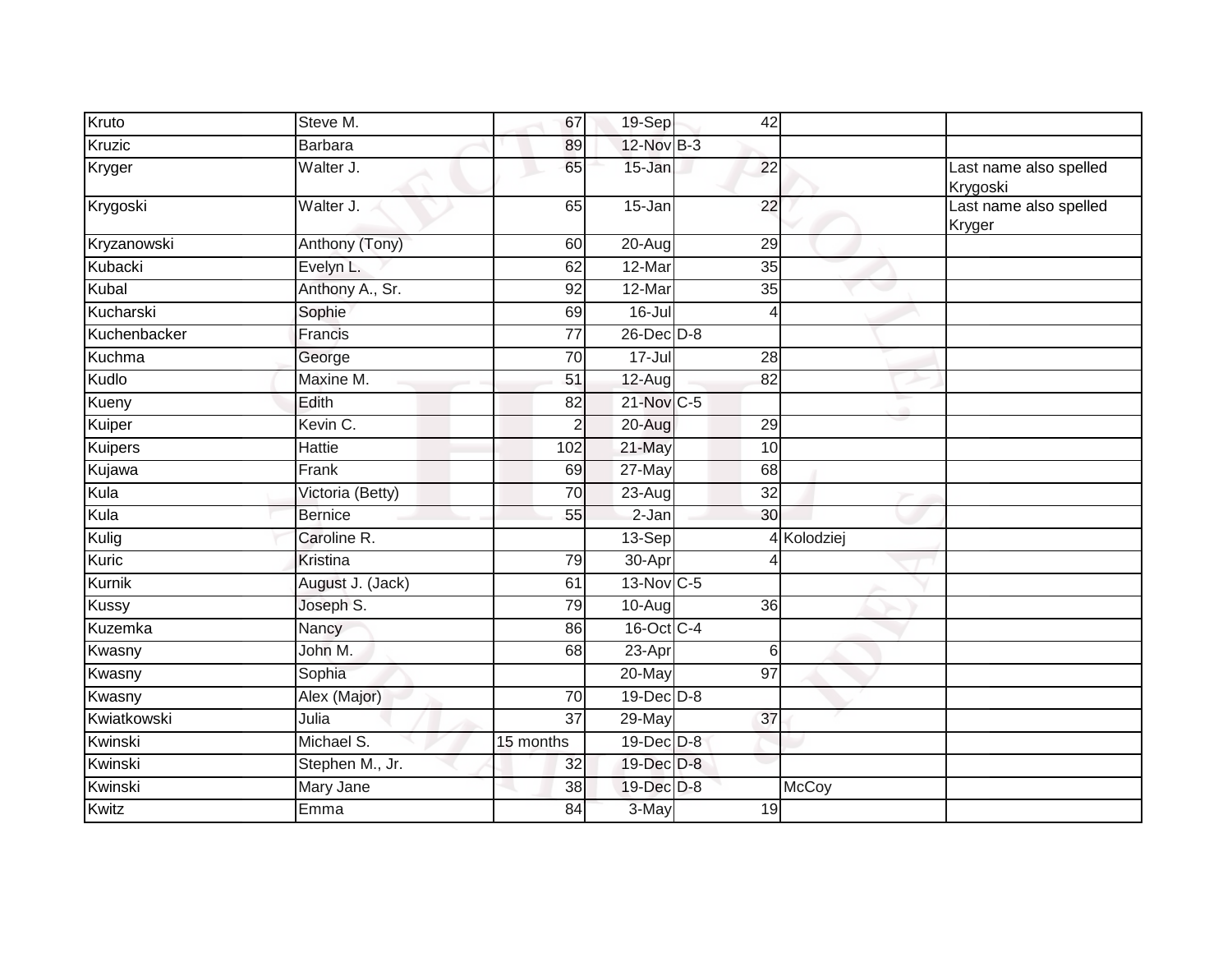| Lackey    | Rickey D.            | $\overline{23}$ | 30-Dec D-7                  |                 |   |                                            |
|-----------|----------------------|-----------------|-----------------------------|-----------------|---|--------------------------------------------|
| Lackey    | Robert N.            | 64              | 26-Apr                      | 20              |   |                                            |
| Lacy      | <b>Addie Lillian</b> | 70              | 18-Feb                      | 60              |   |                                            |
| Lady      | Mary E.              | 55              | 31-Dec B-3                  |                 |   |                                            |
| Lager     | John (Shy)           | 82              | 8-Oct C-10                  |                 |   |                                            |
| Laich     | Samuel               | 54              | 25-Apr                      | 42              |   |                                            |
| Laird     | Olive (Frank)        | 61              | 24-Apr                      | $\overline{27}$ |   |                                            |
| Lake      | Jeffrey D.           | 29              | 10-Oct B-10                 |                 |   | See also October 16, p. C-                 |
| Lakin     | Kevin J.             | 28              | 18-May                      | 22              |   |                                            |
| _amar     | John                 | $\overline{71}$ | 30-Apr                      | 4               |   |                                            |
| Lamb      | Winifred M.          | 78              | 20-Mar                      | 4               |   |                                            |
| Lambert   | Naomi                | 78              | 4-Apr                       | 26              |   |                                            |
| Lammering | James Fay            | 90              | 6-Nov C-6                   |                 |   | Article included                           |
| Lammertin | Melvin J.            | 36              | 24-May                      | $\overline{32}$ |   |                                            |
| _ammlein  | Margot               | $\overline{51}$ | $26 -$ Jul                  | $\overline{38}$ |   |                                            |
| Lampkin   | Eddie                | $\overline{74}$ | 21-Aug                      | 14              |   |                                            |
| Lampos    | Marie C.             | 75              | 22-May                      | 28              |   |                                            |
| Lamski    | Vera V. M.           | 60              | 16-Dec D-4                  |                 | ٠ |                                            |
| Lamson    | Gail C.              | 82              | 5-Jun                       | 16              |   |                                            |
| _ancaster | Leo E.               | 63              | 12-Mar                      | 35              |   |                                            |
| Landfald  | Thomas               | 55              | 13-Aug                      | 36              |   |                                            |
| Lane      | Jack B.              | $\overline{51}$ | 30-Dec D-7                  |                 |   |                                            |
| Lange     | Edward G.            |                 | $5 -$ Jul                   | 49              |   |                                            |
| Langenhan | Edith E.             | 90              | $16$ -Dec $D-4$             |                 |   | See also article on<br>December 16, p. D-4 |
| Langner   | Lillian H.           | 69              | $5$ -Oct $\overline{A}$ -10 |                 |   |                                            |
| Lanigan   | Eugene T.            | 64              | 29-Apr                      | 54              |   |                                            |
| Lankford  | William E.           | $\overline{82}$ | 25-Mar                      | 42              |   |                                            |
| Lara      | Ramon                | 30              | 12-Dec                      | $\overline{1}$  |   |                                            |
| Lararis   | Angelo Peter         |                 | 18-Feb                      | 60              |   |                                            |
| Larkin    | William R.           | 50              | 9-Mar                       | 4               |   |                                            |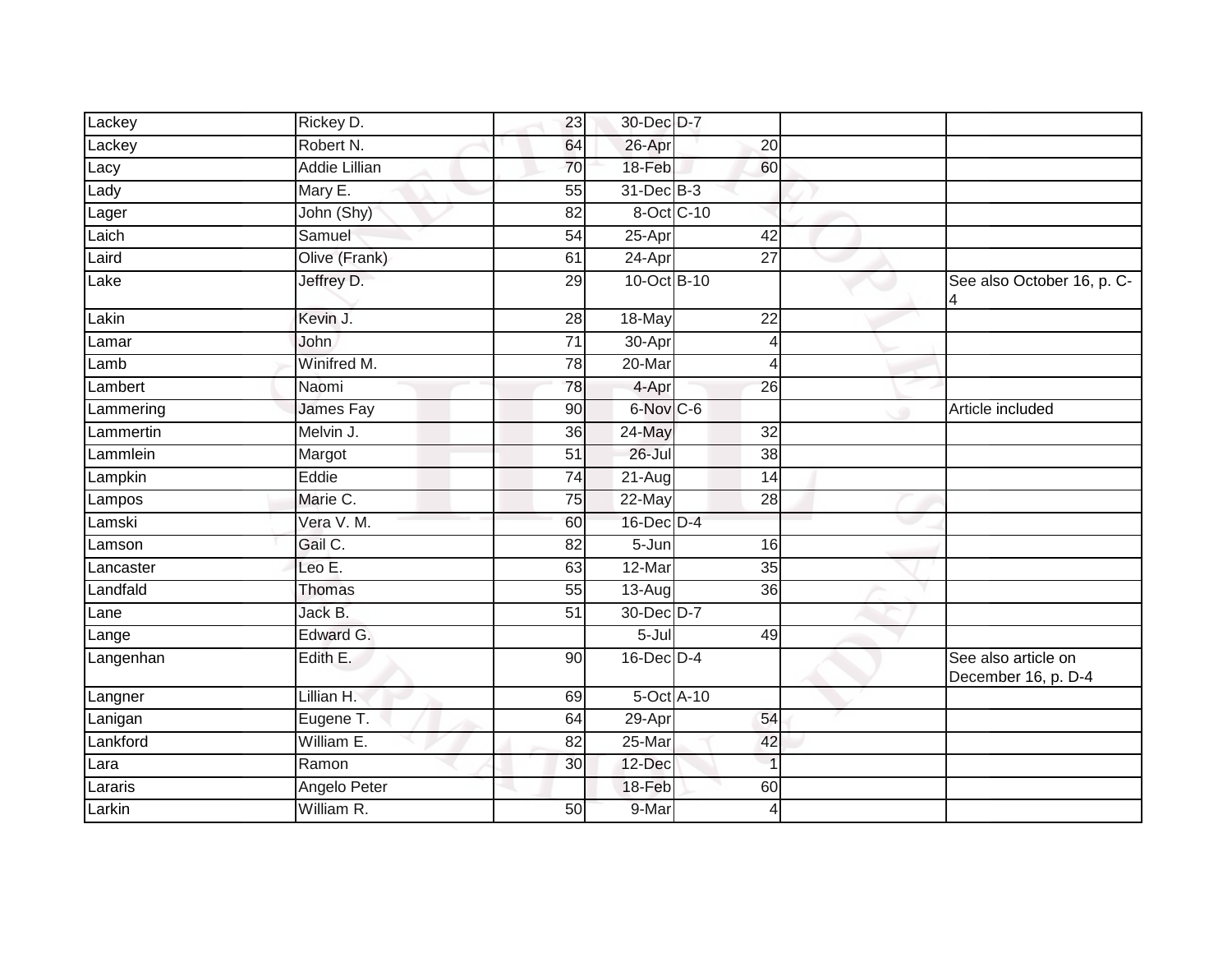| Larkin      | <b>Flora Mae</b>  | 79              | 19-Jan          | 22              |   |                                                            |
|-------------|-------------------|-----------------|-----------------|-----------------|---|------------------------------------------------------------|
| Larkin      | Thomas E.         | 57              | 21-Nov C-5      |                 |   |                                                            |
| Larson      | Charles J.        | 79              | 8-May           | 14              |   |                                                            |
| Larson      | Pearl A.          | 66              | 9-Apr           | 39              |   |                                                            |
| Larson      | Judith O.         | 86              | $13-Apr$        | 22              |   |                                                            |
| LaSalle     | Charles D.        | $\overline{51}$ | 12-Jan          | $\overline{20}$ |   |                                                            |
| Lascik      | Fred E. (Fritz)   | 43              | $11$ -Dec $C-4$ |                 |   |                                                            |
| Laskowski   | Stanley           | $\overline{58}$ | $7$ -Oct C-4    |                 |   |                                                            |
| LaTulip     | Delphus J.        | $\overline{77}$ | $19 -$ Jul      | 18              |   |                                                            |
| Lauber      | Wilford J. (Bill) | 60              | 8-May           | 14              |   |                                                            |
| Lauderdale  | Grant B.          | 84              | 19-Mar          | 39              |   |                                                            |
| Laudinski   | Andrew (Midge)    | 73              | $5$ -Dec $C$ -8 |                 |   |                                                            |
| Lauerman    | Frank             | 85              | 18-Dec C-5      |                 |   |                                                            |
| Lauerman    | Nellie E.         | 92              | 20-Nov A-5      |                 | w |                                                            |
| Lauerman    | Vincent A.        | $\overline{71}$ | 28-Oct 1, D-6   |                 |   |                                                            |
| Laurence    | Sophia            |                 | $21-Feb$        | 30              |   |                                                            |
| Laurinaitis | George            | 88              | $12$ -Dec $D-8$ |                 |   |                                                            |
| Lawrence    | Anna M.           | 68              | 1-Jan           | 39              |   |                                                            |
| Lawson      | William H., Sr.   | 58              | $1-NovD-2$      |                 |   |                                                            |
| Layer       | <b>Mabel Mae</b>  | 83              | 10-Oct B-10     |                 |   |                                                            |
| Learman     | Russell H.        | 75              | 25-Mar          | 42              |   |                                                            |
| Leavy       | Francis H.        | 70              | 8-May           | 14              |   |                                                            |
| Lebel       | Anthony (Tony)    | 39              | 5-May           | 111             |   |                                                            |
| Lebiecki    | Celia V.          | $\overline{72}$ | $23-Sep$        | 40              |   |                                                            |
| Leckie      | Joseph            | 53              | $7$ -Oct $C$ -4 |                 |   |                                                            |
| Lee         | Granville, Jr.    | 56              | 8-Nov F-7       |                 |   |                                                            |
| Lee         | Lucille V.        | 65              | $15 -$ Jul      | 29              |   |                                                            |
| Lee         | Curtis            | 72              | 24-May          | 32              |   |                                                            |
| Lee         | Craig             | 17              | 18-Nov 1, F-11  |                 |   | Picture included; Additional<br>story on November 18, p. 1 |
| Leggett     | Eunice R.         |                 | 20-Feb          | 12              |   |                                                            |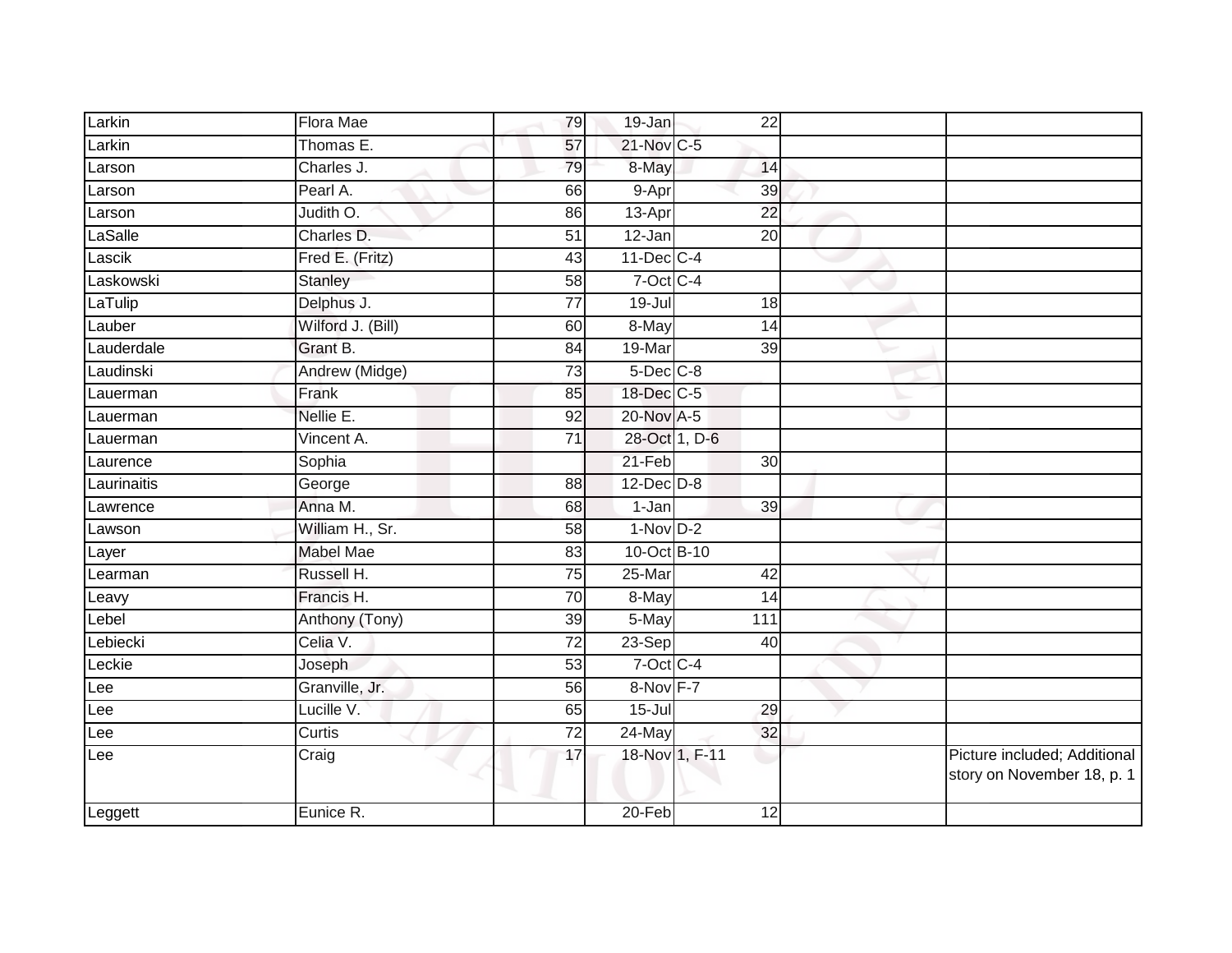| Lehmann   | Otto E.         | 93              | 26-Sep B-2      |                 |   |                          |
|-----------|-----------------|-----------------|-----------------|-----------------|---|--------------------------|
| Lehtimaki | Harold J.       | 67              | 23-Mar          | 41              |   |                          |
| Leith     | Harry R.        | 78              | 27-Nov C-4      |                 |   |                          |
| Lekas     | Gus N.          | 60              | 14-Jan          | 12              |   |                          |
| Lemaich   | John            | 62              | $17 -$ Jul      | 28              |   |                          |
| Lemieux   | Edgar, Jr.      | 72              | 10-Jan          | 24              |   |                          |
| Lemon     | Mary            | 64              | 5-Mar           | 37              |   |                          |
| Lenoir    | Annie           | $\overline{72}$ | 8-Mar           | 20              |   |                          |
| Lenzo     | James           | $\overline{72}$ | $1-Oct$ $D-5$   |                 |   |                          |
| Leon      | Quadalupe       | 23              | 22-Mar          | 12              |   | See also March 23, p. 41 |
| Leonakis  | Otto G.         | 66              | $28-Sep$ A-4    |                 |   |                          |
| Leonard   | Johnnie         | $\overline{48}$ | 10-Aug          | $\overline{36}$ |   |                          |
| Leonard   | George M.       | 69              | $22-Mar$        | 12              |   |                          |
| Lerner    | Yetta           | 70              | 2-Sep           | $\overline{52}$ | ٠ |                          |
| Lessig    | James           | 49              | $13 - Jun$      | $\overline{53}$ |   |                          |
| Levens    | Stella G.       | 87              | 14-Jan          | $\overline{12}$ |   |                          |
| Levent    | Peter           | 90              | 20-May          | $\overline{97}$ |   |                          |
| Levin     | Harold N.       | 59              | 18-Dec C-5      |                 |   |                          |
| Levin     | Meyer R.        |                 | 11-Nov G-13     |                 |   |                          |
| Lewellen  | Kenneth E.      | $\overline{58}$ | 11-Jun 1, 34    |                 |   |                          |
| Lewis     | Ann (Thomas H.) | 91              | 6-Nov C-6       |                 |   |                          |
| Lewis     | John (Stubby)   | 44              | 31-May          | 51              |   |                          |
| Lewis     | Percy           | 76              | 8-Feb           | $\overline{24}$ |   |                          |
| Lewis     | Margaret E.     | $\overline{70}$ | $30 - Aug$      | 42              |   |                          |
| _ey       | Helen L.        | 61              | 28-Feb          | $\overline{12}$ |   |                          |
| Lezaic    | Mila            | 80              | $23$ -Dec $D-6$ |                 |   |                          |
| Lichtsinn | Flora E.        | 47              | 18-Mar          | $\overline{74}$ |   |                          |
| Lieberman | Ella            | 89              | $5 -$ Jul       | 49              |   |                          |
| Lieberman | Anna            | 93              | 20-May          | 97              |   |                          |
| Liedtke   | Melvin, Sr.     | $\overline{73}$ | 29-Jan          | $\overline{14}$ |   |                          |
| Liesch    | Julia E.        | 66              | 7-Jan           | 67              |   |                          |
| Light     | Nelrose         | $\overline{52}$ | 10-May          | 34              |   |                          |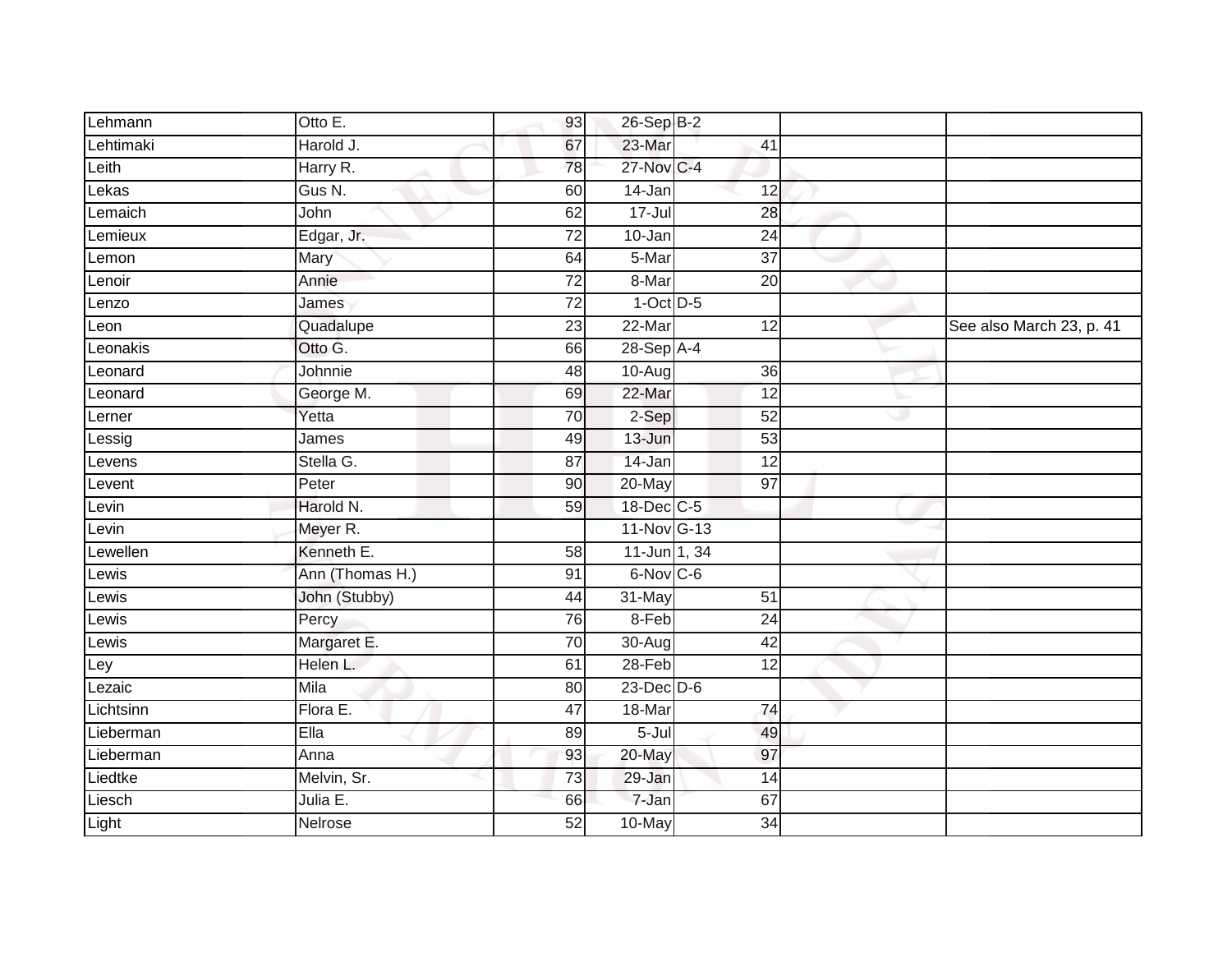| Lighthill  | Carroll A.             | $\overline{71}$ | 2-Feb                | 32              |  |
|------------|------------------------|-----------------|----------------------|-----------------|--|
| Lignar     | Anthony J., Sr.        | 73              | 1-Jun                | 30              |  |
| Limoges    | Lawrence J.            | 69              | 3-May                | 19              |  |
| Lind       | Hazel F.               | 81              | 22-Oct A-7           |                 |  |
| Lind       | Theodore A., Jr. (Ted) | 43              | $1-Feb$              | 49              |  |
| Lindish    | Polly B.               | $\overline{71}$ | 30-Jul               | $\overline{4}$  |  |
| Linman     | William D.             | 90              | 25-Apr               | 42              |  |
| Linsenmann | Joseph E.              | 95              | 25-Jun               | 39              |  |
| Lintz      | Maude M.               | 81              | $16$ -Jul            | $\overline{4}$  |  |
| Linz       | Raymond R., Sr.        | 66              | 24-May               | $\overline{32}$ |  |
| Lipcovich  | Michael, Sr.           | 80              | $\overline{27}$ -Aug | 35              |  |
| Lipski     | Thomas J.              | 25              | 19-Oct A-6           |                 |  |
| Litavecz   | James K.               | 40              | 19-Apr               | 26              |  |
| Little     | Alred W.               | 75              | 1-Apr                | 110             |  |
| Littrell   | Mary Ann (Anoskey)     | 54              | 10-Jun               | 69              |  |
| Lively     | George L.              | 65              | 18-Nov F-11          |                 |  |
| Lockwood   | Margaret M.            |                 | 10-Jan               | 24              |  |
| LoDuca     | Paul                   | 75              | $12$ -Nov $B-3$      |                 |  |
| Loftus     | Margaret               | 85              | 28-May               | $\overline{4}$  |  |
| Logan      | Howard, Jr.            | 47              | 12-Mar               | 35              |  |
| Logan      | Annie                  | 97              | 29-Jun               | 46              |  |
| Logsdon    | Ella Maude             | 94              | 16-Feb               | 10              |  |
| Lohse      | Cora P.                |                 | 4-Jun                | $\overline{39}$ |  |
| Lokuta     | Edward J., Jr.         | 36              | 13-Nov 1, C-5        |                 |  |
| Lokuta     | Sylvia                 | 58              | 13-Nov               | 1               |  |
| Lolkema    | <b>Alice</b>           | 89              | $3 - Jan$            | $\overline{20}$ |  |
| Long       | Eva Ellen              | 63              | 27-May               | 68              |  |
| Long       | Catherine              | 62              | $12$ -Dec $D-8$      |                 |  |
| Long       | Huey P.                | 55              | $9$ -Oct C-6         |                 |  |
| Long       | Larry C.               | 69              | 8-Apr                | 72              |  |
| Looschen   | Mark                   | $\overline{27}$ | $23 -$ Jul           | 1               |  |
| Lopez      | Sergio P.              | 29              | 26-Nov A-4           |                 |  |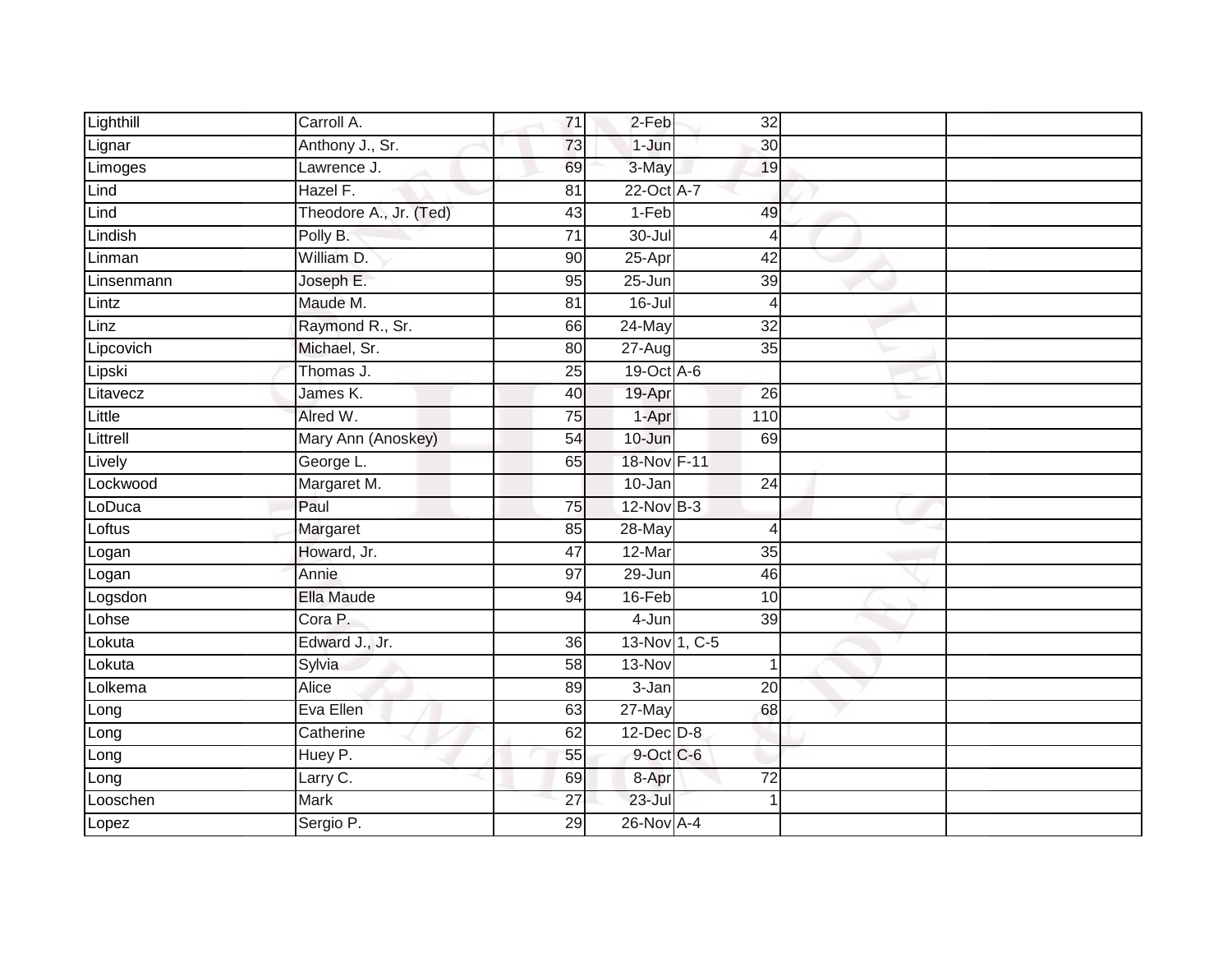| Lopez       | Irene Magdalen (McCrillis) |                 | $1-Jan$              | 39              |               |                                                          |
|-------------|----------------------------|-----------------|----------------------|-----------------|---------------|----------------------------------------------------------|
| Loquist     | <b>George Wally</b>        | 62              | 9-May                | 21              |               |                                                          |
| Lordan      | James W.                   | 72              | 25-May               | 10              |               |                                                          |
| Lorenz      | Rudolph S.                 | 35              | 8-May                | 14              |               |                                                          |
| Lorenzen    | Kenneth                    | 44              | 26-Jan               | $\overline{22}$ |               |                                                          |
| Lorton      | Alma (Musser)              | 88              | 15-Apr               | 26              |               |                                                          |
| Love        | Addie L.                   | 65              | 20-Apr               | $\overline{24}$ |               |                                                          |
| Love        | Nell                       | 85              | 15-May               | 16              |               |                                                          |
| Lowery      | <b>Stella</b>              | 94              | 21-Oct E-12          |                 |               |                                                          |
| Loy         | Herbert L.                 | 59              | 31-Oct C-4           |                 |               |                                                          |
| Lucas       | Yvonne                     | 8               | $22-Feb$             | $\overline{25}$ |               |                                                          |
| Lucito      | Joseph                     | 83              | 3-Dec C-3            |                 |               |                                                          |
| Ludke       | Harold F.                  | 65              | 27-Dec C-6           |                 | ٠             |                                                          |
| Ludvigson   | Carl S.                    | 43              | 26-Sep B-2           |                 |               |                                                          |
| Luengas     | Arnulfo                    | 84              | 19-Dec D-8           |                 |               |                                                          |
| Luera       | Camila (Garnett)           | 93              | 20-Jul               | 19              |               |                                                          |
| Lugo        | Jose A.                    | $\overline{73}$ | $4$ -Nov $G$ -7      |                 |               |                                                          |
| Lukaczyk    | John A.                    | 67              | $9$ -Dec $D$ -4      |                 |               | Name also spelled Lukas,<br>see December 9, p. D-4       |
| Lukas       | John A.                    | 67              | $9$ -Dec $D$ -4      |                 |               | Name also spelled<br>Lukaczyk, see December<br>9, p. D-4 |
| Lukaszewski | Apolonia                   | 89              | $\overline{2}$ 1-Aug | 14              |               |                                                          |
| Lukota      | Sylvia                     | $\overline{58}$ | 23-Sep               |                 | 40 Olejniczak | See also Sept. 24, p. B-5                                |
| Lukowski    | Veronica                   | 89              | $18 - Jun$           | 8               |               |                                                          |
| Lula        | Susan                      | 82              | $29 -$ Jul           | 90              |               |                                                          |
| Lungaro     | Anthony                    | 79              | 18-Nov F-11          |                 |               |                                                          |
| Lunsford    | Imogene                    | 58              | 7-Mar                | 32              |               |                                                          |
| Lunsford    | $\overline{O}$ tho L.      | 81              | 20-Sep               | 55              |               |                                                          |
| Lush        | Anna M.                    | 83              | 18-Mar               | 74              |               |                                                          |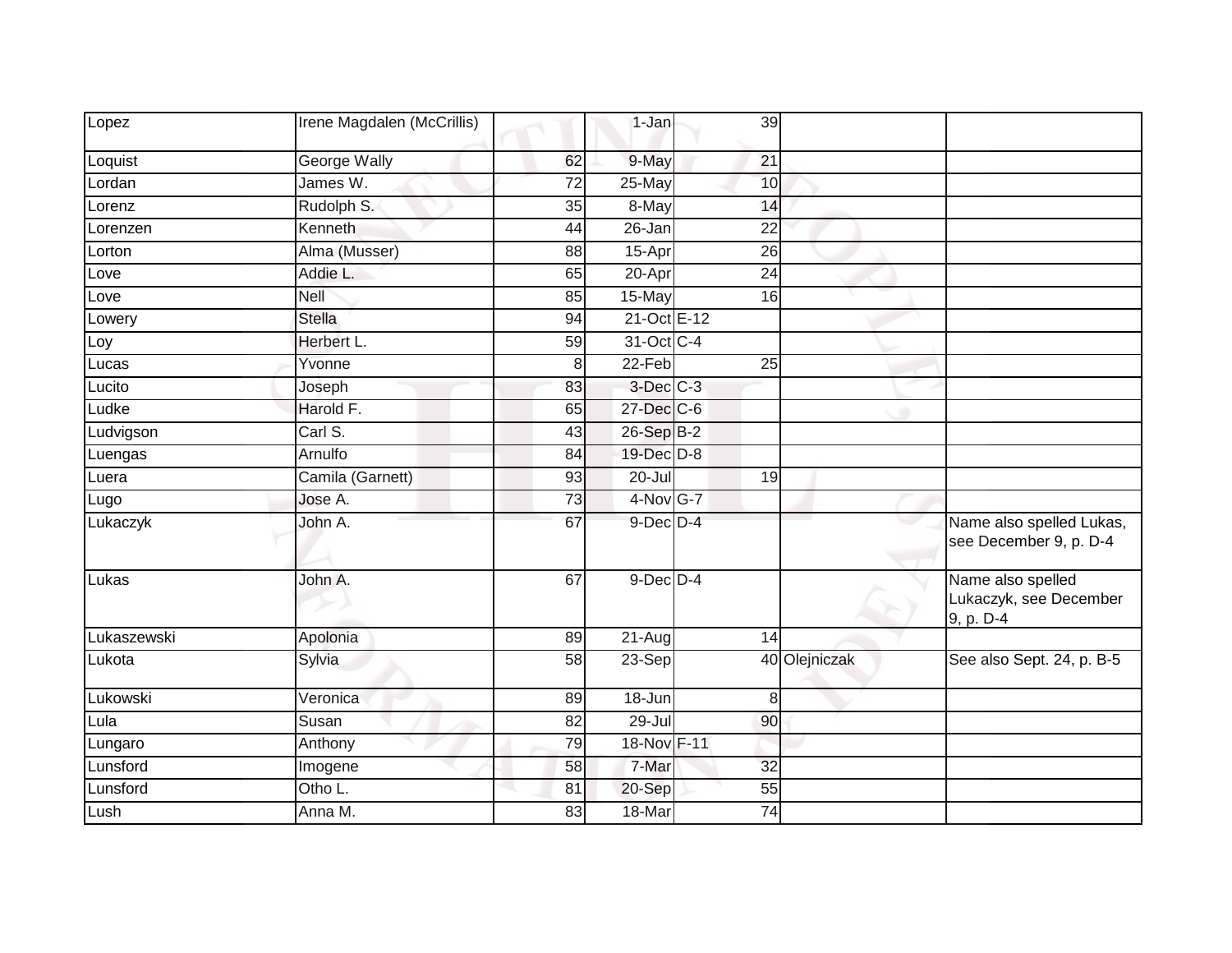| Lutz    | Charles              | 80 | 28-Jan       | 62 |          |  |
|---------|----------------------|----|--------------|----|----------|--|
| Lyddick | Gracia B.            | 94 | 2-Apr        | 36 |          |  |
| Lynch   | Mildred              | 78 | 29-May       | 37 |          |  |
| Lynn    | Larry W.             | 27 | $16$ -Dec    |    |          |  |
| Lynn    | Elizabeth J. (Betty) | 49 | $28-Sep$ A-4 |    |          |  |
| Lyon    | Harold C.            | 72 | $25-Sep$ A-4 |    |          |  |
| Lyons   | Hazel L.             | 86 | 7-Feb        | 39 |          |  |
| Lyons   | Dale                 | 20 | $3-DecA-2$   |    |          |  |
| Lyons   | Irene M.             |    | 21-Oct E-12  |    | Anderson |  |
| Lytle   | Helen Ann            | 65 | 7-May        | 18 |          |  |

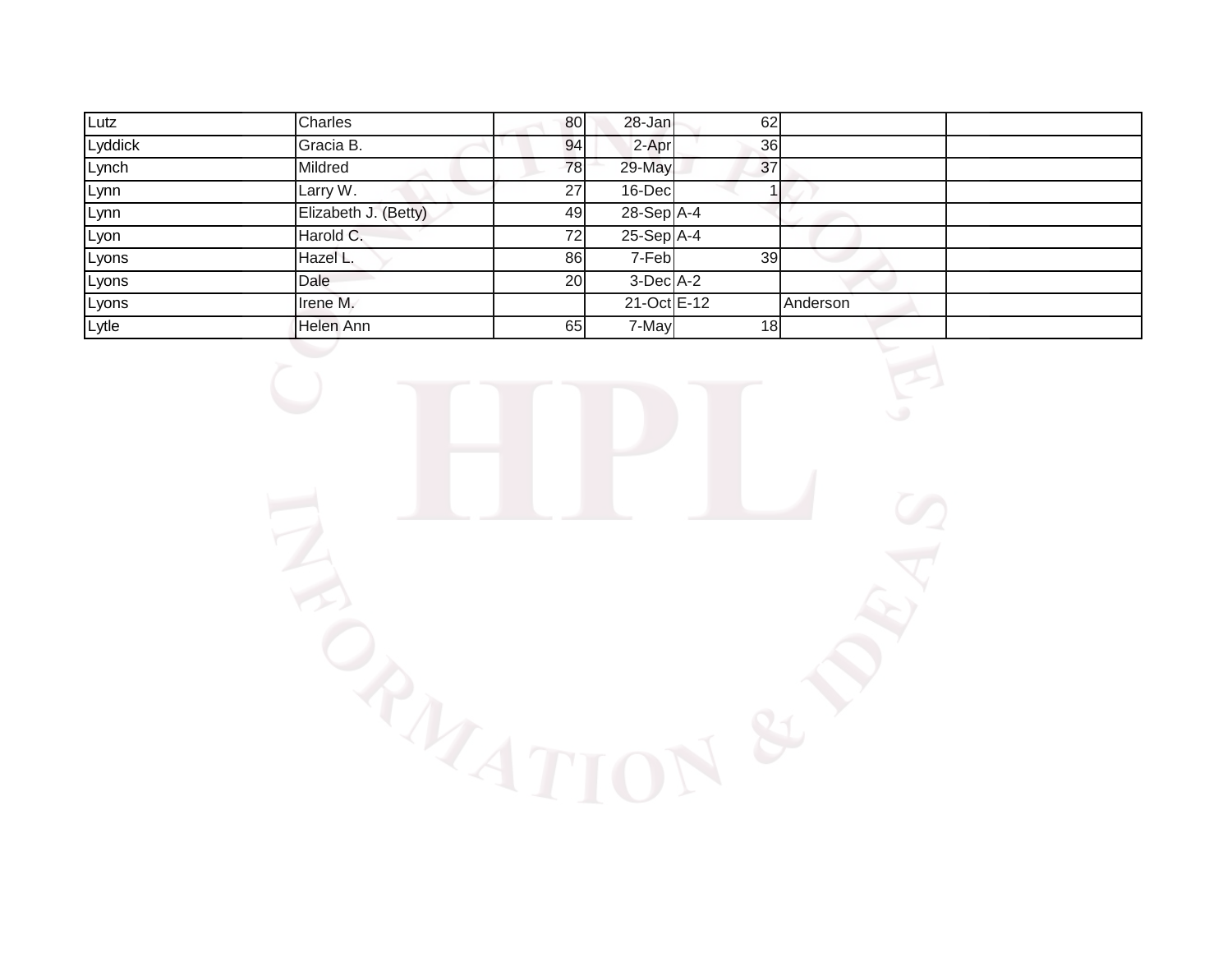| <b>Surname</b> | <b>Given</b>        | Age             | <b>Date</b>          | Page            | <b>Maiden</b> | <b>Note</b> |
|----------------|---------------------|-----------------|----------------------|-----------------|---------------|-------------|
| Mabius         | Edward              | 80              | 12-Jan               | 20              |               |             |
| Macari         | Helen               | 78              | 20-Feb               | 12              |               |             |
| Macchia        | Frances (Lucas)     | 67              | 20-Mar               | $\overline{4}$  |               |             |
| MacDaniel      | Cora                | 79              | $5 -$ Jul            | 49              |               |             |
| MacDougall     | Florence            | 87              | 17-Jan               | 28              |               |             |
| Mackerl        | Edna Rose           | 74              | 16-Mar               | $\overline{14}$ |               |             |
| Mackowiak      | Violet (Mack)       | 78              | 22-Nov F-3           |                 |               |             |
| Mackowiak      | Bart P.             | 81              | $9-Nov$ B-6          |                 |               |             |
| MacLeod        | Kenneth J.          | $\overline{81}$ | $2-Jul$              | 6               |               |             |
| Maclin         | Blanche C.          | 50              | $\overline{2}$ 2-Jan | $\overline{20}$ |               |             |
| MacPherson     | Robert B.           | 60              | 2-Apr                | $\overline{36}$ |               |             |
| Maddox         | Charles             | 86              | 5-Mar                | $\overline{37}$ |               |             |
| Madison        | Meddie H.           | 70              | 11-Mar               | $\overline{78}$ |               |             |
| Madison        | Everall J.          | 63              | 25-Mar               | 42              |               |             |
| Madrinan       | Aurora              | 40              | 27-Feb               | 8               |               |             |
| Madura         | <b>Bruno</b>        | $\overline{77}$ | $7 - Jun$            | $\overline{51}$ |               |             |
| Madura         | George S.           | 89              | 31-Dec B-3           |                 |               |             |
| Magdziak       | Stella B.           | 52              | 13-Aug               | 36              |               |             |
| Magdziarz      | Mary A.             | 86              | $1-Jan$              | $\overline{39}$ |               |             |
| Magee          | A. W.               | 54              | $2-May$              | $\overline{50}$ |               |             |
| Magee          | Ernest              | 26              | 10-Apr               | $\overline{30}$ |               |             |
| Maggio         | Angelina            | 49              | 30-Nov B-14          |                 |               |             |
| Mahlie         | Joseph C.           | 9 days          | 13-Feb               | 8               |               |             |
| Mahoney        | <b>John Patrick</b> | 72              | 19-Aug               | 46              |               |             |
| Majewski       | Anthony C.          | 64              | 7-Mar                | $\overline{32}$ |               |             |
| <b>Maka</b>    | Valerie             | $\overline{82}$ | $28 - Jan$           |                 | 62 Krysinski  |             |
| Malavazos      | James G.            | 54              | 27-Apr               | 22              |               |             |
| Malchow        | Gillman L.          | 72              | $23-Aug$             | $\overline{32}$ |               |             |
| Malczewski     | Veronica            | 83              | 3-Jan                | 20              |               |             |
| Mallo          | Arthur K.           | 54              | $6$ -Dec $D$ -6      |                 |               |             |
| Malo           | Robert              | $\overline{21}$ | $26$ -Mar 1, 35      |                 |               |             |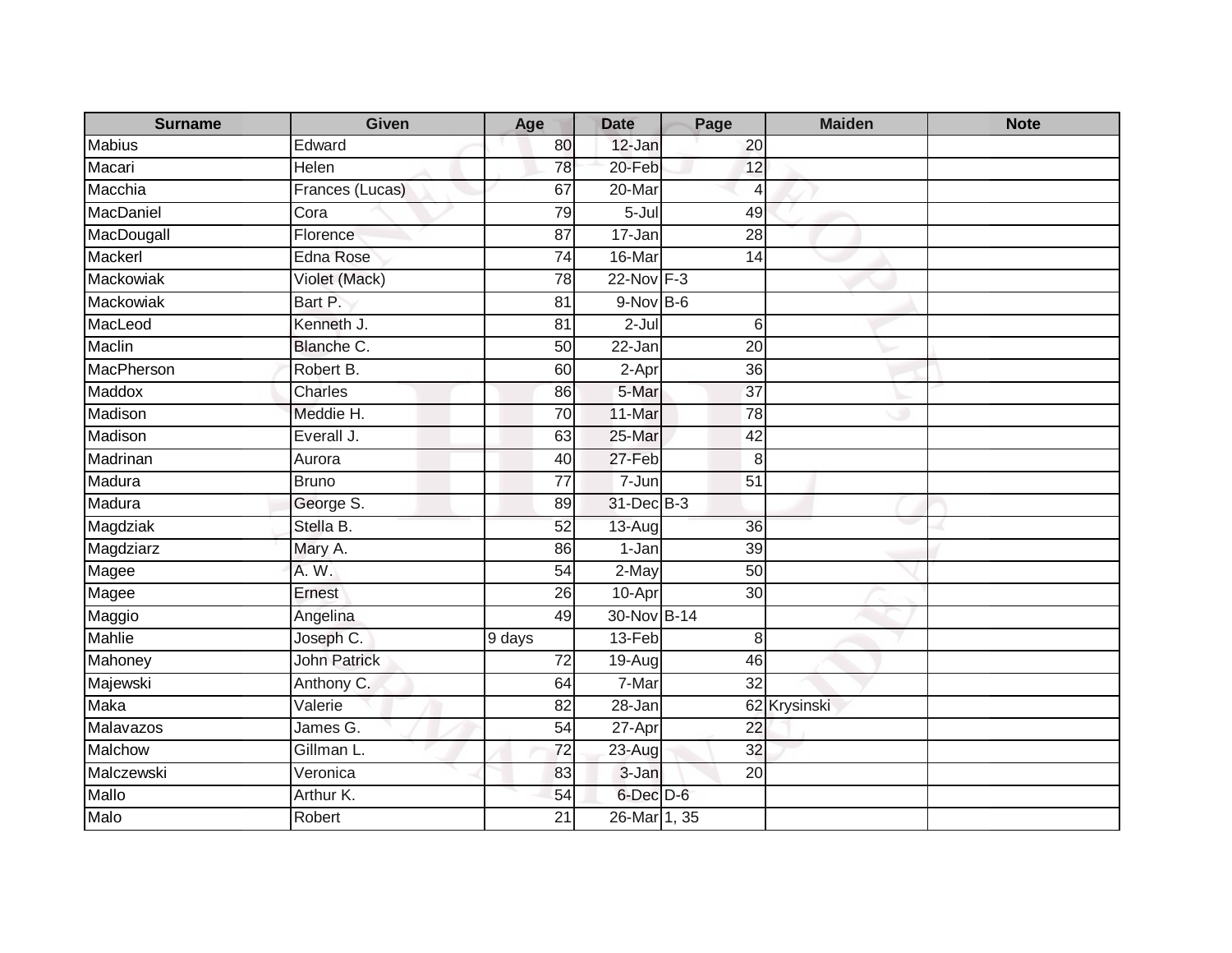| Anna M.             | 85              |        |                 |                                                                                                                                                                                                                                                                                  |                                   |
|---------------------|-----------------|--------|-----------------|----------------------------------------------------------------------------------------------------------------------------------------------------------------------------------------------------------------------------------------------------------------------------------|-----------------------------------|
| Jesus               | 86              | 6-Jun  | 41              |                                                                                                                                                                                                                                                                                  |                                   |
| Novak               |                 | 21-Mar | $\overline{22}$ |                                                                                                                                                                                                                                                                                  |                                   |
| Flora P.            |                 |        | 24              |                                                                                                                                                                                                                                                                                  |                                   |
| Mary                | 62              |        | $\overline{39}$ |                                                                                                                                                                                                                                                                                  |                                   |
| <b>Arthur Lewis</b> | $\overline{75}$ |        | $\overline{26}$ |                                                                                                                                                                                                                                                                                  |                                   |
| Leo Joseph          | 82              |        | 46              |                                                                                                                                                                                                                                                                                  |                                   |
| Richard A.          | 21              |        |                 |                                                                                                                                                                                                                                                                                  | See also December 14, p.<br>$C-6$ |
| Ronald E.           | 42              |        | $\overline{4}$  |                                                                                                                                                                                                                                                                                  |                                   |
| Caroline            | 83              |        | 14              |                                                                                                                                                                                                                                                                                  |                                   |
| Salvatore (Sam)     | 82              |        | 20              |                                                                                                                                                                                                                                                                                  |                                   |
| Maxine              | 66              |        |                 |                                                                                                                                                                                                                                                                                  |                                   |
| George              | $\overline{75}$ |        | 10              |                                                                                                                                                                                                                                                                                  |                                   |
| Margaret E.         | 86              | 8-Mar  | 20              |                                                                                                                                                                                                                                                                                  |                                   |
| Vincent J.          | 54              |        | 41              |                                                                                                                                                                                                                                                                                  |                                   |
| Sophie A.           | 94              |        | 59              |                                                                                                                                                                                                                                                                                  |                                   |
| Matthew M.          | 19              | 20-Mar | $\overline{4}$  |                                                                                                                                                                                                                                                                                  |                                   |
| Helene A.           | 67              |        |                 |                                                                                                                                                                                                                                                                                  |                                   |
| Camille E.          | 83              |        | 22              |                                                                                                                                                                                                                                                                                  |                                   |
|                     | 55              |        |                 | Czarnecki                                                                                                                                                                                                                                                                        |                                   |
| Eleanore M.         | 69              |        |                 |                                                                                                                                                                                                                                                                                  |                                   |
| Inga                | 80              |        | 38              |                                                                                                                                                                                                                                                                                  |                                   |
| Michael             | 74              |        | 50              |                                                                                                                                                                                                                                                                                  |                                   |
| Ralph               | 64              |        | 8               |                                                                                                                                                                                                                                                                                  |                                   |
| Ruby V.             | $\overline{75}$ |        | $\overline{22}$ |                                                                                                                                                                                                                                                                                  |                                   |
| Lionel              | 74              |        | 75              |                                                                                                                                                                                                                                                                                  |                                   |
| Franklin A.         | 76              | 30-Jul | $\overline{4}$  |                                                                                                                                                                                                                                                                                  |                                   |
| Grace               | 79              |        | 12              |                                                                                                                                                                                                                                                                                  |                                   |
| Mike (Mickey)       | 61              |        | $\overline{22}$ |                                                                                                                                                                                                                                                                                  |                                   |
| Jerry D.            | 24              |        |                 |                                                                                                                                                                                                                                                                                  |                                   |
| Averill S.          | 83              |        | 16              |                                                                                                                                                                                                                                                                                  |                                   |
|                     | Ruth C.         |        | $8 -$ Jul       | $19 -$ Jul<br>8-Feb<br>1-Jan<br>4-Apr<br>$6-Sep$<br>13-Dec<br>26-Feb<br>16-Apr<br>26-Apr<br>18-Oct C-4<br>30-Jan<br>31-Jan<br>$25 - Feb$<br>20-Dec D-6<br>28-Aug<br>3-Oct C-14<br>$16$ -Dec $D-4$<br>16-Aug<br>2-May<br>12-Jun<br>19-Jan<br>28-Feb<br>19-Jan<br>13-Dec<br>26-Jun | 18                                |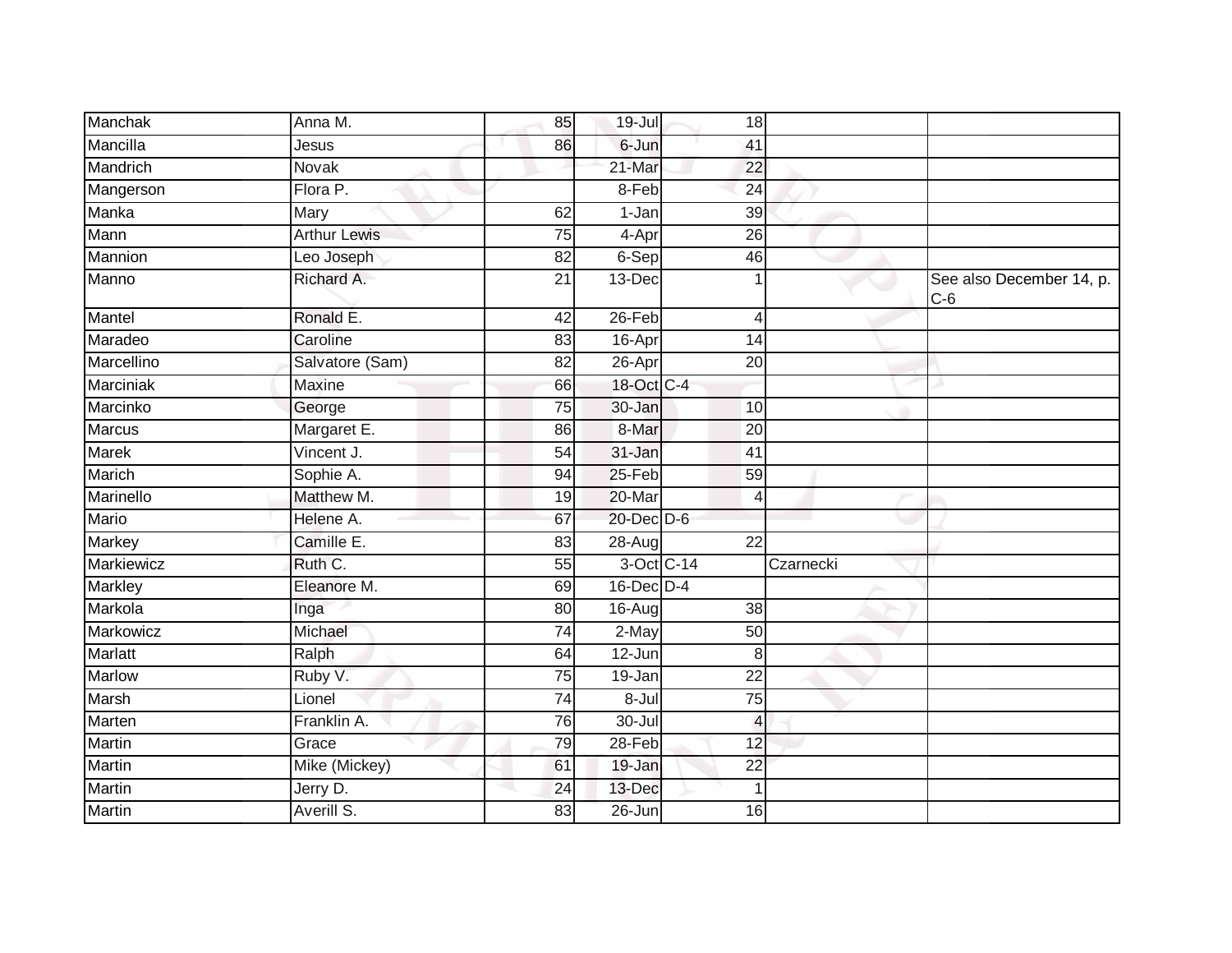| Martin          | Miriam I.              | 63              | 8-Jun            | $6 \overline{6}$ |          |  |
|-----------------|------------------------|-----------------|------------------|------------------|----------|--|
| Martin          | Kathryne L.            | 59              | 27-Mar           | 10               |          |  |
| <b>Martin</b>   | Roberta Lynn           | $\overline{27}$ | 9-Nov B-6        |                  |          |  |
| <b>Martin</b>   | Linda Carol            | 29              | 26-Feb           | 4                |          |  |
| <b>Martin</b>   | Lelia R.               | $\overline{80}$ | 11-Apr           | 45               |          |  |
| <b>Martinez</b> | Fidel, Jr.             | 20              | $1-Jun$          | 30               |          |  |
| Martinez        | Jesse                  | 55              | 19-Nov C-6       |                  |          |  |
| Martinez        | Juan J.                | 55              | $10$ -Dec $B$ -6 |                  |          |  |
| <b>Martinez</b> | Tony                   | $\overline{74}$ | $6 -$ Jul        | 46               |          |  |
| Martinez        | Juanita                | 70              | $29-Aug$         | $\overline{36}$  |          |  |
| Martinez        | John                   | $\overline{58}$ | 22-May           | $\overline{28}$  |          |  |
| <b>Martinez</b> | Claudino               | 47              | 30-May           | $\overline{32}$  |          |  |
| <b>Martinez</b> | Josephine (Josefina)   | 52              | 17-May           | 55               |          |  |
| Martorella      | Jennie                 | 75              | 5-Jan            | 18               |          |  |
| Marulic         | Catherine              | $\overline{83}$ | 18-Jun           | 8                |          |  |
| Marulic         | Bernardo F.            | 85              | 9-May            | 21               |          |  |
| <b>Marvis</b>   | <b>Robert Ludwig</b>   | $\overline{88}$ | 10-Apr           | $\overline{30}$  |          |  |
| <b>Masak</b>    | Stephen P.             | 19              | $25 -$ Jul       |                  |          |  |
| Mashura         | Joan M.                | 45              | 10-May           |                  | 34 Vargo |  |
| Mason           | Frederick (Bill) W.    | 86              | 17-Jul           | $\overline{28}$  |          |  |
| Mason           | Theodore J.            | 69              | $10$ -Dec $B$ -6 |                  |          |  |
| Mason           | James H., Jr.          | 56              | $4-Jan$          | 29               |          |  |
| Mason           | George Ethel           | 49              | 21-Feb           | 30               |          |  |
| Massa           | Anna                   | 67              | 13-Apr           | $\overline{22}$  |          |  |
| Massaro         | Carmi A.               | 99              | 19-Feb           | 18               |          |  |
| Massette        | Samuel J.              |                 | 9-Apr            | 39               |          |  |
| Massey          | Clifford, Jr.          | 40              | 2-Feb            | $\overline{32}$  |          |  |
| Massig          | Willard S.             | 65              | 8-Nov F-7        |                  |          |  |
| Masterson       | <b>Florence Ruth</b>   | $\overline{77}$ | 19-Jan           | 22               |          |  |
| Matasar         | Hyman A.               | $\overline{77}$ | 16-Feb           | 10               |          |  |
| Mateja          | John G.                | 59              | 4-Jun            | 39               |          |  |
| Matheny         | John Oliver (Roe), Sr. | 40              | $13 -$ Jul       | 16               |          |  |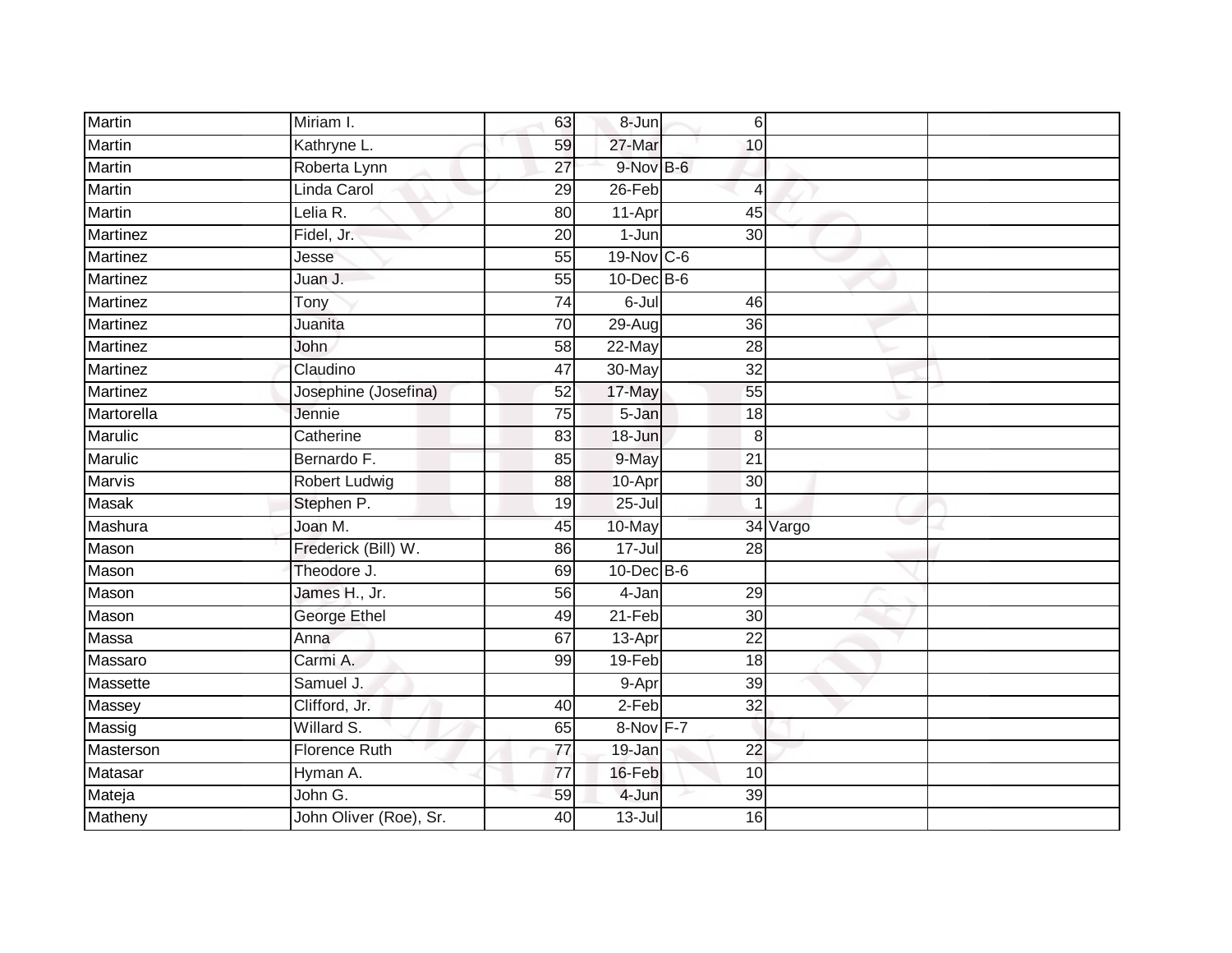| <b>Mathews</b>   | Selma C.               | 87              | 18-Nov F-11   |                 |         |                                          |
|------------------|------------------------|-----------------|---------------|-----------------|---------|------------------------------------------|
| <b>Mathis</b>    | John Calvin            | 69              | 11-Dec C-4    |                 |         |                                          |
| Mati             | Anna E.                | 79              | $13 -$ Jul    | 16              |         |                                          |
| Matlock          | <b>Cleaties</b>        | 50              | 4-Jan         | 29              |         |                                          |
| Matlock          | Louise                 | 88              | $23 - Aug$    | $\overline{32}$ |         |                                          |
| Matlon           | Anthony T.             | 63              | 29-Mar 1, 34  |                 |         |                                          |
| Matson           | Adeline                | 67              | 7-Jun         | 51              |         |                                          |
| Matson           | Peter S.               | 70              | 24-Aug        | 16              |         |                                          |
| Matson           | Florence               | 61              | 2-May         |                 | 50 Barr |                                          |
| <b>Mattila</b>   | Lydia                  | $\overline{88}$ | 14-Dec C-6    |                 |         |                                          |
| Mattingly        | Martin J.              | 63              | 5-Feb         | 4               |         |                                          |
| Matuszewski      | Walter                 | 89              | 3-Jan         | 20              |         |                                          |
| Mauch            | Daniel Leon            | 20              | 9-Nov B-6     |                 |         | See also article November<br>11, p. G-13 |
| Mauger           | Alice M.               | 71              | 7-Jan         | 67              |         |                                          |
| <b>Maurushis</b> | Edward (Red)           | 59              | 28-Sep A-4    |                 |         |                                          |
| Maury            | Clarence A. (Buck)     | 76              | 22-Jan        | 20              |         |                                          |
| May              | George M., O.D.        |                 | 11-Jan        | $\overline{22}$ |         |                                          |
| May              | Helen                  | $\overline{85}$ | 19-Nov C-6    |                 |         |                                          |
| May              | James                  | 62              | 13-Feb        | 8               |         |                                          |
| Mayberry         | Edythe L.              | 69              | 9-May         | $\overline{21}$ |         |                                          |
| Mayden           | Elaine J.              | 37              | $25 - Jun$    | 39              |         |                                          |
| <b>Mayes</b>     | John                   | 78              | 5-Feb         | 4               |         |                                          |
| Mayfield         | Wesley L. (Bud)        | 59              | 15-Apr        | 26              |         |                                          |
| Mayhew           | Leo C., Sr.            | 56              | 29-Mar        | 34              |         |                                          |
| Mayland          | Helen C. (Chaby)       | 86              | 28-Nov C-4    |                 |         |                                          |
| Mayor            | <b>Nicholas</b>        |                 | 63 Jnauary 24 | 23              |         |                                          |
| Mazur            | Roman A.               | 61              | 24-Jan        | 23              |         |                                          |
| Mazur            | James (Jim)            | 78              | 20-Apr        | 24              |         |                                          |
| McCabe           | Minnie                 | 80              | $27 -$ Jul    | 36              |         |                                          |
| McCain           | Edna L.                | 76              | 14-Feb        | 47              |         |                                          |
| McCarthy         | <b>Christine Marie</b> | 25              | 5-Feb         | 4               |         |                                          |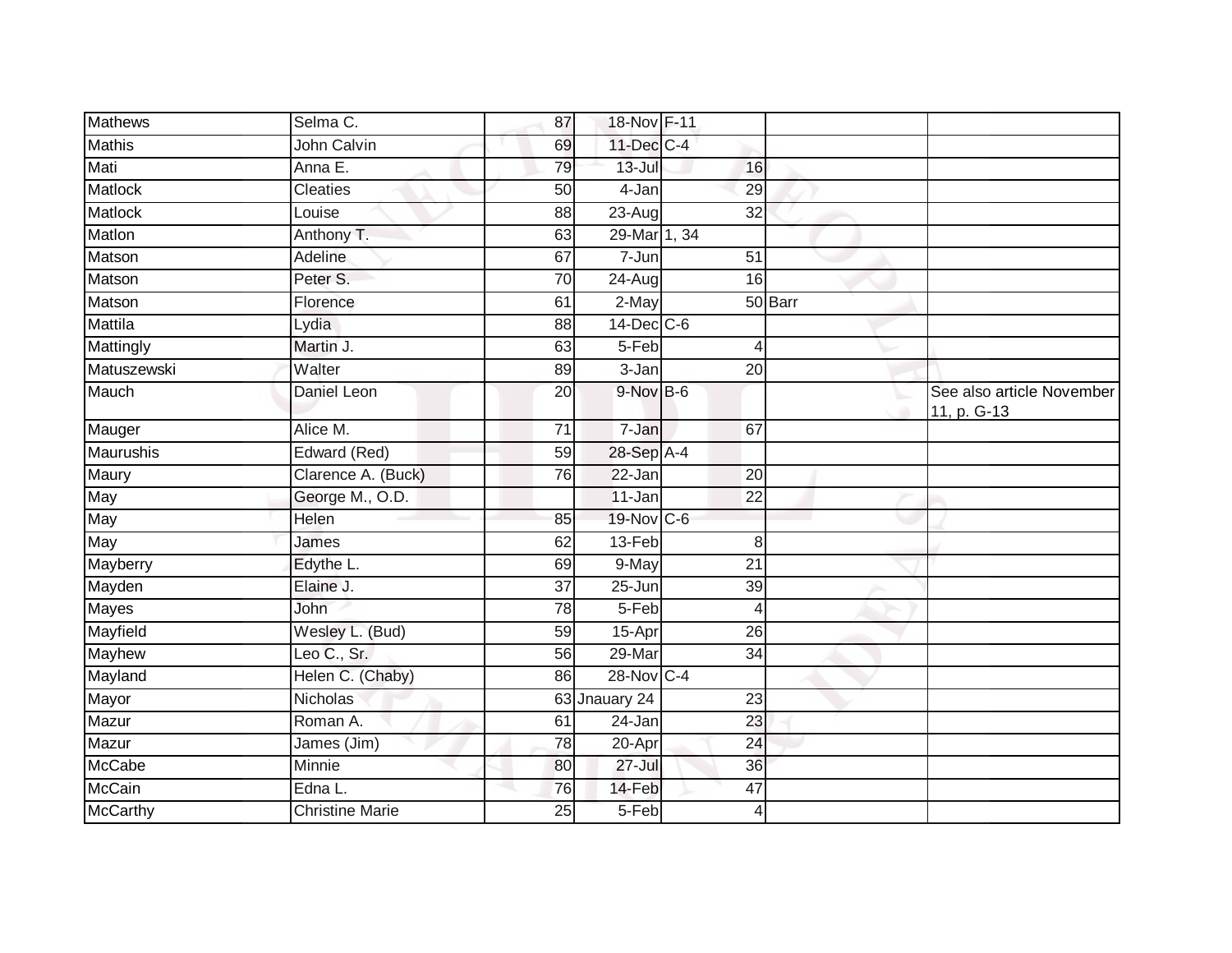| McCarthy         | Agnes M.             | 88              | 17-Apr          | 21              |  |
|------------------|----------------------|-----------------|-----------------|-----------------|--|
| <b>McCarthy</b>  | Josephine            | 68              | 21-May          | 10              |  |
| <b>McCarty</b>   | <b>Audrey Marie</b>  | 64              | 7-Feb           | 39              |  |
| McCauley         | Charles              | 60              | $23$ -Dec $D-6$ |                 |  |
| <b>McCauley</b>  | Loretta J.           | $\overline{57}$ | $9$ -Oct C-6    |                 |  |
| McCay            | Robert T.            | 63              | 21-Oct E-12     |                 |  |
| McChriston       | Joe H., Jr.          |                 | 29-Mar          | 34              |  |
| McClaran         | Ella M.              | 65              | 23-May          | $\overline{24}$ |  |
| <b>McClish</b>   | James (Dutch)        | 85              | 12-Feb          | 14              |  |
| <b>McClusky</b>  | Edward J.            | 70              | $15 - Jun$      | $\overline{24}$ |  |
| <b>McColly</b>   | Anna                 | 70              | 9-Apr           | 39              |  |
| <b>McCombs</b>   | Virginia S.          | $\overline{87}$ | $25 - Jan$      | 8               |  |
| <b>McCormack</b> | Caroline             | 69              | 20-Apr          | $\overline{24}$ |  |
| <b>McCrea</b>    | Edward M.            | 63              | 22-Mar          | $\overline{12}$ |  |
| McCready         | Emma E.A.            | $\overline{71}$ | 4-Jul           | 6               |  |
| <b>McCurdy</b>   | Leola                |                 | 13-Feb          | 8               |  |
| McDonagh         | <b>Grace Kennedy</b> | 90              | 8-Nov F-7       |                 |  |
| McDonald         | Vineta G.            | 67              | 16-Dec D-4      |                 |  |
| McDonald         | Archie (Curly Top)   |                 | 12-Mar          | 35              |  |
| McDonald         | James M.             | $\overline{57}$ | 7-Feb           | $\overline{39}$ |  |
| McEwen           | Garnie               | 66              | $7$ -Dec $C$ -6 |                 |  |
| McGann           | James O.             | 52              | $7-Feb$         | 39              |  |
| McGarr           | Helen                | 84              | 9-Jan           | 26              |  |
| <b>McGee</b>     | <b>Johnnie Mae</b>   | 70              | 21-Mar          | $\overline{22}$ |  |
| McGowan          | Leora                | 71              | 5-Jul           | 49              |  |
| McIlwain         | Thomas F.            | 80              | 17-Jan          | $\overline{28}$ |  |
| McIlwain         | Mary Jane            | 62              | 6-Jun           | $\overline{41}$ |  |
| <b>McIntire</b>  | Amy Lynn             | $\overline{3}$  | 23-Jan          | 12              |  |
| <b>McKay</b>     | Cora A.              | 85              | 9-Dec D-4       |                 |  |
| McKee            | Mabel O.             | 86              | 1-May           | 6               |  |
| McKinney         | Albert C.            | 74              | 31-Jan          | 41              |  |
| <b>McKinney</b>  | William A.           | 20              | 14-Jan          | 12              |  |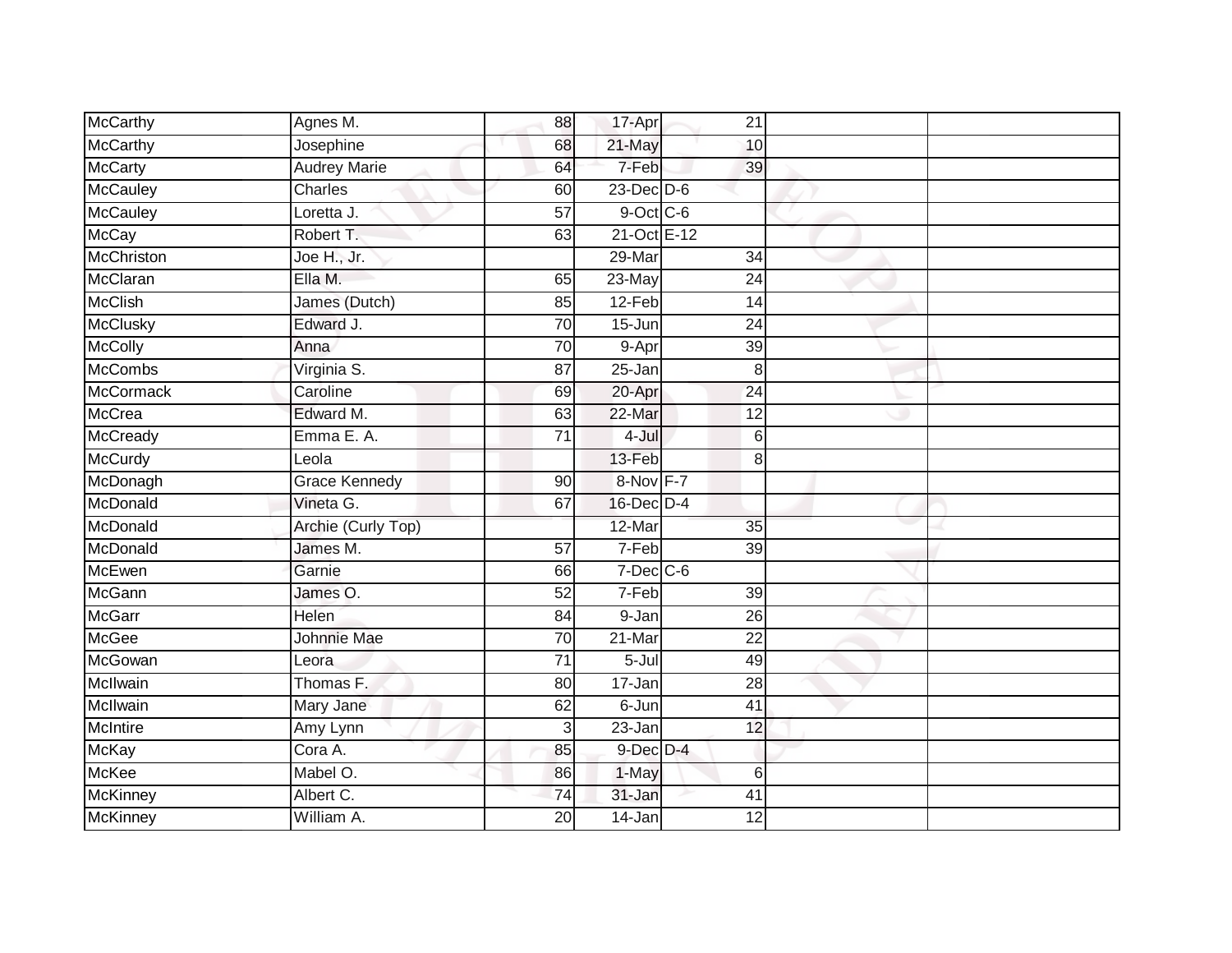| <b>McKinney</b>   | Dorothy                | 41              | 2-Mar               |                 | 20 Djakovich |  |
|-------------------|------------------------|-----------------|---------------------|-----------------|--------------|--|
| <b>McKinnies</b>  | Thomas                 | 86              | 6-Dec D-6           |                 |              |  |
| McLaughlin        | Edith                  | 86              | 17-Aug              | 24              |              |  |
| McLaughlin        | John J.                | 70              | 26-Nov A-4          |                 |              |  |
| McLaughlin        | John (Mickey)          | $\overline{25}$ | $23$ -May           | 24              |              |  |
| McMahon           | Elinor                 | $\overline{77}$ | $15 -$ Jul          | 29              |              |  |
| McMahon           | Daniel E.              | 46              | 17-May              | 55              |              |  |
| <b>McMillan</b>   | Louise S.              | 74              | 12-Mar              | 35              |              |  |
| McMillan          | Ronnie A. (Ram)        | 26              | 23-Jan              | 12              |              |  |
| <b>McNally</b>    | Robert C., Sr.         | 62              | $17 - Dec$ B-4      |                 |              |  |
| McNamara          | Ann D.                 | 77              | 22-Jun              | 12              |              |  |
| <b>McNay</b>      | Joyce                  | 65              | $20 -$ Jul          | 19              |              |  |
| <b>McNinch</b>    | Hugh                   | 25              |                     | 11-Nov 1, G-13  |              |  |
| McPherson         | Jay, Jr.               | 61              | 30-Jan              | 10              |              |  |
| <b>McReynolds</b> | Daniel                 | 90              | 5-Feb               | $\overline{4}$  |              |  |
| McShane           | James P.               | 57              | 7-Sep               | 22              |              |  |
| McSwiggan         | Eva                    | 81              | 4-Sep               | 23              |              |  |
| Meacham           | Lisa Marie             | 17              | 20-Jun              | 52              |              |  |
| Medina            | Guadalupe              | 76              | 21-Jun              | 54              |              |  |
| Medina            | Catalina               | 36              | 11-Apr              | 45              |              |  |
| Meding            | Victor S.              | 70              | 17-Aug              | 24              |              |  |
| Medrano           | Joseph T.              | 59              | 9-Mar               | 4               |              |  |
| <b>Meeks</b>      | John C.                | 61              | $\overline{8}$ -Jan | 8               |              |  |
| Meinberg          | <b>Beatrice</b>        | 73              | $1 -$ Jul           | 73              |              |  |
| Meldahl           | Lucile                 | 87              | 20-Apr              | 24              |              |  |
| Melko             | Joseph                 | 83              | 18-May              | 22              |              |  |
| Mellas            | Michael (Villa)        | $\overline{74}$ | $21 - Jan$          | $\overline{28}$ |              |  |
| Melle             | Bertha M. (Vonderheid) | 63              | $11 -$ Jul          | 54              |              |  |
| Melton            | Louis H.               | 78              | 20-Mar              | $\overline{4}$  |              |  |
| Melvin            | Lillian G.             | 74              | 21-Jan              | 28              |              |  |
| Melvin            | Irene F.               | $\overline{73}$ | 5-Mar               | $\overline{37}$ |              |  |
| Melvin            | Ray Oliver             | 62              | $25 - Feb$          | 59              |              |  |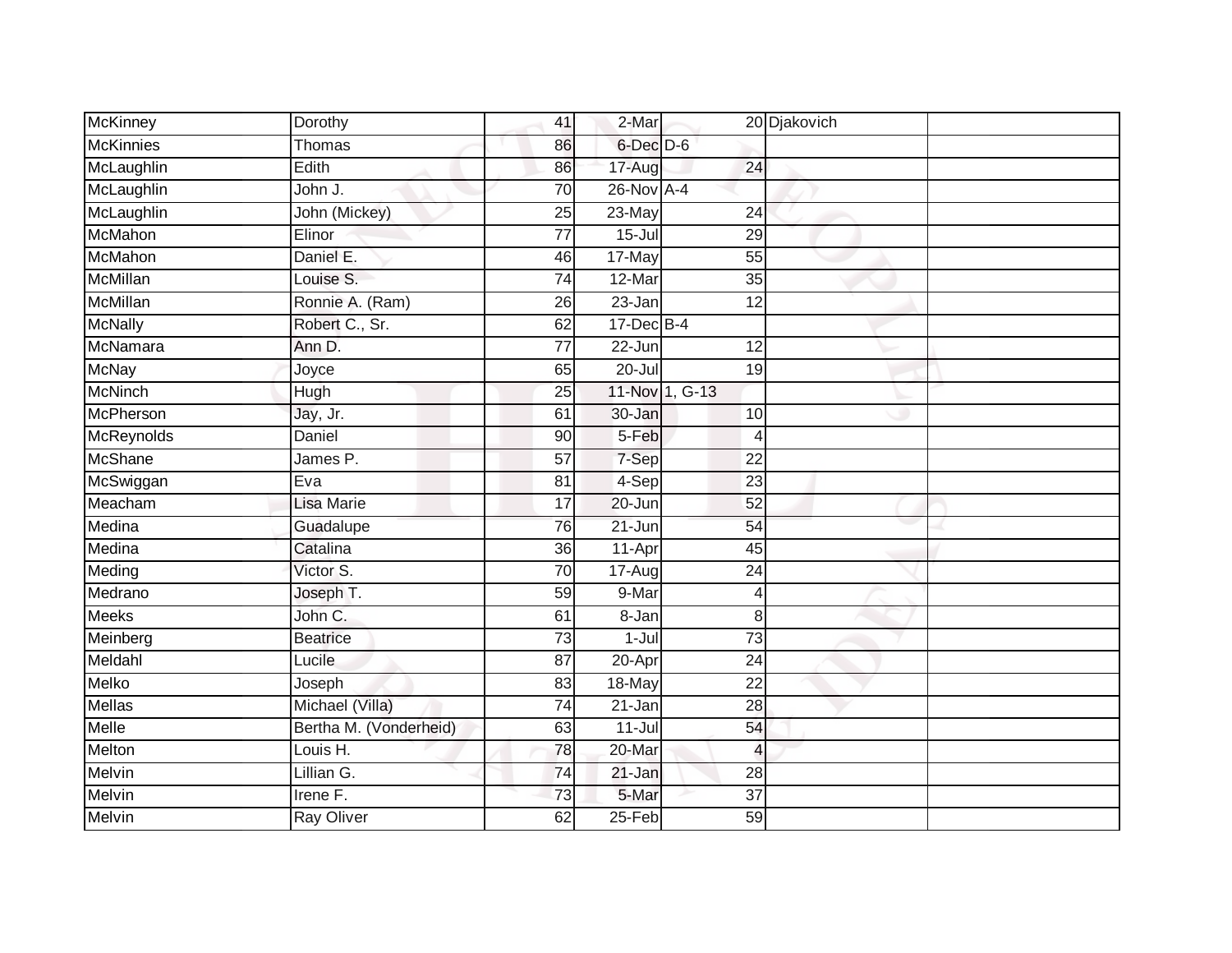| <b>Memet</b>   | Osmon               | 76              | $11$ -Jun       | 34              |                                                 |
|----------------|---------------------|-----------------|-----------------|-----------------|-------------------------------------------------|
| Mendiola       | Jose                | 18              | 29-Jan          | 14              |                                                 |
| <b>Mendius</b> | Clara J.            | 83              | 22-Oct A-7      |                 |                                                 |
| Mendoza        | Susie               |                 | 18-Sep          | 12              |                                                 |
| Mengeling      | Auguste I.          | 74              | $20$ -May       | 97              |                                                 |
| Menne          | Emma A.             | $\overline{92}$ | 23-Aug          | 32              |                                                 |
| Mensing        | Marlowe L.          | 61              | $7 - Jan$       | 67              |                                                 |
| Menzie         | Ronald John         | $\overline{23}$ | 6-Aug           | $\overline{32}$ | See also article, p. 32                         |
| Mercado        | Francisco, Jr.      | 19              | 2-Aug           | $\overline{32}$ |                                                 |
| Mercer         | <b>Henry</b>        | 66              | $26$ -Dec $D-8$ |                 |                                                 |
| Merrell        | Ethel               |                 | 29-Jun          | 46              |                                                 |
| Merriman       | Otto M.             | 95              | 18-Mar          | $\overline{74}$ | See also article on<br>individual on p. 74      |
| Merritt        | Edith E.            | 76              | 21-Jan          | 28              |                                                 |
| Meschi         | Maria               | 87              | 8-May           | 14              |                                                 |
| Messmaker      | Cornelius W.        | $\overline{71}$ | 14-Jan          | $\overline{12}$ |                                                 |
| Method         | Edith E.            | 76              | 24-Jun          | 47              |                                                 |
| Metten         | George F.           |                 | 8-Aug           | 10              |                                                 |
| <b>Metz</b>    | Leroy G.            | 80              | 3-Jan           | 20              |                                                 |
| Metz           | William G.          | 19              | 4-Mar           | 90              |                                                 |
| <b>Metzcus</b> | John                | $\overline{72}$ | $18-Feb$        | 60              |                                                 |
| Meuzelaar      | Dorothy             | $\overline{51}$ | 12-Oct D-6      |                 |                                                 |
| Meves          | Walter F.           | 53              | 2-May           | 50              |                                                 |
| Meyer          | Richmond G.         | 56              | 9-Aug           | 18              |                                                 |
| Meyer          | Gerald D.           | 21              | 6-Aug           | $\overline{32}$ |                                                 |
| Meyer          | Anita               | 67              | 29-Nov D-10     |                 |                                                 |
| Meyers         | Robert L.           |                 | 3-Jan           | $\overline{20}$ | See also January 4, p. 29 -<br>picture included |
| <b>Meyers</b>  | <b>Arthur Henry</b> | 75              | 17-Apr          | 21              |                                                 |
| Meyr           | Ida C.              | 90              | 10-Sep          | $\overline{25}$ |                                                 |
| Michael        | Helen               | 63              | 24-May          | 32              |                                                 |
| Michalak       | John L.             | 61              | 2-Dec E-10      |                 |                                                 |
| Michalski      | Edward J.           | 66              | 21-Jan          | 28              |                                                 |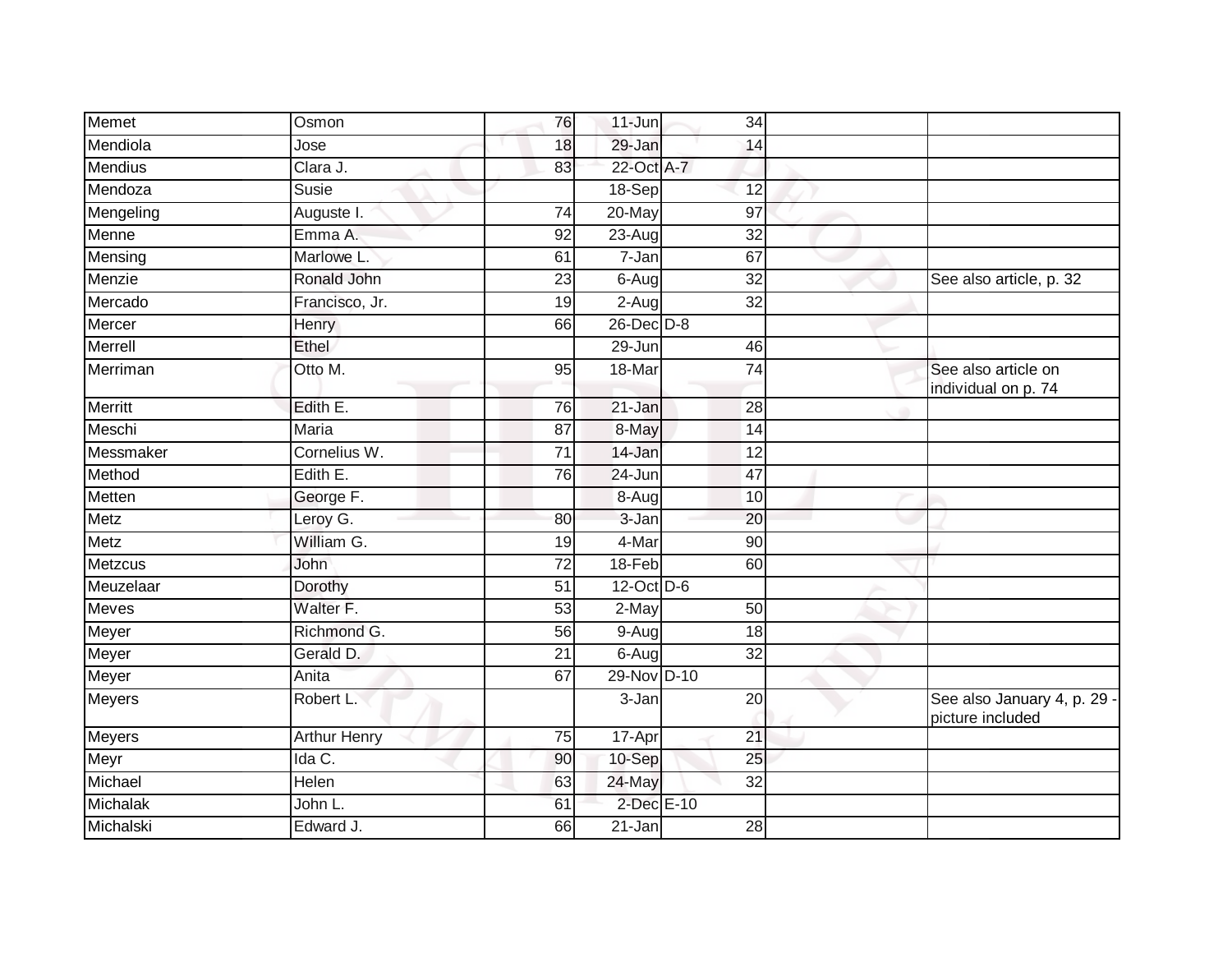| Michel        | Charles                  | 49              | 28-Sep A-4        |                 |               | See also article on page A-<br>4. |
|---------------|--------------------------|-----------------|-------------------|-----------------|---------------|-----------------------------------|
| Michelazzo    | Angeline                 | 52              | 17-Oct D-7        |                 | Canale        |                                   |
| Micheli       | John                     | 65              | $21-Feb$          | 30              |               |                                   |
| Michna        | Mildred                  | 57              | $4-Sep$           | 23              |               |                                   |
| Michnik       | Lillian                  | 63              | 12-Mar            | 35              |               |                                   |
| <b>Mick</b>   | Michael                  | 59              | $6$ -Dec $D$ -6   |                 |               |                                   |
| Miecznikowski | Paul                     | 67              | 16-Jan            | 28              |               |                                   |
| Miedema       | Johanna                  | $\overline{71}$ | $7-Feb$           |                 | 39 Meyer      |                                   |
| Mielenz       | Hilda                    | 81              | 12-Aug            |                 | 82 Dreischerf |                                   |
| Mihal         | Michael                  | 51              | 26-Feb            |                 |               |                                   |
| Mihaluk       | Paraska                  | 85              | 30-Jan            | 10              |               |                                   |
| <b>Miklos</b> | Emery J.                 | 69              | 27-Nov C-4        |                 |               |                                   |
| Mikula        | Joseph (Jo-Jo)           | $\overline{17}$ | 5-May             | 111             |               |                                   |
| Mikula        | Paul J.                  | 64              | 7-Sep             | 22              |               |                                   |
| Milan         | Draga Shijachki          | $\overline{71}$ | 2-Sep             | 52              |               |                                   |
| <b>Miles</b>  | <b>Richard Wachowiak</b> | 54              | 21-May            | 10              |               |                                   |
| <b>Miles</b>  | Mary L.                  |                 | 23-Sep            | 40              |               |                                   |
| Milich        | George                   | 61              | 11-Nov G-13       |                 |               |                                   |
| Milicich      | Marko                    | 87              | 16-Mar            | 14              |               |                                   |
| <b>Milito</b> | Mary                     | 70              | 9-Mar             |                 | 4 Krawczyk    |                                   |
| Millan        | John                     | 89              | 14-Jan            | $\overline{12}$ |               |                                   |
| <b>Miller</b> | Alex J.                  |                 | $23$ -Nov $ C-6 $ |                 |               |                                   |
| Miller        | Anton                    | 79              | 16-Aug            | 38              |               |                                   |
| <b>Miller</b> | Susan                    | 16              | 18-Mar 1, 74      |                 |               |                                   |
| <b>Miller</b> | John M.                  | 84              | $26$ -Nov $A-4$   |                 |               |                                   |
| <b>Miller</b> | <b>Herbert Jack</b>      | 48              | 4-Jun             | 39              |               |                                   |
| <b>Miller</b> | Mary                     | 76              | $25 - Feb$        |                 | 59 Fejes      |                                   |
| Miller        | Ranie                    | 84              | 15-Feb            | 34              |               |                                   |
| Milligan      | Ezra R.                  | 64              | 4-Oct C-4         |                 |               |                                   |
| <b>Mills</b>  | Joe                      |                 | 30-Sep B-8        |                 |               |                                   |
| <b>Mills</b>  | Charles T.               | 74              | $31 -$ Jul        | 31              |               |                                   |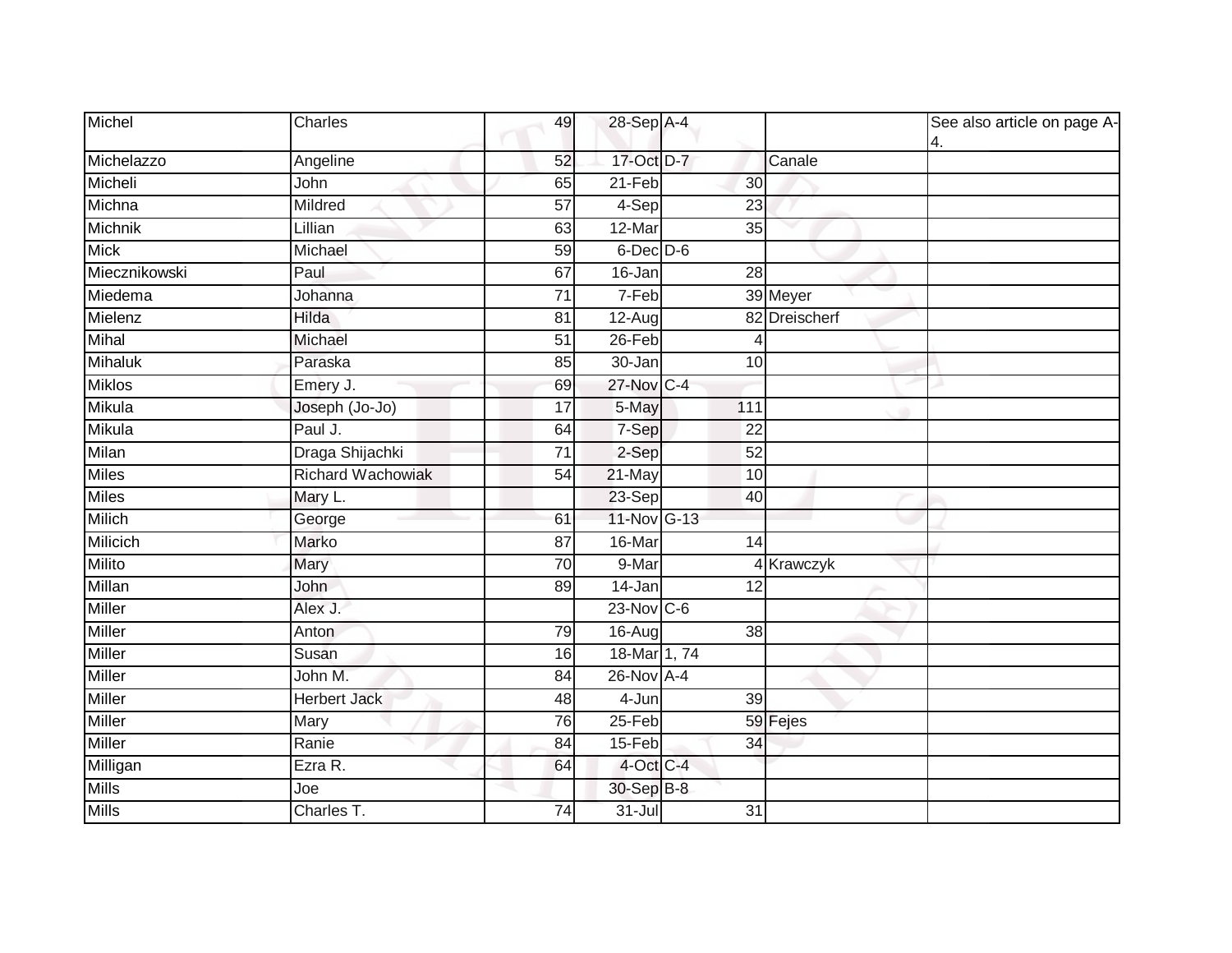| <b>Mims</b>    | Fred, Jr.                | 61              | 29-Mar           | 34              |  |
|----------------|--------------------------|-----------------|------------------|-----------------|--|
| Minol          | Emanuel J.               | 61              | 7-Mar            | 32              |  |
| Miramontez     | Joseph P.                | $\overline{32}$ | 14-Nov E-11      |                 |  |
| Mis            | Sophie                   |                 | 1-Jan            | 39              |  |
| Misch          | Peter P.                 | 68              | $27$ -May        | 68              |  |
| Misko          | Joseph                   | $\overline{72}$ | $11-Feb$         | 83              |  |
| Miskowski      | Julia E. Bonesteel       | 69              | 29-Nov D-10      |                 |  |
| <b>Mister</b>  | David                    | 22              | $6-Feb$          | $\overline{20}$ |  |
| Mitchell       | Mary                     | 53              | 22-Oct A-7       |                 |  |
| Mitchell       | Lucille A. (Trautvepter) | 70              | $19-Aug$         | 46              |  |
| Mitchell       | George L. (Bro)          | 40              | 29-Jan           | 14              |  |
| Mitchell       | L. D.                    |                 | 18-May           | 22              |  |
| Mitchell       | John H.                  | 81              | 26-Dec D-8       |                 |  |
| Mitchell       | Donald W.                | 50              | 12-Jan           | 20              |  |
| Mitchell       | Jeffery W.               |                 | 12-Jan           | $\overline{20}$ |  |
| Mitro          | Elizabeth                | 81              | 20-May           | 97              |  |
| Mlynarczyk     | Joseph F.                | 68              | $25 -$ Jul       | 16              |  |
| Mlynarczyk     | Leo A.                   | 62              | 19-Jun           | $\overline{4}$  |  |
| Mlynek         | Adam J.                  | 82              | 10-Apr           | 30              |  |
| Modjeski       | <b>Max</b>               | $\overline{81}$ | $24-Sep$ B-5     |                 |  |
| <b>Modrak</b>  | Frank A.                 | $\overline{71}$ | 30-Mar           | $\overline{24}$ |  |
| <b>Modrock</b> | Josephine (Bubonovich)   | 64              | $15$ -Oct $A$ -8 |                 |  |
| Moe            | Harold M., Dr.           | 65              | 15-Aug           | 43              |  |
| Moes           | Arthur (Art)             | 65              | 23-Oct B-5       |                 |  |
| <b>Moffitt</b> | Elizabeth                | 92              | 17-May           | 55              |  |
| Moland         | Ruben                    | 48              | 4-Apr            | 26              |  |
| Molchan        | Anna                     | 64              | $2-Feb$          | $\overline{32}$ |  |
| <b>Moll</b>    | Anna C.                  | $\overline{71}$ | 19-Oct A-6       |                 |  |
| Molodet        | Adam P.                  | 87              | $26 - Jan$       | $\overline{22}$ |  |
| Molon          | Angelo                   | 91              | 15-Oct A-8       |                 |  |
| Molson         | Mary                     | 66              | 25-Apr           | 42              |  |
| Monanteras     | <b>Blanche (Pepe)</b>    | $\overline{55}$ | 1-Apr            | 110             |  |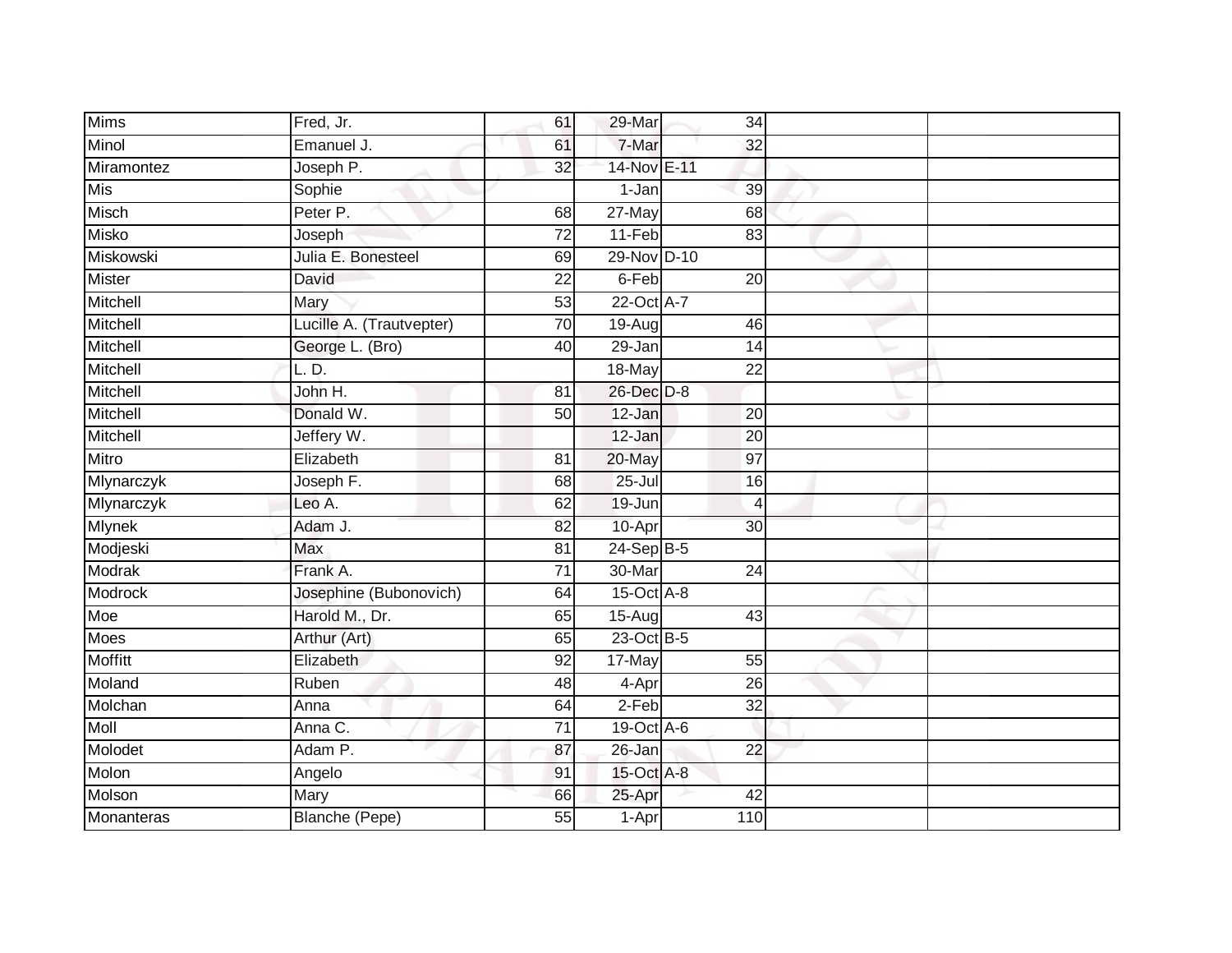| Monteuffel | William E.             | 91       | $1$ -Oct $D-5$       |                 |                                                                  |
|------------|------------------------|----------|----------------------|-----------------|------------------------------------------------------------------|
| Montgomery | <b>Cliff Charles</b>   | 49       | 4-Sep                | $\overline{23}$ |                                                                  |
| Montgomery | <b>Monty Wayne</b>     | 43       | 5-Nov                |                 | Pictures of incident<br>included; See also<br>November 6, p. C-6 |
| Montgomery | John C.                | 62       | 30-Oct C-6           |                 |                                                                  |
| Montrosse  | Eula                   | 63       | 13-Mar               | 6               |                                                                  |
| Monyok     | Barbara M.             | 73       | 10-Sep               | 25              |                                                                  |
| Moon       | Herschel T.            |          | $\overline{12}$ -Aug | 82              |                                                                  |
| Mooney     | James B.               | 84       | 30-Nov B-14          |                 |                                                                  |
| Moore      | Lilly P.               | 85       | $12-Jan$             | $\overline{20}$ |                                                                  |
| Moore      | Petra Rachel           | 76       | 5-Feb                | $\overline{4}$  |                                                                  |
| Moore      | Dawn                   | 18       | 28-May               |                 |                                                                  |
| Moore      | Margaret (Peggy)       | 52       | 10-Aug               | 36              |                                                                  |
| Moore      | <b>Helen Cheeseman</b> | 87       | 7-Mar                | 32              |                                                                  |
| Moore      | Augusta K.             | 77       | 11-Jan               | 22              |                                                                  |
| Moore      | Grace E.               |          | 7-Mar                | 32              |                                                                  |
| Moore      | Lori Ann               | 6 months | $12$ -Nov $B-3$      |                 |                                                                  |
| Moore      | Millie J.              | 88       | 20-Mar               | $\overline{4}$  |                                                                  |
| Moore      | Hazel B.               | 49       | 19-Apr               | $\overline{26}$ |                                                                  |
| Mora       | Frances (Chita)        | 37       |                      | 1-Apr 1, 110    |                                                                  |
| Morales    | Remigio Alvarez        | 63       | $2$ -Dec $E-10$      |                 |                                                                  |
| Moran      | Leo A.                 | 76       | 30-Mar               | 24              |                                                                  |
| Morelli    | John (Jim), Jr.        | 59       | 1-Mar                | 47              |                                                                  |
| Moreno     | <b>Esther Mendez</b>   | 50       | $4$ -Dec $E-1$       |                 |                                                                  |
| Moresi     | Mary                   | 75       | 4-Mar                | 90              |                                                                  |
| Morgan     | Henry L.               | 53       | $15-Mar$             | $\overline{52}$ |                                                                  |
| Morgan     | <b>John Mark</b>       | 21       | $26-SepB-2$          |                 |                                                                  |
| Morgan     | <b>Mack</b>            | 81       | 25-Nov F-7           |                 |                                                                  |
| Morgan     | Howard H.              | 81       | 28-Feb               | 12              |                                                                  |
| Morin      | John A., Sr.           | 70       | 17-Apr               | 21              |                                                                  |
| Morley     | Alberta                | 58       | 28-May               | $\overline{4}$  |                                                                  |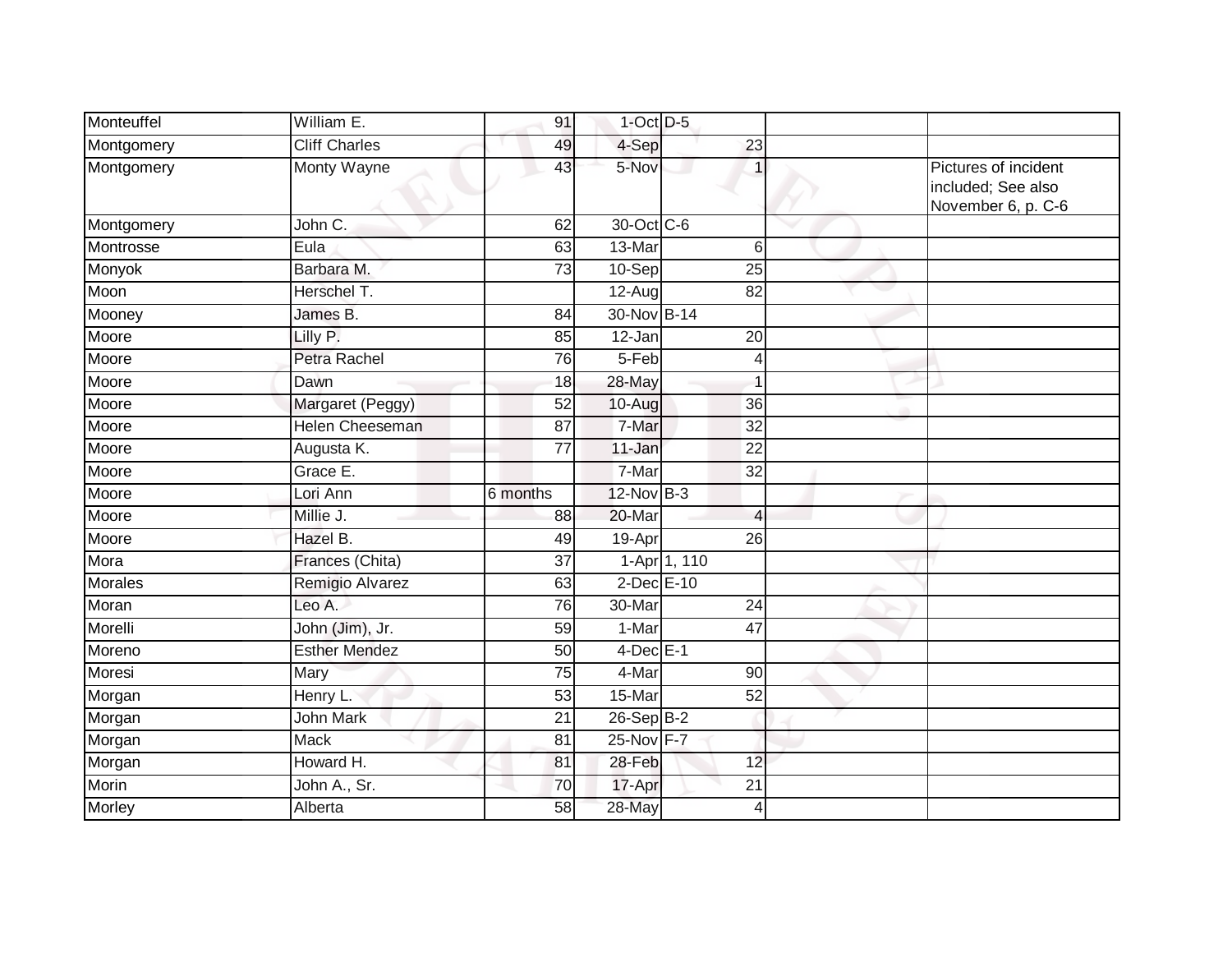| Morrey         | Willard C.          | 58                  | 26-Jan      | 22              |               |  |
|----------------|---------------------|---------------------|-------------|-----------------|---------------|--|
| Morrow         | Josephine R.        | 59                  | 26-Feb      | $\overline{4}$  |               |  |
| Mortenson      | Elvira              | 81                  | 9-Mar       | 4               |               |  |
| Mosca          | Carmelo             | 80                  | 4-Jan       | 29              |               |  |
| Mosley         | <b>Mack</b>         | 44                  | $20$ -Mar   | $\overline{4}$  |               |  |
| <b>Moss</b>    | <b>James Arthur</b> | 66                  | 22-Jan      | 20              |               |  |
| <b>Moss</b>    | John                | $\overline{74}$     | $2-Feb$     | $\overline{32}$ |               |  |
| <b>Moss</b>    | Ivan E.             | 67                  | $25-Feb$    | 59              |               |  |
| <b>Moss</b>    | Carl B.             |                     | $27$ -May   | 68              |               |  |
| Motsinger      | Herman M.           | 61                  | 25-Oct D-2  |                 |               |  |
| <b>Mounts</b>  | Lester J.           | 62                  | 13-Aug      | 36              |               |  |
| Mrmich         | Anna                | 77                  | 27-May      | 68              |               |  |
| Mroczkowski    | Michael A.          | 65                  | 10-Dec B-6  |                 |               |  |
| Mrozinski      | Caroline            | 73                  | 9-Apr       |                 | 39 Kubeck     |  |
| Mucha          | Elvira              |                     | 5-Apr       | 26              |               |  |
| Muehlman       | Clara               | 76                  | 4-May       | 8               |               |  |
| Muldoon        | Morris E.           | $\overline{84}$     | 24-Jan      | $\overline{23}$ |               |  |
| <b>Mulhern</b> | Robert F.           | 59                  | 12-Apr      | 26              |               |  |
| <b>Mulkey</b>  | James R. (Robby)    | $\overline{23}$     | 30-Dec D-7  |                 |               |  |
| <b>Mullen</b>  | Clyde V.            | 64                  | $23-Apr$    | 6               |               |  |
| <b>Mullen</b>  | Inez M.             |                     | $29-Mar$    | $\overline{34}$ |               |  |
| Mundy          | Rosalia             | 74                  | 17-Jan      | 28              |               |  |
| <b>Murdock</b> | Kyle Warren         | $\overline{3}$ days | 29-Nov D-10 |                 |               |  |
| Murin          | Pauline C.          | 56                  | 2-Sep       | 52              |               |  |
| Murphy         | Michael J.          | 82                  | 23-Mar      | 41              |               |  |
| Murray         | Mabel C.            | 57                  | 13-Feb      | 8               |               |  |
| <b>Murray</b>  | John W.             |                     | $5 - Jan$   | 18              |               |  |
| Murray         | Arminta             | 74                  | $9 - Aug$   | 18              |               |  |
| <b>Murrell</b> | Jimmy R, Pvt.       | 25                  | 18-Dec C-5  |                 |               |  |
| Murry          | Clarence A.         |                     | 6-Aug       | $\overline{32}$ |               |  |
| Murzyn         | Angeline            |                     | 25-Nov F-7  |                 | <b>Tokarz</b> |  |
| Muskoski       | John J.             | 61                  | $11 -$ Jul  | $\overline{54}$ |               |  |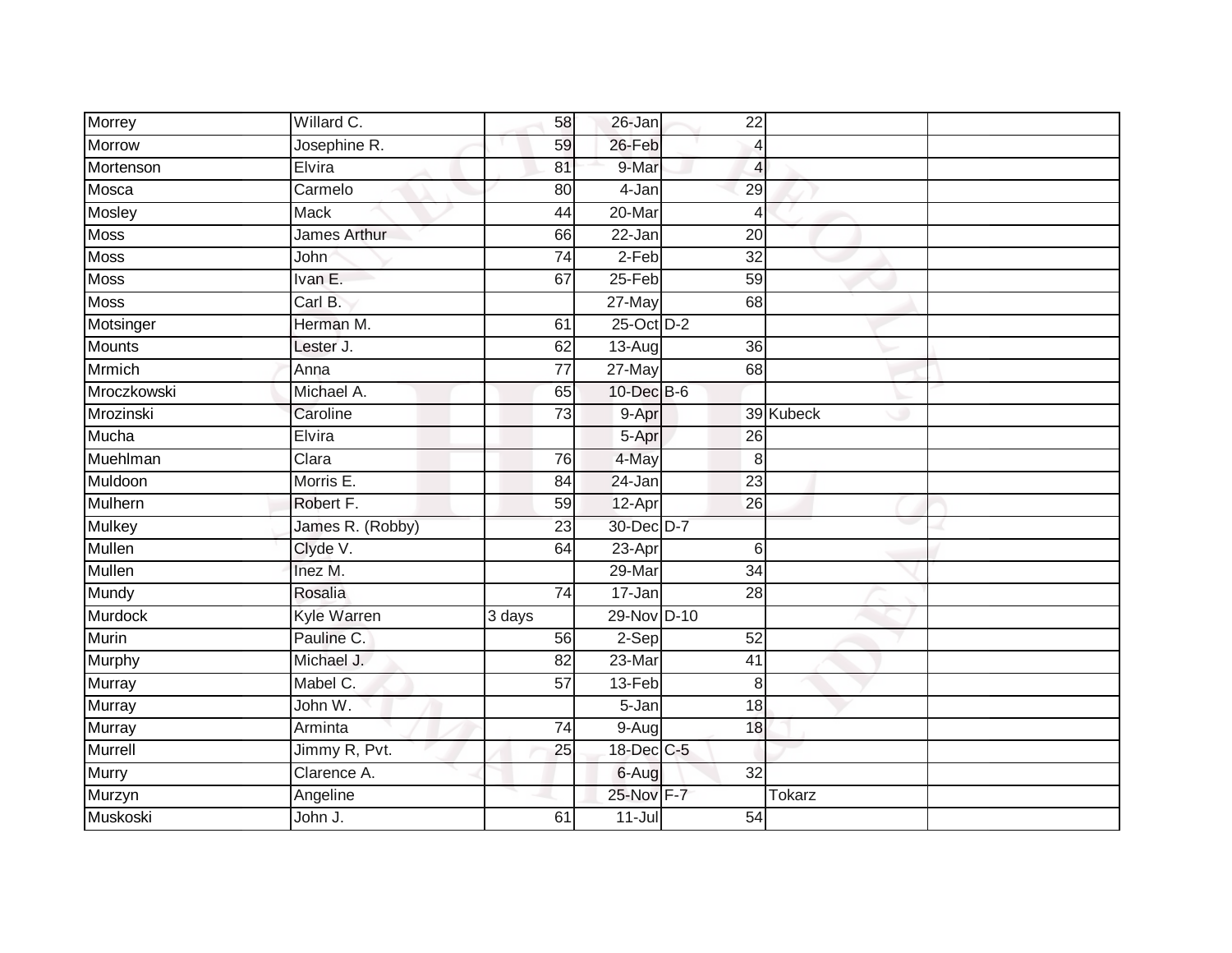| Muszynski     | John             | 88              | 10-Jan       | 24              |                                   |
|---------------|------------------|-----------------|--------------|-----------------|-----------------------------------|
| Myer          | Kathryn M.       | 59              | 26-Dec D-8   |                 |                                   |
| <b>Myers</b>  | Russell S.       | 75              | 12-Apr       | 26              |                                   |
| <b>Myers</b>  | Gladys L.        | 77              | 11-Feb       | 83              |                                   |
| Myers,        | Lois Mary        | 63              | 8-Nov F-7    |                 |                                   |
| <b>Myjak</b>  | Mary             | 95              | 22-Jan       | $\overline{20}$ |                                   |
| <b>Mylnek</b> | <b>Nellie</b>    | 81              | 5-Oct A-10   |                 |                                   |
| <b>Myszak</b> | Julia            | 91              | 1-Jan        | 39              |                                   |
| <b>Nabors</b> | Anthony          | 95              | 31-Jan       | 41              |                                   |
| <b>Nabors</b> | Amanda           | 82              | $1-Feb$      | 49              |                                   |
| Nadolski      | Leon L.          | 90              | 24-Jun       | $\overline{47}$ |                                   |
| Nagy          | John G.          | 68              | $2-Jan$      | 30 <sup>°</sup> |                                   |
| Nagy          | Veronica         | 60              | 3-Jan        | 20              |                                   |
| Nagy          | Charlotte        | $\overline{70}$ | 12-Jan       | $\overline{20}$ |                                   |
| Namish        | Charles          |                 | 9-Feb        | $\overline{10}$ | Last name also spelled<br>Nemish  |
| Nash          | Marie Jean       |                 | 29-Mar       | 34              |                                   |
| Nastav        | Ozilda (Hause)   | $\overline{77}$ | 24-Jan       | $\overline{23}$ |                                   |
| <b>Natke</b>  | Clarence C.      | 70              | 24-Apr       | $\overline{27}$ |                                   |
| Nauman        | Helen            | 78              | $13-Nov$ C-5 |                 |                                   |
| Nauracy       | Robert A., Jr.   | $\overline{20}$ | 20-Dec       | -1              | See also December 21, p.<br>$B-4$ |
| Neal          | Zelma C.         | 73              | 23-Feb       | 22              |                                   |
| Neal          | Arlena M.        | $\overline{72}$ | 5-Feb        | $\overline{4}$  |                                   |
| Neal          | Mary A.          | 67              | $5-Feb$      | 4               |                                   |
| Neal          | Henry            | 89              | 19-Oct A-6   |                 |                                   |
| <b>Neaves</b> | Mary Jane        | 42              | $9 -$ Jul    | 33              |                                   |
| Nedeff        | John, Jr.        | 73              | 19-Feb       | 18              |                                   |
| Nedoff        | Nicholas A., Jr. | 61              | 2-Jan        | 30              |                                   |
| Neely         | Nelda Juanita    | 57              | 17-Apr       | 21              |                                   |
| Neilson       | Mary             | 94              | 17-Sep       | 18              |                                   |
| <b>Nelson</b> | <b>Nellie</b>    |                 | 24-May       | $\overline{32}$ |                                   |
| Nelson        | Eric Carl        | 55              | 15-Apr       | 26              |                                   |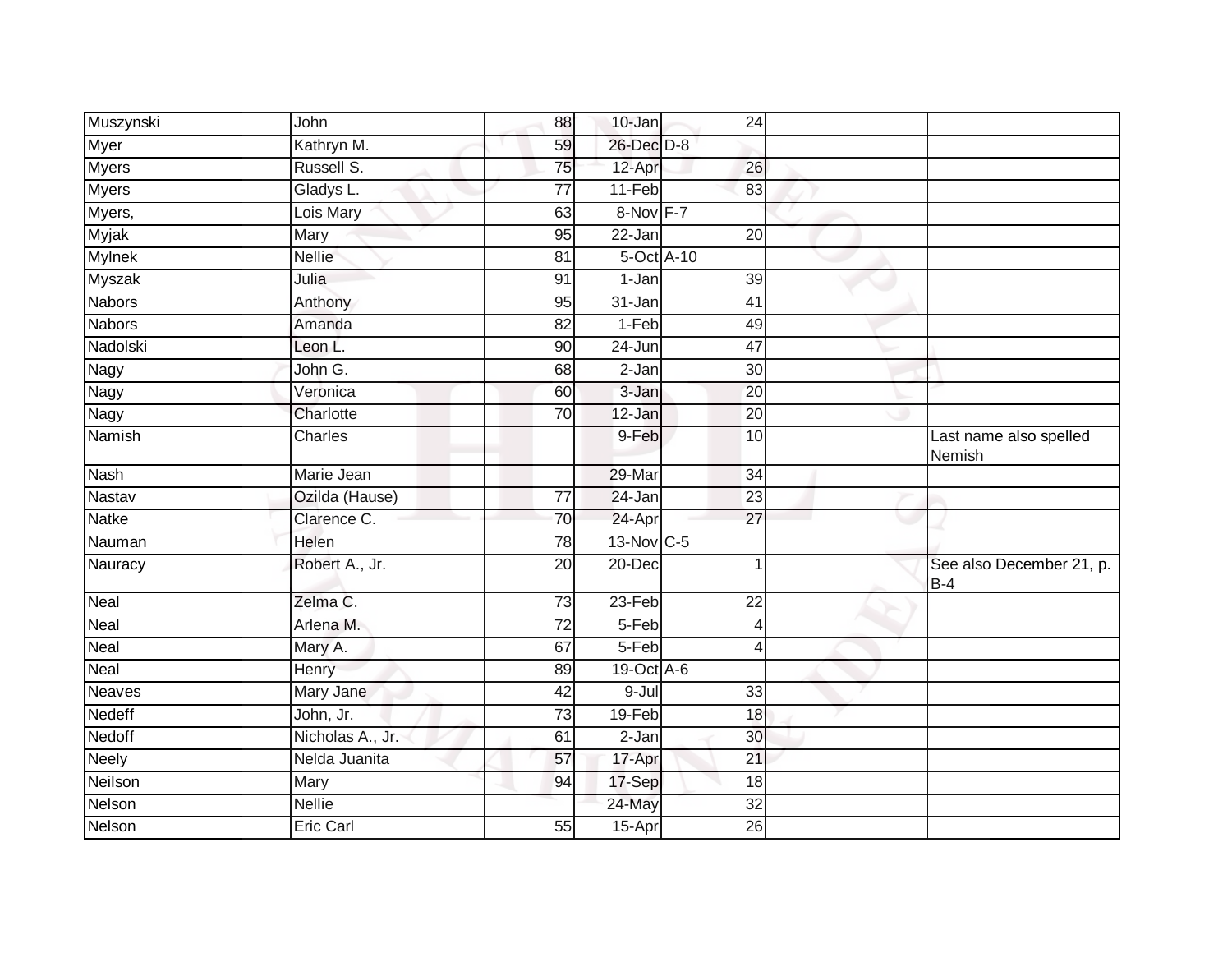| Nelson         | C. Eniar            | 80              | 17-Apr     | 21              |         |                                  |
|----------------|---------------------|-----------------|------------|-----------------|---------|----------------------------------|
| Nelson         | Gerald L.           | 63              | 8-Oct C-10 |                 |         |                                  |
| Nelson         | Allen E.            | 29              | 19-Oct A-6 |                 |         |                                  |
| Nemish         | Charles             |                 | 9-Feb      | 10              |         | Last name also spelled<br>Namish |
| Nessock        | Mary R.             | 71              | 14-Sep     | 8               |         |                                  |
| <b>Neville</b> | Alice <sub>L.</sub> | 86              | 18-Oct C-4 |                 |         |                                  |
| <b>Newlin</b>  | Walter I.           | 97              | 22-May     | 28              |         |                                  |
| Newsum         | Kenneth Ray         | $\overline{25}$ | 12-Apr     | $\overline{26}$ |         |                                  |
| <b>Ng</b>      | Ann                 | 56              | 4-May      | $\,8\,$         |         |                                  |
| <b>Nichols</b> | <b>Willis</b>       | 51              | 7-Mar      | $\overline{32}$ |         |                                  |
| <b>Nichols</b> | John Herbert        | 78              | 17-Jan     | 28              |         |                                  |
| <b>Nichols</b> | Hattie              | 67              | 5-Oct A-10 |                 |         |                                  |
| Nicholson      | John                |                 | 21-Mar     | $\mathbf 1$     |         |                                  |
| Nickerson      | Willie              | 76              | 6-Jun      | 41              |         |                                  |
| Nicksich       | Anne S.             | 57              | 5-Aug      | 34              |         |                                  |
| Nicoloff       | Anthony             | 75              | 29-Mar     | 34              |         |                                  |
| Niedenthal     | Fred (Cotton)       | 56              | 24-Sep B-5 |                 |         |                                  |
| Nielsen        | Marius              | 77              | 27-Jun     | 16              |         |                                  |
| Niemiec        | <b>Brian Edward</b> | 16              | 27-Aug     | 35              |         |                                  |
| <b>Nikitin</b> | Stefania            | $\overline{77}$ | 10-Jun     | 69              |         |                                  |
| <b>Niles</b>   | Chester A.          | 69              | 5-Jun      | 16              |         |                                  |
| Nimetz         | Ida M.              | 92              | $3 - Jun$  | $\overline{72}$ |         |                                  |
| Niswander      | Claudia             | 98              | 24-Jul     | 8               |         |                                  |
| <b>Nix</b>     | Maxine (Farley)     | 47              | $24 -$ Jul | 8               |         |                                  |
| <b>Noble</b>   | Roy Lee, Jr.        |                 | 29-Jan     | 14              |         |                                  |
| <b>Noble</b>   | Lanita              | 3               | 29-Jan     | 14              |         |                                  |
| <b>Noble</b>   | Antonio             | 6               | 29-Jan     | 14              |         |                                  |
| Noble          | Lena Mae            | 37              | 29-Jan     | 14              |         |                                  |
| Noel           | Gilbert W., Rev.    | $\overline{71}$ | 6-Sep      | 46              |         |                                  |
| Noga           | Sophia              | 51              | 4-Dec E-1  |                 | Domalik |                                  |
| Norgard        | Otto J.             | 85              | 25-Mar     | 42              |         |                                  |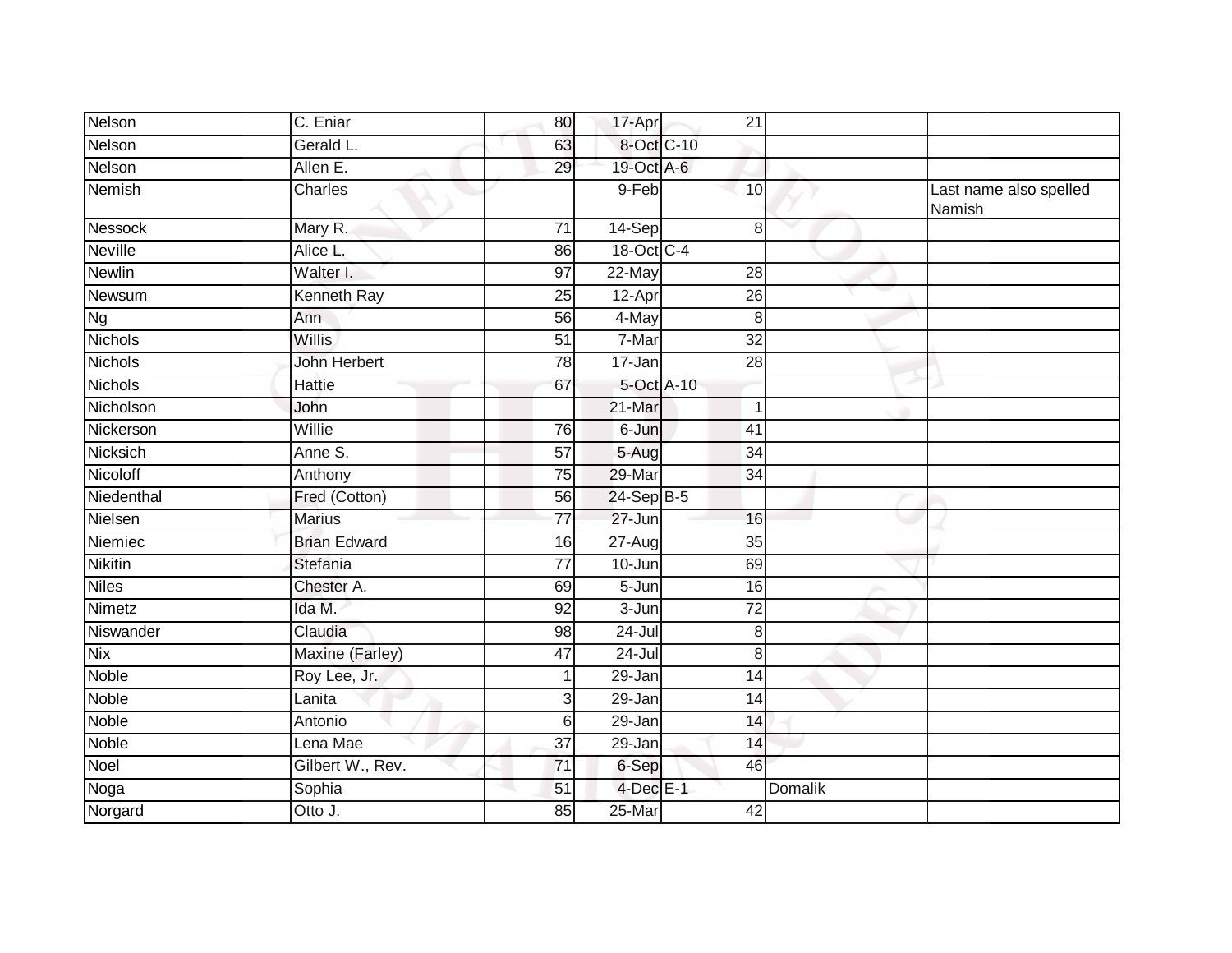| <b>Norris</b> | Dallas (Bud)         | 49              | 21-Aug        | 14              |          |                          |
|---------------|----------------------|-----------------|---------------|-----------------|----------|--------------------------|
| Norton        | Ruth V.              | 67              | 21-Nov C-5    |                 |          |                          |
| Norton        | Georgia I.           | 92              | 2-Nov B-6     |                 |          |                          |
| Norton        | William A.           | 68              | 22-Oct A-7    |                 |          |                          |
| <b>Novak</b>  | Estelle J.           |                 | $16$ -Feb     |                 | 10 Hodur |                          |
| Novak         | Frank W.             | $\overline{73}$ | $25 - Jun$    | $\overline{39}$ |          |                          |
| Novak-Doppler | Leona                |                 | 4-May         | 8               |          |                          |
| Novatski      | Steve`               | 73              | $21$ -Nov C-5 |                 |          |                          |
| Novikoff      | Edith                | 81              | 16-Dec D-4    |                 |          |                          |
| Novoa         | Issac                | 22              | $4 -$ Jul     | 6               |          |                          |
| Nowak         | Helen A.             | 65              | 6-Nov C-6     |                 |          |                          |
| Nowak         | Julia                | 80              | 12-Mar        | 35              |          |                          |
| Nowak         | Victoria             |                 | 22-Aug        | 53              |          |                          |
| Nowicki       | John A.              | 82              | 9-Apr         | 39              |          |                          |
| Nowlin        | Phyllis W.           | $\overline{38}$ | 4-Sep         | $\overline{1}$  |          |                          |
| Nowosielski   | Benny                | 55              | 29-Jan        | 14              |          |                          |
| Nugent        | Ruth M.              | 66              | 19-Nov C-6    |                 |          |                          |
| <b>Numez</b>  | Hazel E. (Schwader)  | 66              | 17-Apr        | 21              |          | See also April 18, p. 46 |
| Nunley        | Juanita Mae          | 58              | 2-Feb         | $\overline{32}$ |          |                          |
| Nystrom       | Elmer                | $\overline{77}$ | 16-Feb        | 10              |          |                          |
| Oberzut       | Maxine               | 60              | $26$ -Feb     | 1               |          |                          |
| Obremski      | Josephine            | $\overline{53}$ | 19-Nov C-6    |                 |          |                          |
| O'Brien       | <b>Bernard</b>       | 69              | 15-Feb        | 34              |          |                          |
| Ochiltree     | <b>Theresa Gail</b>  | 4 1/2 mths.     | 16-Apr        | $\overline{14}$ |          |                          |
| Ochman        | Michael S.           | 75              | 6-Sep         | 46              |          |                          |
| Ochwat        | Aloysius J.          | 71              | 11-Sep        | 15              |          |                          |
| O'Connor      | Julia E.             | 66              | 29-Mar        | $\overline{34}$ |          |                          |
| O'Connor      | Robert M.            | 65              | 26-Mar        | 35              |          |                          |
| O'Day         | Dan Otto             | 60              | 28-Nov C-4    |                 |          |                          |
| O'Donnell     | Emma                 | 91              | 21-Nov C-5    |                 |          |                          |
| Oestreich     | Delmer <sub>F.</sub> | 58              | 26-Nov A-4    |                 |          |                          |
| Ogden         | Henrietta Jo         | 57              | 4-Feb         | $\overline{30}$ |          |                          |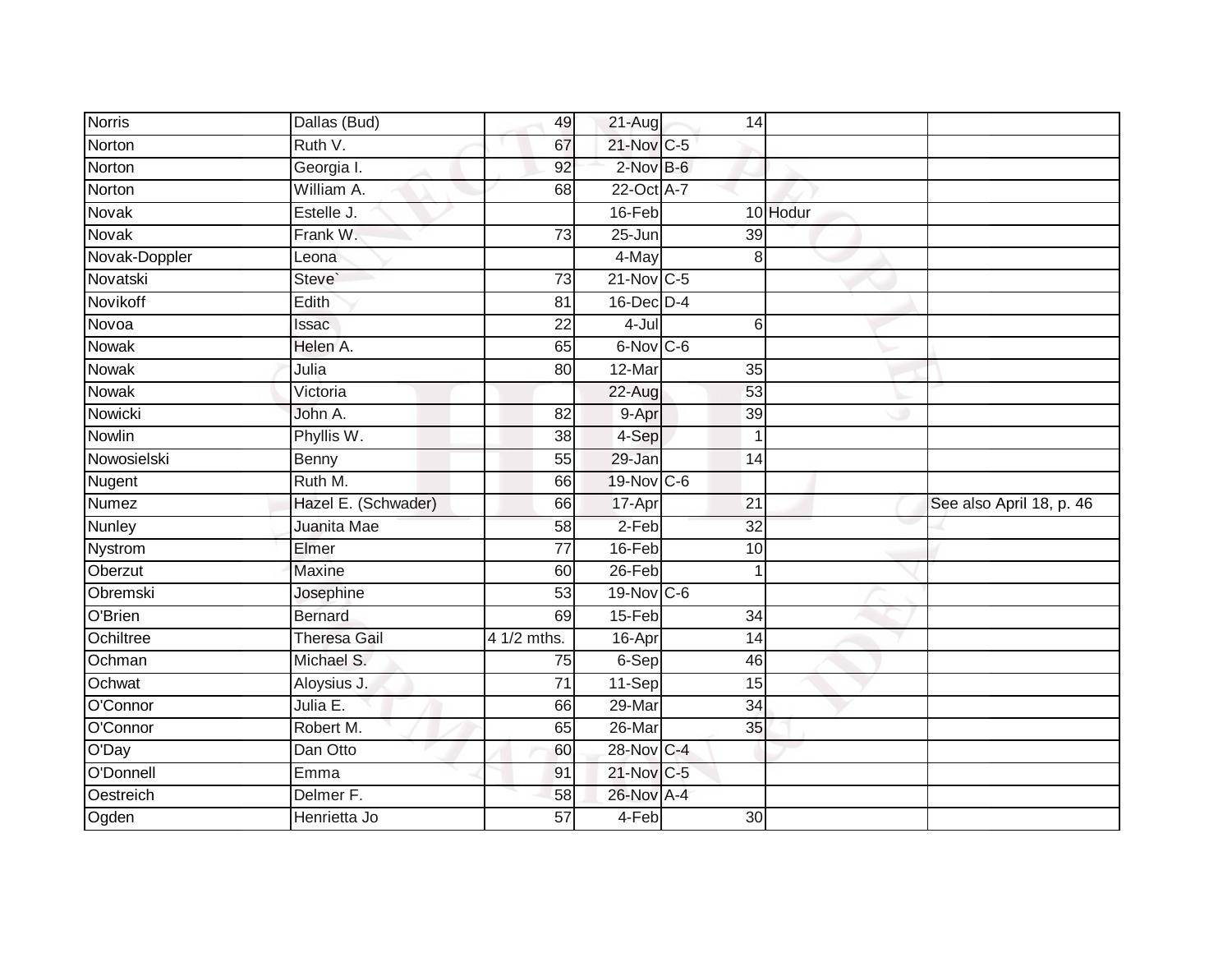| Oglesby   | Hardie Burton       | 90              | 1-Aug               | 32              |                                            |
|-----------|---------------------|-----------------|---------------------|-----------------|--------------------------------------------|
| Oglesby   | Thurman R. (Pete)   | 74              | 24-Apr              | 27              |                                            |
| Oglesby   | Elsie Mae           | 70              | 2-Jan               | 30              |                                            |
| Ohlquist  | Patricia            | 41              | 29-May              | $\overline{37}$ |                                            |
| Ojeda     | Rozivette Elisa     | 3               | $3$ -Dec $A-2$      |                 | See also December 4, p.<br>$E-1$           |
| Okeley    | Olive               | 69              | $26 -$ Jul          | 38              |                                            |
| Olah      | John                | 67              | 29-Apr              | 54              |                                            |
| Oldham    | Milton W. (Blackie) | 75              | 19-Sep              | 42              |                                            |
| Olinyk    | Anna                | 85              | $5-Nov$ A-4         |                 |                                            |
| Oliver    | Joan E.             | 63              | $\overline{3}$ -Jun | $\overline{72}$ |                                            |
| Olivotto  | Frank A.            | 65              | $12$ -Dec $D-8$     |                 |                                            |
| Ollech    | Gunther H.          | 49              | 20-Mar              | $\overline{4}$  |                                            |
| Olsen     | Everlyn N.          | 64              | 3-Dec C-3           |                 |                                            |
| Olsen     | Laureen Marie       | 21              | 13-May              | 1               | See also May 14, p. 1 and<br>May 16, p. 43 |
| Olsen     | Louis W.            | 67              | 30-Apr              | 4               |                                            |
| Olson     | Gust                |                 | 24-Jul              | 8               |                                            |
| Olszewski | Mary F.             | 91              | 19-Mar              | 39              |                                            |
| Olton     | John, Sr.           | $\overline{72}$ | $8 -$ Jul           | $\overline{75}$ |                                            |
| Oltz      | Michael P.          | 21              | $18 -$ Jul          | 1               |                                            |
| Oltz      | Marcella M.         | 79              | 30-Dec D-7          |                 |                                            |
| Oltz      | Charles             | 56              | $2$ -Oct B-7        |                 |                                            |
| Olvera    | Amando B.           | 73              | $19 -$ Jul          | 18              |                                            |
| Oman      | Vivian              | 64              | 19-Aug              | 46              | See also August 20, p. 29                  |
| O'Meara   | Patrick J. (Pat)    | 63              | 5-Oct A-10          |                 |                                            |
| Omilean   | Joseph J.           | $\overline{74}$ | 28-Mar              | 48              |                                            |
| Onco      | Mary                | 83              | $10 -$ Jul          | 14              |                                            |
| O'Neill   | James L.            | 75              | 27-Feb              | 8               |                                            |
| Oner      | James Lee           | $\overline{22}$ | $16$ -Jan           |                 | See also January 17, p. 28                 |
| Onofrey   | Donald C.           | 45              | 16-Mar              | 14              |                                            |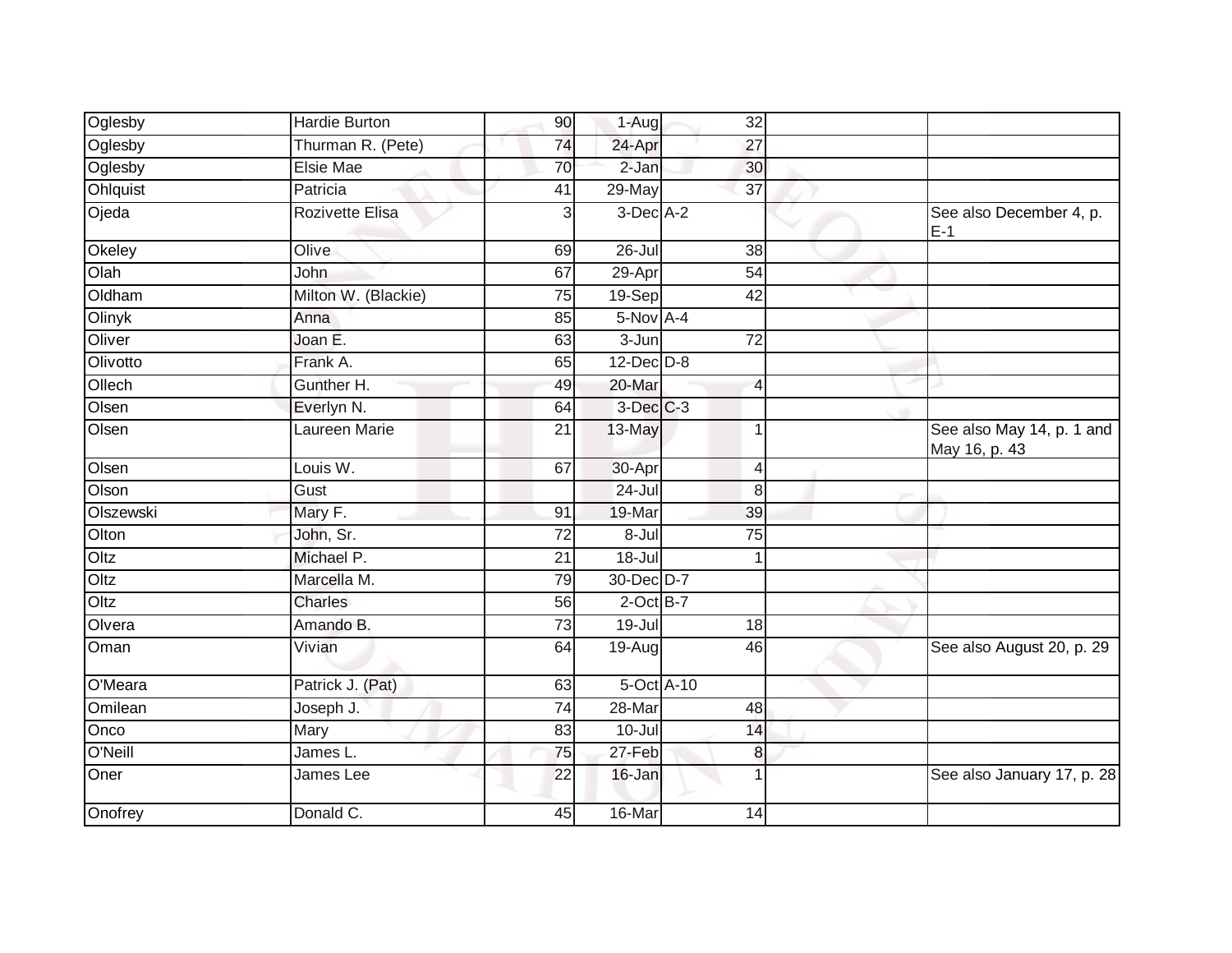| Ooms        | Bert, Jr.             | 53              | 5-Jun           | 16                |                                                           |
|-------------|-----------------------|-----------------|-----------------|-------------------|-----------------------------------------------------------|
| Ooms        | Adam                  | 55              | 21-Sep          | 49                |                                                           |
| Opat        | Mary                  | 98              | 4-Apr           | 26                | Last name also spelled<br>Opatkiewicz                     |
| Opatkeiwicz | Mary                  | 98              | 4-Apr           | 26                | Last name also spelled<br>Opat                            |
| Opperman    | Elizabeth             | 91              | 20-Mar          | 4                 |                                                           |
| Orban       | Mary M.               | 59              | 8-Jun           | 6                 |                                                           |
| Orelup      | <b>Rachel Susanne</b> | 21/2/           | $26$ -Nov $A-4$ |                   |                                                           |
| Orendach    | Mary                  | 90              | 20-Sep          | 55                |                                                           |
| Orminski    | John A.               | 72              | 18-Mar          | 74                |                                                           |
| Oros        | Sue Ann               | 45              | $31 -$ Jul      | $\overline{31}$   |                                                           |
| Orr         | Anna B.               | 81              | 7-Jan           | 67                |                                                           |
| Ortiz       | Anicetus              | 43              | 25-Jan          | $\,8\,$           |                                                           |
| Orzechowski | Pearl                 | 89              | 18-Jan          | 14                |                                                           |
| Osborne     | Bertha (Birdie) M.    | 85              | 25-May          | 10                |                                                           |
| Osmulski    | Joseph, Jr.           | 64              | $12$ -Nov $B-3$ |                   |                                                           |
| Ossler      | Edward W., Jr.        | 55              | 8-Mar           | $\overline{20}$   |                                                           |
| Ostrowski   | Mary K.               | 78              | 24-Aug          | 16                |                                                           |
| Oswalt      | Emma S.               | 89              | 1-Aug           | $\overline{32}$   |                                                           |
| Oswego      | Michael A.            | 82              | 4-Mar           | 90                |                                                           |
| Otterman    | Paula                 | 20              | 2-Feb 1, 32     |                   | Picture of incident<br>included; see also Feb. 4,<br>p.30 |
| Overack     | James L.              | 79              | 11-Sep          | 15                |                                                           |
| Overhage    | Norbert               | 59              | $25-Sep$ A-4    |                   |                                                           |
| Overholt    | Alice                 | $\overline{77}$ | 14-Jan          | $\overline{12}$   |                                                           |
| Owczarek    | Tadeusz (Ted)         | 54              | 11-Mar          | 78                |                                                           |
| Owczarzak   | Helen (Orzel)         | 68              | 7-Aug           | 27                |                                                           |
| Owczarzak   | Adam (Snuffy)         | 66              | 18-Apr          | 46                |                                                           |
| Owen        | Anna (Ahlborn)        | 88              | 1-Apr           | $\frac{110}{110}$ |                                                           |
| Owens       | Lenore C.             | 79              | 7-May           | 18                |                                                           |
| Owens       | Jennings B., Sr.      | 82              | $5-Aug$         | 34                |                                                           |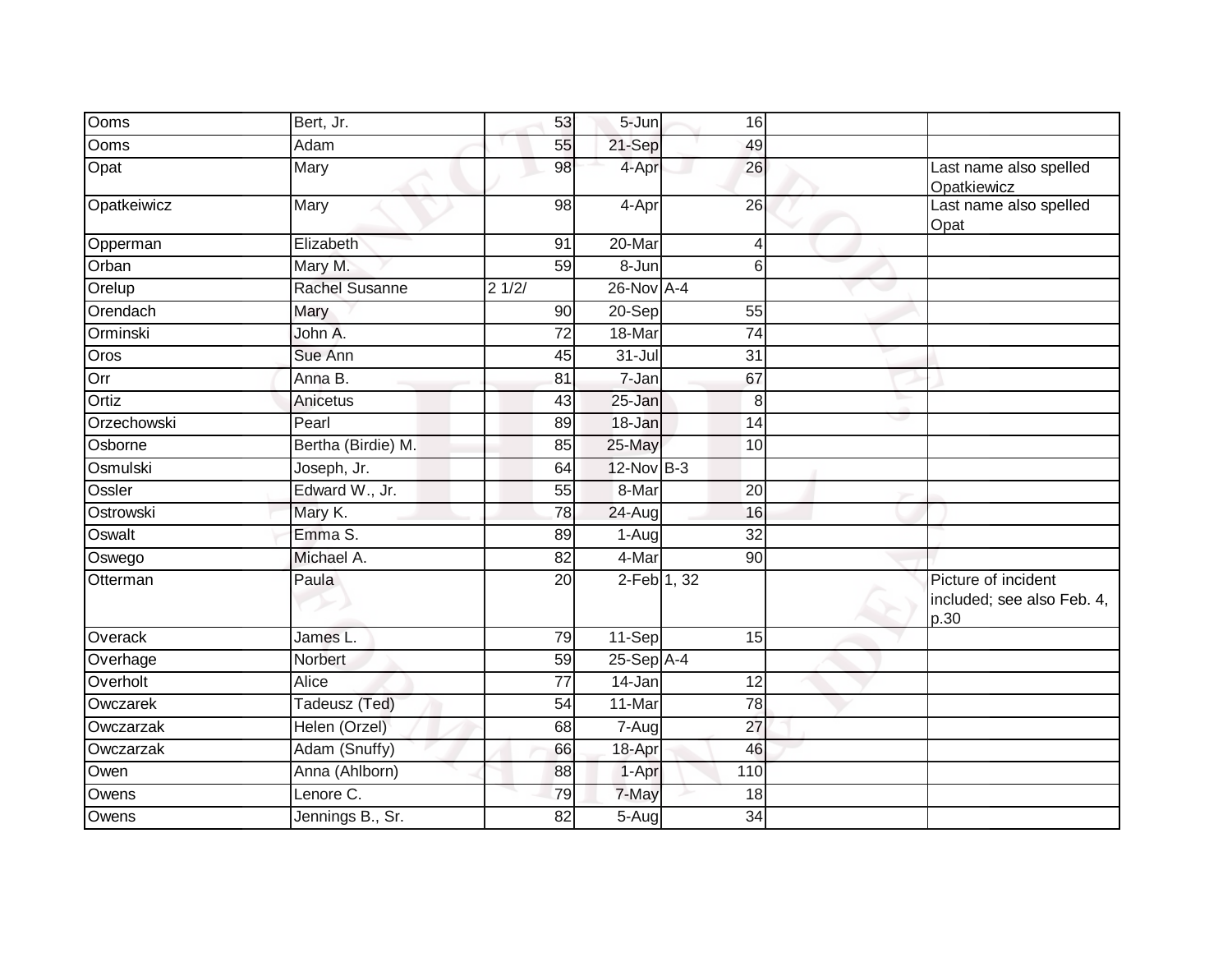| Owensby     | Betty J.            | 46              | 20-Nov A-5       |                 |                                  |
|-------------|---------------------|-----------------|------------------|-----------------|----------------------------------|
| Ozelle      | John S., Sr.        | 48              | 20-Jul 1, 19     |                 |                                  |
| Paarlberg   | Cornelius P.        | 86              | 15-Nov D-2       |                 |                                  |
| Pacholarz   | Mary                |                 | 31-May           | 51              |                                  |
| Pacocha     | Felix J.            |                 | $21-Feb$         | $\overline{30}$ |                                  |
| Pacyga      | Joseph              | 86              | 31-Jan           | 41              |                                  |
| Paczkowski  | Walter (Hank)       | 54              | 10-Oct B-10      |                 |                                  |
| Pader       | John R.             | 82              | 6-Nov C-6        |                 |                                  |
| Padilla     | Anthony J.          | 45              | $22-Feb$         | 25              |                                  |
| Padjen      | Frank               | 65              | 20-Nov A-5       |                 |                                  |
| Padjen      | <b>Helen</b>        | 73              | 20-Sep           | 55              |                                  |
| Page        | Pearl V.            | 76              | $4-Sep$          | 23              |                                  |
| Page        | Junius Belle Murray |                 | 5-Feb            | $\overline{4}$  |                                  |
| Palaszynski | Walter              | 86              | 3-Jun            | $\overline{72}$ |                                  |
| Pall        | Catherine           | $\overline{81}$ | 29-Jan           | 14              |                                  |
| Palmbach    | Evelyn              | 80              | 25-Jan           | 8               |                                  |
| Palmonari   | John                | 63              | 25-Nov F-7       |                 |                                  |
| Palumbo     | Joseph A.           | 37              | 20-May           | $\overline{1}$  | Picture of incident<br>included  |
| Pandazis    | Larry J.            | 4 days          | $10$ -Dec $B$ -6 |                 |                                  |
| Panzer      | Oskar               | $\overline{71}$ | 5-Mar            | $\overline{37}$ |                                  |
| Papai       | Mary                | 92              | 13-May           | 65              | Last name also spelled<br>Papais |
| Papai       | <b>Steven</b>       | 12              | 16-Jul           |                 | See also July 18, p. 26          |
| Papais      | Mary                | 92              | 13-May           | 65              | Last name also spelled<br>Papai  |
| Pappas      | Thomas N.           | 51              | 16-Oct C-4       |                 |                                  |
| Parker      | Lorene              | $\overline{73}$ | 10-Apr           | 30              |                                  |
| Parker      | Paula               | 18              | 13-May           | 65              |                                  |
| Parker      | Virginia M.         | 51              | 24-Jan           | 23              |                                  |
| Parker      | James W.            | 56              | 19-Jan           | $\overline{22}$ |                                  |
| Parks       | William E.          | 89              | 28-May           | $\overline{4}$  |                                  |
| Parks       | Leonard C.          | $\overline{90}$ | $30 - Jan$       | 10              |                                  |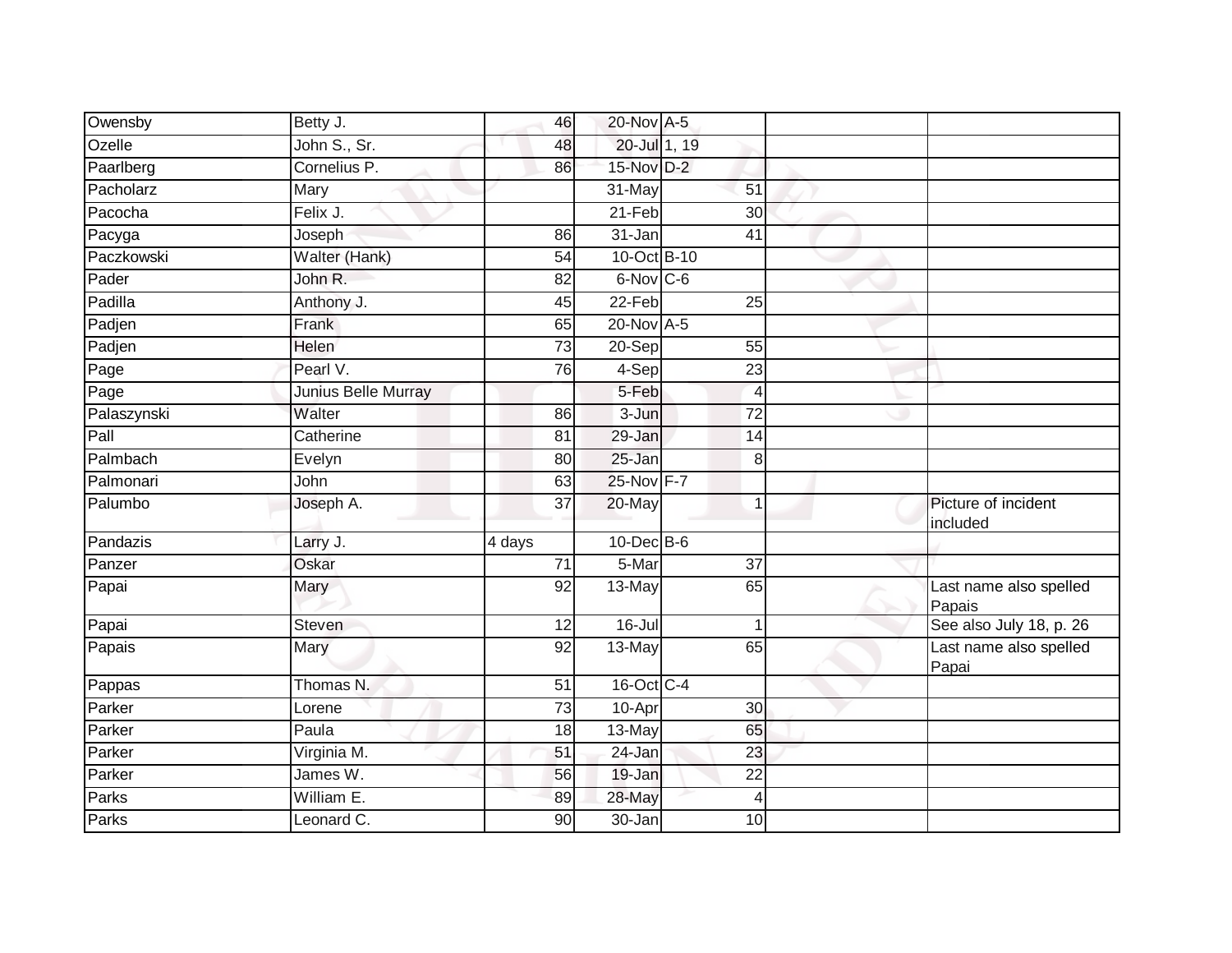| Parlor    | Marjorie (Maggie) | 52              | 2-Feb            | 32              |         |                                    |
|-----------|-------------------|-----------------|------------------|-----------------|---------|------------------------------------|
| Parnell   | Ardessa A.        |                 | 19-Feb           | 18              |         |                                    |
| Parrott   | Marian G. (Rosek) | 69              | 30-Sep B-8       |                 |         |                                    |
| Parrotto  | James V.          | 84              | 13-Mar           | $6 \,$          |         | Last name also spelled<br>Perrotta |
| Parry     | Henry S.          | 64              | $19$ -Dec $D$ -8 |                 |         |                                    |
| Parry     | Mary Louise       |                 | 12-Jan           | 20              |         |                                    |
| Partyka   | Stephen J.        | 70              | 11-Sep           | 15              |         |                                    |
| Pastir    | Susan             | 57              | 10-Apr           | $\overline{30}$ |         |                                    |
| Pastor    | <b>Steve</b>      | 49              | 13-Feb           | 8               |         |                                    |
| Pastor    | <b>Mary</b>       | 73              | $27$ -Dec $C$ -6 |                 |         |                                    |
| Patchin   | Clyde A.          | $\overline{76}$ | 31-Oct C-4       |                 |         |                                    |
| Patrick   | Mabel H.          | 84              | $13 -$ Jul       | 16              |         |                                    |
| Patterson | Lowree            | 64              | 23-Jan           | $\overline{12}$ |         |                                    |
| Pattison  | Jess L.           | 80              | 16-Oct C-4       |                 |         |                                    |
| Patton    | Thelma M.         | $\overline{75}$ | 29-Jan           | $\overline{14}$ |         |                                    |
| Patton    | Otis N.           | 64              | 25-Feb           | 59              |         |                                    |
| Paul      | Emma M.           | 93              | 19-Dec D-8       |                 |         |                                    |
| Paul      | Ruth E.           | 91              | $7 - Aug$        |                 | 27 Berg |                                    |
| Paulsin   | James C.          | 30              | 12-Aug           | 82              |         |                                    |
| Paunicka  | Joseph (Pep) A.   | 64              | 18-Jan           | $\overline{14}$ |         |                                    |
| Pavic     | Matilda           | 88              | 16-Jan           | 28              |         |                                    |
| Pavlak    | Anna              | 76              | 1-Jan            | 39              |         |                                    |
| Pavletich | Francis (Pebbles) | $\overline{70}$ | 18-Mar           | $\overline{74}$ |         |                                    |
| Pawinski  | S. J.             | 69              | 2-May            | 50              |         |                                    |
| Pawlowicz | Tillie            | 84              | $20$ -Dec $D-6$  |                 |         |                                    |
| Paylo     | Frank             | 83              | $14 - Jan$       | 12              |         |                                    |
| Payne     | Howard, Sr.       |                 | 64 Januray 9     | 26              |         |                                    |
| Payne     | Harold            | 78              | 21-Feb           | 30              |         |                                    |
| Payne     | Marie Riddle      |                 | 10-Sep           | $\overline{25}$ |         |                                    |
| Pazdur    | John J.           | 59              | 7-Jun            | 51              |         |                                    |
| Pazera    | Frank             | 31              | 24-Dec C-2       |                 |         |                                    |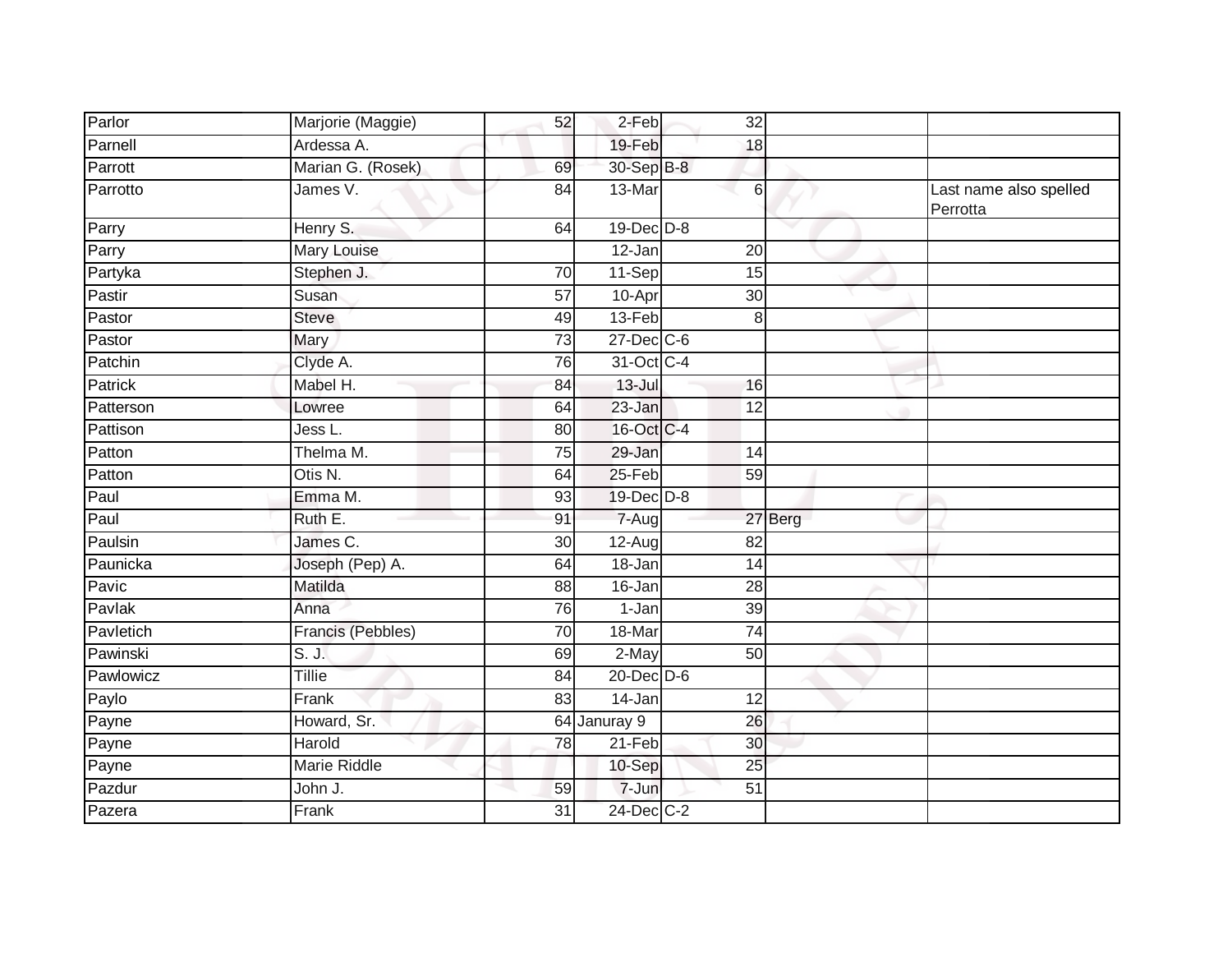| Pearson    | Donald                | 72              | 17-Aug               | 24              |                                    |
|------------|-----------------------|-----------------|----------------------|-----------------|------------------------------------|
| Pederson   | <b>Charles Carl</b>   | 86              | 28-Nov C-4           |                 |                                    |
| Peek       | Josephine (Hines)     | 58              | 20-Mar               | $\overline{4}$  |                                    |
| Peeples    | Thomas                | 35              | 12-Aug               | 82              |                                    |
| Pekownik   | Matthew A.            | 69              | $8 - Jan$            | 8               |                                    |
| Pekoz      | Charles               | 66              | $16$ -Dec $D-4$      |                 |                                    |
| Pelletier  | Joseph "Frenchy," Sr. | 28              | 1-Jan                | 39              |                                    |
| Peluyera   | Raymon                | $\overline{39}$ | $23$ -Nov $ C-6 $    |                 |                                    |
| Pelzer     | Delphine L. (Vasusky) | 45              | 2-Apr                | 36              |                                    |
| Penar      | Walter B.             | 76              | 6-Aug                | $\overline{32}$ |                                    |
| Pence      | Harry J.              |                 | $\overline{30}$ -Aug | $\overline{42}$ |                                    |
| Penner     | Toni                  | 20              | 2-Feb 1, 32          |                 | Picture of incident<br>included    |
| Penney     | <b>Frances</b>        | 50              | 23-Dec D-6           |                 |                                    |
| Pennington | Lawrence T.           | $\overline{34}$ | 17-Dec B-4           |                 |                                    |
| Pennington | <b>Noel Homer</b>     | 51              | 27-May               | 68              |                                    |
| Penry      | Paul C.               | 83              | 6-Feb                | 20              |                                    |
| Penry      | Delyla B.             | 85              | 22-Oct A-7           |                 |                                    |
| Pensinger  | James                 | 30              | 3-Jun                | $\overline{72}$ |                                    |
| Pepper     | Wilbur W.             |                 | 30-Dec D-7           |                 |                                    |
| Perchin    | Frank J.              | $\overline{73}$ | $6 - Jun$            | 41              |                                    |
| Peretin    | Joseph C.             | 69              | 20-Feb               | 12              |                                    |
| Perkins    | Pauline               |                 | 3-Apr                | $6\phantom{1}6$ |                                    |
| Perkins    | <b>Agnes Mae</b>      | 64              | 8-May                | 14              |                                    |
| Perkins    | <b>Jean Upshaw</b>    | 47              | $9$ -Oct C-6         |                 |                                    |
| Perkow     | Walter J.             | 86              | 29-Oct A-8           |                 |                                    |
| Perrin     | Frank R.              | 75              | 27-Apr               | $\overline{22}$ |                                    |
| Perrotta   | James V.              | 84              | 13-Mar               | $6\phantom{1}$  | Last name also spelled<br>Parrotto |
| Perry      | Linda                 | 8               | 9-Jul                | $\overline{1}$  |                                    |
| Perry      | Mary E.               | 63              | $5 -$ Jul            | 49              |                                    |
| Perry      | William A.            | 84              | 27-Feb               | 8               |                                    |
| Person     | Claude                | 71              | 7-Feb                | 39              |                                    |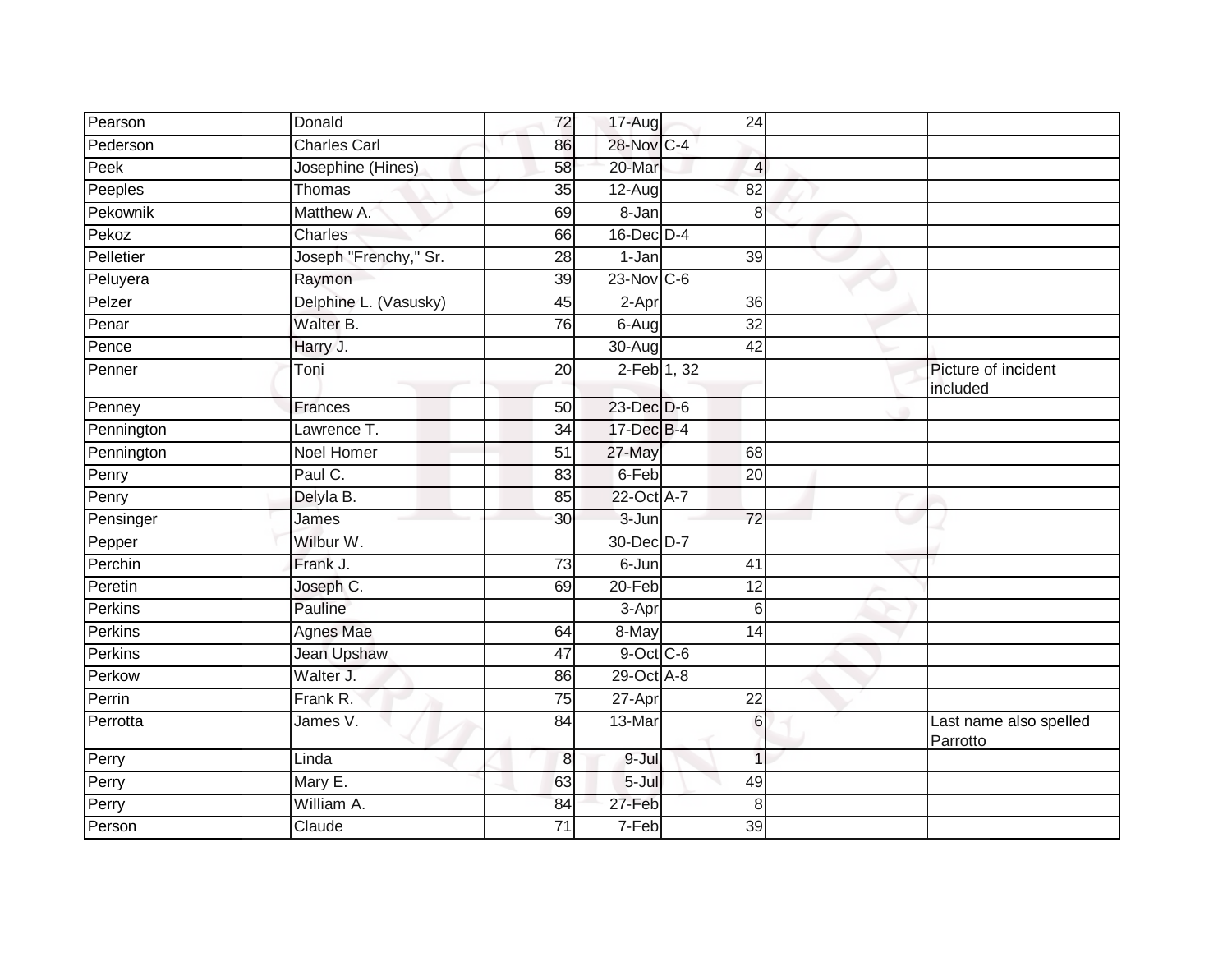| Person          | Clinton (Mack), Sr. | 74              | 16-Jan           | 28              |                                                              |
|-----------------|---------------------|-----------------|------------------|-----------------|--------------------------------------------------------------|
| Perunko         | Louis               | 79              | 20-Feb           | 12              |                                                              |
| Perusic         | Mara                | 93              | 14-Mar           | 41              |                                                              |
| Perz            | Joseph S.           | 73              | 4-Apr            | 26              |                                                              |
| Pesch           | Antoinette B.       | 66              | $26 -$ Jul       | $\overline{38}$ |                                                              |
| Pesic           | Radunka             | 58              | 27-Dec C-6       |                 |                                                              |
| Petak           | Essie               | 78              | $20$ -Dec $D$ -6 |                 | First name also spelled<br>Effie, see December 21,<br>p. B-4 |
| Peters          | Alfred J. (Kazo)    | 57              | 11-Feb           | 83              |                                                              |
| Peters          | Irvin C.            | 69              | $27$ -May        | 68              |                                                              |
| Peters          | Richard B.          | 91              | 15-Jan           | 22              |                                                              |
| Petersen        | Kathrine (Kate)     | 85              | $30 -$ Jul       | $\overline{4}$  |                                                              |
| Petersen        | Kenneth             | 56              | 9-Jan            | 26              |                                                              |
| Peterson        | Nis H. J.           | 76              | 27-May           | 68              |                                                              |
| Peterson        | Grace M.            | 75              | 15-Nov D-2       |                 |                                                              |
| Peterson        | John L.             | 32              | $2$ -Oct B-7     |                 |                                                              |
| Peterson        | Harold E.           | 80              | 23-Sep           | 40              |                                                              |
| Peterson        | Carl G.             | 78              | 23-Feb           | $\overline{22}$ |                                                              |
| Peterson        | Eva A.              | 69              | 13-Feb           | 8               |                                                              |
| Peterson        | Oscar               | 88              | $23$ -Nov C-6    |                 |                                                              |
| Petravich       | Marie A.            | 83              | 31-Jan           | 41              |                                                              |
| Petrecca        | Carl J.             | $\overline{72}$ | 23-Apr           | 6               |                                                              |
| Petrie          | Ernest S.           | 91              | 7-Nov D-13       |                 |                                                              |
| Petrites        | Anthony             | $\overline{57}$ | $26-Sep$ B-2     |                 |                                                              |
| <b>Petrites</b> | Charles             | 60              | 26-Jan           | 22              |                                                              |
| Petrovich       | Charles             | 70              | 5-Nov A-4        |                 |                                                              |
| Petrunich       | John P., Sr.        | 83              | 1-Mar            | 47              |                                                              |
| Pettit          | Thelma S.           | 81              | $18 -$ Jul       | 26              |                                                              |
| Petty           | John                | 64              | 30-Jan           | 10              |                                                              |
| Peyton          | Josephine           | 86              | 9-Jan            | 26              |                                                              |
| Pfeiffer        | Erica               | 3 months        | 21-Jan           | 28              |                                                              |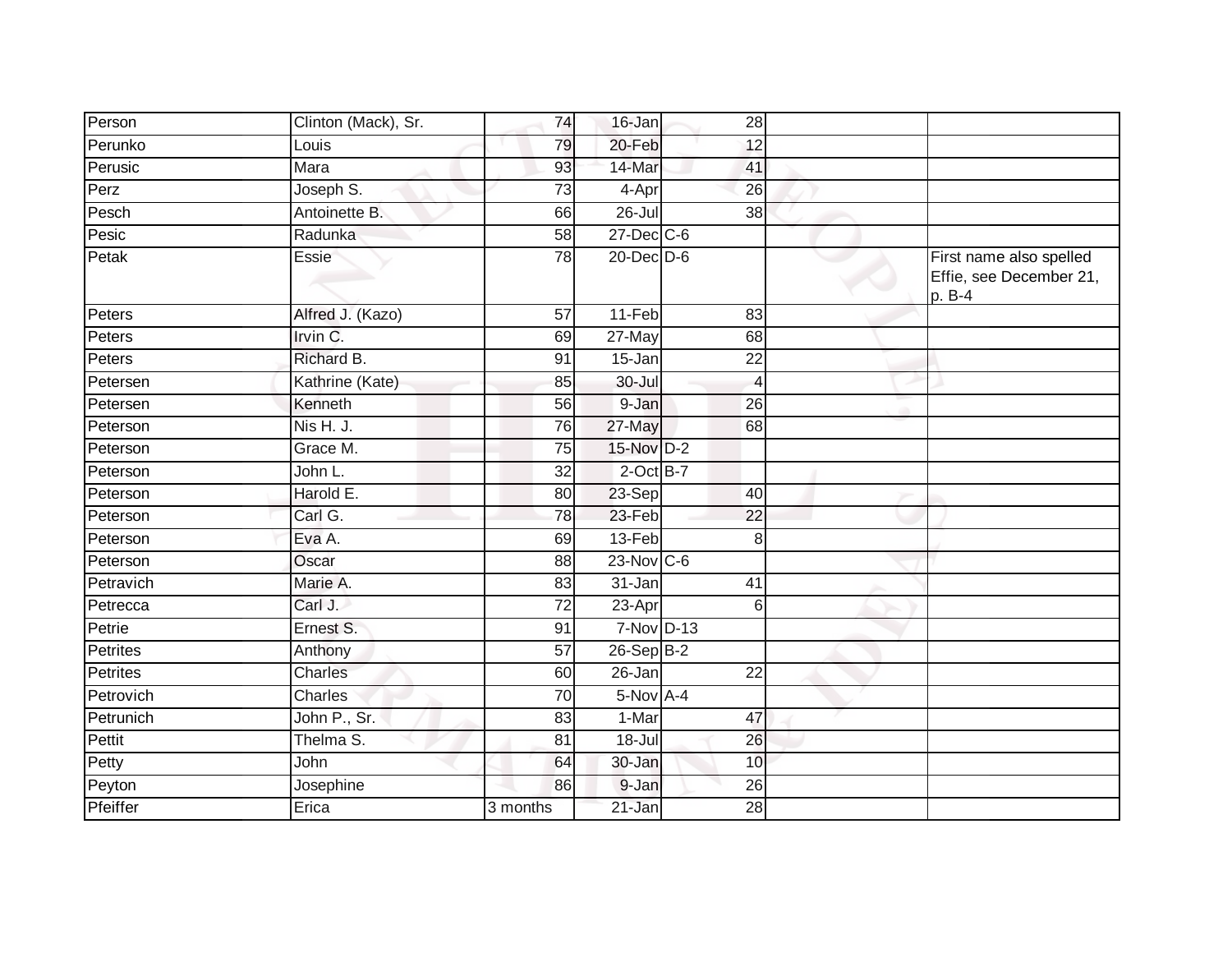| Phelps          | Harriet Mildred (Granny) | 91              | 7-Jun                 | 51              |            |  |
|-----------------|--------------------------|-----------------|-----------------------|-----------------|------------|--|
| <b>Phillips</b> | <b>Augustine Ware</b>    | 56              | 12-Mar                | 35              |            |  |
| Phillips        | <b>Henry</b>             | 55              | 2-May                 | 50              |            |  |
| Phillips        | Benjamin E.              | 29              | 18-Jan                | 14              |            |  |
| <b>Phillips</b> | John Henry               | $\overline{82}$ | $18 - Jan$            | $\overline{14}$ |            |  |
| <b>Phillips</b> | Walter                   | 69              | 29-Mar                | 34              |            |  |
| Phillips        | <b>Barbara</b>           | 86              | $13$ -Dec $E-2$       |                 |            |  |
| Phrommer        | Helen R.                 | 81              | 11-Nov G-13           |                 |            |  |
| Phrommer        | John G.                  | 81              | 11-Nov G-13           |                 |            |  |
| Piaskowy        | Anthony A.               | 62              | $6 - \overline{A}$ ug | 32              |            |  |
| Pickenpaugh     | Harry                    | 74              | 20-Mar                | $\overline{4}$  |            |  |
| Pickford        | Jerome M.                | 80              | $24$ -Dec $C-2$       |                 |            |  |
| Piepho          | Della May                | 63              | 8-Apr                 | $\overline{72}$ |            |  |
| Pierce          | Leo J.                   | 63              | $2$ -Oct $B-7$        |                 |            |  |
| Piet            | John A. (Lefty)          | $\overline{70}$ | 20-Aug                | 29              |            |  |
| Piette          | Joseph C., Sr.           |                 | 25-Mar                | 42              |            |  |
| Pikosz          | Edward                   | 65              | $11 -$ Jul            | 54              |            |  |
| Pilachowski     | Jerome                   |                 | 29-Mar                | 34              |            |  |
| Pinkerton       | Leoti M.                 | 88              | $31 -$ Jul            | 31              |            |  |
| Pinnick         | Tom                      |                 | $12 -$ Jul            | $\overline{14}$ |            |  |
| Piotrowski      | Ernest H.                | 69              | $3$ -Dec $C-3$        |                 |            |  |
| Pirtle          | <b>Oscar Gilbert</b>     | 78              | 19-Oct A-6            |                 |            |  |
| <b>Pitts</b>    | Rodie                    |                 | 4-Oct C-4             |                 |            |  |
| Piwaronas       | James                    | 86              | $16$ -Feb             | 10              |            |  |
| Plamondon       | Julia M.                 |                 | 26-Jan                | 22              |            |  |
| Plamondon       | Ambrose                  | 62              | 13-Mar                | 6               |            |  |
| Planer          | Michael S.               | $\overline{17}$ | $23 -$ Jul            | 14              |            |  |
| Platts          | Earl A. R.               | 82              | 29-Aug                | 36              |            |  |
| Plesniak        | Mary                     | 83              | 19-Nov C-6            |                 |            |  |
| Pletcher        | Warren                   | 80              | 19-Oct A-6            |                 |            |  |
| Plonczynski     | Victoria                 | 75              | 12-Mar                |                 | 35 Zabicki |  |
| Plopper         | Maria E.                 | $\overline{75}$ | 22-Jan                | $\overline{20}$ |            |  |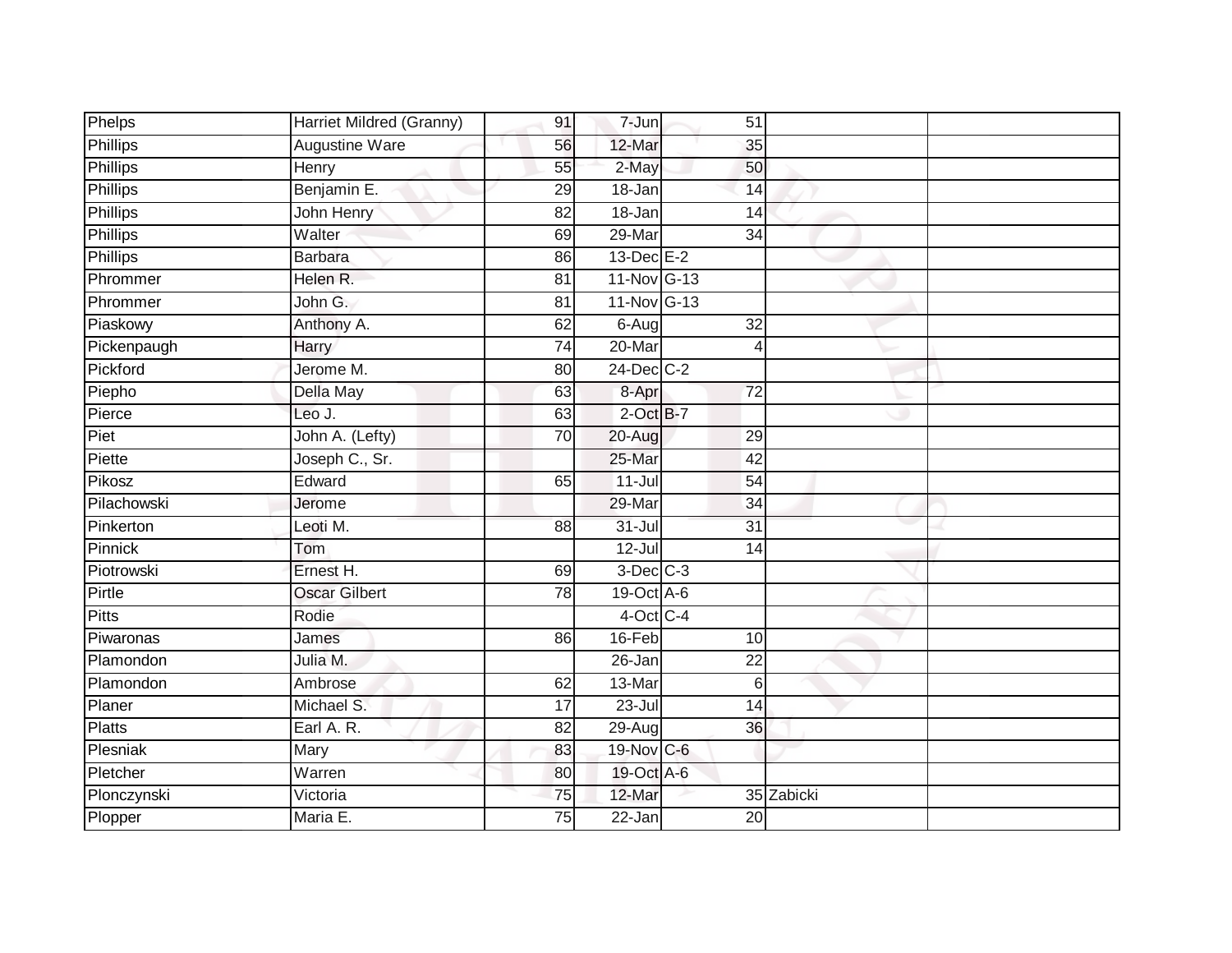| Plummer        | Marie C.            | 86              | 24-Jan          | 23              |               |  |
|----------------|---------------------|-----------------|-----------------|-----------------|---------------|--|
| <b>Pluskis</b> | Alex                | 70              | 4-Sep           | 23              |               |  |
| Polgar         | Mildred             | 63              | 31-Jan          | 41              |               |  |
| Polizzotto     | Marshall J.         | 61              | 8-Oct C-10      |                 |               |  |
| <b>Pollick</b> | Magdalene (Wandell) | 57              | $20$ -May       | 97              |               |  |
| Polochak       | Martha E.           | 57              | 2-Aug           | $\overline{32}$ |               |  |
| Polomsky       | Frank               | 68              | 11-Feb          | 83              |               |  |
| <b>Poltis</b>  | Paul, Jr.           | 79              | 5-Mar           | $\overline{37}$ |               |  |
| Pomperger      | Frank A.            | 65              | 26-Dec D-8      |                 |               |  |
| Pomplin        | Otto H.             | 78              | 7-May           | 18              |               |  |
| Poninski       | Anthony (Pots)      | 68              | 17-Jun          | 50              |               |  |
| Poole          | William, Jr.        | 75              | 15-Apr          | 26              |               |  |
| Poort          | John R., Sr.        | 77              | 30-Apr          | $\overline{4}$  |               |  |
| Poplawski      | John Ralph          | 13 months       | 8-Jan           | 8               |               |  |
| Popovich       | Emil                | 81              | 10-May          | 34              |               |  |
| Popovich       | Emily E.            | 57              | Janaury 1       |                 | 39 Jakubowski |  |
| Popovich       | John                | 65              | 30-Dec D-7      |                 |               |  |
| Porter         | Clara Ann           | 99              | $30 -$ Jul      | $\overline{4}$  |               |  |
| Portnoy        | Mary                | 81              | 12-Nov B-3      |                 |               |  |
| Posey          | James L.            | $\overline{28}$ | $21$ -Dec $B-4$ |                 |               |  |
| Postelmans     | Ernani M.           | 58              | 17-Sep          | 18              |               |  |
| Posway         | <b>Mary Winters</b> | 76              | 6-Jul           | 46              |               |  |
| Potchen        | Theresa             | 84              | 5-Apr           | 26              |               |  |
| Potkanski      | <b>Susan Marie</b>  | 20              | 14-Nov E-11     |                 |               |  |
| Pottorff       | Betty J.            | 52              | 26-Sep B-2      |                 |               |  |
| Powell         | Ernest L., Sr.      | 47              | $9$ -Dec $D$ -4 |                 |               |  |
| Powell         | Dean D.             | 62              | 17-Oct D-7      |                 |               |  |
| Powers         | Nona D.             | 67              | 20-Apr          | 24              |               |  |
| Powers         | Trena T.            | 65              | 20-Aug          | 29              |               |  |
| Powers         | <b>Marvin Reid</b>  |                 | 27-Sep B-4      |                 |               |  |
| Poznanski      | Edward              |                 | 21-Nov C-5      |                 |               |  |
| Prasco         | Caroline M.         | $\overline{57}$ | 8-Oct C-10      |                 |               |  |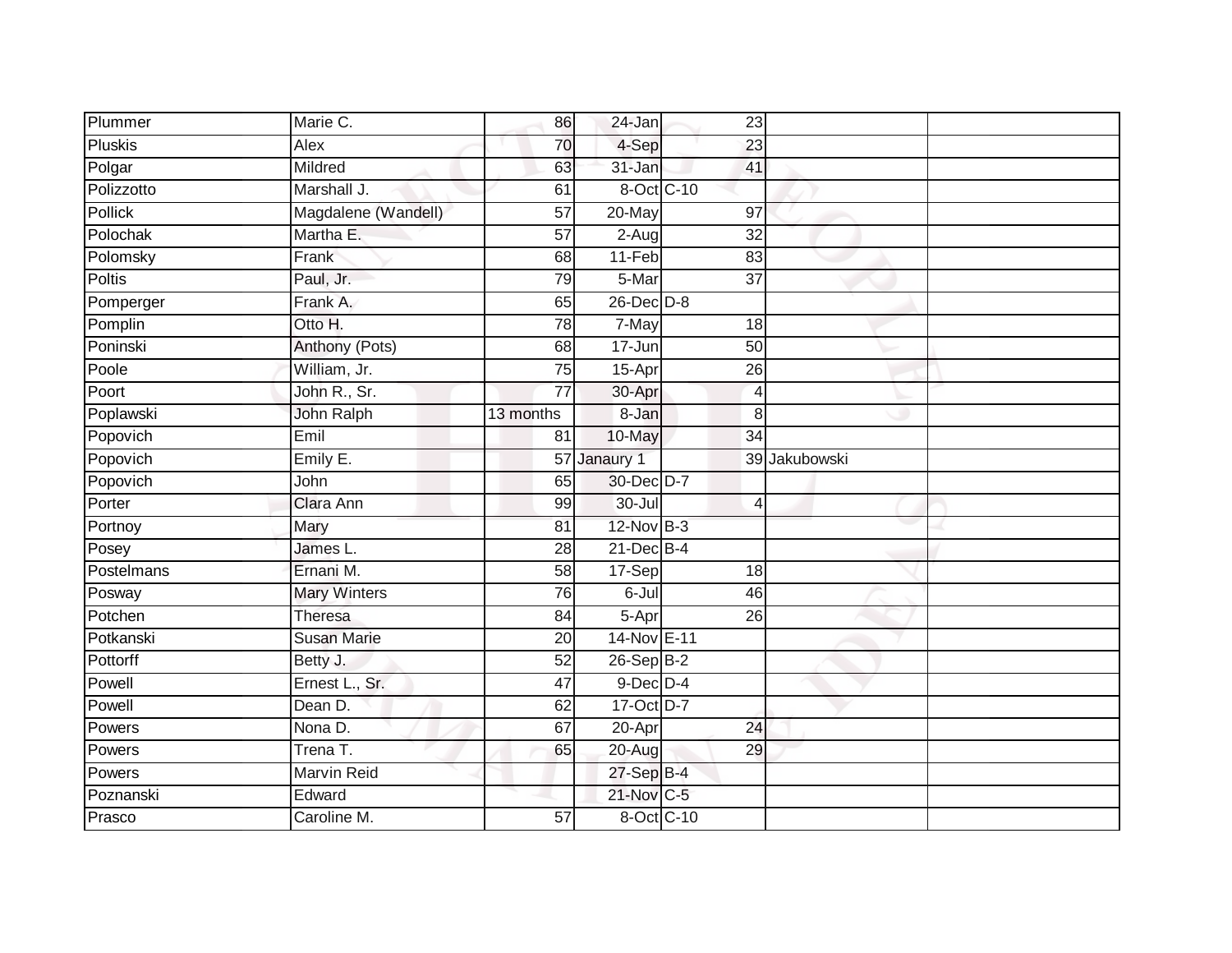|                        | 84              |            |                 |                                                                                                                                                                                   |                                                                                                                                                                                                 |
|------------------------|-----------------|------------|-----------------|-----------------------------------------------------------------------------------------------------------------------------------------------------------------------------------|-------------------------------------------------------------------------------------------------------------------------------------------------------------------------------------------------|
| Debra L.               | 26              | 22-Jun     |                 |                                                                                                                                                                                   |                                                                                                                                                                                                 |
| Benjamin I.            | $\overline{72}$ | 10-Jun     |                 |                                                                                                                                                                                   |                                                                                                                                                                                                 |
| Anthony                | 63              | 21-Mar     | 22              |                                                                                                                                                                                   |                                                                                                                                                                                                 |
| Edward                 | 79              |            |                 |                                                                                                                                                                                   |                                                                                                                                                                                                 |
| Ruth H.                | 64              |            |                 |                                                                                                                                                                                   |                                                                                                                                                                                                 |
| Donald R.              | 66              | 16-Apr     |                 |                                                                                                                                                                                   |                                                                                                                                                                                                 |
| Mary                   | 58              |            |                 |                                                                                                                                                                                   |                                                                                                                                                                                                 |
| Marian P. (Billie)     | 69              |            |                 |                                                                                                                                                                                   |                                                                                                                                                                                                 |
| Branson F.(Sam)        | $\overline{72}$ | $25 -$ Jul |                 |                                                                                                                                                                                   |                                                                                                                                                                                                 |
| Veronica A.            | 87              | 12-Jan     |                 |                                                                                                                                                                                   |                                                                                                                                                                                                 |
| Nannie B.              | 76              | $12 -$ Jul |                 |                                                                                                                                                                                   |                                                                                                                                                                                                 |
| Helen W.               | 61              | 26-Jun     |                 |                                                                                                                                                                                   |                                                                                                                                                                                                 |
| Kovina                 | 82              |            |                 |                                                                                                                                                                                   |                                                                                                                                                                                                 |
| Joseph                 | $\overline{75}$ | 27-Feb     |                 |                                                                                                                                                                                   |                                                                                                                                                                                                 |
| Teofil                 | 81              | 8-Jul      |                 |                                                                                                                                                                                   |                                                                                                                                                                                                 |
| Charles                | 56              | $25 - Jan$ |                 |                                                                                                                                                                                   |                                                                                                                                                                                                 |
| <b>Adkins</b>          | 63              | 10-Aug     |                 |                                                                                                                                                                                   |                                                                                                                                                                                                 |
| John J.                | 50              | 3-May      |                 |                                                                                                                                                                                   |                                                                                                                                                                                                 |
| Ann                    | $\overline{73}$ | $5-Feb$    |                 | Laczi                                                                                                                                                                             |                                                                                                                                                                                                 |
| Julia G.               |                 | 4-Jan      |                 |                                                                                                                                                                                   |                                                                                                                                                                                                 |
| Ignatz                 | $\overline{71}$ | 30-May     |                 |                                                                                                                                                                                   |                                                                                                                                                                                                 |
| Elizabeth              | 68              |            |                 |                                                                                                                                                                                   |                                                                                                                                                                                                 |
| Juanita A.             | $\overline{77}$ |            |                 |                                                                                                                                                                                   |                                                                                                                                                                                                 |
| David I.               | 88              | $1 -$ Jul  |                 |                                                                                                                                                                                   |                                                                                                                                                                                                 |
| Shirley                | 44              | $23 - Jan$ |                 |                                                                                                                                                                                   |                                                                                                                                                                                                 |
| <b>Clifford George</b> | 65              |            |                 |                                                                                                                                                                                   |                                                                                                                                                                                                 |
| <b>Steven</b>          | 86              |            |                 |                                                                                                                                                                                   |                                                                                                                                                                                                 |
| Caroline               | 77              |            |                 |                                                                                                                                                                                   |                                                                                                                                                                                                 |
| Eleanor                | 57              |            |                 |                                                                                                                                                                                   |                                                                                                                                                                                                 |
| Ernest J.              | 59              | 6-Apr      | $\overline{22}$ |                                                                                                                                                                                   |                                                                                                                                                                                                 |
| Juan, Jr.              | $\overline{19}$ |            |                 |                                                                                                                                                                                   |                                                                                                                                                                                                 |
|                        | Mary            |            |                 | 21-Dec B-4<br>$3$ -Dec $C-3$<br>$1$ -Oct $D-5$<br>18-Oct C-4<br>4-Sep<br>10-Oct B-10<br>$24-Sep$ B-5<br>12-Oct D-6<br>27-Dec C-6<br>12-Sep<br>$27-Sep$ B-4<br>9-Apr<br>30-Sep B-8 | 12<br>69<br>14<br>23<br>16<br>$\overline{20}$<br>$\overline{14}$<br>16<br>8<br>75<br>8<br>36<br>19<br>$\overline{4}$<br>29<br>$\overline{32}$<br>$\overline{73}$<br>$\overline{12}$<br>53<br>39 |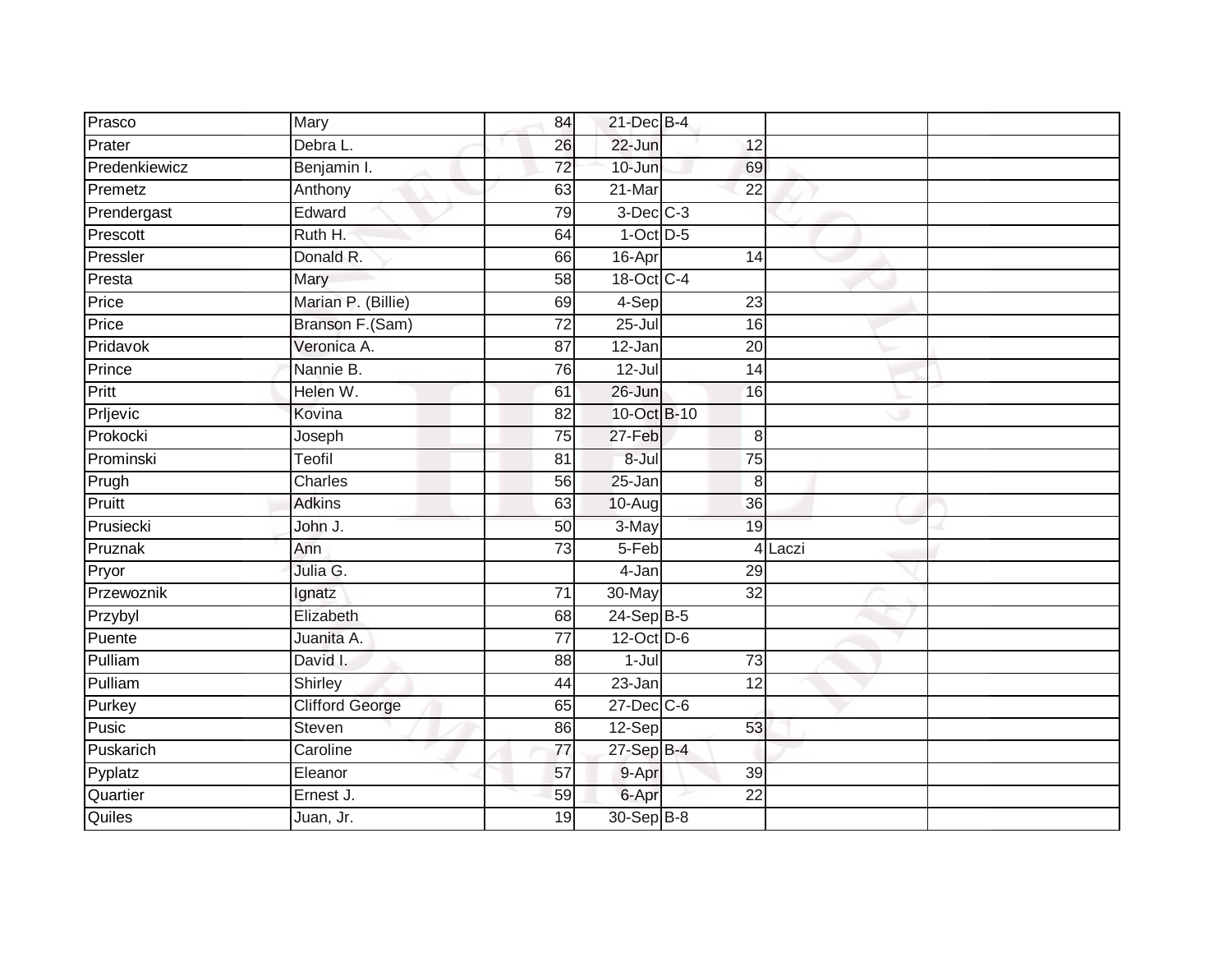| Quinn       | Lewis A.                | 81              | 10-Oct B-10      |                 |            |                                                |
|-------------|-------------------------|-----------------|------------------|-----------------|------------|------------------------------------------------|
| Quisenberry | Roy B., Sr.             | 61              | 27-Aug           | 35              |            |                                                |
| Quisenberry | Ernest B.               | 76              | 8-Oct C-10       |                 |            |                                                |
| Rabatin     | Bernice A.              | 51              | 27-May           |                 | 68 Trela   |                                                |
| Race        | George I.               | 85              | $16 -$ Jul       |                 |            |                                                |
| Racich      | Joseph M.               | 64              | 15-Aug           | $\overline{43}$ |            |                                                |
| Radakovich  | Milka                   | 78              | $9-Sep$          | 44              |            |                                                |
| Rader       | Kenneth C., Sr.         | 58              | 31-May           | 51              |            |                                                |
| Radich      | George John, Jr.        | 49              | 16-Oct C-4       |                 |            | See also Oct. 17, p. D-7 -<br>picture included |
| Radowski    | Zigmont J.              | 50              | 30-Mar           | $\overline{24}$ |            |                                                |
| Raduenz     | Gladys (Dollie)         | 58              | $6$ -Nov $ C$ -6 |                 | Ihle       |                                                |
| Radvansky   | Joseph                  | $\overline{74}$ | 3-Oct C-14       |                 |            |                                                |
| Radziwiecki | John                    | 68              | 30-Apr           | $\overline{4}$  |            |                                                |
| Rainaud     | <b>Dolores Veronica</b> | 58              | 13-Aug           | 36              |            |                                                |
| Rainwater   | Aaron, Jr.              | 14              | 2-Sep            | $\mathbf 1$     |            |                                                |
| Rajcsak     | Joseph S.               | 74              | 19-Apr           | 26              |            |                                                |
| Rajkovic    | Bogoljub (Bob)          | 65              | 11-Sep           | 15              |            |                                                |
| Rakelin     | George P.               | 67              | 11-Feb           | 83              |            |                                                |
| Rakoczy     | Andrew S.               | 67              | 7-Aug            | 27              |            |                                                |
| Rakowski    | Antoinette (Matusik)    | 67              | 25-Jun           | 39              |            |                                                |
| Ralph       | Stewart C.              | 74              | 23-Mar           | 41              |            |                                                |
| Ramirez     | Visente                 | 23              | 12-Dec           |                 |            |                                                |
| Ramos       | Gertrude                | 74              | 30-Apr           | 21              |            |                                                |
| Ramsey      | Charles M.              | 84              | 4-May            | 8               |            |                                                |
| Ramusack    | Elizabeth L             | 51              | 4-Jan            | $\overline{29}$ |            |                                                |
| Randolph    | Julie                   | 5               | 28-Jun           | 1               |            | Picture included                               |
| Rangel      | Flora M.                | $\overline{71}$ | 11-Sep           | 15              |            |                                                |
| Ranich      | Michael G.              | 60              | 27-May           | 68              |            |                                                |
| Rapacz      | Violet E.               | 46              | 24-Oct C-5       |                 | Lipkovitch |                                                |
| Rapacz      | Antoinette              | 67              | 26-Mar           |                 | 35 Trzupek |                                                |
| Rardin      | Shirley J.              | 48              | 21-Oct E-12      |                 |            |                                                |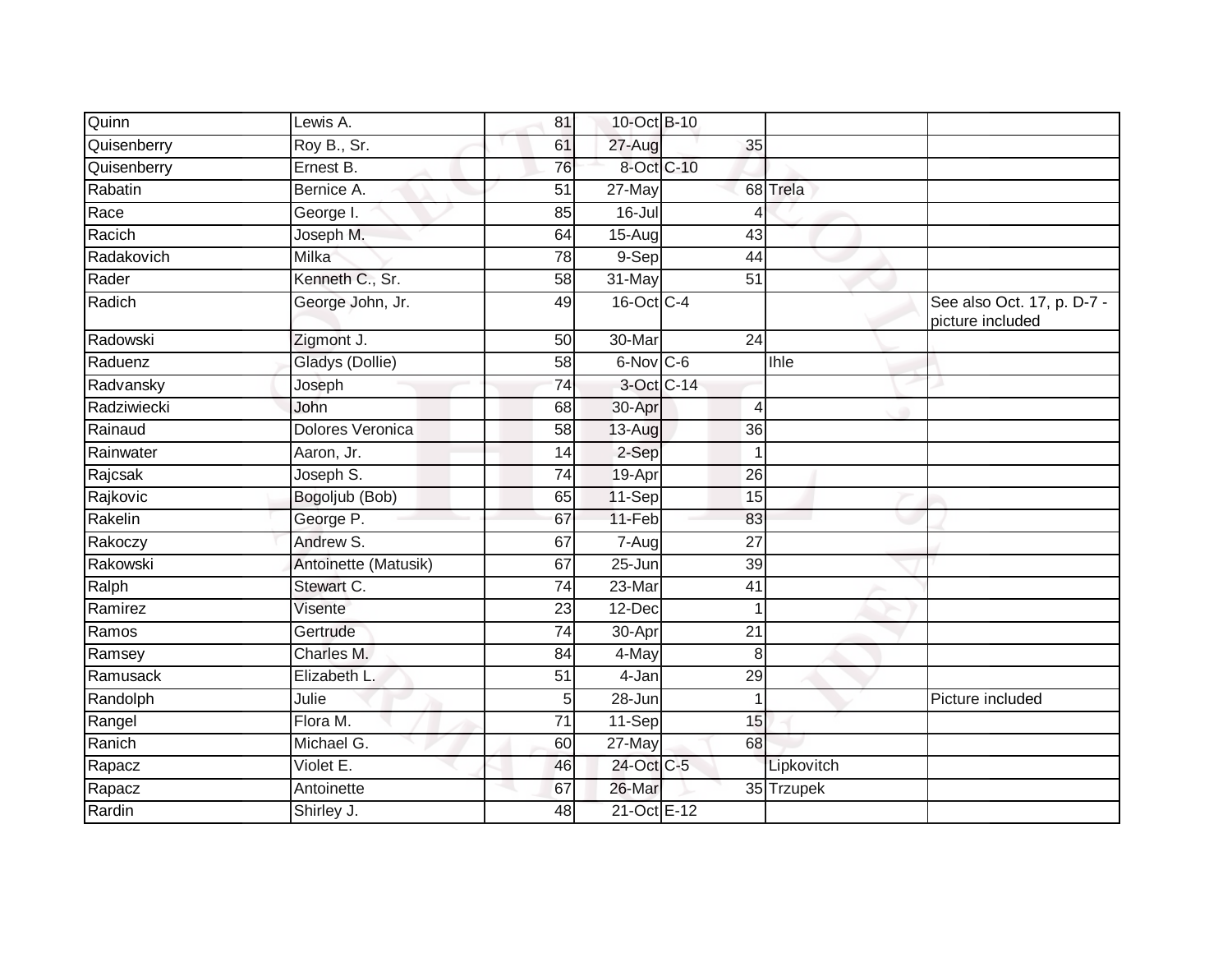| Raskosky  | Andrew M.           | 73              | 17-Dec B-4       |                 |            | See also article on<br>December 17, p. B-4 |
|-----------|---------------------|-----------------|------------------|-----------------|------------|--------------------------------------------|
| Ratkay    | George M.           | 57              | 20-May           | 97              |            |                                            |
| Rau       | Edward C., Sr.      | 68              | 30-Mar           | $\overline{24}$ |            |                                            |
| Rauh      | Albert              | 80              | 29-Oct A-8       |                 |            |                                            |
| Ray       | Kenneth W.          | $\overline{74}$ | 2-Sep            | 52              |            |                                            |
| Ray       | Harold L.           | 62              | $15$ -Oct $A$ -8 |                 |            |                                            |
| Ray       | Gizella A.          | 49              | $9$ -Dec $D$ -4  |                 | Kates      |                                            |
| Rech      | Edward E., Jr.      | 70              | 25-Feb           | 59              |            |                                            |
| Redding   | <b>Kathryn Dyer</b> | 92              | 4-Jan            | 29              |            |                                            |
| Reder     | Alfred (AI)         | 69              | 13-Aug           | 36              |            |                                            |
| Reder     | Jacob A.            | 70              | $2$ -Nov B-6     |                 |            |                                            |
| Redman    | Robert E.           | 67              | 5-May            | 111             |            |                                            |
| Reed      | Willie L.           | 35              | 26-Mar           | 35              |            |                                            |
| Reed      | Eura                | 56              | 8-Feb            | 24              |            |                                            |
| Reed      | Christine           | 5 days          | 5-Nov A-4        |                 |            |                                            |
| Reed      | <b>Edward James</b> | 63              | $12$ -Jul        | 14              |            |                                            |
| Reed      | Gertrude A.         | 71              | 25-Jun           | 39              |            |                                            |
| Reeves    | Ruth R.             | 85              | 15-Apr           | 26              |            |                                            |
| Reeves    | Elsie               | 84              | 18-Jan           | 14              |            |                                            |
| Reeves    | Carrie              | 79              | $13-Feb$         | 8               |            |                                            |
| Rehder    | Mary                | 74              | 6-Jun            | 41              |            |                                            |
| Reich     | John W.             | 86              | 5-Jun            | 16              |            |                                            |
| Reichert  | Clara E.            | 83              | $11 - Jun$       | 34              |            |                                            |
| Reiling   | Joseph J.           | 73              | 21-Sep           | 49              |            |                                            |
| Reilly    | William G.          | 62              | $25-Mar$         | 42              |            |                                            |
| Reinert   | Frances K.          | 65              | 18-May           | 22              |            |                                            |
| Reinhardt | Frederick H.        | 64              | $8 - Jan$        | $\bf 8$         |            |                                            |
| Reinke    | Milton A., Rev.     | $\overline{77}$ | 4-Sep            | 23              |            |                                            |
| Reitz     | Pauline O.          | 88              | 29-Jun           |                 | 46 Fandrei | See also July 1, p. 73                     |
| Reitz     | Mathias (Matt) G.   | 87              | 15-Jan           | 22              |            |                                            |
| Remmers   | Edward J.           | 81              | 14-May           | 4               |            |                                            |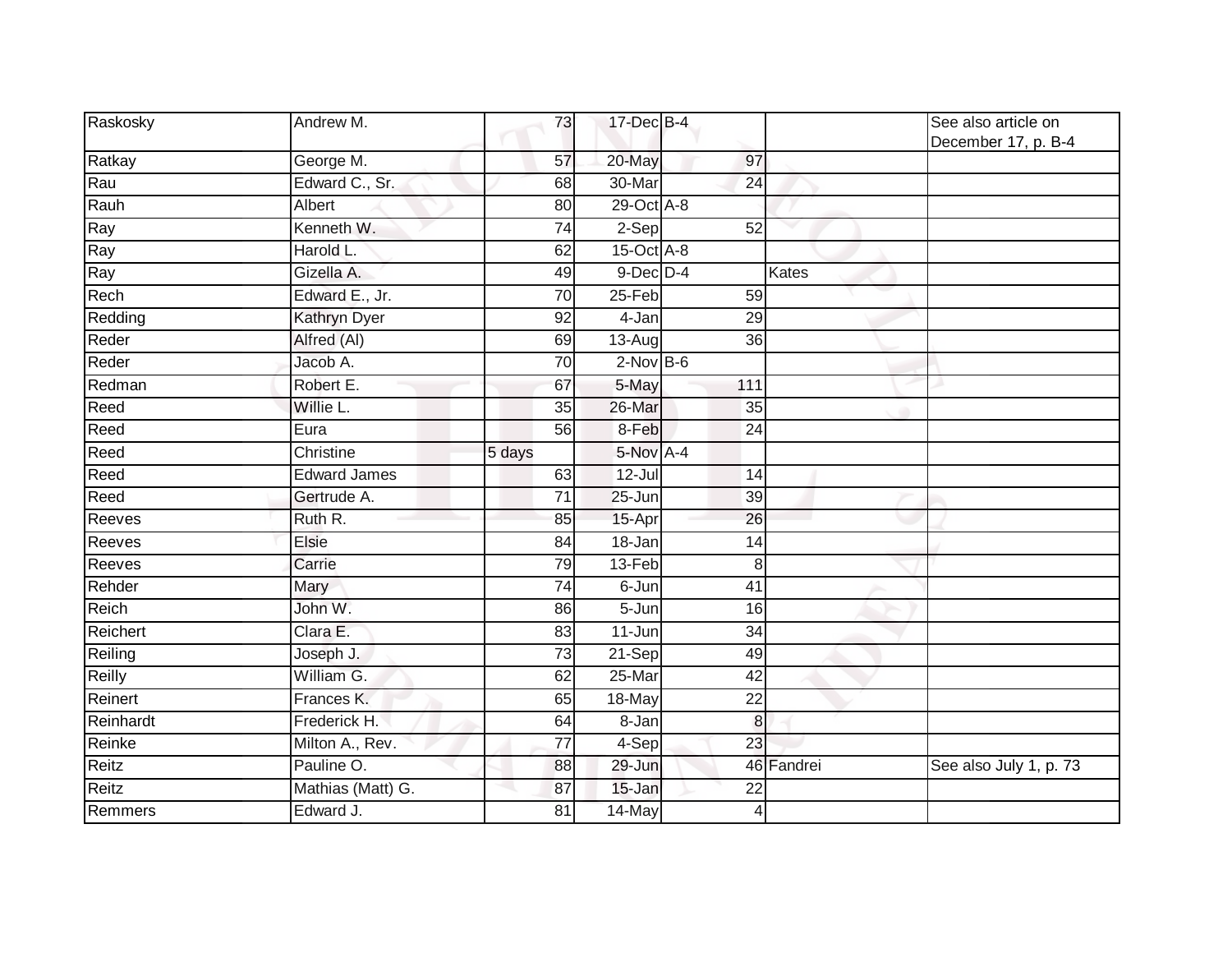| Remus      | Paul Joseph            | 82              | 12-Jan      | 20              |                          |
|------------|------------------------|-----------------|-------------|-----------------|--------------------------|
| Rendek     | Rosa                   | 80              | 13-Mar      | 6               |                          |
| Rendo      | Joseph                 | $\overline{77}$ | $10 -$ Jul  | 14              |                          |
| Renfrow    | James Auda             | 79              | 31-May      | 51              |                          |
| Rentfro    | Alice B.               | $\overline{77}$ | 14-Jan      | 12              |                          |
| Reppert    | William M., Sr.        | 83              | 12-Oct D-6  |                 |                          |
| Resnick    | Alan, Dr.              | $\overline{27}$ | 27-Apr      | 22              |                          |
| Respecke   | Charles F.             | 81              | 18-Jan      | 14              |                          |
| Retherford | Myrtle                 | 93              | $22-Feb$    | 25              |                          |
| Rex        | <b>Ethel</b>           | 82              | $5-Aug$     | 34              |                          |
| Reyes      | Renee "Ronny"          | 17              | 19-Apr      | $\mathbf{1}$    | See also April 20, p. 24 |
| Reynard    | Kenneth E.             | 22              | $26 - Aug$  | 69              |                          |
| Reynolds   | Louis E.               | 86              | 6-Aug       | 32              |                          |
| Rhinehart  | Louis A.               | 69              | 9-Apr       | 39              |                          |
| Rhodes     | Kenneth O.             | 56              | 14-Dec C-6  |                 |                          |
| Rhodes     | Nathaniel W., Sr.      | 60              | 4-Jul       | $6\phantom{1}6$ |                          |
| Rhyne      | Joseph G., Sr.         | 65              | $20-Sep$    | 55              |                          |
| Ribovich   | John, Jr.              | 54              | 1-Apr       | 110             |                          |
| Rice       | Paul R.                | 60              | 10-Jun      | 69              |                          |
| Richard    | <b>Daniel</b>          | 64              | 7-Aug       | $\overline{27}$ |                          |
| Richards   | Nicholas R.            | $\overline{77}$ | $26$ -Mar   | 35              |                          |
| Richards   | <b>Bonnie</b>          | 55              | 20-Feb      | 12              |                          |
| Richards   | Kermit D.              | 60              | 29-Oct A-8  |                 |                          |
| Richards   | Vernon J., Sr.         | 72              | 5-Feb       | 4               |                          |
| Richardson | Mozell                 | 52              | 8-Jan       | 8               |                          |
| Richner    | Melba                  | 75              | 8-Jun       | 6               |                          |
| Richter    | Clyde J.               | 69              | 13-Jun      | 53              |                          |
| Riddle     | Margie I.              | $\overline{70}$ | 5-Oct A-10  |                 |                          |
| Ridgeway   | Pearl B.               | 63              | $2-Feb$     | 32              |                          |
| Riegert    | <b>Eleanor Frances</b> | 63              | 31-Dec B-3  |                 |                          |
| Riese      | Veronica               | 88              | 1-Jan       | 39              |                          |
| Rietveld   | Jennie                 | 76              | 10-Oct B-10 |                 |                          |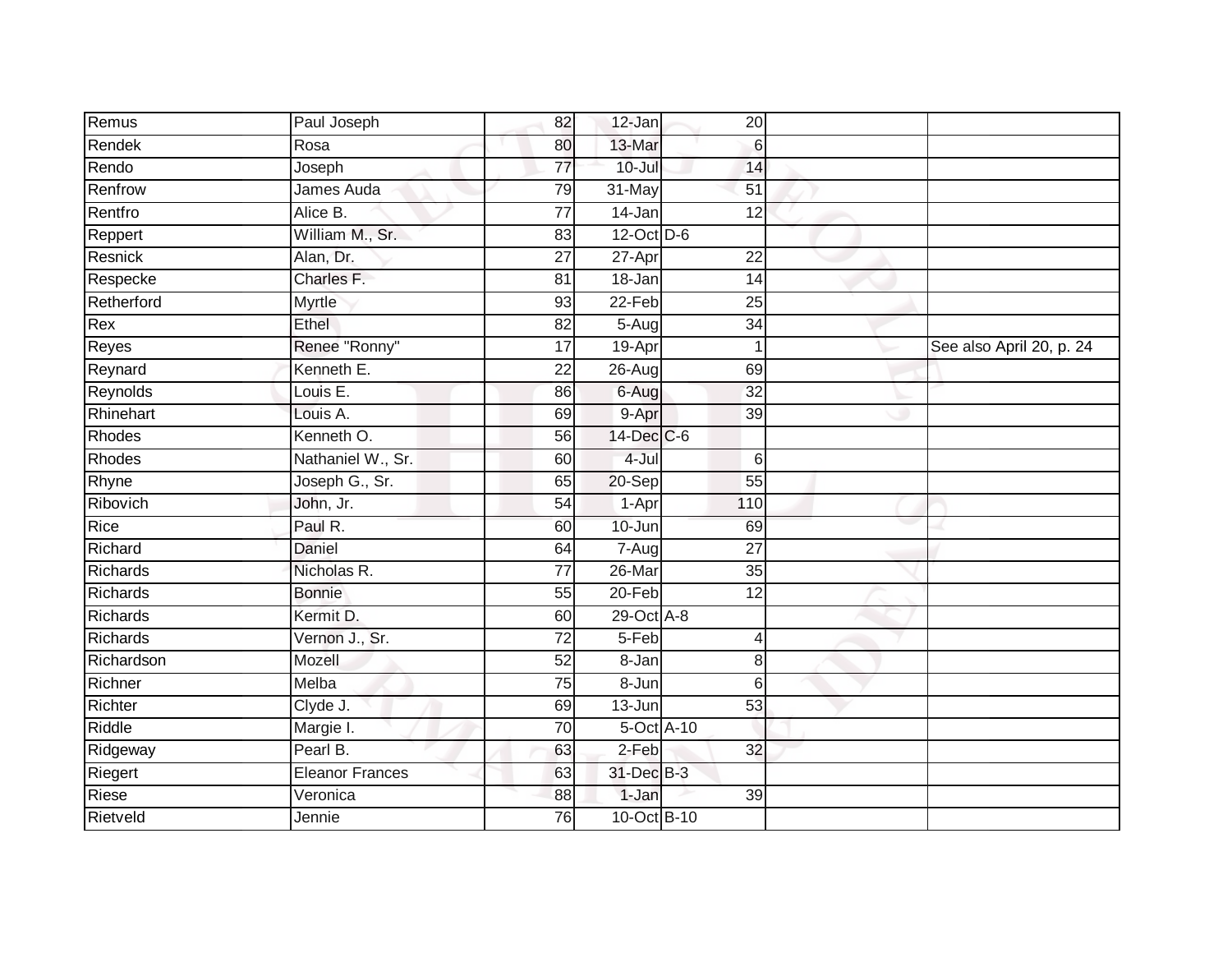| Rietveld       | Fred C.              | 86              | 22-Nov F-3      |                 |            |  |
|----------------|----------------------|-----------------|-----------------|-----------------|------------|--|
| Riffel         | Josephine            | 86              | 27-Sep B-4      |                 |            |  |
| Riggin         | Dorothy R.           | 54              | 3-Oct C-14      |                 |            |  |
| Riley          | <b>Betty</b>         | 30              | 17-Sep          | 18              |            |  |
| Rimmel         | Alice Moore          | $\overline{75}$ | $3 - Jun$       | $\overline{72}$ |            |  |
| <b>Rios</b>    | <b>Jose Torres</b>   | 67              | 9-Feb           | 10              |            |  |
| Ripoli         | Josephine (Morigi)   | $\overline{75}$ | $1-Jul$         | $\overline{73}$ |            |  |
| Ritchie        | Robert J.            | 76              | 18-May          | $\overline{22}$ |            |  |
| Ritsema        | Fannie               | 88              | 5-May           | 111             |            |  |
| <b>Ritz</b>    | Virgil L.            | 63              | 7-May           | 18              |            |  |
| <b>Ritz</b>    | Edward T.            |                 | $29 -$ Jul      | 90              |            |  |
| <b>Rivers</b>  | George W.            | 73              | 28-May          | $\overline{4}$  |            |  |
| Rizzuto        | Peter P.             | 62              | 18-Apr          | 46              |            |  |
| Robenhorst     | Daniel               | 43              | 22-Jun          | $\overline{12}$ |            |  |
| Roberson       | Frances              | 81              | 5-Apr           | 26              |            |  |
| Roberston      | Felice A.            | 48              | 18-Oct C-4      |                 |            |  |
| <b>Roberts</b> | Bernard J.           | $\overline{55}$ | 23-Oct B-5      |                 |            |  |
| Roberts        | Mildred              | 69              | 8-May           | $\overline{14}$ |            |  |
| Robertson      | Felice A.            | 48              | 17-Oct D-7      |                 |            |  |
| Robin          | Arthur O.            | $\overline{83}$ | 30-Dec D-7      |                 |            |  |
| Robinson       | Kathryn              | $\overline{52}$ | $12$ -Dec $D-8$ |                 |            |  |
| Robinson       | Clarence             | 70              | 23-Jan          | 12              |            |  |
| Robinson       | Wilbur R.            | 83              | $8 -$ Jul       | 75              |            |  |
| Robinson       | Peter Anthony (Tony) | 48              | 7-May           | 18              |            |  |
| Robinson       | John, Jr.            | 74              | 30-Mar          | 24              |            |  |
| Robinson       | Leroy (Bud)          | 54              | 30-Apr          | $\overline{4}$  |            |  |
| Robinson       | John Lee             | 69              | $24-Apr$        | $\overline{27}$ |            |  |
| Robinson       | <b>Bertha</b>        |                 | 9-Mar           |                 | 4 Bockland |  |
| Robinson       | Edward               | 73              | 13-Apr          | 22              |            |  |
| Robinson       | Pirlen               | $\overline{71}$ | 1-Jan           | 39              |            |  |
| Roby           | Ollie, Sr.           | 84              | 8-Mar           | 20              |            |  |
| Roddy          | Kit                  | 7 weeks         | $27-Feb$        | 8               |            |  |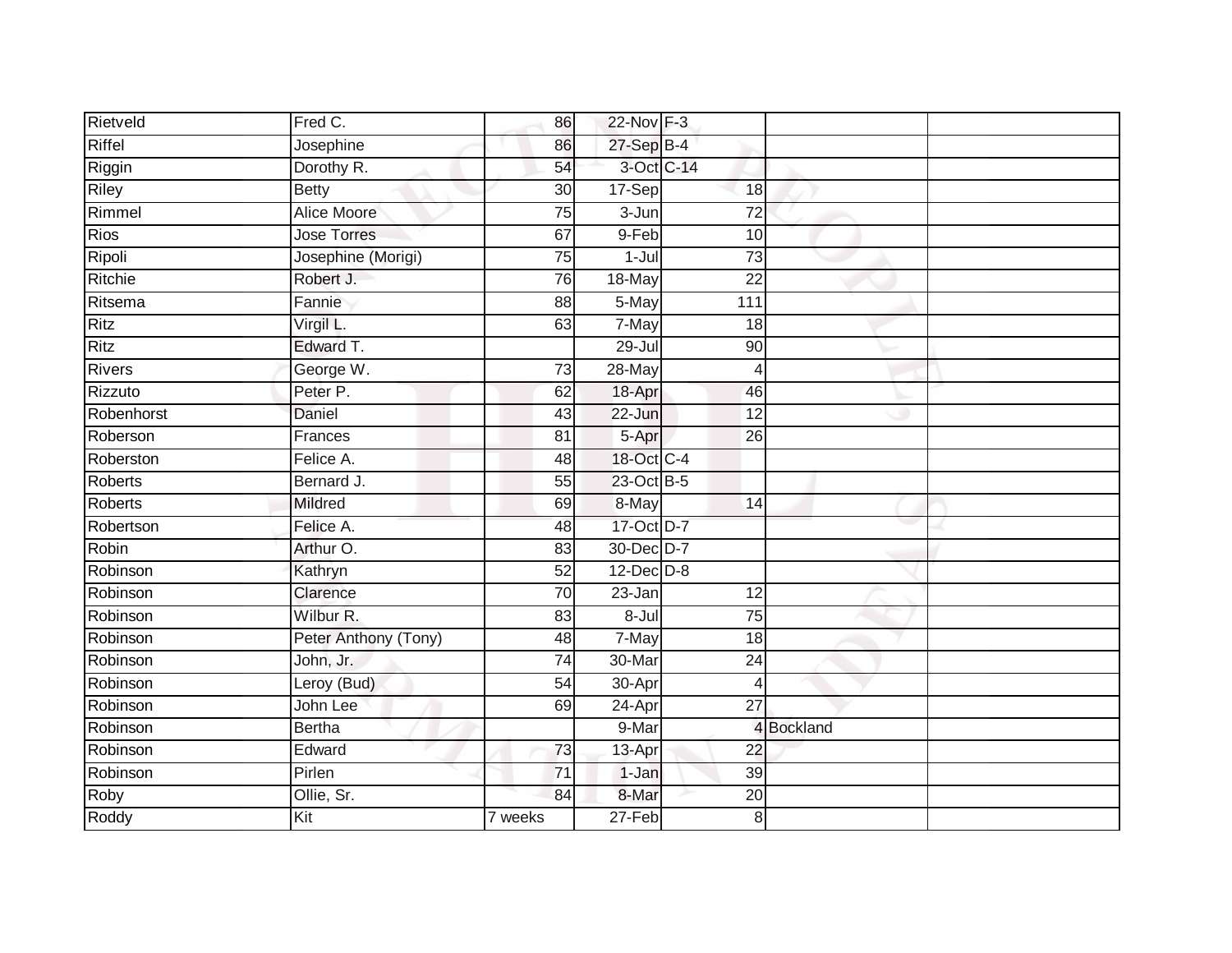| Rodenbaugh | John W.             | 77              | 25-Nov F-7  |                 |  |
|------------|---------------------|-----------------|-------------|-----------------|--|
| Rodgers    | Athel               | 53              | 17-May      | 55              |  |
| Rodgers    | LaVerne 'Vern'      | 64              | $3 -$ Jul   | 4               |  |
| Rodrick    | <b>Jason Lewis</b>  | 21/2            | 19-Feb      | 18              |  |
| Rodriguez  | San Juana           | 74              | 5-Aug       | 34              |  |
| Rodriguez  | Rudolph O.          | 49              | 22-Nov F-3  |                 |  |
| Rodriguez  | Miguel              | 38              | 10-Sep      | $\overline{25}$ |  |
| Rodriguez  | Eloisa              | 76              | 12-Jun      | 8               |  |
| Rodriguez  | Jennie              | 61              | 16-Feb      | 10              |  |
| Rodriquez  | Cresenciano         | 93              | $27 - Aug$  | $\overline{35}$ |  |
| Rodriquez  | Pedro Julio         | $\overline{57}$ | 1-Aug       | $\overline{32}$ |  |
| Roessing   | John (Hans)         | $\overline{72}$ | $13-Feb$    | 8               |  |
| Rogan      | Diane (Dee)         | $\overline{71}$ | 4-Sep       | $\overline{23}$ |  |
| Rogers     | George              | 48              | 7-Feb       | 39              |  |
| Rogers     | Ira $R$ .           | $\overline{55}$ | 16-Oct C-4  |                 |  |
| Rogers     | Edna                | $\overline{71}$ | 9-Oct C-6   |                 |  |
| Rogers     | Lawrence E.         | $\overline{74}$ | 30-Sep B-8  |                 |  |
| Rogers     | Marie B.            | $\overline{51}$ | 18-Jun      | 8               |  |
| Rogowski   | Anna                | 82              | 5-Mar       | $\overline{37}$ |  |
| Roland     | Hazel M.            | 61              | 18-Dec C-5  |                 |  |
| Rollensen  | Evelyn A.           | 59              | 18-Nov F-11 |                 |  |
| Roman      | John N.             | 63              | 12-Mar      | $\overline{35}$ |  |
| Roman      | Mary Irene          | 76              | 20-May      | 97              |  |
| Romano     | <b>Russell Paul</b> | 51              | $2 -$ Jul   | 6               |  |
| Romanowski | John                | 65              | 4-Nov G-7   |                 |  |
| Romero     | Luz B.              | 69              | 25-Feb      | 59              |  |
| Romszewicz | Pearl B.            | 76              | 11-Apr      | 45              |  |
| Roncsak    | Irene S.            | 67              | 23-Aug      | 32              |  |
| Roney      | Charles H.          | 64              | 25-Jun      | 39              |  |
| Roof       | Carletta B.         | 27              | 22-Apr      |                 |  |
| Roop       | Larry               | 31              | 18-Jun      | 8               |  |
| Roos       | Mary                | 69              | 5-Feb       | 4               |  |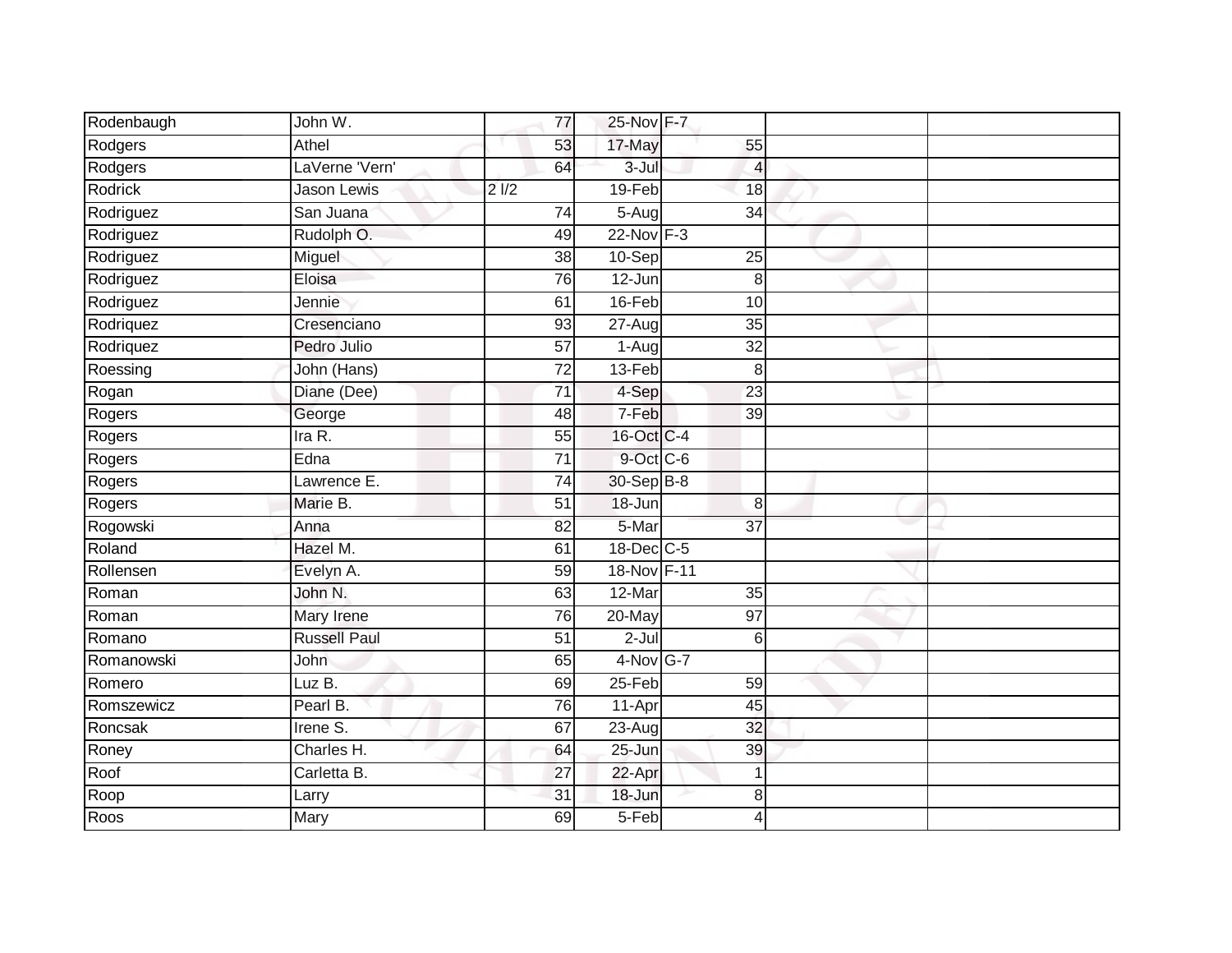| Rorer       | Virgil L.            | 65              | $16 -$ Jul     | 4               |                                            |
|-------------|----------------------|-----------------|----------------|-----------------|--------------------------------------------|
| Rosales     | Toribio              | 78              | 31-May         | 51              |                                            |
| Rose        | Ervin G. W.          | $\overline{74}$ | 15-Nov D-2     |                 |                                            |
| Rose        | Leslie               | 88              | 1-Mar          | 47              |                                            |
| Rose        | Elizabeth B.         | $\overline{71}$ | 12-Oct D-6     |                 |                                            |
| Roseberry   | Floy E.              | 88              | 20-Jun         | 52              |                                            |
| Rosenau     | Walter <sub>R.</sub> | 78              | $2$ -Jul       | 6               |                                            |
| Rosene      | George H.            | 63              | $30 - Jan$     | 10              |                                            |
| Rosetti     | Pearl V.             |                 | 21-Mar         | 22              |                                            |
| Rosinski    | Angeline             | 74              | $3 - Jun$      | $\overline{72}$ |                                            |
| Rositas     | Jenifer              | 19 months       | $2$ -Nov B-6   |                 |                                            |
| Rospond     | Walter (Wally)       | 66              | 15-Jan         | 22              |                                            |
| Ross        | Juliet K.            | 82              | $22 -$ Jul     | 90              |                                            |
| Rossi       | Maria T.             | 88              | 26-Aug         | 69              |                                            |
| Roth        | James H.             | 25              | 1-Apr          | 110             |                                            |
| Rouse       | Anthony              | $\overline{27}$ | 17-Jan         | 28              |                                            |
| Routien     | Leona                | 87              | $27 -$ Jul     | $\overline{36}$ |                                            |
| Routine     | Leona                | 87              | 26-Jul         | 38              |                                            |
| Rowen       | Dorothy G.           | 51              | 9-Mar          | $\overline{4}$  |                                            |
| Royer       | Gloria T.            | 54              | 24-Oct C-5     |                 |                                            |
| Rubacha     | Edward W.            | 51              | 15-Apr         | 26              | See also separate article,<br>page 26      |
| Rubin       | Simon S., Dr.        | $\overline{70}$ | $21 - Jun$     | 54              | See also article p. 54                     |
| Rubio       | Calisa Marie         | 3 days          | 24-Dec C-2     |                 |                                            |
| Ruder       | Margaret             | 65              | $3$ -Dec $C-3$ |                 |                                            |
| Rudolf      | Viola A.             | 84              | 6-Nov C-6      |                 |                                            |
| Rudzinski   | Frances              |                 | 28-May         | 4               |                                            |
| <b>Ruiz</b> | Napoleon             | 80              | 14-Dec C-6     |                 |                                            |
| Ruiz        | Jeremia              | 35              |                | 3-Oct C-14      |                                            |
| Ruiz        | Indalecio L.         |                 | 74 April 2 4   | 27              |                                            |
| Runions     | Lexie H.             | 77              | 13-Sep         | $\overline{4}$  |                                            |
| Runyon D.   | Gregory              | 17              | 8-Jun 1, 6     |                 | Picture included; See also<br>June 9, p. 1 |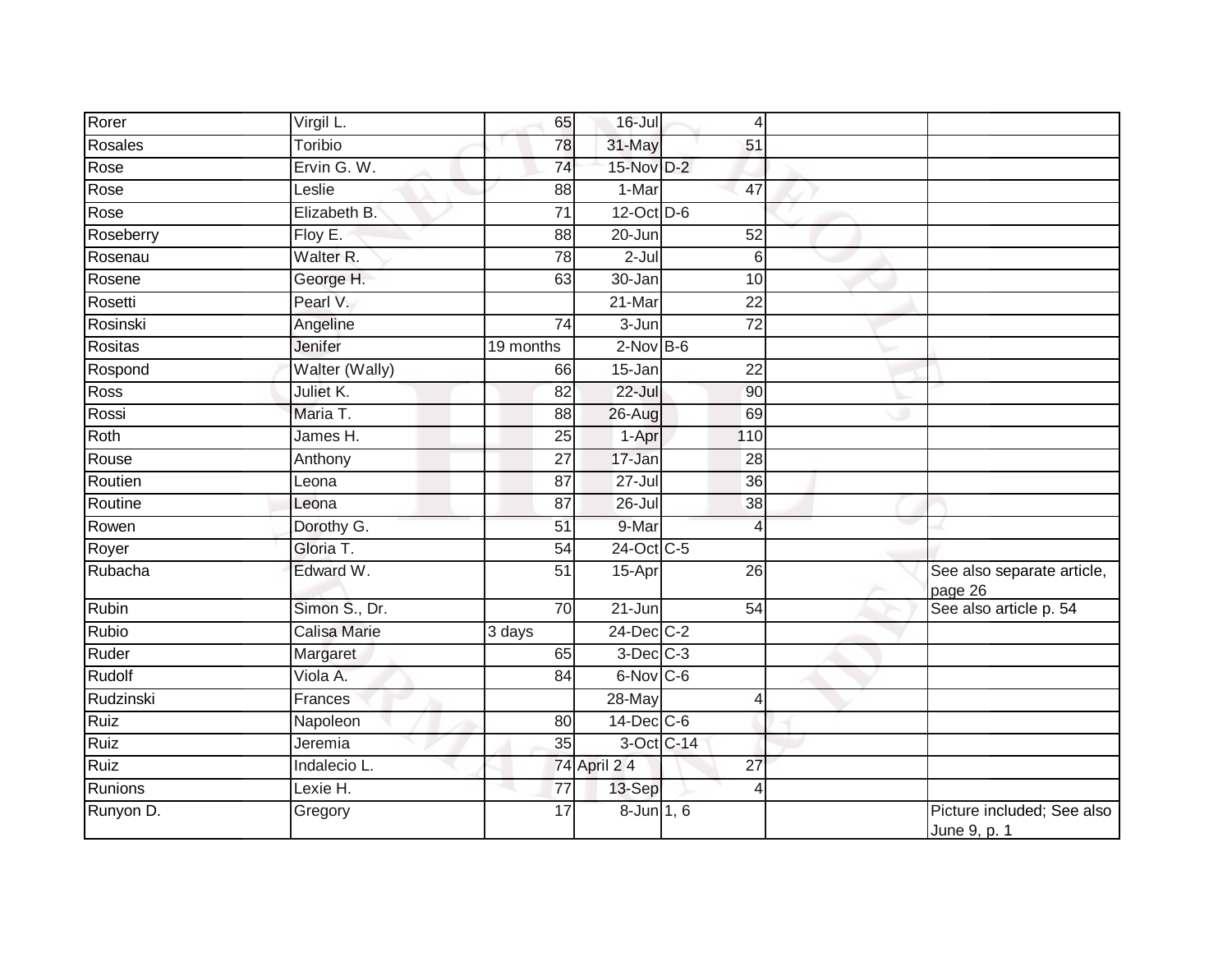| Rupert          | Irene                  | 94              | 20-Sep          | 55                       |           |                            |
|-----------------|------------------------|-----------------|-----------------|--------------------------|-----------|----------------------------|
| Rupp            | Myron T.               | 47              | 17-Jan          | 28                       |           |                            |
| Rusk            | Sandra S.              | 31              | $17 -$ Jul      |                          | 28 Ingram |                            |
| Rusnak          | Lawrence S. (Larry)    |                 | 22-Jan          | 20                       |           |                            |
| Russell         | Dennis                 | $\overline{24}$ | 9-Augl          | 18                       |           | See also article - page 18 |
| Russell         | Robert L.              | 70              | $2-Jul$         | 6                        |           |                            |
| Russell         | <b>Betty</b>           | 65              | 16-Jan          | 28                       |           |                            |
| Ruszel          | <b>Martin</b>          | $\overline{82}$ | $5$ -Dec $C$ -8 |                          |           |                            |
| Ruszowski       | Pearl                  | $\overline{73}$ | $20 -$ Jul      | 19                       |           |                            |
| Ruth            | Joseph E.              | 83              | $9$ -Dec $D$ -4 |                          |           |                            |
| Rutherford      | William                | 18              | 4-Sep           | 23                       |           |                            |
| Ryan            | Jane A.                |                 | $21$ -Mar       | $\overline{22}$          |           |                            |
| Rybarski        | <b>Mark Steven</b>     | $\overline{22}$ | $7$ -Dec $C$ -6 |                          |           |                            |
| Rybarski        | Walter W.              | 69              | 27-Apr          | 22                       |           |                            |
| Rybicki         | <b>Barnie</b>          | 86              | 16-Nov B-6      |                          |           |                            |
| Rykiel          | Theordore L.           |                 | 18-Jan          | 14                       |           |                            |
| <b>Rys</b>      | Kathy Ann              | $\overline{17}$ | 30-Dec A-16     |                          |           |                            |
| Ryskamp         | Cora                   | 76              | 9-Sep           | 44                       |           |                            |
| Rzeszut         | Richard                | 25              | 16-Sep          | 16                       |           |                            |
| <b>Sabaitis</b> | Alexander L.           | $\overline{70}$ | 16-Sep          | $\overline{16}$          |           |                            |
| Sabaitis        | <b>Michael Anthony</b> | 1 day           | 26-Dec D-8      |                          |           |                            |
| Sabo            | Julius                 | 67              | 23-Mar          | 41                       |           |                            |
| Sabo            | Steve J.               | 62              | $25 -$ Jul      | 16                       |           |                            |
| Saboff          | Barry M.               | 32              | 28-Mar          | 48                       |           |                            |
| Sajdyk          | Mary                   | 89              | 20-Jun          | 52                       |           |                            |
| Sajdyk          | John                   | 62              | 11-Oct B-9      |                          |           |                            |
| Sajko           | Alexander              | 56              | 14-May          | $\overline{\mathcal{L}}$ |           |                            |
| Salapski        | <b>Bernice</b>         | 75              | 12-Jan          | 20                       |           |                            |
| Saldivar        | Rose                   | 65              | $4 - Jun$       | 39                       |           |                            |
| Saliga          | Mary                   | 76              | 25-Nov F-7      |                          |           |                            |
| Salmon          | Silas W.               | 78              | 22-Jan          | 20                       |           |                            |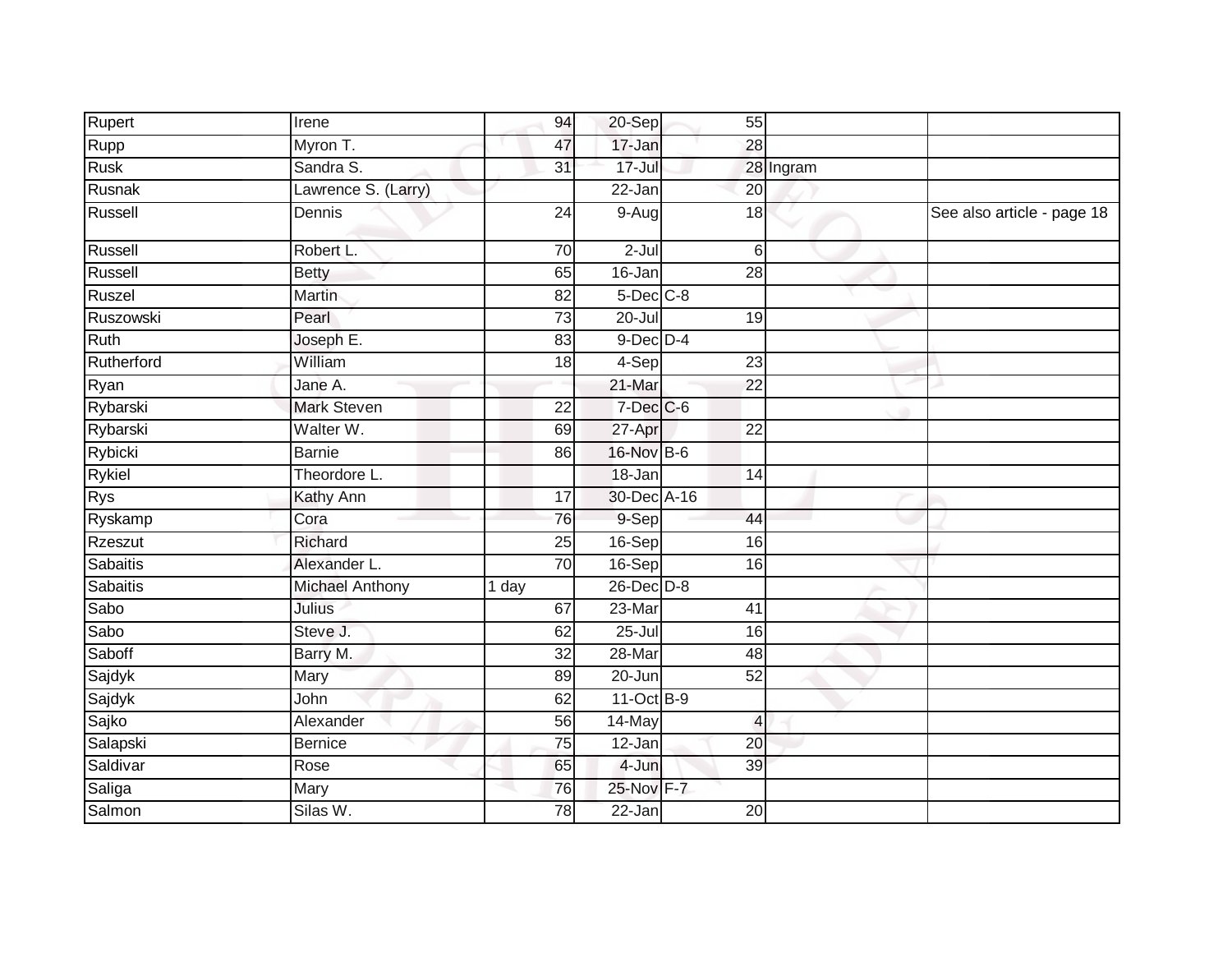| Salon          | <b>Mike</b>           |                 | 30-Oct C-6      |                 |              |  |
|----------------|-----------------------|-----------------|-----------------|-----------------|--------------|--|
| Samardzich     | <b>Bozidar</b>        | 66              | 23-Mar          | 41              |              |  |
| Sambrookes     | Harry                 | 66              | 24-Aug          | 16              |              |  |
| Samocki        | Walter                | 66              | 25-Jun          | 39              |              |  |
| Sample         | Willie                | 68              | 9-Apr           | $\overline{39}$ |              |  |
| Sams           | Guston B.             | $\overline{77}$ | $23$ -Dec $D-6$ |                 |              |  |
| Samuelson      | Otto W.               | 72              | 18-Mar          | 74              |              |  |
| Sanders        | Harold C.             | 67              | 7-May           | 18              |              |  |
| Sanders        | Lou Venie             | 52              | $7$ -Dec $C$ -6 |                 |              |  |
| <b>Sanders</b> | Anna I.               | $\overline{74}$ | 15-Nov D-2      |                 |              |  |
| Sanders        | Boyce M.              | 86              | $15-NovD-2$     |                 |              |  |
| Sanders        | Lula B.               | $\overline{70}$ | $22 - Aug$      | 53              |              |  |
| Sanders        | Milton H.             | 78              | 18-Feb          | 60              |              |  |
| Sanders        | Richard H., Sr.       | $\overline{57}$ | 28-Mar          | 48              |              |  |
| Sanders        | <b>Beulah Gladys</b>  | $\overline{77}$ | 27-Sep B-4      |                 |              |  |
| Sanders        | Louise                | 63              | $7-Feb$         | 39              |              |  |
| Sandlin        | Larry B., Sr. (Rocky) | $\overline{43}$ | $27-Feb$        | 8               |              |  |
| Sandoval       | Rosalia               | 81              | 12-Nov B-3      |                 |              |  |
| Sandy          | George                | 82              | 15-Apr          | 26              |              |  |
| Santoyo        | Anthony E.            | 41              | $3 - Jan$       | $\overline{20}$ |              |  |
| Sardella       | Victor M.             | 51              | 4-Nov G-7       |                 |              |  |
| Sarkisian      | Haro                  | 83              | 7-Feb           | 39              |              |  |
| Sasewich       | Walter T.             | 55              | 16-Apr          | $\overline{14}$ |              |  |
| Sasko          | <b>Steve Paul</b>     | 55              | $29-Mar$        | 34              |              |  |
| Sasse          | Margaret              | 74              | 8-May           | 14              |              |  |
| Satmary        | Julia                 |                 | 3-Jan           | 20              |              |  |
| Sault          | Evelyn                | 79              | 7-Aug           | $\overline{27}$ |              |  |
| Saunders       | Lawrence H.           | 57              | 25-Apr          | 42              |              |  |
| Sawicke        | Lucille (Dotty)       | 63              | 26-Nov A-4      |                 | <b>Dudek</b> |  |
| Sawyer         | Edgar H., Sr.         | 86              | $2-Jan$         | 30              |              |  |
| Saydyk         | Irene                 | 62              | 12-Sep          | 53              |              |  |
| <b>Sayles</b>  | Edwin W.              | $\overline{77}$ | 8-May           | $\overline{14}$ |              |  |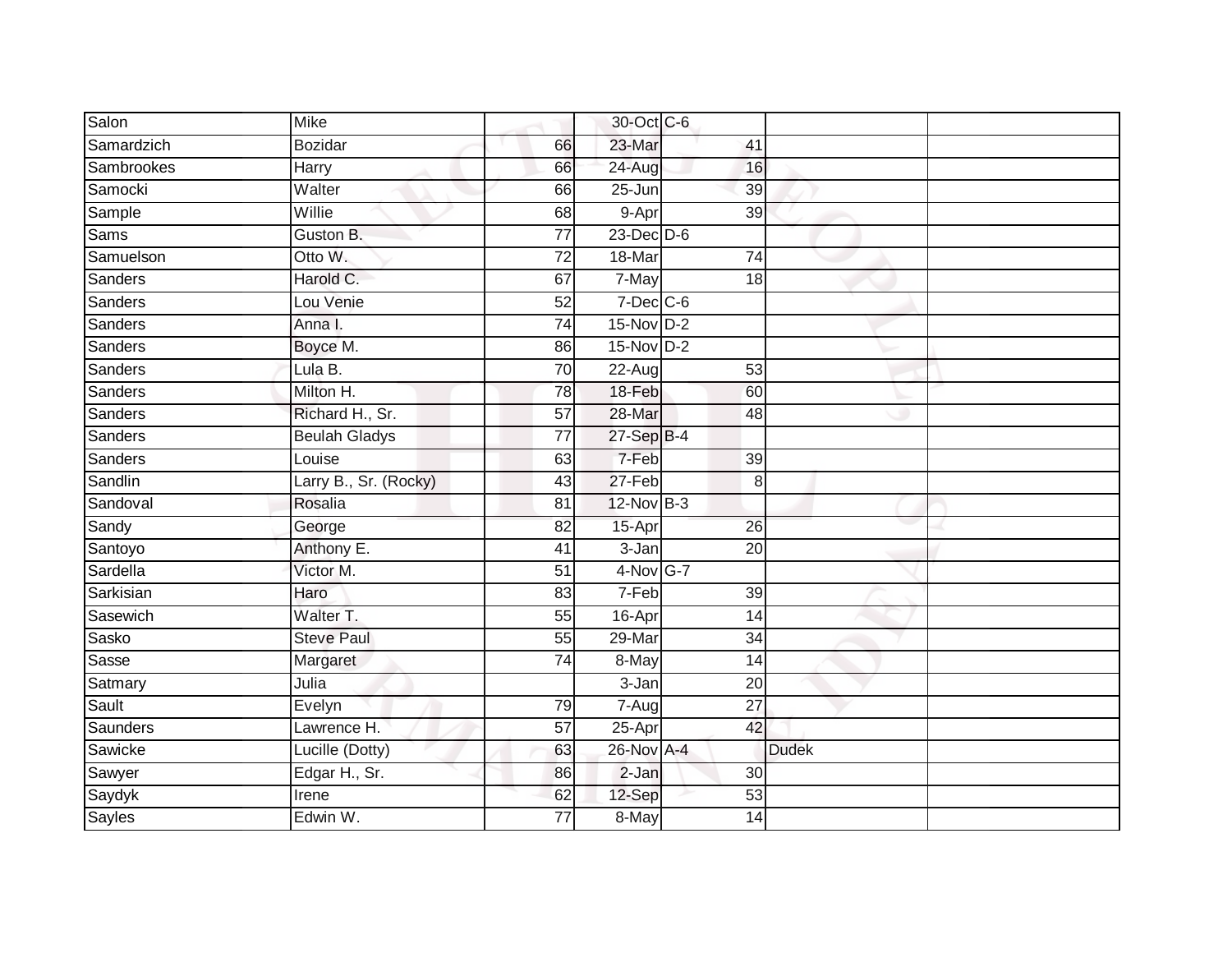| Schaaf      | Joseph             |                 | 10-Apr           | 30 <sub>l</sub> |      |  |
|-------------|--------------------|-----------------|------------------|-----------------|------|--|
| Schab       | Roman P.           | 59              | $1-Nov$ D-2      |                 |      |  |
| Schack      | Lottie             | 87              | 22-Aug           | 53              |      |  |
| Schaeffer   | Elizabeth          | 80              | 19-Nov C-6       |                 | Kuhn |  |
| Schafer     | Arthur S.          | $\overline{74}$ | $2 -$ Jul        | 6               |      |  |
| Schaffer    | Leo                | 65              | $13$ -Dec $E-2$  |                 |      |  |
| Schaller    | Anna B.            | 93              | 19-Jun           | $\overline{4}$  |      |  |
| Schanlaub   | Marguerite         | 68              | 26-Apr           | 20              |      |  |
| Scharbach   | Shirley J.         | 53              | 10-Jan           | 24              |      |  |
| Schavey     | Robert             | 52              | $2-Sep$          | 16              |      |  |
| Scheffel    | Laura E.           | 76              | 1-Aug            | 32              |      |  |
| Scheive     | William E.         | 38              | $9 -$ Jul        | 33              |      |  |
| Scherer     | Elsie M.           | 90              | 4-Sep            | 23              |      |  |
| Scherer     | Arthur E.          | 38              | 19-Dec D-8       |                 |      |  |
| Scheuneman  | Richard            |                 | 16-Oct C-4       |                 |      |  |
| Scheutz     | Lillian            | 71              | 1-Mar            | 47              |      |  |
| Schimmel    | Cassandra          | $\overline{25}$ | $5-Aug$ 1, 34    |                 |      |  |
| Schlossberg | Leba               |                 | $20-Sep$         | 55              |      |  |
| Schmal      | Rose Helen         | 95              | $19 - Jun$       | $\overline{4}$  |      |  |
| Schmal      | Frieda C. (Helen)  | 76              | 11-Mar           | $\overline{78}$ |      |  |
| Schmal      | A. Walter          | $\overline{77}$ | $5$ -Dec $C$ -8  |                 |      |  |
| Schmall     | Alexander          | 64              | $2-Jan$          | 30              |      |  |
| Schmelter   | John               | 30              | 20-May           | 97              |      |  |
| Schmidt     | Elizabeth          | 73              | $15$ -Oct $A$ -8 |                 |      |  |
| Schmidt     | Donald L. (Smitty) | 52              | 18-Mar           | 74              |      |  |
| Schmidt     | <b>Brian</b>       | 8               | 8-Apr            | $\overline{72}$ |      |  |
| Schmidt     | <b>Patrick</b>     | 7               | 6-Apr            | $\overline{22}$ |      |  |
| Schmidt     | Fred H.            | 82              | $5 - Jun$        | 16              |      |  |
| Schmueser   | Ida                | 81              | 14-Sep           | 8               |      |  |
| Schneider   | John F.            | 85              | $17 -$ Jul       | 28              |      |  |
| Schneider   | William            | $\overline{77}$ | 28-Mar           | 48              |      |  |
| Schneider   | Irene L.           | $\overline{81}$ | $26 - Jan$       | $\overline{22}$ |      |  |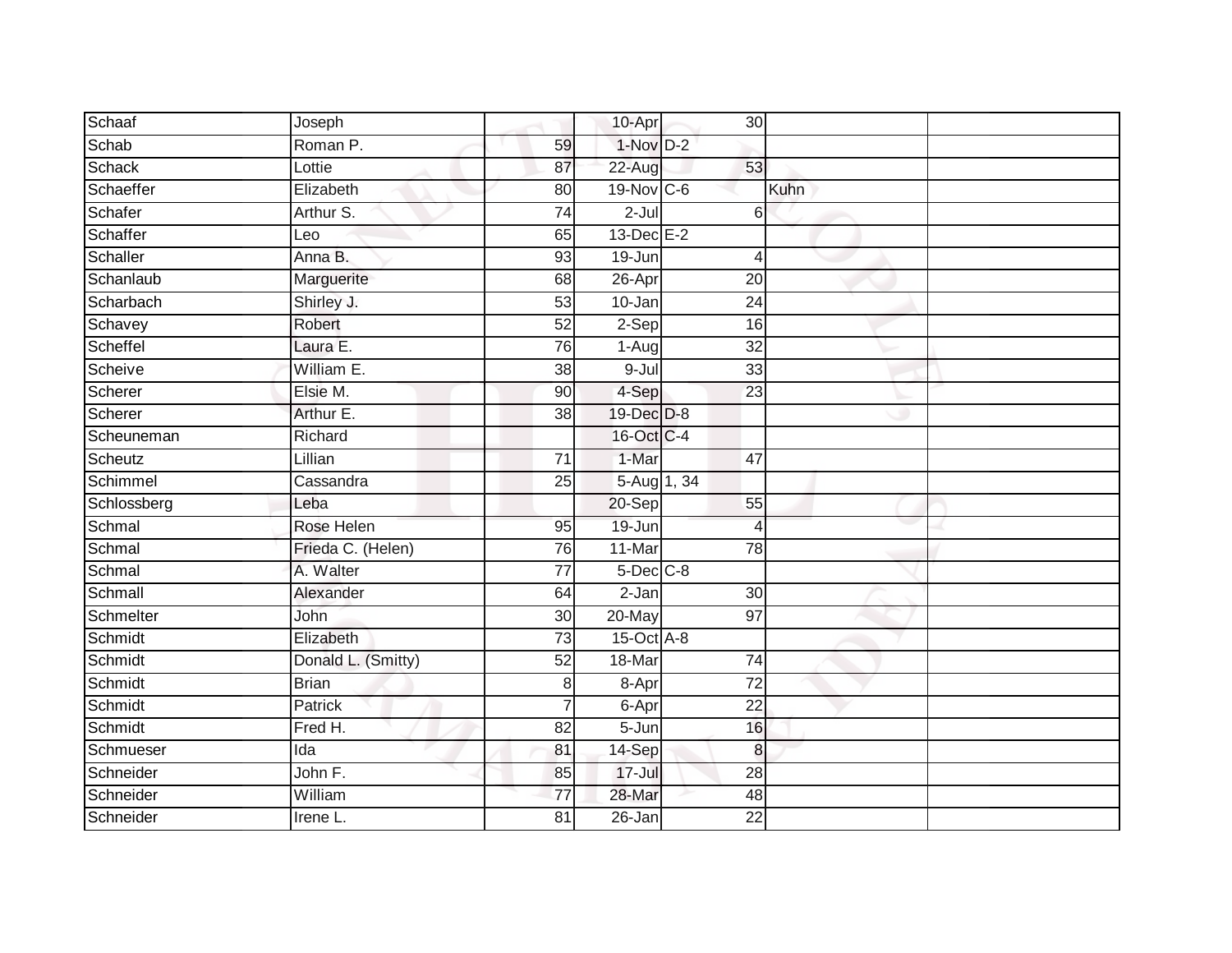| Article incuded                 |
|---------------------------------|
|                                 |
|                                 |
|                                 |
|                                 |
|                                 |
|                                 |
|                                 |
|                                 |
|                                 |
|                                 |
|                                 |
|                                 |
|                                 |
|                                 |
|                                 |
|                                 |
| Picture and article<br>included |
|                                 |
|                                 |
|                                 |
|                                 |
|                                 |
|                                 |
| Last name is also Chapski       |
|                                 |
|                                 |
|                                 |
|                                 |
|                                 |
|                                 |
|                                 |
|                                 |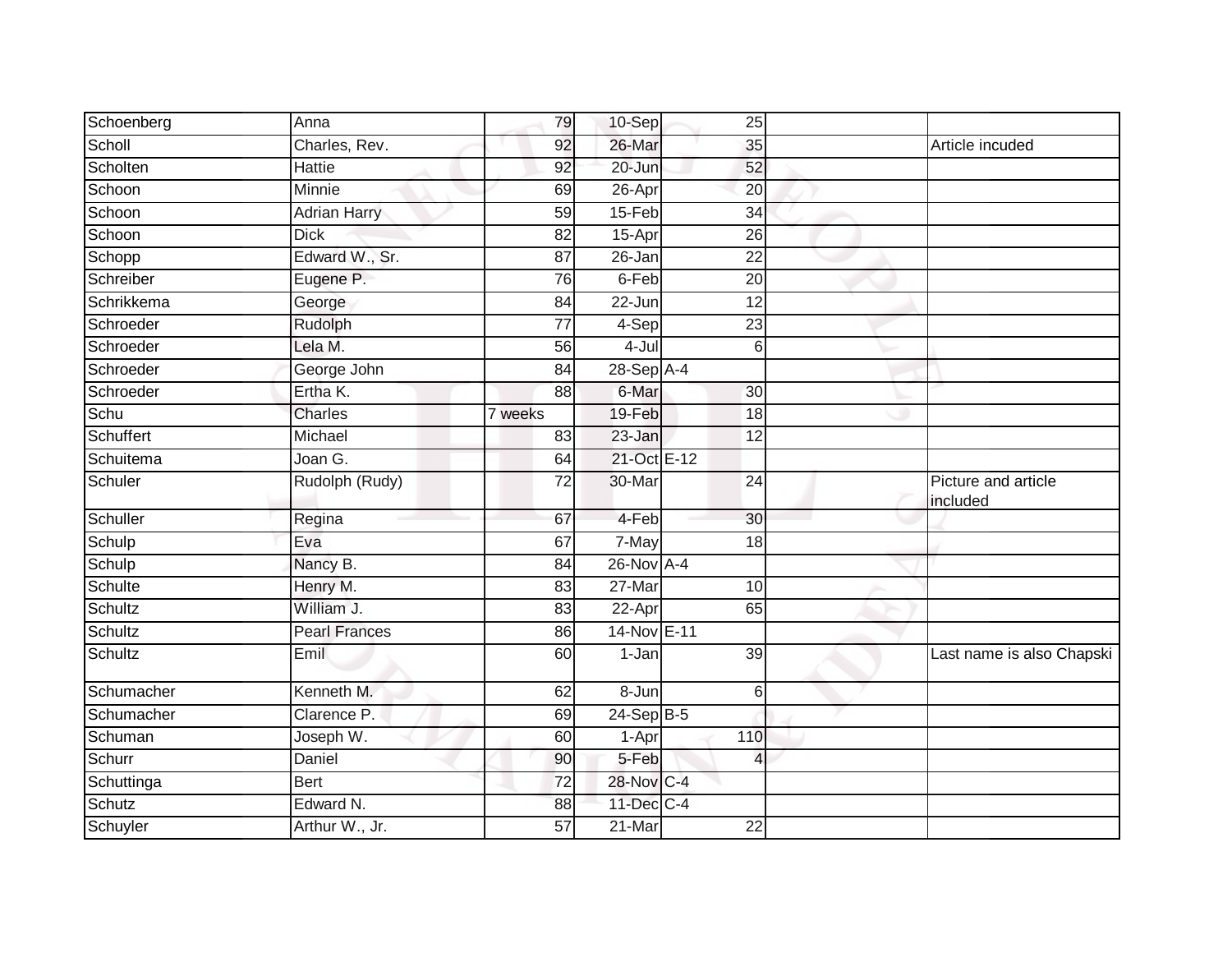| Schuyler       | Emma D.            | 88              | 2-Apr           | 36              |         |  |
|----------------|--------------------|-----------------|-----------------|-----------------|---------|--|
| Schwader       | <b>Girtha Mae</b>  | 66              | 30-Apr          | 4               |         |  |
| Schweitzer     | Enna K.            | 69              | 28-Oct D-6      |                 |         |  |
| Schwinn        | Rupert A., Jr.     | 53              | 20-Mar          | $\overline{4}$  |         |  |
| Sciacero       | Ernest B.          | $\overline{71}$ | 21-Nov C-5      |                 |         |  |
| Scott          | Ruth               | 88              | 9-Jan           | 26              |         |  |
| Scott          | Lenora J.          | 58              | 7-Mar           | 32              |         |  |
| Scott          | George Robert      | 53              | 5-Feb           | $\overline{4}$  |         |  |
| Scott          | Ralph F.           | 90              | 30-Mar          | 24              |         |  |
| Scott          | Hanna              | $\overline{78}$ | 16-Oct C-4      |                 |         |  |
| Scott          | Degrie             | 21              | 9-Apr           | 39              |         |  |
| Scott          | <b>Isabelle L.</b> | 81              | 18-Oct C-4      |                 |         |  |
| Scoville       | William Q.         | 3 months        | $22$ -Jan       | 20              |         |  |
| Seaman         | Frank (Brownie)    | 63              | 30-Oct C-6      |                 |         |  |
| Sease          | Marie              | 67              | 8-May           | 14              |         |  |
| Seat           | Jeanne             | 59              | 26-Feb          | $\overline{4}$  |         |  |
| Seaton         | Wavie              | $\overline{31}$ | $19-Aug$        | 46              |         |  |
| Seegebarth     | Irene              | 84              | 18-Apr          | 46              |         |  |
| Seliger        | Carl A.            | 84              | $4$ -Dec $E-1$  |                 |         |  |
| <b>Sellers</b> | Robert K.          | 62              | $22-Apr$        | 65              |         |  |
| Sellers        | J.W.               | 54              | $13-Aug$        | 36              |         |  |
| Seman          | Joseph             |                 | 11-Mar          | 78              |         |  |
| Senak          | Nicholas (Nick)    | 54              | 31-Jan          | $\overline{41}$ |         |  |
| Sengstock      | Helen B.           | 90              | $16$ -Dec $D-4$ |                 |         |  |
| Senka          | Joseph             | 65              | $17 - Dec$ B-4  |                 |         |  |
| Senovitz       | Albert             | 82              | $8 -$ Jul       | 75              |         |  |
| Senzig         | Fred A.            | 80              | $28 - Feb$      | $\overline{12}$ |         |  |
| Seolas         | Sam G.             | 85              | 30-Mar          | 24              |         |  |
| Serabian       | Virginia           |                 | 28-Dec D-4      |                 | O'Brien |  |
| Serdarusich    | <b>Nick</b>        |                 | 14-Aug          | 14              |         |  |
| Sereci         | Jennie C.          | 55              | 5-Aug           | $\overline{34}$ |         |  |
| Sergent        | Melvina A.         | $\overline{93}$ | 5-May           | 111             |         |  |
|                |                    |                 |                 |                 |         |  |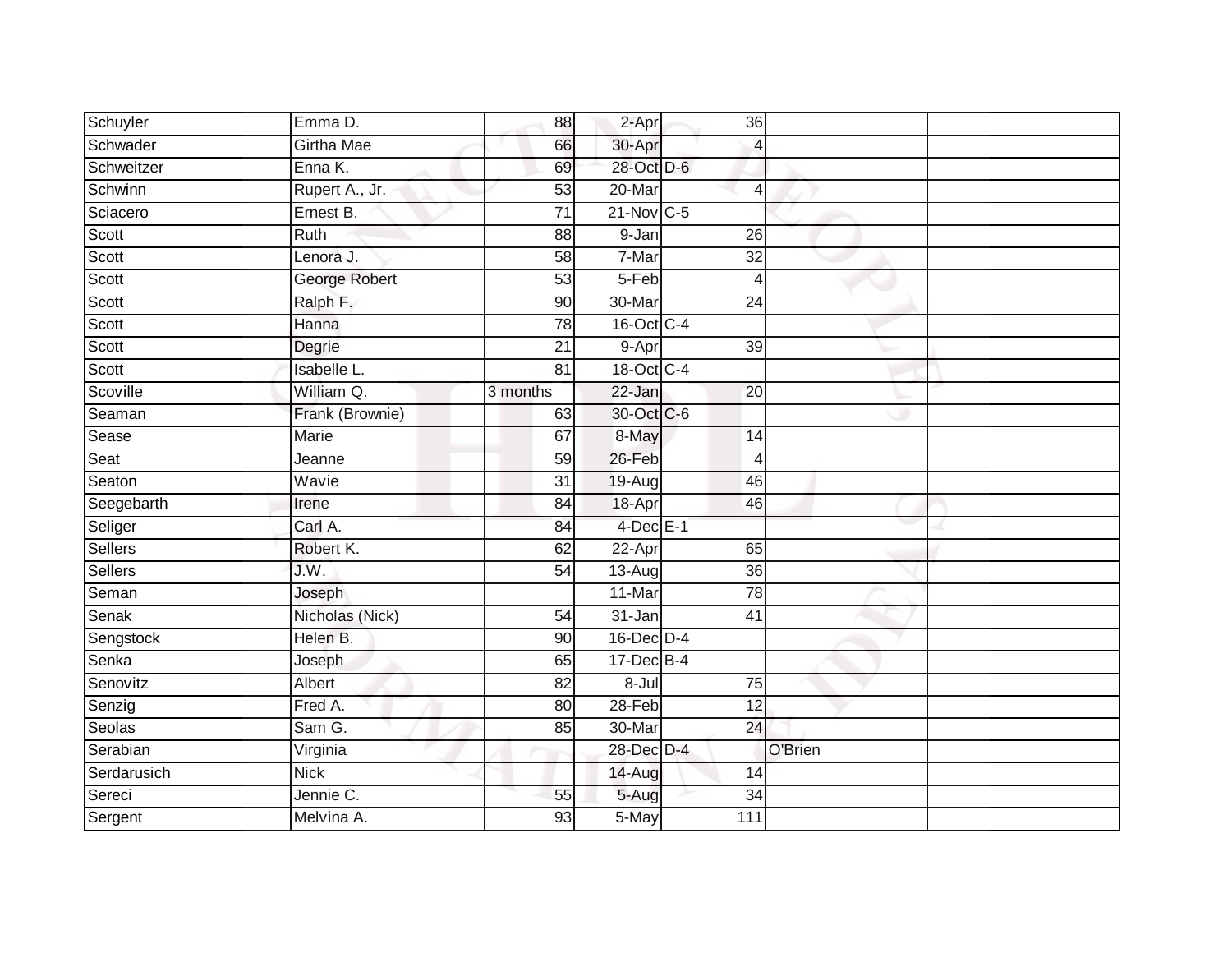| Sertech   | John              |                 | 25-Jun          | 39              |        |                                              |
|-----------|-------------------|-----------------|-----------------|-----------------|--------|----------------------------------------------|
| Sertic    | Anges M. (Yaga)   | 88              | 28-Mar          | 48              |        |                                              |
| Sertich   | John              |                 | $25 - Jun$      | 39              |        | Picture included, see also<br>June 26, p. 16 |
| Severin   | <b>Frank Fred</b> | 76              | 6-Aug           | 32              |        |                                              |
| Severson  | Peter T.          | 26              | 11-Mar          | 78              |        |                                              |
| Sexton    | Mary              | 84              | $23-Feb$        | $\overline{22}$ |        |                                              |
| Shade     | Louise            | 74              | 13-Jun          | 53              |        |                                              |
| Shaffner  | Michael           | 19              | 1-Aug           | $\overline{32}$ |        |                                              |
| Shank     | Norma H.          | 93              | 19-Oct A-6      |                 |        |                                              |
| Shanklin  | John Eldridge     | 74              | 7-Nov D-13      |                 |        |                                              |
| Shanko    | Susan             | 58              | 25-Oct D-2      |                 | Puskos |                                              |
| Shanta    | Theresa           | 93              | 27-May          | 68              |        |                                              |
| Sharp     | Cleve E.          | 64              | 23-Jul          | 14              |        |                                              |
| Sharp     | Joyce I.          | 37              | 22-Apr          | 65              |        | Middle initial also A.                       |
| Sharpe    | Vera              | 66              | 17-Dec B-4      |                 |        |                                              |
| Shaw      | Arthur P. (Tom)   | 83              | $6$ -Dec $D$ -6 |                 |        |                                              |
| Shellmon  | Artis             | 50              | 10-Jan          | 24              |        |                                              |
| Shepard   | Nellie I.         | 78              | 1-Apr           | 110             |        |                                              |
| Shepard   | Milton            | 54              | 7-Feb           | 39              |        |                                              |
| Shepitka  | Joseph            |                 | 8-Mar           | $\overline{20}$ |        |                                              |
| Sherbit   | Delma Louise      | 48              | 20-Aug          | 29              |        |                                              |
| Sheridan  | Frederick D.      | 53              | 1-Jan           | 39              |        |                                              |
| Sheridan  | Harold J.         | 65              | 10-Apr          | $\overline{30}$ |        |                                              |
| Sherman   | John, Sr.         | 85              | 25-Feb          | 59              |        |                                              |
| Sherman   | <b>Gene Duane</b> | 46              | $25-Sep$ A-4    |                 |        |                                              |
| Sherrell  | Wilmer J. W.      | 56              | 25-Jan          | 8               |        |                                              |
| Shesler   | Alice D.          | $\overline{81}$ | $18 - Jun$      | $\overline{8}$  |        |                                              |
| Shesler   | Stella (Katy)     | 67              | 18-Apr          | 46              |        |                                              |
| Shewmaker | Vera B.           | 51              | 23-Dec D-6      |                 |        |                                              |
| Shipley   | Edna E.           | 81              | 1-Feb           | 49              |        |                                              |
| Shipp     | McKinley          | 67              | 26-Apr          | 20              |        |                                              |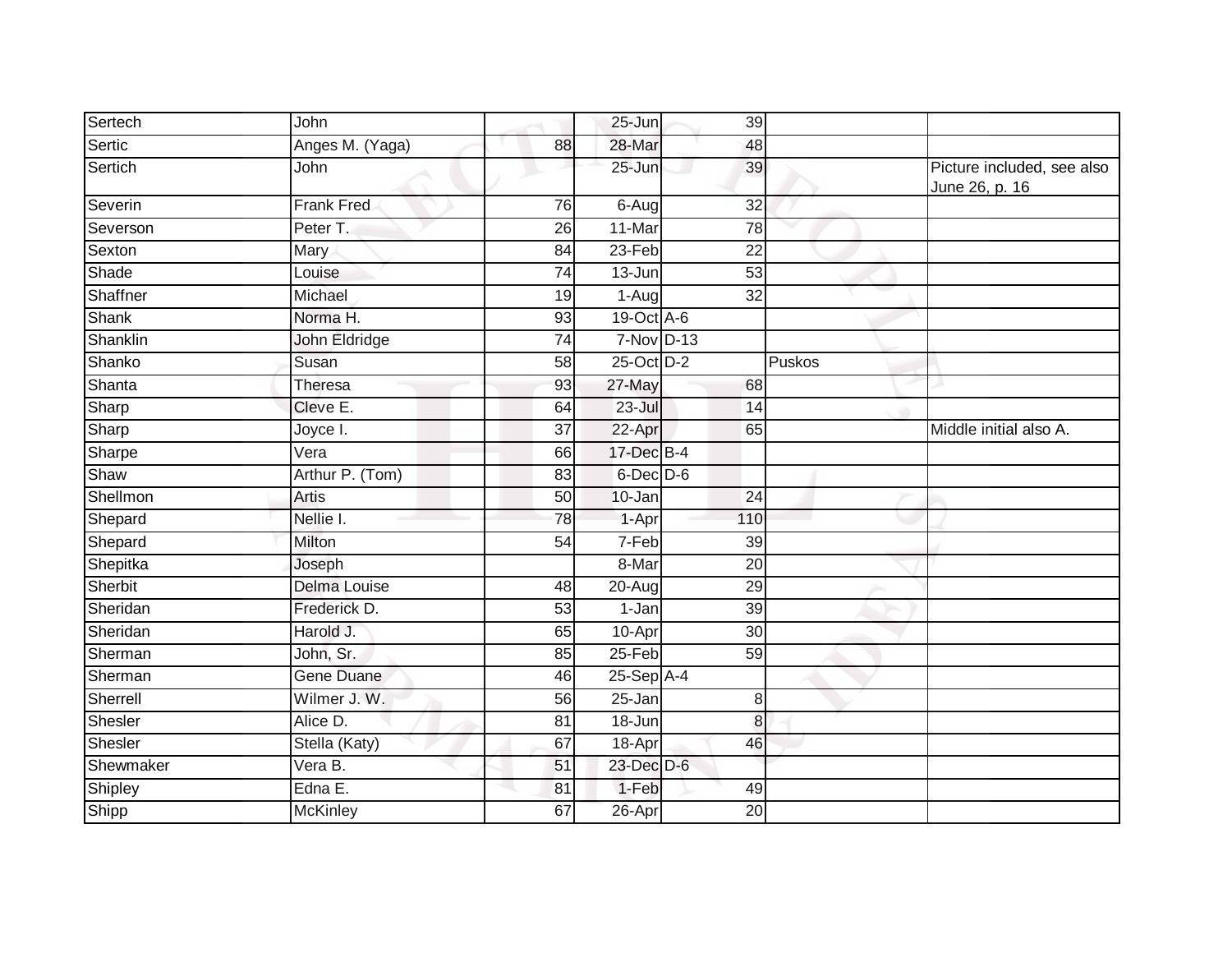| Shipp        | Vernon, Sr.            | 69              | 26-Feb       | 4               |         |                                        |
|--------------|------------------------|-----------------|--------------|-----------------|---------|----------------------------------------|
| Shlat        | Anne                   |                 | 20-Nov A-5   |                 |         |                                        |
| Shore        | <b>Alexander Henry</b> | 89              | 12-Jan       | 20              |         |                                        |
| Short        | Carol L.               | 44              | $23 -$ Jul   | 14              |         |                                        |
| Shorter      | <b>Richard Aaron</b>   | $\overline{72}$ | $12 -$ Jul   | 14              |         |                                        |
| Shoup        | <b>Estelle May</b>     | 87              | 11-Jan       | 22              |         |                                        |
| Shropshire   | Nell B.                | 54              | 23-Mar       | 41              |         |                                        |
| Shubert      | Edward                 | 61              | 30-Mar       | 24              |         |                                        |
| Sibley       | Herbert J.             | 49              | 31-Aug       | $\overline{31}$ |         |                                        |
| Siedelmann   | Augusta C.             | 81              | 24-Jun       | 47              |         |                                        |
| Siegers      | Sam                    | 82              | 20-Mar       | 4               |         |                                        |
| Siegle       | Harold                 | 63              | 4-Apr        | 26              |         |                                        |
| Sifford      | Almida Marie           | 72              | 30-Apr       | $\overline{4}$  |         |                                        |
| Sigler       | Sara Ann               | 46              | $5 - Jan$    | 18              |         |                                        |
| <b>Sikes</b> | Willie W.              | $\overline{88}$ | 13-Mar       | 6               |         | Last name also spelled<br><b>Sykes</b> |
| Sikora       | Mary                   | 70              | 15-Mar       | 52              |         |                                        |
| Sikorski     | Herman                 | 81              | 22-May       | 28              |         |                                        |
| Siler        | Maude Lee              | 84              | 23-Jan       | 12              |         |                                        |
| Silver       | Virginia               | 52              | 10-Jan       | 24              |         |                                        |
| Silverman    | Louis D.               | 65              | 29-Jan       | 14              |         |                                        |
| Simanson     | Joseph                 | 70              | 8-Jul        | 75              |         |                                        |
| Simborg      | Morris H.              | 83              | 9-May        | 21              |         |                                        |
| Simmers      | Jennie                 | 65              | $26-Sep$ B-2 |                 |         |                                        |
| Simmons      | <b>Susie Francis</b>   | 76              | 14-Mar       | 41              |         |                                        |
| Simms        | Albert E., Sr.         | 49              | 13-Mar       | 6               |         |                                        |
| Simons       | Robert F.              | 63              | 18-May       | 22              |         |                                        |
| Simons       | Charles W.             | 45              | $11-Apr$     | 45              |         |                                        |
| Simpkins     | Ethel                  | 86              | 15-May       | 16              |         |                                        |
| Sinchak      | George M.              | 81              | 3-May        | 19              |         |                                        |
| Sinilo       | Lottie                 |                 | 19-Sep       |                 | 42 Kask |                                        |
| Sink         | Thelma                 | 64              | 8-Jan        | 8               |         |                                        |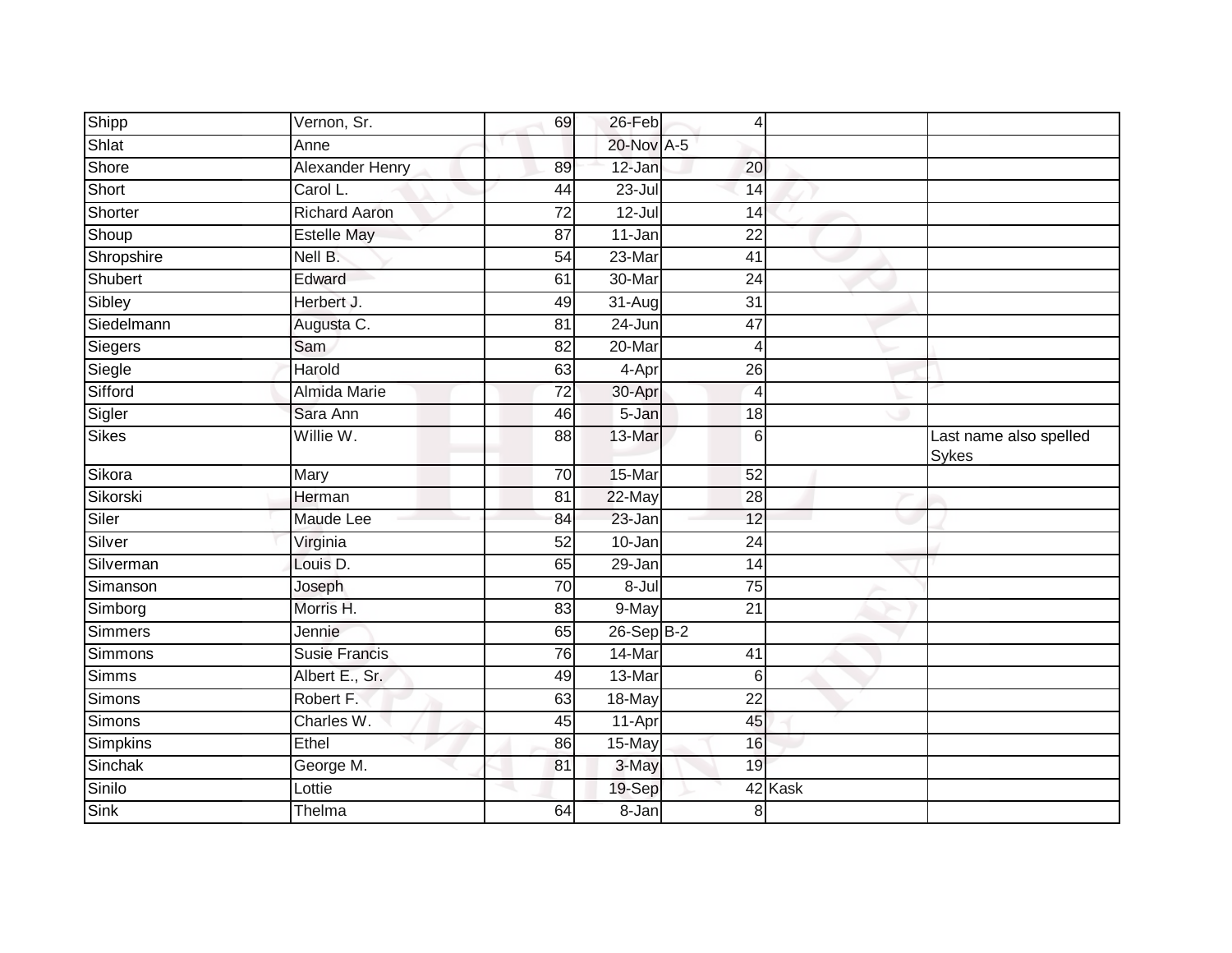| Sirbu       | Eli                  | 84              | 5-May           | 111             |           |  |
|-------------|----------------------|-----------------|-----------------|-----------------|-----------|--|
| Sisco       | Vita                 | 83              | 25-Nov F-7      |                 |           |  |
| Sistrunk    | Cullen, Sr.          | $\overline{37}$ | 30-Jan          | 10              |           |  |
| Sjoerdsma   | <b>Harry</b>         | 72              | 11-Mar          | 78              |           |  |
| Skalba      | Frank L.             | $\overline{75}$ | 5-May           | 111             |           |  |
| Skarwecki   | William P. (Blackie) | 53              | 5-Sep           | 33              |           |  |
| Skeates     | Frank E.             | 83              | 23-Mar          | 41              |           |  |
| Skipton     | Wanda J.             | 48              | 4-Jun           | 39              |           |  |
| Skorupa     | Alice H.             | 63              | $17 -$ Jul      | 28              |           |  |
| Slade       | Harry                | $\overline{73}$ | 17-Jan          | 28              |           |  |
| Slaman      | Samuel M., Sr.       | 64              | 10-May          | 34              |           |  |
| Slater      | Lauren (Larry)       | 70              | 16-May          | 43              |           |  |
| Slinker     | Vera C.              | 82              | 4-Apr           | 26              |           |  |
| Slivka      | Edward               | 52              | $23 -$ Jul      | 14              |           |  |
| Sliwa       | Stanley J., Sr.      | 64              | 13-Aug          | 36              |           |  |
| Slugocki    | Sheila N.            | 56              | $6$ -Dec $D$ -6 |                 |           |  |
| Sluis       | Louise               |                 | $28 - Jan$      |                 | 62 Willis |  |
| Sluyter     | Jewell E.            | 59              | 21-May          | 10              |           |  |
| Smalley     | Leroy M.             | $\overline{71}$ | 12-Mar          | 35              |           |  |
| Smallman    | James, Sr.           |                 | $24 - Jun$      | $\overline{47}$ |           |  |
| Smarkiewicz | <b>Bertha</b>        |                 | $11$ -Dec $C-4$ |                 |           |  |
| Smierciak   | John S., Rev.        | 71              | 17-Sep          | 18              |           |  |
| Smiljanic   | Mary                 | 62              | 30-Aug          | 42              |           |  |
| Smit        | Alice                | 78              | 9-Feb           |                 | 10 Recker |  |
| Smit        | Andrew               | 72              | 22-Jul          | 90              |           |  |
| Smith       | Cosmas E., Jr.       | 41              | 29-Mar          | $\overline{34}$ |           |  |
| Smith       | Garry T.             | $\overline{23}$ | 1-Jan           | 39              |           |  |
| Smith       | Elaine M.            | 59              | 10-Apr          | 30              |           |  |
| Smith       | <b>Anna Marie</b>    | 90              | 22-Jan          | 20              |           |  |
| Smith       | Reuben               | 62              | 30-Mar          | 24              |           |  |
| Smith       | Lillian              | 48              | 28-Feb          | 12              |           |  |
| Smith       | Thomas W.            | $\overline{72}$ | $11 - Jan$      | $\overline{22}$ |           |  |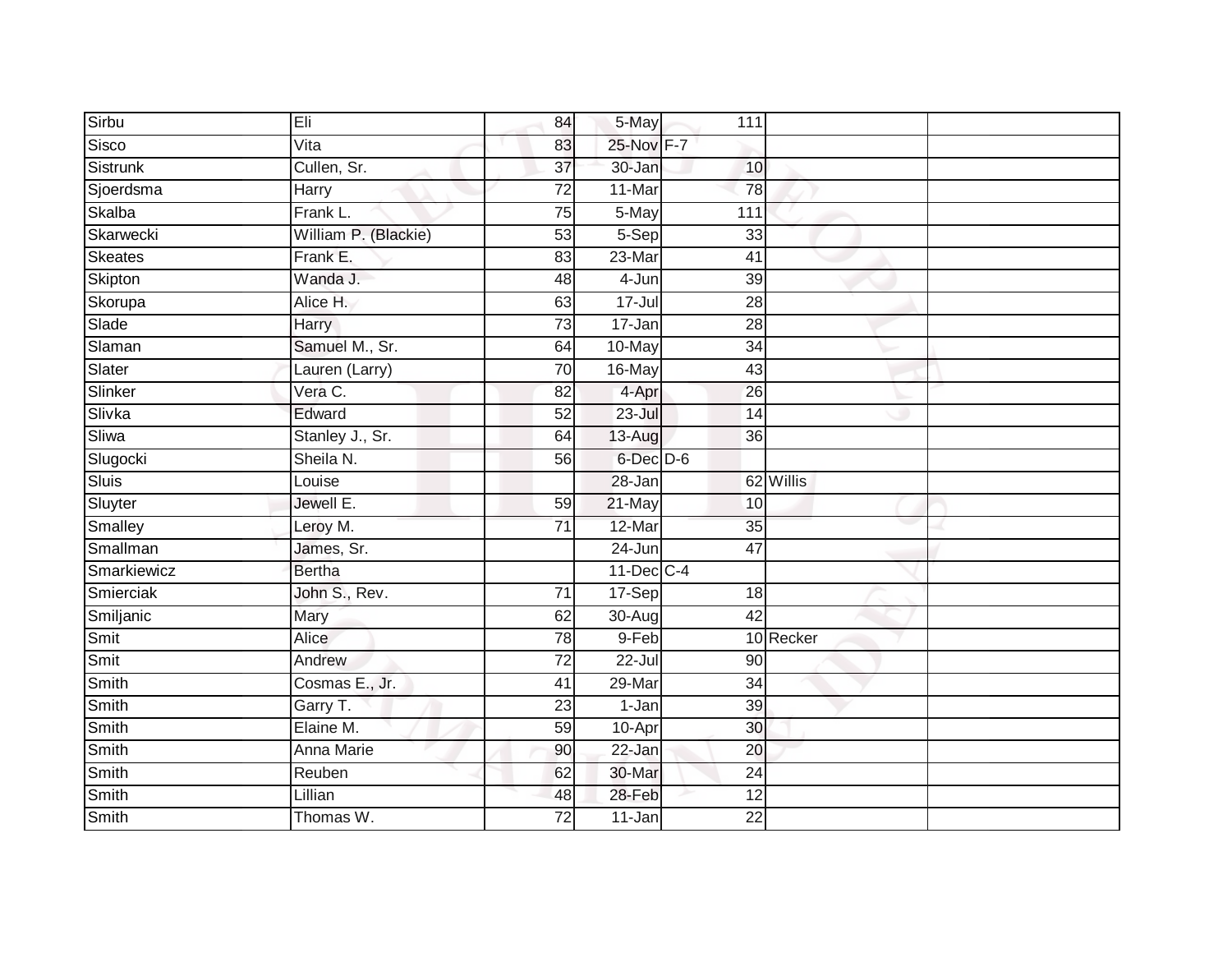| Smith     | Willola              |                 | 21-Feb          | 30              |  |
|-----------|----------------------|-----------------|-----------------|-----------------|--|
| Smith     | Donald R.            | 58              | 25-Jan          | 8               |  |
| Smith     | <b>Hattie Mae</b>    | 88              | 22-Jan          | 20              |  |
| Smith     | Annabelle            | 64              | 16-Mar          | 14              |  |
| Smith     | Richard (Dickie)     | $\overline{29}$ | $23 - Jan$      | 12              |  |
| Smith     | Katherine L.         | 49              | 27-Apr          | 22              |  |
| Smith     | Perry                | 53              | $21 - Jun$      | 54              |  |
| Smith     | William              | 83              | $7$ -Dec $C$ -6 |                 |  |
| Smith     | Marguerite           | 83              | $23 -$ Jul      | 14              |  |
| Smith     | Alton                | $\overline{71}$ | $18 -$ Jul      | $\overline{26}$ |  |
| Smith     | Robert F.            | 58              | 7-Nov D-13      |                 |  |
| Smith     | Ernest L., Rev.      | 80              | 12-Oct D-6      |                 |  |
| Smith     | Rose M.              | 77              | $9$ -Dec $D-4$  |                 |  |
| Smith     | Cecelia C.           | 75              | 28-May          | $\overline{4}$  |  |
| Smith     | Eva L.               | 85              | 10-Oct B-10     |                 |  |
| Smith     | Jacob, Sr.           | 69              | 21-Nov C-5      |                 |  |
| Smith     | <b>Michael Kevin</b> | $\overline{27}$ | 26-Nov A-4      |                 |  |
| Smith     | Mabel                | $\overline{76}$ | 30-Dec D-7      |                 |  |
| Smitley   | Eileen M.            | 79              | $21 - Jan$      | 28              |  |
| Smitley   | Wayne                | 87              | 1-May           | 6               |  |
| Smolen    | Wayne S.             | 32              | 17-Apr          | 21              |  |
| Smulski   | Chris W.             | 69              | $20$ -Nov $A-5$ |                 |  |
| Snedden   | Thomas D.            | 74              | 11-Sep          | 15              |  |
| Sniegocki | Eugenia E.           | $\overline{73}$ | $4$ -Dec $E-1$  |                 |  |
| Snowe     | Bruno R.             | 64              | 2-Dec E-10      |                 |  |
| Snyder    | Lorraine M.          |                 | 30-Dec D-7      |                 |  |
| Snyder    | Pearl                | 79              | 1-Jan           | 39              |  |
| Snyder    | Mary E. (Beth)       | 30              | 25-Jul          | 16              |  |
| Snyder    | Earl R.              | 83              | 18-Sep          | 12              |  |
| Snyder    | Leroy                | 69              | $15 - Jan$      | $\overline{22}$ |  |
| Snyder    | Linda S.             | 25              | 18-Apr          | 46              |  |
| Sobczak   | Mary                 |                 | $27$ -May       | $\overline{68}$ |  |
|           |                      |                 |                 |                 |  |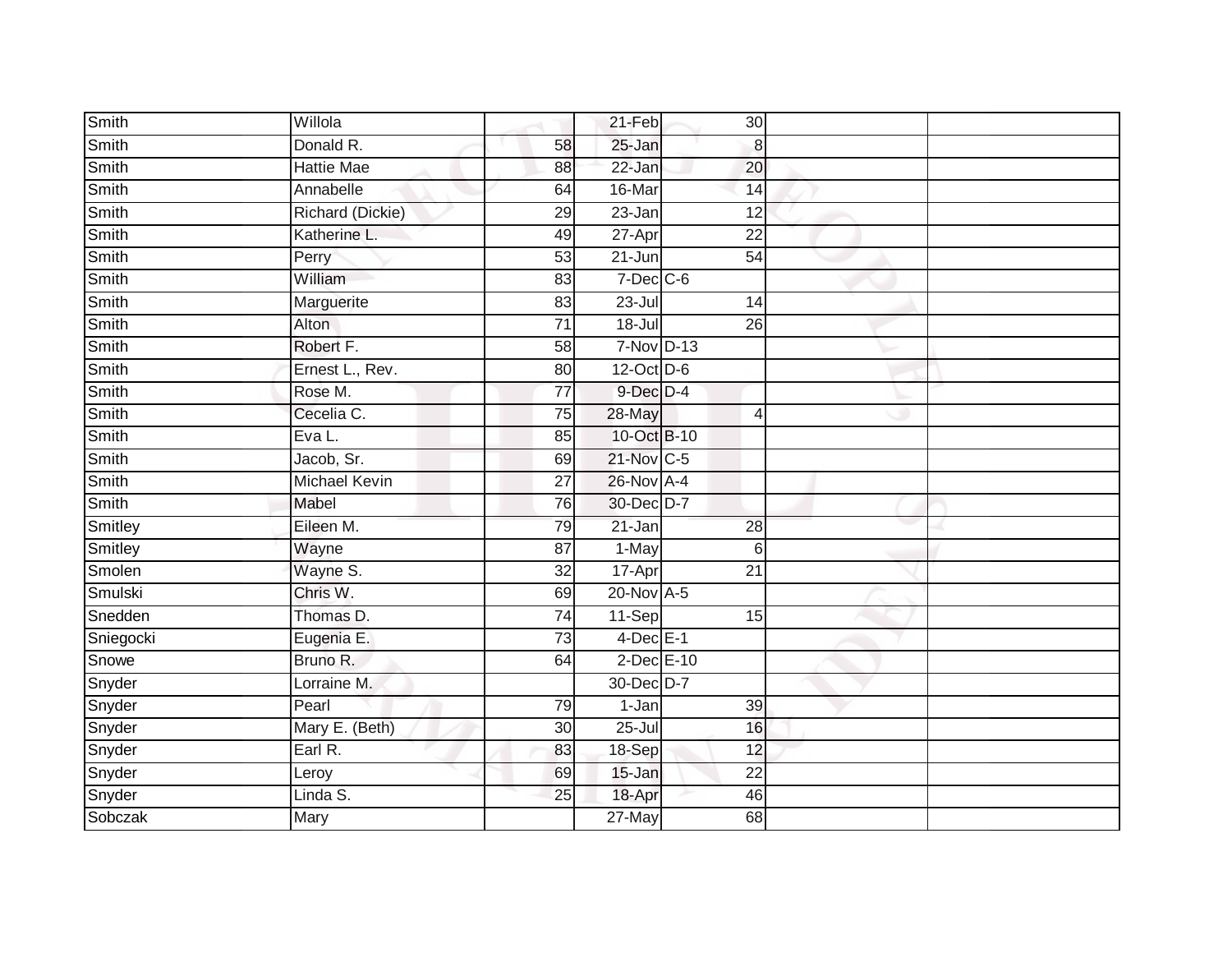| Soczyk      | Elizabeth A.         | 84       | 5-Mar           |                 | 37 Gloza |                                   |
|-------------|----------------------|----------|-----------------|-----------------|----------|-----------------------------------|
| Sokolowski  | Phelia L.            | 74       | $2$ -Oct B-7    |                 |          |                                   |
| Solady      | Paul A.              | 63       | 15-Feb          | 34              |          |                                   |
| Solecki     | Mary                 | 73       | 3-Aug           | 8               |          |                                   |
| Solliday    | Louise B.            | 75       | $1-Jan$         | 39              |          |                                   |
| Solomon     | Alice (Nelson)       | 82       | 28-Sep A-4      |                 |          |                                   |
| Soltysinski | Helen                | 83       | $30 - Jan$      | 10              |          |                                   |
| Sommers     | Carl H. (Smokey)     | 76       | $3-May$         | 19              |          |                                   |
| Sopko       | Jozefina (Josephine) | 67       | 8-Feb           | $\overline{24}$ |          |                                   |
| Soriano     | Ramon G., Sr.        | 76       | $5-Nov$ A-4     |                 |          |                                   |
| South       | <b>James Austin</b>  | 64       | 3-Apr           | 6               |          |                                   |
| Soutrs      | Eunice               |          | 30-Apr          | $\overline{21}$ |          |                                   |
| Sovinski    | Margaret             | 69       | 5-Nov A-4       |                 |          |                                   |
| Sparing     | Alice M.             | 81       | 27-Sep B-4      |                 |          |                                   |
| Spears      | Albert L.            | 5 months | 18-Jan          | 14              |          |                                   |
| Spebar      | Matthew G., Rev.     | 62       | 19-Mar          | 39              |          | See also article on<br>individual |
| Speer       | Percy A.             | 93       | 30-Jan          | 10              |          |                                   |
| Speers      | Lester E., Jr.       | 56       | 8-Feb           | 24              |          |                                   |
| Spencer     | Carl W.              | 71       | $12$ -Nov $B-3$ |                 |          |                                   |
| Spickard    | Paul I.              | 64       | 13-Jun          | 53              |          |                                   |
| Spickard    | Ed (Tim)             | 67       | 18-Feb          | 60              |          |                                   |
| Spidel      | Rose Elizabeth       | 95       | 22-May          |                 | 28 Smith |                                   |
| Spiegel     | Michael              | 81       | 17-Jun          | 50              |          |                                   |
| Spino       | Anthony, Sr.         |          | 23-May          | 24              |          |                                   |
| Spires      | Roy Lee              |          | $2-Feb$         | $\overline{32}$ |          |                                   |
| Spires      | Lanita Francis       | 3        | $2-Feb$         | 32              |          |                                   |
| Spitz       | Anna C.              | 86       | $1-Jan$         | 39              |          |                                   |
| Spoon       | Charles R.           | 55       | 2-May           | 50              |          |                                   |
| Spranger    | William T.           | 83       | 4-Feb           | 30              |          |                                   |
| Spretnjak   | Michael C.           | 85       | 5-Dec C-8       |                 |          |                                   |
| Springman   | Devere E. (Tuthill)  | 69       | 5-Jan           | 18              |          |                                   |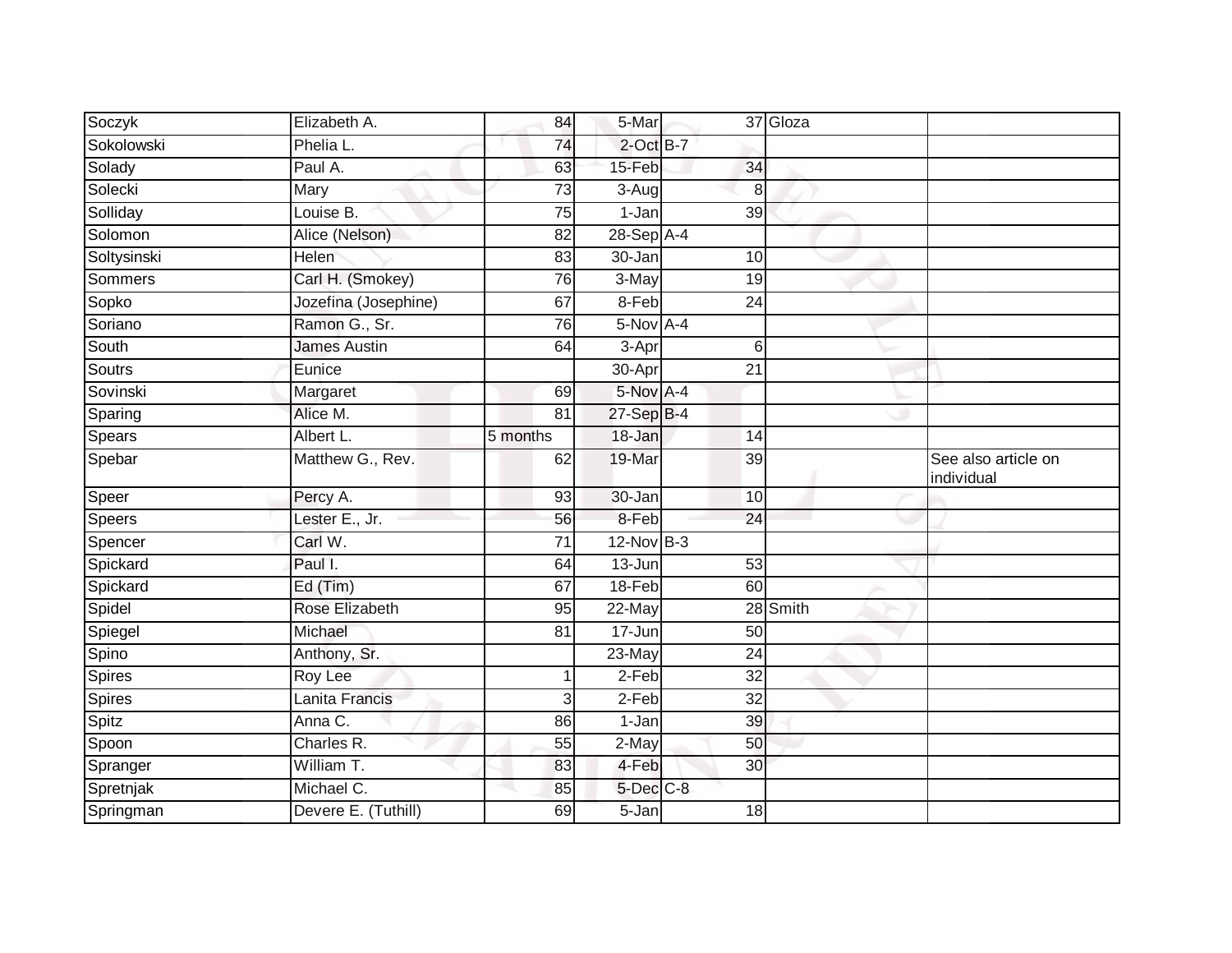| Sprinkle     | Natalie                 | 17              | 16-Sep          | 1               |           | Picture of incident<br>included |
|--------------|-------------------------|-----------------|-----------------|-----------------|-----------|---------------------------------|
| Spudic       | John                    | 67              | 4-Sep           | 23              |           |                                 |
| Sroczynski   | <b>Bernard</b>          | 83              | 28-Jan          | 62              |           |                                 |
| Sroka        | Frances (Mastej)        | 86              | 8-Mar           | 20              |           |                                 |
| Sroka        | Stanley J.              | 78              | 23-Apr          | 6               |           |                                 |
| St.Pierre    | Pamela                  | 24              | 8-May           | 14              |           |                                 |
| Stachelski   | Kenneth                 |                 | 15-Jan          | 1               |           |                                 |
| Stachelski   | John M.                 | $\overline{31}$ | 17-Jan          | $\overline{28}$ |           |                                 |
| <b>Stack</b> | Edward P., Sr.          | 68              | 31-May          | $\overline{51}$ |           |                                 |
| Stahl        | <b>Glenn Edward</b>     | 66              | 7-May           | 18              |           |                                 |
| Stahl        | Richard A.              | 53              | $13$ -Dec $E-2$ |                 |           |                                 |
| Stahl        | L. Ray                  | 92              | 3-Apr           | 6               |           |                                 |
| Staley       | Brandt S.               | 25              | 29-Jan          | 14              |           |                                 |
| Staley       | Eugene L.               | 85              | 19-Mar          | 39              |           |                                 |
| Stalmack     | Joseph                  | 69              | $11 -$ Jul      | $\overline{54}$ |           |                                 |
| Stanford     | William C.              | 62              | 10-Sep          | 25              |           |                                 |
| Stange       | William (Billy) J., Jr. | 21              | 17-Oct D-7      |                 |           |                                 |
| Staninger    | Mildred M.              | 55              | 5-Dec C-8       |                 |           |                                 |
| Stanislawski | Adam J.                 | 65              | 3-Jun           | $\overline{72}$ |           |                                 |
| Stankiewicz  | Andrew P.               | 81              | 31-Oct C-4      |                 |           |                                 |
| Stankiewicz  | Mary                    |                 | 30-Jan          |                 | 10 Siurek |                                 |
| Stanley      | Anna V.                 | 81              | 7-Nov D-13      |                 |           |                                 |
| Stanukinas   | Peter                   | 63              | 6-Nov C-6       |                 |           |                                 |
| Stasko       | <b>Mike</b>             | 74              | 20-Sep          | 55              |           |                                 |
| Stearman     | Noreen M.               | 55              | 9-Aug           | $\overline{18}$ |           |                                 |
| Stech        | Louis G.                | 79              | 17-Sep          | 18              |           |                                 |
| Stecy        | Mary                    |                 | 29-Oct A-8      |                 |           |                                 |
| Steele       | Jim                     | 79              | 22-Feb          | 25              |           |                                 |
| Stefanich    | George                  | 96              | 21-Aug          | 14              |           |                                 |
| Stefanko     | Mary                    | 83              | 10-Apr          | 30              |           |                                 |
| Stefanski    | Margaret (Peggy)        | 80              | 16-Sep          | 16              |           |                                 |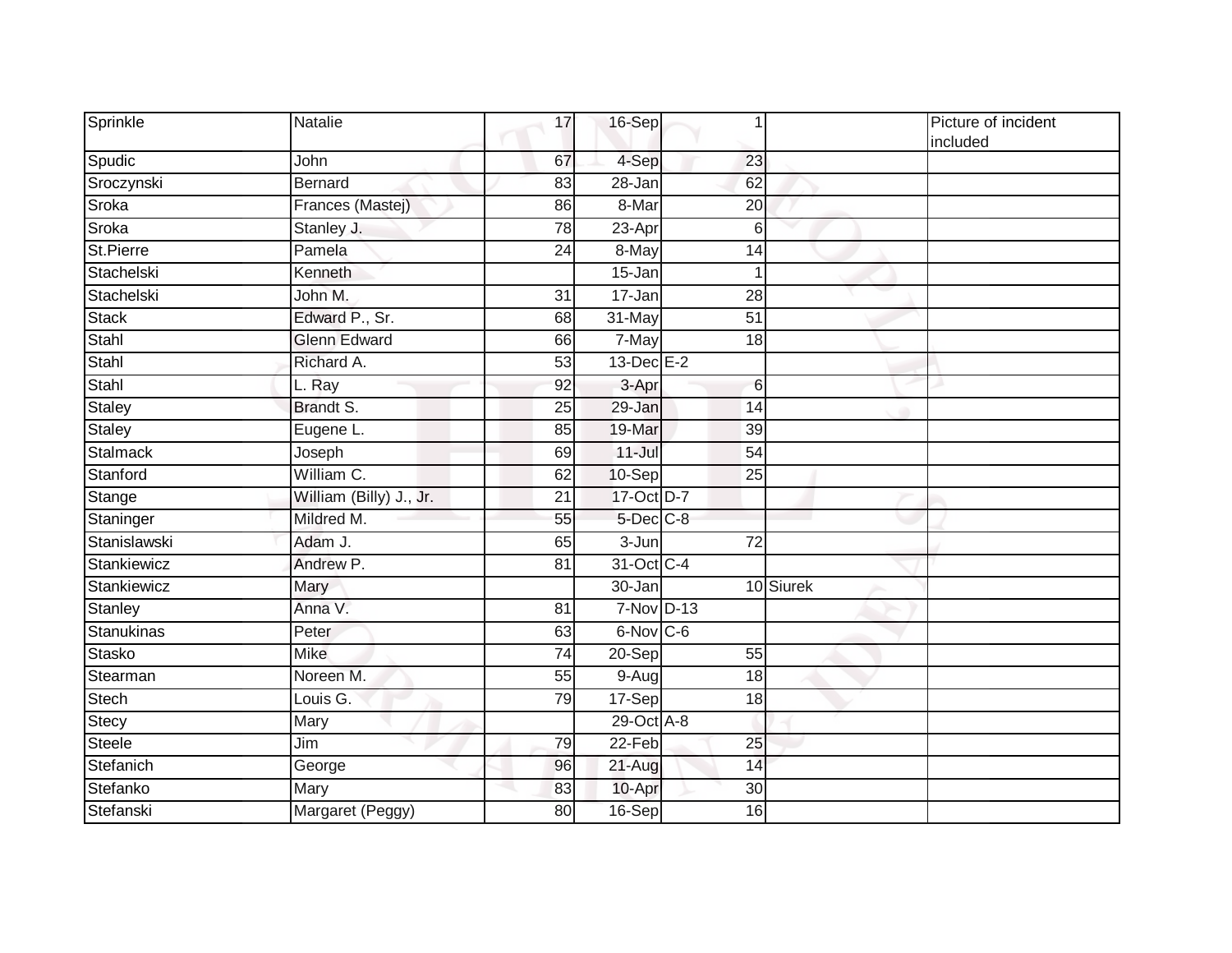| Steffel        | Irene             | 61              | 5-Oct A-10     |                 | Spejewski |                            |
|----------------|-------------------|-----------------|----------------|-----------------|-----------|----------------------------|
| Steffus        | Peter             | 69              | 9-Feb          | 10              |           |                            |
| Stegall        | Jeffery W.        | 30              | 16-Mar         | 14              |           |                            |
| Steinlicht     | William F.        | 76              | 25-Feb         | 59              |           |                            |
| Steinmetz      | Jay M.            |                 | $26$ -Oct B-6  |                 |           |                            |
| Stelow         | David E., Sr.     | 58              | $12-Aug$       | 82              |           |                            |
| Stengel        | Mary              | 89              | 17-May         | 55              |           |                            |
| Stengel        | Margaret          | 80              | $1-Oct$ $D-5$  |                 |           |                            |
| Stephenson     | Mary M.           |                 | $1 -$ Jul      | $\overline{73}$ |           |                            |
| Sterling       | Ellen L.          | 71              | 20-Apr         | 24              |           |                            |
| Stevens        | John L.           | 46              | 13-Feb         | 8               |           |                            |
| Stevens        | Jim               | 55              | $20 -$ Jul     | 19              |           |                            |
| Stevens        | Leona E.          | 68              | 13-Jun         | 53              |           |                            |
| Stevens        | Stephen C.        | 79              | $1$ -Oct $D-5$ |                 |           |                            |
| Stevenson      | <b>Mary Ellen</b> | 50              | 14-Mar         | 41              |           |                            |
| Steward        | Florence          | 73              | $1-Nov$ D-2    |                 |           |                            |
| <b>Stewart</b> | Monty             | $\overline{27}$ | $13 -$ Jul     | $\overline{16}$ |           |                            |
| Stewart        | Robert            | 74              | 8-Jan          | 8               |           |                            |
| <b>Stife</b>   | Mary A.           | 85              | 27-Mar         | 10              |           |                            |
| Stigger        | Larue             | 19              | 16-Mar         | 14              |           |                            |
| Stiglitz       | Mary              | 72              | 2-Apr          | 36              |           |                            |
| Stiglitz       | <b>Stanley</b>    | $\overline{72}$ | $24 -$ Jul     | $\,8\,$         |           |                            |
| Stillson       | Irvin R.          | 81              | 21-May         | 10              |           |                            |
| <b>Stines</b>  | Fred, Jr.         | 71              | 9-Feb          | 10              |           |                            |
| <b>Stivers</b> | Bessie L.         |                 | 3-Jan          | $\overline{20}$ |           |                            |
| Stofko         | Alex              | 79              | $9-Nov$ B-6    |                 |           |                            |
| Stolarz        | Frank W., Sr.     | 64              | 4-Jun          | 39              |           |                            |
| Stoll          | William R.        | 34              | 30-Sep         |                 |           | See also October 1, p. D-5 |
| Stollard       | Susie (Wargo)     | 83              | 21-Dec B-4     |                 | Halajcsik |                            |
| Stomp          | Harry J., Sr.     | 58              | 21-Jan         | 28              |           |                            |
| Stone          | Robert W.         | 48              | 4-Jun          | 39              |           |                            |
|                |                   |                 |                |                 |           |                            |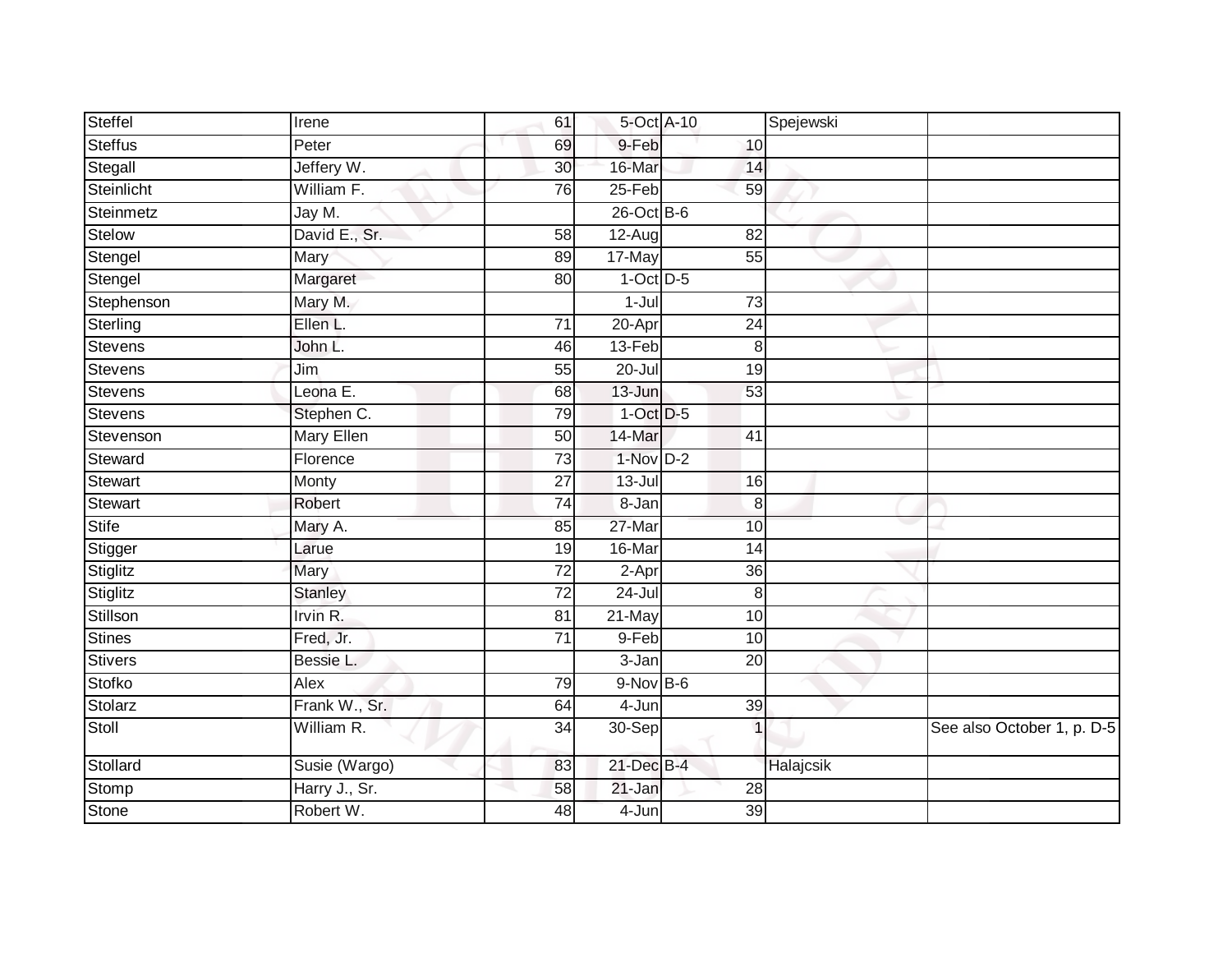| Stovall         | Steven                 | 3               | 19-Apr               | $\overline{26}$ |                          |                                                      |
|-----------------|------------------------|-----------------|----------------------|-----------------|--------------------------|------------------------------------------------------|
| <b>Stratton</b> | Jo Anne Barbara        | 41              | 30-May               | 32              |                          |                                                      |
| Strauch         | <b>Jeffrey</b>         | 3 months        | 15-Apr               | 26              |                          |                                                      |
| Strauser        | Thomas E., Sr.         | 80              | 28-Aug               | 22              |                          |                                                      |
| Streeter        | Thomas                 | 64              | 17-Jun               | 50              |                          |                                                      |
| Strickhorn      | Larry R.               | 31              | 9-Sep                | 44              |                          |                                                      |
| <b>Stricsko</b> | Michael (Mooney)       | 78              | 20-Dec D-6           |                 |                          |                                                      |
| Stringfellow    | William                | 80              | $2-Feb$              | 32              |                          |                                                      |
| Stringfield     | Robert W.              | 56              |                      | 3-Oct C-14      |                          |                                                      |
| Stringham       | Kenneth L.             | 60              | $19-Sep$             | 42              |                          |                                                      |
| <b>Strobel</b>  | <b>Everett Richard</b> | 63              | 5-Jun                | 16              |                          | Last name also spelled<br>Strober, see June 4, p. 39 |
| Strober         | <b>Everett Richard</b> | 63              | 4-Jun                | 39              | $\overline{\phantom{a}}$ | Last name also spelled<br>Strobel, see June 5, p. 16 |
| Stroh-Norton    | Mabel                  | 78              | 2-Sep                | 11              |                          |                                                      |
| Strojny         | Mary                   | $\overline{87}$ | 3-Jan                | $\overline{20}$ |                          |                                                      |
| Studer          | Sarah G.               | 76              | 10-Sep               | $\overline{25}$ |                          |                                                      |
| Stull           | Cora A.                | 91              | $1-Jan$              | 39              |                          |                                                      |
| Subartowicz     | Emilie B.              | 75              | 25-Nov F-7           |                 |                          |                                                      |
| Subuh           | Abdelmajid             | 58              | 18-Jun               | 8               |                          |                                                      |
| Suchy           | Victoria               | 85              | 24-Dec C-2           |                 |                          |                                                      |
| Sucich          | Anthony (Tony)         | 86              | 25-Feb               | 59              |                          |                                                      |
| Sudac           | Rose                   | 80              | $\overline{3}$ 1-Jul | $\overline{31}$ |                          |                                                      |
| Suess           | Caroline               | $\overline{76}$ | 16-Aug               | $\overline{38}$ |                          |                                                      |
| Sukup           | John (Jack), Sr.       | 61              | 24-Jun               | 47              |                          |                                                      |
| Sulcer          | Eleanor J.             | 64              | $5-Nov$ A-4          |                 |                          |                                                      |
| Sulich          | John                   | 70              | 29-Jun               | 46              |                          |                                                      |
| Sulin           | Michael                | 72              | $2-Apr$              | 36              |                          |                                                      |
| Sullivan        | Thomas A.              | 87              | 29-Jan               | 14              |                          |                                                      |
| Sullivan        | Lester J.              | 74              | 18-Mar               | $\overline{74}$ |                          |                                                      |
| Sullivan        | Eddie                  | 89              | $2-May$              | $\overline{50}$ |                          |                                                      |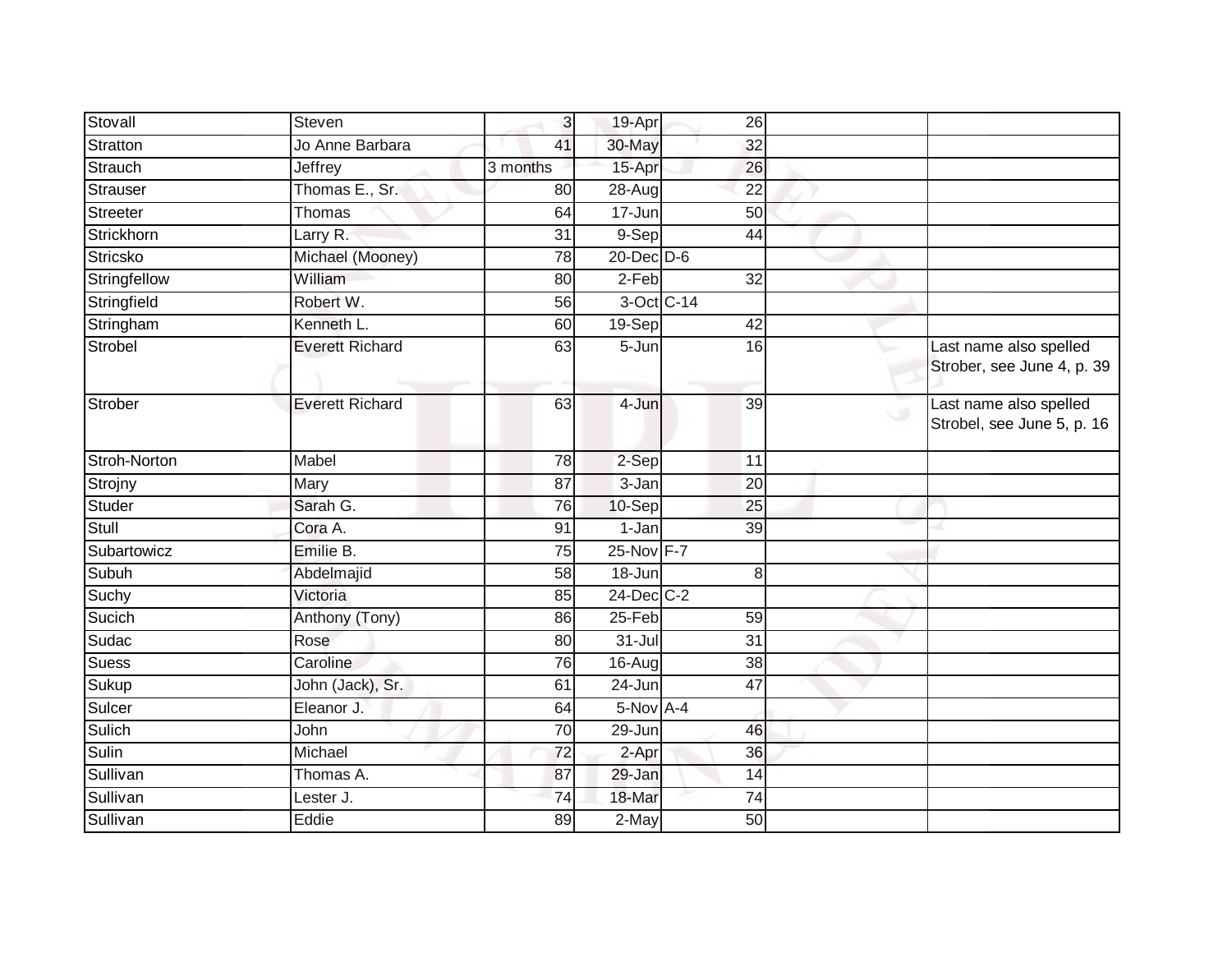| Sum           | Mary                    | 97              | 27-Dec C-6      |                 |            |                                        |
|---------------|-------------------------|-----------------|-----------------|-----------------|------------|----------------------------------------|
| Summers       | Elmer T.                | 80              | 30-Jan          | 10              |            |                                        |
| Sumner        | Angely (Banta)          | 75              | $10 -$ Jul      | 14              |            |                                        |
| Sunny         | Andrew                  | 69              | 27-Aug          | 35              |            |                                        |
| Surdel        | Helen                   | 64              | $5 - Jun$       |                 | 16 Geisler |                                        |
| Sury          | Agnes                   | 71              | 26-Jun          | 16              |            |                                        |
| Susilovich    | Marion J.               | 84              | 26-Jan          | 22              |            |                                        |
| Suter         | Florinda S.             | 63              | $4$ -Dec $E-1$  |                 |            |                                        |
| Sutherland    | <b>Floyd Scott</b>      | 83              | $23$ -Nov C-6   |                 |            |                                        |
| Sutter        | Sophie C.               | $\overline{73}$ | 4-Jan           | 29              |            |                                        |
| Sutton        | Jean                    | 53              | 10-Sep          | 25              |            |                                        |
| Suzich        | Joseph Allan            | 20              | 1-Jan           | 39              |            |                                        |
| Swacker       | William H., Jr.         | 27              | 23-Mar          | 41              |            |                                        |
| Swahn         | Kenneth E.              |                 | 22-Feb          | 25              |            |                                        |
| Swanson       | Arthur W.               | 66              | 13-Dec E-2      |                 |            |                                        |
| Sward         | Arnold D.               | 61              | 3-Dec C-3       |                 |            |                                        |
| Sweeko        | Clara                   | $\overline{72}$ | 26-Dec D-8      |                 |            |                                        |
| Sweeko        | <b>Helen Bork</b>       | 64              | 1-Feb           | 49              |            |                                        |
| Sweitzer      | Jerry H.                | 64              | 3-Oct C-14      |                 |            |                                        |
| Swentzel      | Doris A.                | 49              | $15-Nov$ D-2    |                 |            |                                        |
| Swipes        | Augusta                 | $\overline{87}$ | 27-Feb          | 8               |            |                                        |
| <b>Sykes</b>  | <b>Reginald Wilfred</b> | 66              | $14 - Aug$      | $\overline{14}$ |            |                                        |
| <b>Sykes</b>  | Willie W.               | 88              | 13-Mar          | 6               |            | Last name also spelled<br><b>Sikes</b> |
| Sylwestrowicz | Shawn                   | 15              | 20-Aug 1, 29    |                 |            |                                        |
| Synborski     | Frances                 | $\overline{70}$ | 16-Mar          |                 | 14 Korpus  |                                        |
| Synko         | John                    | 66              | 29-Oct A-8      |                 |            |                                        |
| Szajacs       | Margaret                | 78              | $12$ -Nov $B-3$ |                 |            |                                        |
| <b>Szala</b>  | Gustave                 | $\overline{71}$ | $17 -$ Jul      | 28              |            |                                        |
| Szappan       | Michael                 | 91              | 9-Jan           | 26              |            |                                        |
| Szary         | Mary                    | 83              | 16-Oct C-4      |                 |            |                                        |
| Szcepanski    | Christopher             | infant          | $27-Sep$ B-4    |                 |            |                                        |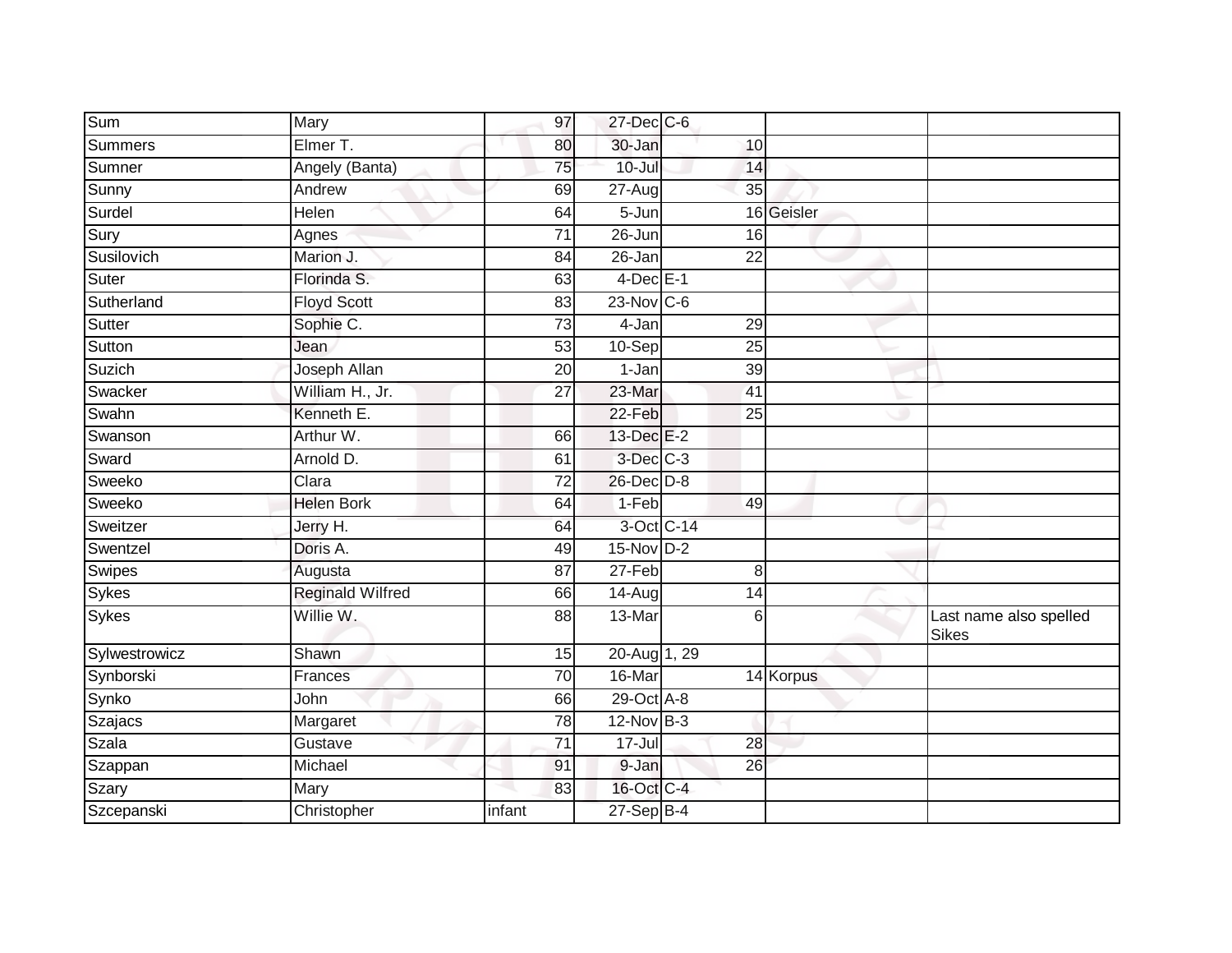| Szillagyj      | Mary              | $\overline{77}$ | 29-Oct A-8     |                 |                |  |
|----------------|-------------------|-----------------|----------------|-----------------|----------------|--|
| Szmutko        | Dolores L.        | 49              | 2-Dec E-10     |                 |                |  |
| Szymanski      | John              | 96              | 28-Nov C-4     |                 |                |  |
| Szymanski      | Virginia          | 60              | 28-Nov C-4     |                 | <b>Tarasut</b> |  |
| Szymanski      | Walenty           | 90              | 16-Sep         | 16              |                |  |
| Szymanski      | <b>Stella</b>     | 85              | $2$ -Nov B-6   |                 |                |  |
| Szymoniak      | Edward J. (Ike)   | 59              | $17 - Dec$ B-4 |                 |                |  |
| <b>Tabbs</b>   | Rose Lee          | 33              | 30-Mar         | 24              |                |  |
| Tabor          | Theodore (Ted) R. | 74              | 1-Apr          | 110             |                |  |
| Tabor          | Marie A.          | 64              | 1-Jun          |                 | 30 Tague       |  |
| <b>Tackett</b> | John M.           | 90              | 2-Sep          | 52              |                |  |
| Takacs         | Joseph            | 70              | 18-Nov F-11    |                 |                |  |
| Talaga         | Joseph            | 60              | 26-Nov A-4     |                 |                |  |
| Talkington     | William E.        | 56              | 9-Feb          | 10              |                |  |
| Tamminga       | MaryAnn           | 37              | 15-May         | 16              |                |  |
| Tanaskovich    | Milutin           | 71              | $5 -$ Jul      | 49              |                |  |
| <b>Tanis</b>   | Cornelius C., Sr. | 80              | $15 -$ Jul     | 29              |                |  |
| Tanner         | Mark              | 28              | 6-Apr          | 22              |                |  |
| Tanner         | Lynn M.           | 31              | 25-Nov F-7     |                 |                |  |
| Tapajna        | Andrew            | 73              | 10-May         | $\overline{34}$ |                |  |
| <b>Tapak</b>   | Anna E. Kovach    | 84              | 13-Nov C-5     |                 |                |  |
| Tarney         | Theodore J.       | 56              | 16-Dec D-4     |                 |                |  |
| Tatum          | Ezra              | 70              | 16-Jan         | 28              |                |  |
| Taylor         | Nila Brock        | 87              | 1-Mar          | 47              |                |  |
| Taylor         | Georgia Irene     | 86              | 22-Jan         | 20              |                |  |
| Taylor         | Tamer             | 68              | 23-Jan         | 12              |                |  |
| Taylor         | Fred (Buck)       | $\overline{57}$ | 16-Nov B-6     |                 |                |  |
| <b>Taylor</b>  | Gary James        | 22              | 22-Oct A-7     |                 |                |  |
| Tebout         | Robert L., Sr.    | 55              | 30-Jan         | 10              |                |  |
| Tepas          | Joanne C.         | 31              | 29-Mar         | 34              |                |  |
| Terry          | Ivan B.           | 58              | 14-Jan         | 12              |                |  |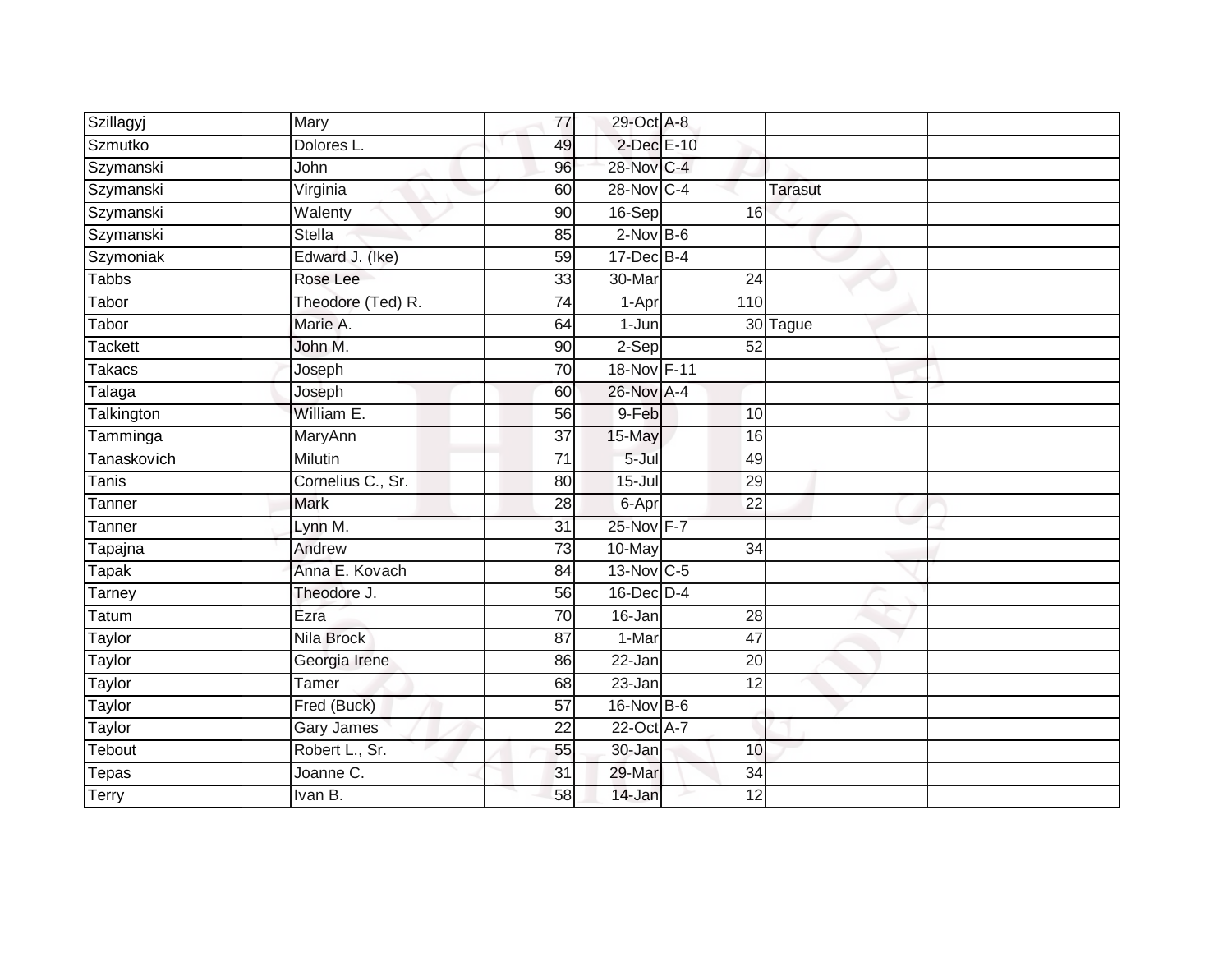| Terry         | Otis                     | 33              | 13-Dec           | 1               | Picture of incident<br>included |
|---------------|--------------------------|-----------------|------------------|-----------------|---------------------------------|
| <b>Terry</b>  | Marion D.                | 74              | 14-Feb           | 47              |                                 |
| Terry         | Otis, Jr.                | 6 months        | $13-Dec$         |                 | Picture of incident<br>included |
| <b>Tevis</b>  | Lemere                   | 71              | 16-Mar           | 14              |                                 |
| <b>Textor</b> | Lucille C.               |                 | $9$ -Dec $D-4$   |                 |                                 |
| Thaldorf      | William                  | $\overline{82}$ | 15-Feb           | $\overline{34}$ |                                 |
| Theboult      | W. Henry                 | 83              | $10$ -Dec $B$ -6 |                 |                                 |
| Theil         | Dale R.                  | $\overline{39}$ | 30-Nov B-14      |                 |                                 |
| Theodore      | Peter                    | 84              | 21-May           | 10              |                                 |
| Thomas        | Lorraine                 | 50              | 5-Jun            | 16              |                                 |
| Thomas        | <b>Lillian Donaldson</b> | 83              | 28-Dec D-4       |                 |                                 |
| Thomas        | Lee                      | $\overline{74}$ | 14-Jan           | 12              |                                 |
| Thomas        | Martha                   | 96              | 11-Apr           | 45              |                                 |
| Thomas        | James (Dean)             | $\overline{51}$ | 10-May           | 34              |                                 |
| Thompson      | Livie                    | 51              | 23-Feb           | 22              |                                 |
| Thompson      | George                   | 79              | 12-Oct D-6       |                 |                                 |
| Thompson      | Eunice                   | 65              | 28-Mar           | 48              |                                 |
| Thompson      | Daniel                   | 81              | $3 - Jan$        | $\overline{20}$ |                                 |
| Thompson      | <b>Thomas Ray</b>        | 52              | $24 -$ Jul       | 8               |                                 |
| Thorek        | Sophie E.                | $\overline{74}$ | $6$ -Dec $D$ -6  |                 |                                 |
| Thornton      | Lily                     | 38              | 28-Dec           | 1               |                                 |
| Thornton      | Fannie                   | $\overline{78}$ | 30-Jan           | 10              |                                 |
| Tignor        | Mary A.                  |                 | 30-Jan           | 10              |                                 |
| Tillotson     | Edward                   | 18              | $25 - Jan$       | 8               |                                 |
| Timmons       | Fred                     | 61              | $17 - Jun$       | 50              |                                 |
| <b>Titus</b>  | Milton                   | 52              | 13-Feb           | 8               |                                 |
| <b>Tkacz</b>  | Joseph W.                | $\overline{71}$ | 14-Nov E-11      |                 |                                 |
| Toban         | Katherine                |                 | 23-Jan           | 12              |                                 |
| Todd          | Lloyd William            | 59              | 5-Nov A-4        |                 |                                 |
| Todd          | Emma                     | $\overline{27}$ | 26-Jul           | $\overline{38}$ |                                 |
| Todd          | David E.                 | 41              | $9-Nov$ B-6      |                 |                                 |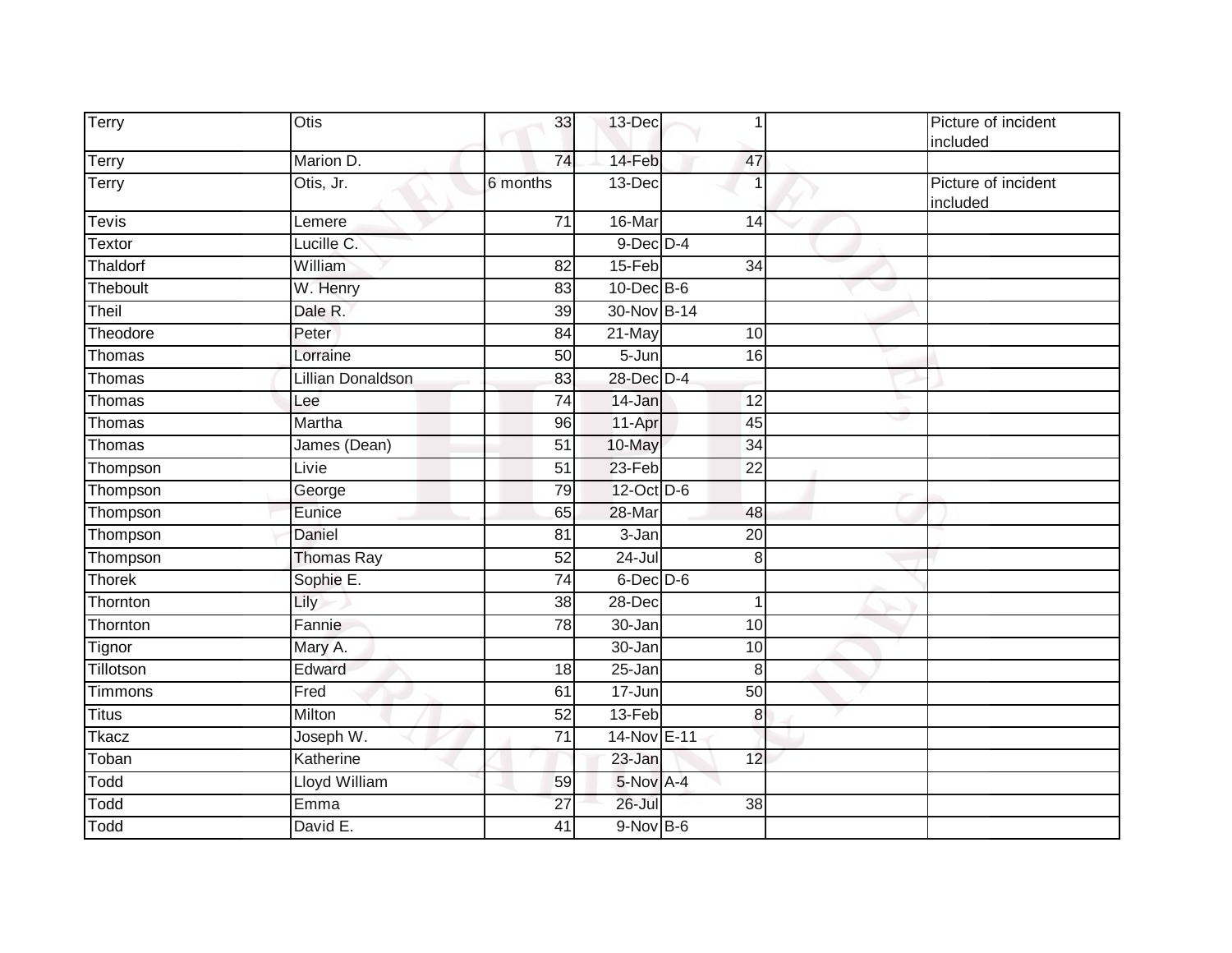| Toeset        | Theodore M. (Ted) | 88              | 15-Jun               | 24              | Last name also spelled                               |
|---------------|-------------------|-----------------|----------------------|-----------------|------------------------------------------------------|
|               |                   |                 |                      |                 | Tosset, see June 14, p. 26                           |
| Tokar         | Frank, Sr.        | 82              | 2-Jan                | 30              |                                                      |
| Tolbert       | Catherine Sawyer  | 32              | 10-May               | 34              |                                                      |
| Toledo        | Alfredo, Sr.      | 62              | 11-Apr               | 45              |                                                      |
| Toliver       | Frank             | 68              | 25-May               | 10              |                                                      |
| Tolpa         | Julia S.          | 89              | 8-May                | 14              |                                                      |
| Tomala        | John              | $\overline{73}$ | 13-Mar               | 6               |                                                      |
| Tomasich      | John              | 79              | $22 -$ Jul           | $\overline{90}$ |                                                      |
| Tomasik       | Helen A.          | 92              | 27-Mar               | $\overline{10}$ |                                                      |
| Tomaszewski   | Chester           | 63              | 26-Jun               | 16              |                                                      |
| Tomayo        | Josephine         | 89              | 11-Nov G-13          |                 |                                                      |
| Tomkutonis    | Leonard M.        | 46              | 19-Feb               | 18              |                                                      |
| Tomzewski     | Laurene           | 19              | 1-Oct                | 1               |                                                      |
| Toole         | Joseph J.         | 68              | 15-May               | 16              |                                                      |
| Toomey        | Lawrence H.       | 60              | 15-May               | 16              |                                                      |
| Topor         | Peter             | 76              | $17 -$ Jul           | 28              |                                                      |
| Topping       | Margaret L.       | 82              | 14-Jan               | 12              |                                                      |
| <b>Torres</b> | Luz (Heridia)     | 70              | 3-Jan                | $\overline{20}$ |                                                      |
| Torres        | Telesfora M.      | 81              | $23$ -Nov C-6        |                 |                                                      |
| Tosset        | Theodore M. (Ted) | 88              | 14-Jun               | 26              | Last name also spelled<br>Toeset, see June 15, p. 24 |
| Toth          | Theresa K.        |                 | 19-Jun               | 4               |                                                      |
| Toth          | Margaret          | 79              | $9$ -Oct C-6         |                 |                                                      |
| Tott          | Mar               | 88              | $5-Feb$              | $\overline{4}$  |                                                      |
| Tovsen        | James             | 66              | 22-Jan               | 20              |                                                      |
| Towery        | Nancy H.          |                 | $21 - Jan$           | 28              |                                                      |
| Towle         | Leah H.           | 89              | 3-Dec <sup>C-3</sup> |                 |                                                      |
| Tracy         | John Henry        | 70              | 11-Feb               | 83              |                                                      |
| Trader        | Calvin (Leonard)  | 61              | 14-Jun               | 26              |                                                      |
| Tranzor       | Addie             | $\overline{91}$ | $23-Feb$             | $\overline{22}$ |                                                      |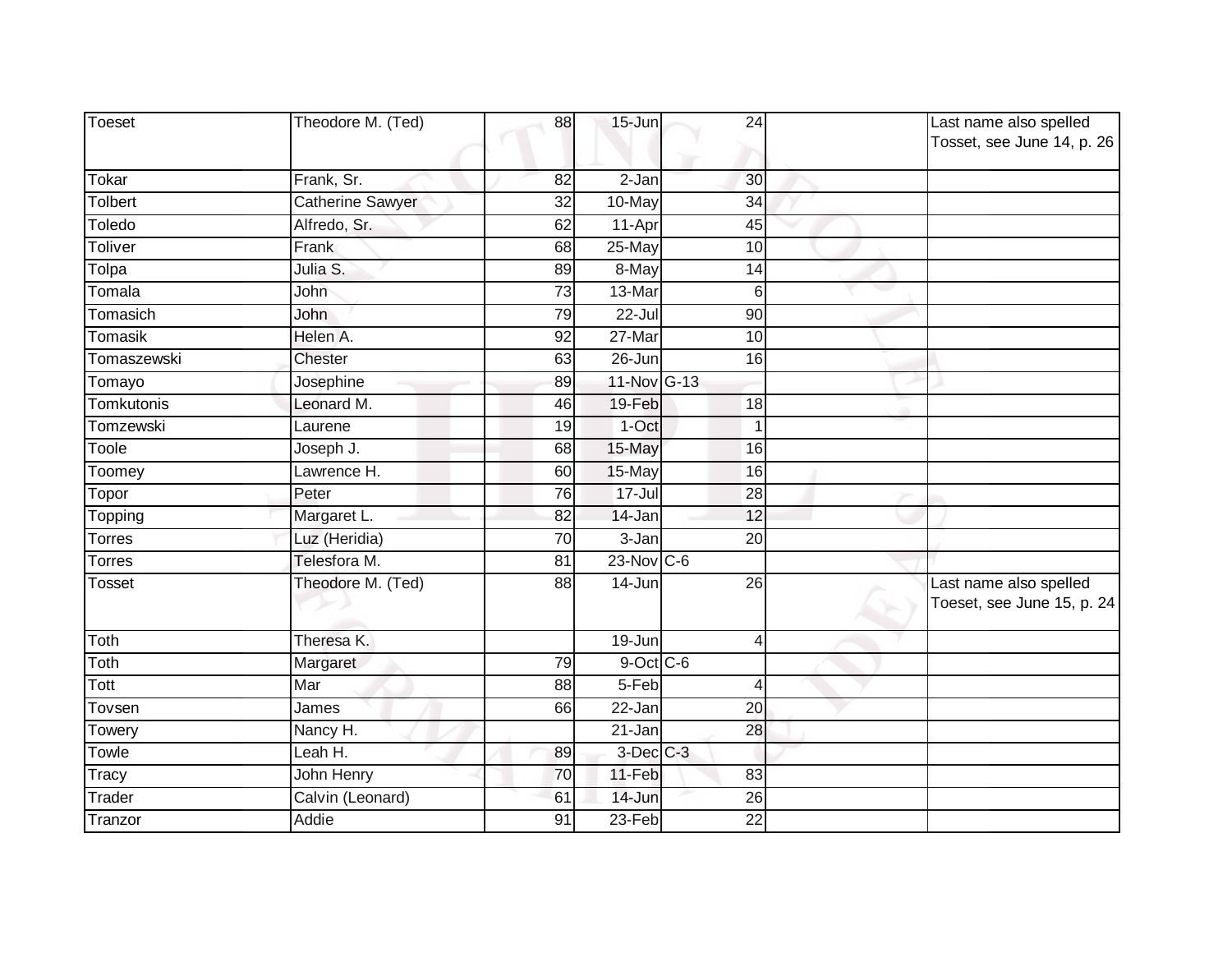| Trapane         | Charles               | 68              | 1-Mar           | 47              |            |                                                                                |
|-----------------|-----------------------|-----------------|-----------------|-----------------|------------|--------------------------------------------------------------------------------|
| <b>Trebs</b>    | Susanna               | 84              | 18-Jun          | 8               |            |                                                                                |
| Treichel        | Lilly E.              | 76              | 15-Mar          | 52              |            |                                                                                |
| Trejo           | Josephine             | 73              | 6-Sep           | 46              |            |                                                                                |
| Trezcziak       | Margaret              | $\overline{57}$ | $17 - Dec$ B-4  |                 | Kozlowski  |                                                                                |
| Triemstra       | Lena                  | 77              | 8-Apr           | $\overline{72}$ |            |                                                                                |
| <b>Trikolas</b> | Johanna (Mama Jim)    | 67              | 8-Feb           | 24              |            |                                                                                |
| Trimbur         | Arthur F.             | 57              | 13-Feb          | 8               |            |                                                                                |
| Trimmel         | <b>Bessie Lappie</b>  | 69              | $9$ -Oct C-6    |                 |            |                                                                                |
| <b>Tripper</b>  | Eugene V.             | 66              | $24 - Jun$      | 47              |            |                                                                                |
| Trkulja         | Ilija (Eli)           | 70              | 19-Oct A-6      |                 |            |                                                                                |
| Trottman        | Ione E.               | 89              | 16-Jan          | $\overline{28}$ |            |                                                                                |
| <b>Troy</b>     | Karen Lynn            | 16              | 7-Oct           | 1               |            |                                                                                |
| Troyer          | Frieda A.             | 86              | 8-Jun           | 6               |            |                                                                                |
| Trutt           | Melvin                |                 | 23-Aug          | 1               |            | See also article August 26,<br>p. 69 & August 28, p. 1<br>(article and photos) |
| Trutt           | Malverne              | 62              | 2-Sep           | 52              |            | See also article, p. 52.<br>Also see article Sept. 4, p.<br>23                 |
| Tryka           | Sophie                | 100             | $20$ -Dec $D-6$ |                 |            |                                                                                |
| <b>Trzeciak</b> | John                  | 84              | $23$ -Nov C-6   |                 |            |                                                                                |
| <b>Trzupek</b>  | Angeline              | 88              | 2-Jan           | 30              |            |                                                                                |
| <b>Tubbs</b>    | Cheryl Johnson        | $\overline{32}$ | 16-Mar          | 14              |            |                                                                                |
| <b>Tucker</b>   | Irene                 | 60              | $19-Nov$ C-6    |                 | Penciak    |                                                                                |
| <b>Tucker</b>   | Ernestine E.          | $\overline{57}$ | 11-Nov G-13     |                 |            |                                                                                |
| <b>Tucker</b>   | Lowell E.             | 65              | 20-Aug          | 29              |            |                                                                                |
| <b>Tukos</b>    | Jessie P.             | 65              | 11-May          | 10              |            |                                                                                |
| Tuleja          | Lucy V.               | 66              | 3-Jun           |                 | 72 Mysliwy |                                                                                |
| Tumbas          | Ann                   | 74              | 18-May          | $\overline{22}$ |            |                                                                                |
| Turner          | <b>Susie Diane</b>    | 94              | $18 - Jan$      | 14              |            |                                                                                |
| Turner          | <b>Gordon Wallace</b> | $\overline{77}$ | 15-Mar          | 52              |            |                                                                                |
| Turner          | John M.               | 66              | $7 - Jan$       | 67              |            |                                                                                |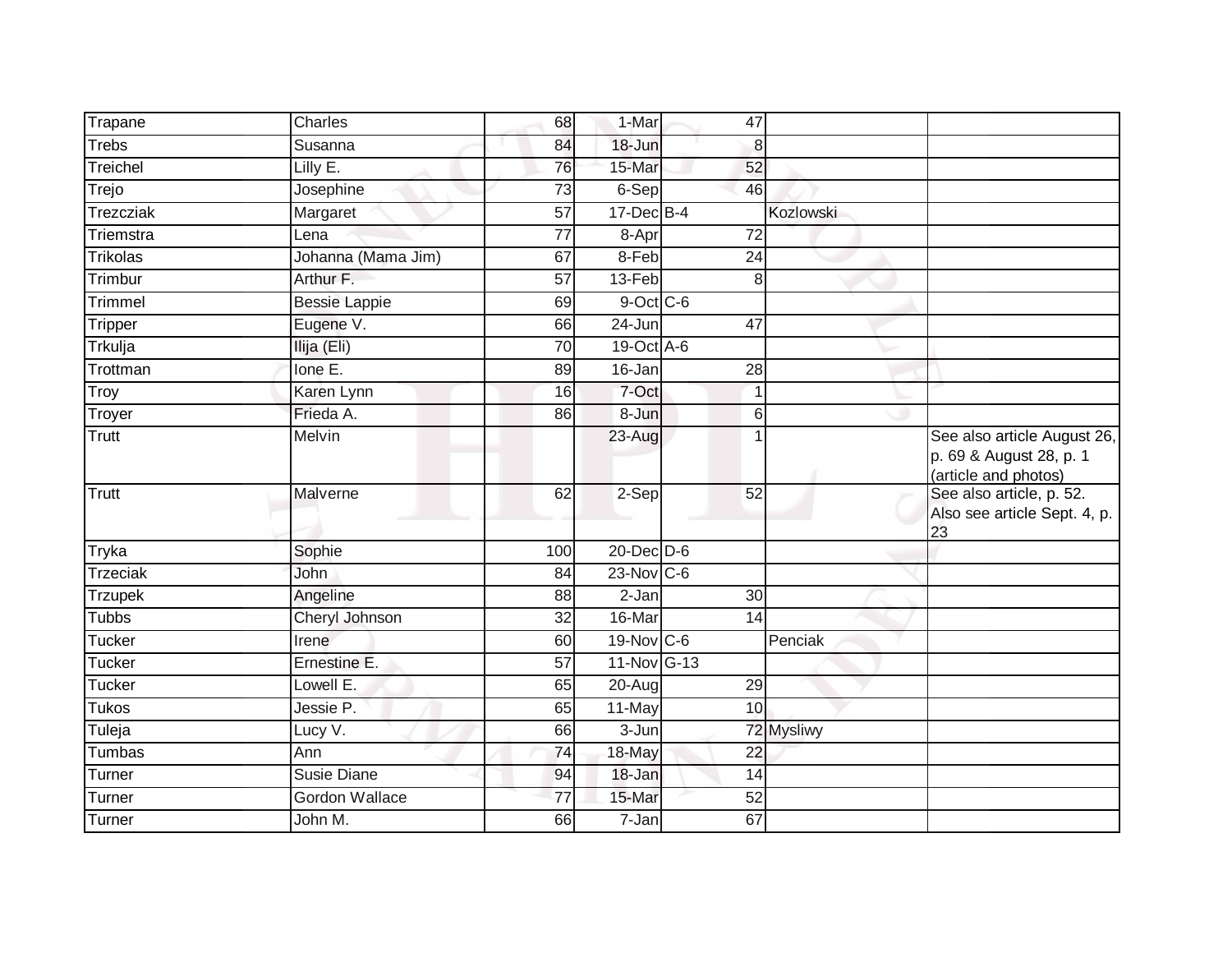| Turner          | William (Bill)     | 78              | 17-Dec B-4          |                 |              |                                                                         |
|-----------------|--------------------|-----------------|---------------------|-----------------|--------------|-------------------------------------------------------------------------|
| Turos           | Helen              | 61              | 19-Sep              |                 | 42 Rozek     |                                                                         |
| Tuscan          | George M.          | 56              | 4-Sep               | 23              |              |                                                                         |
| <b>Tuslas</b>   | Anton              | 87              | 9-Oct C-6           |                 |              |                                                                         |
| <b>Tuslas</b>   | Tillie (Hus)       | 86              | $21 - Jun$          | 54              |              |                                                                         |
| Tuthill         | Cecil              | 77              | 26-Aug              | 69              |              |                                                                         |
| <b>Tuttle</b>   | Rose Elizabeth     | 95              | 2-May               | 50              |              |                                                                         |
| Twait           | Cloyd              | 73              | 25-Oct D-2          |                 |              |                                                                         |
| Tweedale        | Viola M.           | 66              | $7$ -Dec $C$ -6     |                 |              |                                                                         |
| Tymorek         | Leonard V.         | 53              | 25-Jun              | 39              |              |                                                                         |
| Uchman          | Mary E.            | 57              | 28-Mar              | 48              |              |                                                                         |
| Uhter           | Virginia L.        | 40              | $\overline{3}$ -May | 19              |              |                                                                         |
| Ulias           | Mary A.            | 63              | 24-May              | $\overline{32}$ |              |                                                                         |
| <b>Ullrich</b>  | Dorothy            | 81              | 16-Jul              | 4               |              |                                                                         |
| <b>Umfleet</b>  | Vernice H. (Chick) | 76              | $25 - Jun$          | 39              |              |                                                                         |
| Umlaff          | Joseph J.          | 58              | 18-Feb              | 60              |              |                                                                         |
| Umlauf          | Nadine             | $\overline{17}$ |                     | 6-Dec 1, A-18   |              | Picture of incident<br>included on p. 1; See also<br>December 7, p. C-6 |
| Umlauf          | Cheryl             | 14              |                     | 6-Dec 1, A-18   |              | Picture of incident<br>included on p. 1; See also<br>December 7, p. C-6 |
| Underwood       | Ida I.             | 81              | $1-Oct$ $D-5$       |                 |              |                                                                         |
| Upshaw          | Robert L.          | 56              | 8-Jan               | 8               |              |                                                                         |
| Upshaw          | May L. (Bessie)    |                 | $26-Sep B-2$        |                 |              |                                                                         |
| Upshaw          | Frank              | $\overline{56}$ | 30-May              | 32              |              |                                                                         |
| Uram            | Mary G. (Gwen)     | 70              | $20$ -Jul           | 19              |              |                                                                         |
| Uram            | Nicholas C.        | 69              | $5-Aug$             | 34              |              |                                                                         |
| Urbanczyk       | Mary Ann           | 52              | 23-Jul              |                 | 14 Duszynski |                                                                         |
| Urbanski        | Shirley A.         | 33              | $8 - Jan$           | 8               |              |                                                                         |
| Urycki          | Leo                | 66              | 6-Mar               | $\overline{30}$ |              |                                                                         |
| <b>Urzik</b>    | Frank S.           | 66              | 25-Jun              | 39              |              |                                                                         |
| <b>Usselman</b> |                    |                 | 13-Nov C-5          |                 |              |                                                                         |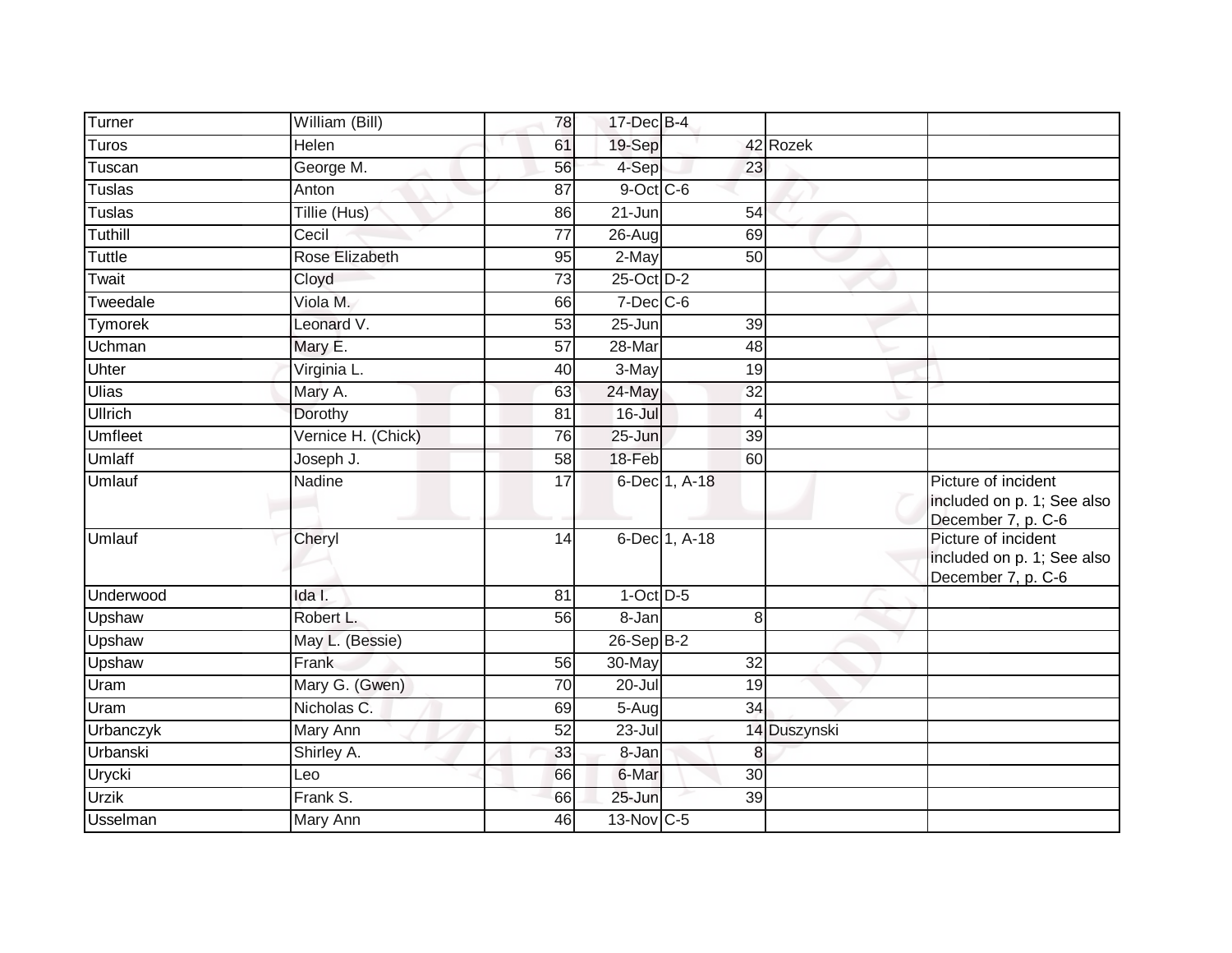| <b>Utesch</b>  | Louise            | 75              | 19-Mar          | 39              |                                   |
|----------------|-------------------|-----------------|-----------------|-----------------|-----------------------------------|
| Vacendak       | Peter             |                 | 28-Sep A-4      |                 |                                   |
| Vajda          | John, Rev.        | 86              | 11-Dec C-4      |                 | See also December 12, p.<br>$D-8$ |
| Valdez         | Jose M.           | 70              | $21-Feb$        | 30 <sub>o</sub> |                                   |
| Valent         | Patricia Ann      | $\overline{26}$ | 20-Mar          | 4               |                                   |
| Van Allen      | William L.        | 48              | 5-Feb           | $\overline{4}$  |                                   |
| Van Atta       | Vera M. (Stassin) |                 | $10 -$ Jun      | 69              |                                   |
| Van Bibber     | Thelma R.         | $\overline{51}$ | $2-Feb$         | $\overline{32}$ |                                   |
| Van Der Griend | Maude             | 88              | 15-Nov D-2      |                 |                                   |
| Van Liew       | Donald E., Sr.    | 72              | 7-Nov D-13      |                 |                                   |
| Van Mynen      | Henrietta         | 72              | $9$ -Dec $D$ -4 |                 |                                   |
| Van Til        | Char R.           | 10 months       | 29-Jan          | 14              |                                   |
| Vana           | John J.           | 60              | 22-Jun          | $\overline{12}$ |                                   |
| Vandenberg     | Minnie            | 98              | 30-Mar          | 24              |                                   |
| Vander Hoogt   | Walter C.         | $\overline{71}$ | 19-Sep          | $\overline{42}$ |                                   |
| Vander Woude   | <b>Nellie</b>     | 80              | 26-Feb          | 4               |                                   |
| Vanderbilt     | John A.           | 32              | $12 -$ Jul      | $\overline{14}$ |                                   |
| Vanderbilt     | Annie             | 84              | 29-Aug          | 36              |                                   |
| Vandercar      | Wayne T.          | 60              | 22-Aug          | 53              |                                   |
| Vandernood     | Jennie            | 85              | 13-Sep          | 4               |                                   |
| Vandiver       | Florence R.       | 58              | 18-Jun          | 8               |                                   |
| Vanes          | Leonard E.        | 78              | 19-Aug          | 46              |                                   |
| Vanes          | Orville           | 61              | 31-Aug          | 31              |                                   |
| VanHeest       | Marguerite        | 72              | $12 -$ Jul      | $\overline{14}$ |                                   |
| VanLaningham   | Mae               |                 | 2-Apr           | $\overline{36}$ |                                   |
| Vanover        | Charles L.        | 20              | 14-Mar          | 41              |                                   |
| VanWieren      | Louis             | 82              | 22-Jan          | $\overline{20}$ |                                   |
| Vanyo          | Rose (Piller)     |                 | 9-Mar           | $\overline{4}$  |                                   |
| Vapensky       | Michael, Sr.      | 75              | 30-Dec D-7      |                 |                                   |
| Varady         | James S.          |                 | $9-Nov$ B-6     |                 |                                   |
| Vargo          | George            | 69              | 15-Jan          | 22              |                                   |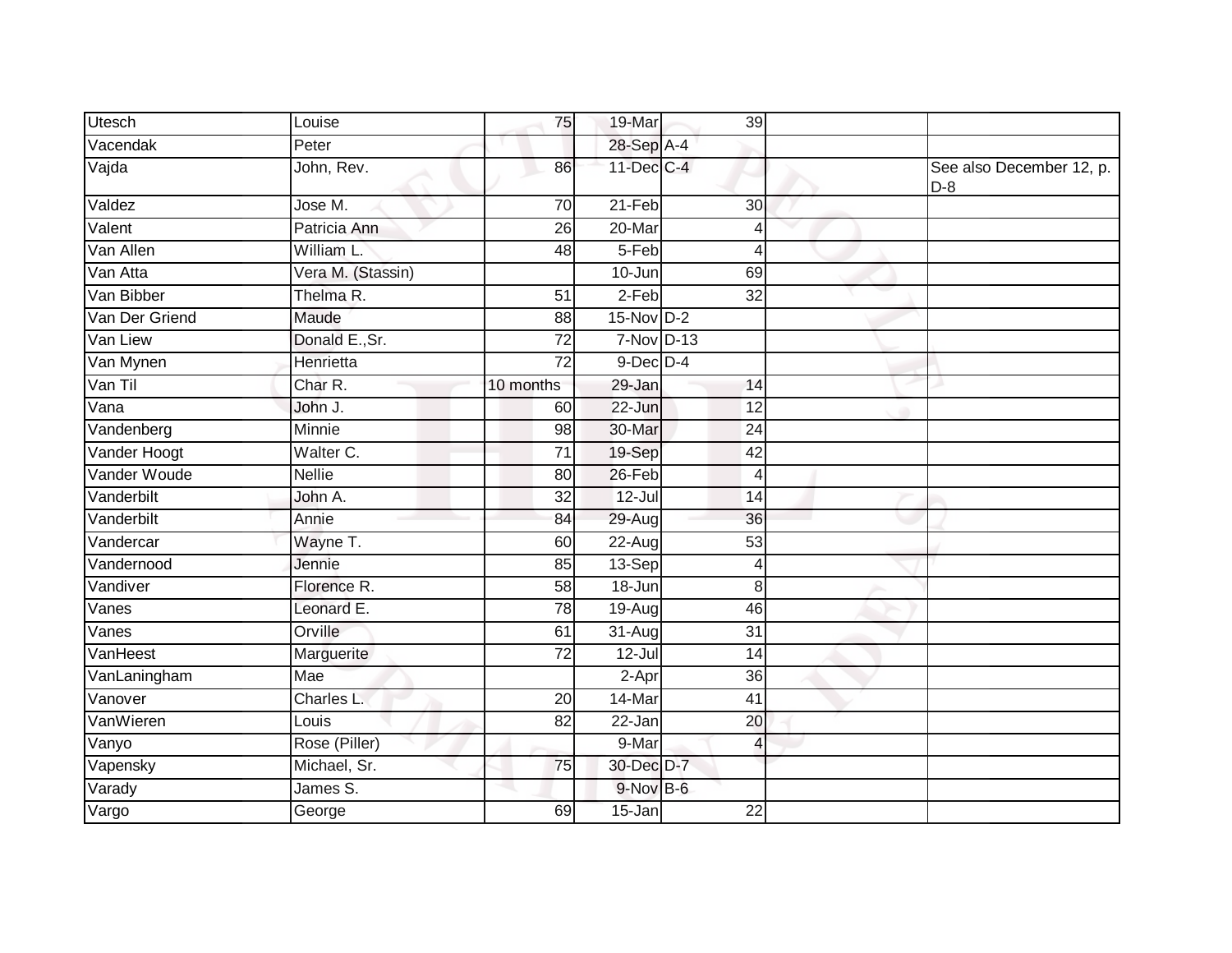| Varhegyi       | Julia           | 58              | 13-Dec E-2       |                 |        |                                      |
|----------------|-----------------|-----------------|------------------|-----------------|--------|--------------------------------------|
| Varney         | Vida H.         | 72              | 19-Dec D-8       |                 |        |                                      |
| Vasic          | Dusan           | 58              | 21-Sep           | 49              |        |                                      |
| Vasilak        | John, Jr.       | $\overline{82}$ | $14$ -Dec $C$ -6 |                 |        |                                      |
| Vasilak        | Mary            | 78              | 30-Dec D-7       |                 | Spisak |                                      |
| Vasiljevich    | <b>Borislav</b> | 41              | $1-Feb$          | 49              |        |                                      |
| Vaughn         | Truly           | 73              | 3-Jan            | 20              |        |                                      |
| Vaughn         | Charles A. L.   | $\overline{51}$ | 3-Jul            | 4               |        |                                      |
| Vavrek         | Mary            | 89              | 2-Mar            | 20              |        |                                      |
| Vega           | Manuel J.       | 62              | 9-Oct C-6        |                 |        |                                      |
| Velazquez      | Luz Palmira     | 33              | 30-May           | $\overline{32}$ |        |                                      |
| Velez          | Rosa            | 62              | 30-Jul           | 4               |        |                                      |
| Vendlinger     | John, Sr.       | 80              | 22-Feb           | $\overline{25}$ |        | Last name also spelled<br>Wendlinger |
| Venturini      | Julian          | 55              | 10-May           | $\overline{34}$ |        |                                      |
| Vereb          | Irene           | 49              | 5-Jan            | 18              |        |                                      |
| Verlinden      | David           | 22              | 30-Dec           | 1               |        |                                      |
| Vernarsky      | Emery           |                 | 8-Jan            | 8               |        |                                      |
| Vessels        | Lavonne         | 67              | 20-May           | 97              |        |                                      |
| Vician         | John D.         | 73              | 19-Sep           | 42              |        |                                      |
| Vick           | Jennifer Olivia | 3 months        | 9-Apr            | $\overline{39}$ |        |                                      |
| Vicksta        | <b>Charles</b>  | 69              | $2$ -Nov $B-6$   |                 |        |                                      |
| Victor         | Andrew, Sr.     | 91              | 14-May           | 4               |        |                                      |
| Victors        | Paul            | 70              | 21-Jun           | 54              |        |                                      |
| Vierk          | Sharon          | $\overline{37}$ | $22 - Jun$       | $\overline{12}$ |        |                                      |
| Villanueva     | Amado           | 115             | $29$ -May        | $\overline{37}$ |        |                                      |
| Villareal      | Celia           | 56              | 30-Jan           | 1               |        |                                      |
| <b>Villars</b> | Loren K.        | 65              | 31-Jan           | 41              |        |                                      |
| Vince          | Susie           | 78              | $12$ -Jun        | 8               |        |                                      |
| Viou           | Lindell         | 38              | 8-Jul            | 75              |        |                                      |
| Virge          | Lee E.          | 33              | 28-Jun           | 52              |        |                                      |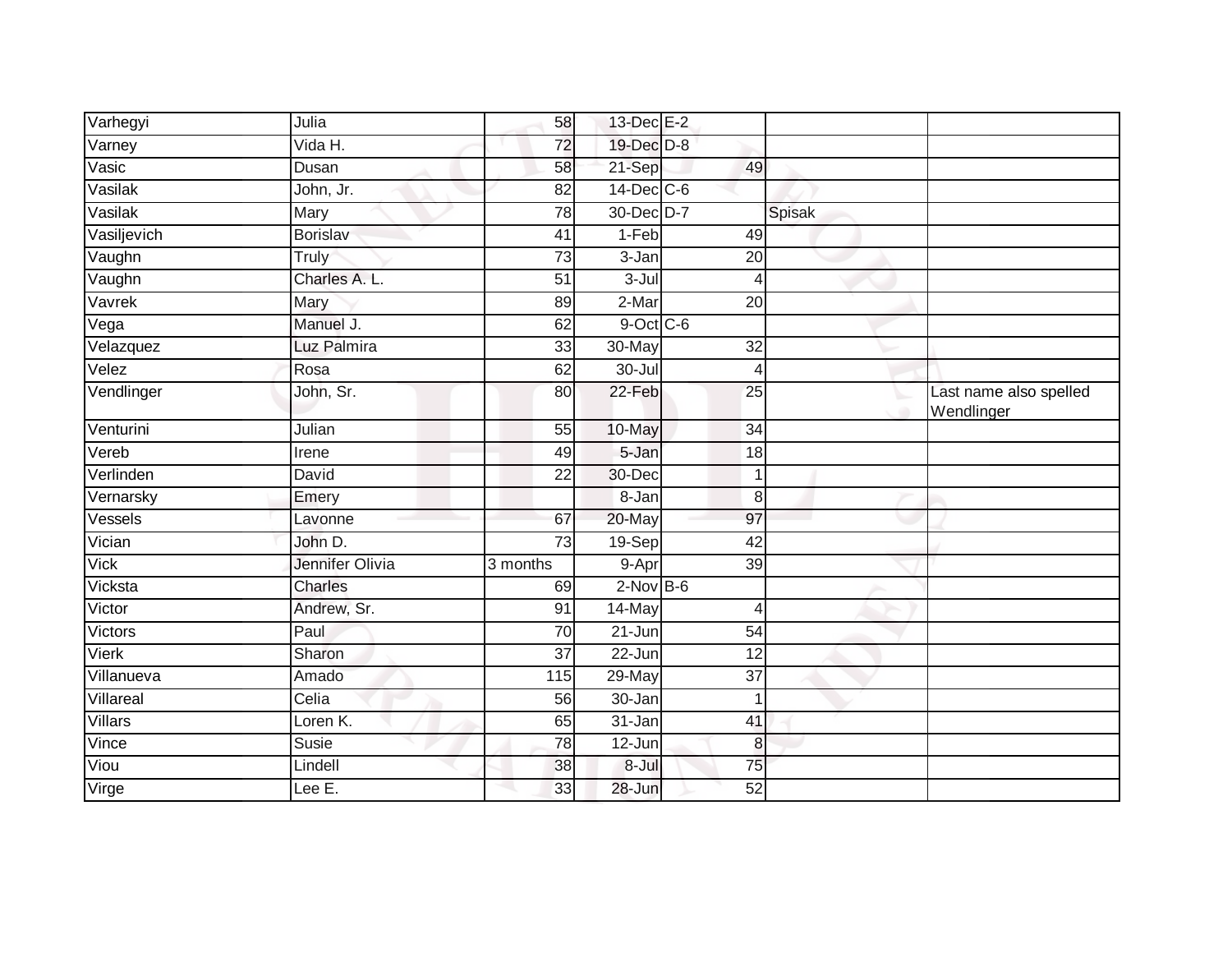| Visnack     | Sharon              | 19              | 8-Aug               |                 | Janiak    | See also August 9, p. 1 -<br>picture included and p. 18        |
|-------------|---------------------|-----------------|---------------------|-----------------|-----------|----------------------------------------------------------------|
| Vitelli     | Hazel R.            | 61              | 22-Aug              | 53              |           |                                                                |
| Vladika     | Paul                | 83              | 27-Nov C-4          |                 |           |                                                                |
| Vlaich      | Eso (John)          | 85              | $12$ -Mar           | $\overline{35}$ |           |                                                                |
| Vlaisavich  | Marco               | 53              | $\overline{7}$ -Jan | 67              |           |                                                                |
| Volkman     | Mabel A.            | 74              | 17-Sep              | 18              |           |                                                                |
| Vollmer     | Eula M.             | 47              | 16-Nov B-6          |                 |           |                                                                |
| Von Borstel | Adolph              | 81              | 15-Apr              | 26              |           |                                                                |
| Voreis      | Harold W.           | $\overline{75}$ | $23-Sep$            | 40              |           |                                                                |
| Vroman      | Eleanor (Runyan)    | 69              | 27-Aug              | 35              |           |                                                                |
| Wadas       | Frank J., Dr.       | 73              | 21-Oct E-12         |                 |           |                                                                |
| Wadas       | Stanley (Ben)       | 57              | 3-Jan               | 20              |           |                                                                |
| Wadsworth   | John F.             | 91              | 8-Feb               | 24              |           |                                                                |
| Waechter    | Willard W.          | 65              | $\overline{7}$ -Jun | 51              |           |                                                                |
| Waeghe      | Gary F.             | 25              | 8-Jun               | 6               |           |                                                                |
| Waggoner    | <b>Martha Agnes</b> |                 | 24-Dec C-2          |                 |           |                                                                |
| Wagner      | Mary E.             | 70              | 2-Feb               | 32              |           |                                                                |
| Wagner      | Anna Wojnar         | 81              | 7-Sep               | 22              |           |                                                                |
| Wainwright  | Cecile M.           | 86              | 1-Jun               | $\overline{30}$ |           |                                                                |
| Wakefield   | Joann M.            | 36              | 20-May              | 97              |           |                                                                |
| Wakefield   | Minnie E.           | 66              | 14-Oct F-6          |                 |           |                                                                |
| Walczyk     | Anna                | 90              | $18 -$ Jul          |                 | 26 Tokarz |                                                                |
| Walerczyk   | Louis (Hoyda)       | 87              | $10 - Jun$          | 69              |           |                                                                |
| Walesiak    | Valeria             | $\overline{74}$ | 7-Jan               | 67              |           |                                                                |
| Walker      | Laura M.            | 55              | 27-Mar              | 10              |           |                                                                |
| Walker      | Jack E.             | 69              | 21-Sep              |                 |           | See also Sept. 23, p. 40,<br>along with article and<br>picture |
| Walker      | Lula                |                 | 15-Aug              | 43              |           |                                                                |
| Walker      | Della R.            | 78              | 6-Nov C-6           |                 |           |                                                                |
| Walker      | Mattie Lee Norwood  | 50              | $2$ -Oct $B-7$      |                 |           |                                                                |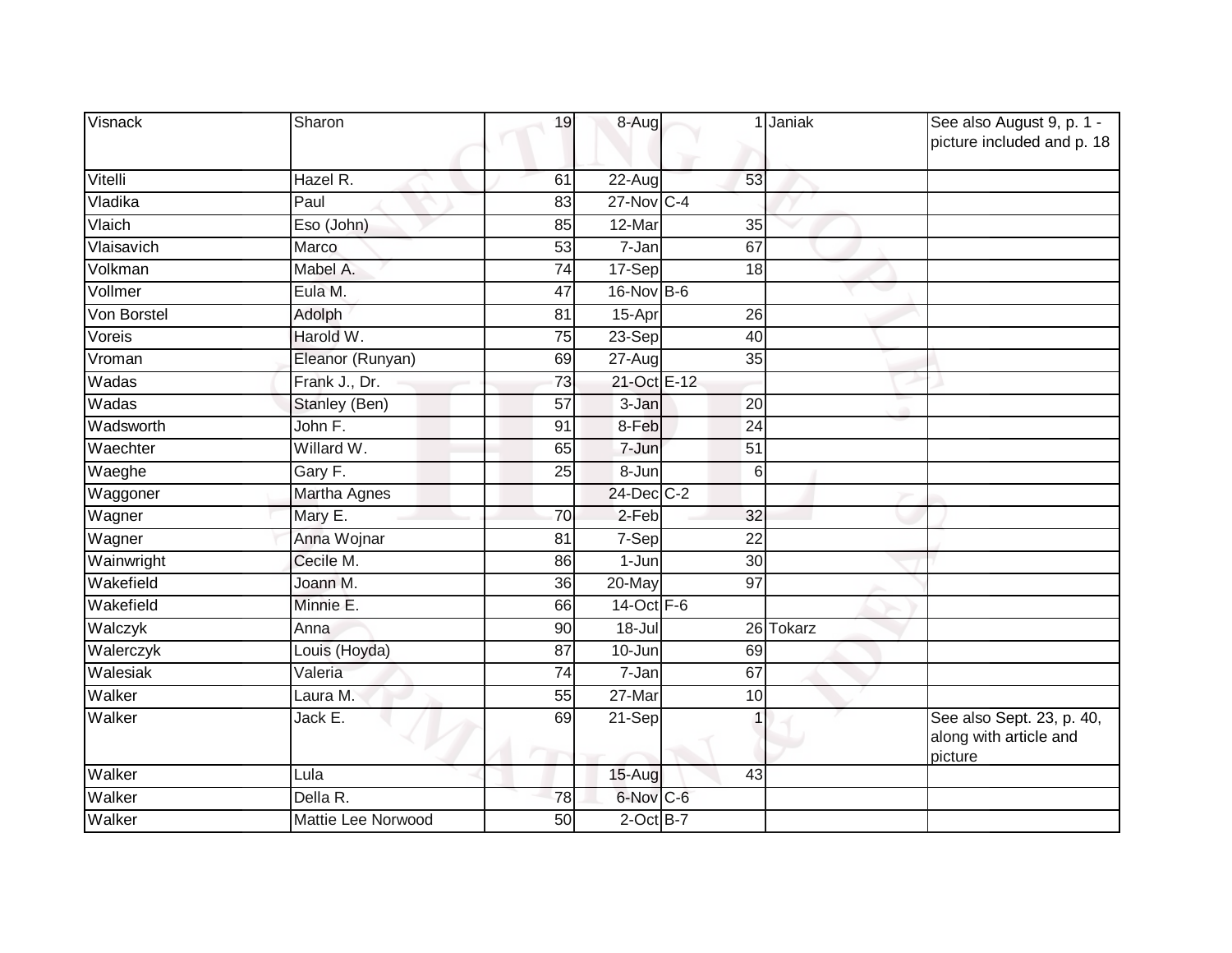| Walker          | Ida Mae              | 64              | 26-Feb       | 4               |               |  |
|-----------------|----------------------|-----------------|--------------|-----------------|---------------|--|
| Walker          | Grace                | 70              | 8-Feb        | 24              |               |  |
| Walker          | <b>Bernice</b>       | 62              | 17-May       | 55              |               |  |
| Walker          | Wells H.             | 65              | 9-May        | 21              |               |  |
| Walker          | Eddie                | 78              | 18-Apr       | 46              |               |  |
| Wallace         | Asa Guy              | $\overline{73}$ | 7-May        | 18              |               |  |
| Wallace         | Elijah               | 55              | 10-Jan       | 24              |               |  |
| Wallers         | Clair E.             | 80              | 17-Jun       | 50              |               |  |
| Walley          | O.A.                 | 65              | 23-Aug       | 32              |               |  |
| Wallin          | Ernest V.            | 69              |              | 3-Oct C-14      |               |  |
| Walls           | <b>Ernest Newton</b> | 47              | $25-Sep$ A-4 |                 |               |  |
| Walsh           | Leo $E$ .            |                 | $25 - Jan$   | 8               |               |  |
| Walsh           | <b>Helen Rudolph</b> |                 | 4-Sep        | 23              |               |  |
| Walsh           | <b>Charles</b>       | 35              | 22-May       | 28              |               |  |
| Walsko          | Paul                 | 65              | 28-Sep A-4   |                 |               |  |
| Walstra         | Harry                | 86              | 30-Oct C-6   |                 |               |  |
| Walter          | Clara (Pat)          | 85              | 31-May       | 51              |               |  |
| Walter          | Martha F.            | 82              | 14-Feb       | 47              |               |  |
| Walter          | <b>Derek</b>         | 3 months        | 8-Feb        | $\overline{24}$ |               |  |
| Walters         | Odin (Cy) F.         | 75              | 13-Apr       | 22              |               |  |
| <b>Walthers</b> | Ellsie               | 83              | 29-Aug       | 36              |               |  |
| Walz            | Patricia Ann         | 54              | 25-Sep A-4   |                 |               |  |
| Wandrei         | <b>Rinhart Carl</b>  | 77              | 18-Nov F-11  |                 |               |  |
| Wantland        | Hugh R.              | 56              | 27-Mar       | 10 <sup>1</sup> |               |  |
| Ward            | Norlene              | 53              | 23-Jan       |                 | 12 Soderstrom |  |
| Ward            | Katherine            | 66              | 26-Oct B-6   |                 |               |  |
| Ward            | Kenneth (Ken)        | $\overline{17}$ | $7-Sep$      | $\overline{22}$ |               |  |
| Ward            | Estel                | 70              | 29-Jan       | 14              |               |  |
| Ware            | <b>Hattie Lue</b>    | 85              | 26-Oct B-6   |                 |               |  |
| Warkentien      | Paul L.              | 66              | 24-Aug       | 16              |               |  |
| Warlerczyk      | Clarence (Skip) F.   | 59              | 31-Oct C-4   |                 |               |  |
| Warmack         | Vivian               | $\overline{54}$ | 22-Jan       | $\overline{20}$ |               |  |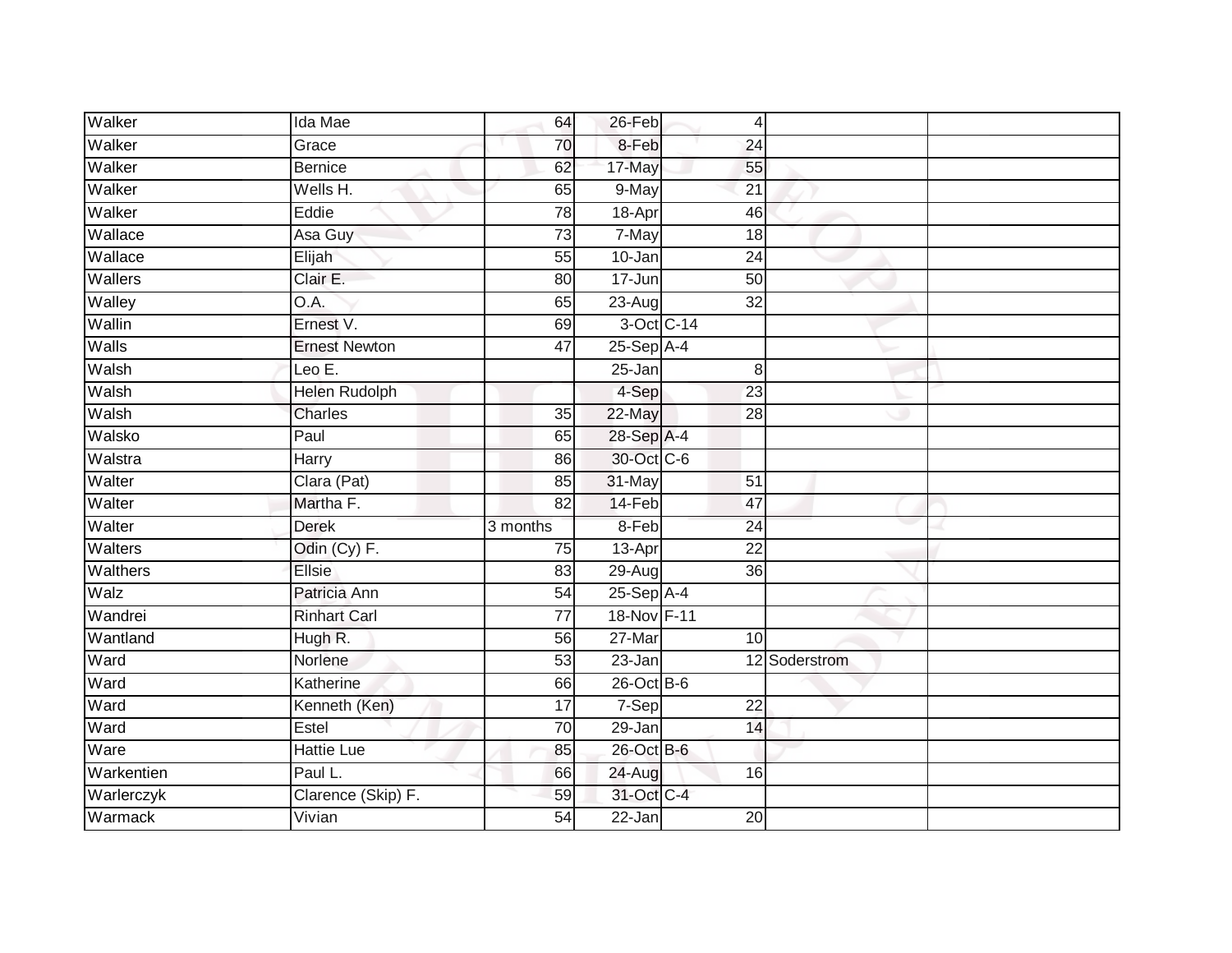| Warmbier       | Ann C.                 | 77              | 8-Aug                 | 10              |                                                            |
|----------------|------------------------|-----------------|-----------------------|-----------------|------------------------------------------------------------|
| Warren         | Sirvellar              | 81              | 16-Mar                | 14              |                                                            |
| Warren         | Posie                  |                 | 7-Mar                 | 32              |                                                            |
| Wartman        | George G., Jr.         | 55              | 8-May                 | 14              |                                                            |
| Washington     | Walter W.              | $\overline{21}$ | $23-Feb$              | 1               | Picture of incident<br>included, See also Feb.<br>26, p. 4 |
| Washington     | Donte M.               | 5 weeks         | 26-Feb                | $\overline{4}$  |                                                            |
| Wasiak         | John                   | 79              | 18-Apr                | 46              |                                                            |
| Waszak         | Sophie S.              | 67              | 18-Jan                | $\overline{14}$ |                                                            |
| Waterbury      | Esther C.              |                 | 29-Aug                | $\overline{36}$ | See also article August 30,<br>p. 42                       |
| <b>Watkins</b> | Homer J.               | 46              | 17-May                | 55              |                                                            |
| Watson         | Noral W.               | 78              | 20-Aug                | 29              |                                                            |
| Watson         | Marjorie               | 37              | 21-Nov C-5            |                 |                                                            |
| Watt           | Vance Lee              | 25              | $7$ -Dec $C$ -6       |                 |                                                            |
| <b>Watts</b>   | Katherine              | $\overline{58}$ | 18-Jan                | $\overline{14}$ |                                                            |
| Waugh          | Richard E.             | 52              | 16-Sep 1, 16          |                 |                                                            |
| Wawrzyniak     | Anthony                | $\overline{82}$ | $7 - \overline{A}$ ug | $\overline{27}$ | Last name also spelled<br>Weber, see August 6, p.<br>32    |
| Wayn           | John L.                | 76              | 30-Dec D-7            |                 |                                                            |
| Wayte          | Thomas                 | 25              | 17-Dec 1, B-4         |                 |                                                            |
| Webb           | Michael A., Sr.        | 86              | 4-Jun                 | 39              | Last name also spelled<br>Weber, see June 5, p. 16         |
| Weber          | Anthony (Wawrzyniak)   | $\overline{82}$ | $6 - Aug$             | $\overline{32}$ | See also August 7, p. 27                                   |
| Weber          | Michael A., Sr.        | 86              | $\overline{5}$ -Jun   | 16              | Last name also spelled<br>Webb, see June 4, p. 39          |
| Wechsler       | Loretta B.             | 84              | 23-Feb                | $\overline{22}$ |                                                            |
| Weiner         | Molly                  | 62              | 23-Jan                | 12              |                                                            |
| Weiss          | Oscar B.               | 79              | $22 -$ Jul            | 90              |                                                            |
| Weldon         | Frank                  | 78              | 5-Apr                 | $\overline{26}$ |                                                            |
| Welfer         | <b>Charles William</b> | 71              | 29-Jul                | 90              |                                                            |
| Wells          | Norris W.              | 61              | $30-Apr$              | $\overline{4}$  |                                                            |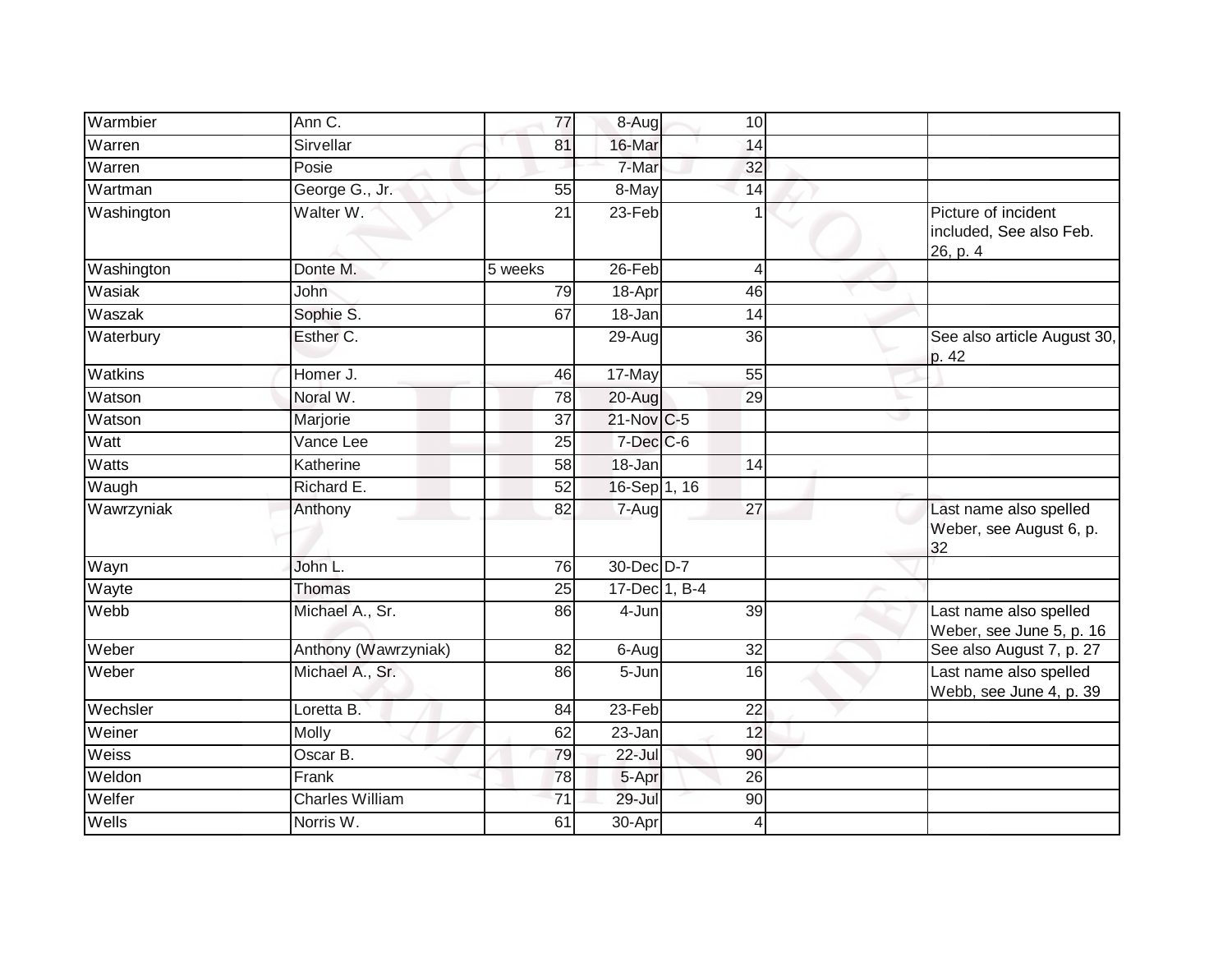| Welsby      | John R. (Jack)         | 63              | $23$ -Dec $D-6$ |                 |                                      |
|-------------|------------------------|-----------------|-----------------|-----------------|--------------------------------------|
| Wemple      | Neil H.                | 82              | 13-Mar          | 6               |                                      |
| Wendlinger  | John, Sr.              | 80              | 22-Feb          | 25              | Last name also spelled<br>Vendlinger |
| Wendt       | John L., Sr.           | 84              | $24-Sep$ B-5    |                 |                                      |
| Wengel      | Edward L.              | $\overline{74}$ | 16-Jan          | 28              |                                      |
| Wentz       | Sylvia                 | $\overline{77}$ | 16-May          | 43              |                                      |
| Werner      | Mayme                  | 83              | $23$ -Dec $D-6$ |                 |                                      |
| Werner      | <b>Timothy Wesley</b>  | $\overline{12}$ | $24 -$ Jul      | 8               |                                      |
| Wertz       | James <sub>F.</sub>    | 83              | 26-Mar          | 35              |                                      |
| Wesson      | Julia Ruth             | 48              | 30-Jan          | 10              |                                      |
| Westall     | Edward L.              | 78              | 20-Aug          | 29              |                                      |
| Wester      | Harold C.              | 69              | 30-Apr          | $\overline{4}$  |                                      |
| Westerhoff  | Frank N.               | $\overline{58}$ | 17-Sep          | $\overline{18}$ |                                      |
| Westerman   | Clarence E.            | 80              | $26 -$ Jul      | 38              |                                      |
| Westerveld  | Johan H.               | 76              | 30-Sep B-8      |                 |                                      |
| Westfall    | Robert L.              |                 | 8-Jan           | 8               |                                      |
| Wetkus      | Adolph                 | 84              | 31-Jan          | $\overline{41}$ |                                      |
| Weyhmueller | Nadine                 | 72              | 23-Sep          | 40              |                                      |
| Whalen      | Olive B.               | 80              | $17 - Dec$ B-4  |                 |                                      |
| Wharton     | Lawrence L.            | 66              | 25-Mar          | 42              |                                      |
| Wheeler     | Michael                | 27              | 8-Mar           |                 |                                      |
| Whitaker    | David                  | 33              | 13-Feb          |                 |                                      |
| Whitcomb    | Leo M.                 | 62              | 16-Jan          | 28              |                                      |
| White       | Joseph Elmer           | 67              | 3-Oct C-14      |                 |                                      |
| White       | Robert A.              | 49              | 16-Jan          | $\overline{28}$ |                                      |
| White       | John                   |                 | $21-Feb$        | 30              |                                      |
| White       | Robert F.              | 59              | 28-Oct 1, D-6   |                 |                                      |
| White       | <b>Woodrow Francis</b> | 61              | 1-Jan           | 39              |                                      |
| White       | Larry R.               | 26              | 14-Dec C-6      |                 |                                      |
| White       | Debbie Lynne           | 23              | 8-May           | 14              |                                      |
| Whitefield  | Ervin E.               | 64              | 24-Sep B-5      |                 |                                      |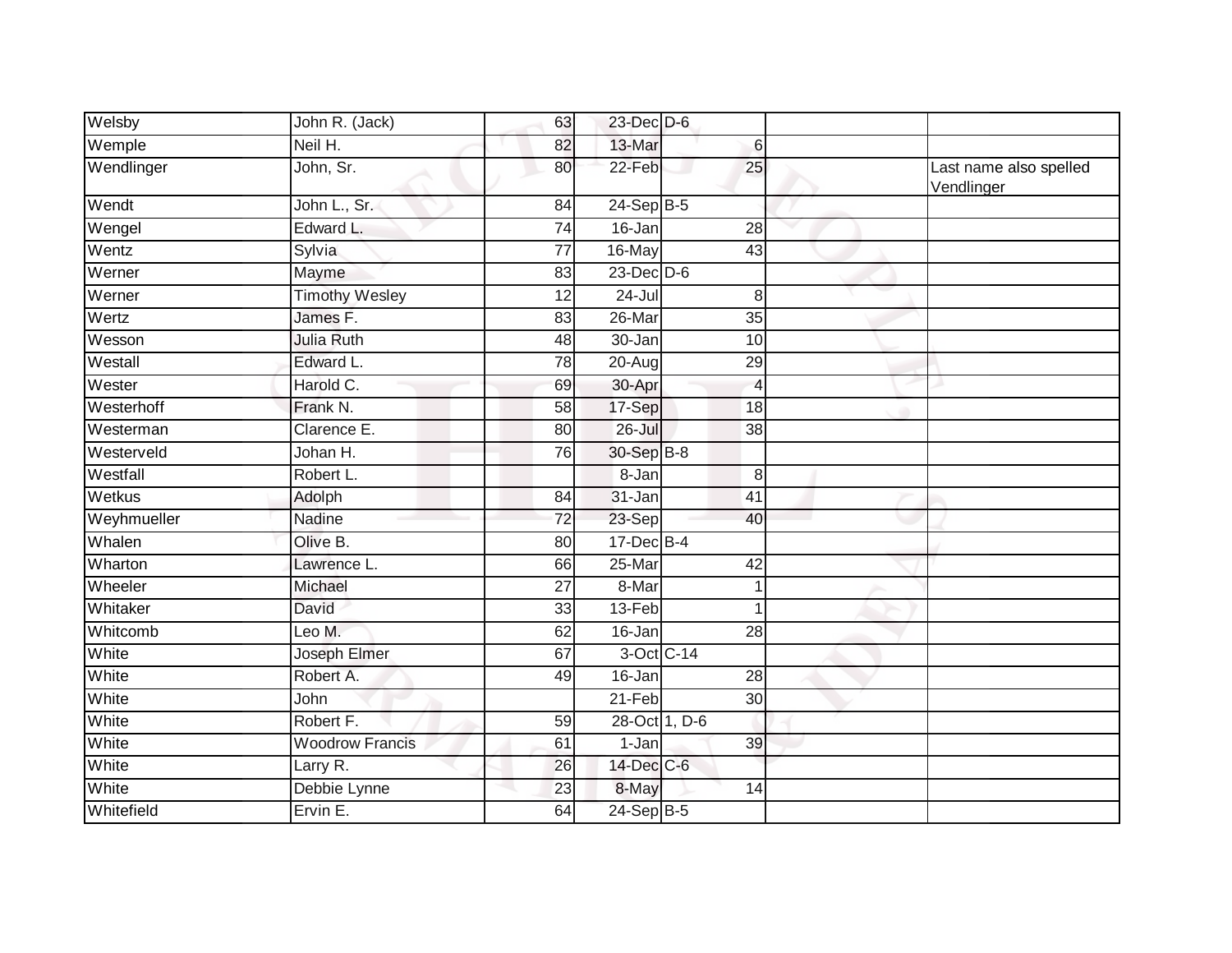| Whitehead  | Robert L.            | 66              | 7-Oct C-4      |                 |                 |  |
|------------|----------------------|-----------------|----------------|-----------------|-----------------|--|
| Whitelaw   | <b>Walter Donald</b> |                 | 19-Sep         | 42              |                 |  |
| Whitler    | Edgar D., Rev.       | 49              | 4-Mar          | 90              |                 |  |
| Whitlow    | Carlos L.            | $\overline{37}$ | $7$ -Oct C-4   |                 |                 |  |
| Whitten    | Eleanor M.           | 63              | 4-Nov G-7      |                 | <b>Skrzekut</b> |  |
| Wiberg     | Robert W., Sr.       | 58              | $27 - Dec$ C-6 |                 |                 |  |
| Wickenden  | Etta                 | 79              | 29-Nov D-10    |                 |                 |  |
| Widdel     | Cora L.              | 76              | 13-Jun         | 53              |                 |  |
| Wieczorek  | Leonard H.           | 35              | 10-Jan         | 24              |                 |  |
| Wiedeman   | Earl H.              | $\overline{51}$ | 3-Apr          | 6               |                 |  |
| Wiedemann  | Chantel              | $\overline{7}$  | 24-Oct C-5     |                 |                 |  |
| Wieneke    | <b>Hattie</b>        | 83              | $1-NovD-2$     |                 |                 |  |
| Wiening    | Edward H.            | 73              | 1-Feb          | 49              |                 |  |
| Wiening    | Robert L., Jr.       | 31              | 5-Nov A-4      |                 |                 |  |
| Wienke     | Arthur A.            | $\overline{75}$ | 22-Oct A-7     |                 |                 |  |
| Wiersbe    | Florence M.          | 83              | 25-Nov F-7     |                 |                 |  |
| Wiggins    | Richard, Rev.        | $\overline{76}$ | 23-Jan         | $\overline{12}$ |                 |  |
| Wilcox     | Glenn L.             | 91              | 6-Apr          | $\overline{22}$ |                 |  |
| Wilcox     | Lawton A., Sr.       | 80              | 11-Nov G-13    |                 |                 |  |
| Wilcox     | Francis W.           |                 | 6-Aug          | 32              |                 |  |
| Wilcox     | Jay G.               | 88              | $9 - Ju$       | 33              |                 |  |
| Wilczynski | Josephine            | $\overline{74}$ | 19-Feb         | $\overline{18}$ |                 |  |
| Wilczynski | John F.              | 71              | 16-Mar         | 14              |                 |  |
| Wilczynski | Casimir (Casey)      | 60              | 23-Dec D-6     |                 |                 |  |
| Wilk       | Edward W.            | 52              | 14-Jan         | 12              |                 |  |
| Wilk       | Caroline             | 82              | $26 -$ Jul     | 38              |                 |  |
| Wilke      | Alvin A.             | 78              | 4-Apr          | $\overline{26}$ |                 |  |
| Wilkinson  | Alice                | 87              | 21-Mar         | 22              |                 |  |
| Will       | Franz                | 89              | 3-Jan          | 20              |                 |  |
| Willauer   | Stephen M.           | 75              | 8-Mar          | 20              |                 |  |
| Williams   | Edward Earl, Sr.     | 43              | 18-Oct C-4     |                 |                 |  |
| Williams   | Jane                 | 68              | 9-Mar          |                 | 4 Stewart       |  |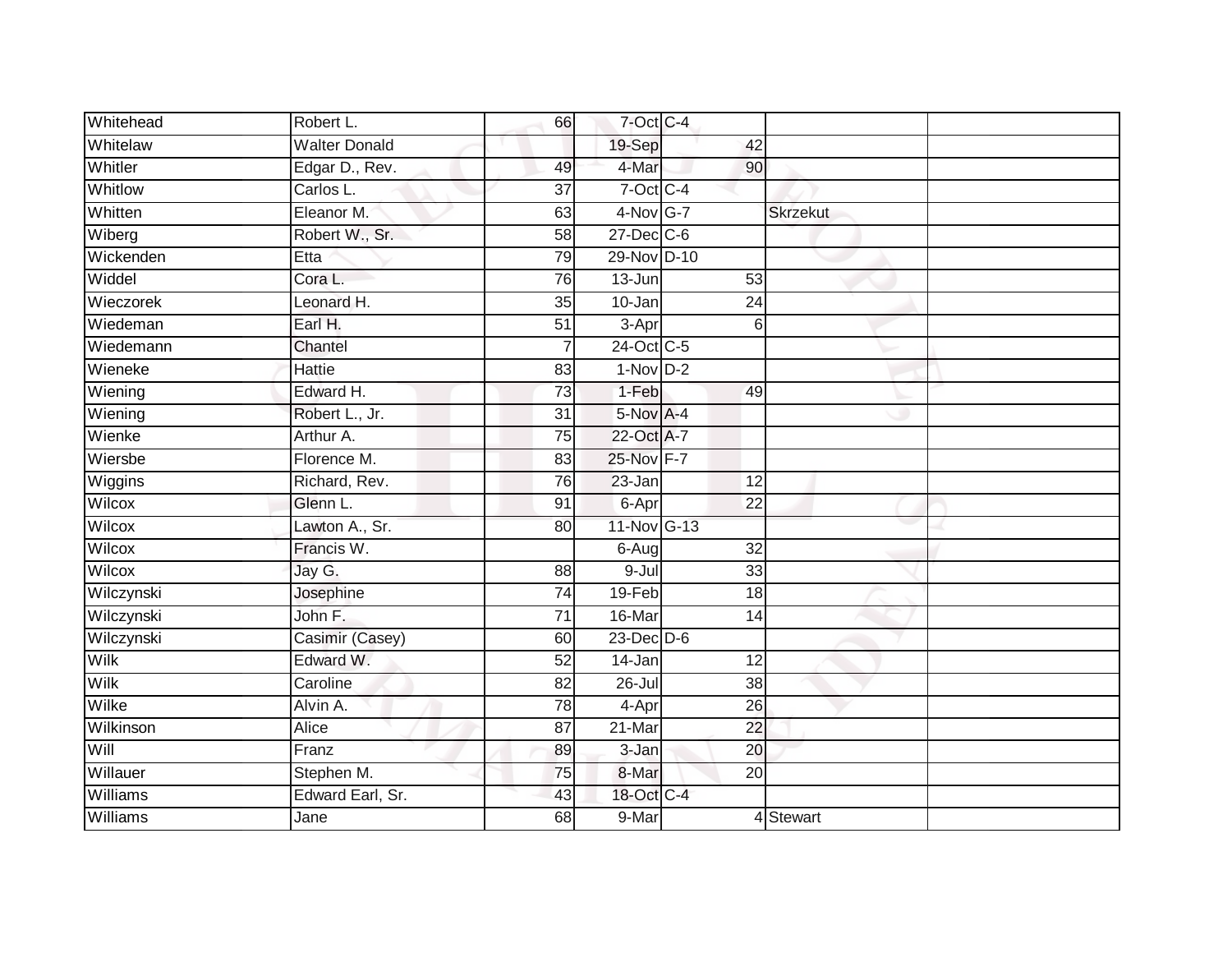| Williams | Frank               | 73              | 9-Mar         | $\overline{4}$  |           |                                                 |
|----------|---------------------|-----------------|---------------|-----------------|-----------|-------------------------------------------------|
| Williams | Marwood             | 86              | $18-Feb$      | 60              |           |                                                 |
| Williams | Delmar "Del"        | 66              | 8-Feb         | 24              |           |                                                 |
| Williams | David               | 50              | 3-Apr         | $6\phantom{1}$  |           |                                                 |
| Williams | Dayatra D. "Deedee" | $\overline{7}$  | 29-Oct 1, A-8 |                 |           |                                                 |
| Williams | Nathaniel, Jr.      | 22              | $16 -$ Jul    | $\mathbf{1}$    |           |                                                 |
| Williams | <b>Doris</b>        | 47              | 10-Oct B-10   |                 |           |                                                 |
| Williams | Jessie              | 52              | $21-Feb$      | 30              |           |                                                 |
| Williams | Rubin               | $\overline{71}$ | 31-Jan        | $\overline{41}$ |           |                                                 |
| Williams | Corine              |                 | $4-Feb$       | 30              |           |                                                 |
| Willis   | Robert E., Sr.      | 53              | 24-Jan        | 23              |           |                                                 |
| Willis   | Kimberly Anne       | 7 1/2 mths      | Arpil 24      | 27              |           |                                                 |
| Willis   | Christopher J.      | 3 days          | 4-Feb         | 30              |           |                                                 |
| Wilson   | <b>Hattie</b>       | 65              | 1-Jan         |                 | 39 Torpey |                                                 |
| Wilson   | Jennie              | 84              | 15-Jan        | $\overline{22}$ |           |                                                 |
| Wilson   | Jesse               |                 | 4-Mar         | 90              |           |                                                 |
| Wilson   | Edward E.           | $\overline{83}$ | $2-May$       | 50              |           |                                                 |
| Wilson   | Wasson J.           | 73              | 20-Aug        | 29              |           | See also August 21, p. 14 -<br>picture included |
| Wilson   | Geulele             |                 | 19-Jul        | 18              |           |                                                 |
| Wilson   | James G.            | $\overline{24}$ | $20-Sep$      | 55              |           |                                                 |
| Wilson   | Charles E.          | 72              | $25 -$ Jul    | 16              |           |                                                 |
| Wilson   | L. Othar            | 81              | $5 -$ Jul     | 49              |           |                                                 |
| Wilson   | Jennifer Ann        | 3               | 31-May        | $\overline{51}$ |           |                                                 |
| Wilson   | Dora Elizabeth      | 83              | 23-May        | 24              |           |                                                 |
| Wilson   | Leonard A.          | $\overline{72}$ | 13-Nov C-5    |                 |           |                                                 |
| Wilson   | Vincent M.          | 20              | $5-Aug$       | 34              |           |                                                 |
| Wilson   | Louise              | $\overline{75}$ | 29-Mar        | 34              |           |                                                 |
| Wilson   | Sheryl J.           | 28              | 26-Dec D-8    |                 |           |                                                 |
| Wilson   | Mitchel A.          | 67              | 14-Mar        | 41              |           |                                                 |
| Wilson   | Leon                | 64              | 13-Mar        | $6\phantom{1}$  |           |                                                 |
| Wiltjer  | John, Sr.           | 75              | 4-Jul         | 6               |           |                                                 |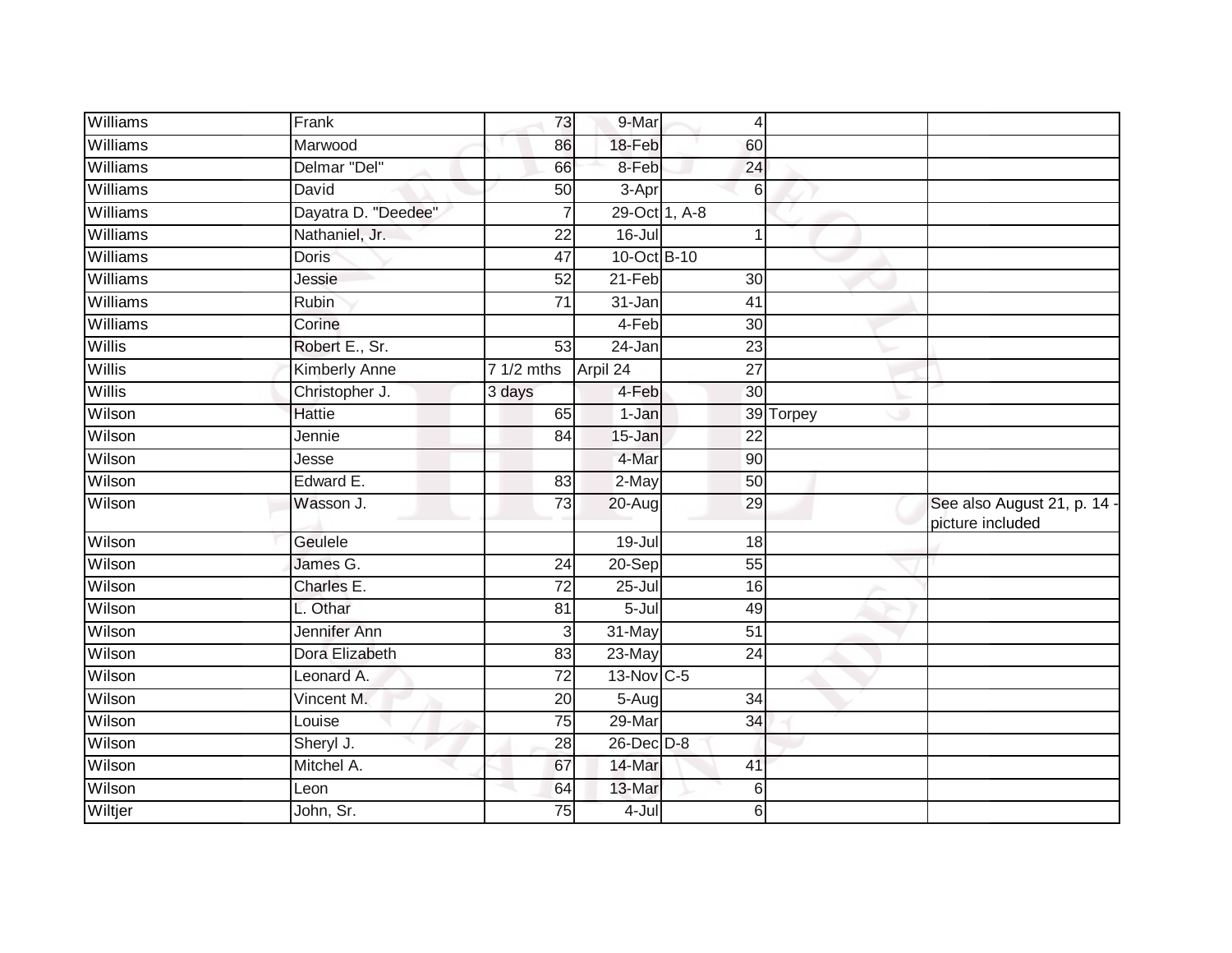| Windmiller | Lee                   |                 | $25 - Jun$     | 39              |              |                         |
|------------|-----------------------|-----------------|----------------|-----------------|--------------|-------------------------|
| Winn       | Rosena                | 61              | 16-Mar         | 14              |              |                         |
| Winscher   | Robert W.             | 85              | 18-Feb         | 60              |              |                         |
| Winski     | Leonard A.            | 63              | 17-Jan         | 28              |              |                         |
| Winston    | Ida L.                | 73              | $13-Feb$       | 8               |              |                         |
| Winston    | James                 |                 | 8-May          | 14              |              |                         |
| Winter     | <b>Helen</b>          |                 | 11-Jan         | 22              |              |                         |
| Winters    | Willard F.            | 62              | 6-Sep          | 46              |              |                         |
| Wiot       | Richard A.            | 84              | 25-Oct D-2     |                 |              |                         |
| Wise       | Edith M.              | 61              | 19-Feb         | 18              |              |                         |
| Wise       | Elizabeth             | $\overline{76}$ | $17 - Jan$     | $\overline{28}$ |              |                         |
| Wise       | Carl                  | 67              | 10-Apr         | $\overline{30}$ |              |                         |
| Wise       | John A.               | 79              | $25 -$ Jul     | 16              |              |                         |
| Wisniewski | David Anthony         | 20              | $8 -$ Jul      | 75              |              |                         |
| Wisniewski | Josephine             | $\overline{71}$ | 16-Jan         | 28              |              |                         |
| Witham     | $\overline{E}$ sta I. |                 | 4-Jan          | 29              |              |                         |
| Witter     | Cecil                 | 56              | $6 -$ Jul      | 46              |              |                         |
| Witter     | Cecil                 |                 | $4$ -Dec $E-1$ |                 |              |                         |
| Witvoet    | Herman                | 74              | 9-May          | 21              |              |                         |
| Wlodarski  | Ethel                 | 60              | $20 - Feb$     | $\overline{12}$ |              |                         |
| Wojcik     | Anthony J.            | 67              | 21-Oct E-12    |                 |              |                         |
| Wojcki     | Cecile                | $\overline{58}$ | $28-Sep$ A-4   |                 |              |                         |
| Wolan      | Helen                 |                 | 17-Jan         |                 | 28 Piersiala |                         |
| Woldt      | Katie H.              | 63              | 11-Mar         | 78              |              |                         |
| Wolf       | Fred "Fritz" E.       | 56              | 14-Feb         | 47              |              |                         |
| Wolf       | Elisabeth             | 96              | $8 -$ Jul      |                 | 75 Brumm     |                         |
| Wolpoff    | <b>Edward McGill</b>  | 19              | $12 -$ Jul     | 14              |              | Also see article, p. 14 |
| Wondal     | <b>Bessie</b>         | 71              | 17-Sep         | 18              |              |                         |
| Wonnacott  | Nellie I.             | 63              | $2-Feb$        |                 | 32 O'Donnell |                         |
| Wontorski  | Robert J.             | 52              | 18-Nov F-11    |                 |              |                         |
| Woodke     | Gilbert W.            | 66              | $11 -$ Jul     | 54              |              |                         |
| Woods      | Mary                  |                 | 10-Apr         | $\overline{30}$ |              |                         |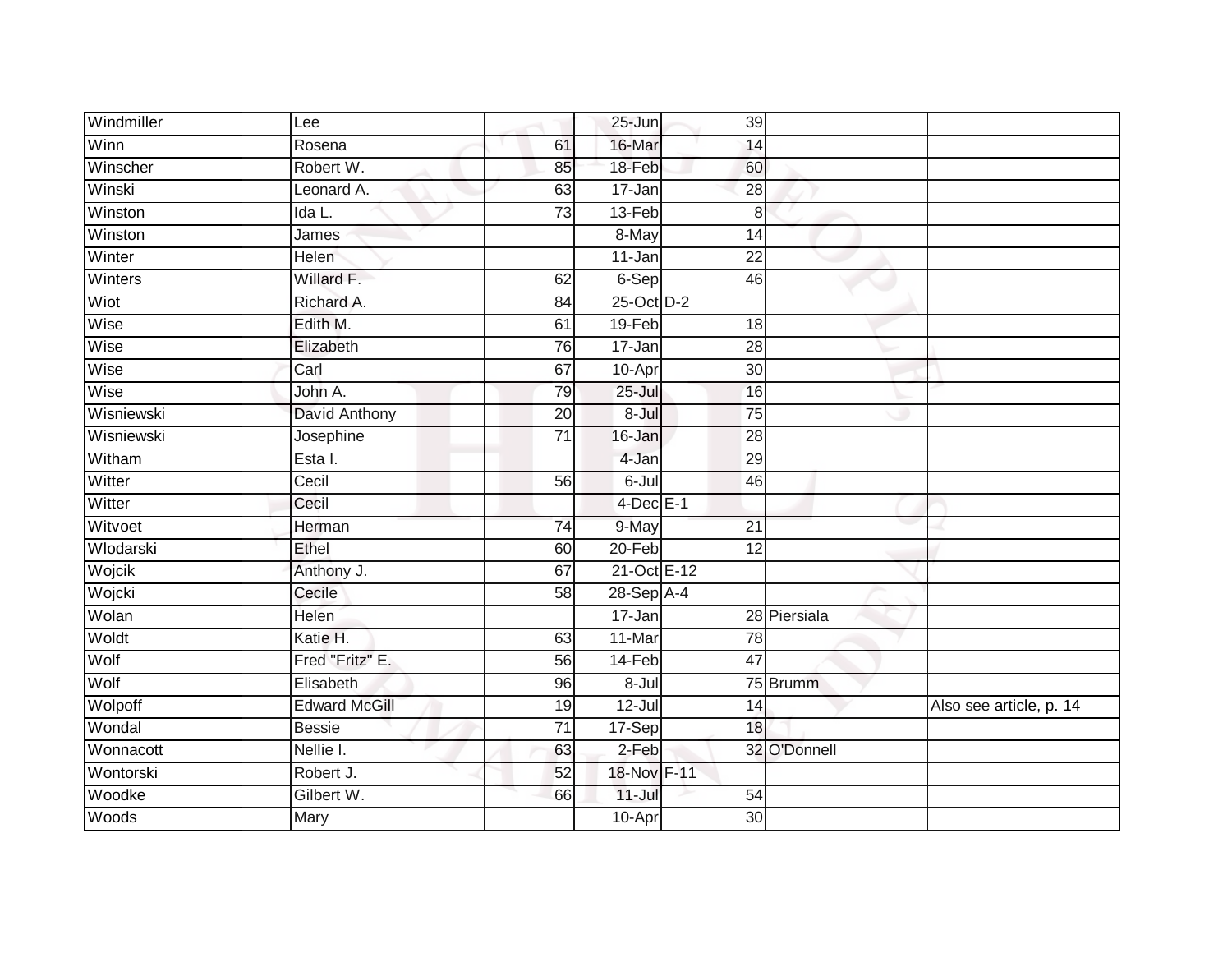| Woods       | Leila Mae               | 48              | 25-Apr          | 42              |             |                            |
|-------------|-------------------------|-----------------|-----------------|-----------------|-------------|----------------------------|
| Wooley      | Curtis L.               | 41              | $7$ -Dec $C$ -6 |                 |             |                            |
| Workman     | Charles A.              | 81              | 24-May          | 32              |             |                            |
|             |                         |                 | 24-May          |                 |             |                            |
| Wornhoff    | Elmer W.                | 63              | 17-May          | 55              |             |                            |
| Worth       | Verna M.                | 78              | 11-Apr          | 45              |             |                            |
| Woszczynski | Frank E., Sr.           |                 | 7-Oct C-4       |                 |             |                            |
| Woszczynski | Marjorie L.             | 41              | 18-Dec C-5      |                 |             |                            |
| Wozniak     | Aloise N.               | 65              | 20-Mar          | $\overline{4}$  |             |                            |
| Wrann       | Christopher (Baby Huey) | 21              | 21-Sep          | 49              |             |                            |
| Wright      | <b>Dolly</b>            | 78              | 23-May          | 24              |             |                            |
| Wright      | Ora V.                  | 77              | 15-Aug          | 43              |             |                            |
| Wright      | Louise                  | 66              | 8-Jun           | 6               |             |                            |
| Wright      | Gerald                  | 82              | 20-Jun          | 52              |             |                            |
| Wright      | Pearl                   | $\overline{73}$ | $22 - Aug$      | 53              |             |                            |
| Wright      | James Ray               | 27              | $21$ -Oct       | 1               |             | See also October 22, p. A- |
| Wrobel      | Aniela                  | 81              | 2-Aug           | 32              |             |                            |
| Wszolek     | Jessie                  | 61              | 5-Mar           |                 | 37 Kowalski |                            |
| Wursthorne  | Carroll                 | $\overline{76}$ | $25 - Jun$      | $\overline{39}$ |             |                            |
| Wykowski    | Dolores A.              | 50              | 29-Jan          | 14              |             |                            |
| Wysock      | John K.                 | 93              | 18-Feb          | 60              |             |                            |
| Yacko       | Andrew John             | $\overline{71}$ | 16-Apr          | 14              |             |                            |
| Yackshaw    | Zora                    | 71              | 23-Mar          |                 | 41 Naglic   |                            |
| Yaffe       | Helen F.                |                 | $21 - Jan$      | 28              |             |                            |
| Yakimow     | Stanley S.              | 69              | 8-Nov F-7       |                 |             |                            |
| Yamtich     | Robert                  | 59              | $25 - Feb$      | 59              |             |                            |
| Yarkanin    | George                  | 85              | $2-Jan$         | 30              |             |                            |
| Yaros       | Joseph                  | 73              | 29-Jan          | 14              |             |                            |
| Yates       | Donald K.               | 47              | $12$ -Jul       | 14              |             |                            |
| Yates       | Glenn E. (Gus)          | 70              | 14-Dec C-6      |                 |             |                            |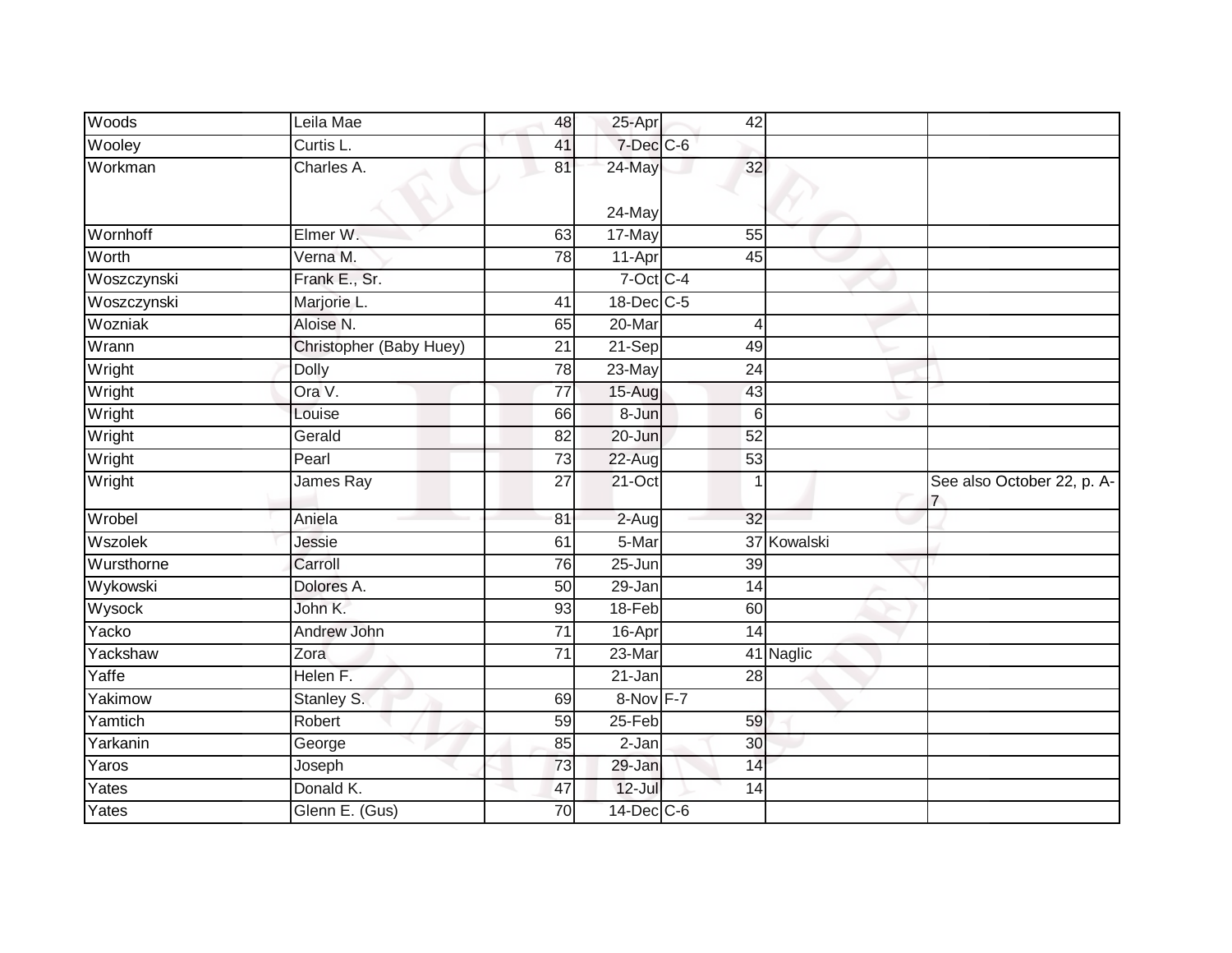| Yercine             | Katherine             | 69              | $3 -$ Jul               | 4                |          |                                |
|---------------------|-----------------------|-----------------|-------------------------|------------------|----------|--------------------------------|
| Yesso               | <b>Mike</b>           | 90              | 5-Oct A-10              |                  |          |                                |
| Yocum               | Merle H.              | 67              | 13-Feb                  | $\boldsymbol{8}$ |          |                                |
| Yoder               | <b>Albert William</b> | 60              | 31-Jan                  | $\overline{41}$  |          |                                |
| Yonan               | Gabriel Y.            | 83              | 8-May                   | $\overline{14}$  |          |                                |
| Yonke               | Jerome W.             | 70              | $26-SepB-2$             |                  |          |                                |
| $\overline{Y}$ oung | Edward J.             | 45              | 24-Aug                  | 16               |          |                                |
| Young               | Arzelia               |                 | $13$ -Dec $E-2$         |                  |          |                                |
| Young               | Markle A.             | 16              | 5-Jun                   | 16               |          |                                |
| $\overline{Y}$ oung | Valley                | 84              | 29-Jun                  | 46               |          |                                |
| Young               | Carolyn Rebecca       | $\overline{37}$ | 12-Mar                  | 35               |          |                                |
| Youngdahl           | <b>Nels</b>           | 76              | 14-Feb                  | 47               |          |                                |
| Youngren            | Frances               |                 | 6-Dec D-6               |                  | Patton   |                                |
| Younkers            | Mildred               | $\overline{77}$ | 19-Nov C-6              |                  |          |                                |
| Yuran               | Rudolph               | 54              | 4-Jan                   | $\overline{29}$  |          |                                |
| Yursi               | Christopher           | 6               | 13-Feb 1, 8             |                  |          | See also February 14, p.<br>47 |
| Zabinski            | Norbert (Norbie)      | 45              | 8-Mar                   | 20               |          |                                |
| Zacira              | Waleria               | 80              | 24-Jun                  | 47               |          |                                |
| Zagrovich           | Anthony               | 75              | $27 - Dec$ C-6          |                  |          |                                |
| Zaiko               | Gertrude              | 53              | $23$ -Dec $D-6$         |                  |          |                                |
| Zajac               | Helen (Eleanor)       | 92              | $7$ -Oct C-4            |                  |          |                                |
| Zajicek             | <b>Edna Gluth</b>     | 85              | 18-Nov F-11             |                  |          |                                |
| Zajkowski           | Joseph                | 61              | 21-Jan                  | 28               |          |                                |
| Zaleta              | Margaret              | 64              | 14-Jan                  | 12               |          |                                |
| Zamarron            | Efegenia              | 70              | 20-May                  | $\overline{97}$  |          |                                |
| Zamper              | Mary                  | 79              | 8-Jul                   | $\overline{75}$  |          |                                |
| Zaremba             | Anna                  | 76              | $13-Nov$ <sub>C-5</sub> |                  |          |                                |
| Zatvarnitski        | Paul                  | 60              | 8-Jun                   | $6\phantom{1}$   |          |                                |
| Zavala              | Felicitas             | 60              | 10-May                  | 34               |          |                                |
| Zborowski           | Simon                 | 78              | 20-Sep                  | 55               |          |                                |
| Zeigler             | Catherine             | 77              | 13-Dec E-2              |                  | Klobucar |                                |